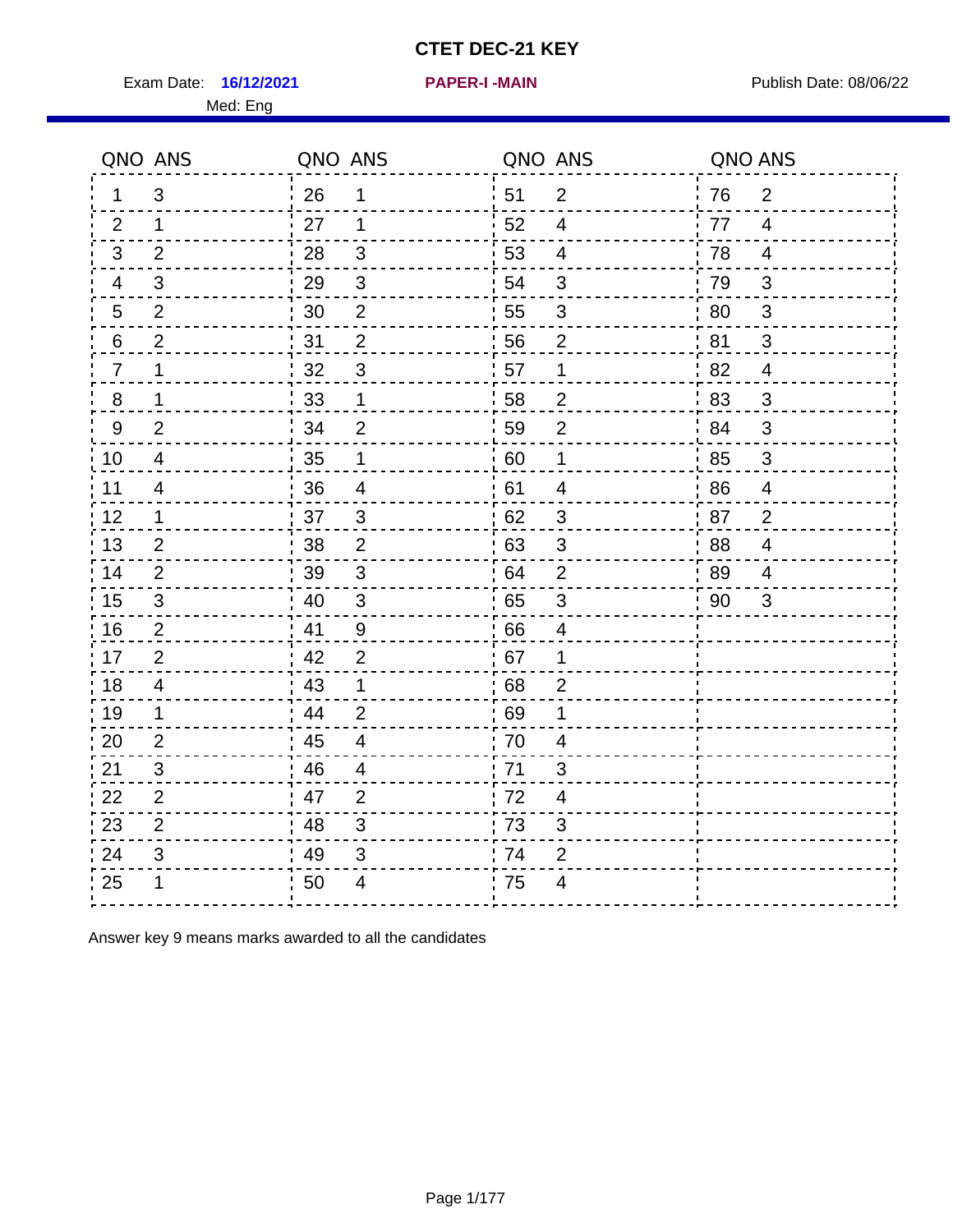Exam Date: 16/12/2021 PAPER-I 01-ENGLISH PREER Publish Date: 08/06/22

#### **16/12/2021 PAPER-I 01-ENGLISH**

#### Med: Eng

| QNO ANS |                           | QNO ANS                            | QNO ANS                         | QNO ANS |
|---------|---------------------------|------------------------------------|---------------------------------|---------|
| 91      | 3                         | 116<br>$\overline{4}$              | <sup>'</sup> 141<br>1           |         |
| 92      | $\mathfrak{S}$            | 117<br>$\mathbf{3}$                | 142<br>$\mathbf{3}$             |         |
| 93      | $\overline{\mathbf{4}}$   | 118<br>1,2                         | 1,2<br>$\frac{1}{2}$ 143        |         |
| 94      | $\mathfrak{S}$            | 119<br>$\mathfrak{S}$              | $\mathbf{2}$<br>144             |         |
| 95      | $\overline{2}$            | 120<br>$\overline{2}$              | : 145<br>$\mathbf 1$            |         |
| 96      | $\mathbf 2$               | 121<br>$\overline{\mathbf{4}}$     | 146<br>$\mathbf{3}$             |         |
| 97      | 1                         | :122<br>$\overline{4}$             | 147<br>$\overline{2}$           |         |
| 98      | 1                         | 123<br>$\overline{4}$              | 148<br>$\overline{4}$           |         |
| 99      | $\overline{\mathbf{4}}$   | 124<br>$\overline{2}$              | ¦149<br>$\overline{\mathbf{4}}$ |         |
| 100     | 4                         | : 125<br>$\mathbf 1$               | :150<br>$\overline{2}$          |         |
| 101     | $\overline{\mathbf{4}}$   | 126<br>$\mathfrak{B}$              |                                 |         |
| 102     | $\overline{c}$            | 127<br>$\overline{2}$              |                                 |         |
| 103     | $\mathfrak{S}$            | 128<br>$\overline{\mathbf{4}}$     |                                 |         |
| :104    | $\overline{2}$            | : 129<br>$\overline{4}$            |                                 |         |
| :105    | $\ensuremath{\mathsf{3}}$ | : 130<br>$\overline{2}$            |                                 |         |
| :106    | 1                         | 131<br>$\sqrt{3}$                  |                                 |         |
| :107    | $\overline{\mathbf{4}}$   | : 132<br>$\overline{4}$            |                                 |         |
| 108     | $\ensuremath{\mathsf{3}}$ | $\frac{1}{1}$ 133<br>$\mathbf 1$   |                                 |         |
| :109    | $\overline{\mathbf{4}}$   | : 134<br>$\overline{4}$            |                                 |         |
| :110    | 1                         | : 135<br>$\overline{2}$            |                                 |         |
| :111    | 3                         | 136<br>$\mathbf 1$                 |                                 |         |
| :112    | $\overline{\mathbf{4}}$   | : 137<br>$\sqrt{3}$                |                                 |         |
| 113     | $\ensuremath{\mathsf{3}}$ | $\ensuremath{\mathsf{3}}$<br>: 138 |                                 |         |
| 114     | 4                         | 139<br>$\mathbf{2}$                |                                 |         |
| 1115    | 3                         | $\overline{2}$<br>140              |                                 |         |
|         |                           |                                    |                                 |         |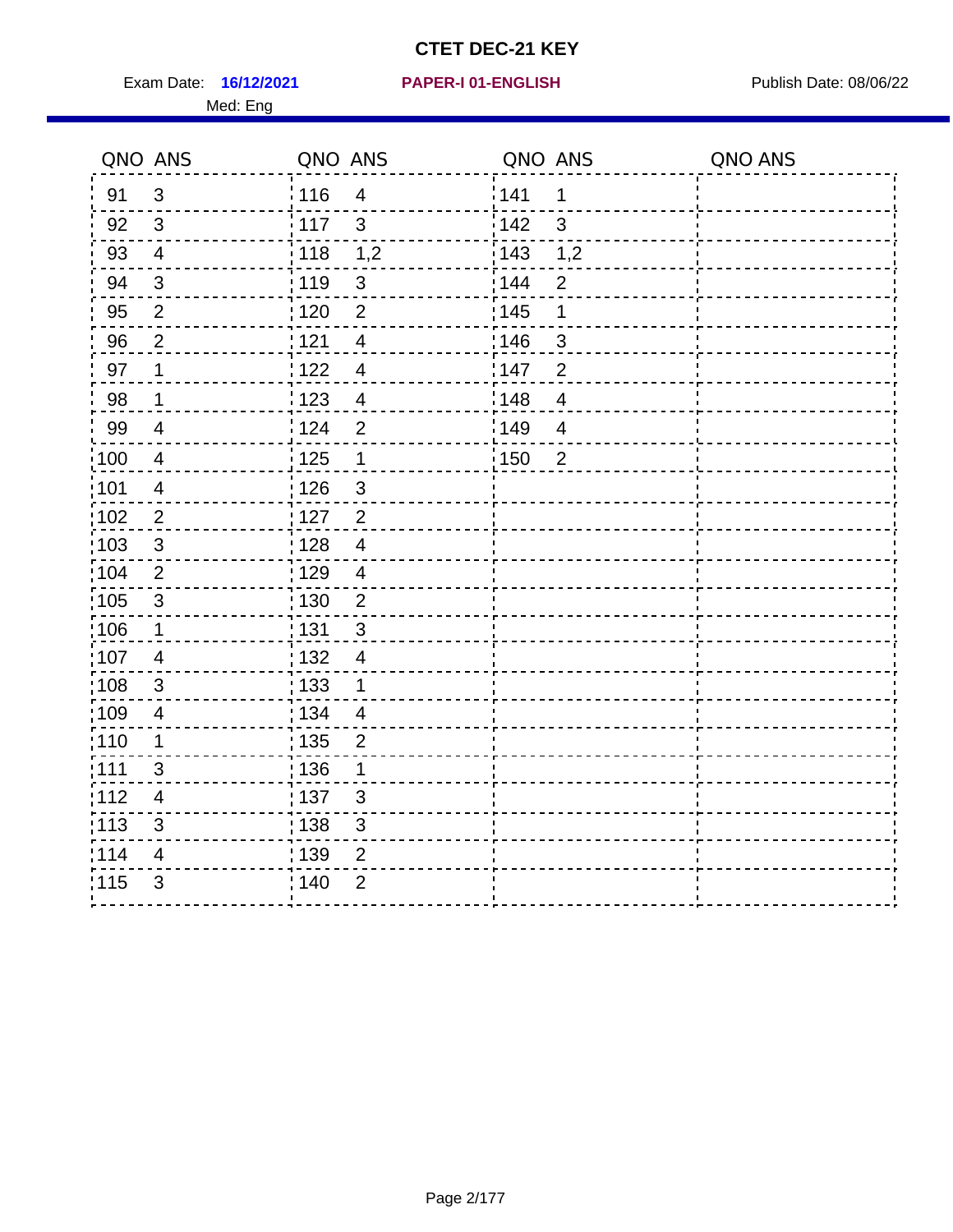Exam Date: 16/12/2021 **PAPER-I 02-HINDI Exam Date: 08/06/22** Med: Eng

## **16/12/2021 PAPER-I 02-HINDI**

|                   | QNO ANS                 | QNO ANS           |                | QNO ANS |                | QNO ANS |
|-------------------|-------------------------|-------------------|----------------|---------|----------------|---------|
| 91                | $\overline{4}$          | 116               | $\overline{4}$ | 141     | 1              |         |
| 92                | 1                       | 117               | 3              | 142     | 3              |         |
| 93                | 2                       | : 118             | 1,2            | 143     | 3              |         |
| 94                | $\overline{2}$          | :119              | $\sqrt{3}$     | 144     | $\overline{2}$ |         |
| 95                | $\mathbf{3}$            | : 120             | $\overline{2}$ | : 145   | 1              |         |
| 96                | $\overline{2}$          | 121               | 3              | 146     | 3              |         |
| 97                | $\mathbf{3}$            | 122               | $\overline{4}$ | 147     | $\overline{2}$ |         |
| 98                | $\mathbf 1$             | 123               | 1              | 148     | $\overline{4}$ |         |
| 99                | $\overline{4}$          | 124               | 1              | 149     | $\overline{4}$ |         |
| $\frac{1}{1}$ 100 | $\overline{\mathbf{4}}$ | $\frac{1}{1}$ 125 | $\overline{2}$ | 150     | $\overline{2}$ |         |
| 101               | $\mathbf 1$             | : 126             | $\mathfrak{S}$ |         |                |         |
| $\frac{1}{1}$ 102 | $\overline{4}$          | : 127             | $\overline{1}$ |         |                |         |
| 103               | 1                       | 128               | 3              |         |                |         |
| 104               | $\overline{4}$          | : 129             | 1              |         |                |         |
| :105              | $\sqrt{3}$              | : 130             | $\mathbf 1$    |         |                |         |
| $\frac{1}{1}$ 106 | $\mathbf 1$             | : 131             | $\overline{2}$ |         |                |         |
| :107              | $\overline{4}$          | : 132             | $\overline{4}$ |         |                |         |
| 108               | 3                       | : 133             | $\mathbf{3}$   |         |                |         |
| :109              | $\overline{\mathbf{4}}$ | : 134             | $\mathbf{3}$   |         |                |         |
| :110              | 1                       | : 135             | 1              |         |                |         |
| :111              | $\mathfrak{S}$          | : 136             | 1              |         |                |         |
| 112               | 4                       | : 137             | $\mathfrak{B}$ |         |                |         |
| : 113             | 3                       | : 138             | $\mathfrak{S}$ |         |                |         |
| 114               | 4                       | 139               | 2              |         |                |         |
| 115               | 3                       | 140               | $\overline{2}$ |         |                |         |
|                   |                         |                   |                |         |                |         |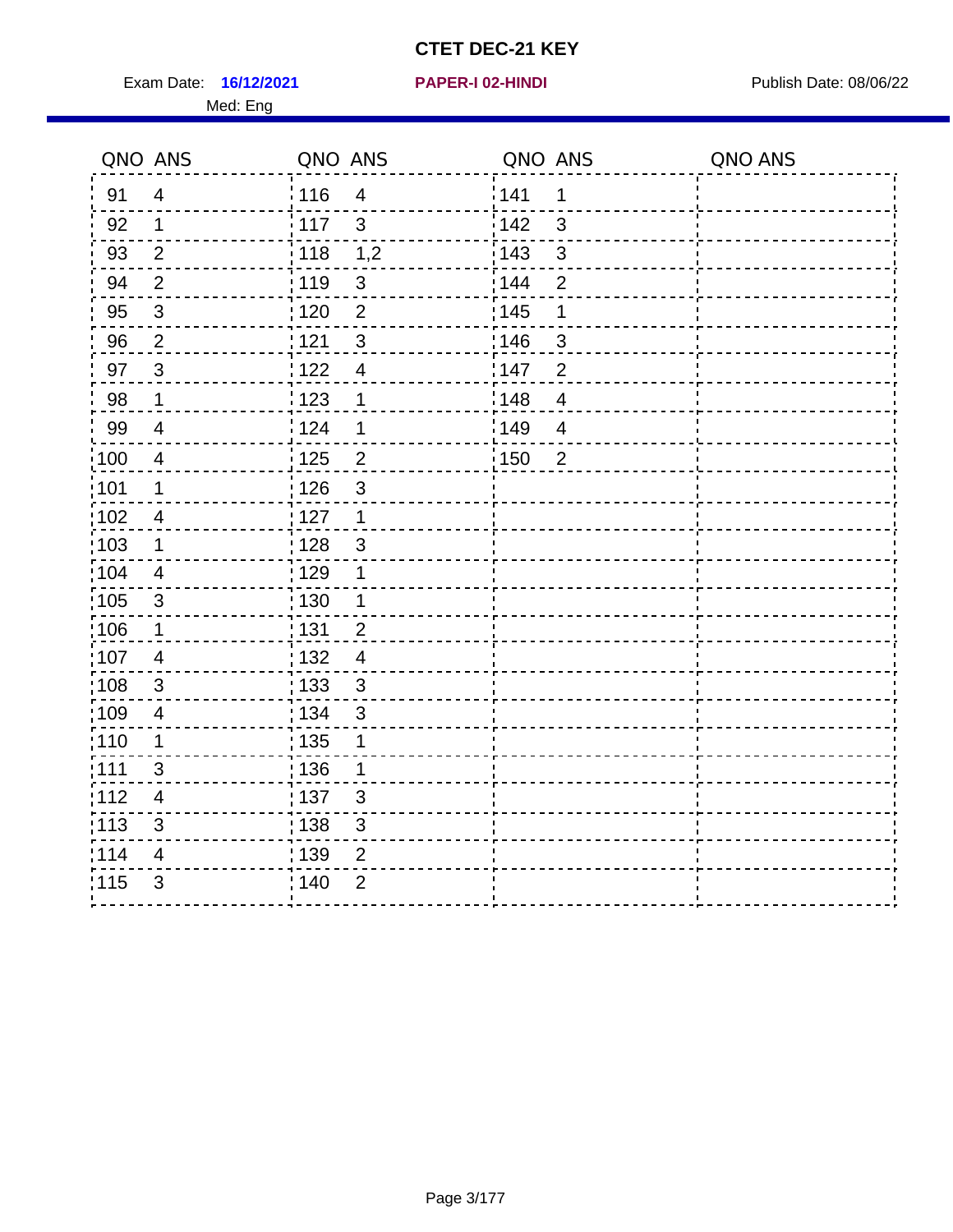Med: Eng

#### **16/12/2021 PAPER-I 03-ASSAMESE** Exam Date: Publish Date: 08/06/22

|                   | QNO ANS                 | QNO ANS           |                | QNO ANS           |                | QNO ANS |
|-------------------|-------------------------|-------------------|----------------|-------------------|----------------|---------|
| 91                | 3                       | 116               | $\overline{4}$ | 141               | 1              |         |
| 92                | $\overline{2}$          | 117               | $\mathbf{3}$   | 142               | $\mathbf{3}$   |         |
| 93                | $\mathbf{3}$            | $\frac{1}{2}$ 118 | 1,2            | 143               | $\mathbf{3}$   |         |
| 94                | $\overline{2}$          | : 119             | $\sqrt{3}$     | 144               | $\overline{2}$ |         |
| 95                | $\sqrt{3}$              | : 120             | $\overline{2}$ | : 145             | 1              |         |
| 96                | 4                       | 121               | $\mathfrak{S}$ | 146               | 3              |         |
| 97                | $\overline{2}$          | 122               | $\mathbf 1$    | 147               | $\overline{2}$ |         |
| 98                | $\mathbf{3}$            | 123               | $\overline{4}$ | 148               | $\overline{4}$ |         |
| 99                | $\overline{2}$          | 124               | $\mathfrak{S}$ | 149               | $\overline{4}$ |         |
| 100               | $\sqrt{3}$              | $\frac{1}{1}$ 125 | $\mathbf{3}$   | $\frac{1}{1}$ 150 | $\overline{2}$ |         |
| 101               | $\sqrt{3}$              | : 126             | $\overline{2}$ |                   |                |         |
| 102               | $\sqrt{2}$              | : 127             | $\overline{4}$ |                   |                |         |
| 103               | 2                       | : 128             | $\mathbf 1$    |                   |                |         |
| 104               | $\overline{4}$          | : 129             | $\overline{2}$ |                   |                |         |
| $\frac{1}{1}$ 105 | $\overline{\mathbf{4}}$ | 130               | $\mathbf{3}$   |                   |                |         |
| 106               | $\mathbf 1$             | : 131             | 3              |                   |                |         |
| 107               | $\overline{4}$          | : 132             | $\mathbf{3}$   |                   |                |         |
| :108              | $\sqrt{3}$              | 133               | $\mathbf{1}$   |                   |                |         |
| :109              | $\overline{\mathbf{4}}$ | : 134             | $\sqrt{3}$     |                   |                |         |
| :110              | 1                       | : 135             | $\overline{2}$ |                   |                |         |
| 111               | 3                       | 136               | 1              |                   |                |         |
| 112               | 4                       | : 137             | $\sqrt{3}$     |                   |                |         |
| :113              | 3                       | : 138             | $\mathfrak{S}$ |                   |                |         |
| 114               | 4                       | 139               | 2              |                   |                |         |
| 115               | 3                       | : 140             | $\overline{2}$ |                   |                |         |
|                   |                         |                   |                |                   |                |         |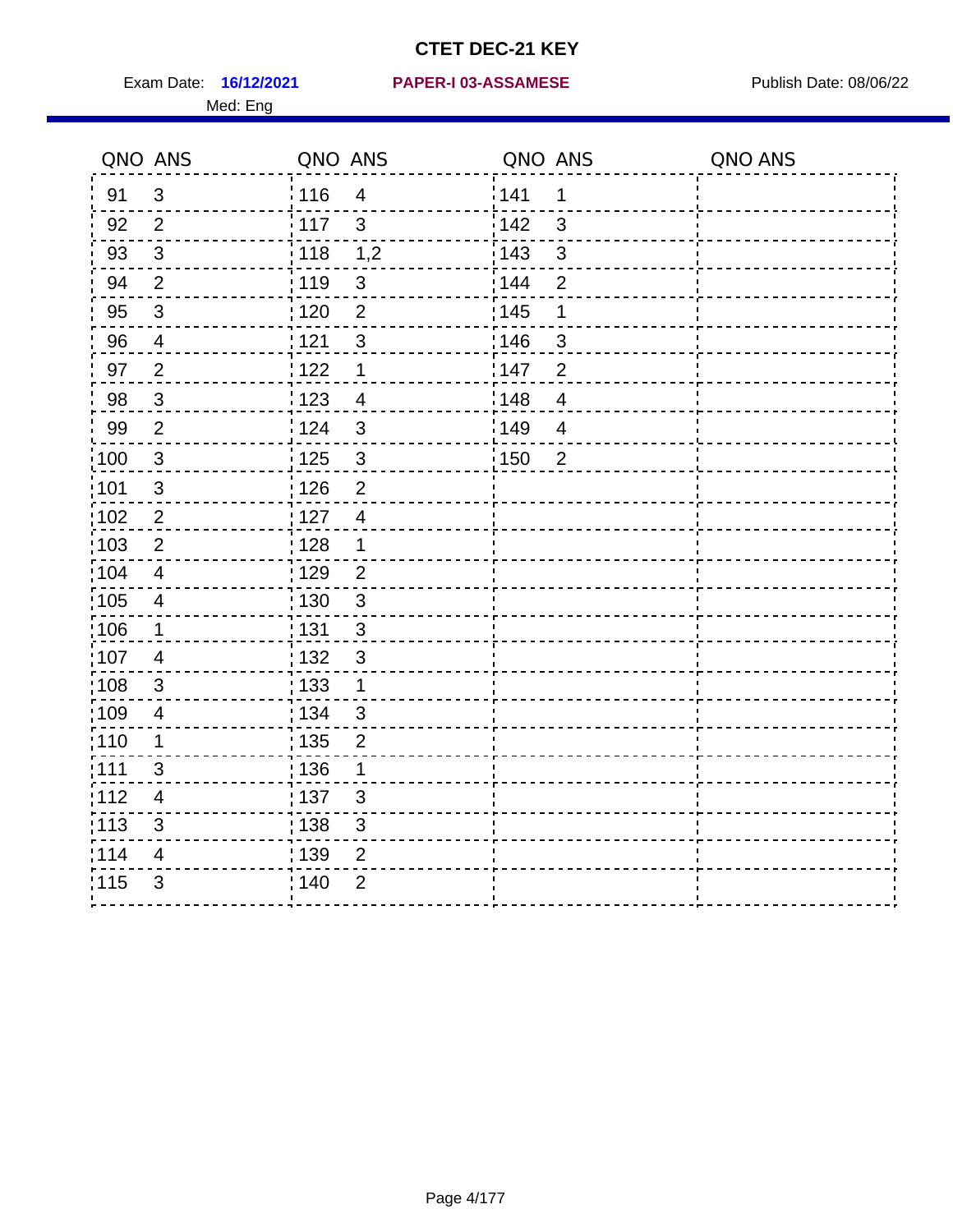Exam Date: 16/12/2021 PAPER-I 04-BENGALI PRERENER Publish Date: 08/06/22 Med: Eng

#### **16/12/2021 PAPER-I 04-BENGALI**

|                   | QNO ANS                 | QNO ANS |                | QNO ANS           |                | QNO ANS |
|-------------------|-------------------------|---------|----------------|-------------------|----------------|---------|
| 91                | $\mathbf 1$             | :116    | $\overline{4}$ | 141               | $\mathbf 1$    |         |
| 92                | 3                       | 117     | $\mathbf{3}$   | 142               | 3              |         |
| 93                | $\mathbf{3}$            | : 118   | 1,2            | 143               | 3              |         |
| 94                | $\overline{4}$          | : 119   | $\sqrt{3}$     | 144               | $\overline{2}$ |         |
| 95                | $\overline{4}$          | : 120   | $\overline{2}$ | : 145             | $\mathbf 1$    |         |
| 96                | $\mathbf{1}$            | 121     | $\mathfrak{3}$ | 146               | 3              |         |
| 97                | $\overline{2}$          | 122     | $\overline{2}$ | 147               | $\overline{2}$ |         |
| 98                | $\sqrt{2}$              | 123     | 1              | 148               | $\overline{4}$ |         |
| 99                | $\mathbf{3}$            | 124     | $\overline{4}$ | 149               | $\overline{4}$ |         |
| $\frac{1}{1}$ 100 | $\mathbf{3}$            | 125     | $\mathbf{1}$   | $\frac{1}{1}$ 150 | $\overline{2}$ |         |
| 101               | $\sqrt{3}$              | : 126   | $\overline{4}$ |                   |                |         |
| :102              | $\mathbf 1$             | : 127   | $\overline{2}$ |                   |                |         |
| 103               | 9                       | : 128   | $\mathbf{3}$   |                   |                |         |
| 104               | $\overline{2}$          | : 129   | $\overline{2}$ |                   |                |         |
| $\frac{1}{1}$ 105 | $\mathbf 1$             | : 130   | $\overline{4}$ |                   |                |         |
| :106              | $\mathbf 1$             | : 131   | $\mathbf{1}$   |                   |                |         |
| 107               | $\overline{4}$          | : 132   | $\mathbf{3}$   |                   |                |         |
| 108               | 3                       | : 133   | $\mathbf{1}$   |                   |                |         |
| 109               | $\overline{4}$          | : 134   | $\overline{2}$ |                   |                |         |
| 110               | 1                       | : 135   | $\overline{4}$ |                   |                |         |
| 111               | 3                       | : 136   | 1              |                   |                |         |
| 112               | $\overline{4}$          | : 137   | $\mathbf{3}$   |                   |                |         |
| $\frac{1}{1}$ 113 | 3                       | : 138   | $\mathfrak{S}$ |                   |                |         |
| 114               | $\overline{\mathbf{4}}$ | 139     | $\overline{2}$ |                   |                |         |
| 115               | 3                       | : 140   | $\overline{2}$ |                   |                |         |
|                   |                         |         |                |                   |                |         |

Answer key 9 means marks awarded to all the candidates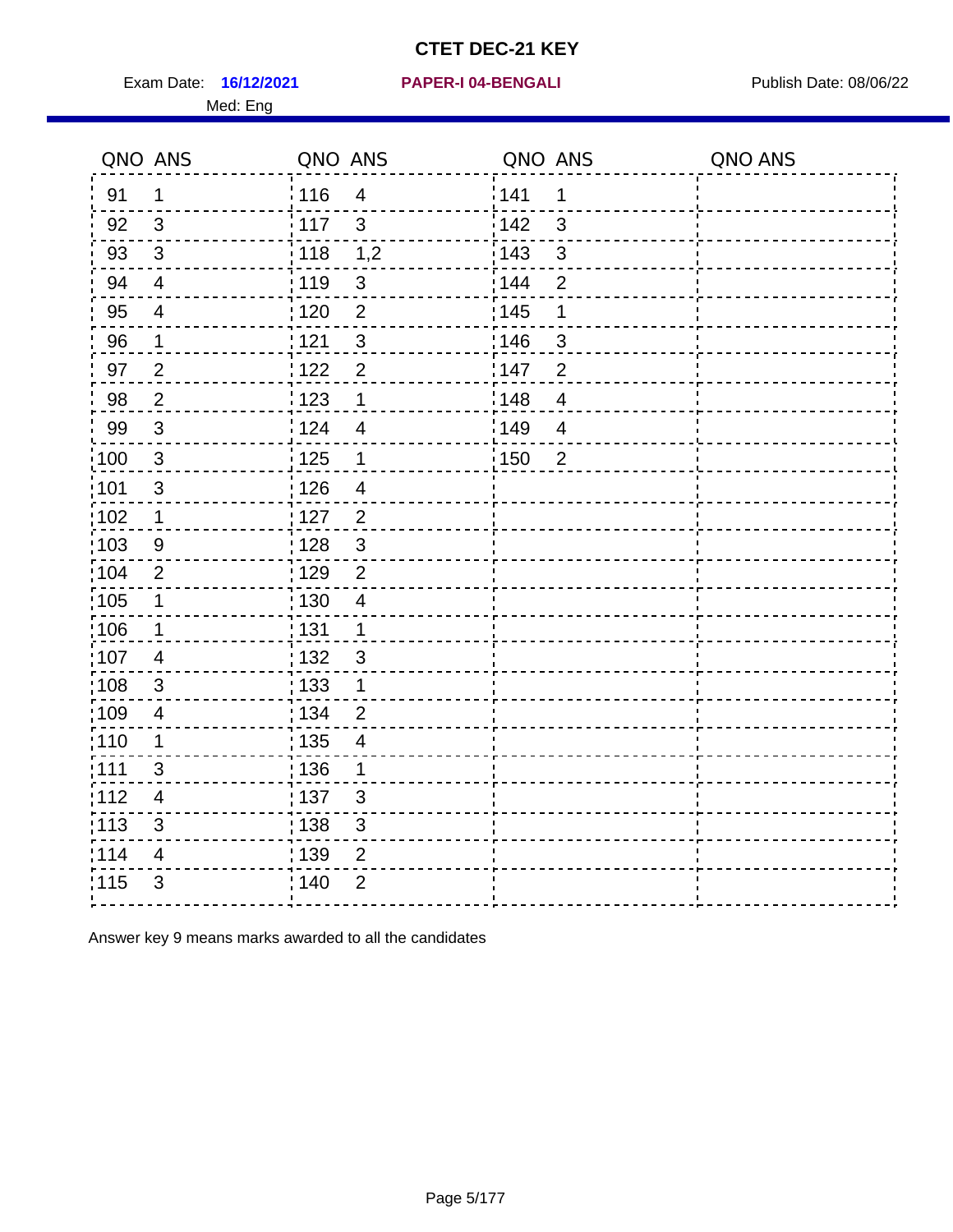Exam Date: 16/12/2021 **PAPER-I 05-GARO** Publish Date: 08/06/22 Med: Eng

## **16/12/2021 PAPER-I 05-GARO**

|                   | QNO ANS                 | QNO ANS           |                | QNO ANS |                | QNO ANS |
|-------------------|-------------------------|-------------------|----------------|---------|----------------|---------|
| 91                | 3                       | 116               | $\overline{4}$ | 141     | 1              |         |
| 92                | $\overline{2}$          | $\frac{1}{2}$ 117 | 3              | 142     | 3              |         |
| 93                | $\mathbf{3}$            | : 118             | 1,2            | 143     | 3              |         |
| 94                | 1                       | : 119             | $\sqrt{3}$     | 144     | $\overline{2}$ |         |
| 95                | $\overline{2}$          | : 120             | $\overline{2}$ | : 145   | 1              |         |
| 96                | $\mathbf{3}$            | 1121              | 1              | 146     | 3              |         |
| 97                | 1                       | 122               | $\overline{4}$ | 147     | $\overline{2}$ |         |
| 98                | $\mathbf 1$             | 1123              | $\overline{2}$ | 148     | $\overline{4}$ |         |
| 99                | $\overline{4}$          | 124               | 3              | 149     | $\overline{4}$ |         |
| $\frac{1}{2}100$  | $\overline{2}$          | 125               | 3              | 150     | $\overline{2}$ |         |
| :101              | $\mathbf 1$             | : 126             | $\overline{2}$ |         |                |         |
| $\frac{1}{1}$ 102 | $\mathbf{3}$            | : 127             | $\overline{4}$ |         |                |         |
| 103               | 2                       | : 128             | $\mathbf 1$    |         |                |         |
| :104              | $\mathbf 1$             | :129              | $\overline{2}$ |         |                |         |
| $\frac{1}{1}$ 105 | $\overline{\mathbf{4}}$ | : 130             | $\mathbf{1}$   |         |                |         |
| 106               | $\mathbf{1}$            | : 131             | $\overline{2}$ |         |                |         |
| 107               | $\overline{4}$          | : 132             | $\mathbf{3}$   |         |                |         |
| 108               | 3                       | $\frac{1}{1}$ 133 | 1              |         |                |         |
| $\frac{1}{1}$ 109 | $\overline{4}$          | : 134             | 1              |         |                |         |
| : 110             | 1                       | $\frac{1}{1}$ 135 | 1              |         |                |         |
| :111              | 3                       | : 136             | 1              |         |                |         |
| 112               | $\overline{\mathbf{4}}$ | :137              | 3              |         |                |         |
| : 113             | $\sqrt{3}$              | : 138             | $\mathfrak{S}$ |         |                |         |
| 114               | 4                       | 139               | $\overline{2}$ |         |                |         |
| 115               | 3                       | 140               | $\overline{2}$ |         |                |         |
|                   |                         |                   |                |         |                |         |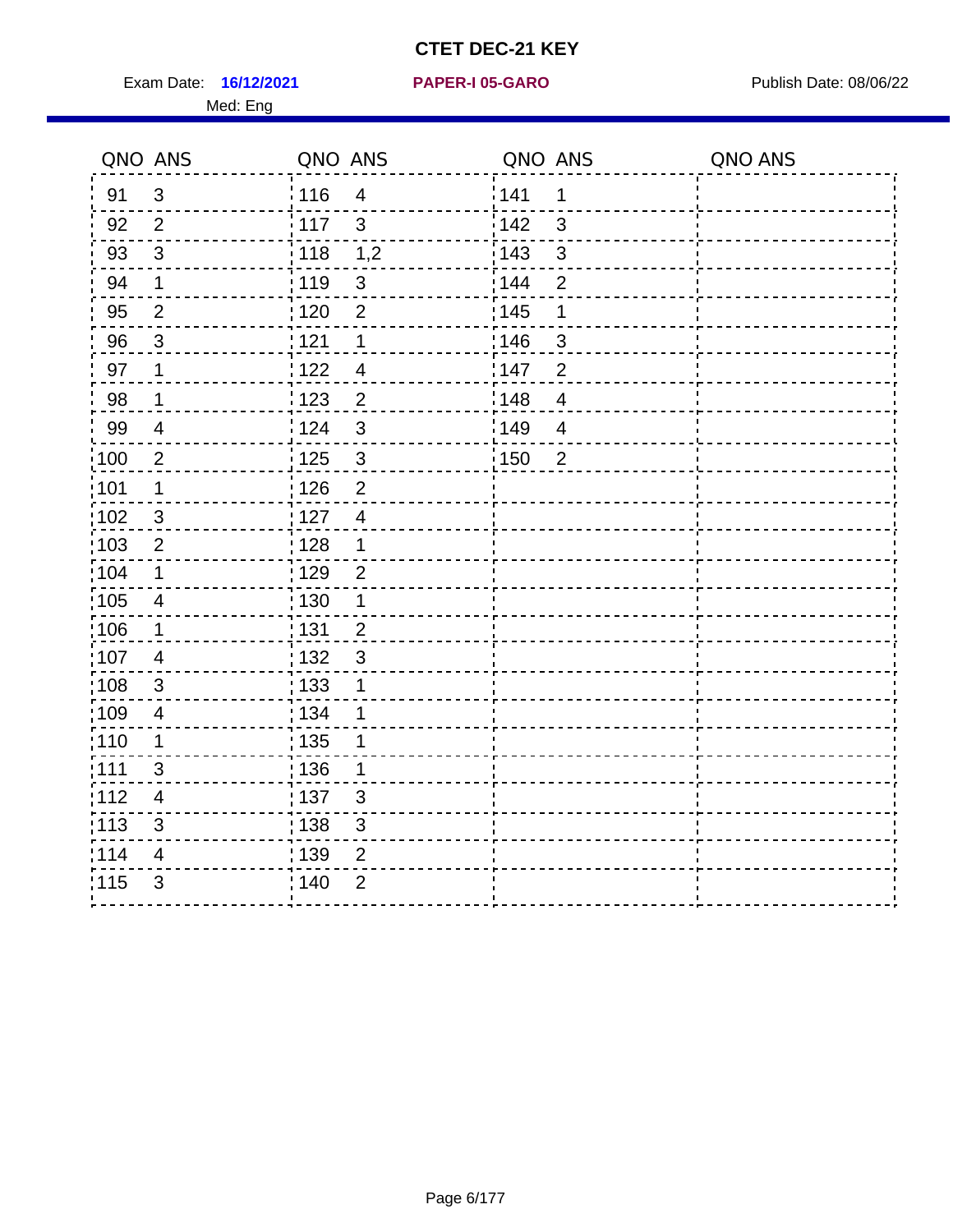Exam Date: 16/12/2021 PAPER-I 06-GUJARATI Publish Date: 08/06/22 Med: Eng

#### **16/12/2021 PAPER-I 06-GUJARATI**

|                   | QNO ANS                  | QNO ANS                 | QNO ANS           |                | QNO ANS |
|-------------------|--------------------------|-------------------------|-------------------|----------------|---------|
| 91                | $\mathbf 1$              | 116<br>$\overline{4}$   | 141               | $\mathbf 1$    |         |
| 92                | 2                        | 117<br>$\mathbf{3}$     | 142               | 3              |         |
| 93                | $\overline{2}$           | : 118<br>1,2            | : 143             | $\mathbf{3}$   |         |
| 94                | $\overline{4}$           | 119<br>$\mathfrak{S}$   | : 144             | $\overline{2}$ |         |
| 95                | $\overline{4}$           | $\overline{2}$<br>: 120 | : 145             | $\mathbf 1$    |         |
| 96                | $\mathbf{3}$             | 121<br>$\overline{4}$   | 146               | 3              |         |
| 97                | $\mathbf{3}$             | 122<br>$\mathbf 1$      | 147               | $\overline{2}$ |         |
| 98                | $\mathbf{3}$             | 123<br>3                | 148               | $\overline{4}$ |         |
| 99                | $\mathbf{3}$             | 124<br>1                | 149               | $\overline{4}$ |         |
| :100              | $\overline{2}$           | : 125<br>$\overline{2}$ | $\frac{1}{1}$ 150 | $\overline{2}$ |         |
| :101              | $\mathbf 1$              | : 126<br>$\overline{2}$ |                   |                |         |
| 102               | $\mathbf{3}$             | $\mathbf{3}$<br>127     |                   |                |         |
| 103               | $\overline{4}$           | : 128<br>$\overline{4}$ |                   |                |         |
| :104              | 2                        | : 129<br>$\overline{2}$ |                   |                |         |
| $\frac{1}{1}$ 105 | $\mathbf 1$              | : 130<br>$\mathbf{1}$   |                   |                |         |
| 106               | $\mathbf 1$              | : 131<br>$\overline{2}$ |                   |                |         |
| 107               | $\overline{4}$           | : 132<br>$\overline{4}$ |                   |                |         |
| 108               | $\mathbf{3}$             | : 133<br>$\mathbf{3}$   |                   |                |         |
| :109              | $\overline{\mathcal{A}}$ | : 134<br>$\overline{2}$ |                   |                |         |
| :110              | $\mathbf 1$              | : 135<br>3              |                   |                |         |
| :111              | 3                        | : 136<br>1              |                   |                |         |
| 112               | 4                        | : 137<br>3              |                   |                |         |
| 113               | 3                        | $\sqrt{3}$<br>: 138     |                   |                |         |
| 114               | $\overline{4}$           | 139<br>$\overline{2}$   |                   |                |         |
| 115               | $\mathfrak{B}$           | 140<br>$\overline{2}$   |                   |                |         |
|                   |                          |                         |                   |                |         |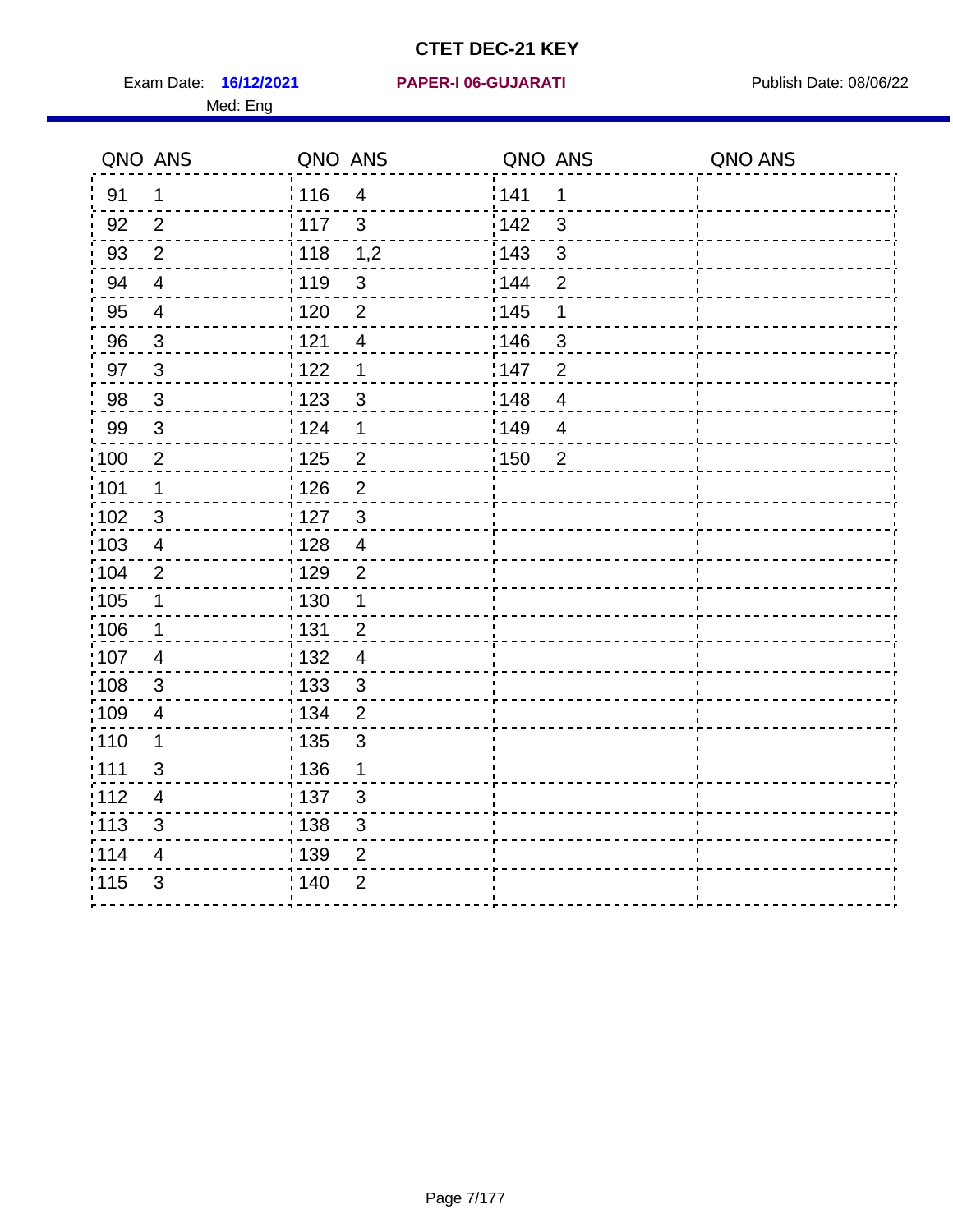Exam Date: 16/12/2021 PAPER-I 07-KANNADA Publish Date: 08/06/22 Med: Eng

#### **16/12/2021 PAPER-I 07-KANNADA**

|                   | QNO ANS                  | QNO ANS                             | QNO ANS                             | QNO ANS |
|-------------------|--------------------------|-------------------------------------|-------------------------------------|---------|
| 91                | 1                        | 116<br>$\overline{4}$               | 141<br>1                            |         |
| 92                | 1                        | 117<br>$\mathbf{3}$                 | 142<br>$\mathbf{3}$                 |         |
| 93                | $\mathbf 1$              | 118<br>1,2                          | 143<br>$\mathbf{3}$                 |         |
| 94                | $\overline{2}$           | : 119<br>$\sqrt{3}$                 | 144<br>$\overline{2}$               |         |
| 95                | $\overline{\mathcal{A}}$ | $\frac{1}{1}$ 120<br>$\overline{2}$ | : 145<br>1                          |         |
| 96                | $\overline{4}$           | $\sqrt{3}$<br>121                   | 146<br>3                            |         |
| 97                | $\mathbf{3}$             | $\overline{2}$<br>:122              | 147<br>$\overline{2}$               |         |
| 98                | $\mathbf 1$              | $\frac{1}{2}$ 123<br>1              | $\frac{1}{2}$ 148<br>$\overline{4}$ |         |
| 99                | $\mathbf 1$              | 124<br>$\overline{2}$               | 149<br>$\overline{4}$               |         |
| 100               | $\mathbf 1$              | 125<br>1                            | $\frac{1}{1}$ 150<br>$\overline{2}$ |         |
| :101              | $\overline{2}$           | 126<br>1                            |                                     |         |
| $\frac{1}{1}$ 102 | $\mathbf 1$              | : 127<br>$\overline{4}$             |                                     |         |
| $\frac{1}{1}$ 103 | 1                        | : 128<br>$\overline{4}$             |                                     |         |
| 104               | $\mathbf 1$              | : 129<br>$\overline{4}$             |                                     |         |
| $\frac{1}{1}$ 105 | $\boldsymbol{2}$         | 130<br>1                            |                                     |         |
| 106               | $\mathbf 1$              | : 131<br>$\mathbf 1$                |                                     |         |
| :107              | 4                        | :132<br>1                           |                                     |         |
| 108               | $\mathbf{3}$             | 133<br>1                            |                                     |         |
| :109              | $\overline{4}$           | : 134<br>1                          |                                     |         |
| : 110             | 1                        | : 135<br>1                          |                                     |         |
| : 111             | 3                        | : 136<br>1                          |                                     |         |
| 112               | $\overline{\mathbf{4}}$  | : 137<br>$\sqrt{3}$                 |                                     |         |
| : 113             | $\mathfrak{S}$           | 138<br>$\mathsf 3$                  |                                     |         |
| 114               | 4                        | 139<br>$\overline{2}$               |                                     |         |
| 115               | $\mathfrak{B}$           | 140<br>$\overline{2}$               |                                     |         |
|                   |                          |                                     |                                     |         |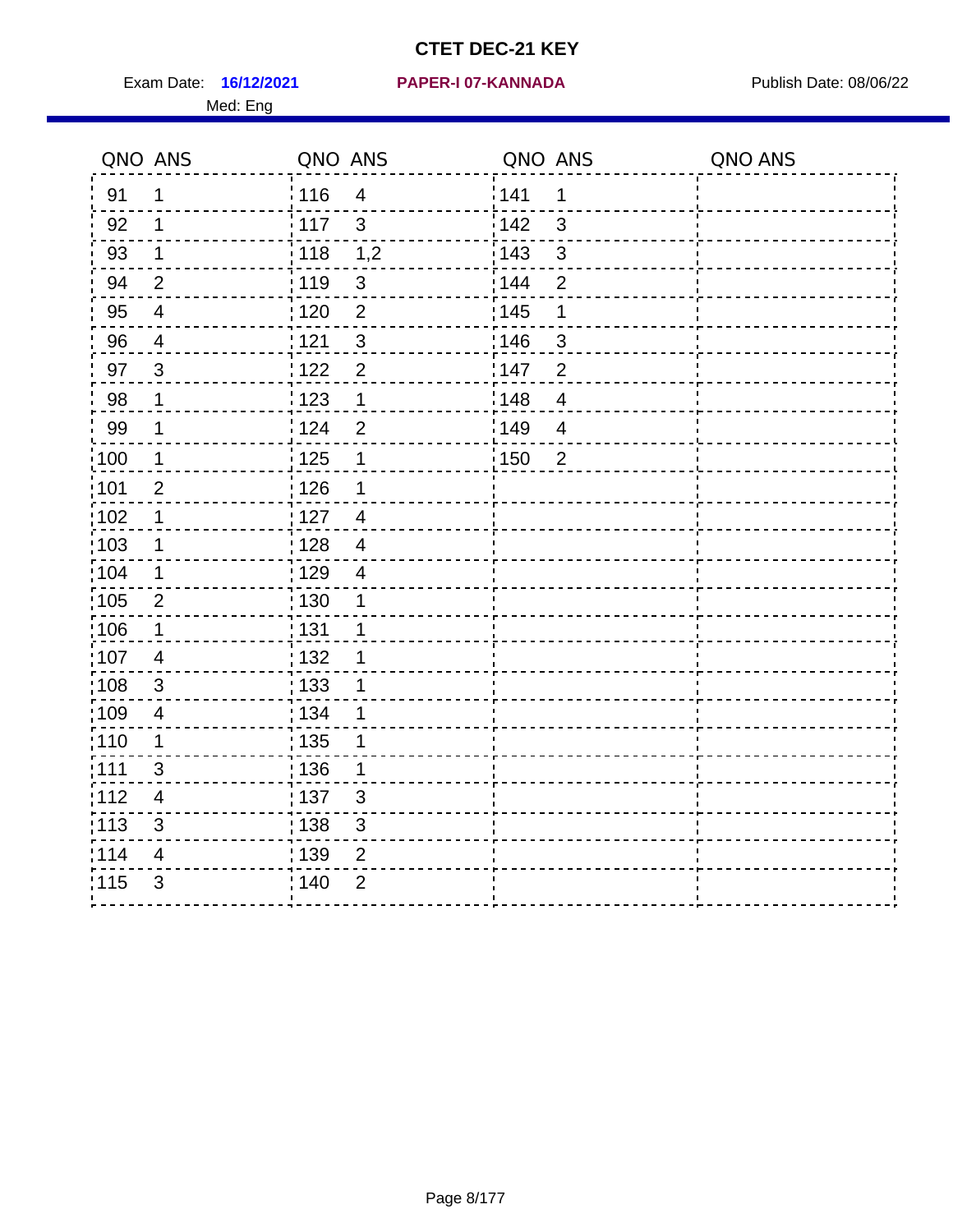Exam Date: 16/12/2021 **PAPER-I 08-KHASI** Publish Date: 08/06/22 Med: Eng

#### **16/12/2021 PAPER-I 08-KHASI**

| QNO ANS           |                         | QNO ANS                           | QNO ANS                            | QNO ANS |
|-------------------|-------------------------|-----------------------------------|------------------------------------|---------|
| 91                | 1                       | 116<br>$\overline{4}$             | 141<br>1                           |         |
| 92                | 3                       | 117<br>$\mathbf{3}$               | 142<br>3                           |         |
| 93                | $\overline{2}$          | : 118<br>1,2                      | : 143<br>$\mathfrak{S}$            |         |
| 94                | $\overline{4}$          | :119<br>$\sqrt{3}$                | 144<br>$\overline{2}$              |         |
| 95                | $\mathbf 1$             | $\overline{2}$<br>: 120           | : 145<br>1                         |         |
| 96                | $\mathbf{3}$            | 121<br>$\mathfrak{S}$             | 146<br>3                           |         |
| 97                | $\mathbf 1$             | $\overline{2}$<br>122             | 147<br>$\overline{2}$              |         |
| 98                | $\mathbf{3}$            | 1123<br>$\overline{\mathbf{4}}$   | 148<br>$\overline{\mathbf{4}}$     |         |
| 99                | $\overline{2}$          | 124<br>$\mathbf{3}$               | <sup>'</sup> 149<br>$\overline{4}$ |         |
| $\frac{1}{100}$   | $\mathbf{3}$            | 125<br>$\mathbf 1$                | 150<br>$\overline{2}$              |         |
| :101              | $\overline{2}$          | : 126<br>1                        |                                    |         |
| $\frac{1}{1}$ 102 | $\mathbf{3}$            | : 127<br>$\overline{2}$           |                                    |         |
| :103              | $\overline{2}$          | : 128<br>1                        |                                    |         |
| :104              | $\overline{4}$          | :129<br>2                         |                                    |         |
| :105              | $\overline{2}$          | $\overline{2}$<br>: 130           |                                    |         |
| 106               | 1                       | 131<br>$\overline{4}$             |                                    |         |
| 107               | $\overline{\mathbf{4}}$ | : 132<br>$\mathbf{3}$             |                                    |         |
| :108              | 3                       | : 133<br>$\overline{2}$           |                                    |         |
| :109              | $\overline{\mathbf{4}}$ | : 134<br>$\overline{\mathbf{4}}$  |                                    |         |
| :110              | $\mathbf 1$             | : 135<br>$\mathbf{3}$             |                                    |         |
| :111              | 3                       | : 136<br>$\mathbf 1$              |                                    |         |
| :112              | 4                       | :137<br>3                         |                                    |         |
| $\frac{1}{1}$ 113 | $\mathfrak{S}$          | $\frac{1}{1}$ 138<br>$\mathbf{3}$ |                                    |         |
| 114               | 4                       | : 139<br>$\overline{2}$           |                                    |         |
| 115               | 3                       | ; 140<br>$\overline{2}$           |                                    |         |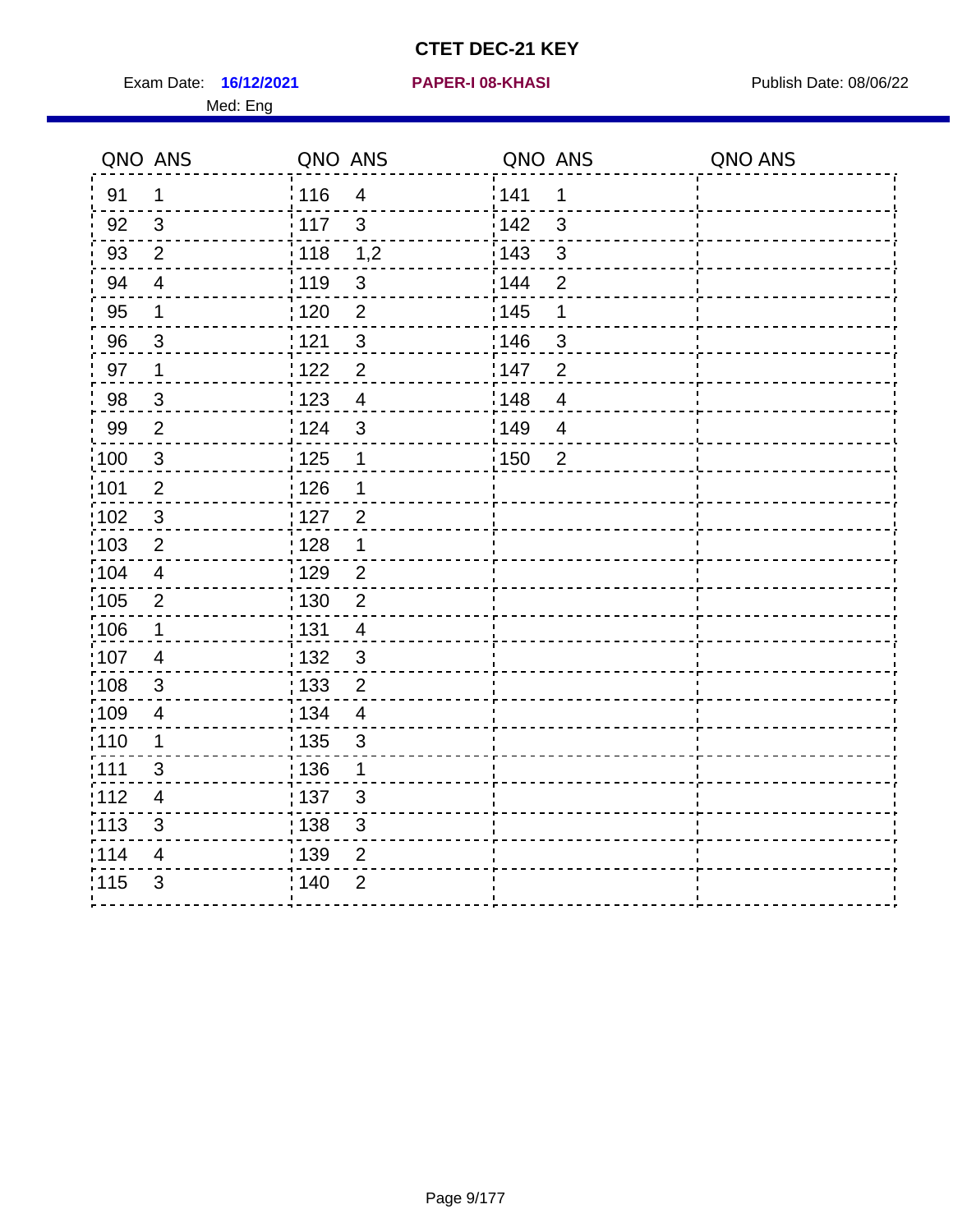Med: Eng

#### **16/12/2021 PAPER-I 09-MALAYALAM** Exam Date: Publish Date: 08/06/22

|                   | QNO ANS                 | QNO ANS           |                | QNO ANS |                | QNO ANS |
|-------------------|-------------------------|-------------------|----------------|---------|----------------|---------|
| 91                | $\overline{2}$          | : 116             | $\overline{4}$ | 141     | 1              |         |
| 92                | $\overline{4}$          | : 117             | $\mathbf{3}$   | 142     | 3              |         |
| 93                | $\mathbf 1$             | 118               | 1,2            | 143     | 3              |         |
| 94                | $\mathbf{3}$            | : 119             | $\mathfrak{S}$ | 144     | $\overline{2}$ |         |
| 95                | 1                       | : 120             | $\overline{2}$ | : 145   | 1              |         |
| 96                | $\mathbf{3}$            | 121               | 1              | 146     | 3              |         |
| 97                | $\mathbf{3}$            | 122               | $\mathfrak{S}$ | 147     | $\overline{2}$ |         |
| 98                | $\mathbf 1$             | 1123              | $\mathbf{1}$   | 148     | $\overline{4}$ |         |
| 99                | $\mathbf{2}$            | 124               | $\overline{2}$ | 149     | $\overline{4}$ |         |
| 100               | $\mathbf{3}$            | $\frac{1}{1}$ 125 | $\mathbf{3}$   | 150     | $\overline{2}$ |         |
| 101               | $\overline{\mathbf{4}}$ | 126               | $\overline{4}$ |         |                |         |
| 102               | $\overline{2}$          | : 127             | $\mathbf{3}$   |         |                |         |
| 103               | 4                       | : 128             | $\overline{2}$ |         |                |         |
| 104               | 3                       | : 129             | $\overline{4}$ |         |                |         |
| $\frac{1}{1}$ 105 | $\overline{2}$          | $\frac{1}{1}$ 130 | $\mathbf{1}$   |         |                |         |
| 106               | $\mathbf{1}$            | : 131             | 3              |         |                |         |
| :107              | $\overline{4}$          | : 132             | $\overline{4}$ |         |                |         |
| 108               | 3                       | $\frac{1}{1}$ 133 | $\overline{2}$ |         |                |         |
| :109              | $\overline{4}$          | : 134             | $\mathbf 1$    |         |                |         |
| : 110             | 1                       | : 135             | 3              |         |                |         |
| :111              | 3                       | :136              | 1              |         |                |         |
| 112               | $\overline{\mathbf{4}}$ | : 137             | $\mathbf{3}$   |         |                |         |
| : 113             | $\mathfrak{S}$          | : 138             | $\mathsf 3$    |         |                |         |
| 114               | 4                       | : 139             | $\overline{2}$ |         |                |         |
| 115               | $\mathfrak{S}$          | : 140             | $\overline{2}$ |         |                |         |
|                   |                         |                   |                |         |                |         |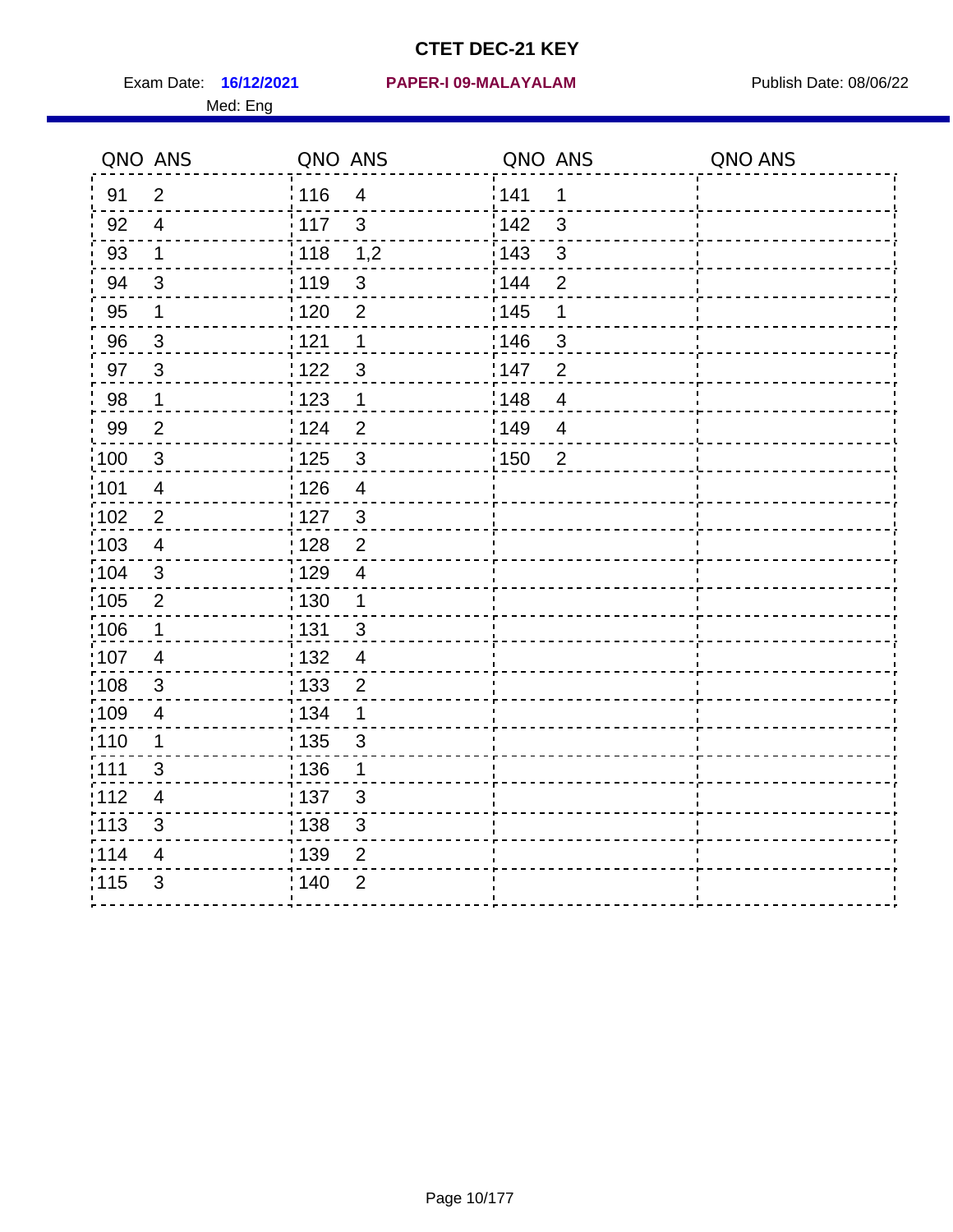Exam Date: 16/12/2021 PAPER-I 10-MANIPURI PREMICLE Publish Date: 08/06/22 Med: Eng

#### **16/12/2021 PAPER-I 10-MANIPURI**

|                   | QNO ANS                 | QNO ANS           |                          | QNO ANS           |                          | QNO ANS |
|-------------------|-------------------------|-------------------|--------------------------|-------------------|--------------------------|---------|
| 91                | $\mathbf 1$             | 116               | $\overline{4}$           | 141               | 1                        |         |
| 92                | $\mathbf{3}$            | 117               | $\mathbf{3}$             | 142               | $\mathbf{3}$             |         |
| 93                | $\overline{4}$          | $\frac{1}{2}$ 118 | 1,2                      | 143               | $\mathbf{3}$             |         |
| 94                | $\overline{2}$          | : 119             | $\sqrt{3}$               | 144               | $\overline{2}$           |         |
| 95                | $\overline{2}$          | $\frac{1}{1}$ 120 | $\overline{2}$           | 145               | 1                        |         |
| 96                | $\overline{4}$          | 121               | $\sqrt{3}$               | 146               | 3                        |         |
| 97                | 3                       | : 122             | $\mathbf{3}$             | 147               | $\overline{2}$           |         |
| 98                | $\overline{2}$          | 123               | $\mathfrak{3}$           | $\frac{1}{2}$ 148 | $\overline{4}$           |         |
| 99                | $\overline{2}$          | 124               | $\overline{2}$           | :149              | $\overline{\mathcal{A}}$ |         |
| $\frac{1}{1}$ 100 | $\mathbf 1$             | $\frac{1}{1}$ 125 | $\overline{\mathcal{A}}$ | $\frac{1}{1}$ 150 | $\overline{2}$           |         |
| :101              | $\overline{2}$          | 126               | $\overline{2}$           |                   |                          |         |
| :102              | $\mathbf 1$             | : 127             | $\overline{2}$           |                   |                          |         |
| $\frac{1}{1}$ 103 | 4                       | : 128             | $\overline{4}$           |                   |                          |         |
| 104               | 3                       | : 129             | $\overline{2}$           |                   |                          |         |
| :105              | $\mathbf 1$             | $\frac{1}{1}$ 130 | $\sqrt{3}$               |                   |                          |         |
| 106               | $\mathbf 1$             | : 131             | $\mathbf{1}$             |                   |                          |         |
| :107              | 4                       | :132              | $\overline{2}$           |                   |                          |         |
| 108               | $\mathbf{3}$            | 133               | $\overline{4}$           |                   |                          |         |
| :109              | $\overline{4}$          | : 134             | $\sqrt{3}$               |                   |                          |         |
| : 110             | 1                       | : 135             | 1                        |                   |                          |         |
| :111              | 3                       | : 136             | 1                        |                   |                          |         |
| 112               | $\overline{\mathbf{4}}$ | : 137             | $\sqrt{3}$               |                   |                          |         |
| : 113             | $\mathfrak{S}$          | : 138             | $\sqrt{3}$               |                   |                          |         |
| 114               | 4                       | 139               | $\overline{2}$           |                   |                          |         |
| 115               | $\mathfrak{S}$          | : 140             | $\overline{2}$           |                   |                          |         |
|                   |                         |                   |                          |                   |                          |         |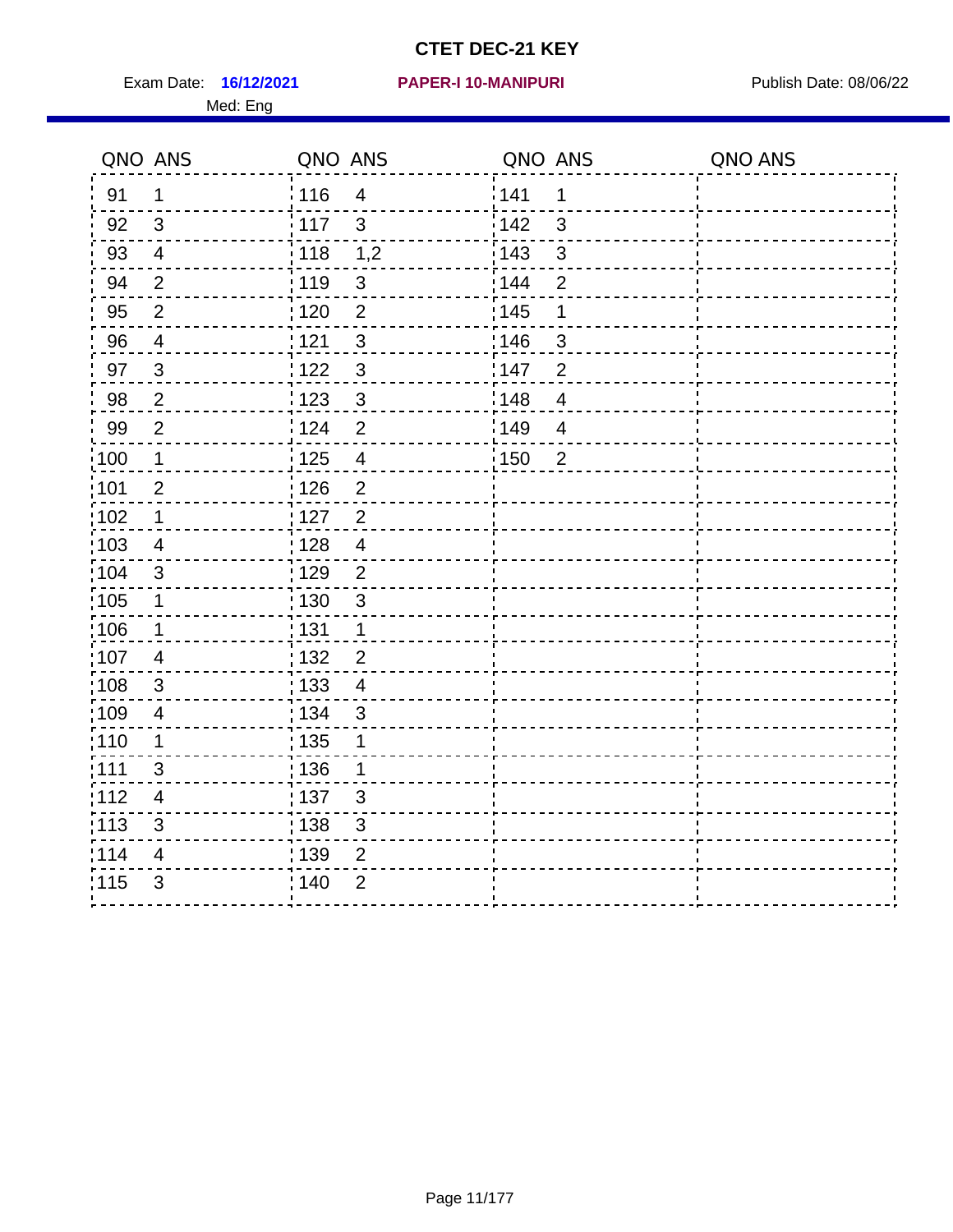Exam Date: 16/12/2021 PAPER-I 11-MARATHI PREER Publish Date: 08/06/22 Med: Eng

#### **16/12/2021 PAPER-I 11-MARATHI**

|                   | QNO ANS                 | QNO ANS |                          | QNO ANS           |                | QNO ANS |
|-------------------|-------------------------|---------|--------------------------|-------------------|----------------|---------|
| 91                | $\mathbf{3}$            | : 116   | $\overline{4}$           | 1141              | 1              |         |
| 92                | 2                       | 117     | $\mathbf{3}$             | 142               | 3              |         |
| 93                | $\overline{2}$          | 118     | 1,2                      | 143               | $\mathfrak{S}$ |         |
| 94                | $\overline{4}$          | :119    | $\mathfrak{3}$           | 144               | $\overline{2}$ |         |
| 95                | $\sqrt{3}$              | : 120   | $\overline{2}$           | : 145             | 1              |         |
| 96                | $\overline{2}$          | 121     | 1                        | 146               | $\mathfrak{S}$ |         |
| 97                | $\mathbf{3}$            | 122     | $\mathfrak{S}$           | 147               | $\overline{2}$ |         |
| 98                | $\mathbf 1$             | 123     | $\mathfrak{3}$           | 148               | $\overline{4}$ |         |
| 99                | $\mathbf 1$             | 124     | 1                        | 149               | $\overline{4}$ |         |
| 100               | $\mathbf{3}$            | 125     | 1                        | $\frac{1}{1}$ 150 | $\overline{2}$ |         |
| 101               | $\mathbf 1$             | 126     | $\overline{\mathcal{A}}$ |                   |                |         |
| 102               | $\mathbf 1$             | : 127   | $\overline{2}$           |                   |                |         |
| 103               | 1                       | : 128   | 3                        |                   |                |         |
| 104               | 2                       | : 129   | $\mathbf 1$              |                   |                |         |
| $\frac{1}{1}$ 105 | $\mathbf 1$             | : 130   | $\mathbf{1}$             |                   |                |         |
| 106               | $\mathbf 1$             | : 131   | $\overline{2}$           |                   |                |         |
| :107              | $\overline{4}$          | : 132   | $\overline{2}$           |                   |                |         |
| 108               | 3                       | 133     | $\overline{2}$           |                   |                |         |
| :109              | $\overline{4}$          | : 134   | 1                        |                   |                |         |
| : 110             | 1                       | : 135   | 1                        |                   |                |         |
| :111              | 3                       | : 136   | 1                        |                   |                |         |
| 112               | $\overline{\mathbf{4}}$ | : 137   | $\sqrt{3}$               |                   |                |         |
| : 113             | $\mathfrak{S}$          | : 138   | $\sqrt{3}$               |                   |                |         |
| 114               | 4                       | 139     | $\overline{2}$           |                   |                |         |
| 115               | 3                       | 140     | $\overline{2}$           |                   |                |         |
|                   |                         |         |                          |                   |                |         |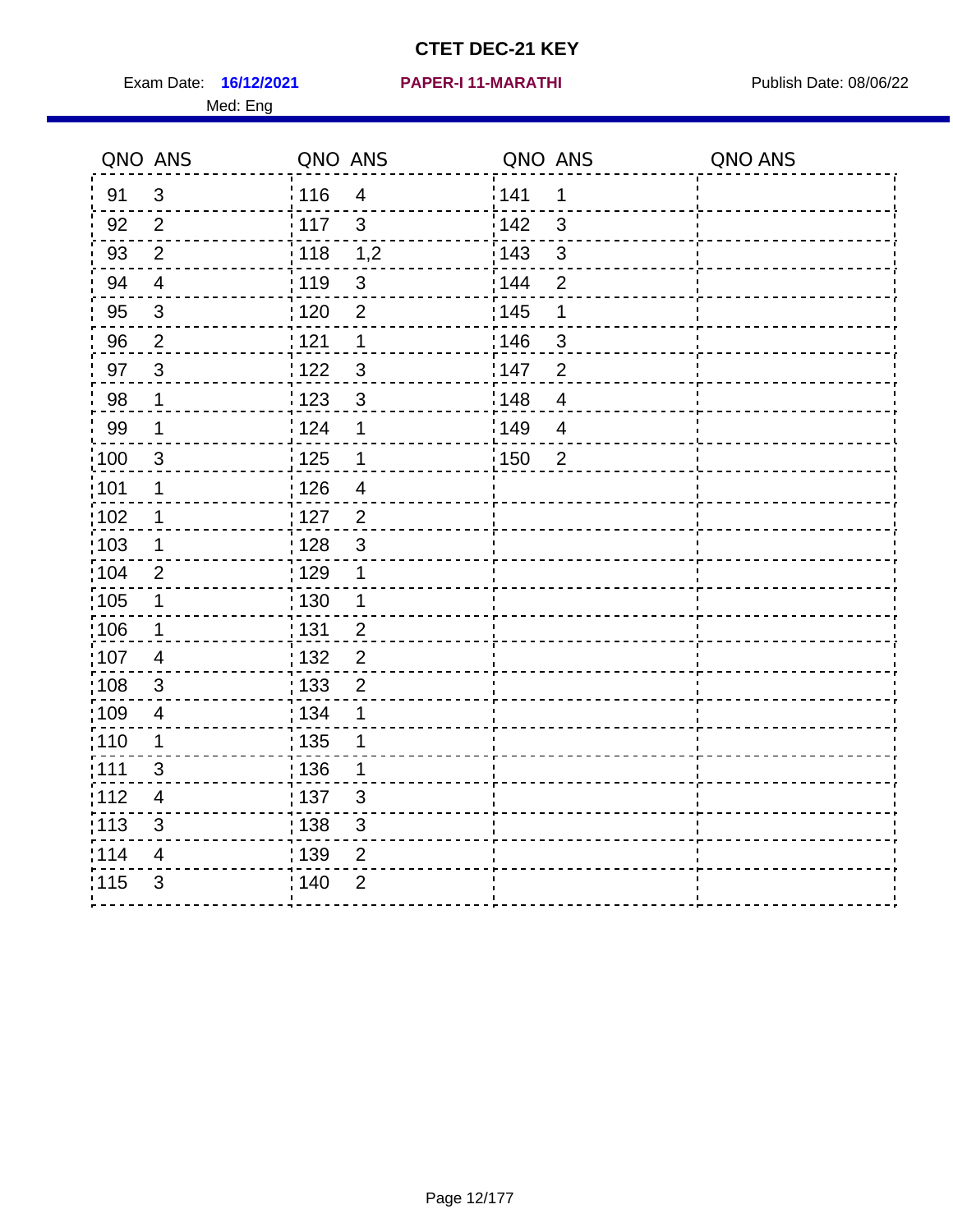Exam Date: 16/12/2021 **PAPER-I 12-MIZO** PUBLISH Date: 08/06/22 Med: Eng

**16/12/2021 PAPER-I 12-MIZO**

|                   | QNO ANS                 | QNO ANS         |                | QNO ANS           |                | QNO ANS |
|-------------------|-------------------------|-----------------|----------------|-------------------|----------------|---------|
| 91                | 1                       | 116             | $\overline{4}$ | 141               | 1              |         |
| 92                | $\overline{2}$          | $\frac{1}{117}$ | 3              | 142               | 3              |         |
| 93                | $\mathbf 1$             | : 118           | 1,2            | 143               | 3              |         |
| 94                | 3                       | : 119           | $\sqrt{3}$     | : 144             | $\overline{2}$ |         |
| 95                | $\overline{2}$          | : 120           | $\overline{2}$ | 145               | 1              |         |
| 96                | $\overline{2}$          | 121             | $\overline{2}$ | 146               | 3              |         |
| 97                | 1                       | 122             | 1              | 147               | $\overline{2}$ |         |
| 98                | $\overline{4}$          | 123             | 1              | : 148             | $\overline{4}$ |         |
| 99                | 3                       | :124            | $\overline{2}$ | 149               | $\overline{4}$ |         |
| $\frac{1}{2}100$  | $\mathbf 1$             | 125             | $\mathfrak{S}$ | $\frac{1}{1}$ 150 | $\overline{2}$ |         |
| 101               | $\overline{2}$          | : 126           | $\mathbf 1$    |                   |                |         |
| $\frac{1}{1}$ 102 | $\overline{4}$          | : 127           | $\mathbf 1$    |                   |                |         |
| :103              | 4                       | : 128           | $\overline{2}$ |                   |                |         |
| 104               | $\overline{2}$          | : 129           | $\mathbf{3}$   |                   |                |         |
| $\frac{1}{1}$ 105 | $\mathbf 1$             | : 130           | $\mathbf 1$    |                   |                |         |
| 106               | $\mathbf 1$             | : 131           | $\overline{4}$ |                   |                |         |
| 107               | $\overline{4}$          | : 132           | $\mathbf{3}$   |                   |                |         |
| 108               | 3                       | : 133           | $\overline{2}$ |                   |                |         |
| :109              | $\overline{\mathbf{4}}$ | : 134           | 1              |                   |                |         |
| : 110             | 1                       | : 135           | 1              |                   |                |         |
| : 111             | $\mathfrak{S}$          | : 136           | 1              |                   |                |         |
| 112               | 4                       | : 137           | $\mathfrak{S}$ |                   |                |         |
| : 113             | 3                       | : 138           | $\mathfrak{S}$ |                   |                |         |
| 114               | 4                       | 139             | 2              |                   |                |         |
| 115               | 3                       | 140             | $\overline{2}$ |                   |                |         |
|                   |                         |                 |                |                   |                |         |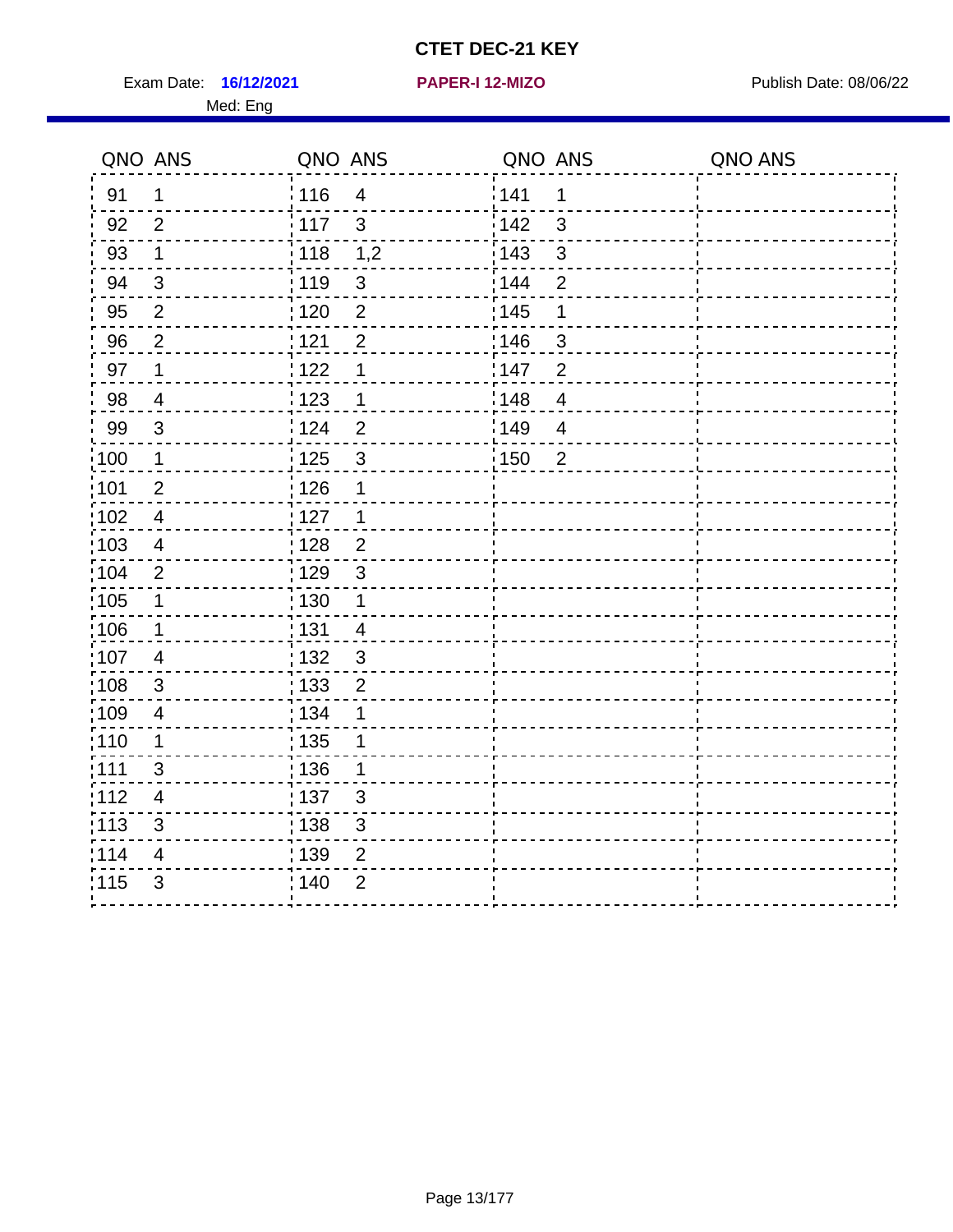Exam Date: 16/12/2021 **PAPER-I 13-NEPALI** Publish Date: 08/06/22 Med: Eng

#### **16/12/2021 PAPER-I 13-NEPALI**

|                   | QNO ANS                 | QNO ANS           |                | QNO ANS           |                          | QNO ANS |
|-------------------|-------------------------|-------------------|----------------|-------------------|--------------------------|---------|
| 91                | $\mathfrak{S}$          | :116              | $\overline{4}$ | 141               | 1                        |         |
| 92                | $\mathbf{1}$            | 117               | $\mathbf{3}$   | 142               | 3                        |         |
| 93                | $\overline{2}$          | $\frac{1}{2}$ 118 | 1,2            | 143               | $\mathbf{3}$             |         |
| 94                | $\overline{4}$          | : 119             | $\sqrt{3}$     | 144               | $\overline{2}$           |         |
| 95                | $\mathbf 1$             | $\frac{1}{1}$ 120 | $\overline{2}$ | 145               | 1                        |         |
| 96                | $\overline{4}$          | 121               | $\overline{4}$ | 146               | 3                        |         |
| 97                | $\overline{2}$          | :122              | $\overline{2}$ | 147               | $\overline{2}$           |         |
| 98                | $\mathbf{3}$            | 123               | $\overline{4}$ | $\frac{1}{2}$ 148 | $\overline{4}$           |         |
| 99                | $\overline{2}$          | 124               | $\overline{2}$ | 149               | $\overline{\mathcal{A}}$ |         |
| $\frac{1}{1}$ 100 | $\sqrt{2}$              | 125               | $\mathbf 1$    | $\frac{1}{1}$ 150 | $\overline{2}$           |         |
| :101              | $\mathbf 1$             | 126               | $\overline{2}$ |                   |                          |         |
| :102              | $\overline{2}$          | : 127             | $\mathbf{3}$   |                   |                          |         |
| $\frac{1}{1}$ 103 | 3                       | : 128             | $\overline{2}$ |                   |                          |         |
| 104               | $\overline{4}$          | : 129             | $\mathbf{3}$   |                   |                          |         |
| :105              | $\boldsymbol{2}$        | $\frac{1}{1}$ 130 | $\mathbf{1}$   |                   |                          |         |
| 106               | $\mathbf 1$             | : 131             | $\overline{2}$ |                   |                          |         |
| :107              | $\overline{4}$          | :132              | $\overline{4}$ |                   |                          |         |
| 108               | $\mathbf{3}$            | : 133             | $\overline{2}$ |                   |                          |         |
| :109              | $\overline{4}$          | : 134             | $\overline{4}$ |                   |                          |         |
| : 110             | 1                       | : 135             | $\overline{2}$ |                   |                          |         |
| :111              | 3                       | : 136             | 1              |                   |                          |         |
| 112               | $\overline{\mathbf{4}}$ | : 137             | $\sqrt{3}$     |                   |                          |         |
| : 113             | $\mathfrak{S}$          | : 138             | $\sqrt{3}$     |                   |                          |         |
| 114               | 4                       | 139               | $\overline{2}$ |                   |                          |         |
| 115               | $\mathfrak{S}$          | : 140             | $\overline{2}$ |                   |                          |         |
|                   |                         |                   |                |                   |                          |         |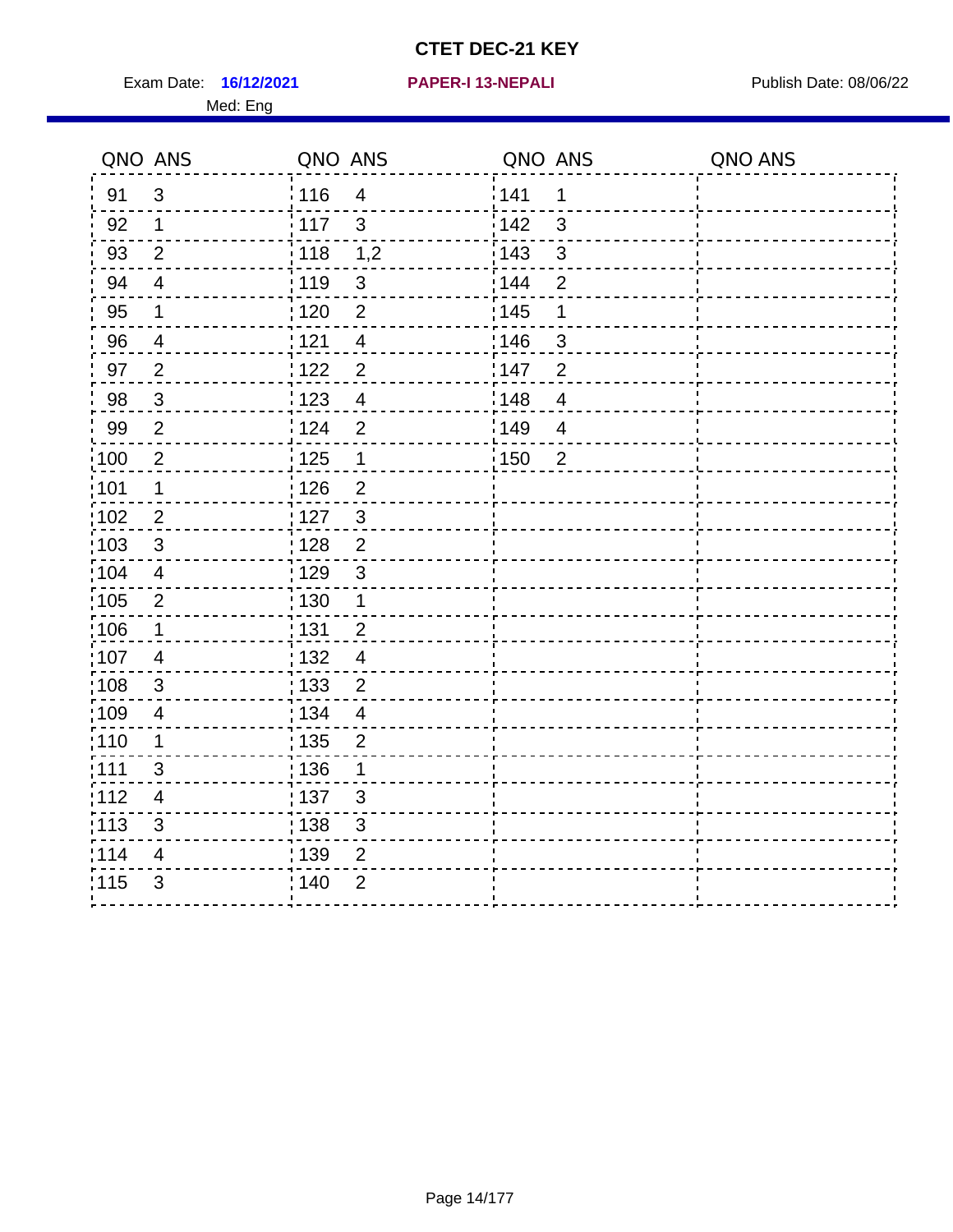Exam Date: 16/12/2021 **PAPER-I 14-ORIYA** Publish Date: 08/06/22 Med: Eng

#### **16/12/2021 PAPER-I 14-ORIYA**

|                   | QNO ANS                  | QNO ANS           |                         | QNO ANS           |                          | QNO ANS |
|-------------------|--------------------------|-------------------|-------------------------|-------------------|--------------------------|---------|
| 91                | 3                        | : 116             | $\overline{4}$          | 141               | 1                        |         |
| 92                | 3                        | 117               | $\mathbf{3}$            | 142               | 3                        |         |
| 93                | $\mathbf 1$              | $\frac{1}{2}$ 118 | 1,2                     | 143               | 3                        |         |
| 94                | $\overline{2}$           | :119              | $\mathfrak{B}$          | 144               | $\overline{2}$           |         |
| 95                | $\overline{\mathcal{A}}$ | $\frac{1}{1}$ 120 | $\overline{2}$          | 145               | 1                        |         |
| 96                | $\overline{2}$           | 121               | $\mathfrak{B}$          | 146               | 3                        |         |
| 97                | $\mathbf{3}$             | : 122             | $\overline{2}$          | 147               | $\overline{2}$           |         |
| 98                | $\overline{4}$           | 123               | $\overline{2}$          | $\frac{1}{2}$ 148 | $\overline{\mathcal{A}}$ |         |
| 99                | $\overline{2}$           | 124               | $\mathbf{3}$            | 149               | $\overline{4}$           |         |
| 100               | $\overline{2}$           | $\frac{1}{1}$ 125 | $\overline{\mathbf{4}}$ | 150               | $\overline{2}$           |         |
| 101               | $\sqrt{3}$               | : 126             | 1                       |                   |                          |         |
| 102               | $\overline{4}$           | : 127             | $\overline{2}$          |                   |                          |         |
| 103               | 2                        | : 128             | $\mathbf{3}$            |                   |                          |         |
| 104               | 3                        | :129              | $\overline{2}$          |                   |                          |         |
| 105               | $\mathbf 1$              | : 130             | $\mathbf{1}$            |                   |                          |         |
| :106              | $\mathbf 1$              | : 131             | $\mathbf{3}$            |                   |                          |         |
| :107              | $\overline{4}$           | : 132             | $\mathfrak{3}$          |                   |                          |         |
| $\frac{1}{1}$ 108 | $\sqrt{3}$               | : 133             | $\overline{2}$          |                   |                          |         |
| :109              | $\overline{4}$           | : 134             | $\mathbf{3}$            |                   |                          |         |
| :110              | 1                        | : 135             | $\mathfrak{S}$          |                   |                          |         |
| 111               | 3                        | : 136             | $\mathbf 1$             |                   |                          |         |
| 112               | $\overline{4}$           | $\frac{1}{1}$ 137 | $\mathfrak{S}$          |                   |                          |         |
| : 113             | 3                        | 138               | 3                       |                   |                          |         |
| 114               | 4                        | 139               | $\overline{2}$          |                   |                          |         |
| 115               | 3                        | 140               | $\overline{2}$          |                   |                          |         |
|                   |                          |                   |                         |                   |                          |         |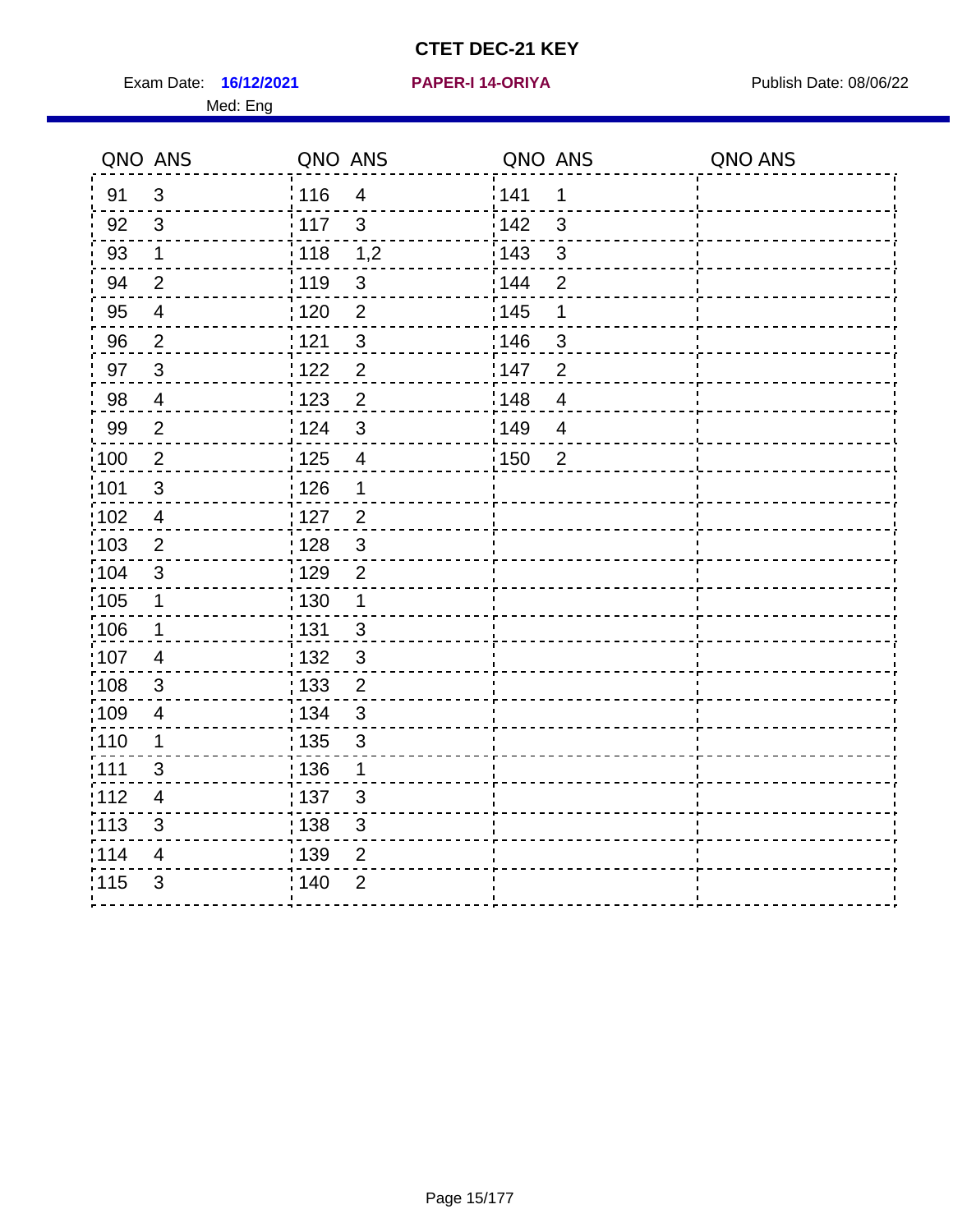Exam Date: 16/12/2021 PAPER-I 15-PUNJABI PUBLISH Date: 08/06/22 Med: Eng

#### **16/12/2021 PAPER-I 15-PUNJABI**

| QNO ANS           |                         | QNO ANS                           | QNO ANS               | QNO ANS |
|-------------------|-------------------------|-----------------------------------|-----------------------|---------|
| 91                | 2                       | 116<br>$\overline{4}$             | 141<br>1              |         |
| 92                | $\overline{2}$          | 117<br>$\mathbf{3}$               | 142<br>3              |         |
| 93                | $\overline{4}$          | : 118<br>1,2                      | 143<br>$\mathbf{3}$   |         |
| 94                | 3                       | :119<br>$\sqrt{3}$                | 144<br>$\overline{2}$ |         |
| 95                | $\mathbf 1$             | $\overline{2}$<br>: 120           | : 145<br>1            |         |
| 96                | $\mathbf{3}$            | 121<br>$\mathfrak{S}$             | 146<br>3              |         |
| 97                | 2                       | 1122<br>$\overline{2}$            | 147<br>$\overline{2}$ |         |
| 98                | $\overline{2}$          | 123<br>$\overline{4}$             | 148<br>$\overline{4}$ |         |
| 99                | 3                       | 124<br>1                          | 149<br>$\overline{4}$ |         |
| 100               | $\overline{\mathbf{4}}$ | 125<br>$\overline{2}$             | 150<br>$\overline{2}$ |         |
| 101               | $\mathfrak{S}$          | : 126<br>$\mathfrak{S}$           |                       |         |
| $\frac{1}{1}$ 102 | $\mathbf{2}$            | : 127<br>$\mathbf{1}$             |                       |         |
| 103               | $\overline{4}$          | : 128<br>$\overline{2}$           |                       |         |
| :104              | 3                       | : 129<br>4                        |                       |         |
| $\frac{1}{1}$ 105 | $\mathbf 1$             | : 130<br>$\mathbf{3}$             |                       |         |
| 106               | $\mathbf 1$             | : 131<br>$\mathbf{3}$             |                       |         |
| 107               | 4                       | : 132<br>1                        |                       |         |
| 108               | 3                       | : 133<br>1                        |                       |         |
| 109               | 4                       | : 134<br>$\overline{\mathcal{A}}$ |                       |         |
| : 110             | $\mathbf 1$             | : 135<br>1                        |                       |         |
| :111              | 3                       | : 136<br>1                        |                       |         |
| 112               | $\overline{4}$          | :137<br>$\mathbf{3}$              |                       |         |
| $\frac{1}{1}$ 113 | 3                       | : 138<br>$\sqrt{3}$               |                       |         |
| 114               | 4                       | 139<br>$\mathbf{2}$               |                       |         |
| 115               | 3                       | ; 140<br>$\overline{2}$           |                       |         |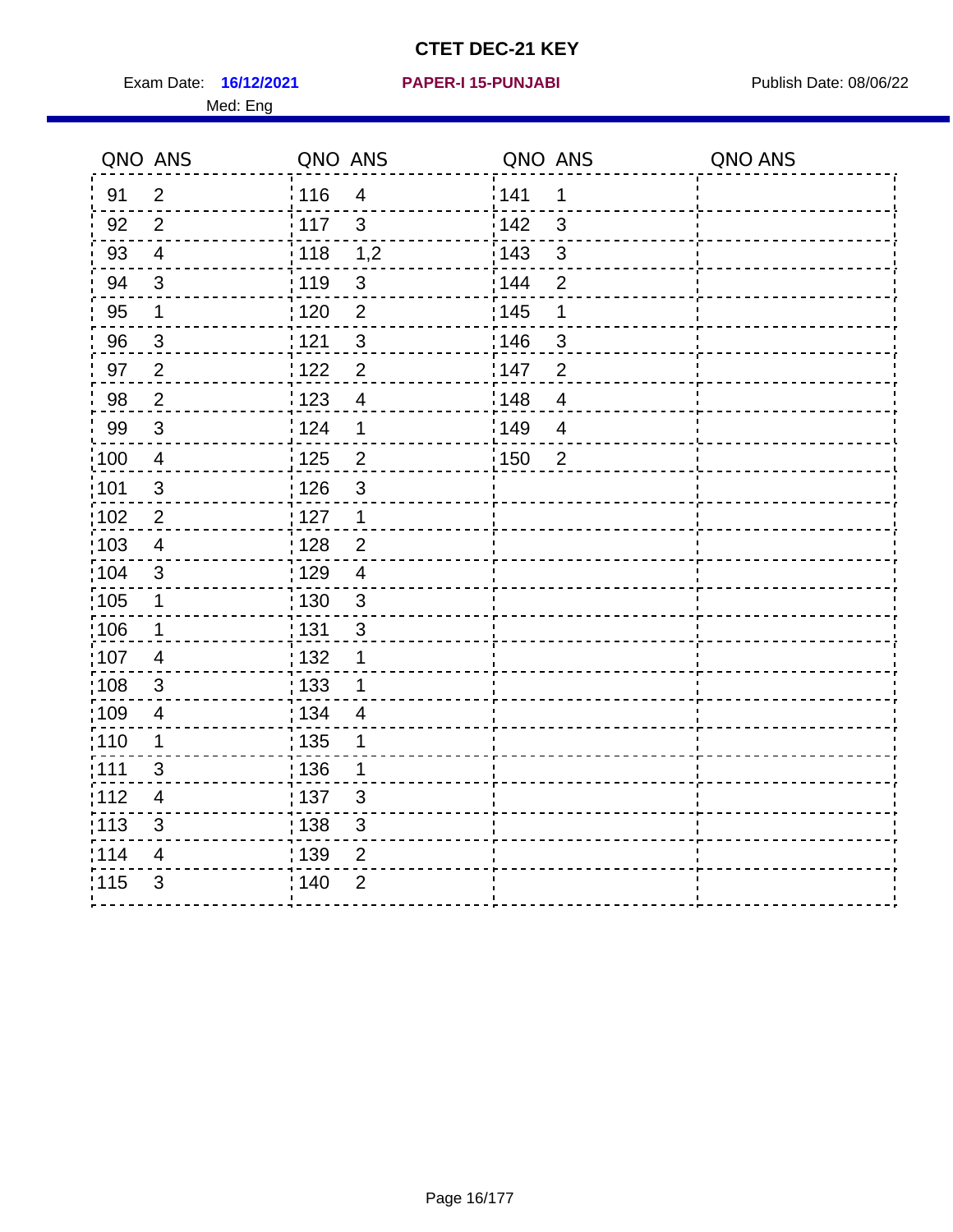Exam Date: 16/12/2021 PAPER-I 16-SANSKRIT Publish Date: 08/06/22 Med: Eng

#### **PAPER-I 16-SANSKRIT**

|                   | QNO ANS                 | QNO ANS           |                | QNO ANS           |                          | QNO ANS |
|-------------------|-------------------------|-------------------|----------------|-------------------|--------------------------|---------|
| 91                | 1                       | :116              | $\overline{4}$ | 141               | 1                        |         |
| 92                | $\mathbf{1}$            | 117               | $\mathbf{3}$   | 142               | $\mathbf{3}$             |         |
| 93                | $\overline{4}$          | 118               | 1,2            | 143               | $\mathbf{3}$             |         |
| 94                | $\mathbf 1$             | : 119             | $\sqrt{3}$     | 144               | $\overline{2}$           |         |
| 95                | $\mathfrak{S}$          | $\frac{1}{1}$ 120 | $\overline{2}$ | : 145             | 1                        |         |
| 96                | $\overline{4}$          | 121               | 1              | 146               | 3                        |         |
| 97                | $\mathbf{3}$            | 122               | $\mathbf 1$    | 147               | $\overline{2}$           |         |
| 98                | $\mathbf 1$             | $\frac{1}{2}$ 123 | $\sqrt{3}$     | $\frac{1}{2}$ 148 | $\overline{4}$           |         |
| 99                | $\overline{\mathbf{4}}$ | 124               | $\mathfrak{3}$ | 149               | $\overline{\mathcal{A}}$ |         |
| $\frac{1}{1}$ 100 | $\mathbf 1$             | 125               | $\overline{2}$ | $\frac{1}{1}$ 150 | $\overline{2}$           |         |
| :101              | $\overline{2}$          | 126               | $\mathbf 1$    |                   |                          |         |
| :102              | $\mathbf{3}$            | : 127             | $\mathbf{3}$   |                   |                          |         |
| $\frac{1}{1}$ 103 | $\overline{2}$          | : 128             | $\mathbf{3}$   |                   |                          |         |
| 104               | $\overline{4}$          | : 129             | $\mathbf 1$    |                   |                          |         |
| :105              | $\overline{4}$          | 130               | $\overline{4}$ |                   |                          |         |
| 106               | $\mathbf 1$             | : 131             | $\overline{2}$ |                   |                          |         |
| :107              | 4                       | :132              | $\mathbf{3}$   |                   |                          |         |
| 108               | 3                       | 133               | $\overline{4}$ |                   |                          |         |
| :109              | $\overline{4}$          | : 134             | $\overline{2}$ |                   |                          |         |
| : 110             | 1                       | : 135             | 4              |                   |                          |         |
| :111              | 3                       | : 136             | 1              |                   |                          |         |
| 112               | $\overline{\mathbf{4}}$ | : 137             | $\sqrt{3}$     |                   |                          |         |
| : 113             | $\mathfrak{S}$          | : 138             | $\mathsf 3$    |                   |                          |         |
| 114               | 4                       | 139               | $\overline{2}$ |                   |                          |         |
| 115               | $\mathfrak{S}$          | : 140             | $\overline{2}$ |                   |                          |         |
|                   |                         |                   |                |                   |                          |         |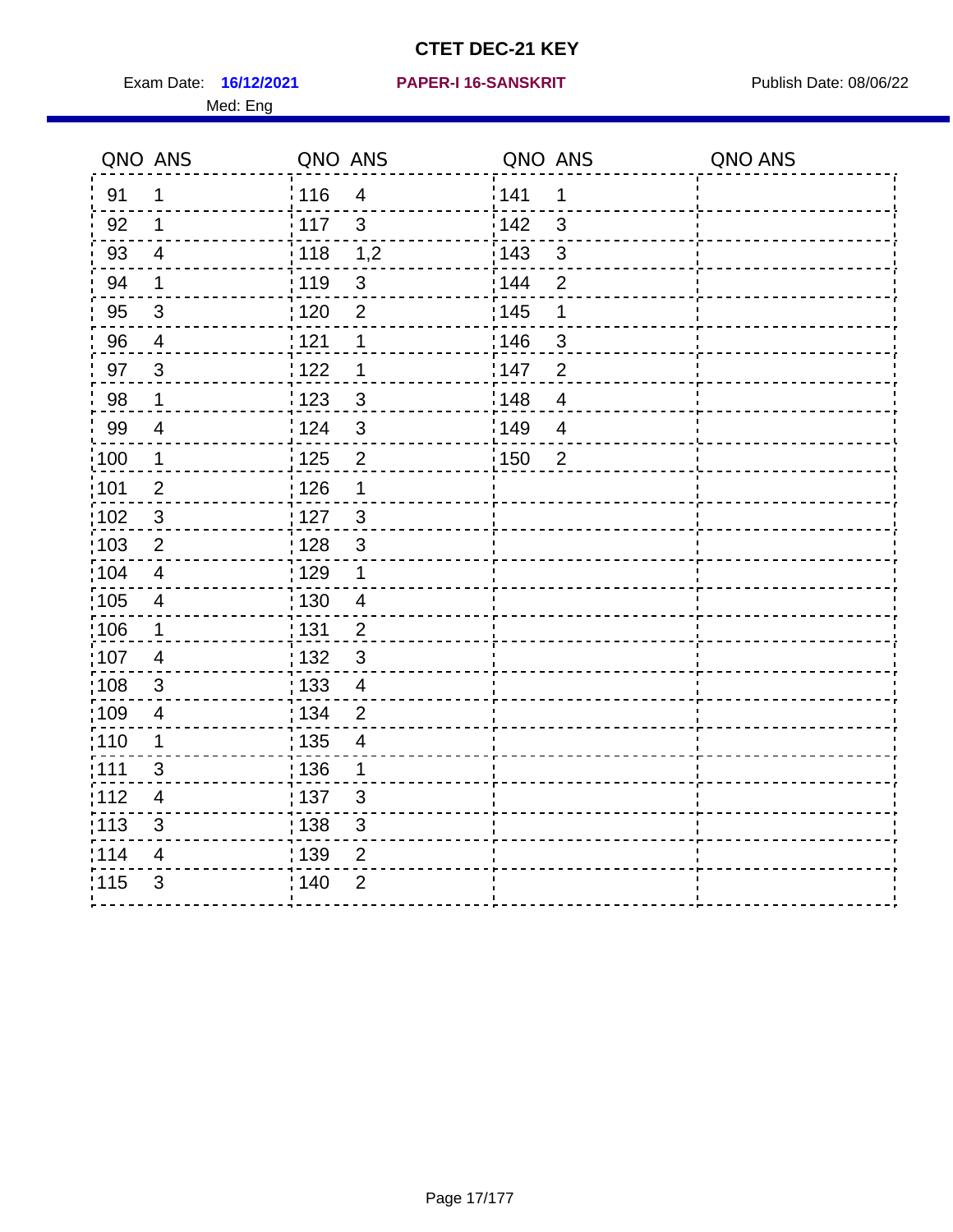Exam Date: 16/12/2021 **PAPER-I 17-TAMIL Exam Date: 08/06/22** Med: Eng

|       | QNO ANS                  | QNO ANS           |                         | QNO ANS |                | QNO ANS |
|-------|--------------------------|-------------------|-------------------------|---------|----------------|---------|
| 91    | $\overline{2}$           | 116               | $\overline{\mathbf{4}}$ | 141     | $\mathbf 1$    |         |
| 92    | $\mathfrak{S}$           | 117               | $\mathfrak{S}$          | 142     | 3              |         |
| 93    | $\overline{2}$           | $\frac{1}{2}$ 118 | 1,2                     | 143     | 3              |         |
| 94    | 3                        | : 119             | $\mathbf{3}$            | : 144   | 2              |         |
| 95    | $\overline{2}$           | 120               | 2                       | : 145   | 1              |         |
| 96    | $\overline{3}$           | : 121             | $\overline{2}$          | 146     | 3              |         |
| 97    | 1                        | :122              | $\mathbf 1$             | 147     | $\overline{2}$ |         |
| 98    | $\overline{2}$           | $\frac{1}{2}$ 123 | $\mathbf{3}$            | 148     | $\overline{4}$ |         |
| 99    | $\overline{4}$           | 124               | $\overline{4}$          | ¦149    | $\overline{4}$ |         |
| 100   | $\overline{2}$           | 125               | $\overline{1}$          | 150     | $\overline{2}$ |         |
| :101  | $\mathfrak{S}$           | : 126             | $\overline{2}$          |         |                |         |
| 102   | 1                        | : 127             | $\overline{2}$          |         |                |         |
| 103   | $\overline{2}$           | : 128             | $\mathbf 1$             |         |                |         |
| :104  | $\mathbf{3}$             | : 129             | $\overline{2}$          |         |                |         |
| 105   | $\overline{4}$           | : 130             | $\mathbf{3}$            |         |                |         |
| :106  | $\mathbf{1}$             | : 131             | $\overline{2}$          |         |                |         |
| 107   | $\overline{4}$           | : 132             | $\mathbf 1$             |         |                |         |
| :108  | $\sqrt{3}$               | 133               | $\mathbf{3}$            |         |                |         |
| :109  | $\overline{4}$           | : 134             | $\overline{2}$          |         |                |         |
| 110   | 1                        | : 135             | 3                       |         |                |         |
| 1111  | $\mathbf{3}$             | : 136             | 1                       |         |                |         |
| 112   | $\overline{\mathcal{A}}$ | : 137             | $\sqrt{3}$              |         |                |         |
| : 113 | $\sqrt{3}$               | : 138             | $\sqrt{3}$              |         |                |         |
| 114   | $\overline{4}$           | : 139             | $\overline{2}$          |         |                |         |
| 115   | 3                        | 140               | $\overline{2}$          |         |                |         |
|       |                          |                   |                         |         |                |         |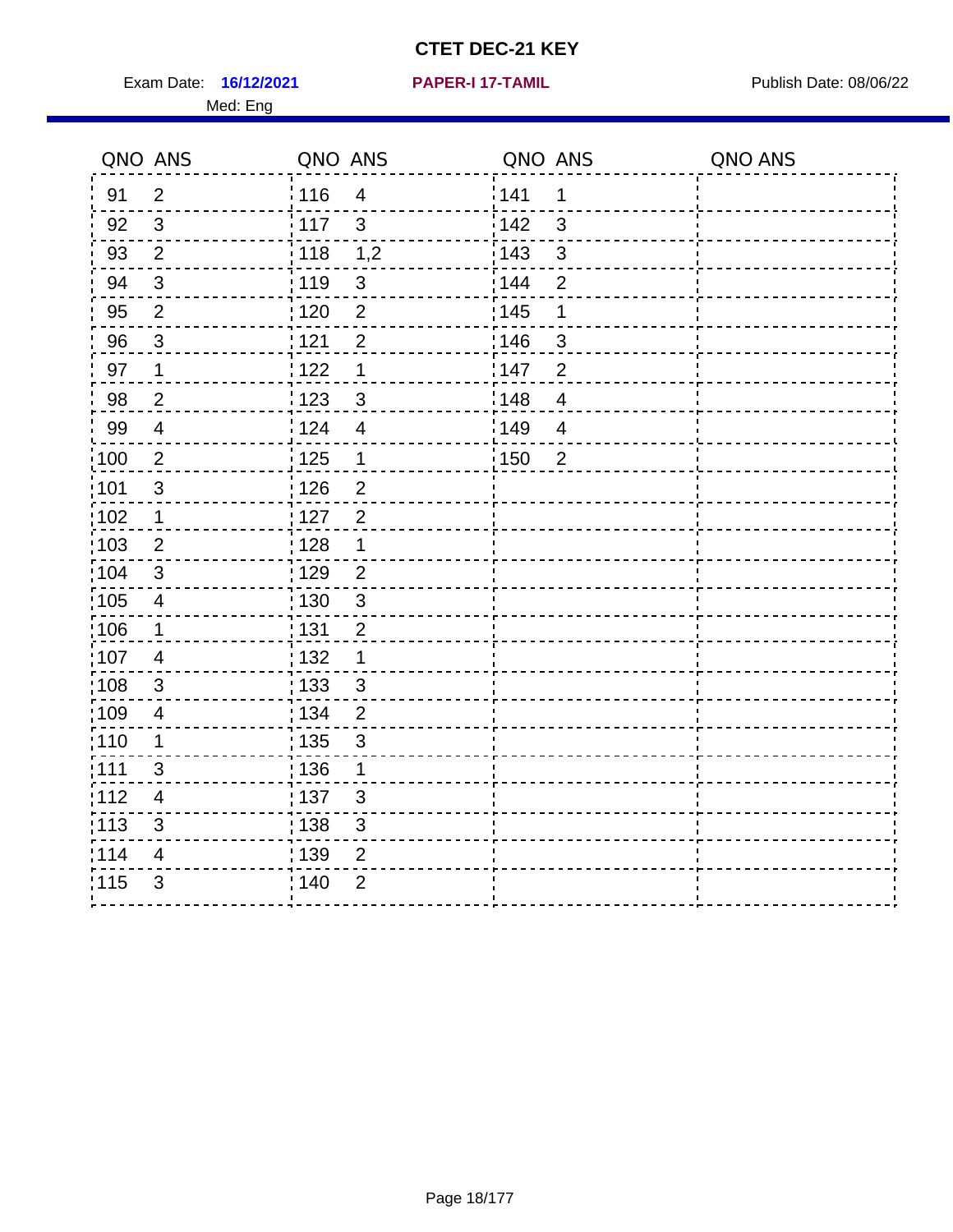**16/12/2021 PAPER-I 18-TELUGU** Exam Date: Publish Date: 08/06/22

#### Med: Eng

|  |  |  |  |  |  | <b>PAPER-I 18-TELUGU</b> |  |
|--|--|--|--|--|--|--------------------------|--|
|  |  |  |  |  |  |                          |  |

|                  | QNO ANS                  | QNO ANS                          | QNO ANS                        | QNO ANS |
|------------------|--------------------------|----------------------------------|--------------------------------|---------|
| 91               | $\mathfrak{B}$           | i 116<br>$\overline{4}$          | 141<br>$\mathbf 1$             |         |
| 92               | 4                        | : 117<br>3                       | 142<br>3                       |         |
| 93               | $\overline{2}$           | 1,2<br>$\frac{1}{2}$ 118         | : 143<br>3                     |         |
| 94               | $\overline{2}$           | : 119<br>$\mathfrak{S}$          | $\overline{2}$<br>144          |         |
| 95               | $\mathfrak{S}$           | :120<br>$\overline{2}$           | : 145<br>$\mathbf 1$           |         |
| 96               | $\mathbf 1$              | $\mathfrak{S}$<br>121            | 146<br>$\mathfrak{S}$          |         |
| 97               | $\mathbf{3}$             | 1122<br>1                        | 147<br>$\overline{2}$          |         |
| 98               | $\overline{2}$           | 123<br>$\overline{c}$            | 148<br>$\overline{4}$          |         |
| 99               | $\overline{2}$           | i 124<br>$\mathfrak{S}$          | 149<br>$\overline{\mathbf{4}}$ |         |
| $\frac{1}{2}100$ | $\mathbf 1$              | $\frac{1}{2}$ 125<br>$\mathbf 1$ | 150<br>$\overline{2}$          |         |
| 101              | $\overline{2}$           | : 126<br>3                       |                                |         |
| 102              | 1                        | :127<br>$\mathfrak{S}$           |                                |         |
| :103             | $\mathbf 1$              | $\mathfrak{S}$<br>128            |                                |         |
| 104              | 1                        | : 129<br>$\overline{\mathbf{4}}$ |                                |         |
| 105              | $\overline{2}$           | : 130<br>1                       |                                |         |
| :106             | 1                        | ;131<br>$\overline{2}$           |                                |         |
| 107              | $\overline{\mathcal{A}}$ | : 132<br>1                       |                                |         |
| :108             | $\mathsf 3$              | : 133<br>$\overline{c}$          |                                |         |
| :109             | 4                        | : 134<br>$\overline{2}$          |                                |         |
| :110             | 1                        | : 135<br>1                       |                                |         |
| :111             | $\mathfrak{S}$           | : 136<br>$\mathbf 1$             |                                |         |
| : 112            | $\overline{\mathcal{A}}$ | 137<br>$\mathfrak{S}$            |                                |         |
| : 113            | $\mathfrak{S}$           | 138<br>$\mathfrak{S}$            |                                |         |
| 114              | 4                        | 139<br>$\overline{2}$            |                                |         |
| 115              | 3                        | : 140<br>$\overline{2}$          |                                |         |
|                  |                          |                                  |                                |         |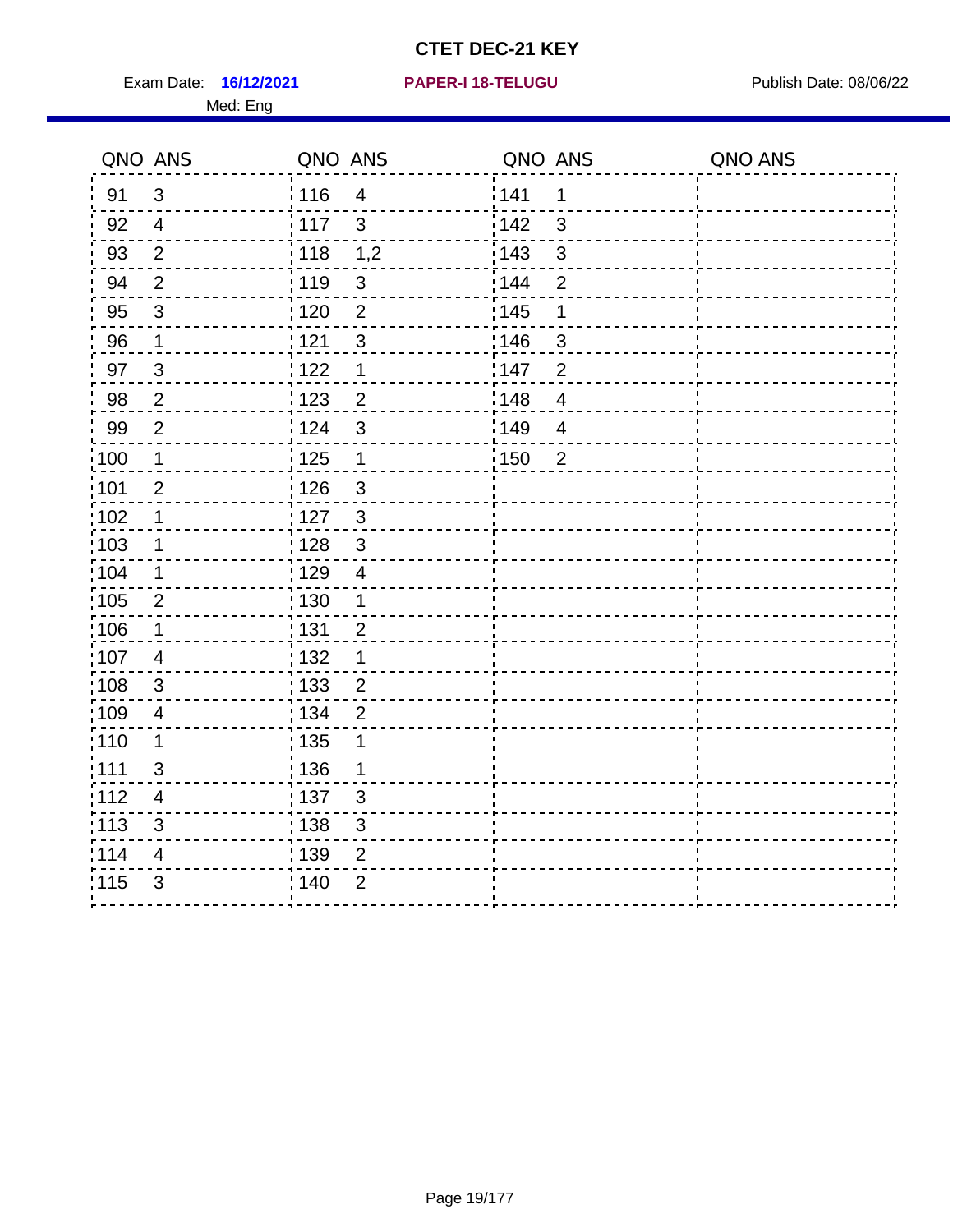Exam Date: 16/12/2021 **PAPER-I 19-TIBETAN** Publish Date: 08/06/22 Med: Eng

#### **16/12/2021 PAPER-I 19-TIBETAN**

| QNO ANS |                          | QNO ANS                             | QNO ANS                 | QNO ANS |
|---------|--------------------------|-------------------------------------|-------------------------|---------|
| 91      | 3                        | $\frac{1}{116}$<br>$\overline{4}$   | 141<br>1                |         |
| 92      | $\overline{2}$           | 117<br>$\mathbf{3}$                 | 142<br>3                |         |
| 93      | $\overline{4}$           | : 118<br>1,2                        | 143<br>$\mathbf{3}$     |         |
| 94      | $\mathfrak{B}$           | :119<br>$\sqrt{3}$                  | 144<br>$\overline{2}$   |         |
| 95      | $\overline{\mathbf{4}}$  | $\overline{2}$<br>: 120             | : 145<br>1              |         |
| 96      | $\overline{\mathcal{A}}$ | 121<br>$\overline{2}$               | 146<br>$\mathbf{3}$     |         |
| 97      | 1                        | 1122<br>$\mathbf{1}$                | 147<br>$\overline{2}$   |         |
| 98      | $\overline{4}$           | 123<br>$\sqrt{3}$                   | 148<br>$\overline{4}$   |         |
| 99      | $\mathbf 1$              | 124<br>1                            | 149<br>$\overline{4}$   |         |
| 100     | $\mathbf 1$              | 125<br>$\mathfrak{B}$               | : 150<br>$\overline{2}$ |         |
| 101     | $\sqrt{3}$               | : 126<br>$\overline{\mathbf{4}}$    |                         |         |
| 102     | $\mathbf{2}$             | : 127<br>$\overline{2}$             |                         |         |
| 103     | 3                        | : 128<br>1                          |                         |         |
| :104    | 2                        | :129<br>$\overline{2}$              |                         |         |
| 105     | $\mathbf 1$              | : 130<br>$\mathbf{3}$               |                         |         |
| 106     | $\mathbf 1$              | $\frac{1}{1}$ 131<br>$\overline{4}$ |                         |         |
| 107     | $\overline{\mathbf{4}}$  | : 132<br>1                          |                         |         |
| 108     | 3                        | : 133<br>1                          |                         |         |
| :109    | $\overline{4}$           | : 134<br>$\overline{2}$             |                         |         |
| 110     | $\mathbf 1$              | : 135<br>$\mathfrak{S}$             |                         |         |
| :111    | 3                        | : 136<br>1                          |                         |         |
| :112    | $\overline{4}$           | :137<br>$\mathbf{3}$                |                         |         |
| :113    | 3                        | : 138<br>$\sqrt{3}$                 |                         |         |
| 114     | 4                        | 139<br>$\mathbf{2}$                 |                         |         |
| 115     | 3                        | ; 140<br>$\overline{2}$             |                         |         |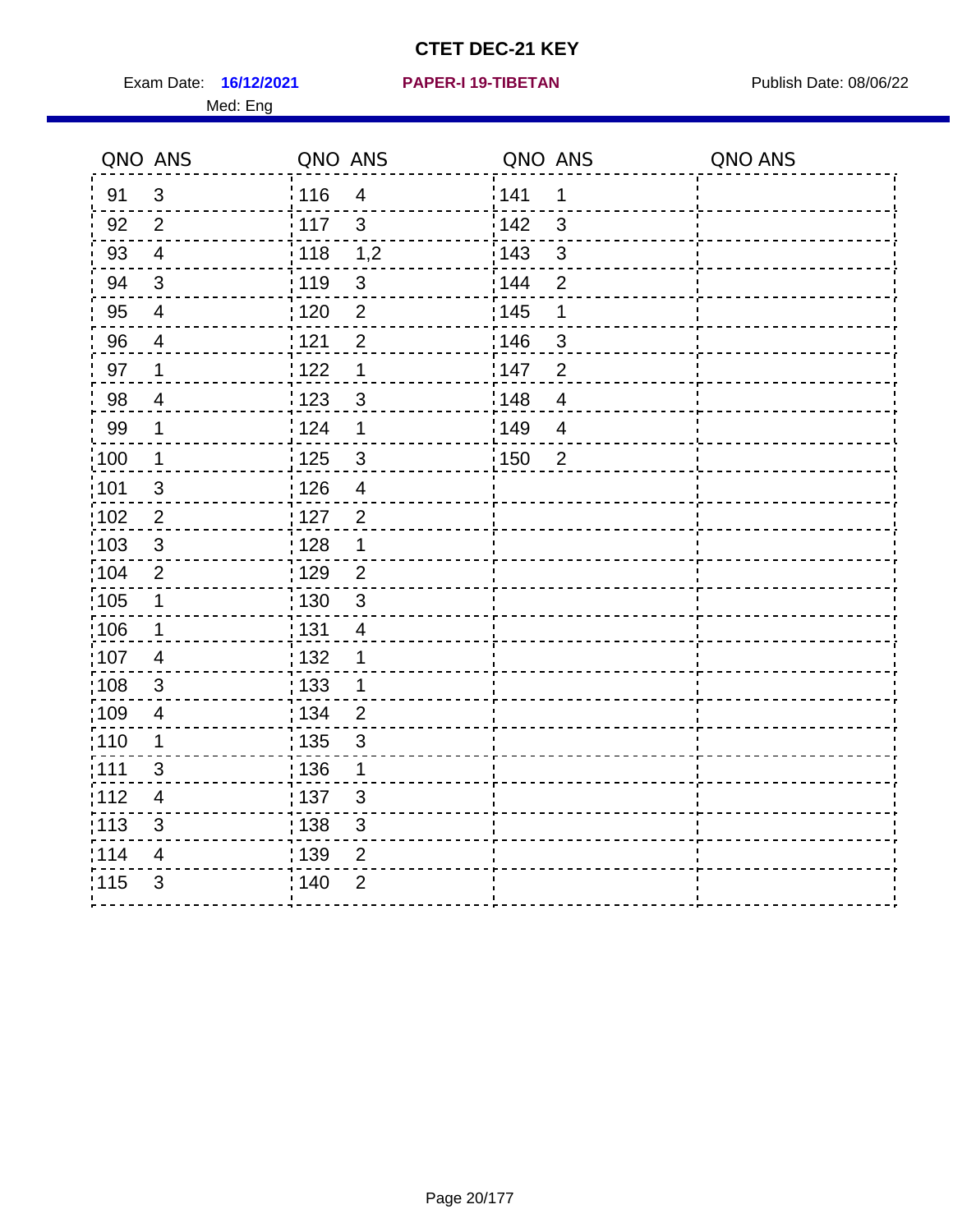Exam Date: 16/12/2021 **PAPER-I 20-URDU** PAPER 120-VIRDU Med: Eng

#### **16/12/2021 PAPER-I 20-URDU**

| QNO ANS           |                          | QNO ANS                           | QNO ANS                 | QNO ANS |
|-------------------|--------------------------|-----------------------------------|-------------------------|---------|
| 91                | 3                        | 116<br>$\overline{4}$             | 141<br>1                |         |
| 92                | $\mathbf 1$              | 117<br>$\mathbf{3}$               | 142<br>3                |         |
| 93                | $\overline{2}$           | : 118<br>1,2                      | 143<br>$\mathfrak{3}$   |         |
| 94                | $\overline{4}$           | :119<br>$\sqrt{3}$                | 144<br>$\overline{2}$   |         |
| 95                | $\mathbf 1$              | $\overline{2}$<br>: 120           | $\frac{1}{1}$ 145<br>1  |         |
| 96                | $\overline{2}$           | 121<br>$\overline{2}$             | 146<br>3                |         |
| 97                | $\mathbf{3}$             | 122<br>1                          | 147<br>$\overline{2}$   |         |
| 98                | $\mathbf 1$              | ¦ 123<br>$\overline{2}$           | 148<br>$\overline{4}$   |         |
| 99                | $\overline{2}$           | 124<br>1                          | 149<br>$\overline{4}$   |         |
| $\frac{1}{1}$ 100 | $\mathbf{1}$             | $\frac{1}{2}$ 125<br>$\mathbf{3}$ | : 150<br>$\overline{2}$ |         |
| :101              | $\overline{2}$           | : 126<br>$\overline{4}$           |                         |         |
| 102               | $\overline{2}$           | : 127<br>$\overline{1}$           |                         |         |
| 103               | $\mathbf 1$              | : 128<br>$\overline{2}$           |                         |         |
| :104              | 1                        | : 129<br>1                        |                         |         |
| 105               | $\overline{2}$           | : 130<br>$\overline{2}$           |                         |         |
| :106              | $\mathbf 1$              | : 131<br>1                        |                         |         |
| :107              | $\overline{4}$           | : 132<br>1                        |                         |         |
| :108              | $\mathbf{3}$             | : 133<br>$\overline{2}$           |                         |         |
| 109               | $\overline{\mathcal{A}}$ | : 134<br>1                        |                         |         |
| :110              | $\mathbf 1$              | $\frac{1}{1}$ 135<br>1            |                         |         |
| : 111             | 3                        | :136<br>1                         |                         |         |
| 112               | $\overline{4}$           | :137<br>3                         |                         |         |
| 113               | 3                        | : 138<br>$\sqrt{3}$               |                         |         |
| 114               | 4                        | 139<br>$\overline{2}$             |                         |         |
| 115               | 3                        | : 140<br>$\overline{2}$           |                         |         |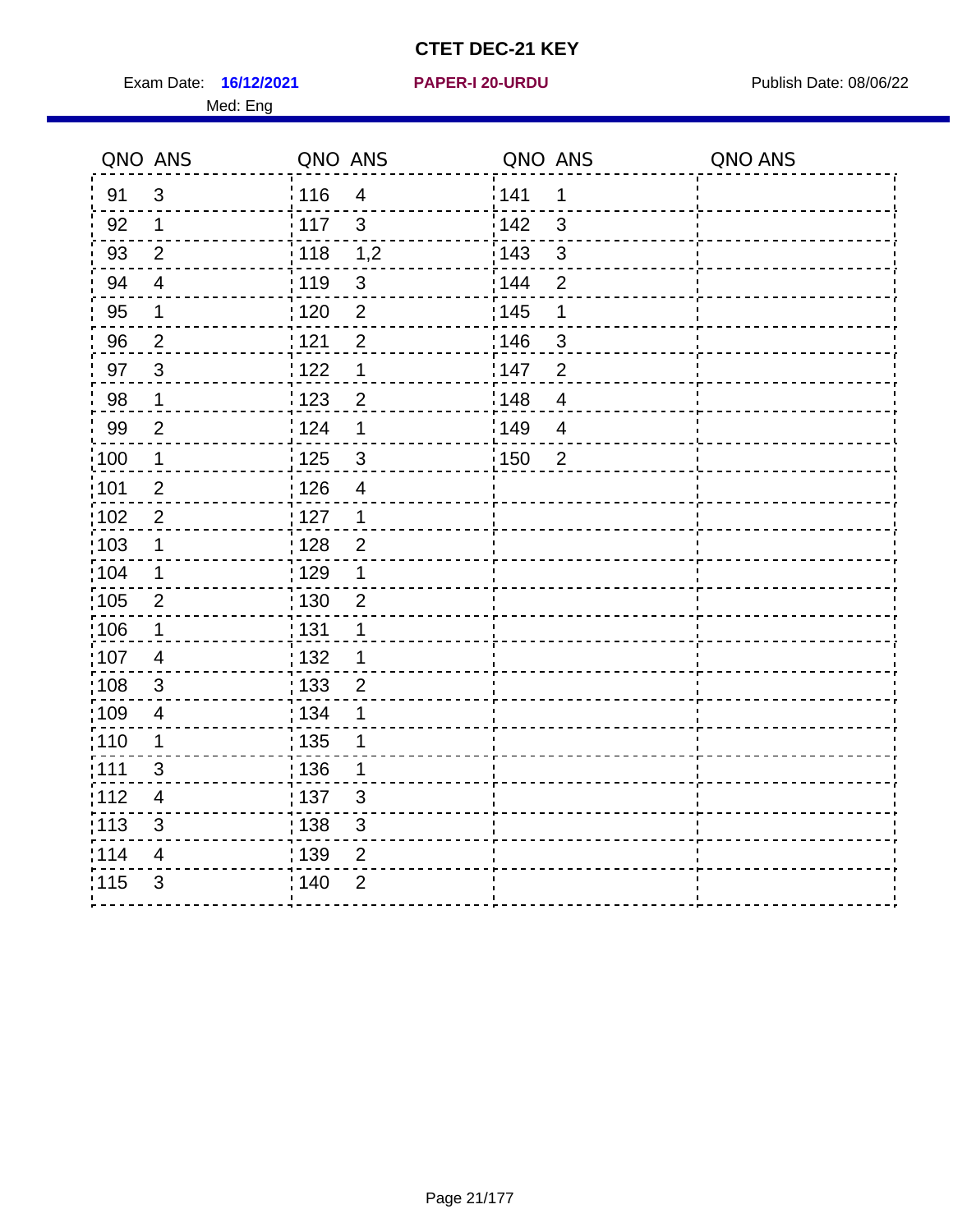Exam Date: **20/12/2021 PAPER-I-MAIN Exam Date: 08/06/22** Med: Eng

|                | QNO ANS        | QNO ANS |                          | QNO ANS |                          | QNO ANS |                         |
|----------------|----------------|---------|--------------------------|---------|--------------------------|---------|-------------------------|
| 1              | 1              | 26      | $\overline{\mathcal{A}}$ | 51      | $\mathfrak{B}$           | 76      | $\mathbf 1$             |
| 2              | 1              | 27      | $\overline{4}$           | 52      | 3                        | 77      | 3                       |
| 3              | $\overline{2}$ | 28      | $\overline{4}$           | 53      | $\overline{4}$           | 78      | 3                       |
| 4              | 1              | 29      | $\mathfrak{S}$           | 54      | 1                        | 79      | 3                       |
| 5              | $\overline{2}$ | 30      | $\sqrt{3}$               | 55      | 1                        | 80      | $\mathfrak{S}$          |
| 6              | $\mathbf{3}$   | 31      | $\overline{2}$           | 56      | $\overline{4}$           | 81      | 1                       |
| $\overline{7}$ | 1              | 32      | 1                        | 57      | 4                        | 82      | 4                       |
| $8\phantom{1}$ | 4              | 33      | $\overline{4}$           | 58      | $\overline{\mathcal{A}}$ | 83      | 1                       |
| $9\,$          | $\overline{2}$ | 34      | $\mathbf{1}$             | 59      | 3                        | 84      | $\overline{2}$          |
| 10             | $\overline{4}$ | 35      | 3                        | 60      | $\mathbf 1$              | 85      | $\overline{2}$          |
| 11             | $\mathbf 1$    | 36      | 1                        | 61      | $\overline{\mathbf{4}}$  | 86      | $\mathbf 2$             |
| 12             | $\overline{2}$ | 37      | $\overline{\mathbf{4}}$  | 62      | $\mathbf{2}$             | 87      | $\overline{2}$          |
| 13             | 3              | 38      | $\overline{2}$           | 63      | $\overline{2}$           | 88      | $\overline{\mathbf{4}}$ |
| 14             | 3              | 39      | $\overline{4}$           | 64      | $\overline{2}$           | 89      | 4                       |
| 15             | $\mathbf 1$    | 40      | $\overline{2}$           | 65      | $\sqrt{3}$               | 90      | 1                       |
| 16             | 1              | 41      | $\mathbf 1$              | 66      | $\overline{4}$           |         |                         |
| 17             | 1              | 42      | 3                        | 67      | 2                        |         |                         |
| 18             | 3              | 43      | $\overline{2}$           | 68      | 4                        |         |                         |
| 19             | 3              | 44      | 3                        | 69      | $\overline{2}$           |         |                         |
| 20             | $\overline{4}$ | 45      | $\overline{4}$           | 70      | 3                        |         |                         |
| 21             | 3              | 46      | 4                        | 71      | 3                        |         |                         |
| 22             | $\mathbf 1$    | 47      | $\mathbf 1$              | 72      | $\overline{2}$           |         |                         |
| 23             | 1              | 48      | $\overline{2}$           | 73      | 3                        |         |                         |
| 24             | 4              | 49      | 3                        | 74      | 4                        |         |                         |
| 25             | 4              | 50      | 1                        | 75      | $\overline{4}$           |         |                         |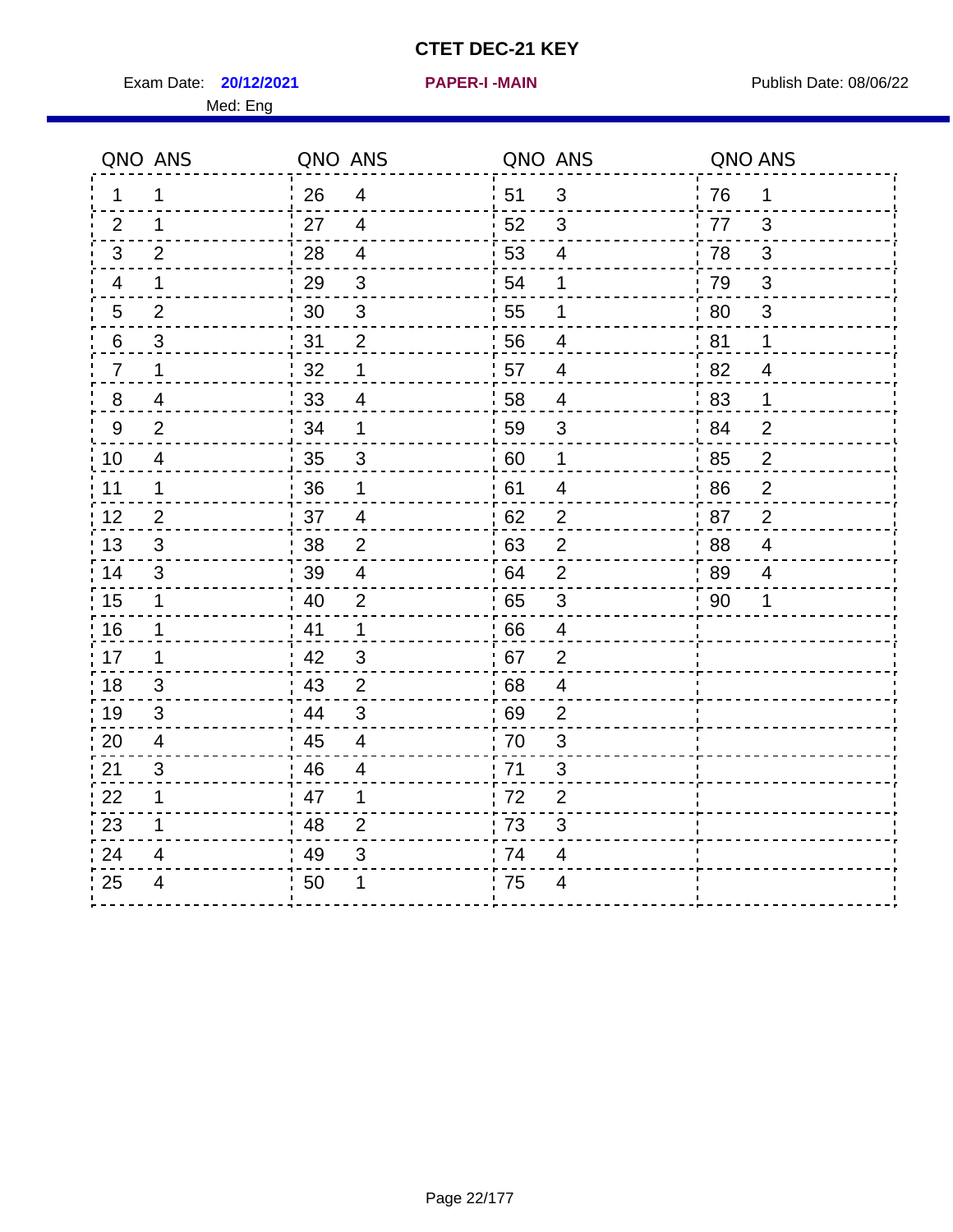Exam Date: **20/12/2021 PAPER-I 01-ENGLISH Propriet Algebra 20/06/22** 

#### **20/12/2021 PAPER-I 01-ENGLISH**

#### Med: Eng

|       | QNO ANS                  | QNO ANS                 | QNO ANS                          | QNO ANS |
|-------|--------------------------|-------------------------|----------------------------------|---------|
| 91    | 1                        | : 116<br>$\mathfrak{S}$ | 141<br>$\overline{4}$            |         |
| 92    | 1                        | 117<br>$\overline{2}$   | 142<br>$\overline{2}$            |         |
| 93    | $\overline{4}$           | : 118<br>$\overline{2}$ | : 143<br>$\overline{4}$          |         |
| 94    | $\overline{\mathcal{A}}$ | 119<br>$\mathsf 3$      | 3<br>: 144                       |         |
| 95    | $\overline{2}$           | :120<br>1               | : 145<br>3                       |         |
| 96    | $\overline{4}$           | 121<br>$\mathbf 1$      | 146<br>1                         |         |
| 97    | $\overline{4}$           | 1122<br>$\mathfrak{S}$  | :147<br>$\overline{\mathcal{A}}$ |         |
| 98    | $\mathbf 1$              | :123<br>3               | :148<br>$\mathbf 1$              |         |
| 99    | 3                        | i 124<br>$\overline{2}$ | ¦149<br>1                        |         |
| :100  | $\overline{4}$           | : 125<br>$\overline{4}$ | 150<br>$\mathbf{3}$              |         |
| 101   | $\overline{2}$           | : 126<br>$\overline{4}$ |                                  |         |
| 102   | $\overline{2}$           | : 127<br>$\overline{2}$ |                                  |         |
| 103   | $\overline{4}$           | : 128<br>1              |                                  |         |
| 104   | $\mathsf 3$              | : 129<br>$\mathbf{3}$   |                                  |         |
| 105   | $\sqrt{3}$               | : 130<br>$\mathfrak{S}$ |                                  |         |
| 106   | 1                        | 131<br>$\overline{2}$   |                                  |         |
| 107   | 1                        | 132<br>$\overline{c}$   |                                  |         |
| :108  | $\mathbf 2$              | $\mathfrak{S}$<br>: 133 |                                  |         |
| :109  | $\mathfrak{S}$           | : 134<br>$\overline{4}$ |                                  |         |
| :110  | $\overline{2}$           | : 135<br>$\mathbf{3}$   |                                  |         |
| :111  | $\mathbf 1$              | 136<br>$\overline{4}$   |                                  |         |
| 112   | $\overline{4}$           | ;137<br>$\overline{2}$  |                                  |         |
| : 113 | 1                        | 138 <br>4               |                                  |         |
| 114   | 3                        | : 139<br>3              |                                  |         |
| 115   | $\mathfrak{S}$           | 140<br>3                |                                  |         |
|       |                          |                         |                                  |         |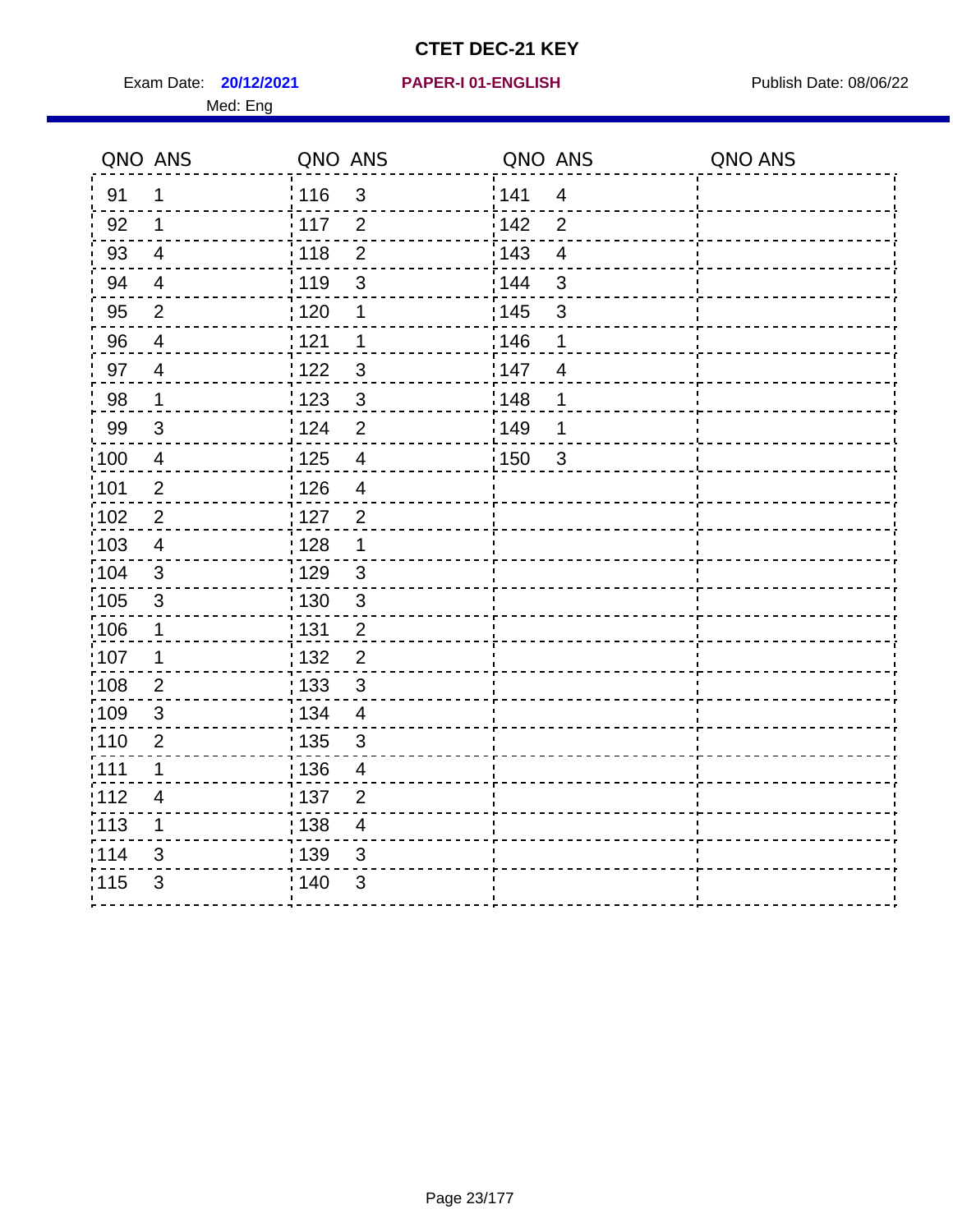Exam Date: **20/12/2021 PAPER-I 02-HINDI Exam Date: 08/06/22** Med: Eng

#### **20/12/2021 PAPER-I 02-HINDI**

|                   | QNO ANS        | QNO ANS           |                | QNO ANS           |                | QNO ANS |
|-------------------|----------------|-------------------|----------------|-------------------|----------------|---------|
| 91                | 3              | :116              | $\mathbf{3}$   | 141               | $\overline{4}$ |         |
| 92                | $\mathbf{1}$   | 117               | 2              | 142               | $\overline{2}$ |         |
| 93                | $\overline{2}$ | 118               | $\overline{2}$ | 143               | $\overline{4}$ |         |
| 94                | $\sqrt{3}$     | : 119             | 3              | 144               | $\mathfrak{S}$ |         |
| 95                | $\mathbf 1$    | : 120             | $\mathbf{1}$   | : 145             | $\mathfrak{S}$ |         |
| 96                | $\overline{2}$ | 121               | $\overline{2}$ | 146               | 1              |         |
| 97                | $\overline{2}$ | 1122              | $\mathbf{3}$   | 147               | $\overline{4}$ |         |
| 98                | $\overline{2}$ | : 123             | $\mathbf 1$    | 148               | 1              |         |
| 99                | $\mathbf{3}$   | 124               | $\overline{4}$ | 149               | 1              |         |
| $\frac{1}{1}$ 100 | $\overline{2}$ | $\frac{1}{2}$ 125 | $\overline{4}$ | $\frac{1}{1}$ 150 | $\mathbf{3}$   |         |
| :101              | $\mathfrak{S}$ | 126               | 3              |                   |                |         |
| 102               | $\mathbf 1$    | : 127             | $\overline{1}$ |                   |                |         |
| 103               | $\overline{4}$ | : 128             | $\overline{4}$ |                   |                |         |
| 104               | 3              | : 129             | $\mathbf 1$    |                   |                |         |
| $\frac{1}{1}$ 105 | $\mathbf 1$    | : 130             | $\overline{2}$ |                   |                |         |
| :106              | $\mathbf 1$    | : 131             | $\mathbf 1$    |                   |                |         |
| 107               | 1              | : 132             | 1              |                   |                |         |
| 108               | $\overline{2}$ | : 133             | 3              |                   |                |         |
| $\frac{1}{1}$ 109 | $\sqrt{3}$     | : 134             | 1              |                   |                |         |
| :110              | $\overline{2}$ | : 135             | $\overline{4}$ |                   |                |         |
| : 111             | 1              | : 136             | $\overline{4}$ |                   |                |         |
| 112               | $\overline{4}$ | : 137             | $\overline{2}$ |                   |                |         |
| : 113             | $\mathbf 1$    | : 138             | $\overline{4}$ |                   |                |         |
| 114               | 3              | : 139             | 3              |                   |                |         |
| 115               | 3              | : 140             | 3              |                   |                |         |
|                   |                |                   |                |                   |                |         |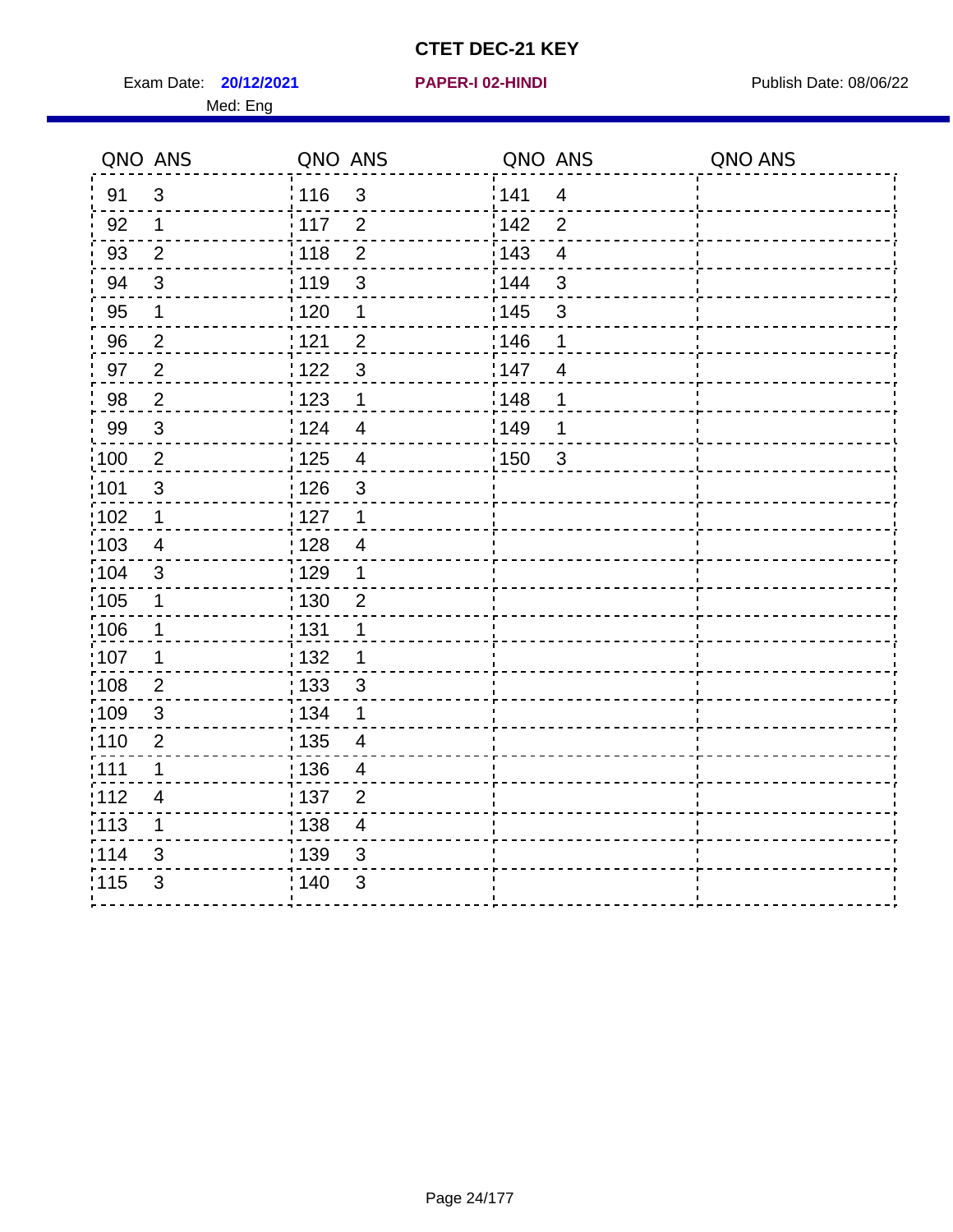Med: Eng

|                   | QNO ANS                  | QNO ANS           |                          | QNO ANS           |                | QNO ANS |
|-------------------|--------------------------|-------------------|--------------------------|-------------------|----------------|---------|
| 91                | $\overline{2}$           | : 116             | $\mathbf{3}$             | 141               | $\overline{4}$ |         |
| 92                | $\overline{4}$           | $\frac{1}{117}$   | $\overline{2}$           | 142               | $\overline{2}$ |         |
| 93                | $\mathfrak{S}$           | 118               | $\mathbf 2$              | 143               | $\overline{4}$ |         |
| 94                | $\mathbf 1$              | : 119             | $\mathbf{3}$             | : 144             | $\mathfrak{S}$ |         |
| 95                | $\mathfrak{B}$           | : 120             | 1                        | : 145             | $\mathfrak{S}$ |         |
| 96                | 4                        | 121               | 4                        | 146               | 1              |         |
| 97                | 1                        | 1122              | 1                        | 147               | 4              |         |
| 98                | $\overline{\mathcal{A}}$ | $\frac{1}{2}$ 123 | $\mathfrak{S}$           | : 148             | 1              |         |
| 99                | $\sqrt{3}$               | 124               | $\mathfrak{S}$           | :149              | 1              |         |
| 100               | $\mathbf 1$              | $\frac{1}{1}$ 125 | $\mathbf 1$              | $\frac{1}{1}$ 150 | $\mathbf{3}$   |         |
| :101              | $\mathbf 2$              | 126               | $\overline{2}$           |                   |                |         |
| 102               | $\overline{4}$           | : 127             | $\overline{2}$           |                   |                |         |
| 103               | 4                        | : 128             | $\mathfrak{3}$           |                   |                |         |
| 104               | $\overline{4}$           | 129               | $\mathbf 1$              |                   |                |         |
| 105               | $\overline{\mathbf{4}}$  | 130               | $\overline{4}$           |                   |                |         |
| 106               | 1                        | : 131             | $\mathbf 1$              |                   |                |         |
| :107              | 1                        | : 132             | 3                        |                   |                |         |
| $\frac{1}{1}$ 108 | $\overline{2}$           | : 133             | $\mathbf{3}$             |                   |                |         |
| 109               | $\mathfrak{S}$           | : 134             | $\mathfrak{3}$           |                   |                |         |
| :110              | $\overline{2}$           | : 135             | $\overline{2}$           |                   |                |         |
| 111               | 1                        | : 136             | $\overline{\mathcal{A}}$ |                   |                |         |
| 112               | 4                        | : 137             | $\mathbf{2}$             |                   |                |         |
| $\frac{1}{1}$ 113 | 1                        | : 138             | $\overline{4}$           |                   |                |         |
| 114               | 3                        | 139               | 3                        |                   |                |         |
| 115               | 3                        | : 140             | 3                        |                   |                |         |
|                   |                          |                   |                          |                   |                |         |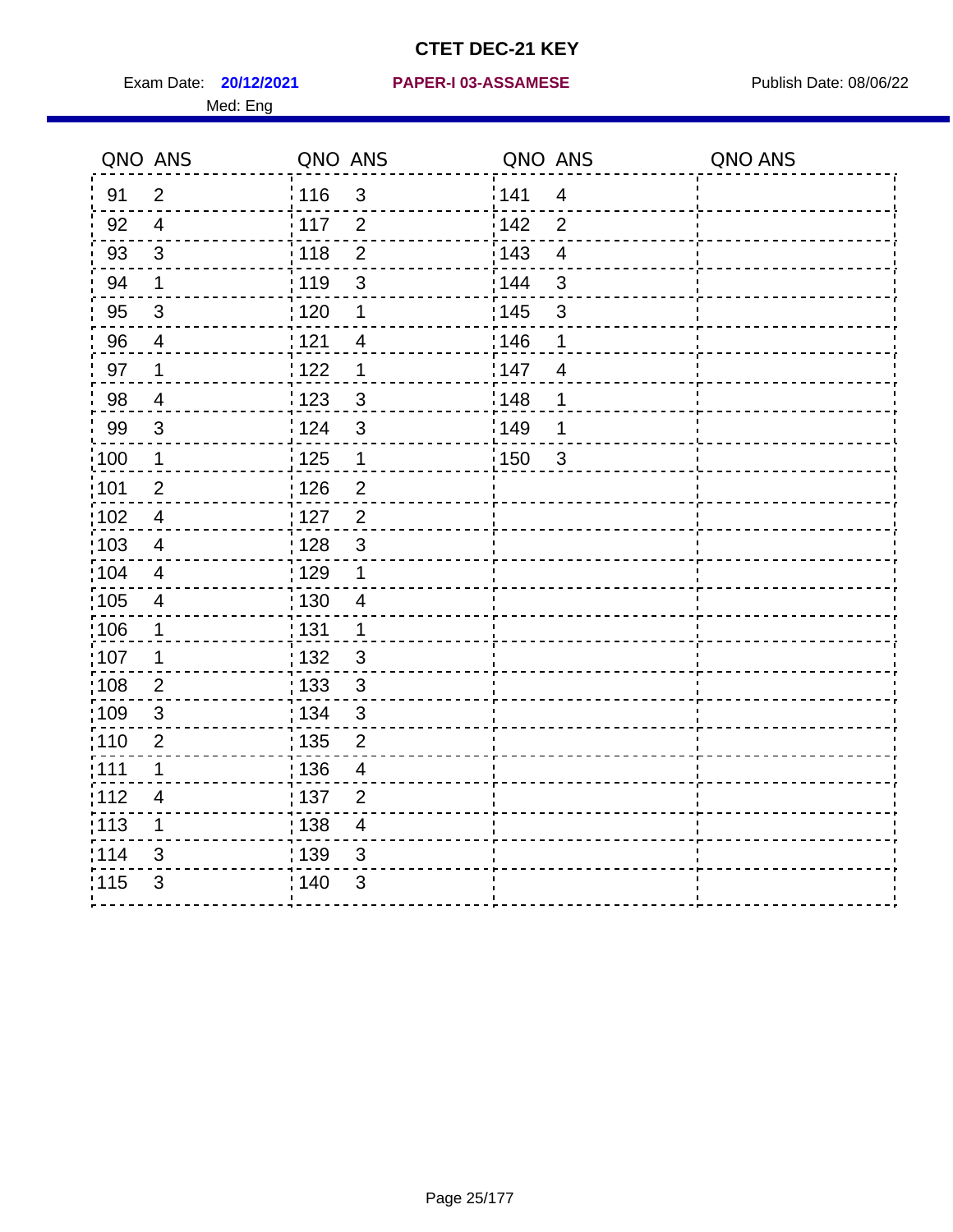Exam Date: **20/12/2021 PAPER-I 04-BENGALI Exam Date: 08/06/22** 

## **20/12/2021 PAPER-I 04-BENGALI**

#### Med: Eng

|                   | QNO ANS          | QNO ANS |                          | QNO ANS |                         | QNO ANS |
|-------------------|------------------|---------|--------------------------|---------|-------------------------|---------|
| 91                | $\overline{2}$   | 116     | $\mathfrak{S}$           | 141     | $\overline{4}$          |         |
| 92                | $\mathbf{3}$     | $-117$  | $\overline{2}$           | 142     | $\overline{2}$          |         |
| 93                | $\overline{4}$   | 118     | $\overline{2}$           | 143     | $\overline{4}$          |         |
| 94                | $\sqrt{3}$       | 119     | $\mathfrak{S}$           | 144     | $\mathsf 3$             |         |
| 95                | $\overline{2}$   | : 120   | 1                        | : 145   | 3                       |         |
| 96                | $\mathbf 1$      | 121     | $\mathbf{3}$             | 146     | 1                       |         |
| 97                | $\overline{2}$   | 1122    | 1                        | 147     | $\overline{4}$          |         |
| 98                | $\mathbf{3}$     | : 123   | $\overline{2}$           | :148    | 1                       |         |
| 99                | 1                | 124     | $\overline{4}$           | 149¦    | 1                       |         |
| :100              | $\overline{2}$   | : 125   | $\mathbf{3}$             | :150    | $\overline{\mathbf{3}}$ |         |
| :101              | 1                | 126     | $\overline{2}$           |         |                         |         |
| 102               | 4                | 127     | $\mathbf 1$              |         |                         |         |
| :103              | $\mathfrak{S}$   | 128     | 1                        |         |                         |         |
| 104               | 1                | : 129   | $\overline{2}$           |         |                         |         |
| 105               | $\overline{2}$   | : 130   | 3                        |         |                         |         |
| 106               | 1                | : 131   | 4                        |         |                         |         |
| 107               | 1                | : 132   | 1                        |         |                         |         |
| :108              | $\boldsymbol{2}$ | 133     | $\overline{c}$           |         |                         |         |
| 109               | $\mathfrak{B}$   | : 134   | 1                        |         |                         |         |
| 110               | $\overline{2}$   | : 135   | 3                        |         |                         |         |
| 111               | 1                | : 136   | $\overline{4}$           |         |                         |         |
| 112               | 4                | : 137   | $\overline{2}$           |         |                         |         |
| $\frac{1}{1}$ 113 | 1                | : 138   | $\overline{\mathcal{A}}$ |         |                         |         |
| 114               | 3                | : 139   | 3                        |         |                         |         |
| 115               | 3                | 140     | $\mathfrak{B}$           |         |                         |         |
|                   |                  |         |                          |         |                         |         |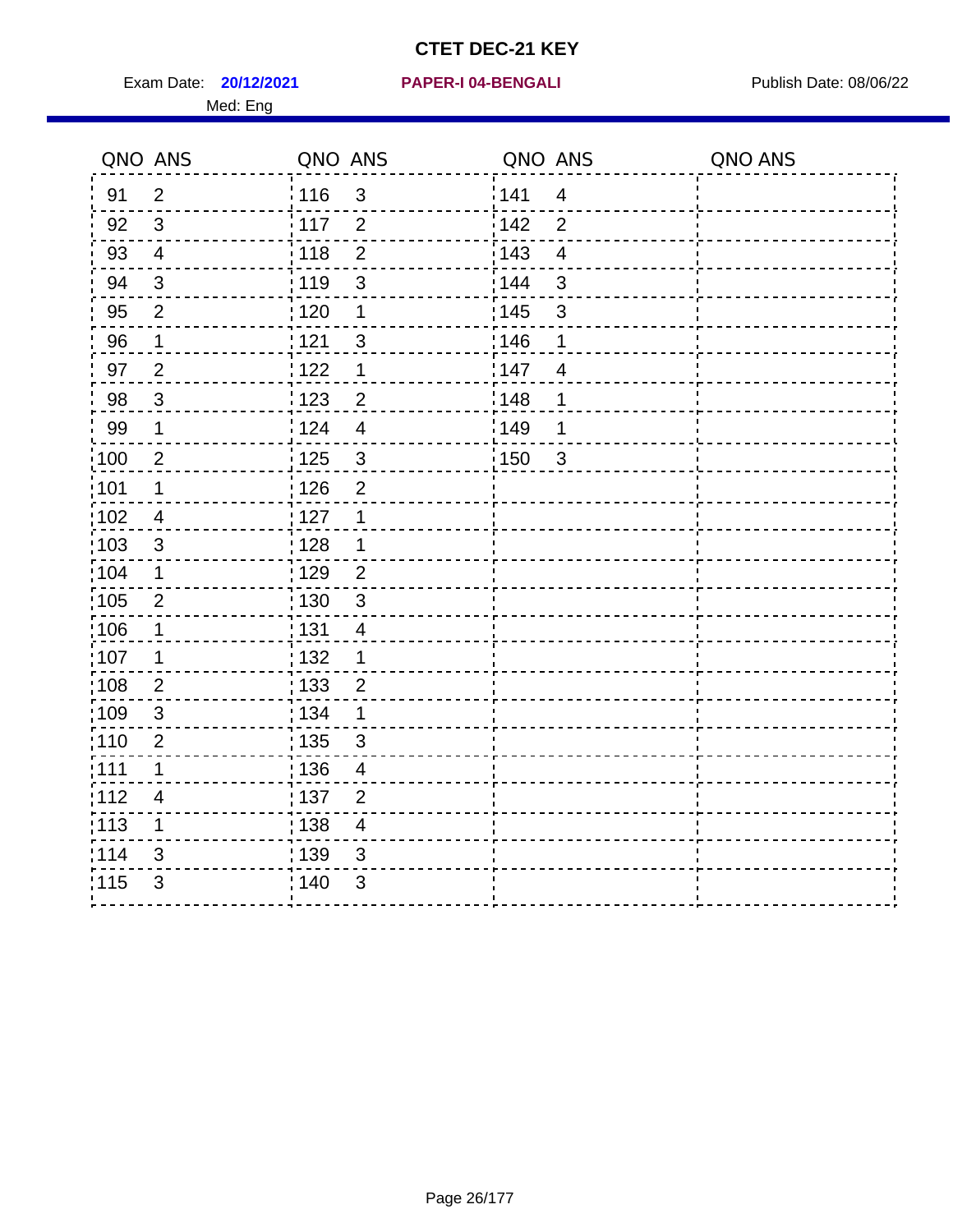Exam Date: **20/12/2021 PAPER-I 05-GARO** Publish Date: 08/06/22 Med: Eng

#### **20/12/2021 PAPER-I 05-GARO**

| 141<br>: 116<br>$\mathfrak{3}$<br>91<br>$\mathbf 1$<br>$\overline{4}$<br>3<br>117<br>142<br>92<br>$\overline{2}$<br>$\overline{2}$<br>$\overline{2}$<br>143<br>93<br>118<br>$\overline{2}$<br>$\overline{\mathbf{4}}$<br>144<br>119<br>$\mathbf{3}$<br>94<br>$\overline{2}$<br>3 |  |
|----------------------------------------------------------------------------------------------------------------------------------------------------------------------------------------------------------------------------------------------------------------------------------|--|
|                                                                                                                                                                                                                                                                                  |  |
|                                                                                                                                                                                                                                                                                  |  |
|                                                                                                                                                                                                                                                                                  |  |
|                                                                                                                                                                                                                                                                                  |  |
| 145<br>95<br>$\overline{2}$<br>$\frac{1}{1}$ 120<br>$\mathfrak{S}$<br>1                                                                                                                                                                                                          |  |
| 146<br>96<br>121<br>$\mathbf 1$<br>$\overline{4}$<br>1                                                                                                                                                                                                                           |  |
| 97<br>$\overline{2}$<br>$\overline{2}$<br>147<br>:122<br>$\overline{4}$                                                                                                                                                                                                          |  |
| $\sqrt{2}$<br>1148<br>98<br>: 123<br>$\overline{4}$<br>1                                                                                                                                                                                                                         |  |
| 99<br>$\mathbf 1$<br><sup>'</sup> 124<br>$\mathbf{3}$<br>:149<br>1                                                                                                                                                                                                               |  |
| $\mathbf 1$<br>125<br>100<br>150<br>$\mathbf{3}$<br>1                                                                                                                                                                                                                            |  |
| 126<br>:101<br>$\mathfrak{S}$<br>1                                                                                                                                                                                                                                               |  |
| 102<br>$\overline{2}$<br>$127$<br>$\overline{2}$                                                                                                                                                                                                                                 |  |
| 103<br>3<br>:128<br>$\overline{4}$                                                                                                                                                                                                                                               |  |
| 129<br>:104<br>$\mathbf 1$<br>$\mathbf{3}$                                                                                                                                                                                                                                       |  |
| 105<br>$\overline{2}$<br>$\frac{1}{1}$ 130<br>1                                                                                                                                                                                                                                  |  |
| 106<br>: 131<br>$\mathbf 1$<br>$\overline{4}$                                                                                                                                                                                                                                    |  |
| 107<br>1<br>: 132<br>1                                                                                                                                                                                                                                                           |  |
| 108<br>$\frac{1}{1}$ 133<br>$\overline{2}$<br>$\sqrt{3}$                                                                                                                                                                                                                         |  |
| 109<br>3<br>: 134<br>1                                                                                                                                                                                                                                                           |  |
| :110<br>: 135<br>$\overline{2}$                                                                                                                                                                                                                                                  |  |
| : 111<br>136<br>$\mathbf 1$<br>$\overline{4}$                                                                                                                                                                                                                                    |  |
| 112<br>: 137<br>$\overline{4}$<br>$\overline{2}$                                                                                                                                                                                                                                 |  |
| : 113<br>$\frac{1}{1}$ 138<br>1<br>$\overline{4}$                                                                                                                                                                                                                                |  |
| 1114<br>139<br>3<br>3                                                                                                                                                                                                                                                            |  |
| 115<br>3<br>: 140<br>3                                                                                                                                                                                                                                                           |  |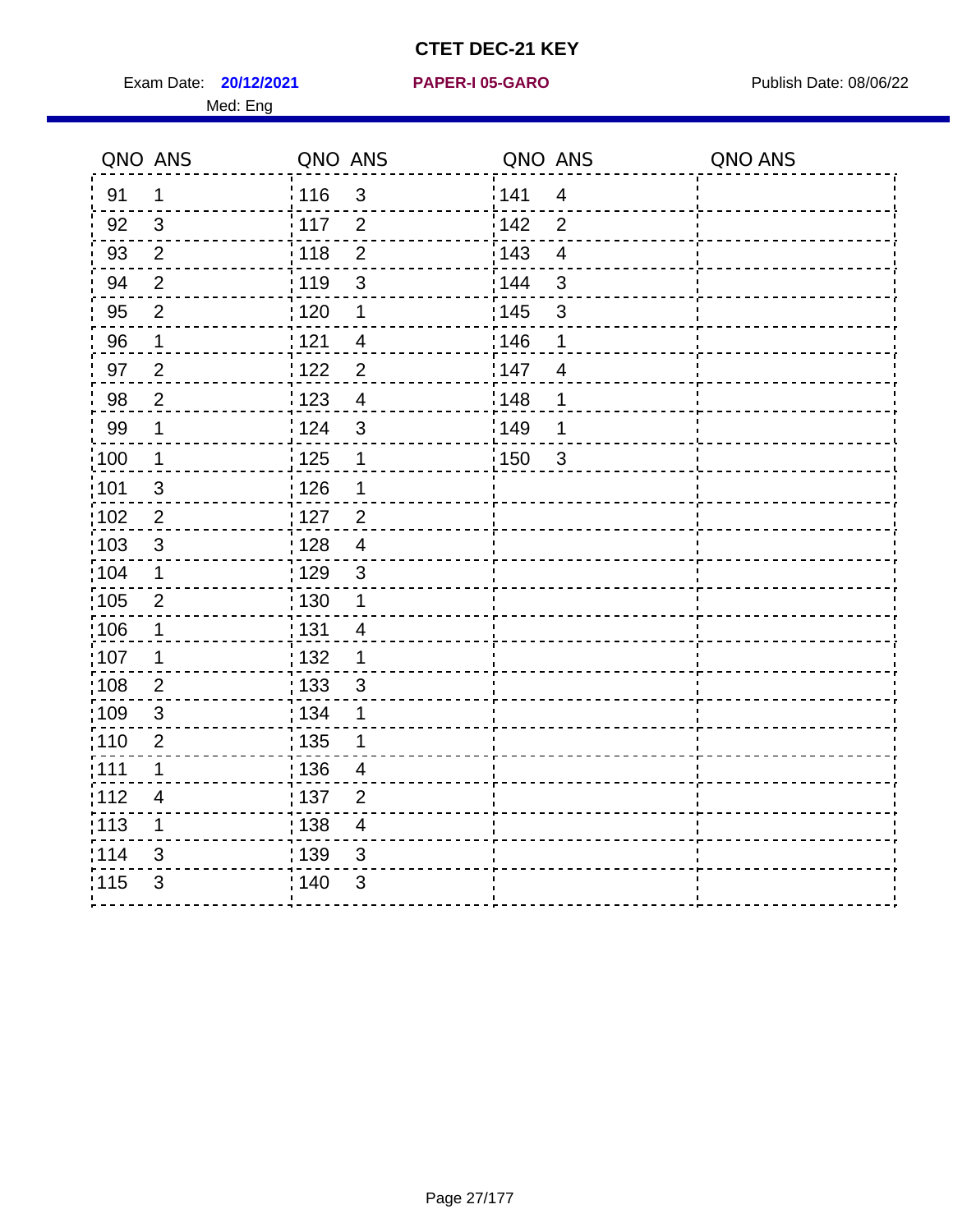**20/12/2021 PAPER-I 06-GUJARATI** Exam Date: Publish Date: 08/06/22

# Med: Eng

|      | QNO ANS                  | QNO ANS           |                          | QNO ANS |                          | QNO ANS |
|------|--------------------------|-------------------|--------------------------|---------|--------------------------|---------|
| 91   | $\overline{4}$           | i 116             | 3                        | 1141    | $\overline{\mathcal{A}}$ |         |
| 92   | $\overline{4}$           | $\frac{1}{2}$ 117 | $\overline{2}$           | 142     | 2                        |         |
| 93   | $\overline{3}$           | : 118             | $\overline{2}$           | : 143   | $\overline{4}$           |         |
| 94   | $\mathbf 1$              | : 119             | $\mathbf{3}$             | : 144   | $\sqrt{3}$               |         |
| 95   | $\overline{\mathcal{A}}$ | : 120             | 1                        | : 145   | $\mathfrak{B}$           |         |
| 96   | $\overline{c}$           | 121               | $\overline{c}$           | 146     | 1                        |         |
| 97   | 3                        | 122               | $\mathfrak{3}$           | 147     | $\overline{4}$           |         |
| 98   | 1                        | $\frac{1}{2}$ 123 | $\overline{3}$           | 148     | 1                        |         |
| 99   | 1                        | 124               | $\overline{2}$           | 149     | 1                        |         |
| 100  | 1                        | : 125             | $\mathbf{3}$             | 150     | $\overline{\mathbf{3}}$  |         |
| 101  | $\overline{4}$           | $\frac{1}{2}$ 126 | 1                        |         |                          |         |
| 102  | $\overline{4}$           | 127               | $\overline{4}$           |         |                          |         |
| 103  | $\mathbf 1$              | $\frac{1}{1}$ 128 | $\mathfrak{S}$           |         |                          |         |
| 104  | $\mathbf{3}$             | : 129             | $\mathbf{3}$             |         |                          |         |
| 105  | $\overline{2}$           | : 130             | $\overline{\mathcal{A}}$ |         |                          |         |
| ;106 | 1                        | : 131             | $\mathfrak{S}$           |         |                          |         |
| :107 | 1                        | : 132             | $\mathsf 3$              |         |                          |         |
| :108 | $\overline{2}$           | : 133             | $\mathbf 2$              |         |                          |         |
| :109 | $\mathfrak{B}$           | : 134             | $\mathbf 1$              |         |                          |         |
| :110 | 2                        | : 135             | $\mathbf{3}$             |         |                          |         |
| :111 | 1                        | : 136             | $\overline{4}$           |         |                          |         |
| 112  | $\overline{4}$           | : 137             | $\overline{2}$           |         |                          |         |
| 113  | 1                        | : 138             | $\overline{\mathcal{A}}$ |         |                          |         |
| 114  | 3                        | : 139             | 3                        |         |                          |         |
| 115  | 3                        | :140              | 3                        |         |                          |         |
|      |                          |                   |                          |         |                          |         |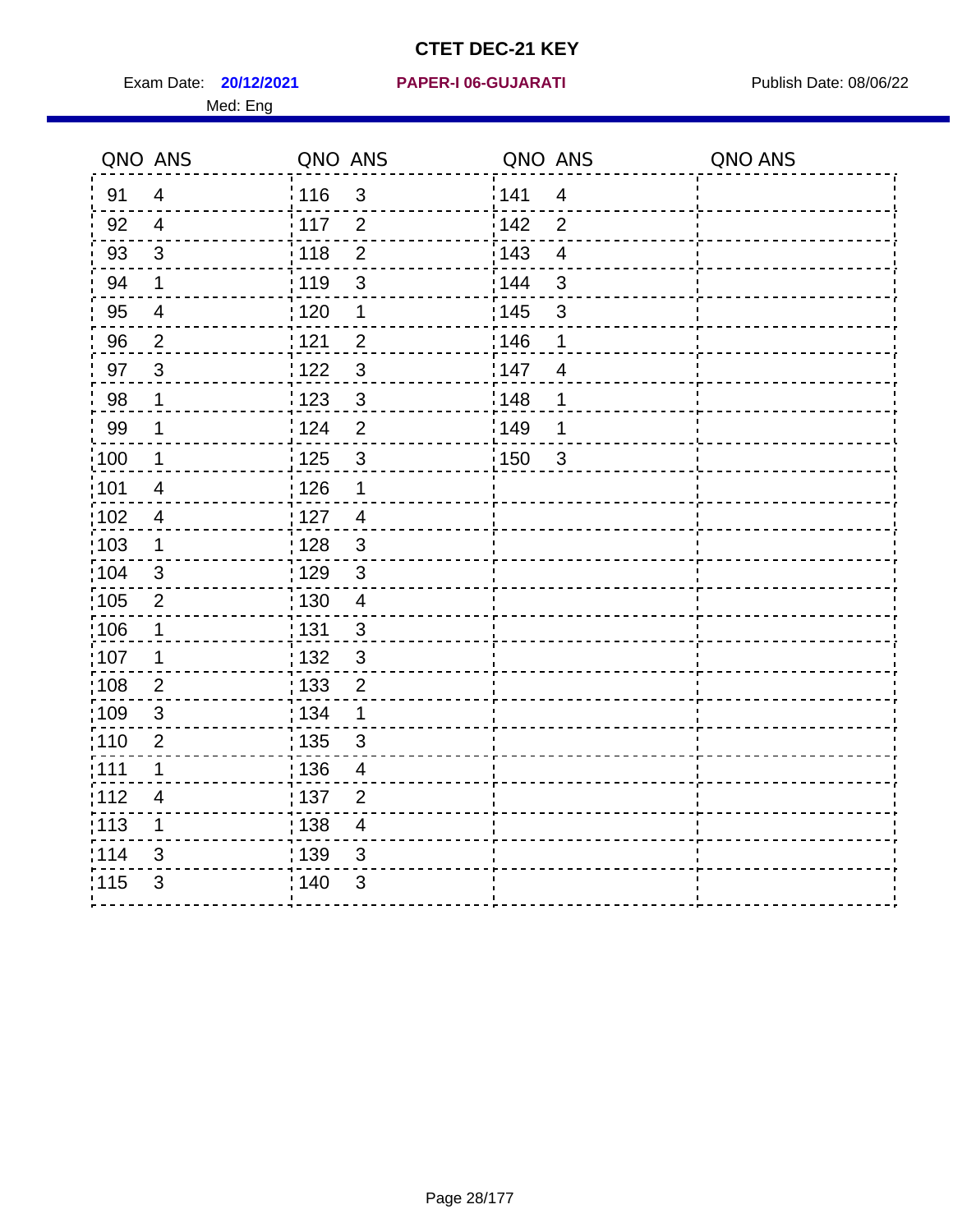Exam Date: **20/12/2021 PAPER-I 07-KANNADA** Publish Date: 08/06/22 Med: Eng

#### **20/12/2021 PAPER-I 07-KANNADA**

| QNO ANS           |                         | QNO ANS           |                          | QNO ANS |                         | QNO ANS |
|-------------------|-------------------------|-------------------|--------------------------|---------|-------------------------|---------|
| 91                | $\mathbf{1}$            | 116               | $\mathfrak{3}$           | 141     | $\overline{4}$          |         |
| 92                | 2                       | 117               | 2                        | 142     | $\overline{2}$          |         |
| 93                | $\overline{2}$          | 118               | $\overline{2}$           | 143     | $\overline{\mathbf{4}}$ |         |
| 94                | $\mathbf 1$             | : 119             | 3                        | 144     | $\mathbf{3}$            |         |
| 95                | $\overline{\mathbf{4}}$ | 120               | 1                        | : 145   | $\mathfrak{S}$          |         |
| 96                | 1                       | 121               | $\overline{\mathbf{4}}$  | 146     | 1                       |         |
| 97                | $\mathbf 1$             | 122               | 1                        | 147     | $\overline{4}$          |         |
| 98                | $\mathbf{3}$            | 123               | $\mathbf 1$              | 148     | 1                       |         |
| 99                | $\mathbf 1$             | 124               | $\mathbf 1$              | 149     | 1                       |         |
| 100               | $\overline{2}$          | 125               | 3                        | 150     | $\mathbf{3}$            |         |
| 101               | $\sqrt{3}$              | : 126             | $\mathbf 1$              |         |                         |         |
| 102               | $\overline{4}$          | : 127             | $\overline{2}$           |         |                         |         |
| :103              | 3                       | : 128             | 3                        |         |                         |         |
| 104               | $\mathbf 1$             | : 129             | $\overline{2}$           |         |                         |         |
| :105              | $\overline{2}$          | : 130             | $\overline{4}$           |         |                         |         |
| :106              | $\mathbf 1$             | : 131             | $\mathbf 1$              |         |                         |         |
| 107               | $\mathbf 1$             | : 132             | $\overline{2}$           |         |                         |         |
| 108               | $\overline{2}$          | $\frac{1}{1}$ 133 | 1                        |         |                         |         |
| :109              | $\mathfrak{S}$          | : 134             | $\mathbf 1$              |         |                         |         |
| 110               | $\overline{2}$          | : 135             | $\overline{2}$           |         |                         |         |
| : 111             | $\mathbf 1$             | : 136             | 4                        |         |                         |         |
| 112               | $\overline{4}$          | : 137             | $\overline{2}$           |         |                         |         |
| $\frac{1}{1}$ 113 | $\mathbf 1$             | : 138             | $\overline{\mathcal{A}}$ |         |                         |         |
| 114               | 3                       | 139               | 3                        |         |                         |         |
| 115               | 3                       | 140               | 3                        |         |                         |         |
|                   |                         |                   |                          |         |                         |         |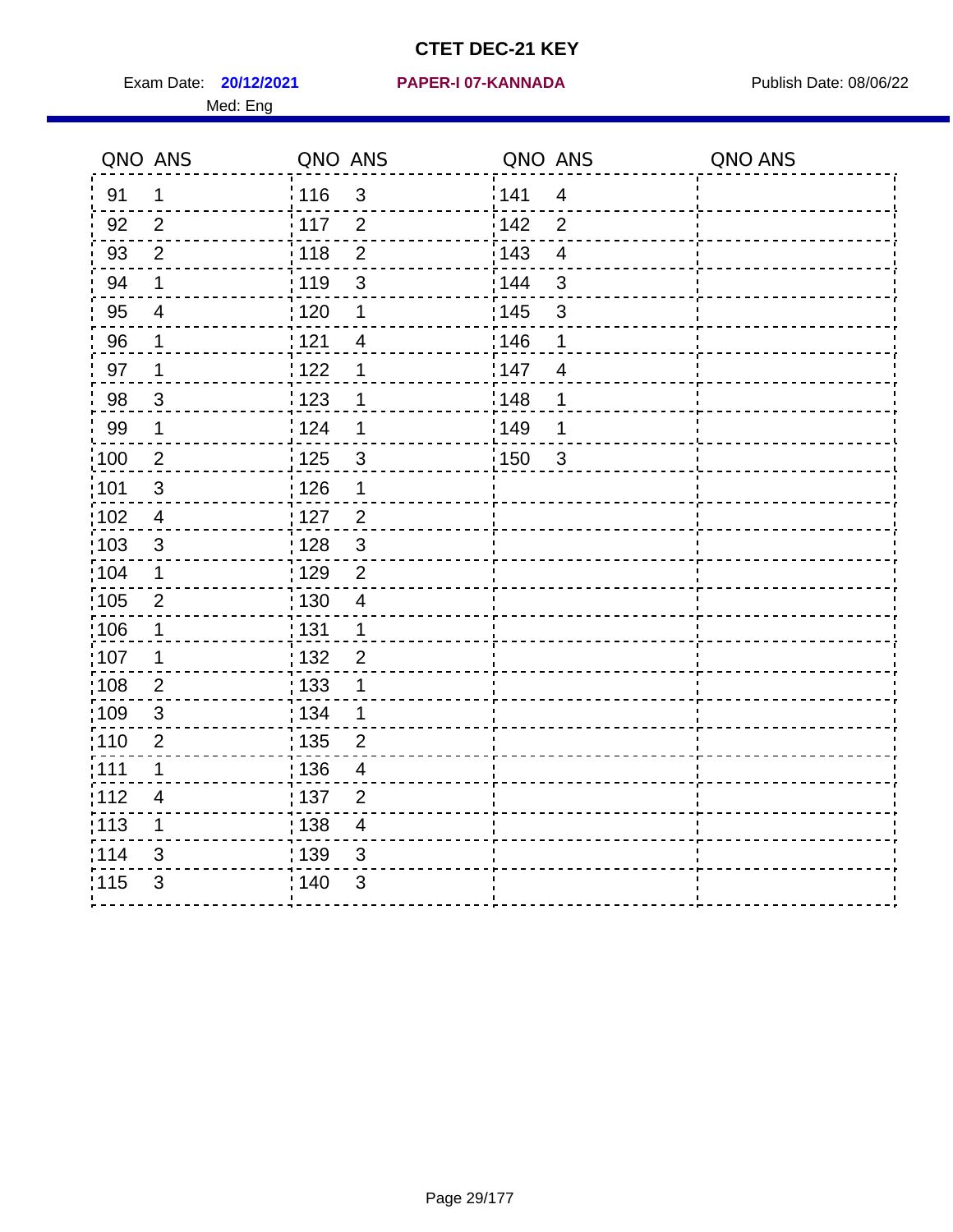Exam Date: **20/12/2021 PAPER-I 08-KHASI PREXALL RESPONSE PUblish Date: 08/06/22** Med: Eng

#### **20/12/2021 PAPER-I 08-KHASI**

| QNO ANS           |                         | QNO ANS           |                         | QNO ANS |                | QNO ANS |
|-------------------|-------------------------|-------------------|-------------------------|---------|----------------|---------|
| 91                | $\overline{2}$          | : 116             | $\mathfrak{S}$          | 141     | $\overline{4}$ |         |
| 92                | $\overline{4}$          | 117               | $\overline{2}$          | 142     | $\overline{2}$ |         |
| 93                | $\overline{2}$          | 118               | $\overline{2}$          | 143     | $\overline{4}$ |         |
| 94                | $\sqrt{3}$              | 119               | $\sqrt{3}$              | 144     | $\mathbf{3}$   |         |
| 95                | $\overline{4}$          | :120              | $\mathbf 1$             | : 145   | $\sqrt{3}$     |         |
| 96                | $\overline{2}$          | 121               | $\overline{4}$          | 146     | 1              |         |
| 97                | $\overline{2}$          | 122               | $\mathbf{3}$            | 147     | $\overline{4}$ |         |
| 98                | $\mathbf 1$             | 123               | $\overline{2}$          | 148     | 1              |         |
| 99                | $\overline{4}$          | 124               | $\overline{2}$          | 149     | 1              |         |
| 100               | $\overline{2}$          | 125               | $\mathbf 2$             | 150     | $\mathbf{3}$   |         |
| 101               | $\overline{\mathbf{4}}$ | : 126             | $\overline{4}$          |         |                |         |
| 102               | $\mathbf 1$             | : 127             | $\overline{2}$          |         |                |         |
| 103               | 3                       | : 128             | $\mathfrak{S}$          |         |                |         |
| 104               | 2                       | : 129             | 3                       |         |                |         |
| 105               | $\mathbf{3}$            | : 130             | $\mathbf{3}$            |         |                |         |
| $\frac{1}{1}$ 106 | $\mathbf 1$             | : 131             | $\overline{4}$          |         |                |         |
| 107               | 1                       | : 132             | $\mathbf{3}$            |         |                |         |
| :108              | $\overline{2}$          | : 133             | 3                       |         |                |         |
| :109              | $\mathfrak{S}$          | : 134             | $\overline{\mathbf{4}}$ |         |                |         |
| 110               | $\overline{2}$          | $\frac{1}{1}$ 135 | $\overline{2}$          |         |                |         |
| :111              | 1                       | : 136             | $\overline{4}$          |         |                |         |
| :112              | $\overline{4}$          | :137              | $\overline{2}$          |         |                |         |
| 113               | 1                       | 138               | $\overline{4}$          |         |                |         |
| 114               | 3                       | 139               | $\sqrt{3}$              |         |                |         |
| 115               | 3                       | ; 140             | 3                       |         |                |         |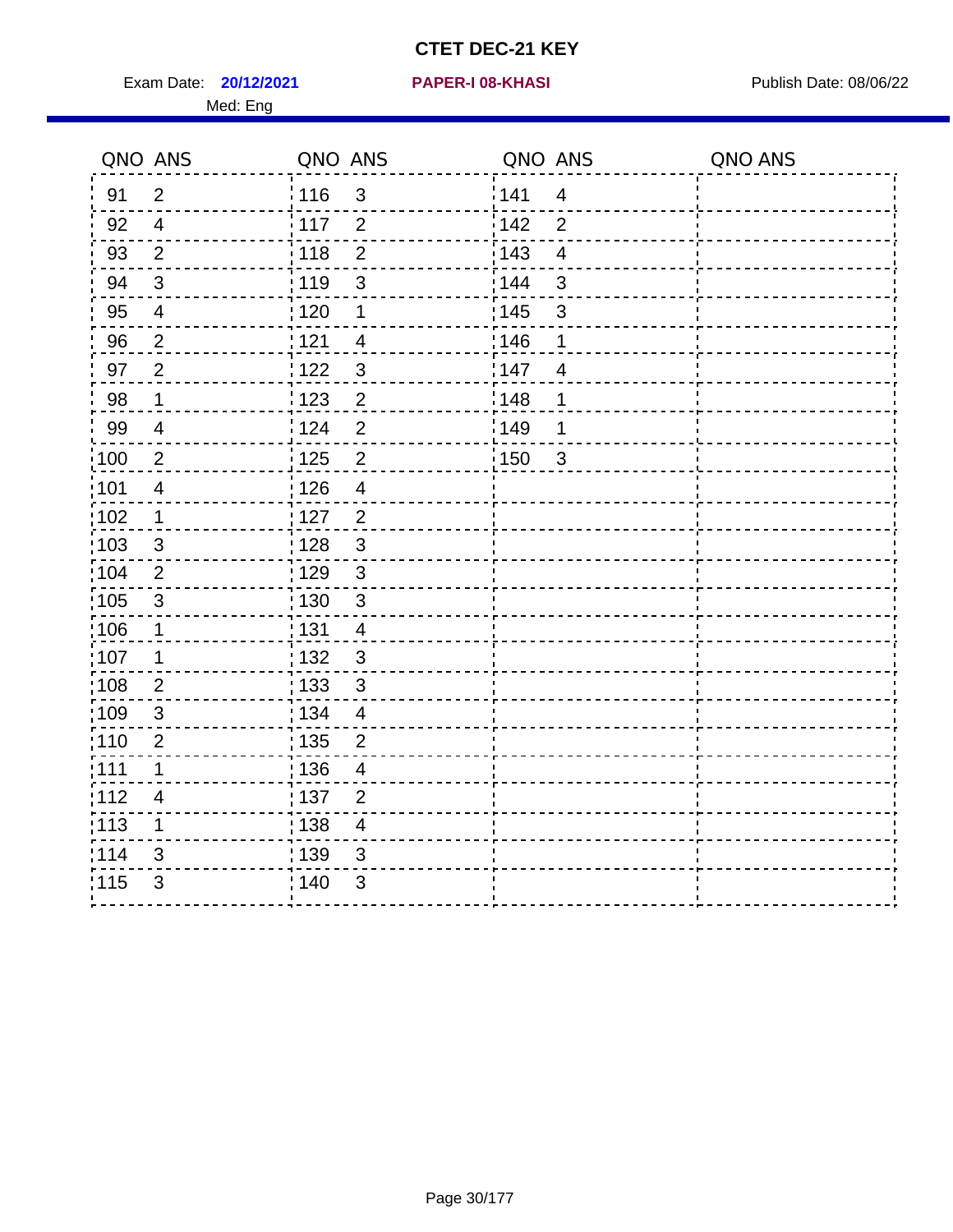Med: Eng

|                   | QNO ANS        | QNO ANS |                  | QNO ANS |                | QNO ANS |
|-------------------|----------------|---------|------------------|---------|----------------|---------|
| 91                | $\mathbf{3}$   | : 116   | $\mathfrak{S}$   | 1141    | $\overline{4}$ |         |
| 92                | 3              | : 117   | $\overline{2}$   | 142     | $\overline{2}$ |         |
| 93                | $\overline{4}$ | 118     | $\overline{2}$   | 143     | $\overline{4}$ |         |
| 94                | 1              | : 119   | 3                | : 144   | 3              |         |
| 95                | $\overline{4}$ | : 120   | 1                | : 145   | $\mathfrak{S}$ |         |
| 96                | 3              | : 121   | 3                | 146     | 1              |         |
| 97                | $\mathbf 1$    | 1122    | $\overline{c}$   | 147     | $\overline{4}$ |         |
| 98                | $\overline{2}$ | 1123    | $\overline{4}$   | 148     | 1              |         |
| 99                | $\sqrt{3}$     | 124     | $\overline{2}$   | :149    | 1              |         |
| :100              | $\mathbf{3}$   | 125     | $\mathbf{3}$     | 150     | $\mathbf{3}$   |         |
| :101              | $\overline{2}$ | : 126   | 1                |         |                |         |
| :102              | $\mathbf 1$    | : 127   | $\overline{4}$   |         |                |         |
| :103              | $\mathbf 1$    | :128    | $\overline{2}$   |         |                |         |
| 104               | $\overline{2}$ | : 129   | $\overline{2}$   |         |                |         |
| 105               | $\sqrt{3}$     | : 130   | $\overline{4}$   |         |                |         |
| 106               | 1              | : 131   | 3                |         |                |         |
| 107               | 1              | :132    | 3                |         |                |         |
| :108              | $\overline{2}$ | : 133   | $\boldsymbol{2}$ |         |                |         |
| :109              | $\sqrt{3}$     | : 134   | $\mathbf 1$      |         |                |         |
| :110              | $\overline{2}$ | : 135   | $\overline{2}$   |         |                |         |
| 111               | 1              | : 136   | $\overline{4}$   |         |                |         |
| 112               | $\overline{4}$ | : 137   | $\mathbf{2}$     |         |                |         |
| $\frac{1}{1}$ 113 | 1              | : 138   | $\overline{4}$   |         |                |         |
| 114               | 3              | 139     | 3                |         |                |         |
| 115               | 3              | : 140   | $\mathfrak{B}$   |         |                |         |
|                   |                |         |                  |         |                |         |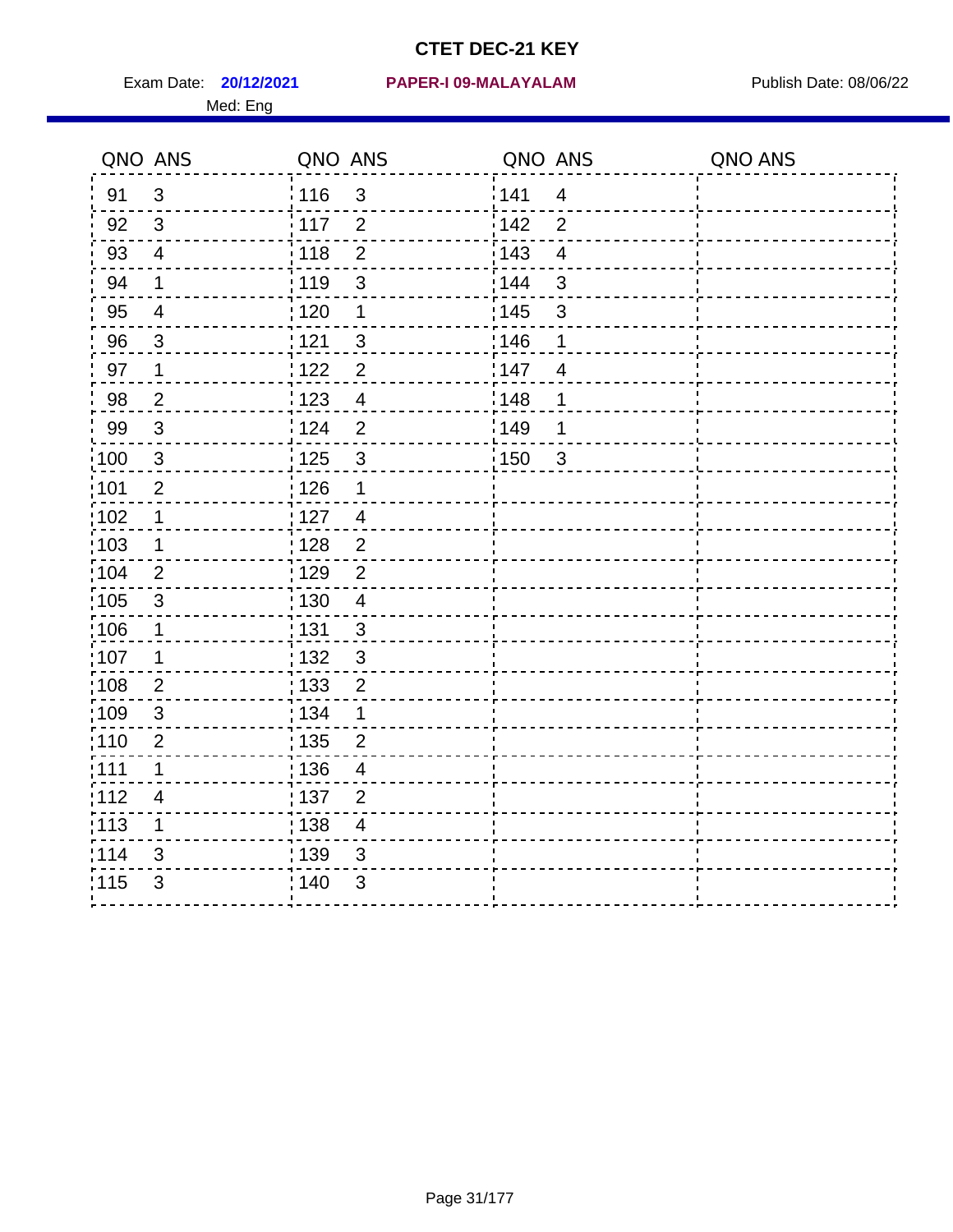Exam Date: **20/12/2021 PAPER-I 10-MANIPURI Proposed Bublish Date: 08/06/22** Med: Eng

#### **20/12/2021 PAPER-I 10-MANIPURI**

|                   | QNO ANS                 | QNO ANS           |                          | QNO ANS |                | QNO ANS |
|-------------------|-------------------------|-------------------|--------------------------|---------|----------------|---------|
| 91                | $\overline{2}$          | : 116             | $\mathfrak{3}$           | 141     | $\overline{4}$ |         |
| 92                | $\mathfrak{S}$          | 117               | $\overline{2}$           | 142     | $\overline{2}$ |         |
| 93                | $\mathfrak{S}$          | 118               | $\overline{2}$           | 143     | $\overline{4}$ |         |
| 94                | $\overline{2}$          | : 119             | $\mathfrak{S}$           | 144     | $\mathbf{3}$   |         |
| 95                | $\mathbf 1$             | : 120             | 1                        | : 145   | $\sqrt{3}$     |         |
| 96                | $\mathbf{3}$            | 121               | $\overline{2}$           | 146     | 1              |         |
| 97                | $\overline{2}$          | 122               | $\overline{\mathbf{4}}$  | 147     | $\overline{4}$ |         |
| 98                | $\mathbf{3}$            | $\frac{1}{2}$ 123 | $\sqrt{3}$               | 148     | 1              |         |
| 99                | $\mathbf 1$             | 124               | $\overline{\mathbf{4}}$  | 149     | 1              |         |
| 100               | $\mathbf 1$             | $\frac{1}{1}$ 125 | $\mathbf{3}$             | 150     | $\mathbf{3}$   |         |
| 101               | $\mathbf{2}$            | 126               | $\overline{2}$           |         |                |         |
| $\frac{1}{1}$ 102 | $\mathbf{3}$            | : 127             | $\mathbf{3}$             |         |                |         |
| 103               | 3                       | : 128             | $\overline{4}$           |         |                |         |
| $\frac{1}{1}$ 104 | $\overline{4}$          | : 129             | $\overline{2}$           |         |                |         |
| $\frac{1}{1}$ 105 | $\mathfrak{S}$          | : 130             | $\mathbf{3}$             |         |                |         |
| :106              | $\mathbf 1$             | : 131             | $\mathbf{3}$             |         |                |         |
| 107               | 1                       | : 132             | $\mathbf 1$              |         |                |         |
| $\frac{1}{1}$ 108 | $\overline{2}$          | 133               | $\mathfrak{3}$           |         |                |         |
| :109              | $\sqrt{3}$              | : 134             | $\mathbf 1$              |         |                |         |
| : 110             | $\overline{2}$          | : 135             | $\overline{\mathcal{A}}$ |         |                |         |
| : 111             | 1                       | : 136             | 4                        |         |                |         |
| 112               | $\overline{\mathbf{4}}$ | : 137             | $\overline{2}$           |         |                |         |
| 113               | $\mathbf 1$             | : 138             | $\overline{4}$           |         |                |         |
| 114               | 3                       | : 139             | 3                        |         |                |         |
| 115               | 3                       | 140               | 3                        |         |                |         |
|                   |                         |                   |                          |         |                |         |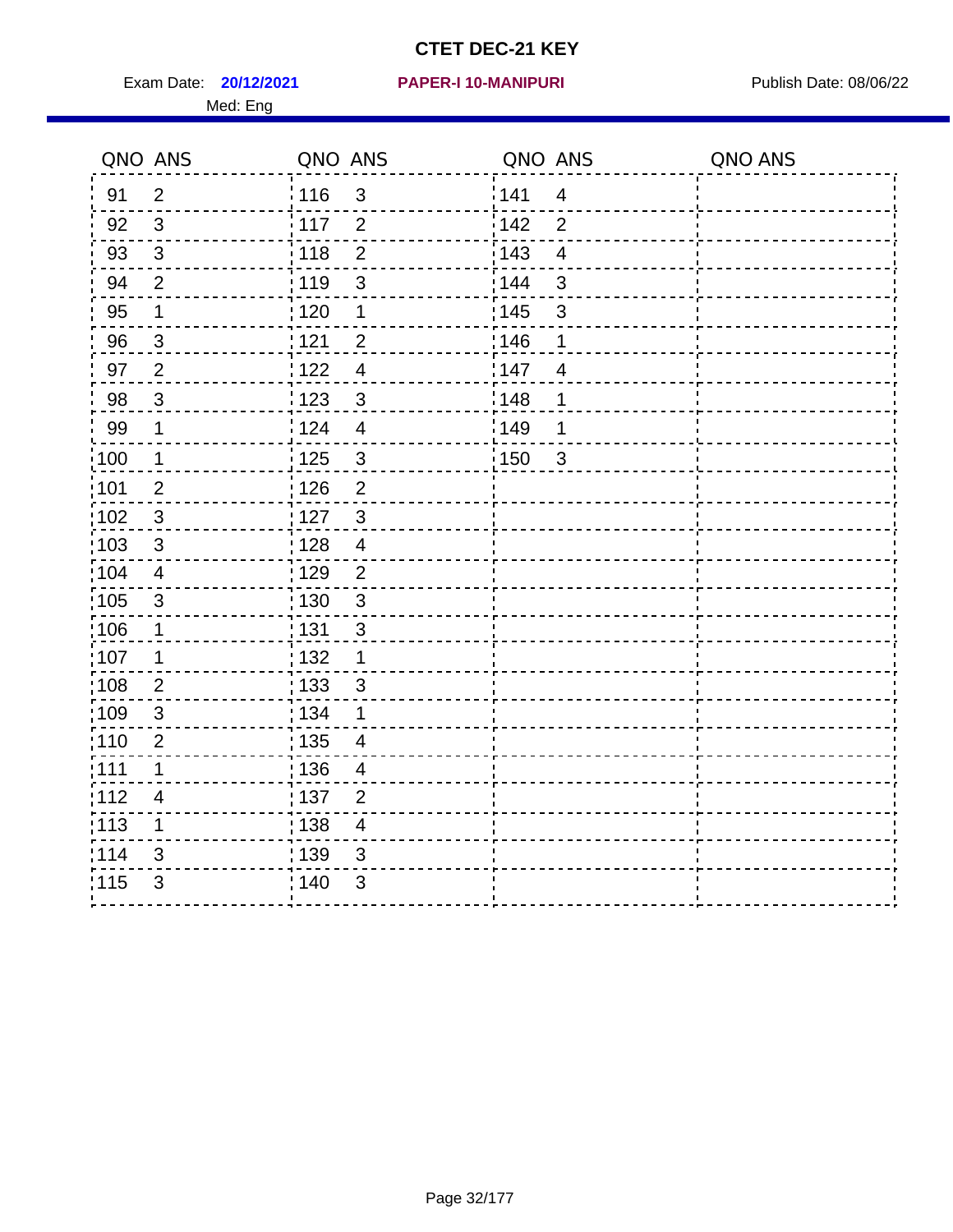Exam Date: **20/12/2021 PAPER-I 11-MARATHI Exam Date: 08/06/22** Med: Eng

#### **20/12/2021 PAPER-I 11-MARATHI**

| QNO ANS           |                         | QNO ANS           |                          | QNO ANS |                         | QNO ANS |
|-------------------|-------------------------|-------------------|--------------------------|---------|-------------------------|---------|
| 91                | $\overline{4}$          | 116               | $\mathbf{3}$             | 141     | $\overline{4}$          |         |
| 92                | $\mathbf{1}$            | 117               | 2                        | 142     | $\overline{2}$          |         |
| 93                | $\overline{\mathbf{4}}$ | 118               | $\overline{2}$           | 143     | $\overline{\mathbf{4}}$ |         |
| 94                | $\mathbf 1$             | 119               | 3                        | 144     | $\mathfrak{3}$          |         |
| 95                | $\mathfrak{3}$          | : 120             | 1                        | : 145   | $\mathfrak{S}$          |         |
| 96                | 3                       | 1121              | 1                        | 146     | 1                       |         |
| 97                | $\overline{4}$          | 122               | 3                        | 147     | $\overline{4}$          |         |
| 98                | $\overline{4}$          | 123               | $\overline{2}$           | 148     | 1                       |         |
| 99                | $\mathbf 1$             | 124               | $\overline{2}$           | 149     | 1                       |         |
| 100               | $\mathbf 1$             | 125               | $\overline{4}$           | 150     | $\mathbf{3}$            |         |
| 101               | $\sqrt{3}$              | : 126             | $\overline{2}$           |         |                         |         |
| 102               | $\sqrt{2}$              | :127              | $\overline{4}$           |         |                         |         |
| :103              | 2                       | : 128             | $\mathbf{3}$             |         |                         |         |
| 104               | $\overline{2}$          | : 129             | $\overline{2}$           |         |                         |         |
| 105               | $\overline{2}$          | $\frac{1}{1}$ 130 | $\mathbf{3}$             |         |                         |         |
| 106               | $\mathbf 1$             | : 131             | $\mathbf 1$              |         |                         |         |
| 107               | 1                       | : 132             | $\mathbf 1$              |         |                         |         |
| 108               | $\overline{2}$          | : 133             | $\mathbf{3}$             |         |                         |         |
| :109              | $\sqrt{3}$              | : 134             | $\overline{4}$           |         |                         |         |
| : 110             | $\overline{2}$          | : 135             | 1                        |         |                         |         |
| :111              | 1                       | : 136             | 4                        |         |                         |         |
| 112               | $\overline{\mathbf{4}}$ | : 137             | $\overline{2}$           |         |                         |         |
| $\frac{1}{1}$ 113 | $\mathbf 1$             | : 138             | $\overline{\mathcal{A}}$ |         |                         |         |
| 114               | 3                       | 139               | 3                        |         |                         |         |
| 115               | $\mathfrak{B}$          | 140               | 3                        |         |                         |         |
|                   |                         |                   |                          |         |                         |         |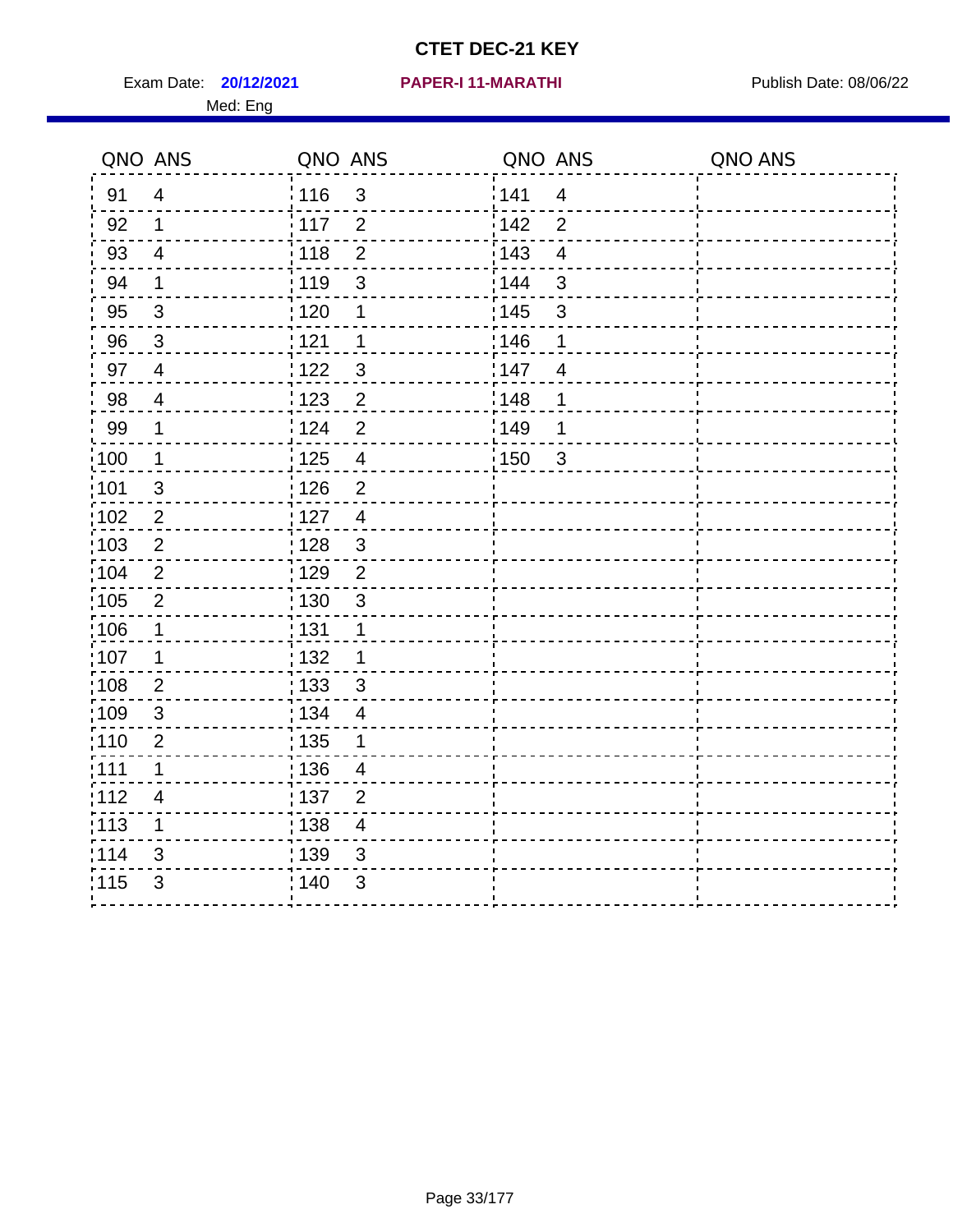Exam Date: **20/12/2021 PAPER-I 13-NEPALI Exam Date: 08/06/22** Med: Eng

#### **20/12/2021 PAPER-I 13-NEPALI**

| QNO ANS           |                          | QNO ANS |                         | QNO ANS |                         | QNO ANS |
|-------------------|--------------------------|---------|-------------------------|---------|-------------------------|---------|
| 91                | $\overline{2}$           | 116     | 3                       | 141     | $\overline{4}$          |         |
| 92                | $\mathbf{3}$             | 117     | $\overline{2}$          | 142     | $\overline{2}$          |         |
| 93                | $\overline{4}$           | 118     | $\overline{2}$          | 143     | $\overline{\mathbf{4}}$ |         |
| 94                | $\sqrt{3}$               | : 119   | 3                       | 144     | 3                       |         |
| 95                | $\overline{2}$           | :120    | 1                       | : 145   | $\mathbf{3}$            |         |
| 96                | 3                        | 121     | 1                       | 146     | 1                       |         |
| 97                | $\overline{4}$           | 122     | $\overline{2}$          | 147     | $\overline{4}$          |         |
| 98                | $\overline{2}$           | ¦ 123   | $\mathfrak{S}$          | 148     | 1                       |         |
| 99                | $\overline{\mathbf{4}}$  | 124     | $\overline{2}$          | 149     | 1                       |         |
| 100               | $\sqrt{3}$               | 125     | $\overline{\mathbf{4}}$ | 150     | $\mathbf{3}$            |         |
| 101               | $\overline{2}$           | : 126   | $\mathbf 1$             |         |                         |         |
| :102              | $\overline{\mathcal{A}}$ | : 127   | $\mathbf{3}$            |         |                         |         |
| 103               | 3                        | 128     | $\overline{2}$          |         |                         |         |
| 104               | 1                        | : 129   | 1                       |         |                         |         |
| $\frac{1}{1}$ 105 | $\overline{\mathbf{4}}$  | : 130   | $\overline{2}$          |         |                         |         |
| :106              | $\mathbf 1$              | : 131   | $\overline{2}$          |         |                         |         |
| 107               | 1                        | : 132   | $\overline{4}$          |         |                         |         |
| 108               | $\overline{2}$           | : 133   | $\overline{2}$          |         |                         |         |
| :109              | $\sqrt{3}$               | : 134   | $\overline{4}$          |         |                         |         |
| :110              | $\overline{2}$           | : 135   | $\overline{4}$          |         |                         |         |
| : 111             | 1                        | : 136   | 4                       |         |                         |         |
| 112               | $\overline{\mathbf{4}}$  | : 137   | $\overline{2}$          |         |                         |         |
| : 113             | $\mathbf 1$              | : 138   | $\overline{4}$          |         |                         |         |
| 114               | 3                        | 139     | 3                       |         |                         |         |
| 115               | 3                        | : 140   | $\mathfrak{S}$          |         |                         |         |
|                   |                          |         |                         |         |                         |         |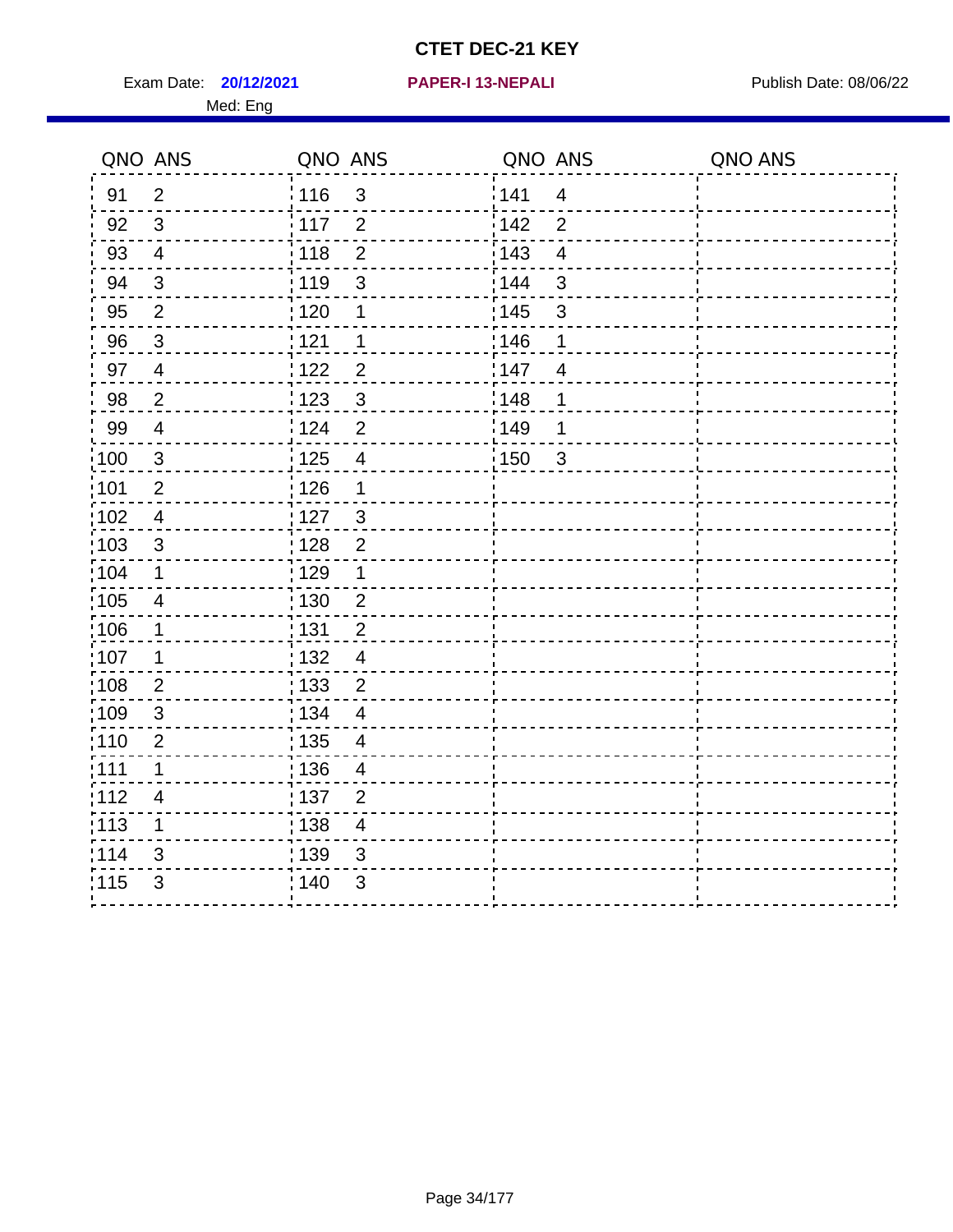Exam Date: **20/12/2021 PAPER-I 14-ORIYA** Publish Date: 08/06/22 Med: Eng

#### **20/12/2021 PAPER-I 14-ORIYA**

| QNO ANS           |                | QNO ANS           |                          | QNO ANS |                         | QNO ANS |
|-------------------|----------------|-------------------|--------------------------|---------|-------------------------|---------|
| 91                | 2              | : 116             | $\mathfrak{S}$           | 141     | $\overline{4}$          |         |
| 92                | 2              | : 117             | $\overline{2}$           | 142     | $\overline{2}$          |         |
| 93                | $\overline{2}$ | 118               | $\overline{2}$           | 143     | $\overline{\mathbf{4}}$ |         |
| 94                | $\mathfrak{S}$ | : 119             | $\mathbf{3}$             | 144     | $\mathbf{3}$            |         |
| 95                | $\mathbf 1$    | : 120             | 1                        | : 145   | $\sqrt{3}$              |         |
| 96                | $\overline{2}$ | 121               | $\overline{2}$           | 146     | 1                       |         |
| 97                | $\mathbf 1$    | 122               | $\mathfrak{S}$           | 147     | $\overline{4}$          |         |
| 98                | $\mathfrak{S}$ | $\frac{1}{2}$ 123 | $\mathbf{3}$             | 148     | 1                       |         |
| 99                | $\overline{2}$ | 124               | $\overline{2}$           | 149     | 1                       |         |
| $\frac{1}{1}$ 100 | $\sqrt{3}$     | $\frac{1}{1}$ 125 | $\mathbf 1$              | : 150   | $\sqrt{3}$              |         |
| :101              | $\overline{2}$ | : 126             | $\mathfrak{S}$           |         |                         |         |
| $\frac{1}{1}$ 102 | 3              | : 127             | $\overline{2}$           |         |                         |         |
| 103               | $\overline{2}$ | : 128             | $\mathbf 1$              |         |                         |         |
| 104               | $\mathbf 1$    | : 129             | $\mathbf{3}$             |         |                         |         |
| :105              | $\mathbf{2}$   | : 130             | $\mathfrak{S}$           |         |                         |         |
| 106               | $\mathbf 1$    | : 131             | $\overline{4}$           |         |                         |         |
| 107               | 1              | : 132             | $\sqrt{3}$               |         |                         |         |
| $\frac{1}{1}$ 108 | $\overline{2}$ | : 133             | $\mathbf{1}$             |         |                         |         |
| :109              | $\sqrt{3}$     | : 134             | 3                        |         |                         |         |
| :110              | $\overline{2}$ | : 135             | $\overline{2}$           |         |                         |         |
| :111              | $\mathbf 1$    | : 136             | $\overline{4}$           |         |                         |         |
| 112               | 4              | $\frac{1}{1}$ 137 | $\mathbf 2$              |         |                         |         |
| 113               | 1              | : 138             | $\overline{\mathcal{A}}$ |         |                         |         |
| 114               | 3              | 139               | 3                        |         |                         |         |
| 115               | 3              | 140               | 3                        |         |                         |         |
|                   |                |                   |                          |         |                         |         |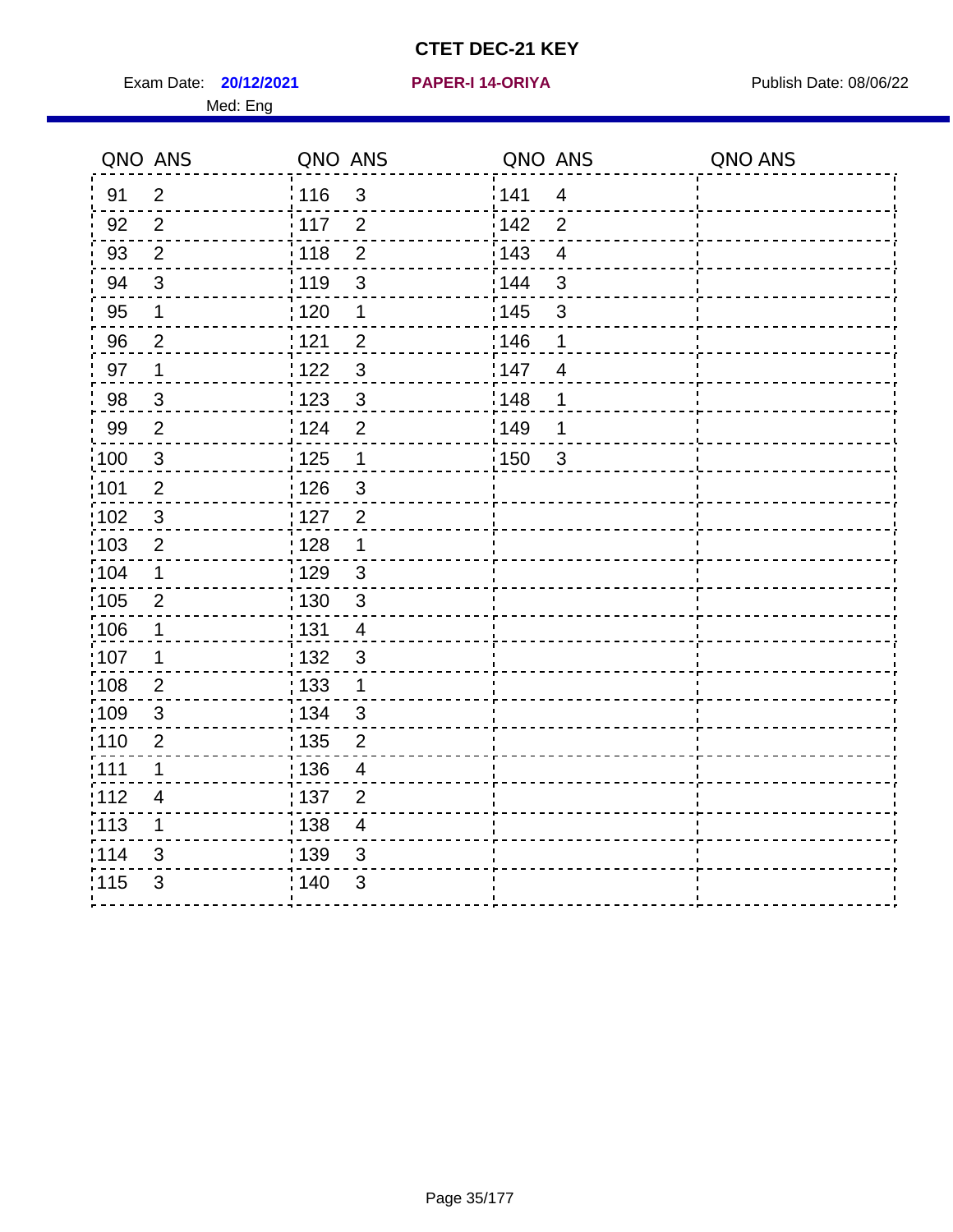Exam Date: **20/12/2021 PAPER-I 15-PUNJABI PRACEL PROPER PUBLISH Date: 08/06/22** Med: Eng

#### **20/12/2021 PAPER-I 15-PUNJABI**

| QNO ANS           |                         | QNO ANS           |                         | QNO ANS |                | QNO ANS |
|-------------------|-------------------------|-------------------|-------------------------|---------|----------------|---------|
| 91                | $\overline{2}$          | : 116             | $\mathfrak{S}$          | ¦141    | $\overline{4}$ |         |
| 92                | $\overline{4}$          | : 117             | $\overline{2}$          | 142     | $\overline{2}$ |         |
| 93                | $\overline{2}$          | 118               | $\overline{2}$          | 143     | $\overline{4}$ |         |
| 94                | $\sqrt{3}$              | : 119             | $\mathsf 3$             | 144     | $\mathfrak{S}$ |         |
| 95                | $\mathbf 1$             | :120              | $\mathbf 1$             | : 145   | $\mathsf 3$    |         |
| 96                | $\overline{4}$          | 1121              | $\overline{2}$          | 146     | 1              |         |
| 97                | $\overline{2}$          | 122               | $\overline{4}$          | 147     | $\overline{4}$ |         |
| 98                | $\mathbf{3}$            | 1123              | 1                       | 148     | 1              |         |
| 99                | $\mathbf 1$             | :124              | $\mathbf{3}$            | :149    | 1              |         |
| $\frac{1}{100}$   | $\overline{2}$          | 125               | $\overline{4}$          | : 150   | $\mathbf{3}$   |         |
| :101              | $\overline{\mathbf{4}}$ | : 126             | $\mathbf{3}$            |         |                |         |
| $\frac{1}{1}$ 102 | $\sqrt{3}$              | : 127             | $\overline{4}$          |         |                |         |
| 103               | $\overline{4}$          | ; 128             | $\overline{2}$          |         |                |         |
| :104              | 1                       | : 129             | 2                       |         |                |         |
| 105               | 3                       | : 130             | $\overline{4}$          |         |                |         |
| 106               | $\mathbf 1$             | : 131             | $\mathbf{3}$            |         |                |         |
| 107               | 1                       | : 132             | 1                       |         |                |         |
| 108               | $\overline{2}$          | : 133             | $\overline{2}$          |         |                |         |
| :109              | $\sqrt{3}$              | : 134             | 1                       |         |                |         |
| :110              | $\overline{2}$          | 135               | $\overline{2}$          |         |                |         |
| :111              | 1                       | : 136             | 4                       |         |                |         |
| :112              | $\overline{4}$          | :137              | $\overline{2}$          |         |                |         |
| :113              | $\mathbf 1$             | $\frac{1}{1}$ 138 | $\overline{\mathbf{4}}$ |         |                |         |
| 114               | 3                       | 139               | $\sqrt{3}$              |         |                |         |
| 115               | 3                       | ; 140             | $\mathfrak{B}$          |         |                |         |
|                   |                         |                   |                         |         |                |         |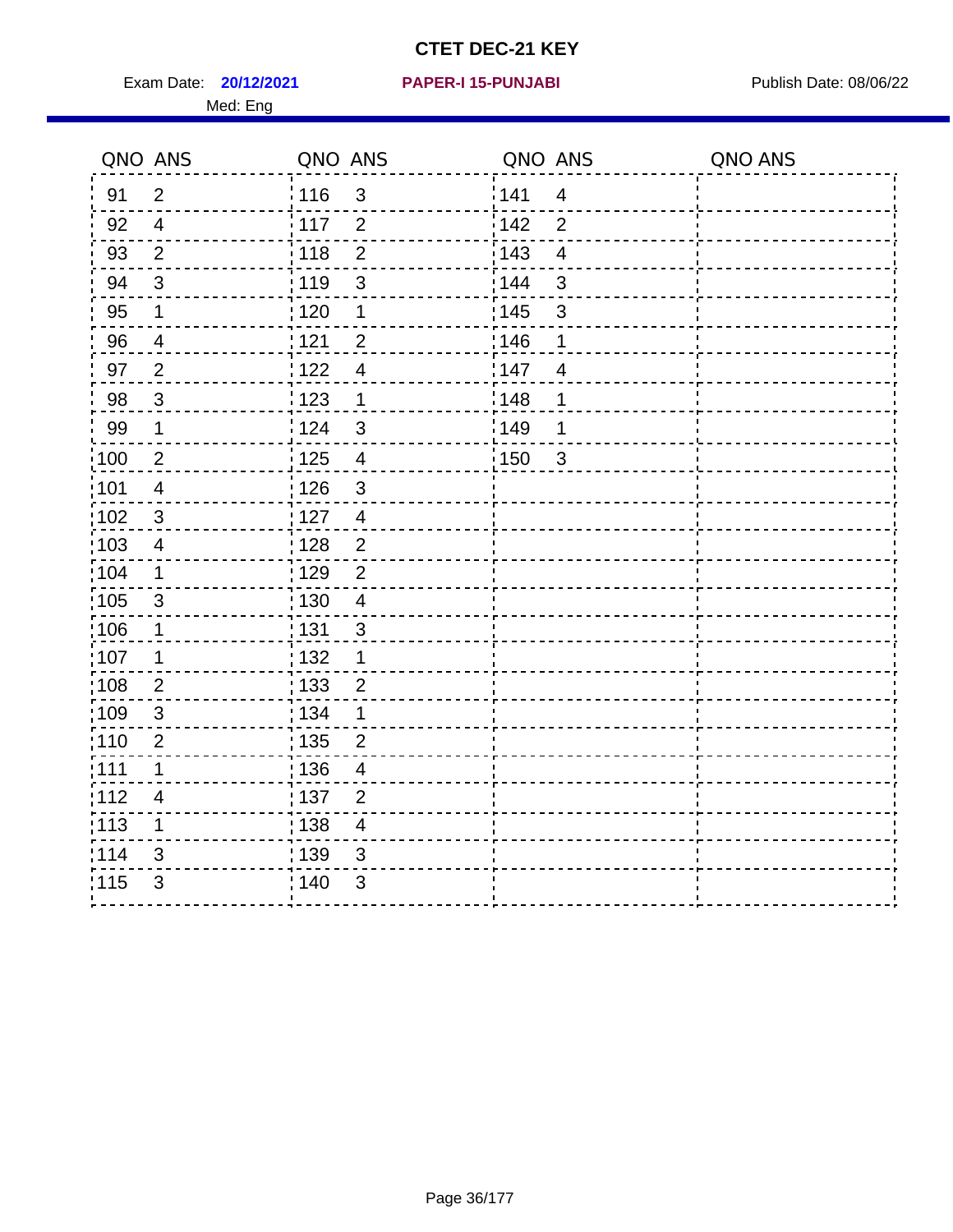Exam Date: **20/12/2021 PAPER-I 16-SANSKRIT** Publish Date: 08/06/22 Med: Eng

#### **20/12/2021 PAPER-I 16-SANSKRIT**

| QNO ANS           |                         | QNO ANS           |                         | QNO ANS |                         | QNO ANS |
|-------------------|-------------------------|-------------------|-------------------------|---------|-------------------------|---------|
| 91                | 2                       | 116               | 3                       | 141     | $\overline{4}$          |         |
| 92                | $\overline{2}$          | 117               | 2                       | 142     | 2                       |         |
| 93                | $\overline{4}$          | 118               | $\overline{2}$          | 143     | $\overline{\mathbf{4}}$ |         |
| 94                | 1                       | : 119             | 3                       | : 144   | 3                       |         |
| 95                | $\overline{4}$          | : 120             | 1                       | : 145   | $\mathfrak{S}$          |         |
| 96                | $\overline{2}$          | 121               | $\overline{2}$          | 146     | 1                       |         |
| 97                | $\mathbf{3}$            | :122              | $\mathbf{3}$            | 147     | $\overline{4}$          |         |
| 98                | $\overline{c}$          | $\frac{1}{2}$ 123 | $\overline{2}$          | 148     | $\mathbf 1$             |         |
| 99                | $\overline{4}$          | 124               | $\mathbf 1$             | ¦ 149   | 1                       |         |
| $\frac{1}{1}$ 100 | $\mathbf 1$             | 125               | $\mathsf 3$             | :150    | $\mathbf{3}$            |         |
| :101              | $\overline{4}$          | 126               | $\overline{2}$          |         |                         |         |
| $\frac{1}{1}$ 102 | $\mathbf 1$             | : 127             | $\mathbf{3}$            |         |                         |         |
| :103              | 4                       | : 128             | $\overline{4}$          |         |                         |         |
| :104              | 1                       | : 129             | $\overline{4}$          |         |                         |         |
| $\frac{1}{1}$ 105 | $\overline{\mathbf{4}}$ | $\frac{1}{1}$ 130 | $\sqrt{3}$              |         |                         |         |
| 106               | $\mathbf 1$             | : 131             | $\mathbf{1}$            |         |                         |         |
| :107              | 1                       | : 132             | 1                       |         |                         |         |
| 108               | $\overline{2}$          | : 133             | $\overline{2}$          |         |                         |         |
| $\frac{1}{1}$ 109 | $\sqrt{3}$              | : 134             | $\mathfrak{S}$          |         |                         |         |
| :110              | $\overline{2}$          | : 135             | $\overline{2}$          |         |                         |         |
| :111              | 1                       | : 136             | 4                       |         |                         |         |
| 112               | $\overline{\mathbf{4}}$ | :137              | $\overline{2}$          |         |                         |         |
| : 113             | $\mathbf 1$             | : 138             | $\overline{\mathbf{4}}$ |         |                         |         |
| 114               | 3                       | : 139             | $\mathfrak{B}$          |         |                         |         |
| 115               | 3                       | : 140             | 3                       |         |                         |         |
|                   |                         |                   |                         |         |                         |         |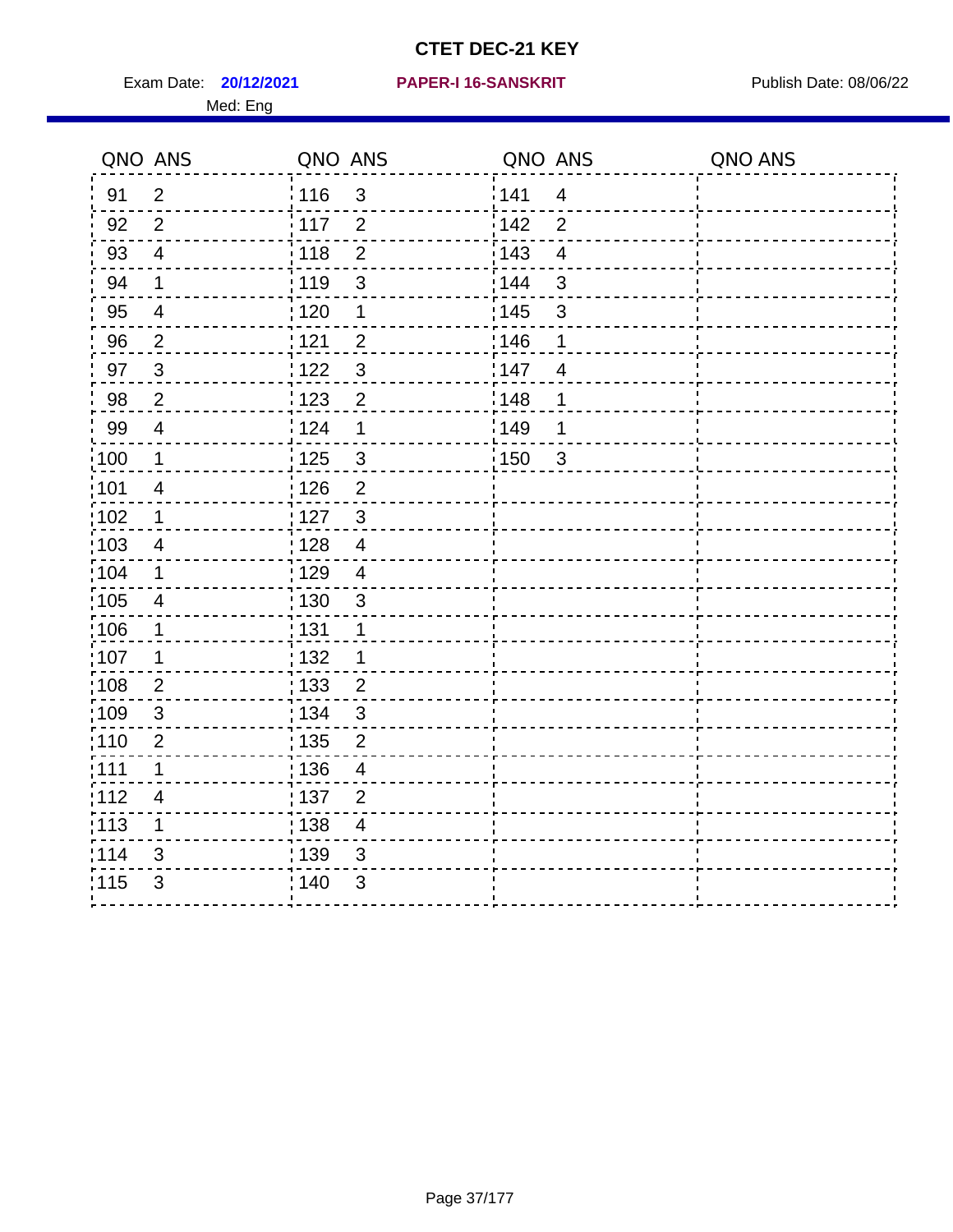Exam Date: **20/12/2021 PAPER-I 17-TAMIL Exam Date: 08/06/22** Med: Eng

**20/12/2021 PAPER-I 17-TAMIL**

|                   | QNO ANS                   | QNO ANS           |                | QNO ANS |                         | QNO ANS |
|-------------------|---------------------------|-------------------|----------------|---------|-------------------------|---------|
| 91                | $\overline{2}$            | : 116             | 3              | 1141    | $\overline{4}$          |         |
| 92                | 3                         | : 117             | $\overline{2}$ | 142     | $\overline{2}$          |         |
| 93                | $\overline{4}$            | : 118             | $\overline{2}$ | 143     | $\overline{\mathbf{4}}$ |         |
| 94                | 1                         | : 119             | 3              | 144     | 3                       |         |
| 95                | 2                         | : 120             | 1              | 145     | 3                       |         |
| 96                | 1                         | : 121             | $\overline{2}$ | :146    | 1                       |         |
| 97                | $\mathfrak{S}$            | 122               | $\mathbf{3}$   | 147     | $\overline{4}$          |         |
| 98                | $\overline{2}$            | 1123              | $\overline{2}$ | 148     | 1                       |         |
| 99                | $\ensuremath{\mathsf{3}}$ | 1124              | 1              | ¦ 149   | 1                       |         |
| $\frac{1}{1}$ 100 | $\sqrt{2}$                | 125               | $\overline{2}$ | 150     | $\mathbf{3}$            |         |
| :101              | $\mathbf 2$               | : 126             | 3              |         |                         |         |
| 102               | 3                         | : 127             | $\overline{4}$ |         |                         |         |
| :103              | $\overline{2}$            | :128              | $\overline{2}$ |         |                         |         |
| :104              | 1                         | : 129             | $\overline{2}$ |         |                         |         |
| 105               | $\overline{\mathcal{A}}$  | $\frac{1}{1}$ 130 | $\mathbf 1$    |         |                         |         |
| 106               | 1                         | : 131             | $\overline{2}$ |         |                         |         |
| 107               | 1                         | :132              | $\mathfrak{3}$ |         |                         |         |
| :108              | $\mathbf{2}$              | 133               | $\overline{2}$ |         |                         |         |
| :109              | $\sqrt{3}$                | : 134             | $\mathbf 1$    |         |                         |         |
| :110              | $\overline{2}$            | : 135             | $\overline{2}$ |         |                         |         |
| 111               | 1                         | 136               | $\overline{4}$ |         |                         |         |
| 112               | $\overline{4}$            | 137               | $\overline{2}$ |         |                         |         |
| $\frac{1}{1}$ 113 | 1                         | : 138             | $\overline{4}$ |         |                         |         |
| 114               | 3                         | 139               | 3              |         |                         |         |
| 115               | 3                         | 140               | $\mathfrak{S}$ |         |                         |         |
|                   |                           |                   |                |         |                         |         |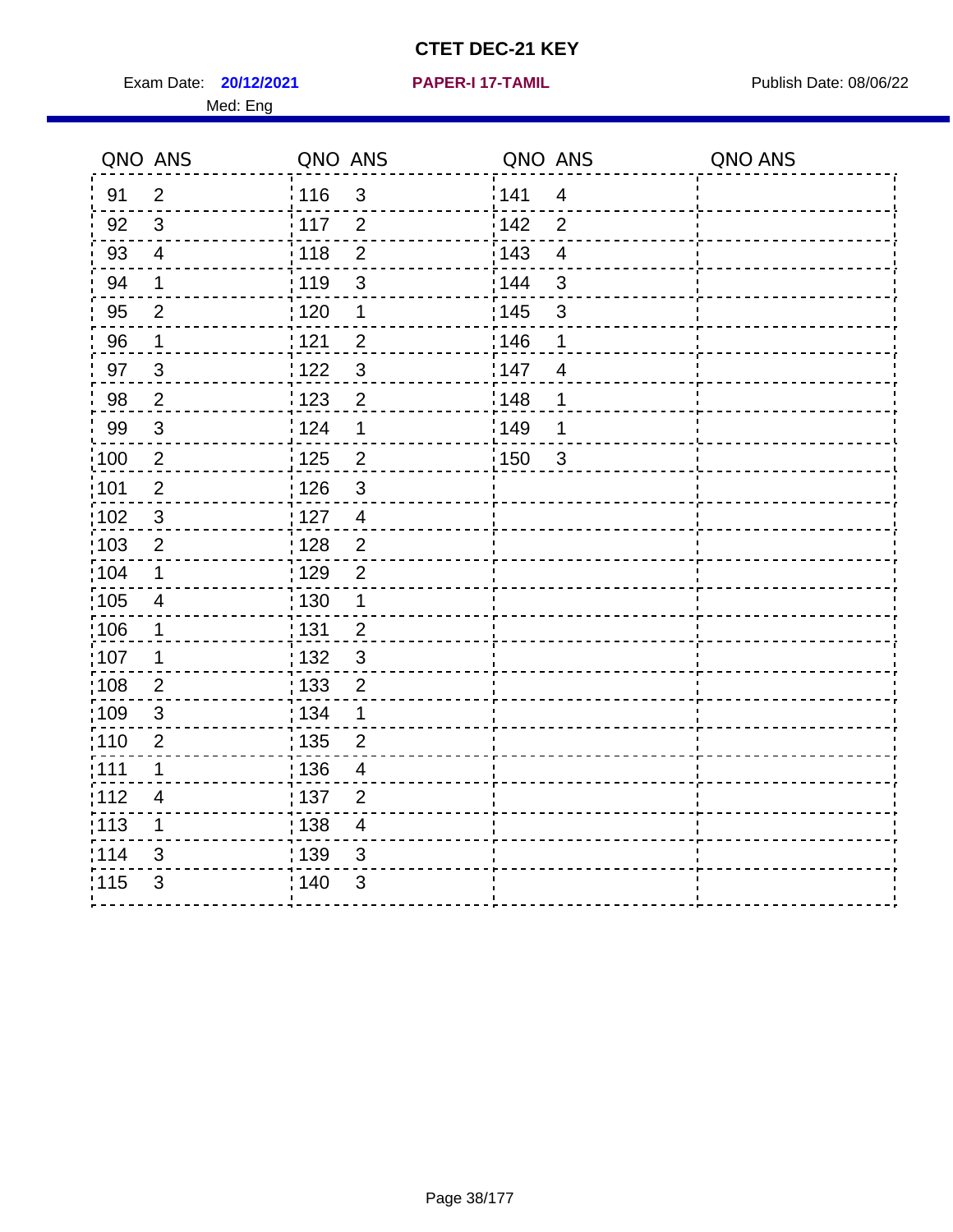**20/12/2021 PAPER-I 18-TELUGU** Exam Date: Publish Date: 08/06/22

|  |  |  | <b>PAPER-I 18-TELUGU</b> |  |
|--|--|--|--------------------------|--|
|  |  |  |                          |  |

|                   | QNO ANS                  | QNO ANS                             | QNO ANS                        | QNO ANS |
|-------------------|--------------------------|-------------------------------------|--------------------------------|---------|
| 91                | 1                        | i 116<br>$\mathfrak{S}$             | 141<br>$\overline{\mathbf{4}}$ |         |
| 92                | 4                        | $\frac{1}{2}$ 117<br>$\overline{2}$ | 142<br>$\overline{2}$          |         |
| 93                | 3                        | : 118<br>$\overline{2}$             | 143<br>$\overline{4}$          |         |
| 94                | $\mathfrak{3}$           | 3<br>: 119                          | 3<br>144                       |         |
| 95                | $\overline{2}$           | 120<br>1                            | : 145<br>3                     |         |
| 96                | $\overline{c}$           | $\overline{c}$<br>: 121             | 146<br>1                       |         |
| 97                | 1                        | 1122<br>3                           | 147<br>4                       |         |
| 98                | $\overline{\mathbf{4}}$  | 1123<br>$\mathbf 1$                 | : 148<br>1                     |         |
| 99                | $\overline{2}$           | i 124<br>$\overline{4}$             | ¦149<br>1                      |         |
| $\frac{1}{1}$ 100 | 3                        | : 125<br>$\mathfrak{S}$             | 150<br>$\overline{3}$          |         |
| 101               | $\overline{4}$           | : 126<br>$\overline{4}$             |                                |         |
| 102               | $\overline{c}$           | : 127<br>$\mathbf 1$                |                                |         |
| 103               | $\mathbf 1$              | : 128<br>$\overline{c}$             |                                |         |
| 104               | $\overline{2}$           | $\frac{1}{1}$ 129<br>$\overline{c}$ |                                |         |
| 105               | 1                        | : 130<br>$\overline{4}$             |                                |         |
| ,106              | $\mathbf 1$              | <u>¦</u> 131<br>$\overline{c}$      |                                |         |
| $\frac{1}{1}$ 107 | 1                        | : 132<br>$\overline{\mathbf{c}}$    |                                |         |
| :108              | $\mathbf 2$              | : 133<br>$\mathbf{3}$               |                                |         |
| :109              | 3                        | : 134<br>$\overline{2}$             |                                |         |
| :110              | $\overline{2}$           | : 135<br>$\overline{2}$             |                                |         |
| :111              | $\mathbf 1$              | :136<br>$\overline{\mathcal{A}}$    |                                |         |
| 112               | $\overline{\mathcal{A}}$ | : 137<br>$\overline{2}$             |                                |         |
| : 113             | 1                        | : 138<br>$\overline{4}$             |                                |         |
| 114               | 3                        | : 139<br>$\mathfrak{S}$             |                                |         |
| 115               | $\mathsf 3$              | 140<br>$\sqrt{3}$                   |                                |         |
|                   |                          |                                     |                                |         |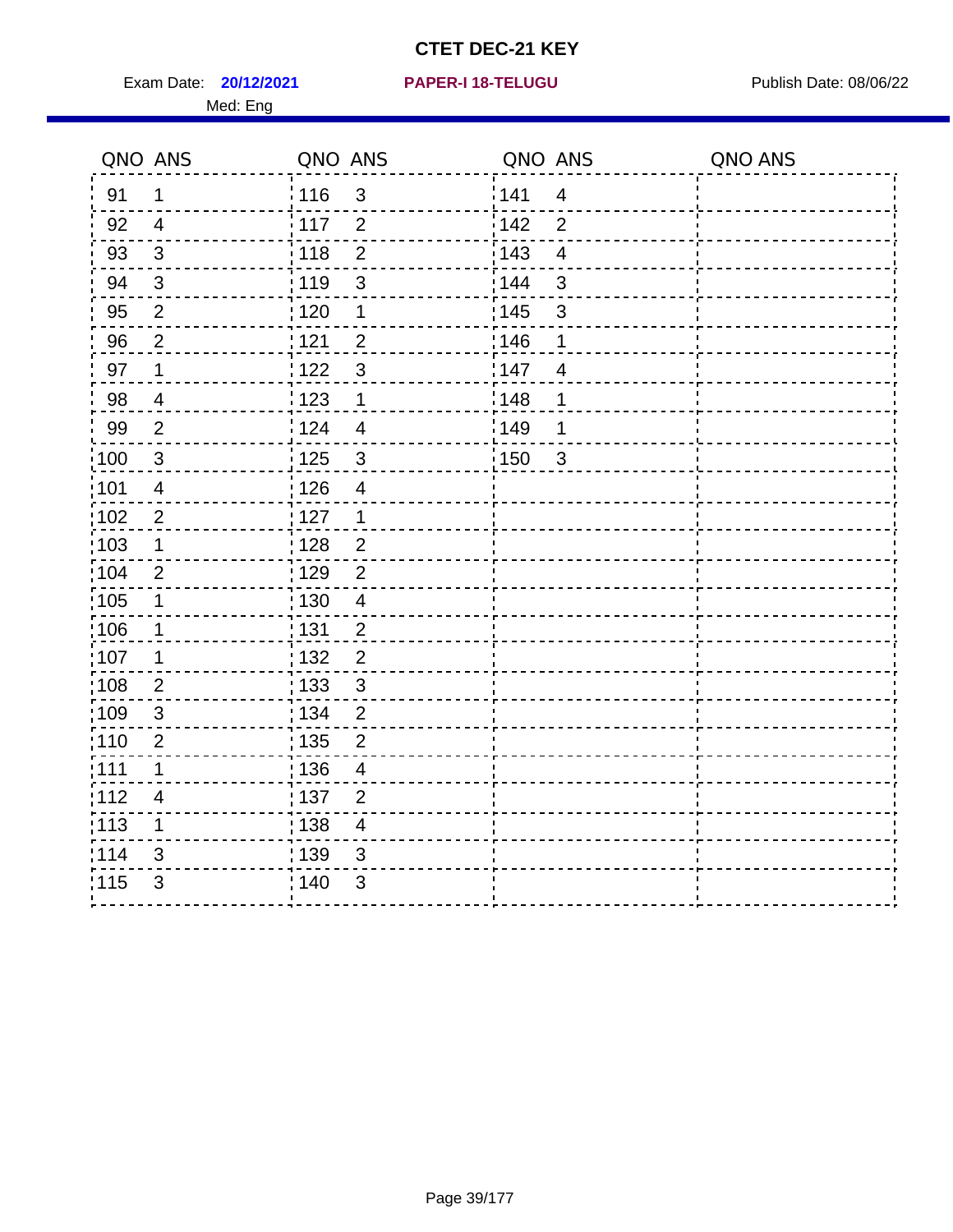Exam Date: **20/12/2021 PAPER-I 19-TIBETAN** Publish Date: 08/06/22 Med: Eng

#### **20/12/2021 PAPER-I 19-TIBETAN**

| QNO ANS           |                | QNO ANS           |                         | QNO ANS          |                | QNO ANS |
|-------------------|----------------|-------------------|-------------------------|------------------|----------------|---------|
| 91                | $\overline{4}$ | : 116             | $\mathfrak{S}$          | ¦141             | $\overline{4}$ |         |
| 92                | 1              | : 117             | $\overline{2}$          | 142              | $\overline{2}$ |         |
| 93                | $\mathfrak{S}$ | 118               | $\overline{2}$          | 143              | $\overline{4}$ |         |
| 94                | 4              | : 119             | $\mathsf 3$             | 144              | $\mathfrak{S}$ |         |
| 95                | $\overline{2}$ | :120              | $\mathbf 1$             | : 145            | $\mathsf 3$    |         |
| 96                | $\overline{2}$ | 1121              | 3                       | 146              | 1              |         |
| 97                | 3              | 122               | $\overline{4}$          | 147              | $\overline{4}$ |         |
| 98                | $\mathbf 1$    | 1123              | $\overline{2}$          | ¦148             | 1              |         |
| 99                | $\overline{2}$ | 124               | 1                       | <sup>'</sup> 149 | 1              |         |
| $\frac{1}{100}$   | $\overline{2}$ | 125               | $\sqrt{3}$              | : 150            | $\mathbf{3}$   |         |
| :101              | $\mathbf 1$    | : 126             | 1                       |                  |                |         |
| 102               | $\mathbf{3}$   | : 127             | $\mathbf{3}$            |                  |                |         |
| 103               | 1              | : 128             | $\overline{2}$          |                  |                |         |
| :104              | $\overline{4}$ | : 129             | 3                       |                  |                |         |
| $\frac{1}{1}$ 105 | $\overline{2}$ | : 130             | $\mathfrak{3}$          |                  |                |         |
| 106               | $\mathbf 1$    | : 131             | $\overline{4}$          |                  |                |         |
| 107               | 1              | : 132             | 1                       |                  |                |         |
| 108               | $\overline{2}$ | : 133             | $\mathbf{3}$            |                  |                |         |
| $\frac{1}{1}$ 109 | $\sqrt{3}$     | : 134             | 1                       |                  |                |         |
| :110              | $\overline{2}$ | 135               | $\overline{4}$          |                  |                |         |
| :111              | 1              | : 136             | 4                       |                  |                |         |
| :112              | $\overline{4}$ | :137              | $\overline{2}$          |                  |                |         |
| :113              | $\mathbf 1$    | $\frac{1}{1}$ 138 | $\overline{\mathbf{4}}$ |                  |                |         |
| 114               | 3              | 139               | $\sqrt{3}$              |                  |                |         |
| 115               | 3              | ; 140             | $\mathfrak{S}$          |                  |                |         |
|                   |                |                   |                         |                  |                |         |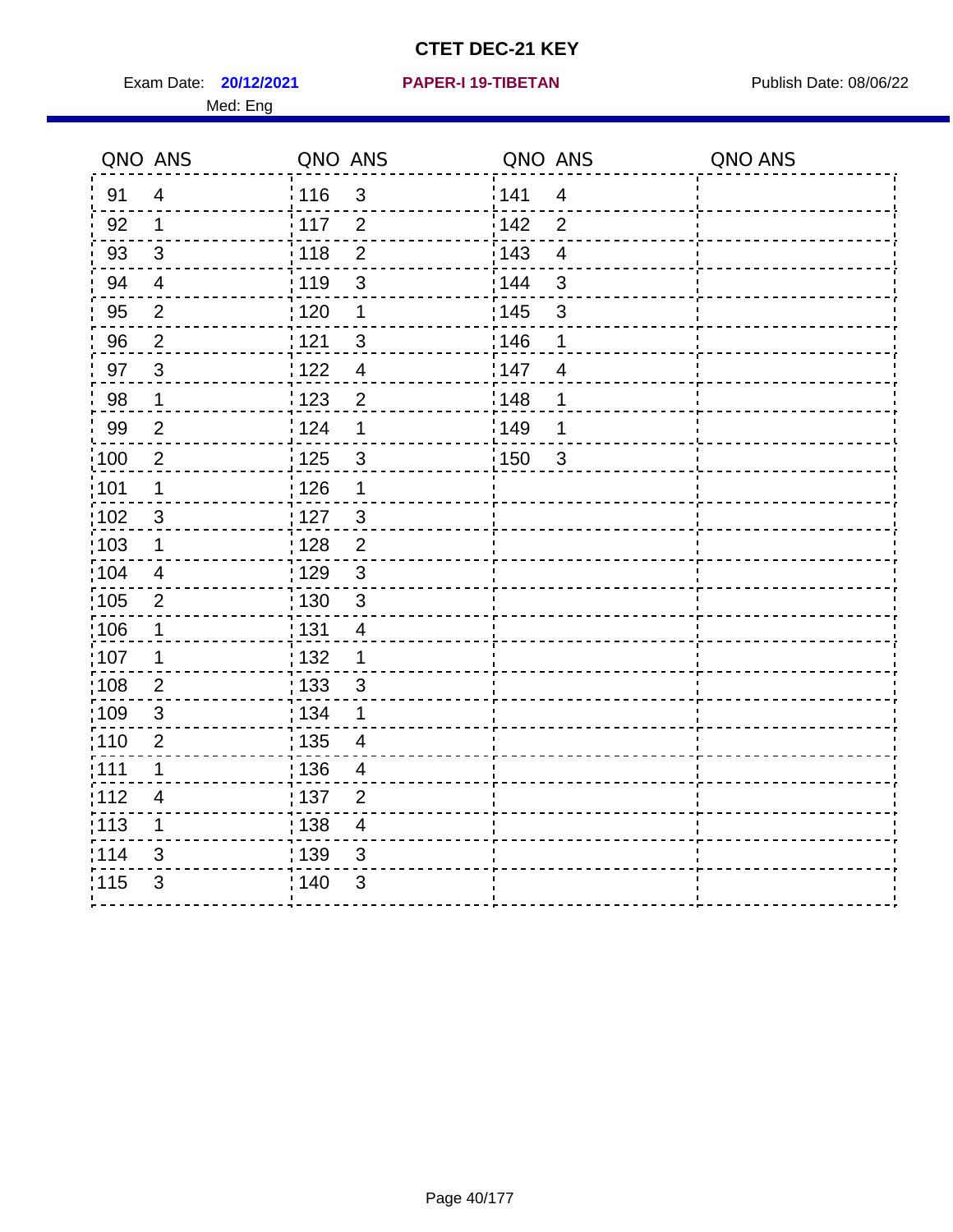Exam Date: **20/12/2021 PAPER-I 20-URDU Product by Publish Date: 08/06/22** Med: Eng

 $- - - -$ 

#### **20/12/2021 PAPER-I 20-URDU**

 $\sim$ 

 $\sim$ 

|       | QNO ANS                 | QNO ANS |                           |                   | QNO ANS                 | QNO ANS |
|-------|-------------------------|---------|---------------------------|-------------------|-------------------------|---------|
| 91    | 1                       | 116     | 3                         | 141               | $\overline{\mathbf{4}}$ |         |
| 92    | $\overline{2}$          | 117     | $\overline{2}$            | 142               | $\overline{2}$          |         |
| 93    | $\overline{2}$          | 118     | $\overline{2}$            | $\frac{1}{2}$ 143 | $\overline{\mathbf{4}}$ |         |
| 94    | $\mathbf 1$             | 119     | $\ensuremath{\mathsf{3}}$ | : 144             | $\mathsf 3$             |         |
| 95    | $\overline{4}$          | 120     | $\mathbf 1$               | 145               | $\mathsf 3$             |         |
| 96    | $\overline{c}$          | 121     | $\overline{c}$            | 146               | 1                       |         |
| 97    | $\overline{4}$          | : 122   | $\overline{4}$            | 147               | $\overline{4}$          |         |
| 98    | 1                       | 123     | 3                         | : 148             | $\mathbf 1$             |         |
| 99    | $\overline{2}$          | 124     | 1                         | 149               | 1                       |         |
| 100   | $\overline{2}$          | : 125   | 3                         | 150               | $\mathbf{3}$            |         |
| :101  | 1                       | : 126   | $\mathbf{3}$              |                   |                         |         |
| 102   | 3                       | : 127   | $\overline{4}$            |                   |                         |         |
| 103   | $\sqrt{3}$              | : 128   | $\mathbf 1$               |                   |                         |         |
| 104   | $\overline{\mathbf{4}}$ | : 129   | $\sqrt{3}$                |                   |                         |         |
| 105   | $\mathfrak{S}$          | : 130   | $\overline{4}$            |                   |                         |         |
| 106   | $\mathbf 1$             | 131     | $\mathsf 3$               |                   |                         |         |
| 107   | 1                       | : 132   | 1                         |                   |                         |         |
| :108  | $\overline{2}$          | : 133   | $\overline{2}$            |                   |                         |         |
| :109  | $\mathbf{3}$            | : 134   | $\mathsf 3$               |                   |                         |         |
| 110   | $\mathbf{2}$            | 135     | $\mathbf{2}$              |                   |                         |         |
| :111  | 1                       | 136     | $\overline{\mathcal{A}}$  |                   |                         |         |
| 112   | 4                       | : 137   | $\overline{2}$            |                   |                         |         |
| : 113 | 1                       | 138     | 4                         |                   |                         |         |
| 114   | 3                       | 139     | $\mathfrak{S}$            |                   |                         |         |
| 115   | 3                       | 140     | 3                         |                   |                         |         |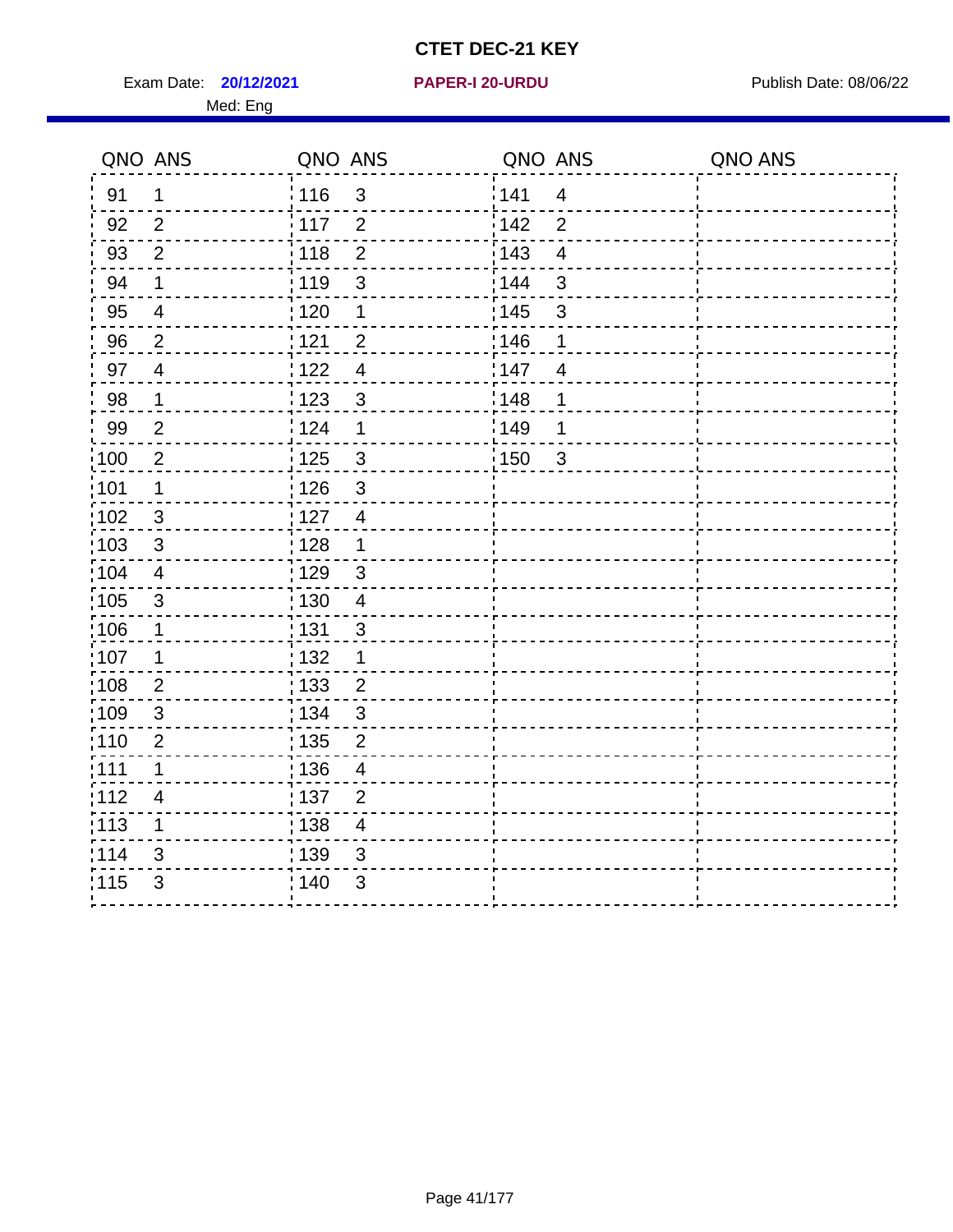Exam Date: 21/12/2021 **PAPER-I-MAIN Exam Date: 08/06/22** 

**21/12/2021 PAPER-I -MAIN**

|    | QNO ANS        | QNO ANS |                | QNO ANS |                           | QNO ANS |                |
|----|----------------|---------|----------------|---------|---------------------------|---------|----------------|
| 1. | 3              | 26      | 1              | 51      | $\overline{4}$            | 76      | 1              |
| 2  | 2              | 27      | 1              | 52      | 1                         | 77      | 1              |
| 3  | $\overline{4}$ | 28      | 1              | 53      | $\overline{2}$            | 78      | $\overline{4}$ |
| 4  | 2              | 29      | 1              | 54      | $\overline{2}$            | 79      | 4              |
| 5  | 1              | 30      | $\mathsf 3$    | 55      | $\ensuremath{\mathsf{3}}$ | 80      | 1              |
| 6  | $\overline{2}$ | 31      | $\overline{4}$ | 56      | $\overline{2}$            | 81      | 4              |
| 7  | $\overline{2}$ | 32      | $\overline{4}$ | 57      | $\mathfrak{S}$            | 82      | $\overline{4}$ |
| 8  | $\overline{2}$ | 33      | 1              | 58      | $\overline{\mathbf{4}}$   | 83      | $\overline{2}$ |
| 9  | 3              | 34      | $\overline{4}$ | 59      | 4                         | 84      | 1              |
| 10 | $\overline{4}$ | 35      | $\overline{c}$ | 60      | $\mathbf 1$               | 85      | $\mathbf{3}$   |
| 11 | $\overline{2}$ | 36      | $\overline{2}$ | 61      | 4                         | 86      | 1              |
| 12 | $\sqrt{3}$     | 37      | $\overline{4}$ | 62      | $\mathbf 1$               | 87      | $\overline{4}$ |
| 13 | 4              | 38      | 2              | 63      | 4                         | .88     | 1              |
| 14 | 3              | 39      | 3              | 64      | $\overline{2}$            | 89      | 1              |
| 15 | $\mathfrak{S}$ | 40      | $\overline{2}$ | 65      | $\sqrt{3}$                | 90      | 1              |
| 16 | $\mathbf 1$    | 41      | $\overline{2}$ | 66      | 3                         |         |                |
| 17 | 3              | 42      | 1              | 67      | 3                         |         |                |
| 18 | 4              | 43      | 4              | 68      | $\overline{2}$            |         |                |
| 19 | 1              | 44      | 3              | 69      | $9\,$                     |         |                |
| 20 | 3              | 45      | 1              | 70      | $\overline{2}$            |         |                |
| 21 | 4              | 46      | 3              | 71      | $\overline{2}$            |         |                |
| 22 | 2              | 47      | $\overline{2}$ | 72      | $\overline{2}$            |         |                |
| 23 | 3              | 48      | $\overline{4}$ | 73      | 3,4                       |         |                |
| 24 | 1              | 49      | $\overline{2}$ | 74      | 4                         |         |                |
| 25 | $\overline{2}$ | 50      | 3              | 75      | 4                         |         |                |

Answer key 9 means marks awarded to all the candidates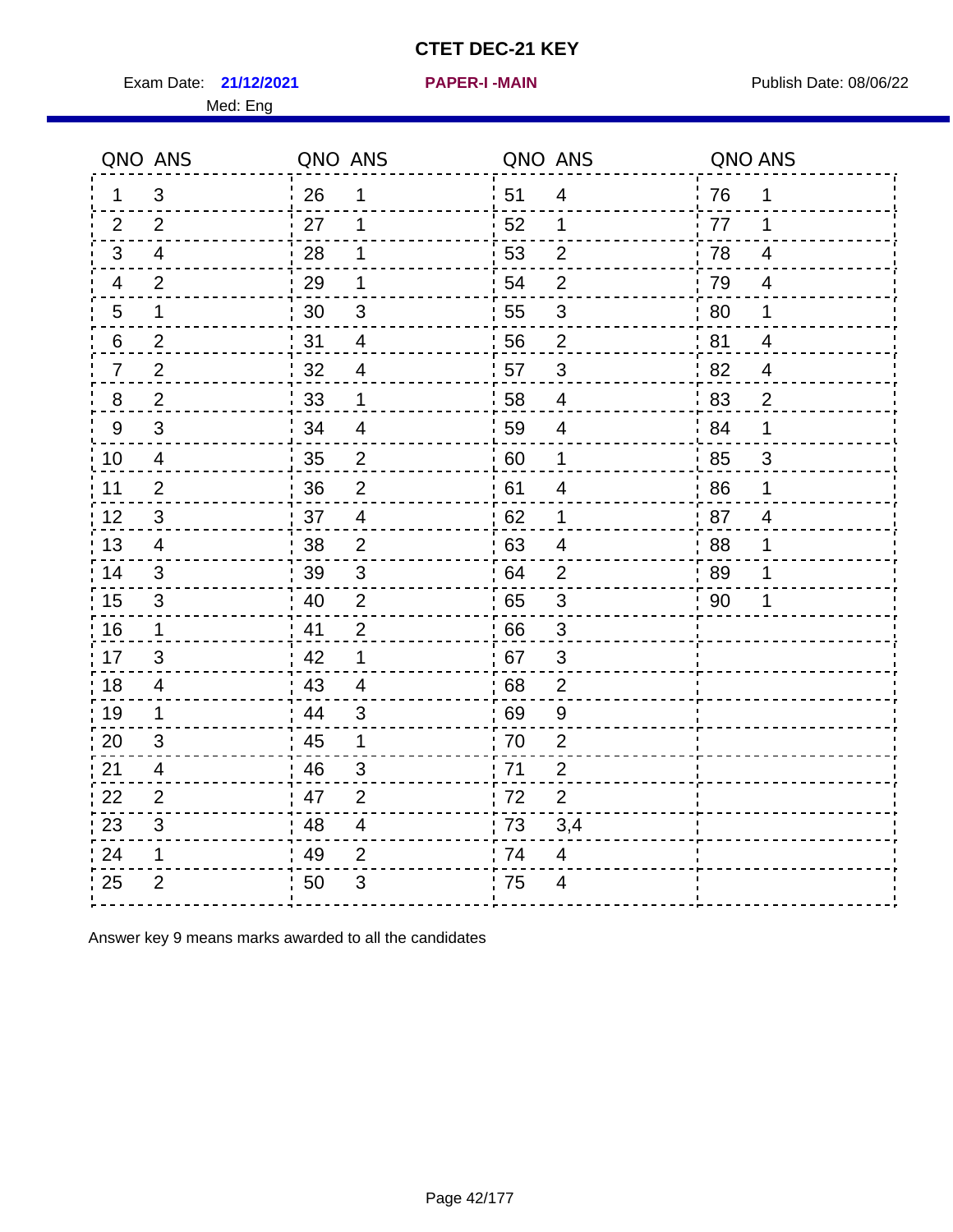Exam Date: 21/12/2021 **PAPER-I 01-ENGLISH Exam Date: 08/06/22** 

#### **21/12/2021 PAPER-I 01-ENGLISH**

|      | QNO ANS                  | QNO ANS                                     | QNO ANS                 | QNO ANS |
|------|--------------------------|---------------------------------------------|-------------------------|---------|
| 91   | $\mathfrak{S}$           | <sup>'</sup> 116<br>$\overline{\mathbf{4}}$ | 141<br>$\overline{2}$   |         |
| 92   | $\mathfrak{3}$           | $-117$<br>$\overline{4}$                    | 142<br>$\overline{2}$   |         |
| 93   | $\overline{4}$           | : 118<br>$\overline{\mathbf{4}}$            | 3<br>: 143              |         |
| 94   | $\overline{2}$           | : 119<br>$\overline{\mathcal{A}}$           | $\mathbf{2}$<br>: 144   |         |
| 95   | 1                        | : 120<br>$\mathfrak{S}$                     | : 145<br>$\overline{c}$ |         |
| 96   | $\mathbf{3}$             | 121<br>$\overline{\mathbf{4}}$              | 146<br>$\overline{c}$   |         |
| 97   | $\overline{2}$           | :122<br>$\mathfrak{S}$                      | 147<br>$\mathbf{3}$     |         |
| 98   | $\mathbf 1$              | : 123<br>$\overline{4}$                     | :148<br>$\overline{4}$  |         |
| 99   | $\overline{2}$           | i 124<br>$\overline{2}$                     | 149<br>$\overline{4}$   |         |
| :100 | $\overline{2}$           | : 125<br>$\mathbf{3}$                       | 150<br>$\overline{4}$   |         |
| :101 | $\mathfrak{3}$           | : 126<br>$\overline{4}$                     |                         |         |
| 102  | $\sqrt{3}$               | : 127<br>$\overline{2}$                     |                         |         |
| 103  | $\overline{\mathcal{A}}$ | $\frac{1}{1}$ 128<br>1                      |                         |         |
| :104 | $\mathfrak{S}$           | : 129<br>$\mathbf{3}$                       |                         |         |
| 105  | 3                        | :130<br>$\overline{2}$                      |                         |         |
| :106 | $\mathfrak{S}$           | 131<br>$\overline{2}$                       |                         |         |
| 107  | $\mathbf{3}$             | : 132<br>$\overline{c}$                     |                         |         |
| :108 | $\mathsf 3$              | : 133<br>$\mathbf 1$                        |                         |         |
| :109 | $\overline{2}$           | : 134<br>$\overline{2}$                     |                         |         |
| :110 | 1                        | : 135<br>4                                  |                         |         |
| 111  | $\overline{4}$           | : 136<br>$\overline{c}$                     |                         |         |
| 112  | $\overline{4}$           | : 137<br>$\overline{2}$                     |                         |         |
| 113  | $\mathfrak{S}$           | 138<br>3                                    |                         |         |
| 114  | 3                        | : 139<br>4                                  |                         |         |
| 115  | 1                        | 140<br>$\overline{2}$                       |                         |         |
|      |                          |                                             |                         |         |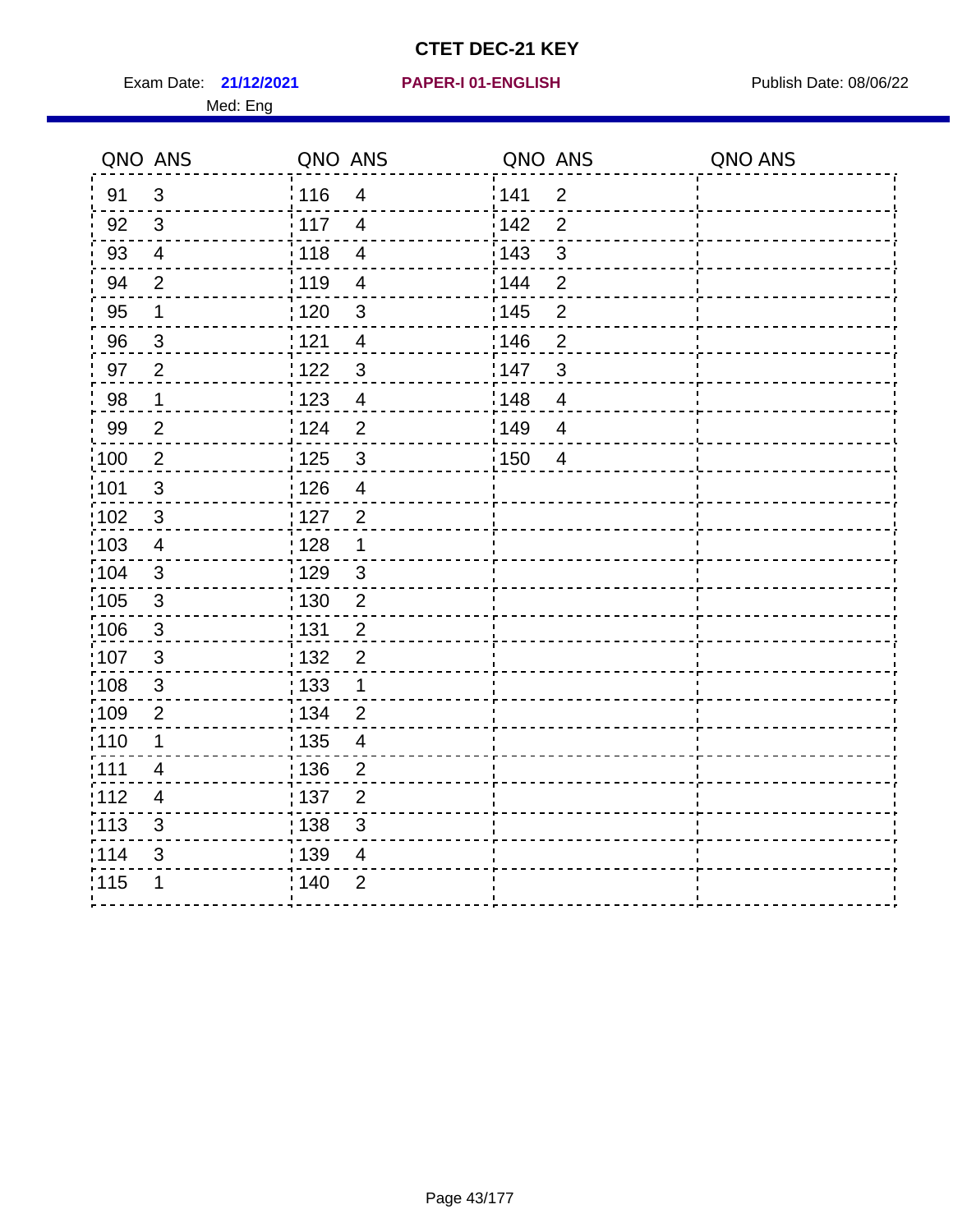Exam Date: 21/12/2021 **PAPER-I 02-HINDI Exam Date: 08/06/22** Med: Eng

**21/12/2021 PAPER-I 02-HINDI**

|        | QNO ANS                 | QNO ANS |                         | QNO ANS           |                | QNO ANS |
|--------|-------------------------|---------|-------------------------|-------------------|----------------|---------|
| 91     | $\mathfrak{3}$          | 116     | $\mathbf{3}$            | 141               | $\overline{4}$ |         |
| 92     | $\overline{4}$          | 117     | $\overline{2}$          | 142               | 3              |         |
| 93     | $\mathbf{3}$            | 118     | $\overline{4}$          | 143               | $\overline{4}$ |         |
| 94     | 1                       | : 119   | 1                       | 144               | 4              |         |
| 95     | $\overline{2}$          | :120    | 1                       | : 145             | $\overline{2}$ |         |
| 96     | $\overline{2}$          | 121     | $\overline{2}$          | 146               | 3              |         |
| 97     | $\mathbf{3}$            | 122     | $\overline{4}$          | 147               | $\overline{2}$ |         |
| $98\,$ | $\overline{2}$          | 123     | $\mathbf{1}$            | $\frac{1}{2}$ 148 | 1              |         |
| 99     | $\mathfrak{S}$          | 124     | $\mathfrak{S}$          | ¦149              | 1              |         |
| 100    | $\overline{1}$          | 125     | $\overline{2}$          | 150               | $\mathbf 1$    |         |
| :101   | $\overline{2}$          | 126     | $\overline{\mathbf{4}}$ |                   |                |         |
| 102    | $\overline{4}$          | : 127   | $\mathbf{3}$            |                   |                |         |
| 103    | $\mathbf{3}$            | 128     | $\mathfrak{3}$          |                   |                |         |
| :104   | $\mathsf 3$             | : 129   | 1                       |                   |                |         |
| 105    | $\mathbf{1}$            | : 130   | $\overline{2}$          |                   |                |         |
| ;106   | $\overline{2}$          | : 131   | $\overline{2}$          |                   |                |         |
| :107   | $\overline{4}$          | : 132   | 1                       |                   |                |         |
| 108    | $\mathbf{3}$            | : 133   | $\overline{4}$          |                   |                |         |
| :109   | $\mathfrak{S}$          | : 134   | $\overline{2}$          |                   |                |         |
| :110   | $\overline{2}$          | : 135   | 3                       |                   |                |         |
| 111    | $\mathbf 1$             | : 136   | $\mathbf{2}$            |                   |                |         |
| 112    | $\mathfrak{S}$          | 137     | $\overline{2}$          |                   |                |         |
| 113    | $\overline{\mathbf{4}}$ | : 138   | 1                       |                   |                |         |
| 114    | 3                       | : 139   | $\overline{2}$          |                   |                |         |
| 115    | $\overline{2}$          | 140     | 1                       |                   |                |         |
|        |                         |         |                         |                   |                |         |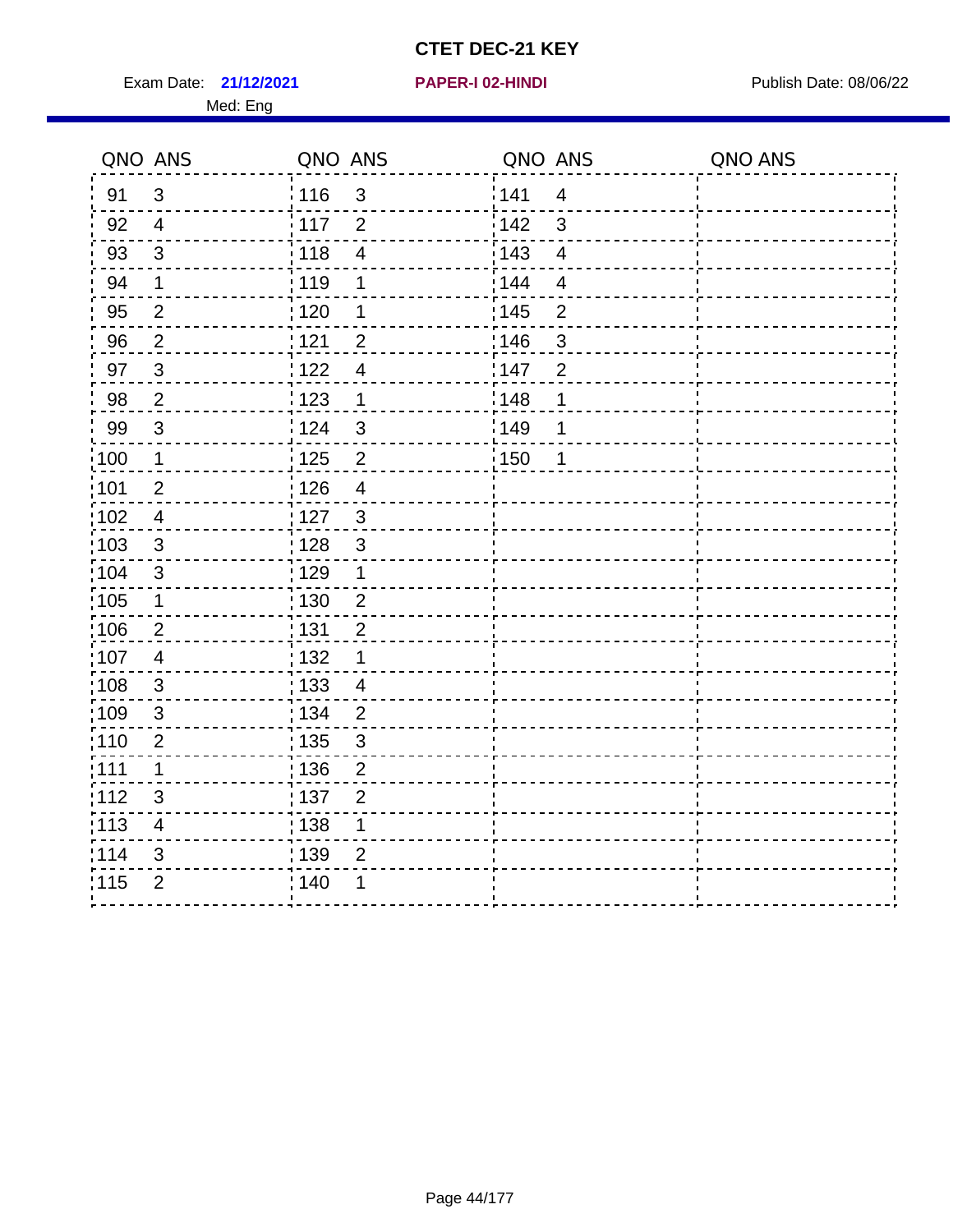|                   | QNO ANS                  | QNO ANS           |                          | QNO ANS           |                | QNO ANS |
|-------------------|--------------------------|-------------------|--------------------------|-------------------|----------------|---------|
| 91                | $\overline{2}$           | : 116             | $\overline{2}$           | 141               | 1              |         |
| 92                | $\mathfrak{S}$           | 117               | 1                        | 142               | 1              |         |
| 93                | $\overline{4}$           | 118               | $\mathfrak{S}$           | 143               | $\overline{2}$ |         |
| 94                | $\mathbf{3}$             | : 119             | 1                        | : 144             | 3              |         |
| 95                | $\overline{4}$           | 120               | 1                        | : 145             | 1              |         |
| 96                | 1                        | 121               | $\overline{2}$           | 146               | 4              |         |
| 97                | $\overline{2}$           | 122               | 1                        | 147               | 1              |         |
| 98                | $\mathbf{1}$             | 123               | $\overline{4}$           | 148               | 1              |         |
| 99                | $\sqrt{3}$               | 124               | $\overline{4}$           | $\frac{1}{2}$ 149 | 1              |         |
| $\frac{1}{1}$ 100 | $\overline{4}$           | $\frac{1}{1}$ 125 | $\overline{\mathcal{A}}$ | $\frac{1}{1}$ 150 | $\overline{2}$ |         |
| :101              | $\sqrt{3}$               | 126               | 3                        |                   |                |         |
| 102               | $\mathbf 1$              | : 127             | $\mathbf 1$              |                   |                |         |
| 103               | $\overline{2}$           | 128               | $\mathbf 1$              |                   |                |         |
| :104              | $\mathbf{3}$             | : 129             | $\overline{4}$           |                   |                |         |
| 105               | $\overline{\mathbf{4}}$  | 130               | $\mathbf{1}$             |                   |                |         |
| :106              | $\mathbf 1$              | 131               | $\mathbf{3}$             |                   |                |         |
| ;107              | 1                        | : 132             | $\overline{4}$           |                   |                |         |
| 108               | $\overline{2}$           | : 133             | $\overline{2}$           |                   |                |         |
| :109              | $\sqrt{3}$               | : 134             | $\overline{2}$           |                   |                |         |
| :110              | $\mathfrak{S}$           | 135               | 1                        |                   |                |         |
| :111              | $\overline{\mathcal{A}}$ | 136               | 1                        |                   |                |         |
| 112               | $\overline{\mathbf{4}}$  | 137               | $\overline{2}$           |                   |                |         |
| 113               | $\overline{2}$           | 138               | 1                        |                   |                |         |
| 114               | 1                        | 139               | 1                        |                   |                |         |
| 115               | 3                        | 140               | $\overline{2}$           |                   |                |         |
|                   |                          |                   |                          |                   |                |         |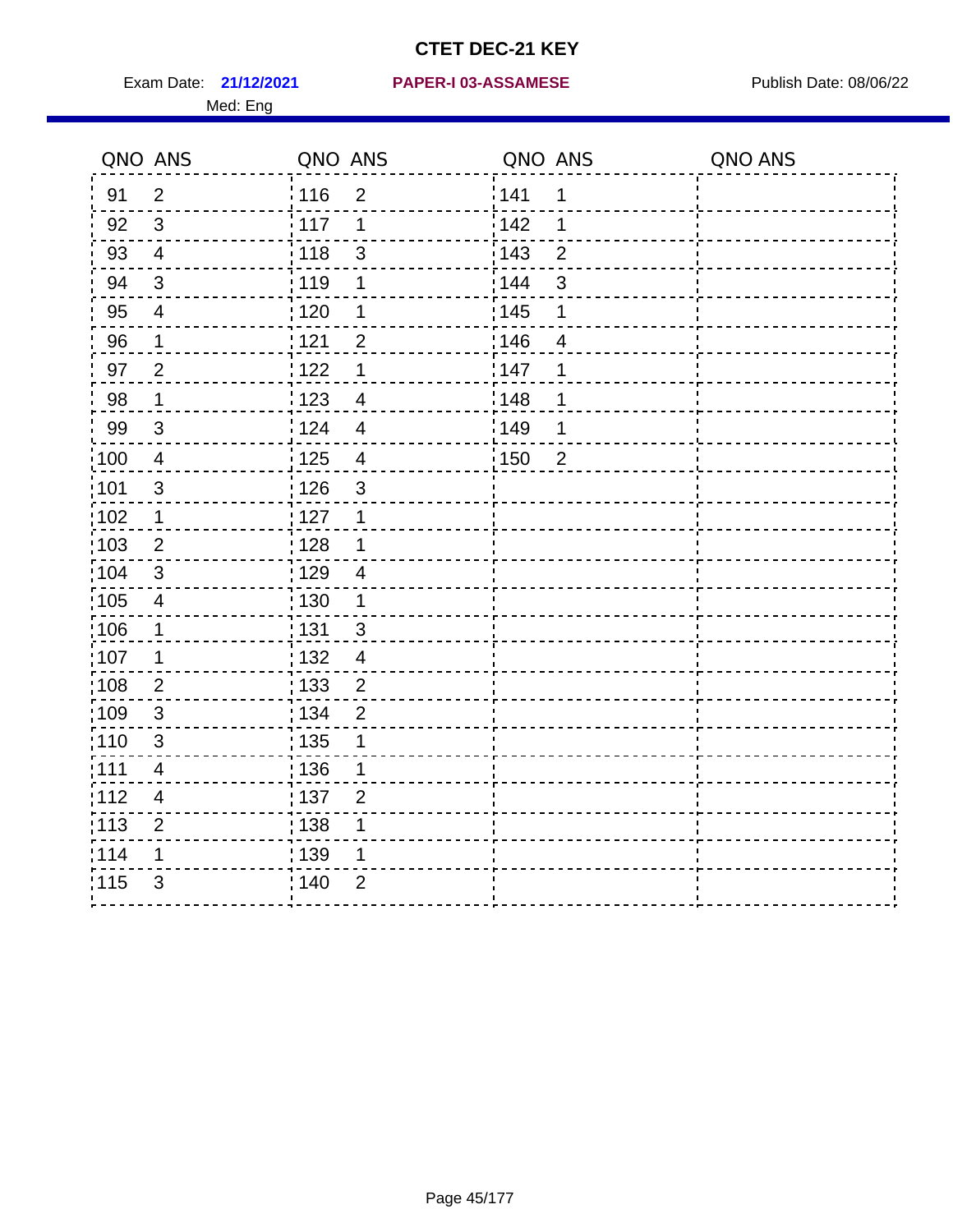Exam Date: 21/12/2021 PAPER-I 04-BENGALI PRER Publish Date: 08/06/22

#### **21/12/2021 PAPER-I 04-BENGALI**

|                 | QNO ANS                  | QNO ANS           |                | QNO ANS           |                | QNO ANS |
|-----------------|--------------------------|-------------------|----------------|-------------------|----------------|---------|
| 91              | $\overline{2}$           | 116               | $\overline{2}$ | <sup>'</sup> 141  | 1              |         |
| 92              | $\overline{4}$           | $\frac{1}{2}$ 117 | $\mathbf 1$    | 142               | 1              |         |
| 93              | $\overline{2}$           | : 118             | 3              | 143               | $\overline{2}$ |         |
| 94              | 1                        | 119               | 1              | 144               | $\mathsf 3$    |         |
| 95              | $\overline{2}$           | : 120             | 1              | : 145             | 1              |         |
| 96              | $\mathbf{3}$             | 121               | $\overline{3}$ | 146               | $\overline{4}$ |         |
| 97              | $\overline{4}$           | 122               | $\overline{4}$ | 147               | 1              |         |
| 98              | $\mathbf 1$              | : 123             | $\mathbf 1$    | :148              | 1              |         |
| 99              | $\mathbf 1$              | : 124             | $\overline{2}$ | ¦149              | 1              |         |
| $\frac{1}{100}$ | $\overline{2}$           | : 125             | 1              | $\frac{1}{2}$ 150 | $\overline{2}$ |         |
| :101            | $\mathsf 3$              | 126               | 1              |                   |                |         |
| 102             | $\mathbf 1$              | : 127             | $\mathbf{3}$   |                   |                |         |
| :103            | $\mathbf{2}$             | $\frac{1}{1}$ 128 | $\mathbf 1$    |                   |                |         |
| 104             | $\boldsymbol{2}$         | : 129             | $\overline{2}$ |                   |                |         |
| 105             | 1                        | : 130             | $\overline{2}$ |                   |                |         |
| ;106            | 1                        | : 131             | $\overline{4}$ |                   |                |         |
| :107            | 1                        | : 132             | $\overline{c}$ |                   |                |         |
| 108             | $\mathbf 2$              | $\frac{1}{1}$ 133 | $\mathbf{1}$   |                   |                |         |
| :109            | $\mathfrak{S}$           | : 134             | 3              |                   |                |         |
| : 110           | 3                        | : 135             | $\overline{2}$ |                   |                |         |
| 111             | $\overline{4}$           | : 136             | 1              |                   |                |         |
| 112             | $\overline{\mathcal{A}}$ | : 137             | $\overline{2}$ |                   |                |         |
| : 113           | $\mathbf{2}$             | ; 138             | 1              |                   |                |         |
| 114             | 1                        | : 139             | 1              |                   |                |         |
| 115             | 3                        | 140               | $\overline{2}$ |                   |                |         |
|                 |                          |                   |                |                   |                |         |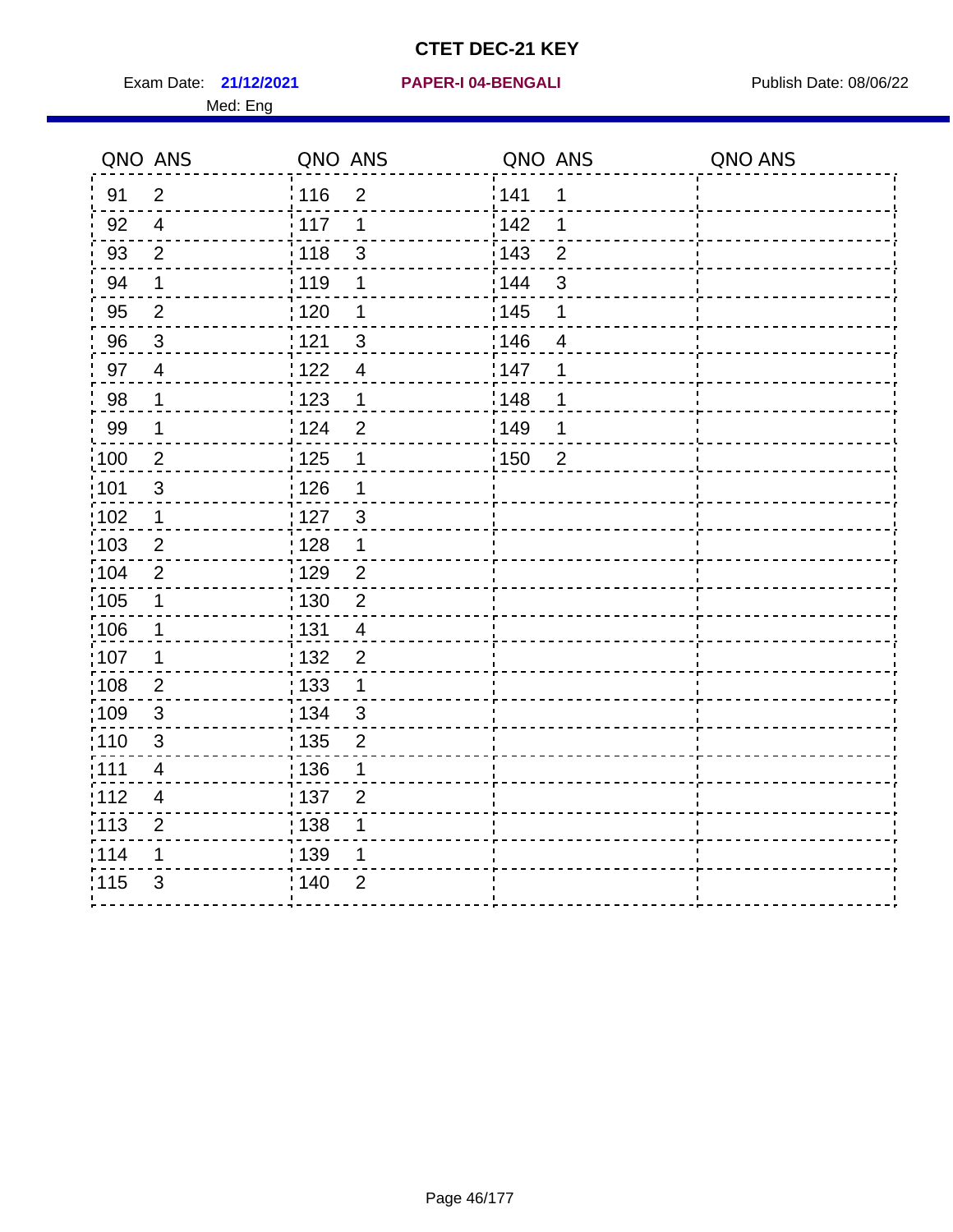Exam Date: 21/12/2021 PAPER-I 06-GUJARATI Publish Date: 08/06/22

#### **21/12/2021 PAPER-I 06-GUJARATI**

|                   | QNO ANS                 | QNO ANS                             | QNO ANS               | QNO ANS |
|-------------------|-------------------------|-------------------------------------|-----------------------|---------|
| 91                | $\overline{2}$          | 116<br>$\overline{2}$               | 141<br>1              |         |
| 92                | $\sqrt{3}$              | 117<br>1                            | 142<br>1              |         |
| 93                | $\overline{4}$          | 118<br>$\mathfrak{S}$               | 143<br>$\overline{2}$ |         |
| 94                | 1                       | : 119<br>1                          | : 144<br>3            |         |
| 95                | 1                       | :120<br>1                           | : 145<br>1            |         |
| 96                | $\mathbf{3}$            | 121<br>$\overline{2}$               | 146<br>$\overline{4}$ |         |
| 97                | $\overline{4}$          | $\mathfrak{S}$<br>122               | 147<br>1              |         |
| 98                | $\overline{4}$          | $\overline{2}$<br>123               | 148<br>1              |         |
| 99                | $\sqrt{3}$              | :124<br>$\overline{4}$              | 149<br>1              |         |
| :100              | $\mathbf 1$             | $\overline{c}$<br>125               | 150<br>$\overline{2}$ |         |
| :101              | $\overline{4}$          | 126<br>$\overline{2}$               |                       |         |
| 102               | $\overline{2}$          | : 127<br>$\overline{4}$             |                       |         |
| 103               | $\mathbf{3}$            | : 128<br>$\mathbf 1$                |                       |         |
| 104               | $\mathbf 1$             | : 129<br>$\overline{2}$             |                       |         |
| 105               | $\sqrt{2}$              | 130<br>$\mathfrak{S}$               |                       |         |
| 106               | 1                       | $\frac{1}{1}$ 131<br>$\overline{4}$ |                       |         |
| :107              | 1                       | : 132<br>$\mathbf{3}$               |                       |         |
| $\frac{1}{1}$ 108 | $\overline{2}$          | : 133<br>$\mathbf 1$                |                       |         |
| :109              | $\sqrt{3}$              | : 134<br>$\overline{4}$             |                       |         |
| 110               | 3                       | : 135<br>4                          |                       |         |
| :111              | 4                       | : 136<br>1                          |                       |         |
| 112               | $\overline{\mathbf{4}}$ | : 137<br>$\overline{2}$             |                       |         |
| : 113             | $\overline{2}$          | : 138<br>1                          |                       |         |
| 114               | 1                       | : 139<br>1                          |                       |         |
| 115               | 3                       | : 140<br>$\overline{2}$             |                       |         |
|                   |                         |                                     |                       |         |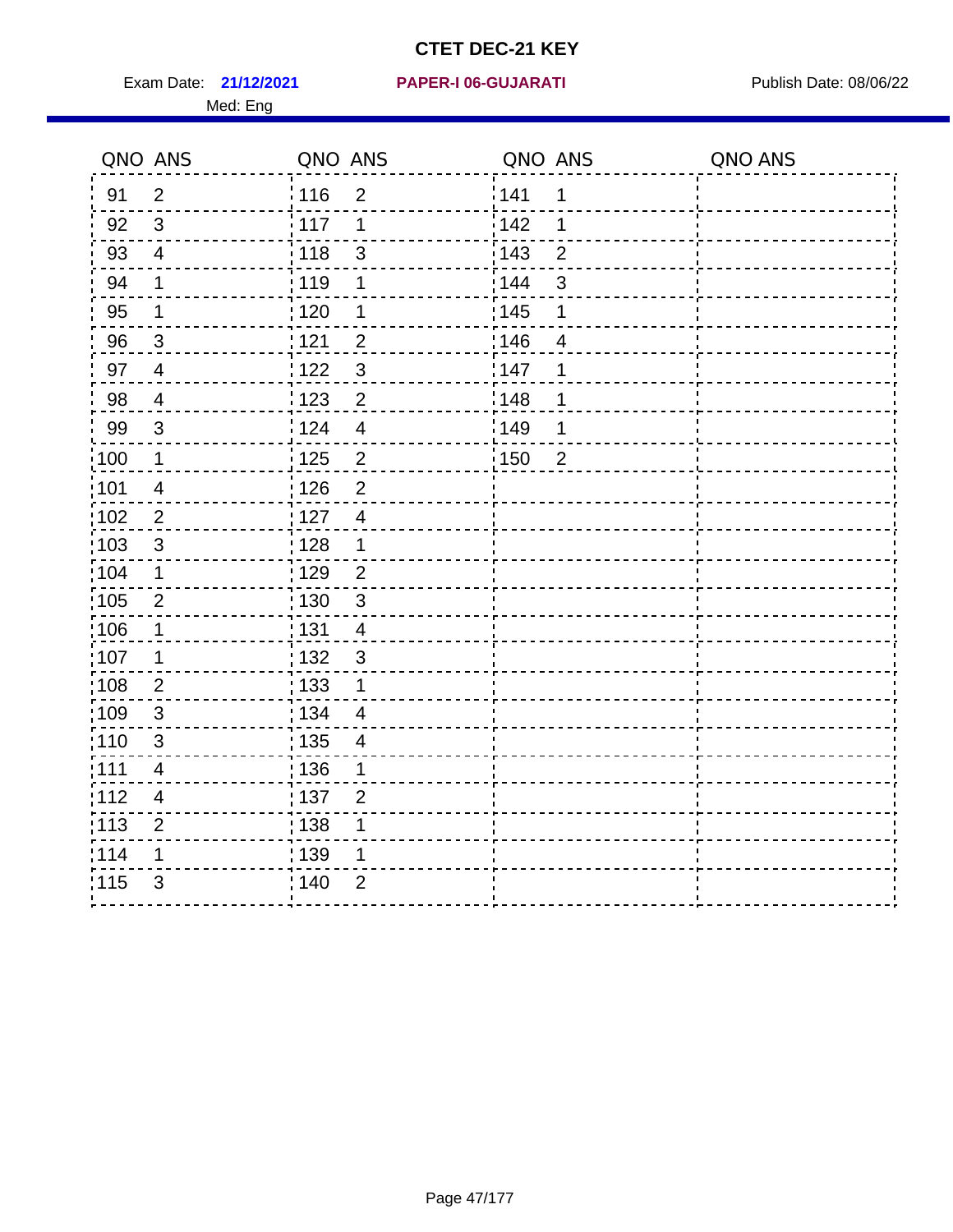Exam Date: **21/12/2021 PAPER-I 07-KANNADA** Publish Date: 08/06/22

#### **21/12/2021 PAPER-I 07-KANNADA**

|      | QNO ANS                 | QNO ANS           |                         | QNO ANS |                | QNO ANS |
|------|-------------------------|-------------------|-------------------------|---------|----------------|---------|
| 91   | $\overline{2}$          | 116               | $\overline{2}$          | ¦ 141   | 1              |         |
| 92   | 1                       | 117               | 1                       | 142     | 1              |         |
| 93   | $\overline{4}$          | 118               | 3                       | : 143   | $\overline{2}$ |         |
| 94   | $\sqrt{3}$              | 119               | 1                       | : 144   | 3              |         |
| 95   | 1                       | : 120             | 1                       | : 145   | 1              |         |
| 96   | $\sqrt{2}$              | 121               | 1                       | 146     | $\overline{4}$ |         |
| 97   | $\overline{4}$          | 122               | $\overline{2}$          | :147    | 1              |         |
| 98   | $\mathbf 1$             | 123               | $\mathbf{3}$            | 148     | 1              |         |
| 99   | $\mathfrak{B}$          | 124               | $\overline{\mathbf{4}}$ | 1149    | 1              |         |
| :100 | $\overline{2}$          | 125               | $\overline{2}$          | 150     | $\overline{2}$ |         |
| :101 | $\mathfrak{S}$          | 126               | 3                       |         |                |         |
| 102  | $\mathbf{2}$            | 127               | $\overline{4}$          |         |                |         |
| 103  | $\mathbf 1$             | $\frac{1}{1}$ 128 | $\overline{c}$          |         |                |         |
| 104  | $\mathfrak{S}$          | : 129             | 1                       |         |                |         |
| 105  | 4                       | : 130             | $\overline{2}$          |         |                |         |
| ,106 | 1                       | <u>¦131</u>       | 3                       |         |                |         |
| 107  | 1                       | : 132             | $\overline{\mathbf{4}}$ |         |                |         |
| :108 | $\overline{2}$          | : 133             | $\mathfrak{S}$          |         |                |         |
| :109 | 3                       | : 134             | $\overline{2}$          |         |                |         |
| :110 | 3                       | : 135             | $\overline{2}$          |         |                |         |
| :111 | $\overline{\mathbf{4}}$ | : 136             | 1                       |         |                |         |
| 112  | 4                       | : 137             | $\overline{2}$          |         |                |         |
| 113  | $\overline{2}$          | : 138             |                         |         |                |         |
| 114  | 1                       | : 139             | 1                       |         |                |         |
| 115  | $\mathfrak{B}$          | 140               | $\overline{2}$          |         |                |         |
|      |                         |                   |                         |         |                |         |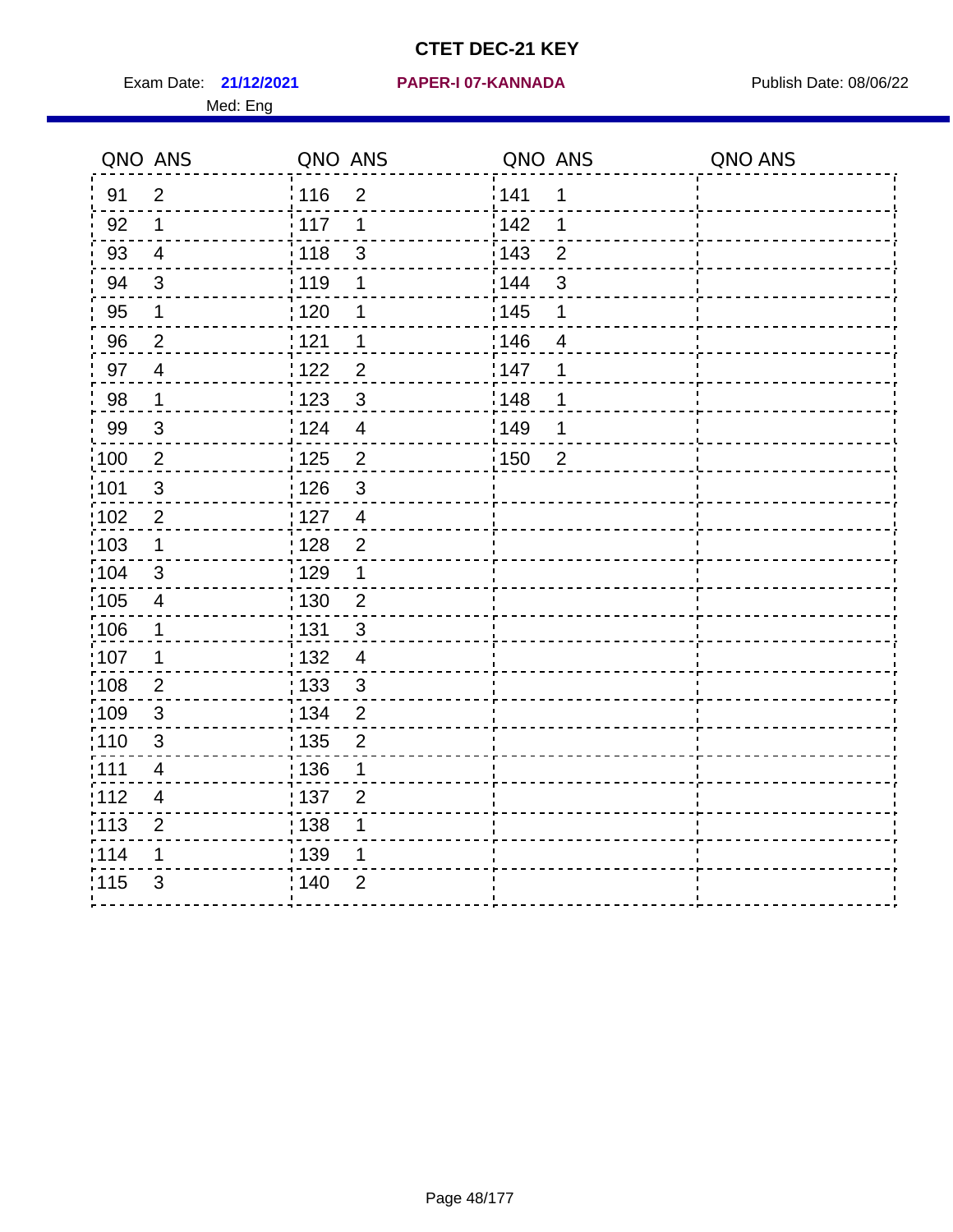#### **21/12/2021 PAPER-I 09-MALAYALAM** Exam Date: Publish Date: 08/06/22

|       | QNO ANS                  | QNO ANS                          | QNO ANS                         | QNO ANS |
|-------|--------------------------|----------------------------------|---------------------------------|---------|
| 91    | $\mathfrak{S}$           | 116<br>$\overline{2}$            | 141<br>1                        |         |
| 92    | 2                        | $\frac{1}{2}$ 117<br>1           | i 142<br>1                      |         |
| 93    | $\overline{4}$           | : 118<br>3                       | : 143<br>$\overline{2}$         |         |
| 94    | $\mathbf 1$              | 119<br>1                         | : 144<br>3                      |         |
| 95    | $\overline{2}$           | : 120<br>1                       | : 145<br>1                      |         |
| 96    | $\sqrt{2}$               | : 121<br>$\overline{\mathbf{c}}$ | 146<br>$\overline{\mathcal{A}}$ |         |
| 97    | 1                        | 1122<br>$\mathfrak{S}$           | 147<br>1                        |         |
| 98    | $\mathbf 1$              | 123<br>$\overline{4}$            | 148<br>1                        |         |
| 99    | $\mathfrak{S}$           | i 124<br>$\mathfrak{S}$          | ¦149<br>1                       |         |
| :100  | $\overline{4}$           | : 125<br>$\overline{2}$          | 150<br>$\overline{2}$           |         |
| :101  | $\mathbf{3}$             | 3<br>: 126                       |                                 |         |
| 102   | $\overline{\mathcal{A}}$ | : 127<br>$\overline{2}$          |                                 |         |
| 103   | $\mathbf 1$              | : 128<br>$\mathbf{3}$            |                                 |         |
| 104   | $\overline{2}$           | : 129<br>$\mathfrak{S}$          |                                 |         |
| 105   | 1                        | : 130<br>$\overline{4}$          |                                 |         |
| 106   | 1                        | 131<br>$\overline{c}$            |                                 |         |
| 107   | 1                        | 132<br>$\overline{4}$            |                                 |         |
| :108  | $\mathbf 2$              | : 133<br>1                       |                                 |         |
| :109  | $\sqrt{3}$               | : 134<br>$\overline{2}$          |                                 |         |
| :110  | 3                        | : 135<br>$\mathfrak{S}$          |                                 |         |
| : 111 | $\overline{\mathcal{A}}$ | : 136<br>1                       |                                 |         |
| 112   | $\overline{4}$           | : 137<br>$\overline{2}$          |                                 |         |
| : 113 | $\sqrt{2}$               | 138                              |                                 |         |
| 114   | 1                        | : 139                            |                                 |         |
| 115   | $\mathfrak{S}$           | : 140<br>$\overline{2}$          |                                 |         |
|       |                          |                                  |                                 |         |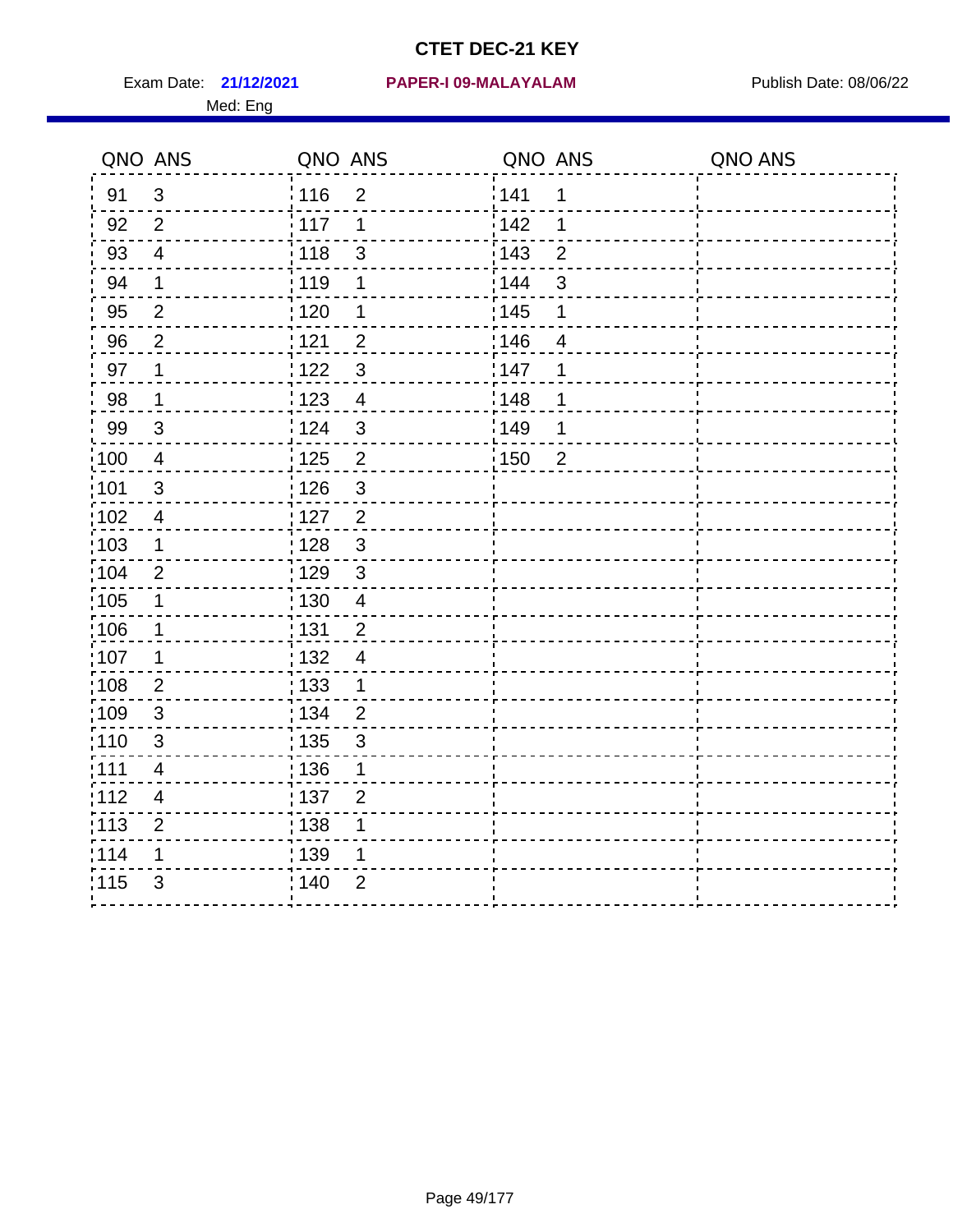Exam Date: **21/12/2021 PAPER-I 10-MANIPURI Proposed Bublish Date: 08/06/22** Med: Eng

#### **21/12/2021 PAPER-I 10-MANIPURI**

|                   | QNO ANS                 | QNO ANS           |                | QNO ANS |                | QNO ANS |
|-------------------|-------------------------|-------------------|----------------|---------|----------------|---------|
| 91                | $\overline{2}$          | :116              | $\overline{2}$ | 141     | 1              |         |
| 92                | $\mathbf 1$             | $\frac{1}{2}$ 117 | 1              | 142     | 1              |         |
| 93                | $\mathfrak{S}$          | 118               | $\mathfrak{S}$ | 143     | $\overline{2}$ |         |
| 94                | $\overline{2}$          | : 119             | $\mathbf 1$    | 144     | $\mathfrak{S}$ |         |
| 95                | $\overline{2}$          | $\frac{1}{1}$ 120 | 1              | : 145   | 1              |         |
| 96                | $\mathbf 1$             | 121               | $\overline{2}$ | 146     | $\overline{4}$ |         |
| 97                | $\overline{2}$          | 122               | 1              | 147     | 1              |         |
| 98                | $\overline{4}$          | 123               | $\sqrt{3}$     | 148     | 1              |         |
| 99                | $\sqrt{3}$              | 124               | $\overline{2}$ | 149     | 1              |         |
| $\frac{1}{1}$ 100 | $\mathbf{3}$            | 125               | $\mathbf 1$    | 150     | $\overline{2}$ |         |
| :101              | $\overline{2}$          | : 126             | $\overline{4}$ |         |                |         |
| $\frac{1}{1}$ 102 | $\mathbf 1$             | : 127             | $\mathbf{3}$   |         |                |         |
| $\frac{1}{1}$ 103 | 4                       | : 128             | 1              |         |                |         |
| :104              | 3                       | : 129             | 1              |         |                |         |
| :105              | $\overline{\mathbf{4}}$ | 130               | $\sqrt{2}$     |         |                |         |
| :106              | $\mathbf 1$             | : 131             | $\overline{2}$ |         |                |         |
| :107              | 1                       | :132              | $\overline{4}$ |         |                |         |
| 108               | $\overline{2}$          | 133               | $\mathbf{1}$   |         |                |         |
| :109              | $\sqrt{3}$              | : 134             | $\overline{2}$ |         |                |         |
| : 110             | $\mathfrak{S}$          | : 135             | $\overline{2}$ |         |                |         |
| : 111             | 4                       | : 136             | 1              |         |                |         |
| 112               | $\overline{4}$          | : 137             | $\overline{2}$ |         |                |         |
| : 113             | $\overline{2}$          | : 138             | 1              |         |                |         |
| 114               | 1                       | 139               | 1              |         |                |         |
| 115               | 3                       | 140               | $\overline{2}$ |         |                |         |
|                   |                         |                   |                |         |                |         |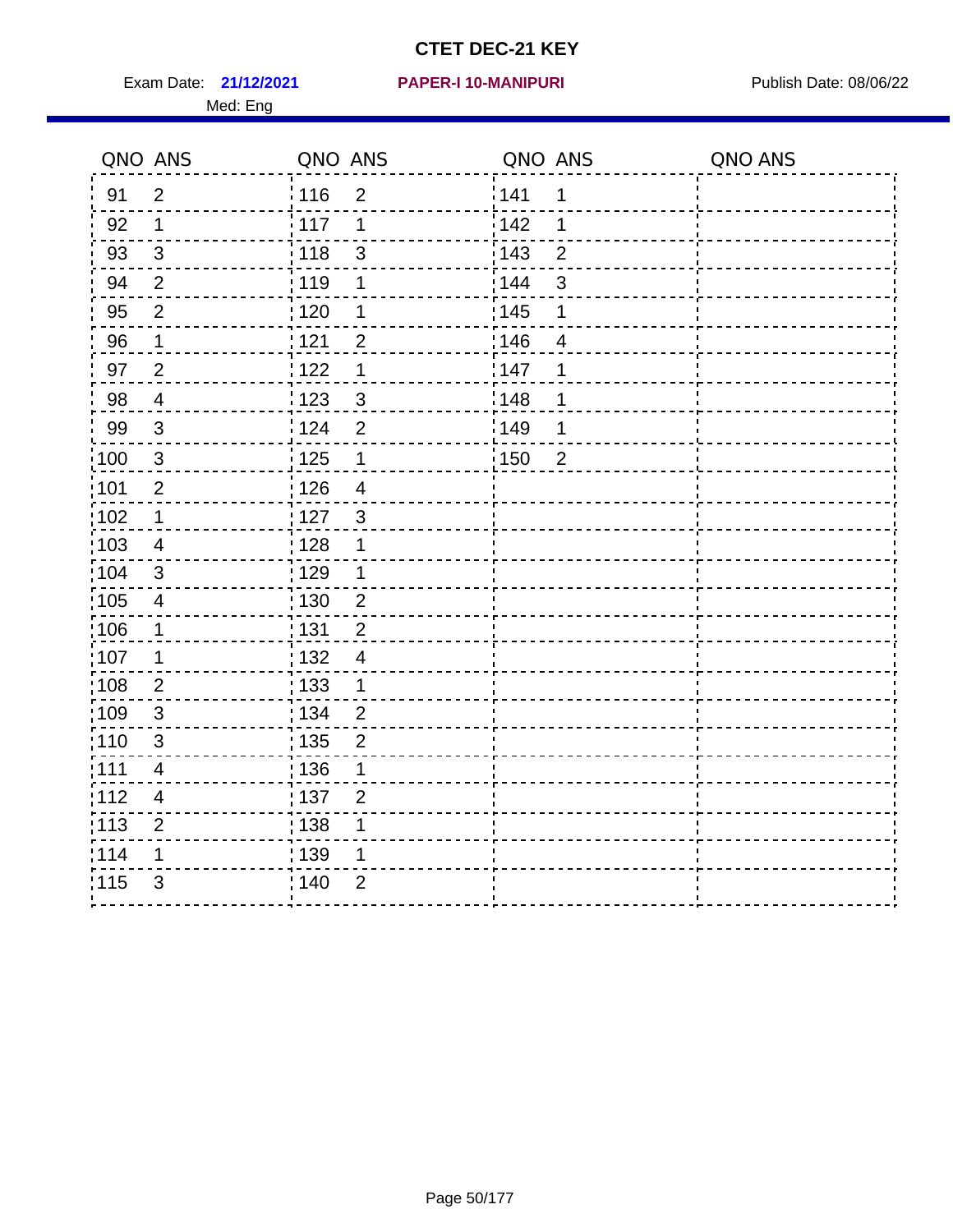Exam Date: 21/12/2021 PAPER-I 11-MARATHI PUBlish Date: 08/06/22 Med: Eng

#### **21/12/2021 PAPER-I 11-MARATHI**

|                   | QNO ANS        | QNO ANS |                | QNO ANS           |                | QNO ANS |
|-------------------|----------------|---------|----------------|-------------------|----------------|---------|
| 91                | $\mathbf{3}$   | : 116   | $\overline{2}$ | 141               | 1              |         |
| 92                | $\overline{2}$ | 117     | 1              | 142               | 1              |         |
| 93                | $\sqrt{3}$     | 118     | $\mathsf 3$    | 143               | $\overline{2}$ |         |
| 94                | $\mathbf 1$    | 119     | $\mathbf 1$    | 144               | $\mathfrak{S}$ |         |
| 95                | $\overline{4}$ | : 120   | 1              | : 145             | 1              |         |
| 96                | 1              | 121     | 4              | 146               | 4              |         |
| 97                | $\overline{4}$ | 122     | $\overline{4}$ | 147               | 1              |         |
| 98                | $\mathbf 1$    | 123     | $\overline{4}$ | 148               | 1              |         |
| 99                | $\overline{2}$ | 1124    | $\mathbf 2$    | 149               | 1              |         |
| 100               | $\mathbf 1$    | 125     | $\mathfrak{S}$ | $\frac{1}{1}$ 150 | $\overline{2}$ |         |
| 101               | 1              | 126     | $\mathbf 1$    |                   |                |         |
| 102               | $\mathbf{3}$   | 127     | $\overline{2}$ |                   |                |         |
| 103               | 2              | 128     | $\overline{4}$ |                   |                |         |
| $\frac{1}{1}$ 104 | $\mathbf{3}$   | : 129   | $\overline{4}$ |                   |                |         |
| $\frac{1}{1}$ 105 | $\overline{4}$ | : 130   | $\mathbf{1}$   |                   |                |         |
| :106              | $\mathbf 1$    | : 131   | $\overline{2}$ |                   |                |         |
| 107               | 1              | : 132   | $\overline{2}$ |                   |                |         |
| 108               | $\sqrt{2}$     | : 133   | $\overline{2}$ |                   |                |         |
| :109              | $\sqrt{3}$     | : 134   | $\overline{4}$ |                   |                |         |
| :110              | 3              | : 135   | $\overline{2}$ |                   |                |         |
| : 111             | 4              | 136     | 1              |                   |                |         |
| 112               | 4              | : 137   | $\overline{2}$ |                   |                |         |
| : 113             | $\overline{2}$ | : 138   | 1              |                   |                |         |
| 114               | 1              | : 139   | 1              |                   |                |         |
| 115               | 3              | 140     | $\overline{2}$ |                   |                |         |
|                   |                |         |                |                   |                |         |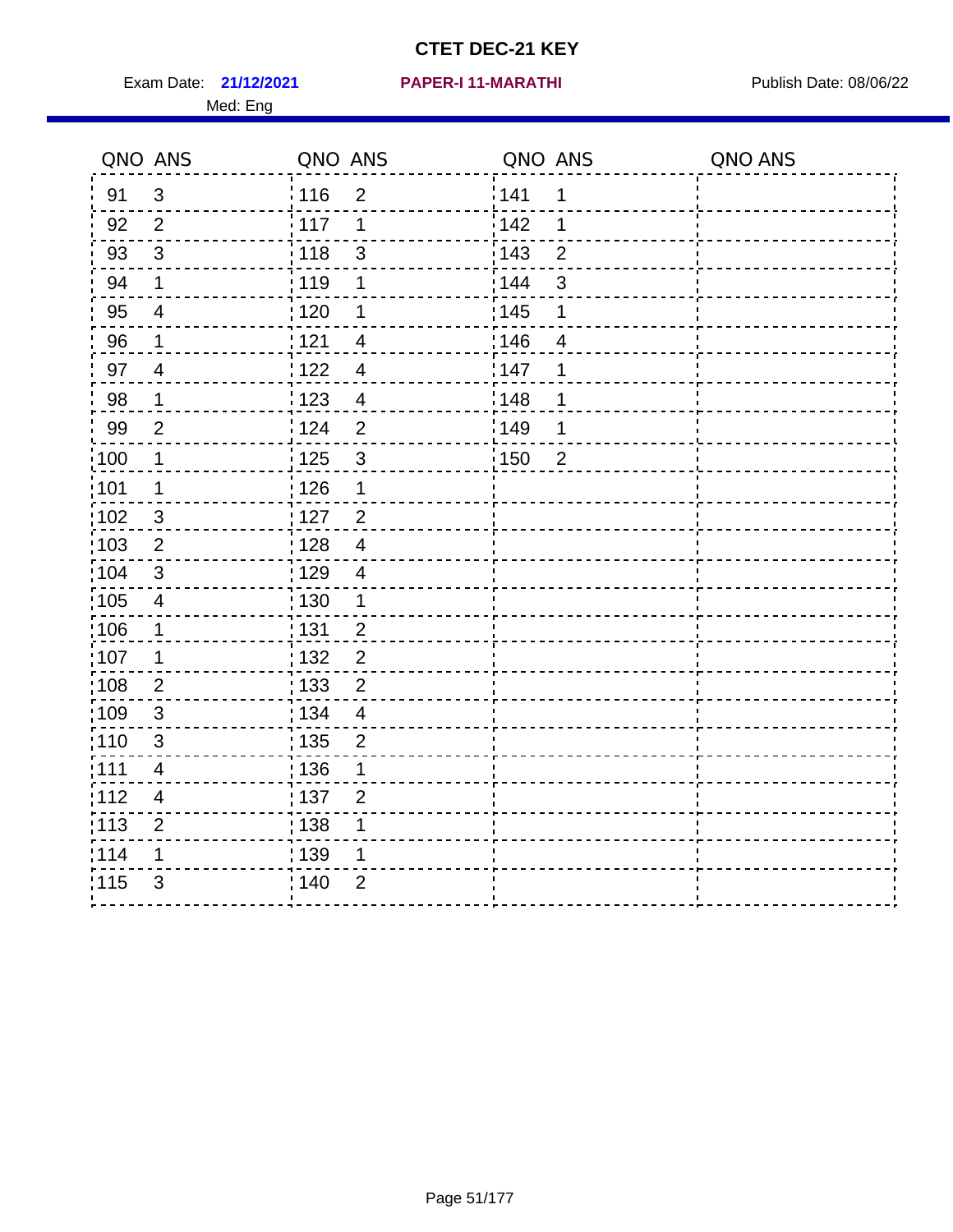**21/12/2021 PAPER-I 13-NEPALI** Exam Date: Publish Date: 08/06/22

|  |  |  |  |  |  | PAPER-I 13-NEPALI |  |
|--|--|--|--|--|--|-------------------|--|
|  |  |  |  |  |  |                   |  |

|                   | QNO ANS                  | QNO ANS                             | QNO ANS                         | QNO ANS |
|-------------------|--------------------------|-------------------------------------|---------------------------------|---------|
| 91                | $\overline{2}$           | 116<br>$\overline{2}$               | 141<br>1                        |         |
| 92                | 1                        | 117<br>1                            | 142<br>1                        |         |
| 93                | 3                        | : 118<br>3                          | : 143<br>$\overline{2}$         |         |
| 94                | $\overline{4}$           | : 119<br>1                          | : 144<br>3                      |         |
| 95                | $\overline{4}$           | 120<br>1                            | : 145<br>1                      |         |
| 96                | $\frac{2}{1}$            | $\overline{c}$<br>121               | 146<br>$\overline{\mathcal{A}}$ |         |
| 97                | $\mathbf{3}$             | 122<br>1                            | 147<br>1                        |         |
| 98                | $\overline{2}$           | 1123<br>$\mathbf{3}$                | 148<br>1                        |         |
| 99                | $\overline{2}$           | i 124<br>$\overline{2}$             | 149<br>1                        |         |
| $\frac{1}{1}$ 100 | $\overline{2}$           | : 125<br>$\mathbf 1$                | 150<br>$\overline{2}$           |         |
| :101              | 1                        | : 126<br>$\overline{2}$             |                                 |         |
| 102               | $\overline{4}$           | :127<br>$\overline{4}$              |                                 |         |
| :103              | $\overline{2}$           | $\mathfrak{S}$<br>128               |                                 |         |
| :104              | 1                        | 129<br>$\mathbf{3}$                 |                                 |         |
| 105               | $\overline{4}$           | 130<br>1                            |                                 |         |
| 106               | 1                        | : 131<br>$\overline{2}$             |                                 |         |
| 107               | 1                        | : 132<br>$\mathbf{3}$               |                                 |         |
| 108               | $\sqrt{2}$               | $\frac{1}{1}$ 133<br>$\overline{c}$ |                                 |         |
| 109               | $\mathbf{3}$             | : 134<br>3                          |                                 |         |
| :110              | $\mathfrak{B}$           | : 135<br>$\overline{2}$             |                                 |         |
| 111               | $\overline{\mathcal{A}}$ | : 136<br>1                          |                                 |         |
| 112               | $\overline{4}$           | : 137<br>$\overline{2}$             |                                 |         |
| :113              | $\overline{2}$           | $\frac{1}{1}$ 138                   |                                 |         |
| 114               | 1                        | : 139<br>1                          |                                 |         |
| 115               | 3                        | 140<br>$\overline{2}$               |                                 |         |
|                   |                          |                                     |                                 |         |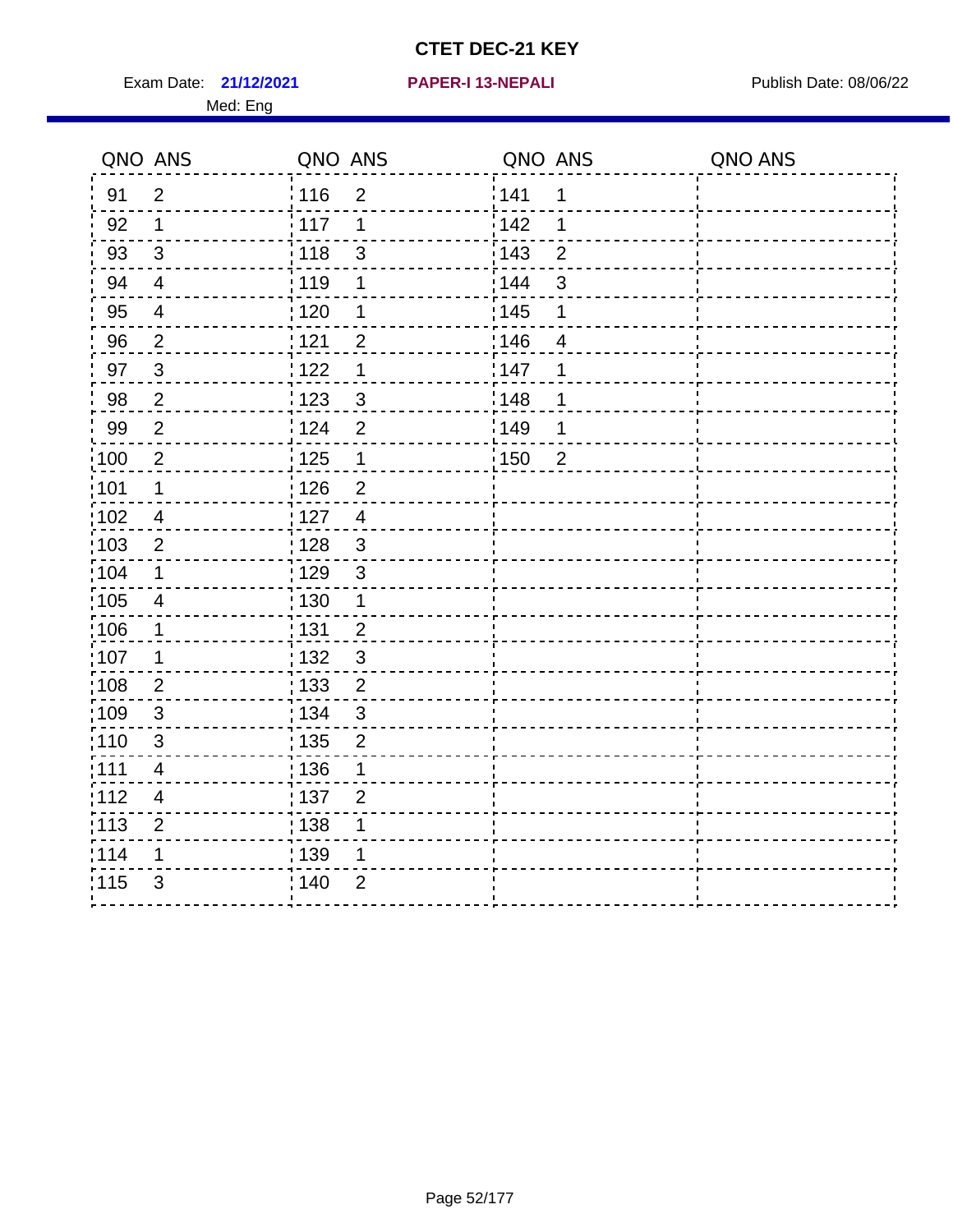Exam Date: 21/12/2021 PAPER-I 14-ORIYA Publish Date: 08/06/22 Med: Eng

#### **21/12/2021 PAPER-I 14-ORIYA**

| QNO ANS           |                | QNO ANS |                | QNO ANS           |                | QNO ANS |
|-------------------|----------------|---------|----------------|-------------------|----------------|---------|
| 91                | 3              | 116     | $\overline{2}$ | <sup>'</sup> 141  | 1              |         |
| 92                | 1              | ¦ 117   | 1              | 142               | 1              |         |
| 93                | $\overline{4}$ | 118     | 3              | 143               | $\overline{2}$ |         |
| 94                | 1              | 119     | $\mathbf 1$    | 144               | 3              |         |
| 95                | $\overline{2}$ | 120     | 1              | $\frac{1}{1}$ 145 | 1              |         |
| 96                | $\mathbf{3}$   | 1121    | 4              | 146               | 4              |         |
| 97                | $\mathbf{3}$   | 122     | $\overline{2}$ | 147               | 1              |         |
| 98                | $\overline{2}$ | 123     | $\overline{4}$ | 148               | 1              |         |
| 99                | $\mathbf{1}$   | 124     | $\mathbf 1$    | 149               | 1              |         |
| 100               | $\overline{2}$ | 125     | 3              | $\frac{1}{1}$ 150 | $\overline{2}$ |         |
| :101              | $\overline{4}$ | 126     | $\mathbf 1$    |                   |                |         |
| :102              | $\overline{2}$ | :127    | $\mathbf{3}$   |                   |                |         |
| 103               | 3              | : 128   | $\overline{2}$ |                   |                |         |
| :104              | $\mathbf 1$    | : 129   | $\overline{2}$ |                   |                |         |
| $\frac{1}{1}$ 105 | $\sqrt{3}$     | : 130   | $\mathbf 1$    |                   |                |         |
| :106              | $\mathbf{1}$   | : 131   | $\overline{4}$ |                   |                |         |
| ;107              | $\mathbf 1$    | : 132   | $\overline{4}$ |                   |                |         |
| :108              | $\overline{2}$ | : 133   | $\mathbf{3}$   |                   |                |         |
| :109              | $\mathfrak{S}$ | : 134   | $\overline{2}$ |                   |                |         |
| : 110             | 3              | : 135   | 3              |                   |                |         |
| 111               | 4              | 136     | 1              |                   |                |         |
| 112               | $\overline{4}$ | : 137   | $\overline{2}$ |                   |                |         |
| $\frac{1}{1}$ 113 | $\overline{2}$ | : 138   | 1              |                   |                |         |
| 1114              | 1              | 139     | 1              |                   |                |         |
| 115               | 3              | 140     | $\overline{2}$ |                   |                |         |
|                   |                |         |                |                   |                |         |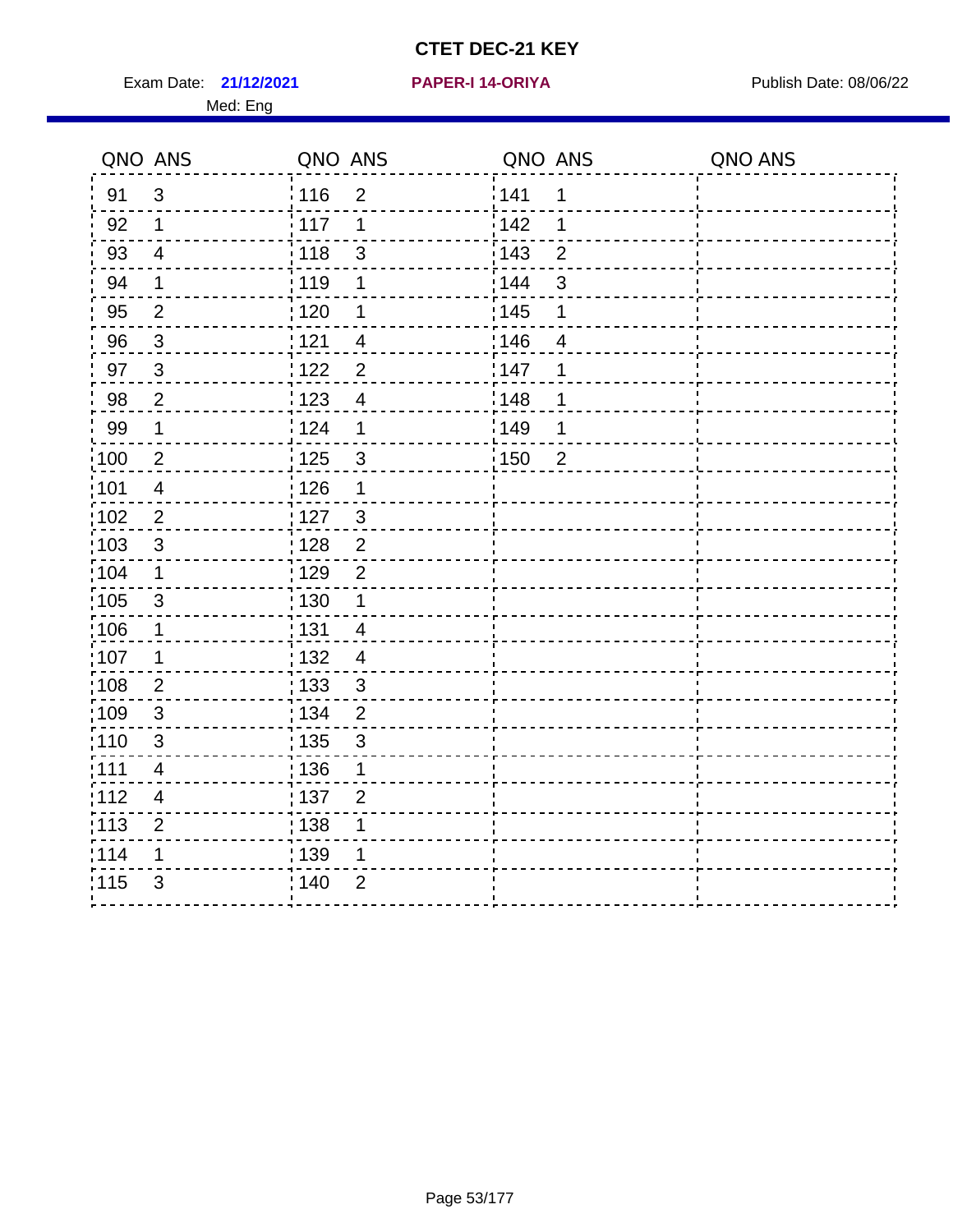Exam Date: 21/12/2021 PAPER-I 15-PUNJABI PUBLISH Date: 08/06/22 Med: Eng

#### **21/12/2021 PAPER-I 15-PUNJABI**

|                   | QNO ANS                 | QNO ANS           |                | QNO ANS           |                | QNO ANS |
|-------------------|-------------------------|-------------------|----------------|-------------------|----------------|---------|
| 91                | $\overline{4}$          | 116               | $\overline{2}$ | 141               | 1              |         |
| 92                | $\overline{2}$          | 117               | 1              | 142               | 1              |         |
| 93                | $\mathbf{3}$            | 118               | 3              | 143               | $\overline{2}$ |         |
| 94                | $\overline{2}$          | : 119             | 1              | 144               | 3              |         |
| 95                | $\overline{\mathbf{4}}$ | $\frac{1}{1}$ 120 | 1              | 145               | 1              |         |
| 96                | $\overline{2}$          | 121               | $\mathfrak{S}$ | 146               | 4              |         |
| 97                | $\overline{4}$          | 122               | $\overline{4}$ | 147               | 1              |         |
| 98                | $\mathbf 1$             | 123               | $\mathbf 1$    | 148               | 1              |         |
| 99                | $\mathbf{3}$            | 124               | $\overline{2}$ | 149               | 1              |         |
| 100               | $\mathbf 1$             | $125$             | $\mathbf 1$    | $\frac{1}{1}$ 150 | $\overline{2}$ |         |
| 101               | $\overline{4}$          | 126               | $\mathbf{3}$   |                   |                |         |
| 102               | $\overline{2}$          | : 127             | $\overline{2}$ |                   |                |         |
| 103               | 3                       | : 128             | $\overline{2}$ |                   |                |         |
| 104               | $\overline{2}$          | : 129             | $\overline{2}$ |                   |                |         |
| :105              | $\mathbf 1$             | : 130             | $\overline{4}$ |                   |                |         |
| 106               | $\mathbf{1}$            | : 131             | $\mathbf{1}$   |                   |                |         |
| 107               | $\mathbf 1$             | : 132             | $\mathbf{3}$   |                   |                |         |
| $\frac{1}{1}$ 108 | $\overline{2}$          | : 133             | $\overline{2}$ |                   |                |         |
| 109               | $\sqrt{3}$              | : 134             | $\mathbf 1$    |                   |                |         |
| :110              | 3                       | : 135             | 3              |                   |                |         |
| 111               | 4                       | : 136             | 1              |                   |                |         |
| 112               | 4                       | $\frac{1}{1}$ 137 | $\overline{2}$ |                   |                |         |
| : 113             | $\overline{2}$          | 138               | 1              |                   |                |         |
| 114               | 1                       | 139               | 1              |                   |                |         |
| 115               | 3                       | 140               | $\overline{2}$ |                   |                |         |
|                   |                         |                   |                |                   |                |         |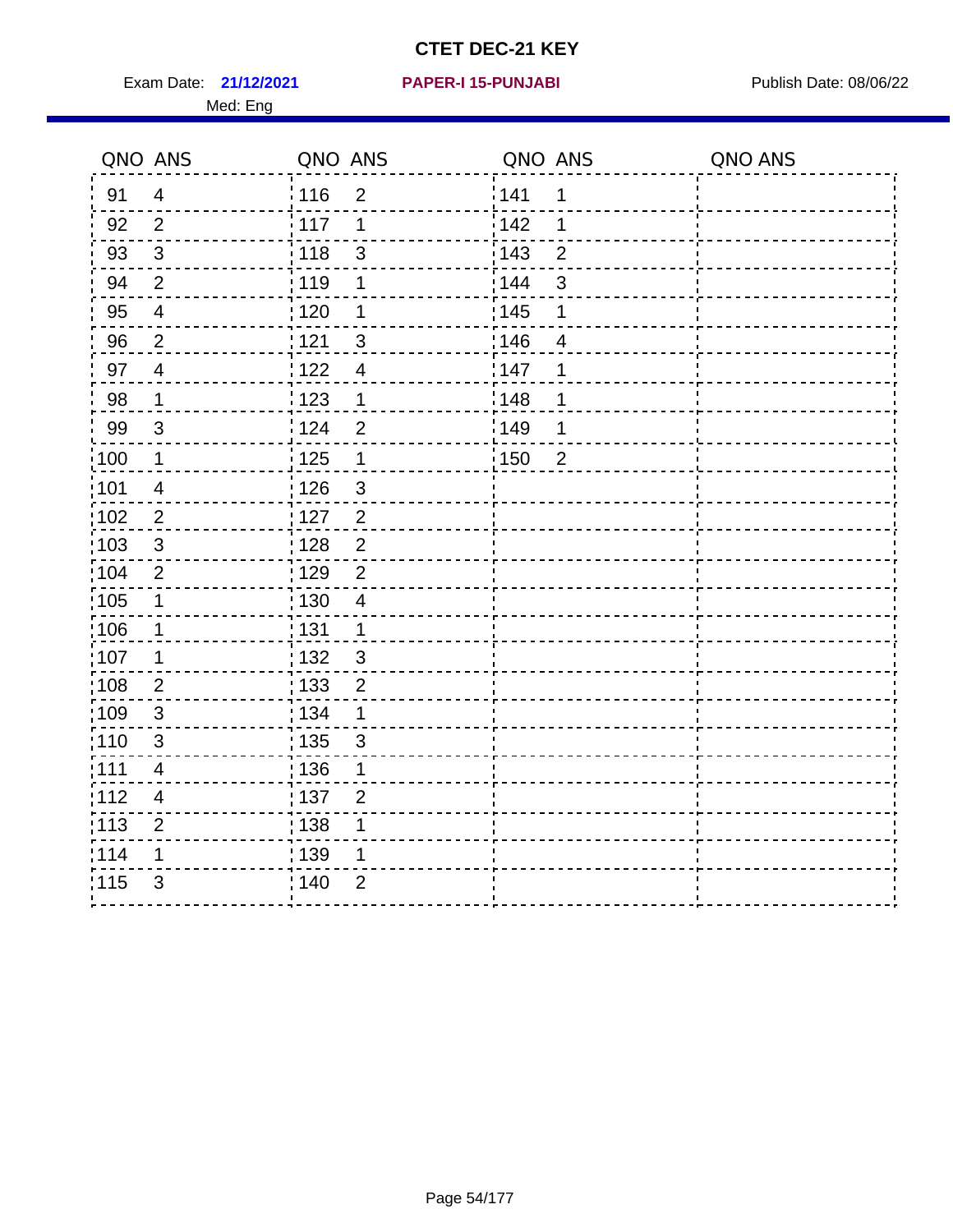Med: Eng

#### **21/12/2021 PAPER-I 16-SANSKRIT** Exam Date: Publish Date: 08/06/22

Tī

| QNO ANS |                           | QNO ANS                           | QNO ANS                          | QNO ANS |
|---------|---------------------------|-----------------------------------|----------------------------------|---------|
| 91      | $\overline{2}$            | $\frac{1}{116}$<br>$\overline{2}$ | 141<br>$\mathbf 1$               |         |
| 92      | 3                         | 117<br>1                          | 142<br>1                         |         |
| 93      | $\mathbf 1$               | $\mathfrak{S}$<br>118             | $\frac{1}{2}$ 143<br>$\mathbf 2$ |         |
| 94      | 1                         | 119<br>1                          | 144<br>3                         |         |
| 95      | $\overline{\mathbf{4}}$   | : 120<br>1                        | : 145<br>1                       |         |
| 96      | $\overline{2}$            | 121<br>$\overline{2}$             | 146<br>4                         |         |
| 97      | $\ensuremath{\mathsf{3}}$ | 122<br>1                          | 147<br>$\mathbf 1$               |         |
| 98      | $\mathbf{3}$              | 123<br>$\overline{\mathbf{4}}$    | : 148<br>1                       |         |
| 99      | 3                         | 124<br>1                          | 149<br>1                         |         |
| 100     | $\mathbf 1$               | 125<br>$\overline{c}$             | $\frac{1}{1}$ 150<br>$\sqrt{2}$  |         |
| 101     | $\overline{\mathbf{4}}$   | 126<br>1                          |                                  |         |
| 102     | $\ensuremath{\mathsf{3}}$ | 127<br>$\overline{2}$             |                                  |         |
| 103     | 3                         | : 128<br>1                        |                                  |         |
| 104     | $\ensuremath{\mathsf{3}}$ | 129<br>1                          |                                  |         |
| 105     | $\mathbf{2}$              | $\mathfrak{S}$<br>130             |                                  |         |
| 106     | 1                         | 131<br>1                          |                                  |         |
| 107     | 1                         | :132<br>1                         |                                  |         |
| 108     | $\overline{2}$            | 133<br>$\overline{2}$             |                                  |         |
| 109     | 3                         | 134<br>$\mathfrak{S}$             |                                  |         |
| 110     | 3                         | 135<br>$\overline{\mathcal{A}}$   |                                  |         |
| 111     | 4                         | :136<br>1                         |                                  |         |
| 112     | $\overline{4}$            | 137<br>$\overline{2}$             |                                  |         |
| 113     | $\overline{c}$            | 138<br>1                          |                                  |         |
| 114     | 1                         | : 139<br>1                        |                                  |         |
| 115     | 3                         | 140<br>$\overline{2}$             |                                  |         |
|         |                           |                                   |                                  |         |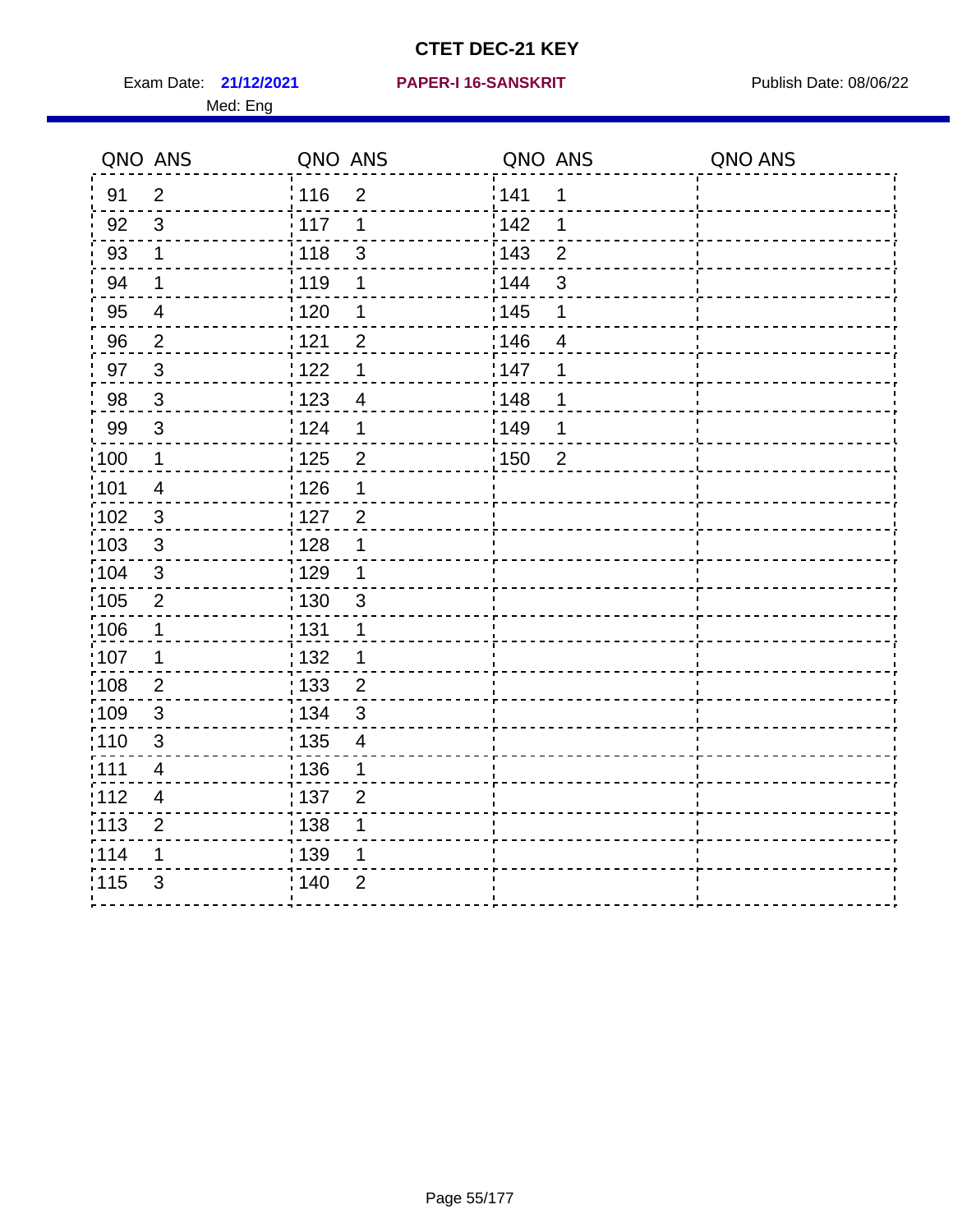Exam Date: 21/12/2021 **PAPER-I 17-TAMIL Exam Date: 08/06/22** 

Med: Eng

**21/12/2021 PAPER-I 17-TAMIL**

|       | QNO ANS        | QNO ANS           |                          | QNO ANS |                         | QNO ANS |
|-------|----------------|-------------------|--------------------------|---------|-------------------------|---------|
| 91    | $\overline{2}$ | : 116             | $\overline{2}$           | 141     | 1                       |         |
| 92    | $\mathfrak{S}$ | 117               | 1                        | 142     | 1                       |         |
| 93    | $\mathbf 1$    | 118               | $\mathsf 3$              | 143     | $\overline{2}$          |         |
| 94    | $\sqrt{3}$     | : 119             | 1                        | 144     | $\mathfrak{S}$          |         |
| 95    | $\overline{2}$ | : 120             | 1                        | : 145   | 1                       |         |
| 96    | $\sqrt{3}$     | 1121              | $\overline{2}$           | 146     | $\overline{\mathbf{4}}$ |         |
| 97    | $\overline{4}$ | 122               | $\mathfrak{3}$           | 147     | 1                       |         |
| 98    | $\overline{c}$ | $\frac{1}{2}$ 123 | $\overline{2}$           | 148     | 1                       |         |
| 99    | $\overline{2}$ | 124               | $\mathfrak{3}$           | 149     | 1                       |         |
| :100  | $\mathbf 2$    | $\frac{1}{1}$ 125 | $\overline{2}$           | 150     | $\overline{2}$          |         |
| :101  | $\overline{2}$ | 126               | $\overline{\mathcal{A}}$ |         |                         |         |
| :102  | $\mathfrak{S}$ | 127               | $\mathbf{1}$             |         |                         |         |
| 103   | $\mathbf 1$    | : 128             | $\overline{2}$           |         |                         |         |
| :104  | 3              | 129               | $\overline{2}$           |         |                         |         |
| 105   | $\sqrt{2}$     | $\frac{1}{1}$ 130 | $\mathbf{3}$             |         |                         |         |
| :106  | $\mathbf 1$    | : 131             | 2                        |         |                         |         |
| 107   | 1              | :132              | $\mathbf{3}$             |         |                         |         |
| 108   | $\overline{2}$ | : 133             | $\overline{2}$           |         |                         |         |
| :109  | $\sqrt{3}$     | : 134             | $\mathbf{1}$             |         |                         |         |
| :110  | $\mathfrak{S}$ | : 135             | $\mathfrak{S}$           |         |                         |         |
| ;111  | 4              | : 136             | 1                        |         |                         |         |
| 112   | $\overline{4}$ | 137               | $\overline{2}$           |         |                         |         |
| : 113 | $\overline{2}$ | : 138             | 1                        |         |                         |         |
| 114   | 1              | : 139             | 1                        |         |                         |         |
| 115   | 3              | 140               | $\overline{2}$           |         |                         |         |
|       |                |                   |                          |         |                         |         |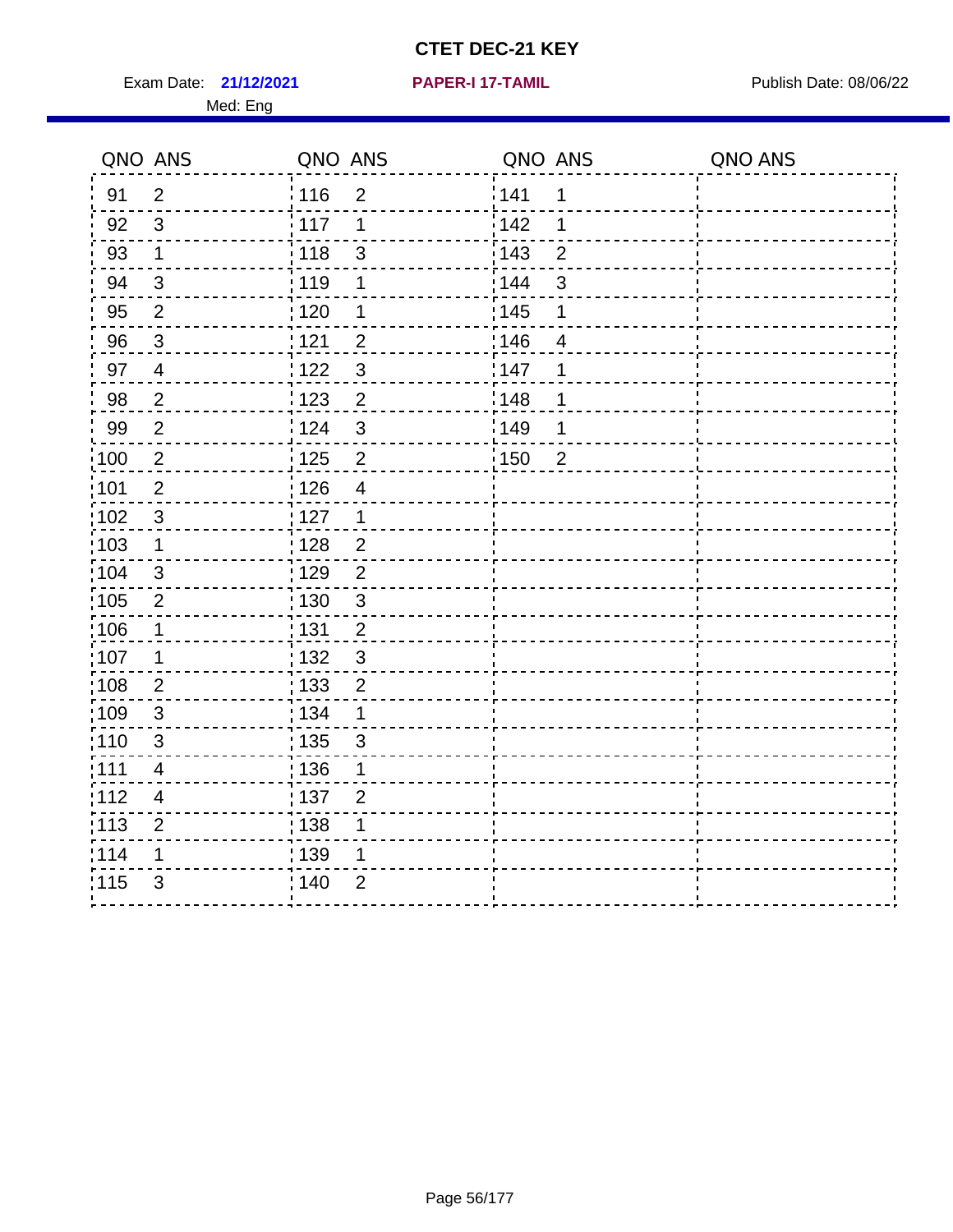**21/12/2021 PAPER-I 18-TELUGU** Exam Date: Publish Date: 08/06/22

|  |  |  |  |  |  | <b>PAPER-I 18-TELUGU</b> |  |
|--|--|--|--|--|--|--------------------------|--|
|  |  |  |  |  |  |                          |  |

| QNO ANS           |                          | QNO ANS                           | QNO ANS               | QNO ANS |
|-------------------|--------------------------|-----------------------------------|-----------------------|---------|
| 91                | 1                        | 116<br>$\overline{2}$             | <sup>'</sup> 141<br>1 |         |
| 92                | 2                        | 117<br>1                          | 142<br>1              |         |
| 93                | 3                        | : 118<br>3                        | 143<br>$\overline{2}$ |         |
| 94                | $\overline{2}$           | : 119<br>1                        | : 144<br>3            |         |
| 95                | $\overline{4}$           | :120<br>1                         | 145<br>1              |         |
| 96                | $\overline{a}$           | $\mathsf 3$<br>121                | 146<br>$\overline{4}$ |         |
| 97                | $\sqrt{3}$               | 1122<br>$\overline{\mathbf{4}}$   | 147<br>1              |         |
| 98                | $\overline{2}$           | 1123<br>$\mathbf{3}$              | 148<br>1              |         |
| 99                | 1                        | i 124<br>$\overline{\mathcal{A}}$ | 149<br>1              |         |
| $\frac{1}{1}$ 100 | 3                        | : 125<br>$\overline{4}$           | 150<br>$\overline{2}$ |         |
| 101               | 1                        | : 126<br>$\overline{\mathcal{A}}$ |                       |         |
| 102               | $\mathfrak{S}$           | :127<br>$\overline{2}$            |                       |         |
| :103              | $\overline{c}$           | 128<br>$\overline{\mathbf{4}}$    |                       |         |
| 104               | 1                        | 129<br>$\mathbf{2}$               |                       |         |
| 105               | $\overline{\mathcal{A}}$ | : 130                             |                       |         |
| :106              | 1                        | ;131<br>4                         |                       |         |
| 107               | 1                        | : 132<br>1                        |                       |         |
| :108              | $\mathbf 2$              | 133<br>$\mathsf 3$                |                       |         |
| :109              | $\mathfrak{S}$           | : 134<br>$\overline{2}$           |                       |         |
| :110              | 3                        | : 135<br>4                        |                       |         |
| :111              | $\overline{\mathbf{4}}$  | : 136<br>1                        |                       |         |
| : 112             | $\overline{4}$           | : 137<br>$\overline{2}$           |                       |         |
| 113               | $\overline{2}$           | : 138                             |                       |         |
| 114               | 1                        | 139                               |                       |         |
| 115               | 3                        | : 140<br>$\overline{2}$           |                       |         |
|                   |                          |                                   |                       |         |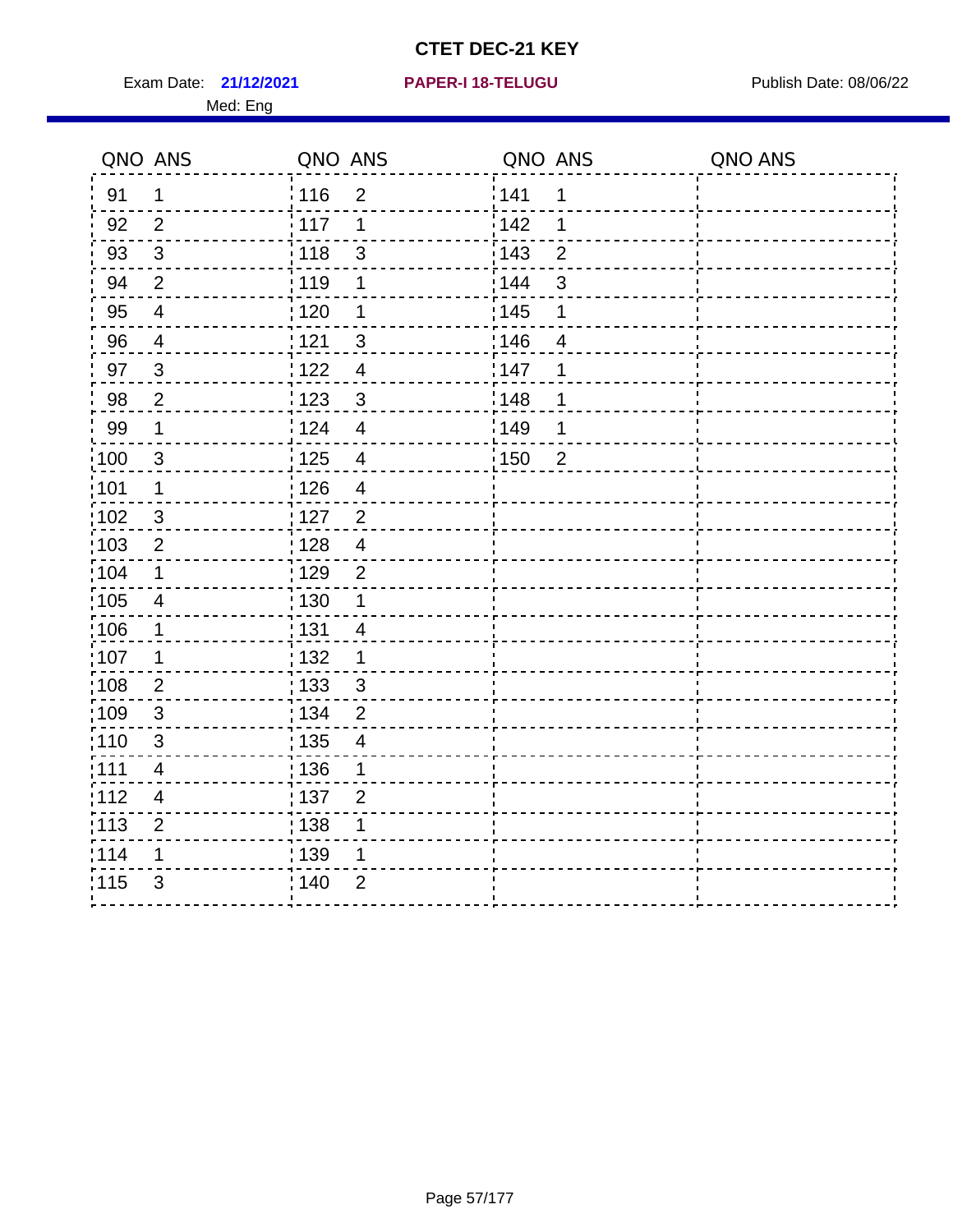Exam Date: **21/12/2021 PAPER-I 20-URDU Product by Publish Date: 08/06/22** Med: Eng

#### **21/12/2021 PAPER-I 20-URDU**

| QNO ANS           |                | QNO ANS                            | QNO ANS           |                | QNO ANS |
|-------------------|----------------|------------------------------------|-------------------|----------------|---------|
| 91                | $\mathbf 1$    | <sup>'</sup> 116<br>$\overline{2}$ | 141               | 1              |         |
| 92                | 2              | 117<br>1                           | 142               | 1              |         |
| 93                | 2              | 118<br>$\mathfrak{S}$              | $\frac{1}{2}$ 143 | $\overline{2}$ |         |
| 94                | $\mathbf 1$    | : 119<br>1                         | : 144             | $\mathfrak{S}$ |         |
| 95                | $\mathbf{2}$   | : 120<br>1                         | : 145             | 1              |         |
| 96                | $\mathbf 1$    | 121<br>$\overline{2}$              | 146               | $\overline{4}$ |         |
| 97                | 1              | 1122<br>1                          | 147               | 1              |         |
| 98                | 1              | 123<br>$\overline{2}$              | 148               | 1              |         |
| 99                | $\mathbf 1$    | i 124<br>$\mathfrak{S}$            | 149               | 1              |         |
| $\frac{1}{1}$ 100 | $\overline{2}$ | $\sqrt{2}$<br>125                  | $\frac{1}{1}$ 150 | $\overline{2}$ |         |
| 101               | $\mathbf 1$    | : 126<br>$\overline{\mathcal{A}}$  |                   |                |         |
| 102               | $\mathbf{2}$   | : 127<br>$\mathbf 1$               |                   |                |         |
| 103               | 1              | : 128<br>$\overline{2}$            |                   |                |         |
| 104               | $\overline{2}$ | : 129<br>1                         |                   |                |         |
| 105               | $\mathbf 1$    | : 130<br>$\overline{2}$            |                   |                |         |
| 106               | $\mathbf 1$    | : 131<br>$\mathbf 1$               |                   |                |         |
| 107               | $\mathbf 1$    | : 132<br>1                         |                   |                |         |
| 108               | 2              | : 133<br>$\overline{2}$            |                   |                |         |
| 109               | $\mathbf{3}$   | : 134<br>1                         |                   |                |         |
| 110               | $\mathbf{3}$   | : 135<br>$\overline{2}$            |                   |                |         |
| :111              | $\overline{4}$ | :136<br>1                          |                   |                |         |
| :112              | $\overline{4}$ | :137<br>$\overline{2}$             |                   |                |         |
| : 113             | $\overline{2}$ | 138<br>1                           |                   |                |         |
| 114               | 1              | 139<br>1                           |                   |                |         |
| 115               | 3              | : 140<br>$\overline{2}$            |                   |                |         |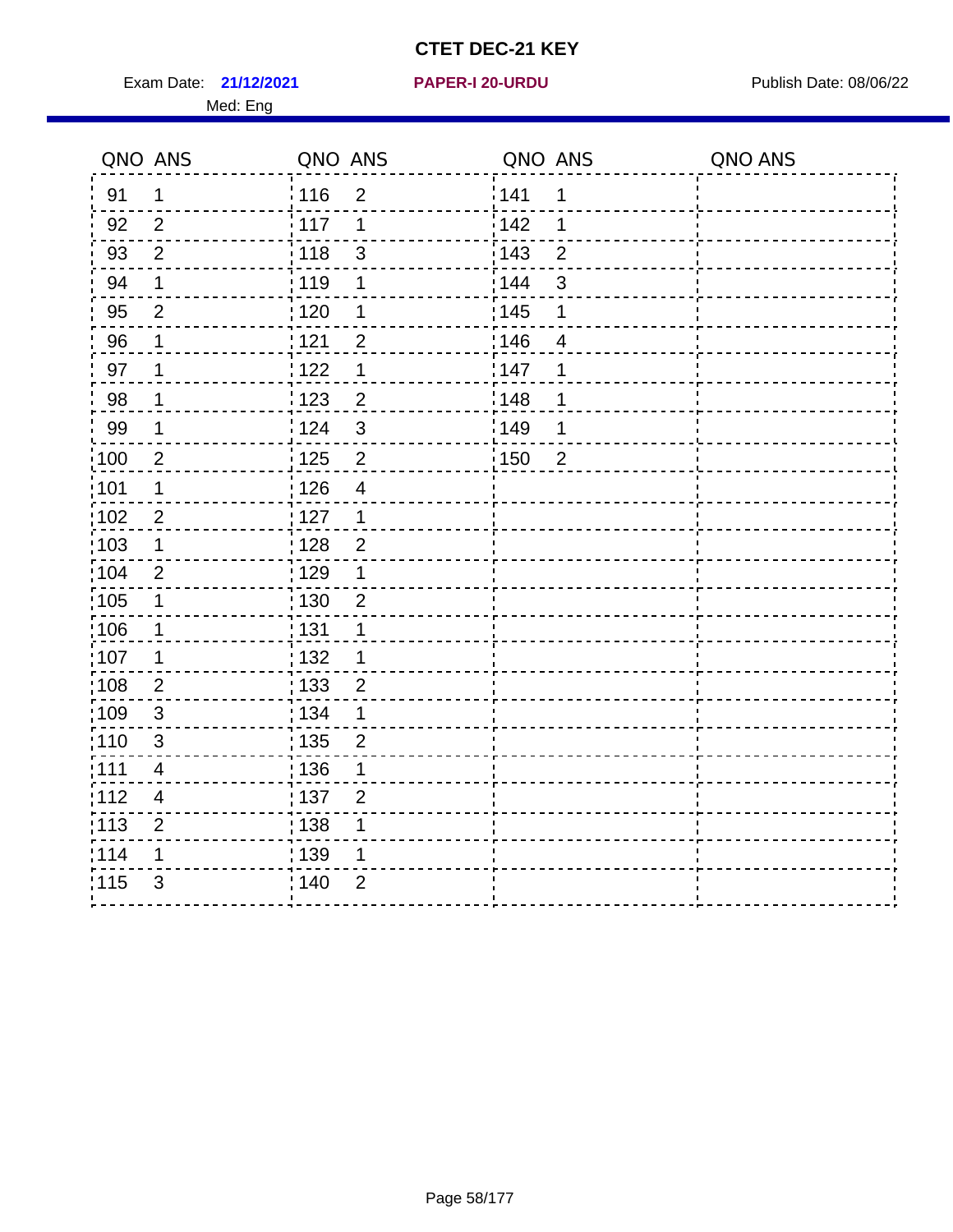Exam Date: 22/12/2021 **PAPER-I-MAIN Exam Date: 08/06/22** 

ċ

| QNO ANS          |                         | QNO ANS |                           | QNO ANS          |                           | QNO ANS |                           |
|------------------|-------------------------|---------|---------------------------|------------------|---------------------------|---------|---------------------------|
| 1                | $\overline{2}$          | 26      | $\mathfrak{S}$            | 51               | $\mathfrak{S}$            | 76      | $\sqrt{3}$                |
| 2                | 3                       | 27      | $\mathbf 1$               | 52               | 1                         | 77      | 2                         |
| 3                | 4                       | 28      | 3                         | 53               | 3                         | 78      | 1                         |
| $\overline{4}$   | $\overline{4}$          | 29      | $\mathbf{3}$              | 54               | $\mathfrak{S}$            | 79      | 2                         |
| 5                | 1                       | 30      | 3                         | 55               | $\mathfrak{S}$            | 80      | $\sqrt{3}$                |
| $6 \overline{6}$ | 3                       | 31      | $\mathbf{2}$              | 56               | $\mathbf 1$               | 81      | $\mathsf 3$               |
| $\overline{7}$   | 1                       | 32      | $\overline{2}$            | 57               | $\mathbf 1$               | 82      | $\mathfrak{S}$            |
| $8\phantom{1}$   | 3                       | 33      | $\overline{\mathcal{A}}$  | 58               | $\mathbf{1}$              | 83      | $\mathfrak{S}$            |
| $\boldsymbol{9}$ | $\mathsf 3$             | 34      | $\overline{\mathcal{A}}$  | 59               | $\boldsymbol{2}$          | 84      | $\overline{4}$            |
| 10               | 3                       | 35      | $\overline{\mathcal{A}}$  | 60               | $\overline{\mathbf{4}}$   | 85      | $\mathbf{1}$              |
| 11               | 1                       | 36      | $\ensuremath{\mathsf{3}}$ | 61               | $\ensuremath{\mathsf{3}}$ | 86      | $\overline{\mathbf{c}}$   |
| 12               | 1                       | 37      | $\mathbf 2$               | 62               | $\overline{\mathcal{A}}$  | 87      | $\ensuremath{\mathsf{3}}$ |
| 13               | 4                       | 38      | $\ensuremath{\mathsf{3}}$ | 63               | $\ensuremath{\mathsf{3}}$ | 88      | 3                         |
| 14               | 1                       | 39      | $\mathbf 1$               | 64               | $\mathbf 1$               | 89      | 1                         |
| 15               | 3                       | 40      | 4                         | 65               | 4                         | 90      | 4                         |
| 16               | $\overline{2}$          | 41      | 4                         | 66               | 2                         |         |                           |
| 17               | $\overline{\mathbf{4}}$ | 42      | 4                         | 67               | $\mathsf 3$               |         |                           |
| 18               | $\mathfrak{S}$          | 43      | $\mathfrak{S}$            | '68              | $\overline{c}$            |         |                           |
| 19               | $\overline{\mathbf{4}}$ | 44      | $\mathbf{2}$              | 69               | $\mathbf 1$               |         |                           |
| 20               | 1                       | 45      | $\mathbf 1$               | 70               | $\ensuremath{\mathsf{3}}$ |         |                           |
| 21               | 4                       | 46      | 4                         | 71               | $\overline{2}$            |         |                           |
| 22               | 3                       | 47      | $\overline{2}$            | 72               | $\overline{2}$            |         |                           |
| 23               | 4                       | 48      | $\overline{2}$            | 73               | $\mathfrak{S}$            |         |                           |
| 24               | $\overline{c}$          | 49      | $\overline{4}$            | 74               | $\overline{\mathcal{A}}$  |         |                           |
| 25               | 1                       | 50      | 1                         | $\frac{1}{1}$ 75 | 3                         |         |                           |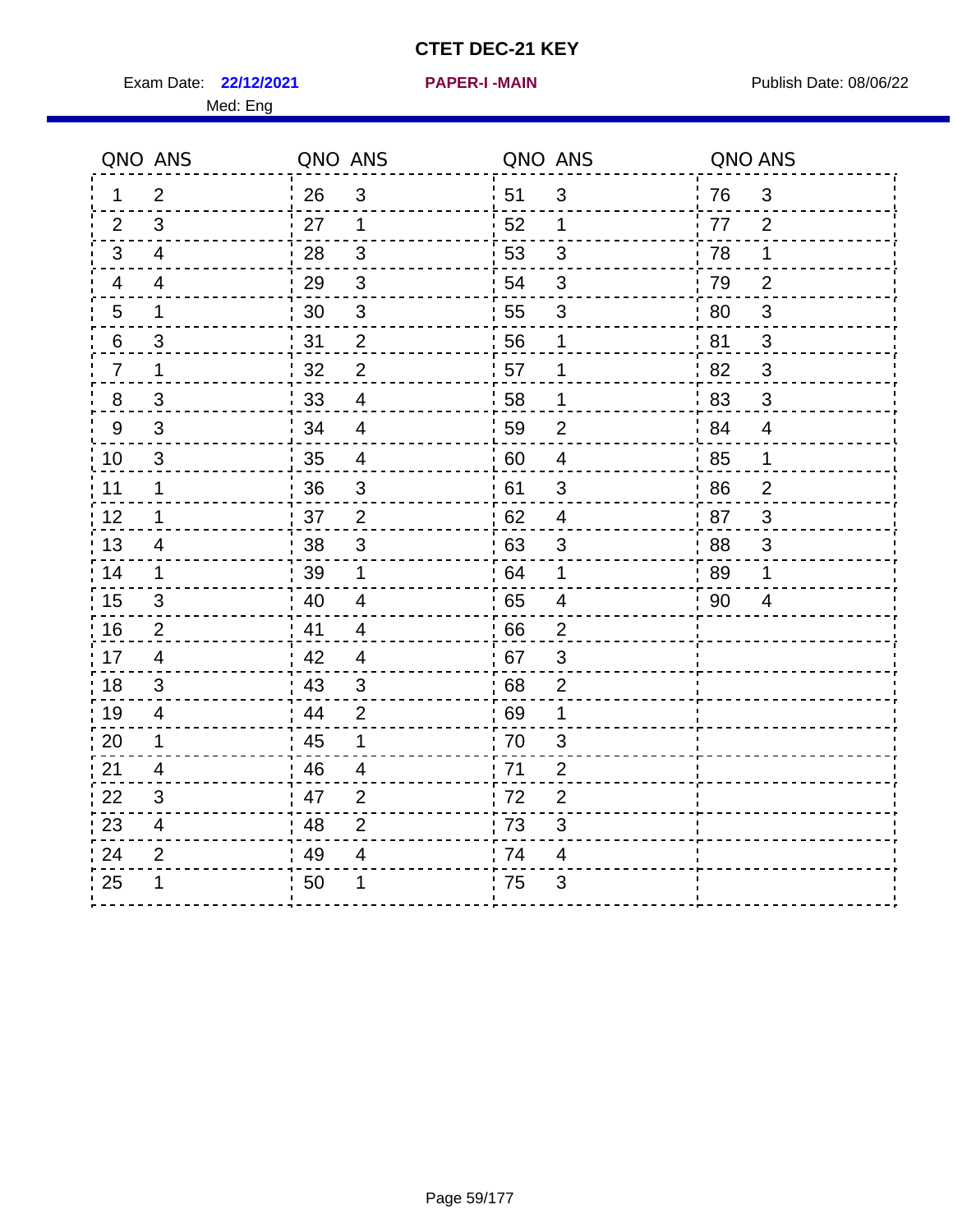Exam Date: 22/12/2021 PAPER-I 01-ENGLISH PREER Publish Date: 08/06/22

#### **22/12/2021 PAPER-I 01-ENGLISH**

|       | QNO ANS                   | QNO ANS                                      | QNO ANS                 | QNO ANS |
|-------|---------------------------|----------------------------------------------|-------------------------|---------|
| 91    | 1                         | 116<br>3                                     | 141<br>$\overline{2}$   |         |
| 92    | $\overline{4}$            | 3<br>117                                     | 3<br>142                |         |
| 93    | $\overline{2}$            | 118<br>$\overline{2}$                        | 143<br>1                |         |
| 94    | $\mathbf 1$               | $\ensuremath{\mathsf{3}}$<br>119             | $\mathfrak{S}$<br>144   |         |
| 95    | 1                         | 120<br>$\overline{\mathcal{A}}$              | : 145<br>3              |         |
| 96    | $\overline{4}$            | 121<br>1                                     | 146<br>$\mathbf{3}$     |         |
| 97    | $\overline{2}$            | 122<br>3                                     | 147<br>1                |         |
| 98    | $\mathfrak{S}$            | 123<br>$\overline{2}$                        | 148<br>$\overline{2}$   |         |
| 99    | $\mathfrak{S}$            | 124<br>1                                     | 149<br>$\mathfrak{S}$   |         |
| :100  | $\overline{2}$            | 125<br>$\mathbf 1$                           | : 150<br>$\overline{4}$ |         |
| :101  | $\overline{4}$            | 126<br>$\overline{2}$                        |                         |         |
| 102   | $\sqrt{3}$                | 127<br>$\overline{4}$                        |                         |         |
| :103  | $\sqrt{2}$                | 128<br>1                                     |                         |         |
| :104  | $\sqrt{3}$                | $\frac{1}{1}$ 129<br>$\overline{\mathbf{4}}$ |                         |         |
| :105  | $\overline{2}$            | : 130<br>$\overline{2}$                      |                         |         |
| :106  | $\mathfrak{S}$            | 131<br>4                                     |                         |         |
| 107   | $\sqrt{3}$                | 132<br>3                                     |                         |         |
| :108  | $\sqrt{2}$                | $\overline{2}$<br>$\frac{1}{1}$ 133          |                         |         |
| :109  | $\overline{2}$            | : 134<br>1                                   |                         |         |
| :110  | $\overline{2}$            | : 135<br>4                                   |                         |         |
| :111  | $\boldsymbol{2}$          | 136<br>1                                     |                         |         |
| ;112  | $\ensuremath{\mathsf{3}}$ | 137<br>$\overline{\mathbf{c}}$               |                         |         |
| : 113 | 1                         | $\frac{1}{1}$ 138<br>$\mathbf 2$             |                         |         |
| 1114  | $\overline{2}$            | : 139<br>$\overline{2}$                      |                         |         |
| 115   | 3                         | 140<br>3                                     |                         |         |
|       |                           |                                              |                         |         |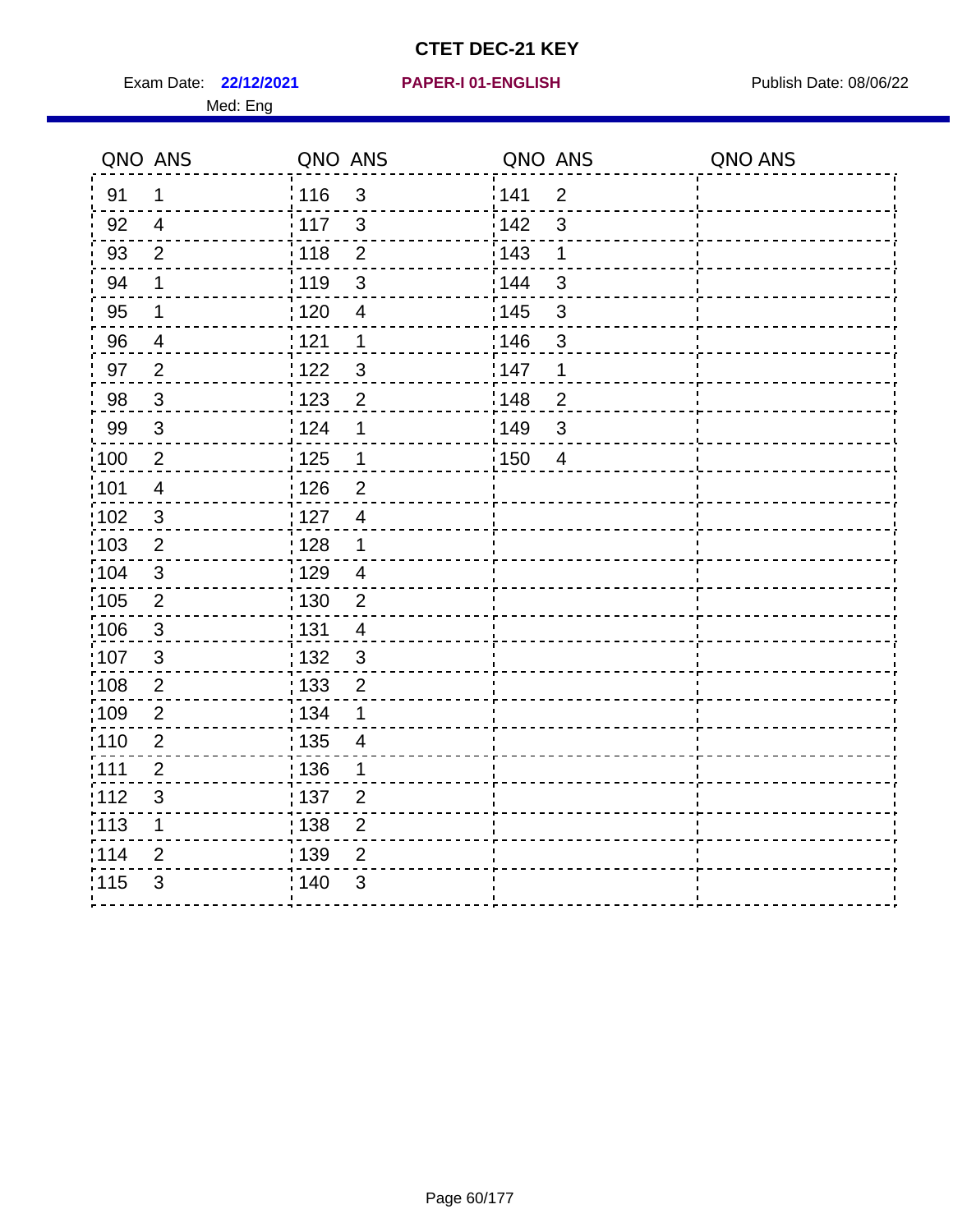Exam Date: 22/12/2021 **PAPER-I 02-HINDI Exam Date: 08/06/22** 

#### Med: Eng

**22/12/2021 PAPER-I 02-HINDI**

|                   | QNO ANS                 | QNO ANS                             | QNO ANS                | QNO ANS |
|-------------------|-------------------------|-------------------------------------|------------------------|---------|
| 91                | $\mathbf 1$             | 116<br>$\mathbf 1$                  | 141<br>$\overline{2}$  |         |
| 92                | $\mathbf 1$             | 117<br>$\overline{2}$               | 142<br>$\overline{2}$  |         |
| 93                | $\mathsf 3$             | : 118<br>$\mathfrak{3}$             | 143<br>$\mathfrak{S}$  |         |
| 94                | 1                       | : 119<br>3                          | : 144<br>1             |         |
| 95                | 2                       | :120<br>$\mathbf{3}$                | : 145<br>3             |         |
| 96                | $\mathbf{1}$            | 121<br>$\overline{4}$               | :146<br>$\overline{2}$ |         |
| 97                | $\mathbf{3}$            | 122<br>$\mathbf{3}$                 | 147<br>$\overline{4}$  |         |
| 98                | $\boldsymbol{2}$        | 123<br>$\overline{4}$               | 148<br>$\overline{4}$  |         |
| 99                | $\sqrt{3}$              | 124<br>$\mathbf 1$                  | 149<br>$\overline{2}$  |         |
| $\frac{1}{1}$ 100 | $\overline{2}$          | 125<br>$\overline{2}$               | :150<br>$\overline{4}$ |         |
| :101              | $\overline{\mathbf{4}}$ | $\frac{1}{1}$ 126<br>$\mathfrak{S}$ |                        |         |
| 102               | $\overline{2}$          | : 127<br>$\overline{4}$             |                        |         |
| 103               | $\overline{2}$          | $\mathbf{3}$<br>128                 |                        |         |
| 104               | $\overline{2}$          | : 129<br>$\overline{4}$             |                        |         |
| 105               | $\sqrt{2}$              | : 130<br>$\overline{c}$             |                        |         |
| 106               | $\mathfrak{S}$          | : 131<br>$\overline{2}$             |                        |         |
| :107              | $\mathbf{3}$            | $\mathfrak{3}$<br>: 132             |                        |         |
| 108               | $\overline{2}$          | $\frac{1}{1}$ 133<br>$\overline{2}$ |                        |         |
| :109              | $\overline{2}$          | : 134<br>$\overline{2}$             |                        |         |
| :110              | 3                       | : 135<br>1                          |                        |         |
| :111              | $\overline{2}$          | : 136<br>$\overline{2}$             |                        |         |
| 112               | $\mathsf 3$             | 137<br>$\sqrt{3}$                   |                        |         |
| 113               | $\mathfrak{S}$          | 138<br>1                            |                        |         |
| 1114              | 1                       | 139<br>4                            |                        |         |
| 115               | $\overline{4}$          | 140<br>$\overline{2}$               |                        |         |
|                   |                         |                                     |                        |         |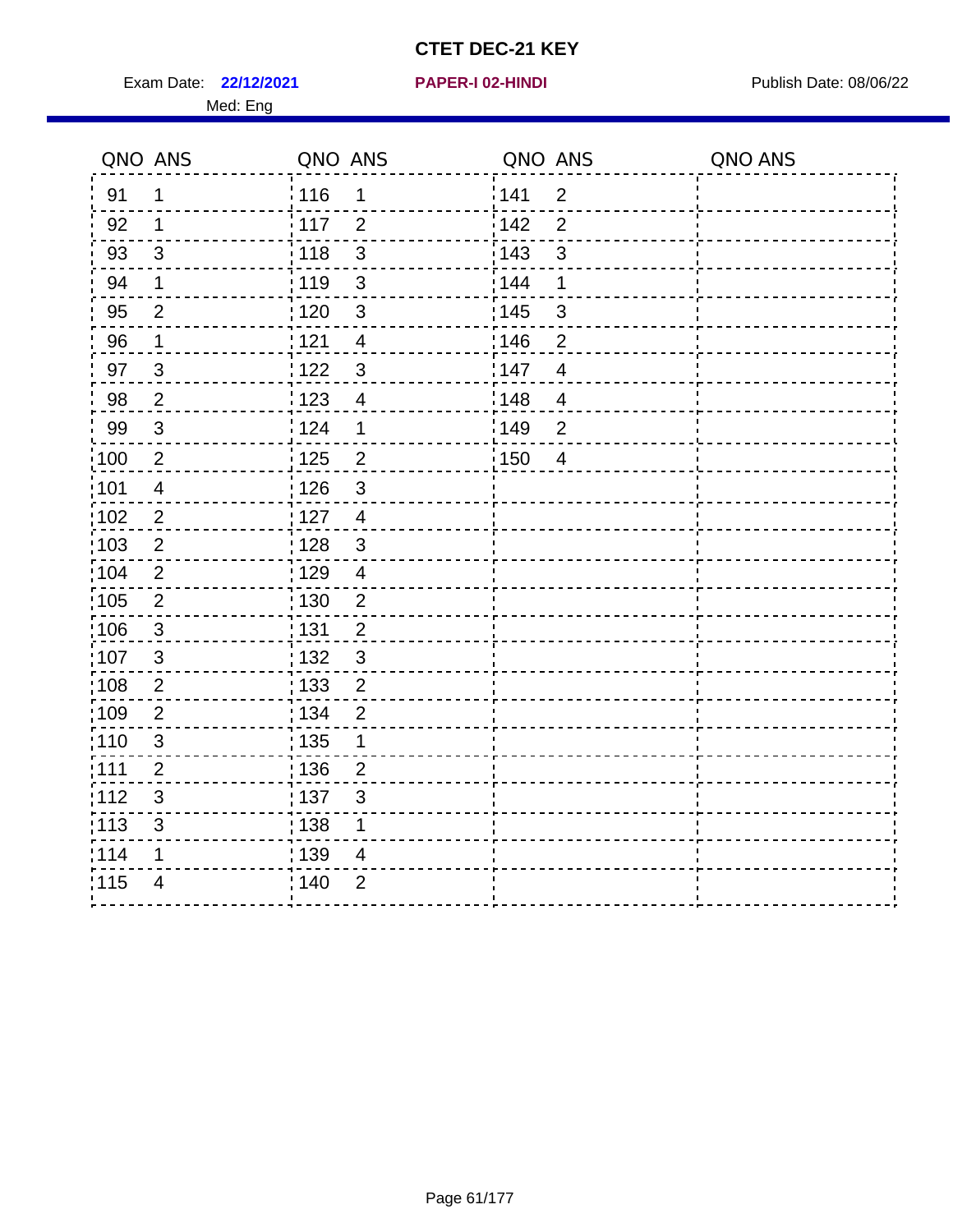Med: Eng

#### **22/12/2021 PAPER-I 03-ASSAMESE** Exam Date: Publish Date: 08/06/22

|                   | QNO ANS        | QNO ANS           |                          | QNO ANS |                | QNO ANS |
|-------------------|----------------|-------------------|--------------------------|---------|----------------|---------|
| 91                | $\mathfrak{S}$ | : 116             | $\overline{4}$           | 141     | $\mathbf{3}$   |         |
| 92                | $\overline{2}$ | 117               | 2                        | 142     | $\overline{4}$ |         |
| 93                | $\mathbf 1$    | 118               | $\mathfrak{S}$           | 143     | $\mathfrak{S}$ |         |
| 94                | $\overline{2}$ | :119              | $\mathbf{3}$             | 144     | $\overline{2}$ |         |
| 95                | $\mathbf 1$    | : 120             | $\mathbf 1$              | : 145   | $\sqrt{3}$     |         |
| 96                | 4              | 121               | $\overline{\mathcal{A}}$ | 146     | $\overline{2}$ |         |
| 97                | 3              | 122               | 3                        | 147     | 1              |         |
| 98                | $\mathbf 1$    | $\frac{1}{2}$ 123 | $\overline{4}$           | 148     | 1              |         |
| 99                | $\overline{2}$ | 124               | $\overline{2}$           | 149     | $\overline{2}$ |         |
| 100               | $\sqrt{2}$     | 125               | $\mathbf 1$              | 150     | 1              |         |
| :101              | $\mathbf 1$    | : 126             | 1                        |         |                |         |
| $\frac{1}{1}$ 102 | $\overline{2}$ | : 127             | $\overline{1}$           |         |                |         |
| 103               | $\overline{2}$ | 128               | $\mathbf{3}$             |         |                |         |
| 104               | $\mathbf{3}$   | :129              | $\mathbf{3}$             |         |                |         |
| :105              | $\mathbf{2}$   | 130               | $\mathbf 2$              |         |                |         |
| 106               | $\overline{2}$ | : 131             | $\mathbf{1}$             |         |                |         |
| 107               | $\overline{2}$ | : 132             | $\mathbf{3}$             |         |                |         |
| 108               | $\mathbf{3}$   | : 133             | $\overline{2}$           |         |                |         |
| $\frac{1}{1}$ 109 | $\mathfrak{S}$ | : 134             | $\sqrt{3}$               |         |                |         |
| 110               | 1              | : 135             | $\overline{2}$           |         |                |         |
| : 111             | $\overline{2}$ | : 136             | $\overline{2}$           |         |                |         |
| 112               | 1              | : 137             | $\mathfrak{S}$           |         |                |         |
| $\frac{1}{1}$ 113 | $\mathfrak{S}$ | : 138             | $\overline{2}$           |         |                |         |
| 114               | 3              | : 139             | 1                        |         |                |         |
| 115               | $\mathfrak{S}$ | : 140             | $\mathfrak{S}$           |         |                |         |
|                   |                |                   |                          |         |                |         |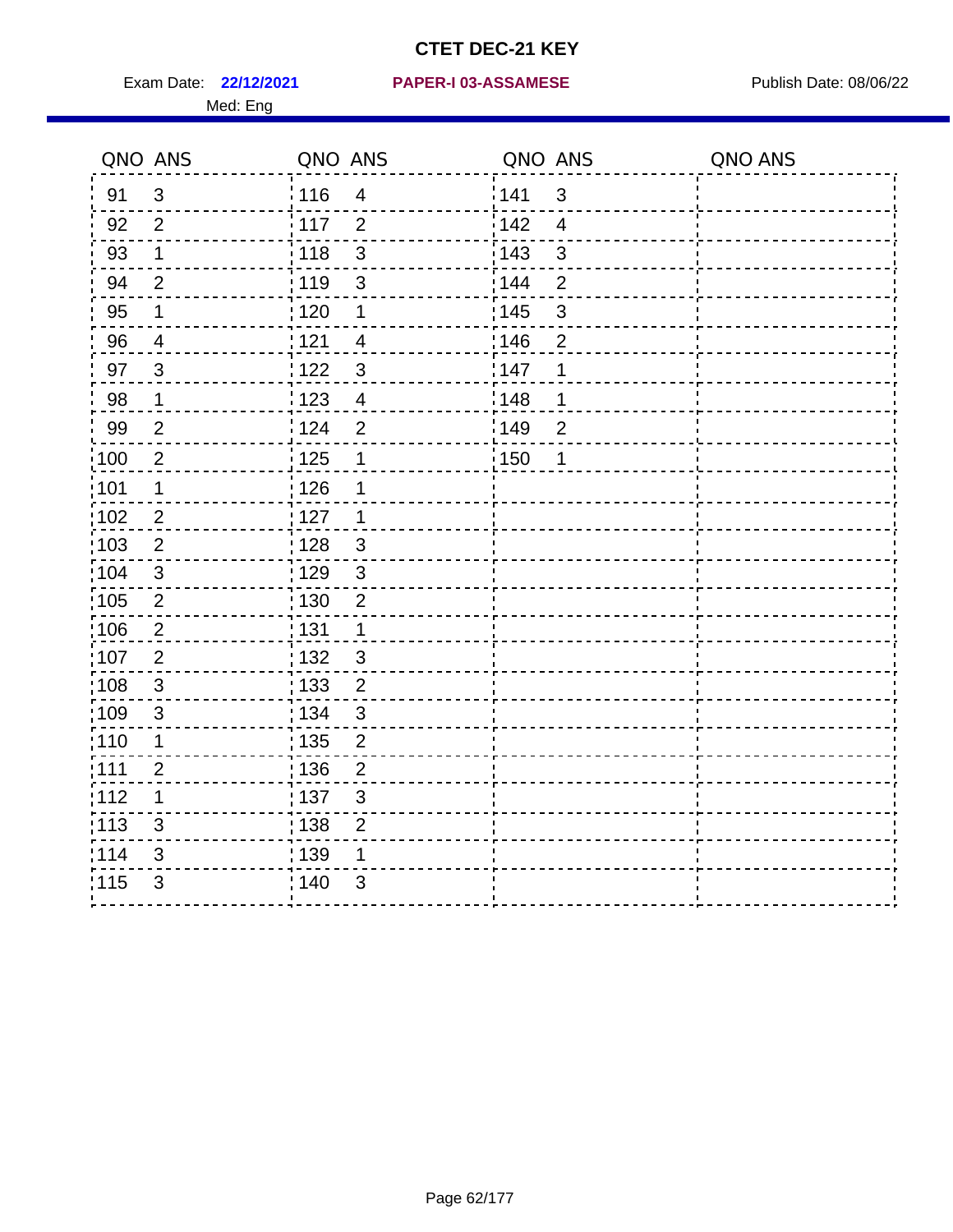Exam Date: 22/12/2021 PAPER-I 04-BENGALI PREREMENT Publish Date: 08/06/22

# **22/12/2021 PAPER-I 04-BENGALI**

| QNO ANS           |                           | QNO ANS |                          | QNO ANS |                | QNO ANS |
|-------------------|---------------------------|---------|--------------------------|---------|----------------|---------|
| 91                | $\overline{2}$            | 116     | $\overline{4}$           | 141     | $\mathfrak{S}$ |         |
| 92                | $\overline{4}$            | $-117$  | $\overline{2}$           | 142     | $\overline{4}$ |         |
| 93                | $\mathbf{3}$              | 118     | $\mathfrak{S}$           | 143     | $\mathfrak{S}$ |         |
| 94                | $\mathbf 1$               | 119     | $\mathfrak{S}$           | 144     | $\overline{2}$ |         |
| 95                | $\overline{2}$            | : 120   | 1                        | : 145   | $\mathfrak{S}$ |         |
| 96                | $\mathbf{3}$              | 121     | $\mathfrak{S}$           | 146     | $\overline{2}$ |         |
| 97                | $\overline{2}$            | 122     | 1                        | 147     | 1              |         |
| 98                | $\mathbf 1$               | 123     | $\mathbf 1$              | :148    | 1              |         |
| 99                | $\mathbf{3}$              | 124     | $\overline{\mathcal{A}}$ | ¦ 149   | $\overline{2}$ |         |
| $\frac{1}{2}100$  | $\overline{2}$            | : 125   | $\overline{2}$           | 150     | 1              |         |
| :101              | 1                         | 126     | 1                        |         |                |         |
| 102               | $\overline{4}$            | 127     | $\mathbf{3}$             |         |                |         |
| :103              | $\sqrt{3}$                | 128     | $\overline{2}$           |         |                |         |
| 104               | $\overline{2}$            | : 129   | $\overline{4}$           |         |                |         |
| 105               | 1                         | 130     | $\mathbf{3}$             |         |                |         |
| 106               | $\overline{2}$            | : 131   | 1                        |         |                |         |
| :107              | $\overline{2}$            | : 132   | $\mathbf{3}$             |         |                |         |
| :108              | $\ensuremath{\mathsf{3}}$ | 133     | $\overline{2}$           |         |                |         |
| 109               | $\sqrt{3}$                | : 134   | $\overline{2}$           |         |                |         |
| :110              | 1                         | : 135   | 3                        |         |                |         |
| :111              | $\overline{2}$            | : 136   | $\overline{2}$           |         |                |         |
| 112               | 1                         | 137     | $\mathbf{3}$             |         |                |         |
| $\frac{1}{1}$ 113 | $\ensuremath{\mathsf{3}}$ | 138     | $\mathbf 2$              |         |                |         |
| 114               | $\mathfrak{S}$            | : 139   | 1                        |         |                |         |
| 115               | 3                         | 140     | 3                        |         |                |         |
|                   |                           |         |                          |         |                |         |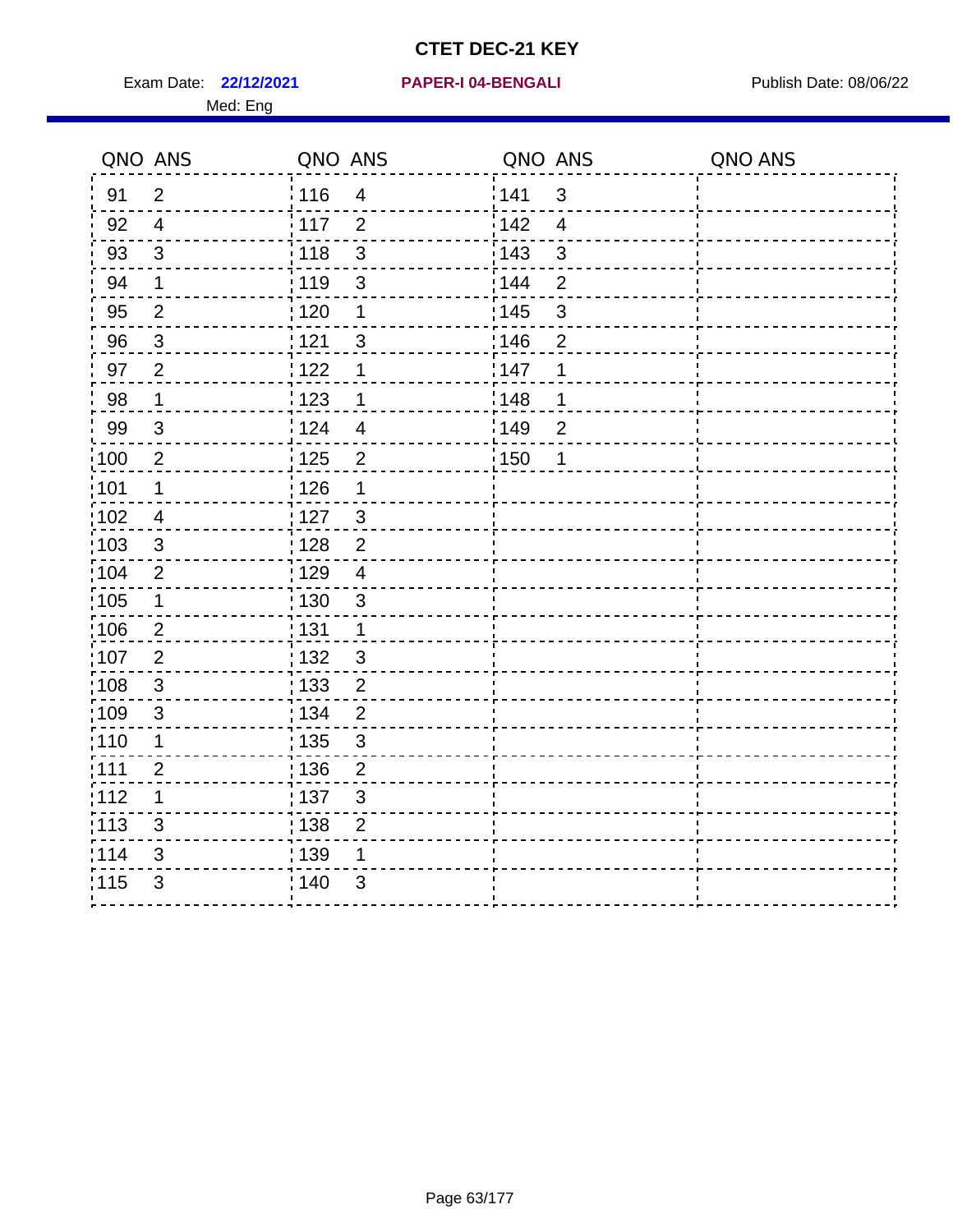Exam Date: 22/12/2021 PAPER-I 06-GUJARATI Publish Date: 08/06/22

#### **22/12/2021 PAPER-I 06-GUJARATI**

|       | QNO ANS                 | QNO ANS           |                           | QNO ANS |                | QNO ANS |
|-------|-------------------------|-------------------|---------------------------|---------|----------------|---------|
| 91    | $\mathbf 1$             | : 116             | $\overline{4}$            | 141     | $\mathfrak{S}$ |         |
| 92    | $\overline{\mathbf{3}}$ | $\frac{1}{2}$ 117 | $\overline{2}$            | 142     | $\overline{4}$ |         |
| 93    | $\overline{2}$          | 118               | $\mathbf{3}$              | 143     | 3              |         |
| 94    | $\mathfrak{3}$          | 119               | $\sqrt{3}$                | 144     | $\overline{2}$ |         |
| 95    | $\mathbf 1$             | : 120             | $\mathbf 1$               | : 145   | $\mathfrak{B}$ |         |
| 96    | $\mathbf{3}$            | 121               | $\overline{2}$            | :146    | $\overline{2}$ |         |
| 97    | $\overline{2}$          | 1122              | $\overline{4}$            | 147     | 1              |         |
| 98    | $\overline{4}$          | : 123             | $\mathbf{3}$              | 148     | 1              |         |
| 99    | 4                       | 124               | $\mathbf{3}$              | 149     | $\overline{2}$ |         |
| 100   | 4                       | : 125             | $\overline{4}$            | : 150   | 1              |         |
| 101   | $\overline{2}$          | : 126             | $\mathbf{3}$              |         |                |         |
| 102   | $\overline{4}$          | 127               | $\overline{2}$            |         |                |         |
| 103   | $\mathbf{1}$            | 128               | $\mathbf 2$               |         |                |         |
| 104   | 3                       | : 129             | $\overline{4}$            |         |                |         |
| 105   | 1                       | :130              | $\overline{2}$            |         |                |         |
| ;106  | $\overline{2}$          | : 131             | $\overline{2}$            |         |                |         |
| :107  | $\overline{2}$          | : 132             | 1                         |         |                |         |
| :108  | $\sqrt{3}$              | : 133             | $\mathbf{1}$              |         |                |         |
| :109  | $\mathfrak{3}$          | : 134             | $\mathbf 1$               |         |                |         |
| :110  | 1                       | 135               | 3                         |         |                |         |
| :111  | $\overline{2}$          | : 136             | $\overline{2}$            |         |                |         |
| 112   | 1                       | : 137             | $\ensuremath{\mathsf{3}}$ |         |                |         |
| : 113 | $\mathfrak{S}$          | 138               | $\overline{c}$            |         |                |         |
| 114   | 3                       | : 139             | 1                         |         |                |         |
| 115   | 3                       | 140               | 3                         |         |                |         |
|       |                         |                   |                           |         |                |         |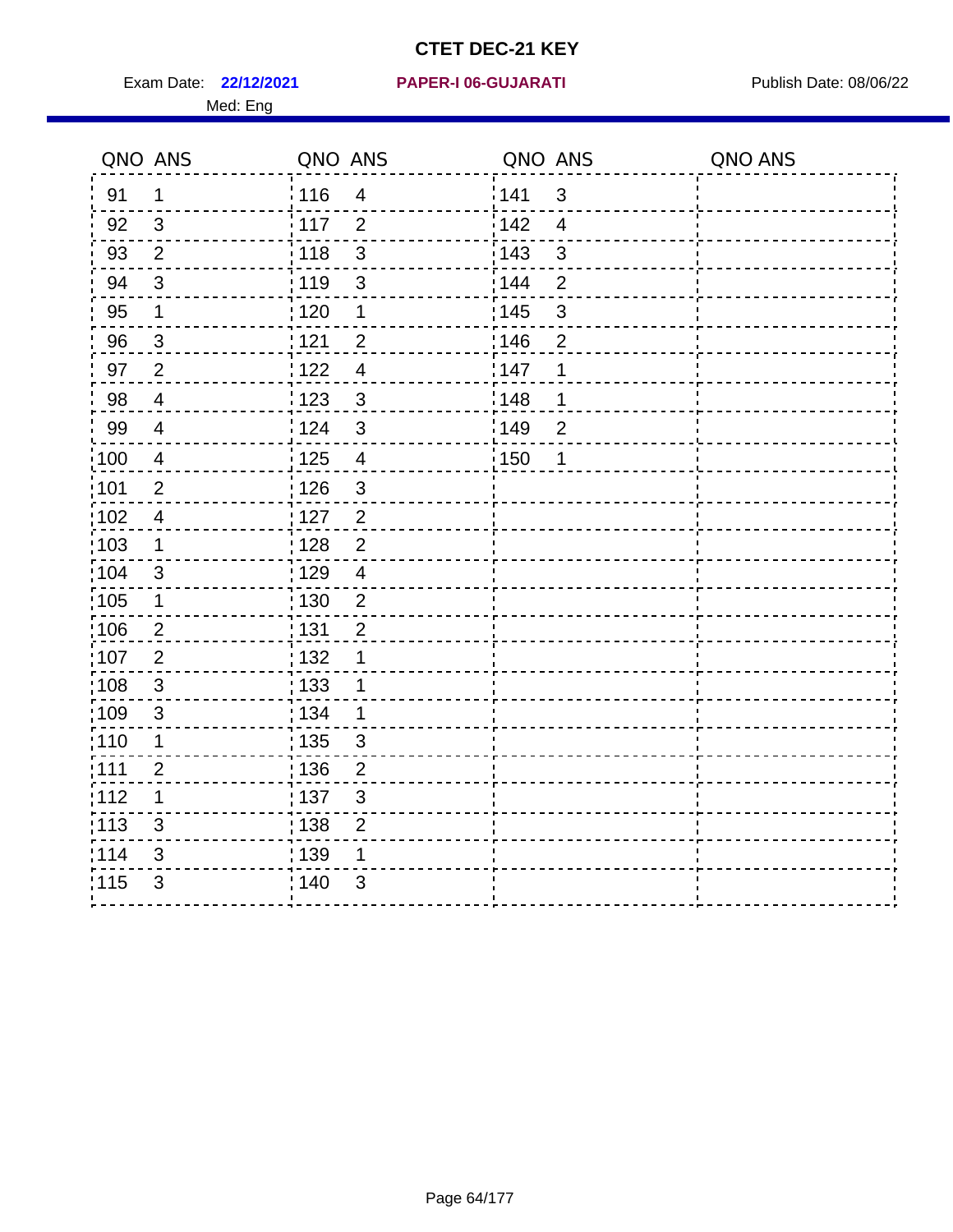Exam Date: 22/12/2021 **PAPER-I 07-KANNADA** Publish Date: 08/06/22 Med: Eng

#### **22/12/2021 PAPER-I 07-KANNADA**

| QNO ANS |                | QNO ANS           |                  | QNO ANS |                | QNO ANS |
|---------|----------------|-------------------|------------------|---------|----------------|---------|
| 91      | 3              | <sup>'</sup> 116  | $\overline{4}$   | 141     | 3              |         |
| 92      | $\overline{4}$ | 117               | 2                | 142     | $\overline{4}$ |         |
| 93      | $\overline{4}$ | : 118             | $\mathfrak{S}$   | 143     | $\mathfrak{S}$ |         |
| 94      | $\overline{2}$ | : 119             | $\mathfrak{S}$   | 144     | $\overline{2}$ |         |
| 95      | $\mathbf{3}$   | : 120             | $\mathbf 1$      | : 145   | $\mathfrak{S}$ |         |
| 96      | $\mathbf 1$    | : 121             | 3                | 146     | $\overline{2}$ |         |
| 97      | $\overline{2}$ | 122               | $\overline{2}$   | 147     | $\mathbf 1$    |         |
| 98      | $\mathbf 1$    | 123               | 1                | :148    | 1              |         |
| 99      | 3              | :124              | $\overline{4}$   | 149     | $\overline{2}$ |         |
| 100     | $\overline{2}$ | $\frac{1}{2}$ 125 | $\boldsymbol{2}$ | 150     | 1              |         |
| :101    | $\mathbf 1$    | : 126             | 1                |         |                |         |
| 102     | $\mathbf{3}$   | : 127             | $\mathbf{3}$     |         |                |         |
| :103    | $\mathbf 1$    | : 128             | $\overline{4}$   |         |                |         |
| :104    | 2              | : 129             | $\overline{2}$   |         |                |         |
| 105     | $\overline{4}$ | : 130             | $\overline{4}$   |         |                |         |
| 106     | $\overline{2}$ | : 131             | $\mathbf 1$      |         |                |         |
| :107    | $\overline{2}$ | : 132             | $\mathbf{3}$     |         |                |         |
| :108    | 3              | : 133             | $\overline{2}$   |         |                |         |
| :109    | 3              | : 134             | 1                |         |                |         |
| 110     | $\mathbf 1$    | : 135             | $\overline{4}$   |         |                |         |
| :111    | $\overline{2}$ | : 136             | 2                |         |                |         |
| 112     | $\mathbf 1$    | : 137             | 3                |         |                |         |
| : 113   | 3              | $\frac{1}{1}$ 138 | $\overline{2}$   |         |                |         |
| 114     | $\mathfrak{S}$ | : 139             | 1                |         |                |         |
| 115     | 3              | : 140             | 3                |         |                |         |
|         |                |                   |                  |         |                |         |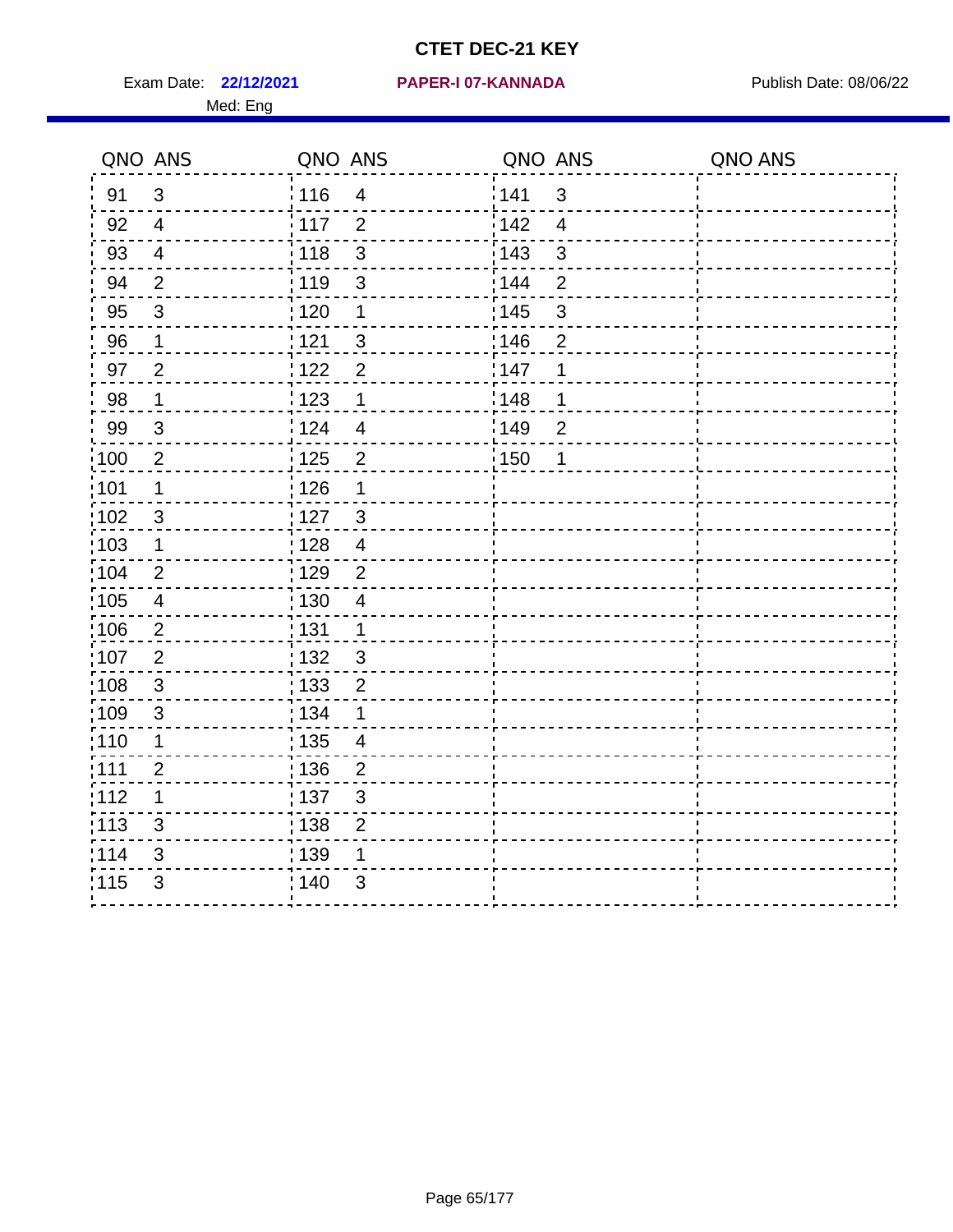Med: Eng

#### **22/12/2021 PAPER-I 09-MALAYALAM** Exam Date: Publish Date: 08/06/22

| QNO ANS |                           | QNO ANS           |                | QNO ANS           |                         | QNO ANS |
|---------|---------------------------|-------------------|----------------|-------------------|-------------------------|---------|
| 91      | $\overline{\mathbf{4}}$   | 116               | $\overline{4}$ | 141               | 3                       |         |
| 92      | $\overline{2}$            | $\frac{1}{2}$ 117 | 2              | 142               | $\overline{\mathbf{4}}$ |         |
| 93      | $\overline{\mathbf{4}}$   | 118               | $\sqrt{3}$     | $\frac{1}{2}$ 143 | 3                       |         |
| 94      | $\overline{2}$            | : 119             | 3              | : 144             | $\overline{2}$          |         |
| 95      | $\overline{2}$            | : 120             | 1              | : 145             | $\mathfrak{S}$          |         |
| 96      | 1                         | 121               | 1              | 146               | $\overline{2}$          |         |
| 97      | $\mathsf 3$               | 122               | $\overline{2}$ | 147               | 1                       |         |
| 98      | $\mathbf{2}$              | $\frac{1}{2}$ 123 | $\mathfrak{S}$ | : 148             | 1                       |         |
| 99      | $\mathfrak{S}$            | 124               | $\overline{4}$ | 149               | $\overline{2}$          |         |
| 100     | $\overline{\mathbf{4}}$   | $\frac{1}{2}$ 125 | $\mathbf{1}$   | 150               | 1                       |         |
| 101     | $\overline{\mathbf{4}}$   | : 126             | $\mathbf 2$    |                   |                         |         |
| 102     | $\overline{2}$            | $\frac{1}{1}$ 127 | $\sqrt{2}$     |                   |                         |         |
| 103     | 3                         | : 128             | $\overline{2}$ |                   |                         |         |
| 104     | $\overline{4}$            | : 129             | 3              |                   |                         |         |
| 105     | $\mathsf 3$               | : 130             | $\mathbf{3}$   |                   |                         |         |
| 106     | $\overline{2}$            | : 131             | $\mathfrak{S}$ |                   |                         |         |
| 107     | $\overline{2}$            | : 132             | $\mathbf{3}$   |                   |                         |         |
| 108     | 3                         | : 133             | 3              |                   |                         |         |
| 109     | $\sqrt{3}$                | : 134             | $\overline{2}$ |                   |                         |         |
| 110     | 1                         | : 135             | $\overline{4}$ |                   |                         |         |
| 111     | $\overline{2}$            | : 136             | $\overline{2}$ |                   |                         |         |
| 112     | 1                         | : 137             | 3              |                   |                         |         |
| 113     | 3                         | : 138             | $\overline{2}$ |                   |                         |         |
| 114     | $\ensuremath{\mathsf{3}}$ | : 139             | $\mathbf 1$    |                   |                         |         |
| 115     | 3                         | , 140             | $\mathfrak{S}$ |                   |                         |         |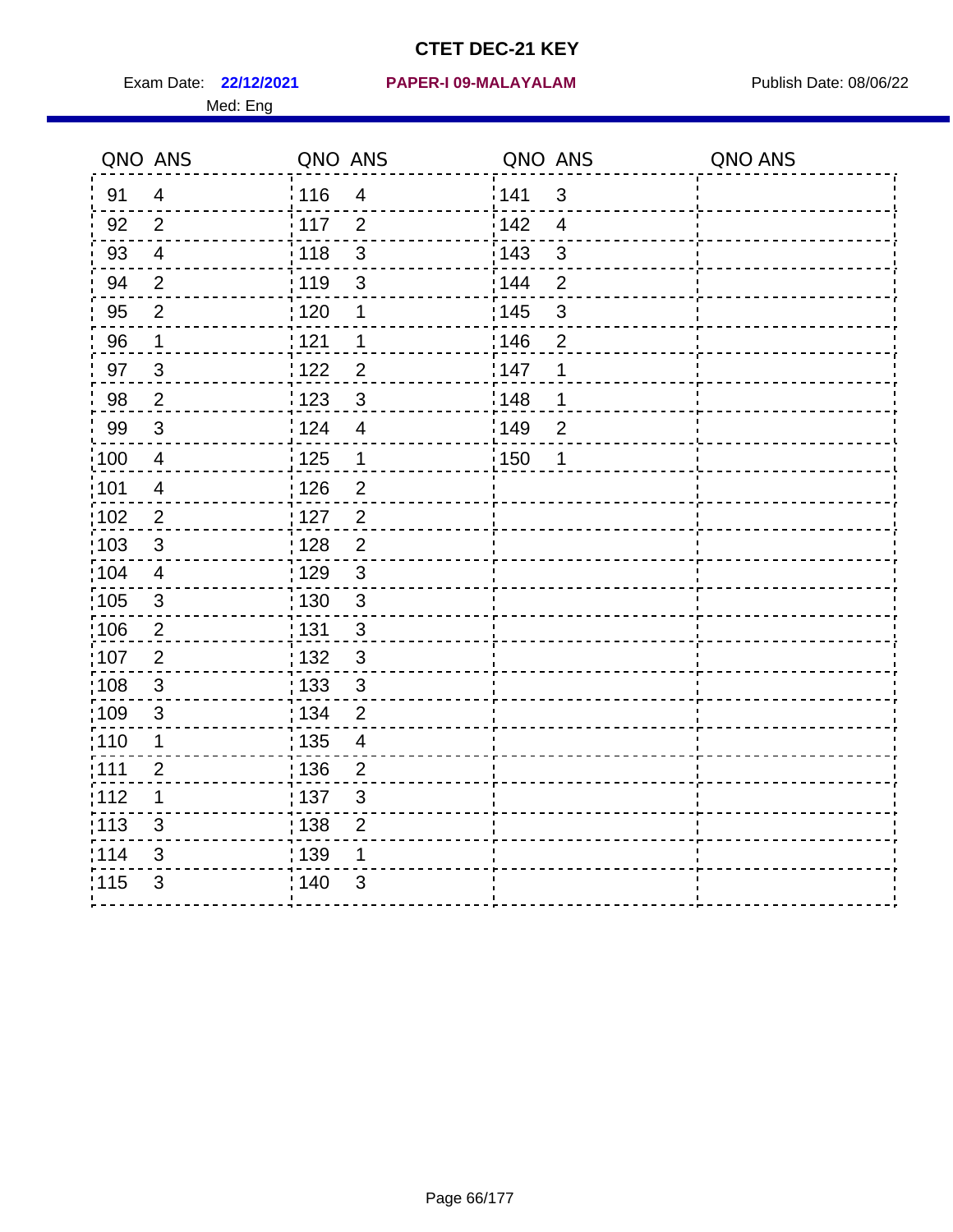Exam Date: 22/12/2021 PAPER-I 11-MARATHI PREERENDENSING Publish Date: 08/06/22 Med: Eng

#### **22/12/2021 PAPER-I 11-MARATHI**

|                   | QNO ANS        | QNO ANS |                           | QNO ANS           |                | QNO ANS |
|-------------------|----------------|---------|---------------------------|-------------------|----------------|---------|
| 91                | $\overline{4}$ | 116     | $\overline{4}$            | 141               | $\mathbf{3}$   |         |
| 92                | $\mathbf{1}$   | 117     | 2                         | 142               | $\overline{4}$ |         |
| 93                | $\overline{2}$ | 118     | $\mathsf 3$               | 143               | $\mathbf{3}$   |         |
| 94                | $\sqrt{3}$     | : 119   | 3                         | 144               | $\overline{2}$ |         |
| 95                | $\mathfrak{S}$ | : 120   | 1                         | : 145             | $\mathsf 3$    |         |
| 96                | 3              | 121     | $\overline{4}$            | 146               | $\overline{2}$ |         |
| 97                | $\mathbf 1$    | 122     | $\mathfrak{S}$            | 147               | 1              |         |
| 98                | $\overline{2}$ | 123     | $\mathbf 1$               | 148               | 1              |         |
| 99                | $\mathbf 1$    | 124     | $\mathfrak{3}$            | :149              | $\overline{2}$ |         |
| 100               | $\mathbf{3}$   | 125     | $\overline{\mathbf{4}}$   | $\frac{1}{1}$ 150 | 1              |         |
| 101               | 1              | 126     | $\overline{2}$            |                   |                |         |
| 102               | 2              | 127     | $\mathbf{1}$              |                   |                |         |
| 103               | 4              | : 128   | $\mathbf{3}$              |                   |                |         |
| $\frac{1}{104}$   | 2              | 129     | $\mathbf{3}$              |                   |                |         |
| $\frac{1}{1}$ 105 | $\sqrt{3}$     | : 130   | $\mathsf 3$               |                   |                |         |
| 106               | 2              | : 131   | $\overline{2}$            |                   |                |         |
| 107               | $\overline{2}$ | : 132   | $\overline{2}$            |                   |                |         |
| :108              | $\sqrt{3}$     | : 133   | $\overline{2}$            |                   |                |         |
| :109              | $\sqrt{3}$     | : 134   | $\overline{2}$            |                   |                |         |
| : 110             | 1              | : 135   | 4                         |                   |                |         |
| : 111             | $\overline{2}$ | : 136   | $\overline{2}$            |                   |                |         |
| 112               | 1              | : 137   | $\ensuremath{\mathsf{3}}$ |                   |                |         |
| 113               | 3              | 138     | $\overline{2}$            |                   |                |         |
| 114               | 3              | : 139   | 1                         |                   |                |         |
| 115               | 3              | 140     | 3                         |                   |                |         |
|                   |                |         |                           |                   |                |         |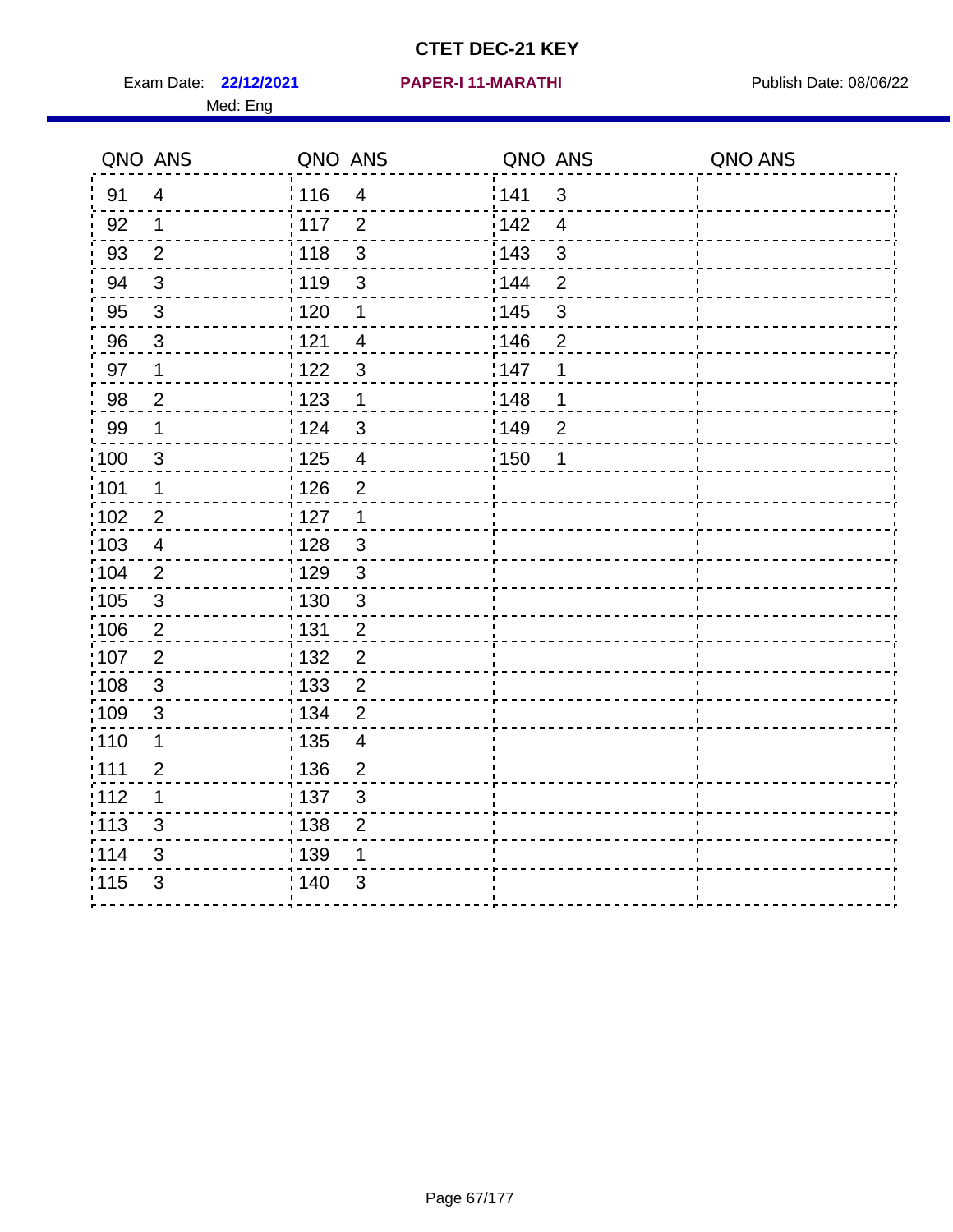Exam Date: 22/12/2021 **PAPER-I 14-ORIYA** Publish Date: 08/06/22 Med: Eng

#### **22/12/2021 PAPER-I 14-ORIYA**

| : 116<br>141<br>$\mathbf{3}$<br>91<br>$\mathfrak{S}$<br>$\overline{4}$<br>142<br>117<br>$\overline{4}$<br>92<br>$\overline{2}$<br>$\overline{2}$<br>3<br>$\overline{2}$<br>143<br>3<br>93<br>118<br>: 119<br>144<br>94<br>$\mathfrak{S}$<br>$\overline{2}$<br>$\mathfrak{S}$<br>: 145<br>$\overline{2}$<br>$\mathsf 3$<br>95<br>: 120<br>$\mathbf 1$<br>146<br>96<br>1121<br>$\mathbf{3}$<br>$\overline{2}$<br>$\overline{2}$ |  |
|-------------------------------------------------------------------------------------------------------------------------------------------------------------------------------------------------------------------------------------------------------------------------------------------------------------------------------------------------------------------------------------------------------------------------------|--|
|                                                                                                                                                                                                                                                                                                                                                                                                                               |  |
|                                                                                                                                                                                                                                                                                                                                                                                                                               |  |
|                                                                                                                                                                                                                                                                                                                                                                                                                               |  |
|                                                                                                                                                                                                                                                                                                                                                                                                                               |  |
|                                                                                                                                                                                                                                                                                                                                                                                                                               |  |
|                                                                                                                                                                                                                                                                                                                                                                                                                               |  |
| 1122<br>$\mathfrak{S}$<br>147<br>1<br>97<br>$\mathbf 1$                                                                                                                                                                                                                                                                                                                                                                       |  |
| 98<br>1123<br>148<br>$\overline{4}$<br>1<br>$\overline{4}$                                                                                                                                                                                                                                                                                                                                                                    |  |
| 99<br>124<br>$\overline{2}$<br>149<br>3<br>$\overline{2}$                                                                                                                                                                                                                                                                                                                                                                     |  |
| $\frac{1}{2}100$<br>$\overline{2}$<br>$\frac{1}{1}$ 125<br>$\mathbf 1$<br>150<br>$\mathbf 1$                                                                                                                                                                                                                                                                                                                                  |  |
| 101<br>: 126<br>$\mathfrak{S}$<br>$\mathfrak{S}$                                                                                                                                                                                                                                                                                                                                                                              |  |
| $\overline{2}$<br>$\frac{1}{1}$ 102<br>: 127<br>$\overline{4}$                                                                                                                                                                                                                                                                                                                                                                |  |
| 103<br>: 128<br>$\mathbf{3}$<br>$\overline{4}$                                                                                                                                                                                                                                                                                                                                                                                |  |
| :104<br>: 129<br>$\overline{2}$<br>$\mathbf 1$                                                                                                                                                                                                                                                                                                                                                                                |  |
| 105<br>: 130<br>$\overline{2}$<br>$\mathbf{3}$                                                                                                                                                                                                                                                                                                                                                                                |  |
| : 131<br>106<br>$\overline{c}$<br>$\overline{4}$                                                                                                                                                                                                                                                                                                                                                                              |  |
| 107<br>$\overline{2}$<br>132<br>$\overline{2}$                                                                                                                                                                                                                                                                                                                                                                                |  |
| :108<br>: 133<br>3<br>$\overline{4}$                                                                                                                                                                                                                                                                                                                                                                                          |  |
| :109<br>3<br>: 134<br>$\overline{4}$                                                                                                                                                                                                                                                                                                                                                                                          |  |
| 110<br>$\frac{1}{1}$ 135<br>$\overline{2}$<br>$\mathbf 1$                                                                                                                                                                                                                                                                                                                                                                     |  |
| :111<br>: 136<br>$\overline{2}$<br>2                                                                                                                                                                                                                                                                                                                                                                                          |  |
| :112<br>$\mathbf 1$<br>:137<br>3                                                                                                                                                                                                                                                                                                                                                                                              |  |
| :113<br>: 138<br>3<br>$\overline{2}$                                                                                                                                                                                                                                                                                                                                                                                          |  |
| 114<br>139<br>3<br>1                                                                                                                                                                                                                                                                                                                                                                                                          |  |
| 115<br>3<br>: 140<br>3                                                                                                                                                                                                                                                                                                                                                                                                        |  |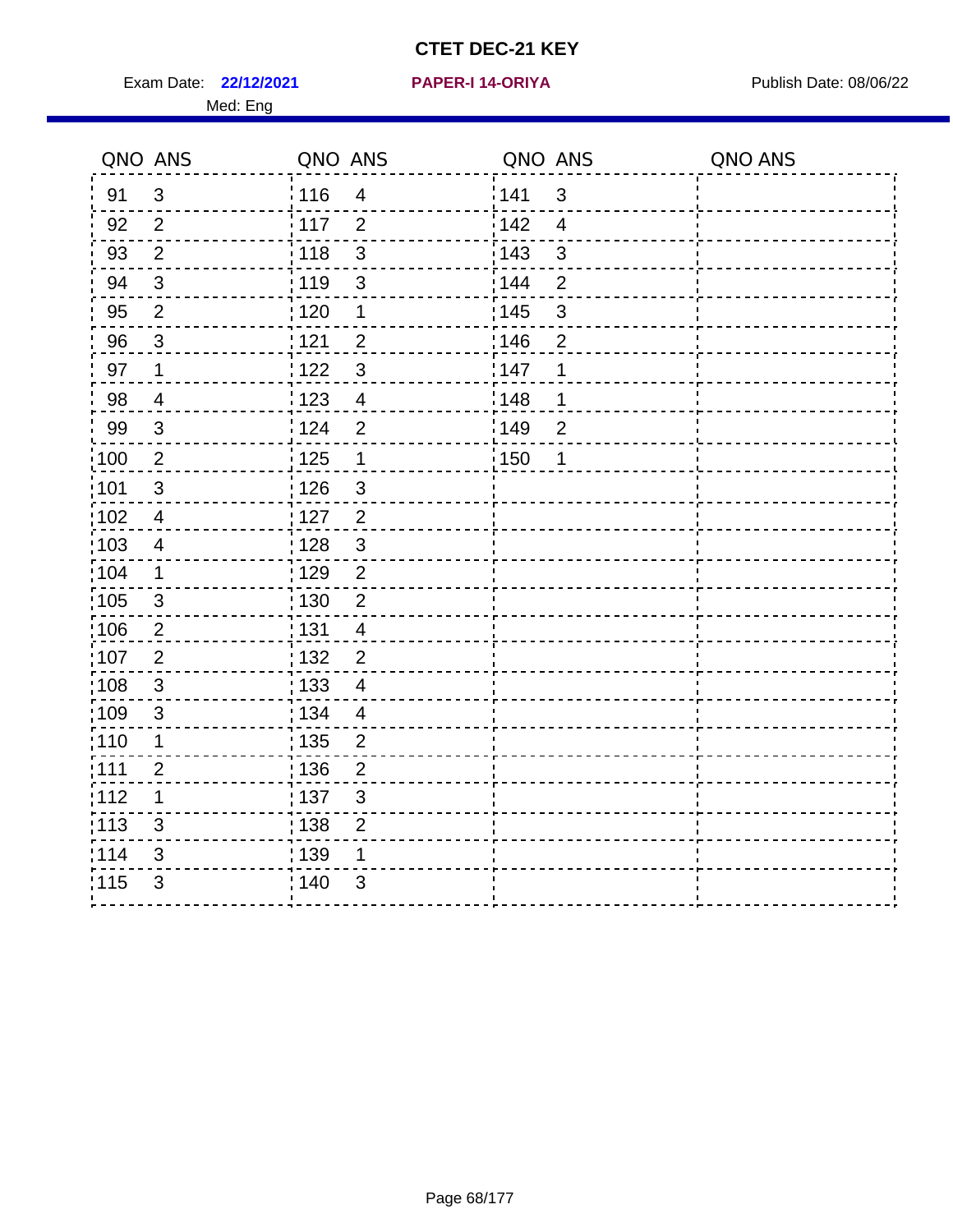Exam Date: 22/12/2021 **PAPER-I 15-PUNJABI** PUBLISH Date: 08/06/22 Med: Eng

#### **22/12/2021 PAPER-I 15-PUNJABI**

|                   | QNO ANS                   | QNO ANS                             | QNO ANS                            | QNO ANS |
|-------------------|---------------------------|-------------------------------------|------------------------------------|---------|
| 91                | $\overline{2}$            | : 116<br>$\overline{4}$             | 141<br>$\mathfrak{S}$              |         |
| 92                | $\overline{4}$            | 117<br>$\overline{2}$               | 142<br>$\overline{4}$              |         |
| 93                | $\sqrt{3}$                | $\mathbf{3}$<br>118                 | $\mathbf{3}$<br>143                |         |
| 94                | $\overline{2}$            | : 119<br>$\mathfrak{S}$             | 144<br>$\overline{2}$              |         |
| 95                | $\sqrt{3}$                | : 120<br>$\mathbf 1$                | : 145<br>$\ensuremath{\mathsf{3}}$ |         |
| 96                | $\mathbf{1}$              | 121<br>$\overline{2}$               | 146<br>$\overline{2}$              |         |
| 97                | 3                         | 122<br>1                            | 147<br>1                           |         |
| 98                | $\overline{4}$            | 123<br>1                            | 148<br>1                           |         |
| 99                | $\mathbf{3}$              | : 124<br>3                          | 149<br>$\overline{2}$              |         |
| $\frac{1}{1}$ 100 | $\mathbf{3}$              | 125<br>$\overline{\mathbf{4}}$      | $\frac{1}{2}$ 150<br>1             |         |
| :101              | $\overline{2}$            | 126<br>$\overline{2}$               |                                    |         |
| 102               | $\sqrt{3}$                | $\mathfrak{3}$<br>: 127             |                                    |         |
| 103               | 1                         | : 128<br>1                          |                                    |         |
| :104              | $\overline{2}$            | : 129<br>3                          |                                    |         |
| $\frac{1}{1}$ 105 | $\mathbf 1$               | : 130<br>$\mathfrak{3}$             |                                    |         |
| 106               | $\overline{2}$            | : 131<br>1                          |                                    |         |
| 107               | 2                         | : 132<br>1                          |                                    |         |
| 108               | $\mathbf{3}$              | : 133<br>$\overline{4}$             |                                    |         |
| $\frac{1}{1}$ 109 | 3                         | : 134<br>$\sqrt{3}$                 |                                    |         |
| : 110             | $\mathbf 1$               | $\frac{1}{1}$ 135<br>$\overline{2}$ |                                    |         |
| :111              | $\overline{2}$            | : 136<br>$\overline{2}$             |                                    |         |
| 112               | $\mathbf 1$               | :137<br>$\mathfrak{B}$              |                                    |         |
| :113              | 3                         | , 138<br>$\overline{2}$             |                                    |         |
| 114               | $\ensuremath{\mathsf{3}}$ | : 139<br>1                          |                                    |         |
| 115               | 3                         | ; 140<br>3                          |                                    |         |
|                   |                           |                                     |                                    |         |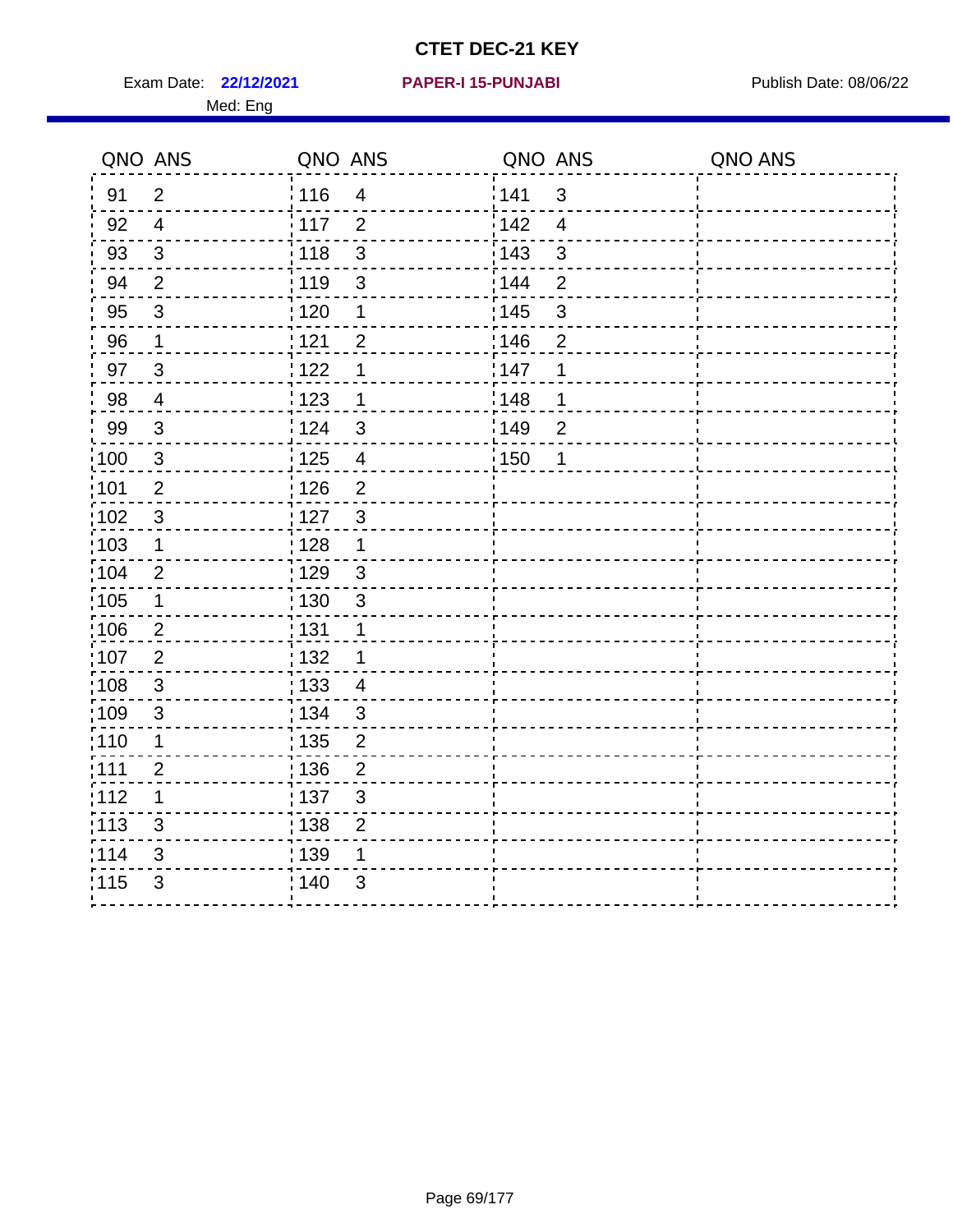Exam Date: 22/12/2021 PAPER-I 16-SANSKRIT Publish Date: 08/06/22 Med: Eng

#### **22/12/2021 PAPER-I 16-SANSKRIT**

| QNO ANS           |                          | QNO ANS           |                          | QNO ANS |                | QNO ANS |
|-------------------|--------------------------|-------------------|--------------------------|---------|----------------|---------|
| 91                | $\mathbf 1$              | : 116             | $\overline{\mathcal{A}}$ | 141     | 3              |         |
| 92                | $\overline{2}$           | $\frac{1}{117}$   | $\overline{2}$           | 142     | $\overline{4}$ |         |
| 93                | $\mathfrak{S}$           | 118               | $\mathsf 3$              | 143     | 3              |         |
| 94                | $\overline{4}$           | : 119             | 3                        | 144     | $\overline{2}$ |         |
| 95                | $\overline{\mathcal{A}}$ | : 120             | 1                        | : 145   | $\mathbf{3}$   |         |
| 96                | $\overline{2}$           | 1121              | $\overline{2}$           | 146     | $\overline{2}$ |         |
| 97                | $\overline{4}$           | 122               | $\mathfrak{S}$           | 147     | 3              |         |
| 98                | $\mathbf{1}$             | 123               | $\mathbf{1}$             | 148     | 1              |         |
| 99                | $\sqrt{3}$               | 124               | $\mathbf{3}$             | 149     | $\overline{2}$ |         |
| 100               | $\overline{2}$           | 125               | $\overline{2}$           | : 150   | 1              |         |
| 101               | $\sqrt{3}$               | $\frac{1}{2}$ 126 | $\mathbf{3}$             |         |                |         |
| 102               | $\mathbf 1$              | :127              | $\mathbf{3}$             |         |                |         |
| 103               | 3                        | : 128             | 3                        |         |                |         |
| 104               | $\overline{2}$           | : 129             | $\mathfrak{3}$           |         |                |         |
| 105               | $\overline{4}$           | 130               | $\overline{2}$           |         |                |         |
| 106               | $\overline{2}$           | : 131             | $\overline{4}$           |         |                |         |
| :107              | $\overline{2}$           | : 132             | $\overline{4}$           |         |                |         |
| 108               | $\mathbf{3}$             | : 133             | $\overline{4}$           |         |                |         |
| :109              | $\sqrt{3}$               | : 134             | $\overline{2}$           |         |                |         |
| : 110             | 1                        | 135               | 3                        |         |                |         |
| :111              | $\overline{2}$           | : 136             | $\overline{2}$           |         |                |         |
| 112               | $\mathbf 1$              | : 137             | $\mathfrak{S}$           |         |                |         |
| $\frac{1}{1}$ 113 | 3                        | : 138             | $\overline{2}$           |         |                |         |
| 114               | 3                        | 139               | 1                        |         |                |         |
| 115               | 3                        | : 140             | $\mathfrak{S}$           |         |                |         |
|                   |                          |                   |                          |         |                |         |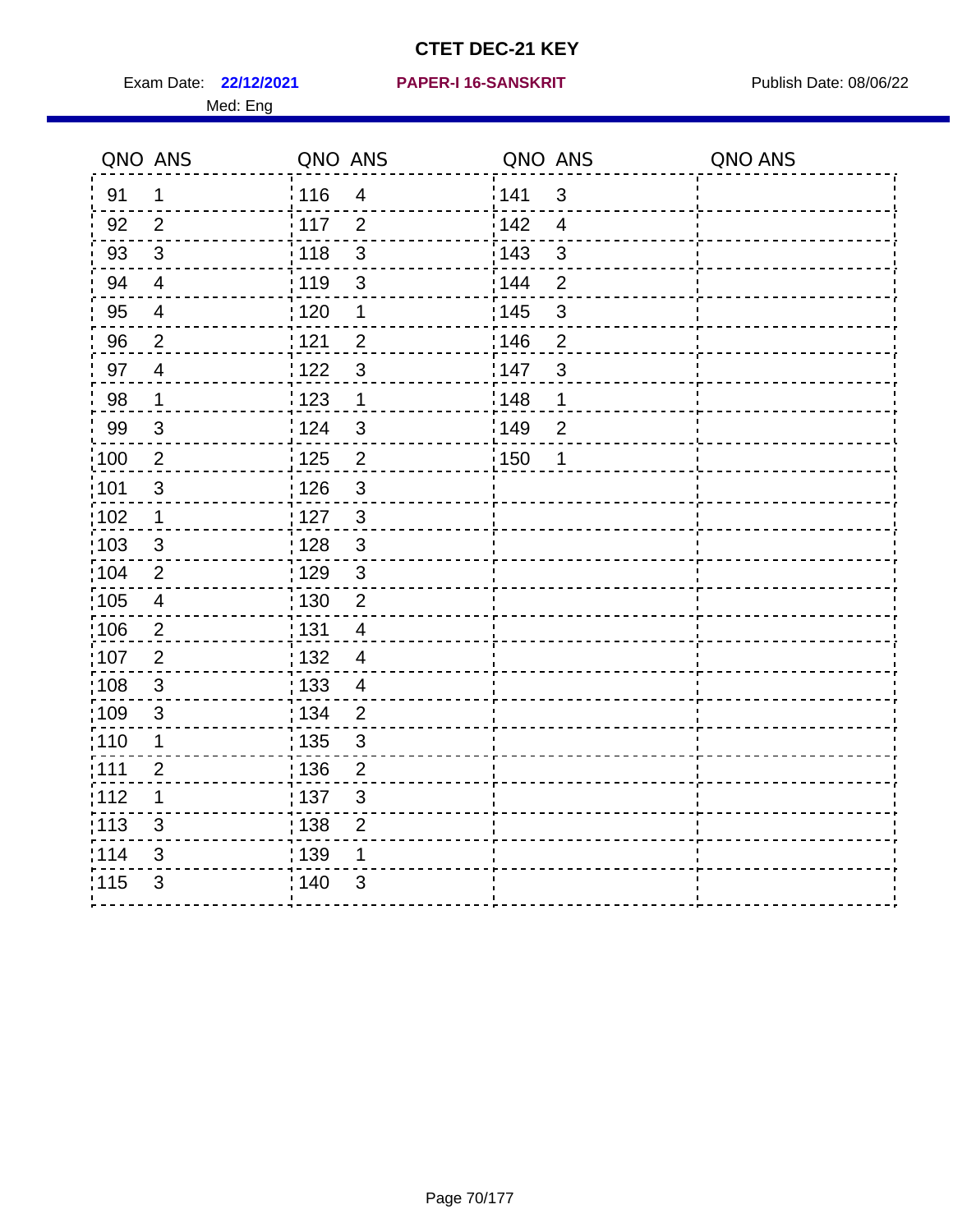Exam Date: 22/12/2021 **PAPER-I 17-TAMIL** Publish Date: 08/06/22 Med: Eng

|       | QNO ANS                 | QNO ANS |                           | QNO ANS |                | QNO ANS |
|-------|-------------------------|---------|---------------------------|---------|----------------|---------|
| 91    | $\overline{2}$          | 116     | $\overline{\mathbf{4}}$   | 141     | $\mathfrak{B}$ |         |
| 92    | 1                       | 117     | $\overline{2}$            | 142     | $\overline{4}$ |         |
| 93    | $\mathbf 1$             | 118     | $\mathbf{3}$              | 143     | $\mathbf{3}$   |         |
| 94    | $\overline{2}$          | : 119   | $\mathfrak{S}$            | 144     | $\overline{2}$ |         |
| 95    | $\overline{2}$          | :120    | 1                         | : 145   | $\mathfrak{S}$ |         |
| 96    | $\overline{4}$          | 121     | $\sqrt{3}$                | 146     | $\overline{2}$ |         |
| 97    | $\mathbf{3}$            | 122     | $\overline{4}$            | :147    | 1              |         |
| 98    | $\overline{4}$          | 123     | $\mathbf{3}$              | 148     | 1              |         |
| 99    | $\overline{4}$          | 124     | $\mathbf 1$               | 149     | $\overline{c}$ |         |
| :100  | $\mathbf{1}$            | 125     | $\overline{4}$            | 150     | 1              |         |
| :101  | $\overline{\mathbf{4}}$ | : 126   | $\ensuremath{\mathsf{3}}$ |         |                |         |
| 102   | $\mathfrak{3}$          | : 127   | 2                         |         |                |         |
| 103   | 2                       | :128    | $\overline{2}$            |         |                |         |
| 104   | $\overline{4}$          | : 129   | $\overline{2}$            |         |                |         |
| 105   | $\sqrt{3}$              | 130     | $\mathbf 1$               |         |                |         |
| :106  | $\overline{2}$          | : 131   | $\overline{2}$            |         |                |         |
| ;107  | $\overline{2}$          | : 132   | $\overline{2}$            |         |                |         |
| 108   | $\sqrt{3}$              | : 133   | $\overline{4}$            |         |                |         |
| :109  | $\sqrt{3}$              | : 134   | $\mathbf{3}$              |         |                |         |
| :110  | 1                       | : 135   | 1                         |         |                |         |
| : 111 | $\overline{2}$          | : 136   | $\overline{2}$            |         |                |         |
| 112   | 1                       | : 137   | $\ensuremath{\mathsf{3}}$ |         |                |         |
| 113   | 3                       | : 138   | $\overline{2}$            |         |                |         |
| 114   | 3                       | : 139   | 1                         |         |                |         |
| 115   | 3                       | 140     | 3                         |         |                |         |
|       |                         |         |                           |         |                |         |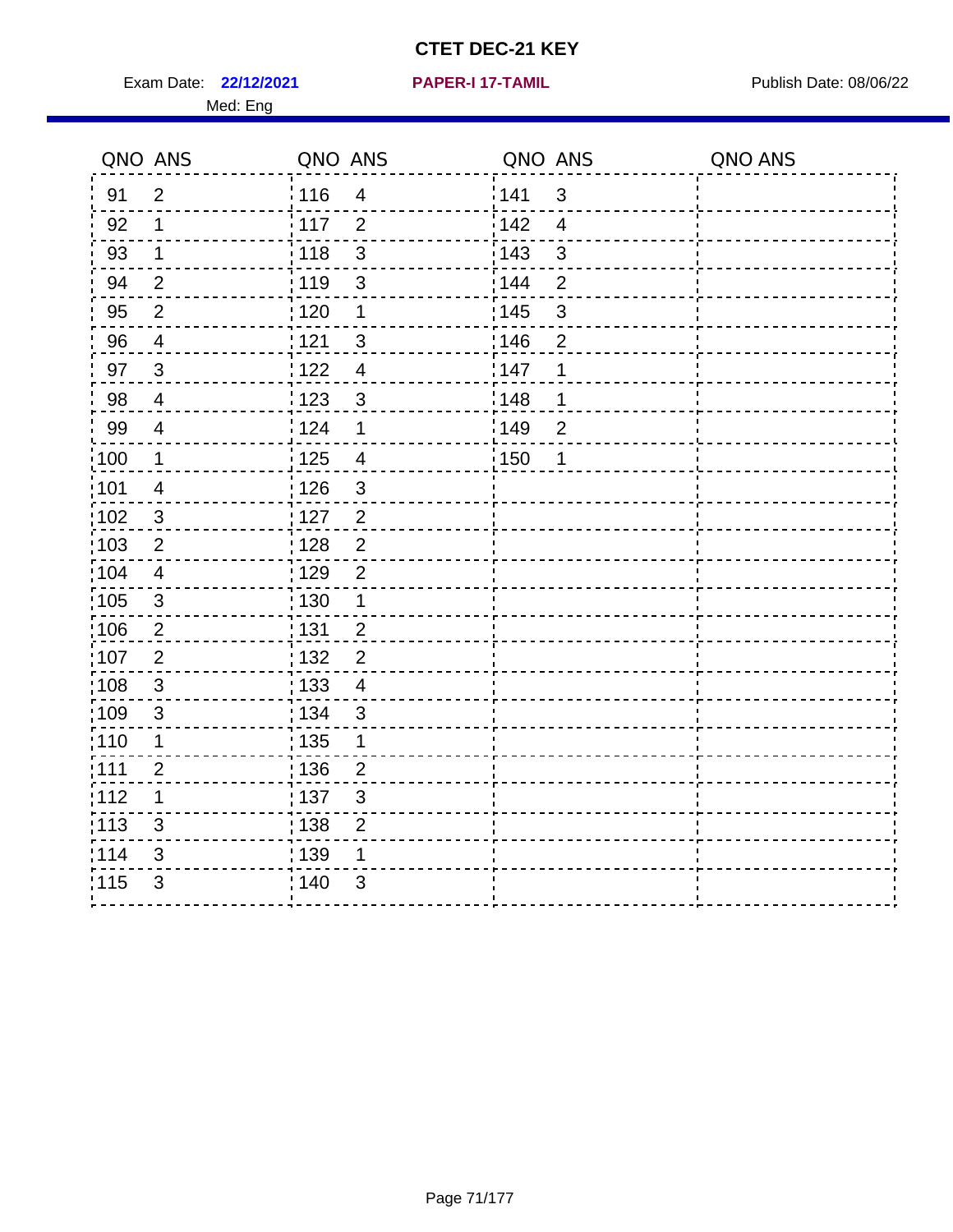**22/12/2021 PAPER-I 18-TELUGU** Exam Date: Publish Date: 08/06/22

| <b>PAPER-I 18-TELUGU</b> |  |  |  |  |  |  |  |
|--------------------------|--|--|--|--|--|--|--|
|                          |  |  |  |  |  |  |  |

|       | QNO ANS                  | QNO ANS           |                           | QNO ANS          |                           | QNO ANS |
|-------|--------------------------|-------------------|---------------------------|------------------|---------------------------|---------|
| 91    | $\overline{2}$           | 116               | $\overline{4}$            | <sup>'</sup> 141 | 3                         |         |
| 92    | 3                        | : 117             | $\overline{2}$            | $\frac{1}{142}$  | $\overline{4}$            |         |
| 93    | $\overline{4}$           | 118               | $\mathfrak{S}$            | : 143            | $\mathbf{3}$              |         |
| 94    | $\overline{2}$           | 119               | $\ensuremath{\mathsf{3}}$ | : 144            | $\mathbf{2}$              |         |
| 95    | $\overline{4}$           | :120              | 1                         | : 145            | $\ensuremath{\mathsf{3}}$ |         |
| 96    | $\overline{4}$           | 121               | $\overline{4}$            | 146              | $\overline{2}$            |         |
| 97    | $\mathbf{3}$             | 122               | $\mathfrak{S}$            | :147             | 1                         |         |
| 98    | $\mathbf 1$              | 123               | 1                         | 148              | 1                         |         |
| 99    | $\overline{2}$           | i 124             | $\mathfrak{B}$            | 149              | $\overline{2}$            |         |
| :100  | $\mathbf{3}$             | : 125             | $\overline{2}$            | :150             | $\mathbf 1$               |         |
| :101  | $\overline{2}$           | 126               | $\mathfrak{S}$            |                  |                           |         |
| 102   | $\overline{\mathcal{A}}$ | : 127             | $\overline{4}$            |                  |                           |         |
| 103   | $\mathsf 3$              | 128               | $\overline{\mathbf{c}}$   |                  |                           |         |
| 104   | $\overline{4}$           | : 129             | $\overline{c}$            |                  |                           |         |
| 105   | $\overline{2}$           | 130               | $\mathfrak{S}$            |                  |                           |         |
| 106   | $\overline{\mathbf{c}}$  | <u>¦131</u>       | $\overline{\mathcal{A}}$  |                  |                           |         |
| 107   | $\overline{2}$           | 132               | $\overline{4}$            |                  |                           |         |
| 108   | $\sqrt{3}$               | $\frac{1}{1}$ 133 | $\overline{c}$            |                  |                           |         |
| :109  | $\mathfrak{B}$           | : 134             | $\overline{2}$            |                  |                           |         |
| :110  | 1                        | : 135             | 1                         |                  |                           |         |
| :111  | $\overline{c}$           | : 136             | $\overline{c}$            |                  |                           |         |
| 112   | 1                        | 137               | $\mathsf 3$               |                  |                           |         |
| : 113 | $\sqrt{3}$               | : 138             | $\overline{c}$            |                  |                           |         |
| 114   | 3                        | : 139             |                           |                  |                           |         |
| 115   | $\mathfrak{S}$           | : 140             | 3                         |                  |                           |         |
|       |                          |                   |                           |                  |                           |         |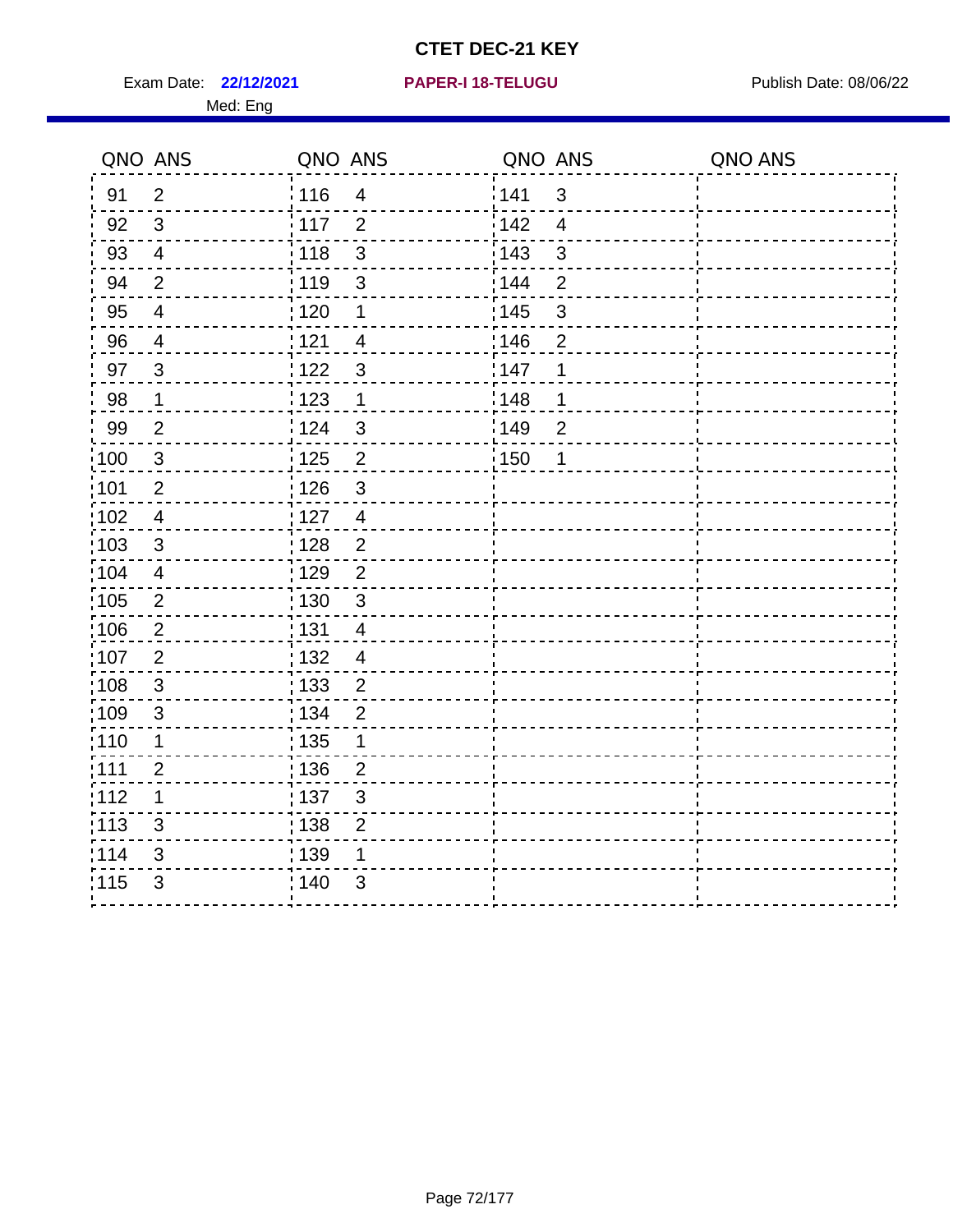Exam Date: 22/12/2021 **PAPER-I 20-URDU** PAPER 120-VIRDU Med: Eng

**22/12/2021 PAPER-I 20-URDU**

| QNO ANS           |                | QNO ANS           |                         | QNO ANS |                | QNO ANS |
|-------------------|----------------|-------------------|-------------------------|---------|----------------|---------|
| 91                | 1              | : 116             | $\overline{4}$          | 141     | $\mathfrak{S}$ |         |
| 92                | $\overline{4}$ | : 117             | 2                       | 142     | $\overline{4}$ |         |
| 93                | $\overline{2}$ | $\frac{1}{2}$ 118 | 3                       | 143     | 3              |         |
| 94                | 1              | 119               | $\mathsf 3$             | 144     | $\overline{2}$ |         |
| 95                | $\overline{2}$ | $\frac{1}{1}$ 120 | 1                       | : 145   | $\mathfrak{S}$ |         |
| 96                | $\mathbf 1$    | 121               | 1                       | 146     | $\overline{2}$ |         |
| 97                | $\overline{2}$ | 122               | 3                       | 147     | 1              |         |
| 98                | $\mathbf 1$    | : 123             | 1                       | 148     | 1              |         |
| 99                | $\mathfrak{S}$ | 124               | 1                       | 149     | $\overline{2}$ |         |
| :100              | $\mathbf 1$    | $\frac{1}{1}$ 125 | $\overline{\mathbf{c}}$ | : 150   | 1              |         |
| :101              | $\overline{2}$ | : 126             | $\mathfrak{S}$          |         |                |         |
| 102               | $\overline{4}$ | : 127             | $\mathbf 1$             |         |                |         |
| 103               | 3              | : 128             | $\overline{2}$          |         |                |         |
| 104               | $\overline{2}$ | $\frac{1}{1}$ 129 | 1                       |         |                |         |
| $\frac{1}{1}$ 105 | $\mathbf 1$    | $\frac{1}{1}$ 130 | $\mathbf{3}$            |         |                |         |
| 106               | $\overline{2}$ | : 131             | $\overline{2}$          |         |                |         |
| :107              | $\overline{2}$ | : 132             | $\overline{4}$          |         |                |         |
| 108               | 3              | : 133             | 1                       |         |                |         |
| :109              | 3              | : 134             | $\overline{2}$          |         |                |         |
| :110              | 1              | : 135             | $\mathfrak{S}$          |         |                |         |
| : 111             | $\overline{2}$ | : 136             | $\overline{2}$          |         |                |         |
| 112               | $\mathbf 1$    | 137               | $\mathfrak{S}$          |         |                |         |
| : 113             | 3              | : 138             | $\overline{2}$          |         |                |         |
| 114               | 3              | 139               | 1                       |         |                |         |
| 115               | 3              | 140               | 3                       |         |                |         |
|                   |                |                   |                         |         |                |         |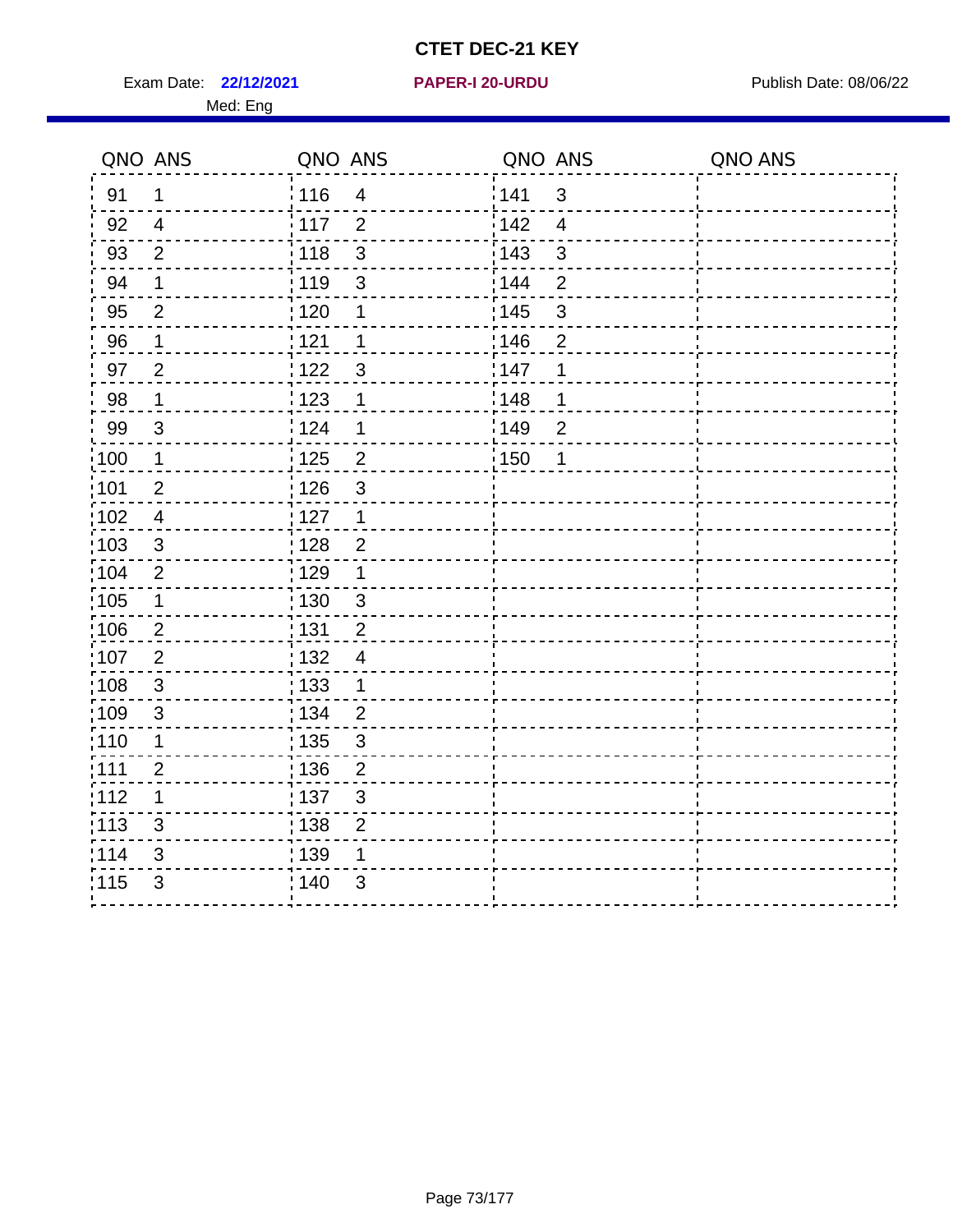Exam Date: 23/12/2021 **PAPER-I-MAIN Exam Date: 08/06/22** 

Med: Eng

|                  | QNO ANS                   | QNO ANS        |                         | QNO ANS |                           | QNO ANS |                |
|------------------|---------------------------|----------------|-------------------------|---------|---------------------------|---------|----------------|
| 1                | 3                         | $^{\prime}$ 26 | $\overline{2}$          | 51      | $\overline{4}$            | 76      | $\overline{1}$ |
| 2                | $\overline{2}$            | 27             | $\overline{2}$          | 52      | $\overline{2}$            | 77      | 1              |
| 3                | $\overline{4}$            | 28             | $\sqrt{3}$              | 53      | 1                         | 78      | 1              |
| 4                | 3                         | 29             | $\overline{2}$          | 54      | 4                         | 79      | 4              |
| 5                | $\mathbf 1$               | 30             | 1                       | 55      | 3                         | 80      | 1              |
| 6                | $\mathbf 1$               | 31             | 1                       | 56      | $\overline{4}$            | 81      | 1              |
| $\frac{7}{2}$    | $\ensuremath{\mathsf{3}}$ | 32             | $\overline{4}$          | 57      | $\mathbf 1$               | 82      | $\mathbf 1$    |
| $\bf 8$          | $\mathbf{1}$              | 33             | $\overline{2}$          | 58      | $\mathfrak{S}$            | 83      | $\overline{2}$ |
| $\boldsymbol{9}$ | $\mathfrak{B}$            | 34             | 4                       | 59      | 1                         | 84      | 1              |
| 10               | $\mathfrak{S}$            | 35             | $\mathsf 3$             | 60      | $\overline{4}$            | 85      | $\overline{4}$ |
| 11               | $\overline{2}$            | 36             | $\overline{\mathbf{4}}$ | 61      | $\overline{2}$            | 86      | 1              |
| 12               | 4                         | 37             | $\overline{2}$          | 62      | 2                         | 87      | 1              |
| 13               | $\mathbf 1$               | 38             | $\overline{4}$          | 63      | $\mathbf 1$               | 88      | 1              |
| 14               | $\overline{4}$            | 39             | 1                       | 64      | 3                         | 89      | 1              |
| 15               | $\mathbf 1$               | 40             | $\mathbf{3}$            | 65      | $\ensuremath{\mathsf{3}}$ | 90      | 1              |
| 16               | 3                         | .41            | 4                       | 66      | $\overline{2}$            |         |                |
| 17               | $\overline{2}$            | 42             | 4                       | 67      | $\overline{4}$            |         |                |
| $18$             | $\mathbf 1$               | 43             | $\mathbf{3}$            | 68      | $\overline{c}$            |         |                |
| 19               | $\overline{2}$            | 44             | 1                       | 69      | 1                         |         |                |
| 20               | $\mathbf 1$               | 45             | 2                       | 70      | 3                         |         |                |
| 21               | $\overline{2}$            | 46             | 1                       | 71      | 4                         |         |                |
| 22               | $\overline{2}$            | 47             | 1                       | 72      | 4                         |         |                |
| 23               | $\sqrt{3}$                | 48             | $\overline{2}$          | 73      | $\overline{\mathcal{A}}$  |         |                |
| 24               | $\overline{2}$            | 49             | 3                       | 74      | 4                         |         |                |
| 25               | $\overline{2}$            | 50             | $\overline{2}$          | 75      | 3                         |         |                |
|                  |                           |                |                         |         |                           |         |                |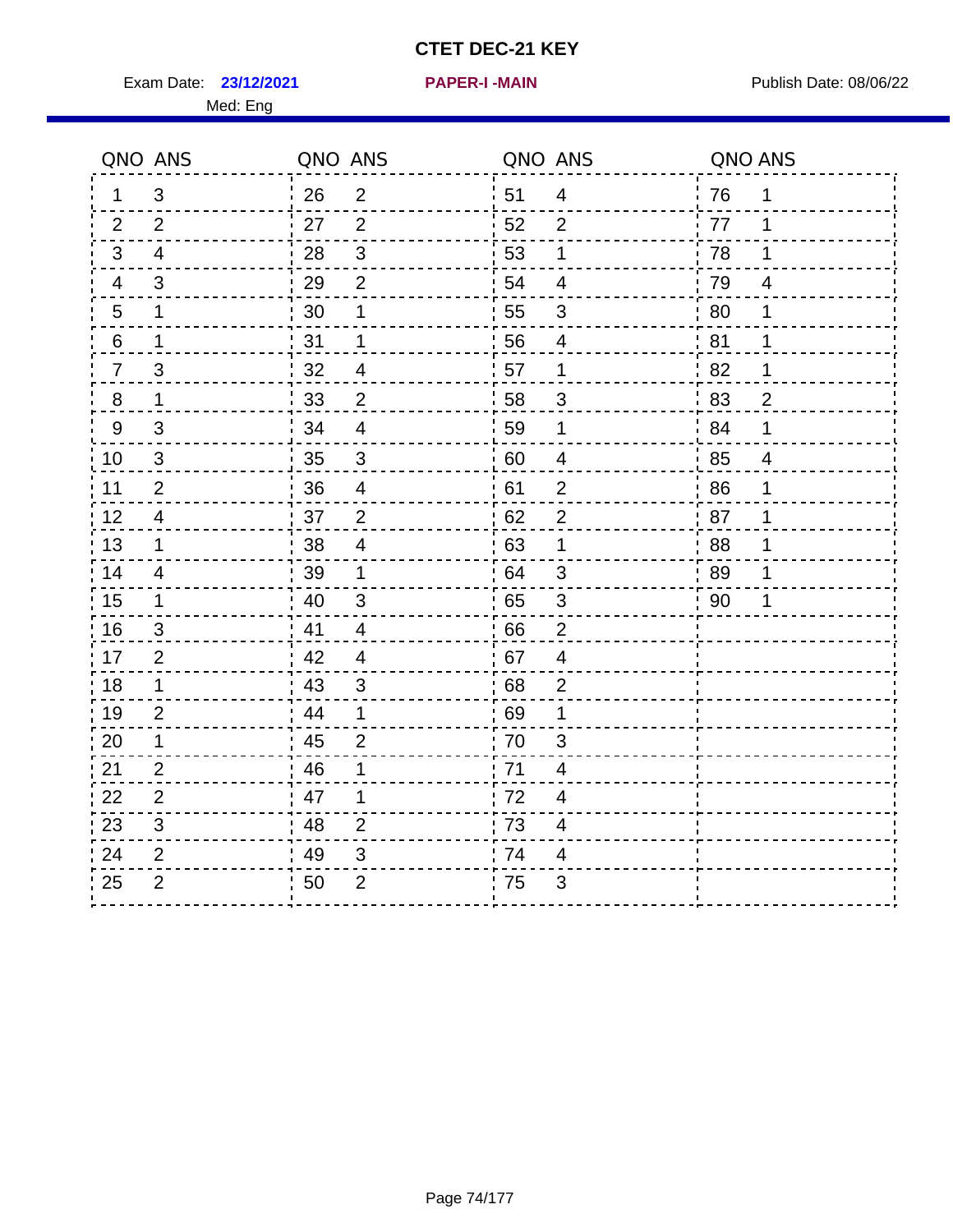Exam Date: 23/12/2021 PAPER-I 01-ENGLISH PREER Publish Date: 08/06/22 Med: Eng

#### **23/12/2021 PAPER-I 01-ENGLISH**

| QNO ANS           |                         | QNO ANS           |                           | QNO ANS           |                | QNO ANS |
|-------------------|-------------------------|-------------------|---------------------------|-------------------|----------------|---------|
| 91                | $\overline{4}$          | <sup>'</sup> 116  | $\mathbf{3}$              | 141               | $\mathbf 1$    |         |
| 92                | 1                       | 117               | 1                         | 142               | $\overline{2}$ |         |
| 93                | $\overline{4}$          | 118               | 1                         | : 143             | $\mathfrak{S}$ |         |
| 94                | $\mathbf{3}$            | : 119             | $\overline{2}$            | : 144             | $\overline{2}$ |         |
| 95                | $\overline{\mathbf{4}}$ | : 120             | $\overline{\mathbf{4}}$   | : 145             | 1              |         |
| 96                | $\mathbf{1}$            | 121               | $\overline{4}$            | 146               | $\overline{2}$ |         |
| 97                | $\overline{2}$          | 122               | $\mathbf 1$               | 147               | $\overline{2}$ |         |
| 98                | $\mathfrak{S}$          | 123               | $\overline{4}$            | 148               | 1              |         |
| 99                | $\overline{2}$          | 124               | $\overline{4}$            | 149               | $\overline{2}$ |         |
| $\frac{1}{1}$ 100 | $\overline{4}$          | : 125             | $\overline{2}$            | $\frac{1}{1}$ 150 | $\overline{3}$ |         |
| :101              | $\overline{4}$          | : 126             | $\overline{2}$            |                   |                |         |
| 102               | $\sqrt{3}$              | : 127             | $\overline{4}$            |                   |                |         |
| :103              | $\overline{4}$          | : 128             | $\mathbf{3}$              |                   |                |         |
| 104               | 3                       | : 129             | $\overline{4}$            |                   |                |         |
| $\frac{1}{1}$ 105 | $\overline{\mathbf{4}}$ | $\frac{1}{1}$ 130 | $\overline{\mathbf{4}}$   |                   |                |         |
| 106               | $\mathbf 1$             | : 131             | $\overline{4}$            |                   |                |         |
| :107              | $\overline{2}$          | : 132             | $\overline{4}$            |                   |                |         |
| 108               | $\overline{2}$          | : 133             | $\overline{4}$            |                   |                |         |
| :109              | $\overline{4}$          | : 134             | $\overline{4}$            |                   |                |         |
| :110              | 3                       | ; 135             | $\overline{2}$            |                   |                |         |
| 1111              | $\overline{2}$          | : 136             | $\sqrt{3}$                |                   |                |         |
| 112               | $\overline{2}$          | : 137             | $\overline{2}$            |                   |                |         |
| : 113             | $\overline{\mathbf{4}}$ | : 138             | $\overline{\mathbf{4}}$   |                   |                |         |
| 114               | $\overline{2}$          | 139               | 3                         |                   |                |         |
| 115               | 3                       | 140               | $\ensuremath{\mathsf{3}}$ |                   |                |         |
|                   |                         |                   |                           |                   |                |         |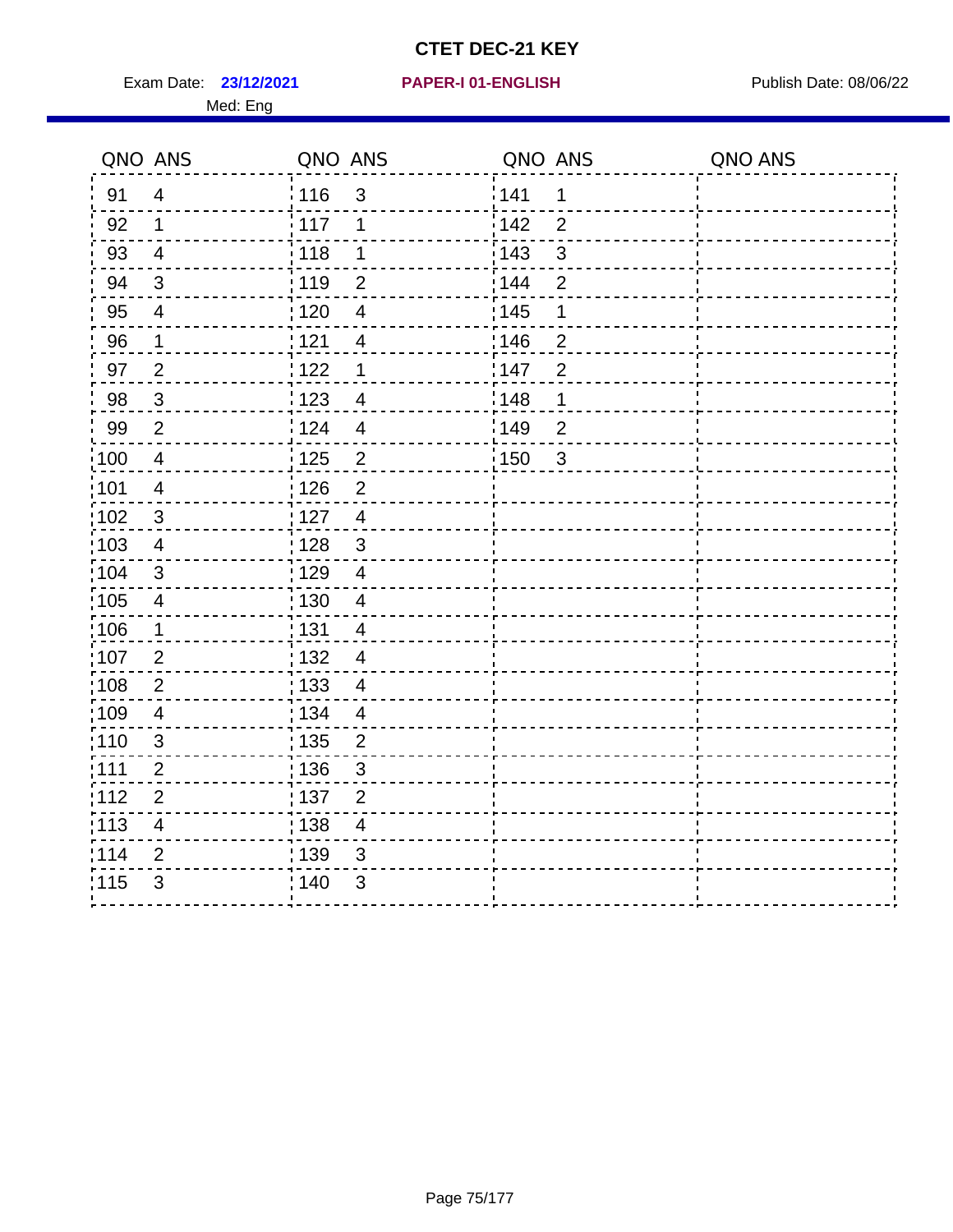**23/12/2021 PAPER-I 02-HINDI**

Exam Date: 23/12/2021 **PAPER-I 02-HINDI Exam Date: 08/06/22** Med: Eng

| QNO ANS |                | QNO ANS |                | QNO ANS |                         | QNO ANS |
|---------|----------------|---------|----------------|---------|-------------------------|---------|
| 91      | 3              | 116     | $\mathfrak{S}$ | 141     | 1                       |         |
| 92      | $\overline{4}$ | : 117   | 1              | 142     | $\overline{2}$          |         |
| 93      | $\overline{2}$ | 118     | 1              | 143     | 3                       |         |
| 94      | $\mathfrak{3}$ | : 119   | $\overline{2}$ | : 144   | $\overline{2}$          |         |
| 95      | 1              | : 120   | $\overline{4}$ | : 145   | $\mathbf 1$             |         |
| 96      | $\overline{4}$ | 121     | $\overline{4}$ | 146     | $\overline{2}$          |         |
| 97      | 1              | 1122    | $\mathbf{3}$   | 147     | $\overline{2}$          |         |
| 98      | $\mathbf{3}$   | 123     | $\mathfrak{3}$ | :148    | $\mathbf 1$             |         |
| 99      | $\overline{4}$ | 124     | $\mathbf 1$    | 149¦    | $\overline{2}$          |         |
| :100    | $\overline{4}$ | 125     | $\mathbf{3}$   | 150     | $\overline{\mathbf{3}}$ |         |
| :101    | $\overline{2}$ | : 126   | $\mathbf 1$    |         |                         |         |
| 102     | $\sqrt{3}$     | : 127   | $\mathbf{3}$   |         |                         |         |
| 103     | 1              | : 128   | $\overline{2}$ |         |                         |         |
| :104    | 3              | :129    | $\overline{4}$ |         |                         |         |
| 105     | $\overline{2}$ | : 130   | $\mathbf{3}$   |         |                         |         |
| 106     | $\mathbf 1$    | : 131   | $\overline{2}$ |         |                         |         |
| 107     | 2              | : 132   | $\mathbf{3}$   |         |                         |         |
| :108    | $\overline{2}$ | : 133   | $\mathbf 1$    |         |                         |         |
| :109    | 4              | : 134   | $\overline{2}$ |         |                         |         |
| :110    | $\mathfrak{3}$ | : 135   | $\mathbf 1$    |         |                         |         |
| :111    | $\overline{2}$ | : 136   | 3              |         |                         |         |
| 112     | $\overline{2}$ | :137    | $\overline{2}$ |         |                         |         |
| : 113   | $\overline{4}$ | : 138   | $\overline{4}$ |         |                         |         |
| 1114    | 2              | 139     | 3              |         |                         |         |
| 115     | $\mathfrak{B}$ | : 140   | 3              |         |                         |         |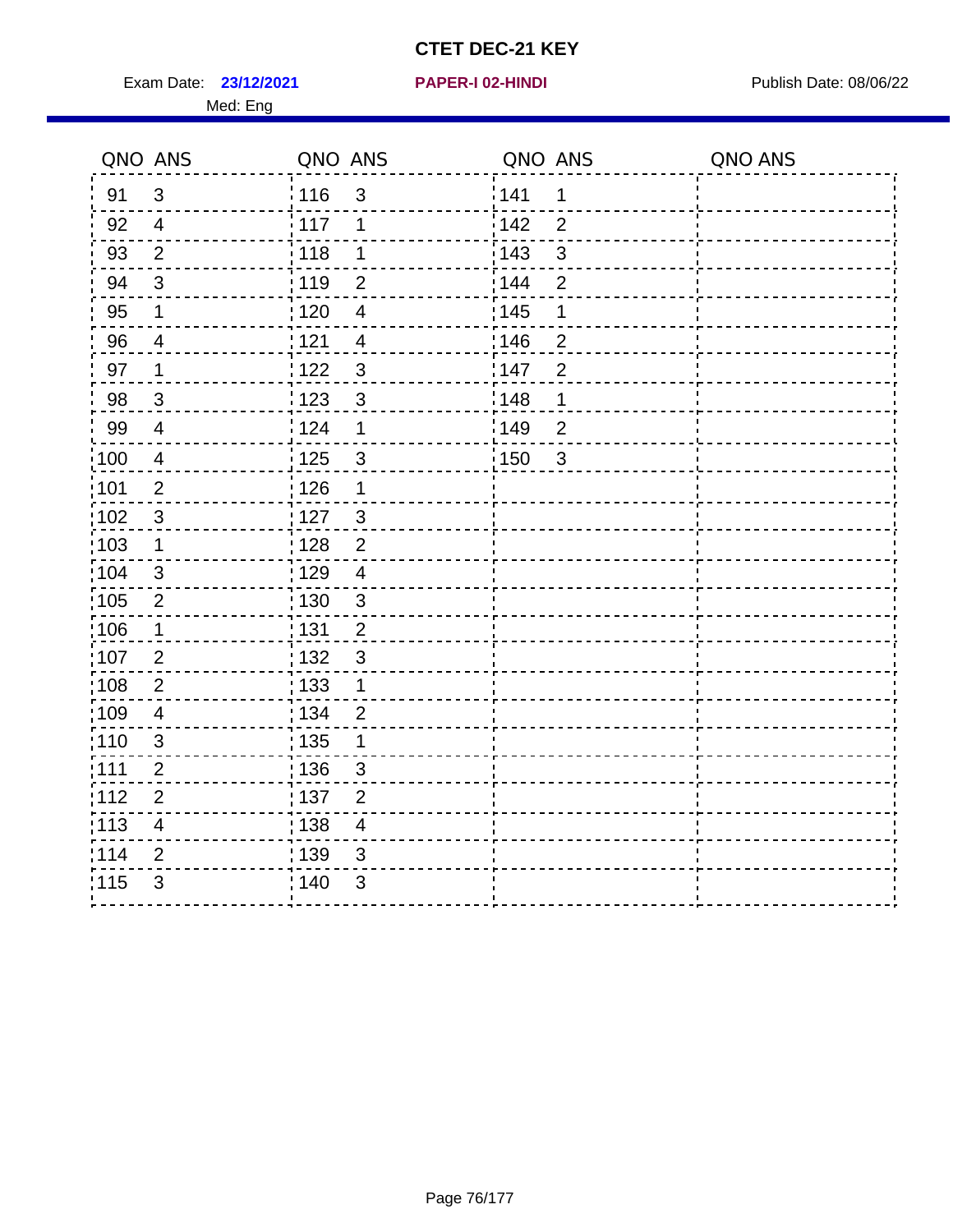Med: Eng

#### **23/12/2021 PAPER-I 03-ASSAMESE** Exam Date: Publish Date: 08/06/22

|      | QNO ANS                 | QNO ANS |                | QNO ANS |                | QNO ANS |
|------|-------------------------|---------|----------------|---------|----------------|---------|
| 91   | $\overline{2}$          | 116     | $\mathfrak{3}$ | 141     | 1              |         |
| 92   | $\overline{4}$          | 117     | 1              | 142     | $\overline{2}$ |         |
| 93   | $\overline{2}$          | 118     | $\mathbf 1$    | 143     | $\sqrt{3}$     |         |
| 94   | $\overline{\mathbf{4}}$ | : 119   | $\overline{2}$ | 144     | $\overline{2}$ |         |
| 95   | $\overline{2}$          | :120    | $\overline{4}$ | : 145   | 1              |         |
| 96   | $\mathfrak{S}$          | 121     | $\mathbf 1$    | 146     | $\overline{2}$ |         |
| 97   | $\mathbf{3}$            | 122     | $\mathfrak{B}$ | 147     | $\overline{2}$ |         |
| 98   | $\mathbf{3}$            | 123     | $\overline{4}$ | 148     | 1              |         |
| 99   | $\mathfrak{S}$          | 124     | $\overline{2}$ | 149     | $\overline{2}$ |         |
| 100  | $\mathbf 1$             | 125     | $\overline{2}$ | 150     | $\overline{3}$ |         |
| 101  | $\overline{2}$          | : 126   | $\overline{2}$ |         |                |         |
| 102  | $\overline{4}$          | : 127   | $\overline{2}$ |         |                |         |
| :103 | 2                       | : 128   | $\overline{2}$ |         |                |         |
| 104  | $\mathbf{3}$            | : 129   | $\mathbf 1$    |         |                |         |
| :105 | $\sqrt{3}$              | : 130   | $\overline{4}$ |         |                |         |
| 106  | $\mathbf 1$             | : 131   | $\mathbf{3}$   |         |                |         |
| :107 | $\overline{2}$          | : 132   | $\overline{2}$ |         |                |         |
| :108 | $\overline{2}$          | : 133   | $\overline{4}$ |         |                |         |
| 109  | $\overline{4}$          | : 134   | $\overline{2}$ |         |                |         |
| :110 | 3                       | 135     | $\overline{2}$ |         |                |         |
| 111  | $\overline{2}$          | : 136   | $\sqrt{3}$     |         |                |         |
| 112  | $\overline{2}$          | : 137   | $\overline{2}$ |         |                |         |
| :113 | $\overline{\mathbf{4}}$ | : 138   | $\overline{4}$ |         |                |         |
| 114  | $\overline{2}$          | 139     | 3              |         |                |         |
| 115  | 3                       | : 140   | 3              |         |                |         |
|      |                         |         |                |         |                |         |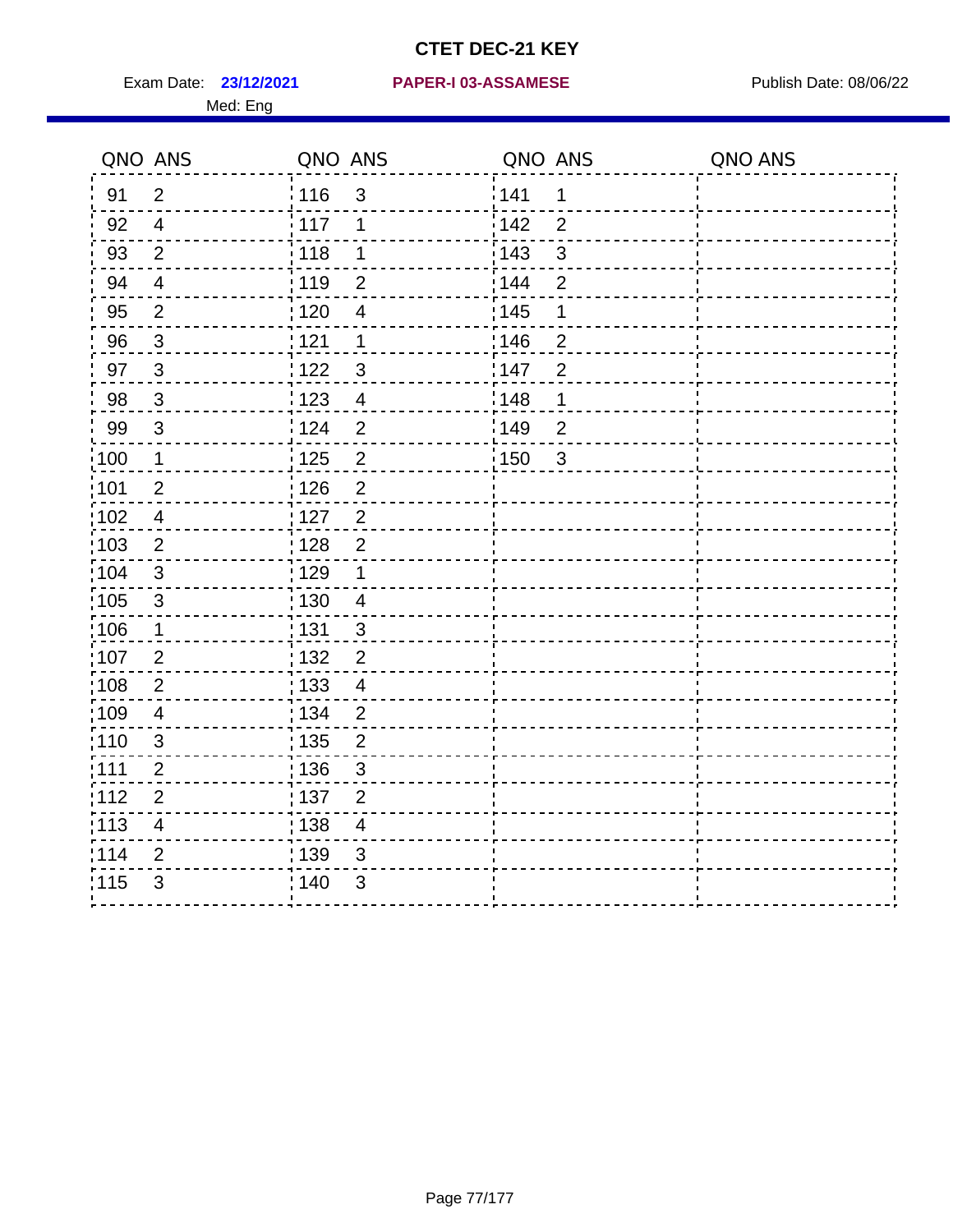Med: Eng

#### **23/12/2021 PAPER-I 16-SANSKRIT** Exam Date: Publish Date: 08/06/22

| QNO ANS |                          | QNO ANS           |                         | QNO ANS |                | QNO ANS |
|---------|--------------------------|-------------------|-------------------------|---------|----------------|---------|
| 91      | $\overline{2}$           | 116               | $\mathfrak{S}$          | 141     | 1              |         |
| 92      | $\overline{\mathbf{4}}$  | 117               | 1                       | 142     | 1              |         |
| 93      | 3                        | 118               | $\mathbf 1$             | 143     | $\mathbf{3}$   |         |
| 94      | $\sqrt{3}$               | 119               | $\overline{2}$          | 144     | $\overline{2}$ |         |
| 95      | 1                        | :120              | $\overline{4}$          | 145     | 1              |         |
| 96      | $\overline{2}$           | 121               | $\overline{2}$          | 146     | $\overline{2}$ |         |
| 97      | $\overline{\mathbf{4}}$  | 122               | $\mathbf 1$             | :147    | $\overline{2}$ |         |
| 98      | 1                        | 123               | $\overline{2}$          | 148     | 1              |         |
| 99      | $\sqrt{3}$               | 124               | $\overline{2}$          | 149     | $\overline{2}$ |         |
| 100     | $\sqrt{3}$               | 125               | $\mathbf 1$             | 150     | $\mathbf{3}$   |         |
| 101     | $\overline{2}$           | 126               | $\overline{\mathbf{4}}$ |         |                |         |
| 102     | $\overline{4}$           | 127               | $\overline{1}$          |         |                |         |
| 103     | $\overline{\mathbf{4}}$  | : 128             | $\overline{4}$          |         |                |         |
| 104     | 1                        | 129               | 3                       |         |                |         |
| 105     | $\mathbf{2}$             | $\frac{1}{1}$ 130 | $\mathbf 3$             |         |                |         |
| 106     | $\mathbf{1}$             | : 131             | $\overline{2}$          |         |                |         |
| 107     | $\overline{2}$           | : 132             | $\mathfrak{S}$          |         |                |         |
| 108     | $\boldsymbol{2}$         | $\frac{1}{1}$ 133 | $\overline{c}$          |         |                |         |
| 109     | $\overline{\mathcal{A}}$ | : 134             | $\boldsymbol{2}$        |         |                |         |
| 110     | $\mathfrak{S}$           | : 135             | $\overline{2}$          |         |                |         |
| 111     | $\overline{2}$           | 136               | $\mathfrak{S}$          |         |                |         |
| 112     | $\overline{2}$           | : 137             | $\overline{2}$          |         |                |         |
| 113     | 4                        | : 138             | $\overline{\mathbf{4}}$ |         |                |         |
| 114     | $\overline{2}$           | 139               | $\mathfrak{B}$          |         |                |         |
| 115     | 3                        | : 140             | $\sqrt{3}$              |         |                |         |
|         |                          |                   |                         |         |                |         |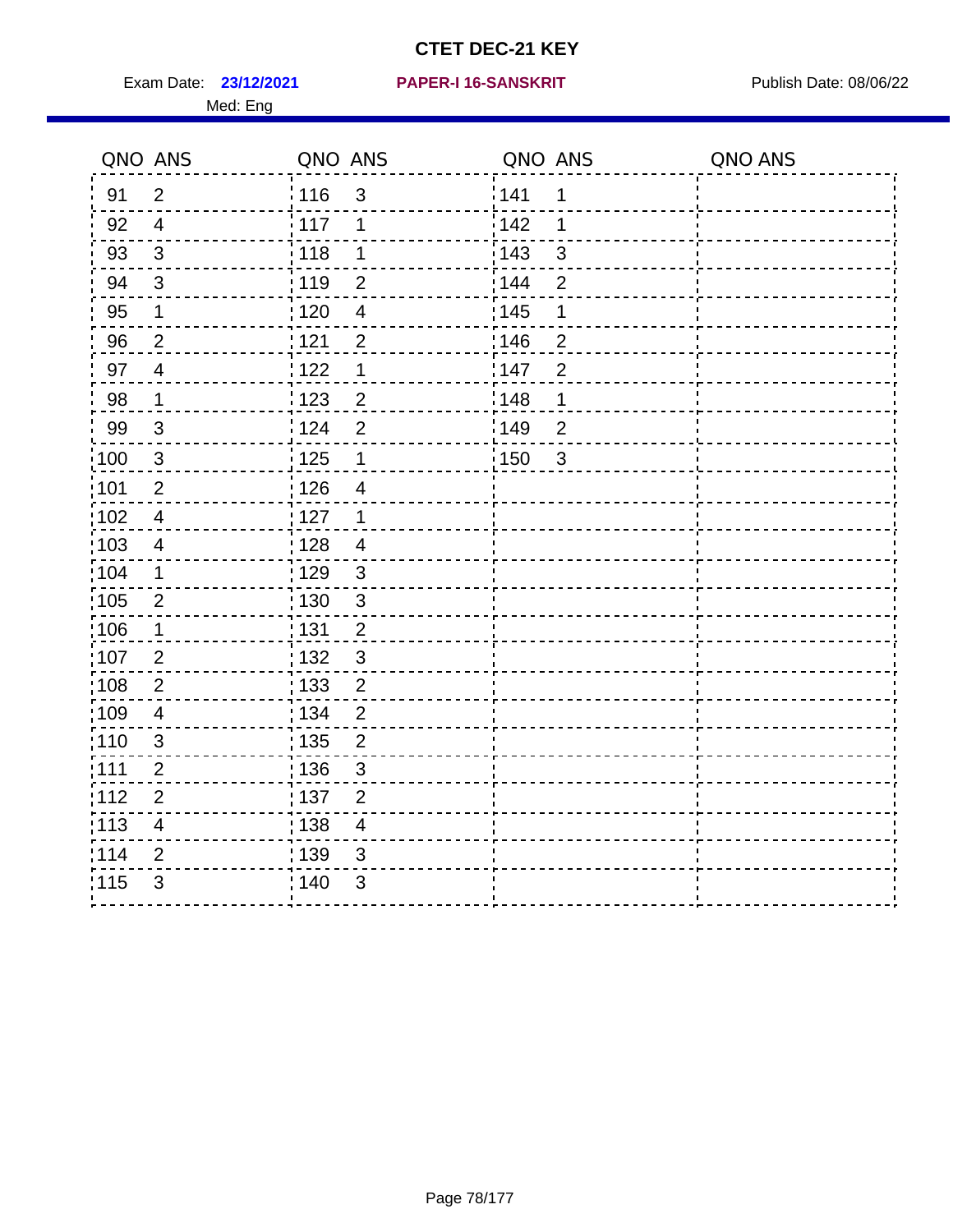Exam Date: 23/12/2021 **PAPER-I 20-URDU** PAPER 120-VIRDU Med: Eng

**23/12/2021 PAPER-I 20-URDU**

| QNO ANS |                          | QNO ANS |                          | QNO ANS           |                | QNO ANS |
|---------|--------------------------|---------|--------------------------|-------------------|----------------|---------|
| 91      | $\overline{2}$           | 116     | 3                        | 141               | 1              |         |
| 92      | $\mathbf 1$              | $-117$  | 1                        | 142               | $\overline{2}$ |         |
| 93      | 3                        | : 118   | 1                        | 143               | 3              |         |
| 94      | $\mathbf 1$              | 119     | $\overline{2}$           | 144               | $\overline{2}$ |         |
| 95      | $\overline{4}$           | : 120   | $\overline{4}$           | $\frac{1}{1}$ 145 | 1              |         |
| 96      | $\mathbf 1$              | 121     | $\mathbf 1$              | 146               | $\overline{2}$ |         |
| 97      | $\mathbf 1$              | 1122    | $\overline{2}$           | 147               | $\overline{2}$ |         |
| 98      | 1                        | : 123   | $\overline{4}$           | 148               | 1              |         |
| 99      | $\overline{2}$           | : 124   | 1                        | 149               | $\overline{2}$ |         |
| 100     | $\mathbf 1$              | 125     | $\overline{2}$           | :150              | 3              |         |
| :101    | 3                        | 126     | $\mathbf 1$              |                   |                |         |
| 102     | $\mathbf 1$              | 127     | $\mathbf{3}$             |                   |                |         |
| :103    | $\overline{2}$           | : 128   | 1                        |                   |                |         |
| :104    | 3                        | :129    | 1                        |                   |                |         |
| :105    | $\mathbf 1$              | : 130   | $\mathbf 1$              |                   |                |         |
| :106    | 1                        | : 131   | 3                        |                   |                |         |
| 107     | 2                        | : 132   | 1                        |                   |                |         |
| ;108    | 2                        | : 133   | $\overline{2}$           |                   |                |         |
| 109     | $\overline{\mathcal{A}}$ | : 134   | 1                        |                   |                |         |
| :110    | 3                        | : 135   | $\mathbf 1$              |                   |                |         |
| :111    | $\overline{2}$           | :136    | 3                        |                   |                |         |
| 112     | $\overline{2}$           | : 137   | $\overline{2}$           |                   |                |         |
| : 113   | $\overline{4}$           | : 138   | $\overline{\mathcal{A}}$ |                   |                |         |
| 114     | $\overline{2}$           | : 139   | 3                        |                   |                |         |
| 115     | 3                        | 140     | 3                        |                   |                |         |
|         |                          |         |                          |                   |                |         |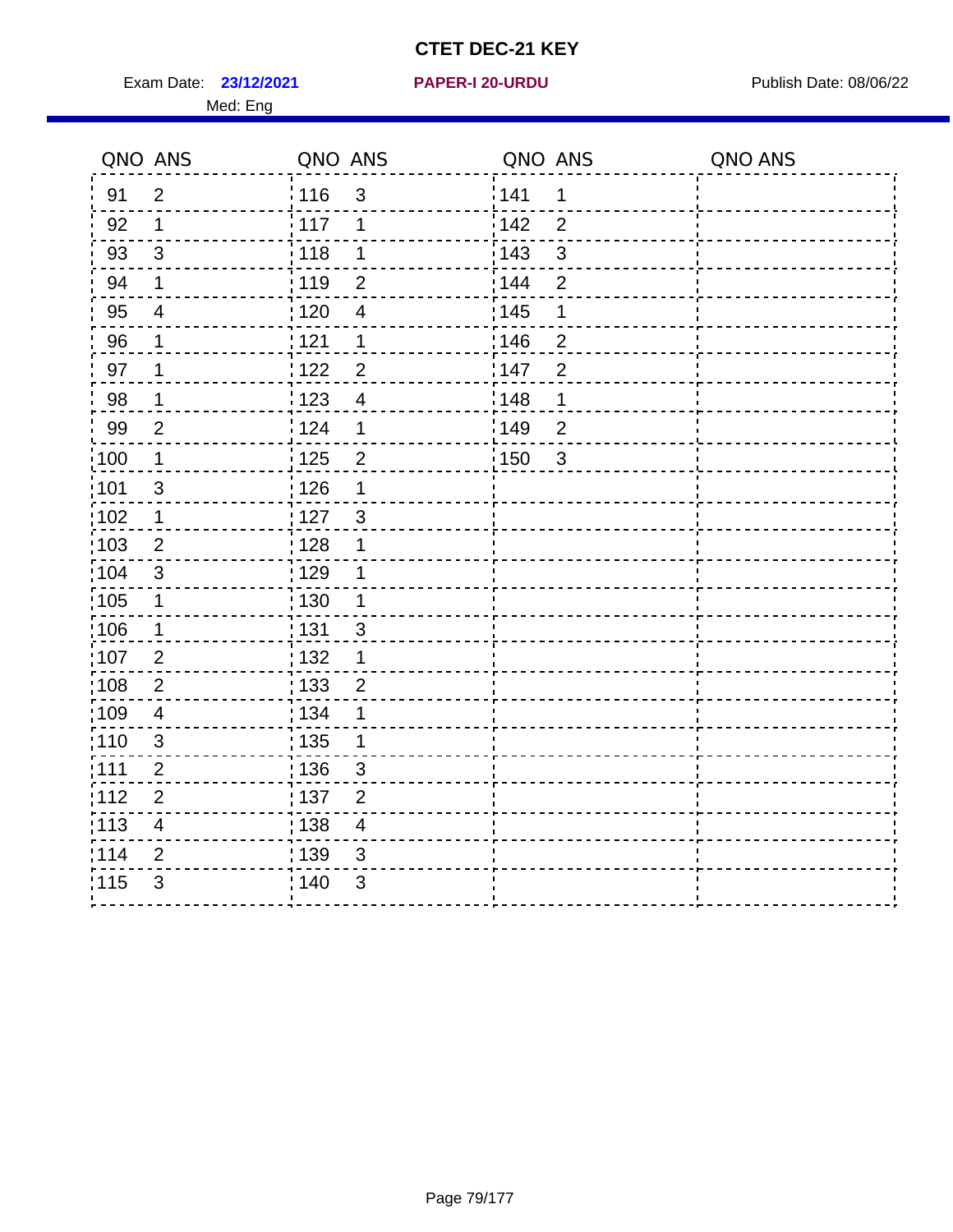Exam Date: 24/12/2021 **PAPER-I-MAIN Exam Date: 08/06/22** Med: Eng

|                  | QNO ANS                  | QNO ANS |                |    | QNO ANS                  | QNO ANS |                |
|------------------|--------------------------|---------|----------------|----|--------------------------|---------|----------------|
| 1                | $\overline{2}$           | 26      | $\mathbf 1$    | 51 | $\overline{4}$           | 76      | 3              |
| 2                | 1                        | 27      | 3              | 52 | $\overline{2}$           | 77      | 3              |
| 3                | $\overline{2}$           | 28      | $\overline{2}$ | 53 | 1                        | 78      | $\overline{4}$ |
| 4                | $\overline{\mathcal{A}}$ | 29      | $\overline{2}$ | 54 | $\mathbf 2$              | 79      | 1              |
| 5                | 3                        | 30      | 4              | 55 | $\mathfrak{S}$           | 80      | 3              |
| 6                | 1                        | 31      | 3              | 56 | 3                        | 81      | 3              |
| $\overline{7}$   | $\overline{2}$           | 32      | $\mathbf{3}$   | 57 | $\overline{4}$           | 82      | $\mathbf 1$    |
| $\bf 8$          | 1                        | 33      | $\mathbf 1$    | 58 | $\overline{c}$           | 83      | $\overline{4}$ |
| $\boldsymbol{9}$ | $\mathbf{3}$             | 34      | $\mathsf 3$    | 59 | $\mathsf 3$              | 84      | 3              |
| 10               | $\mathbf 1$              | 35      | $\mathbf{2}$   | 60 | $\overline{4}$           | 85      | $\mathbf{3}$   |
| 11               | $\mathfrak{S}$           | 36      | 1              | 61 | $\overline{\mathcal{A}}$ | 86      | 1              |
| 12               | 3                        | 37      | $\overline{4}$ | 62 | $\mathfrak{B}$           | 87      | 3              |
| 13               | 2                        | 38      | $\overline{2}$ | 63 | 4                        | 88      | 4              |
| 14               | $\overline{4}$           | 39      | $\mathfrak{B}$ | 64 | 1                        | 89      | 4              |
| 15               | 1                        | 40      | $\overline{2}$ | 65 | $\sqrt{3}$               | 90      | $\overline{4}$ |
| 16               | $\overline{4}$           | 41      | $\overline{4}$ | 66 | $\overline{2}$           |         |                |
| 17               | 4                        | 42      | $\overline{2}$ | 67 | $\overline{2}$           |         |                |
| 18               | 2                        | 43      | $\overline{4}$ | 68 | $\boldsymbol{2}$         |         |                |
| 19               | $\overline{2}$           | 44      | $\mathfrak{S}$ | 69 | $\mathbf{2}$             |         |                |
| 20               | 4                        | 45      | 1              | 70 | 3                        |         |                |
| 21               | 4                        | 46      | $\overline{2}$ | 71 | 4                        |         |                |
| 22               | $\overline{2}$           | 47      | $\overline{2}$ | 72 | $\mathfrak{S}$           |         |                |
| 23               | 1                        | 48      | 1              | 73 | 1                        |         |                |
| 24               | $\overline{2}$           | 49      | 1              | 74 | 3                        |         |                |
| 25               | 1                        | 50      | 4              | 75 | 3                        |         |                |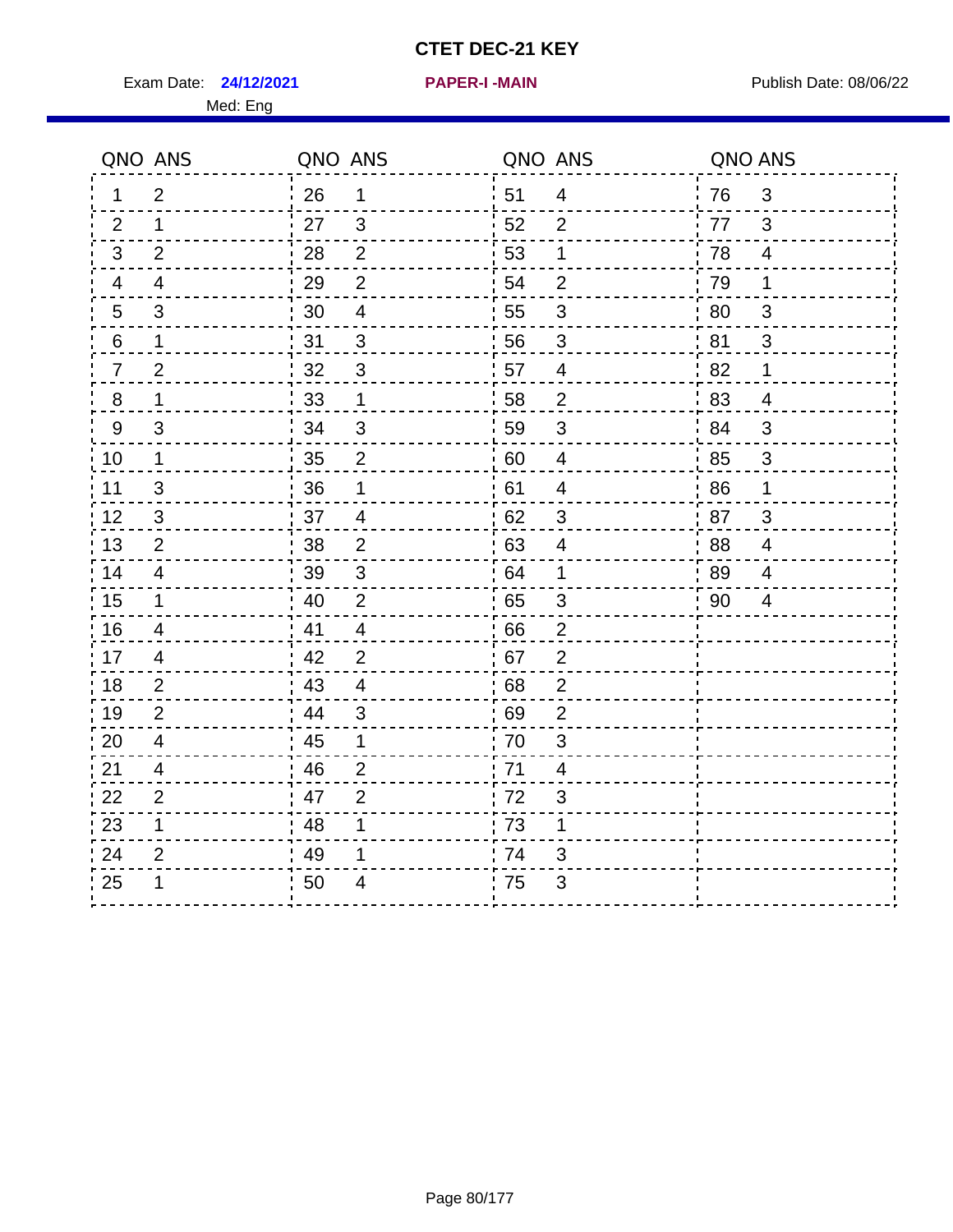Exam Date: **24/12/2021 PAPER-I 01-ENGLISH Exam Date: 08/06/22** Med: Eng

#### **24/12/2021 PAPER-I 01-ENGLISH**

| QNO ANS           |                         | QNO ANS                                       | QNO ANS               | QNO ANS |
|-------------------|-------------------------|-----------------------------------------------|-----------------------|---------|
| 91                | 2                       | 116<br>1                                      | 141<br>$\mathbf{3}$   |         |
| 92                | 3                       | 117<br>1                                      | 142<br>1              |         |
| 93                | $\overline{2}$          | $\frac{1}{2}$ 118<br>$\mathbf 2$              | 143<br>$\overline{2}$ |         |
| 94                | 1                       | : 119<br>$\overline{2}$                       | 144<br>1              |         |
| 95                | $\sqrt{3}$              | $\overline{2}$<br>: 120                       | : 145<br>$\mathsf 3$  |         |
| 96                | $\mathbf{3}$            | : 121<br>$\mathfrak{S}$                       | 146<br>1              |         |
| 97                | $\overline{2}$          | 1122<br>$\overline{\mathcal{A}}$              | 147<br>3              |         |
| 98                | $\overline{2}$          | 1123<br>$\overline{2}$                        | 148<br>$\overline{2}$ |         |
| 99                | $\mathfrak{3}$          | 124<br>3                                      | ¦149<br>3             |         |
| $\frac{1}{1}$ 100 | $\overline{2}$          | $\mathsf 3$<br>$\frac{1}{1}$ 125              | : 150<br>1            |         |
| 101               | $\mathsf 3$             | : 126<br>1                                    |                       |         |
| $\frac{1}{1}$ 102 | $\overline{4}$          | $\overline{2}$<br>: 127                       |                       |         |
| 103               | $\overline{4}$          | : 128<br>$\sqrt{3}$                           |                       |         |
| :104              | $\overline{2}$          | : 129<br>$\overline{2}$                       |                       |         |
| 105               | $\sqrt{3}$              | : 130<br>$\overline{4}$                       |                       |         |
| 106               | $\overline{c}$          | : 131<br>$\mathbf 1$                          |                       |         |
| 107               | 1                       | : 132<br>$\mathbf{3}$                         |                       |         |
| 108               | 4                       | : 133<br>$\overline{2}$                       |                       |         |
| :109              | 4                       | : 134<br>1                                    |                       |         |
| :110              | $\overline{\mathbf{4}}$ | $\frac{1}{1}$ 135<br>$\overline{\mathcal{A}}$ |                       |         |
| : 111             | $\overline{2}$          | : 136<br>3                                    |                       |         |
| :112              | $\mathbf 1$             | :137<br>$\overline{4}$                        |                       |         |
| $\frac{1}{1}$ 113 | $\overline{2}$          | : 138<br>$\overline{2}$                       |                       |         |
| 114               | $\overline{2}$          | 139<br>$\overline{2}$                         |                       |         |
| 115               | 1                       | ; 140<br>$\mathfrak{B}$                       |                       |         |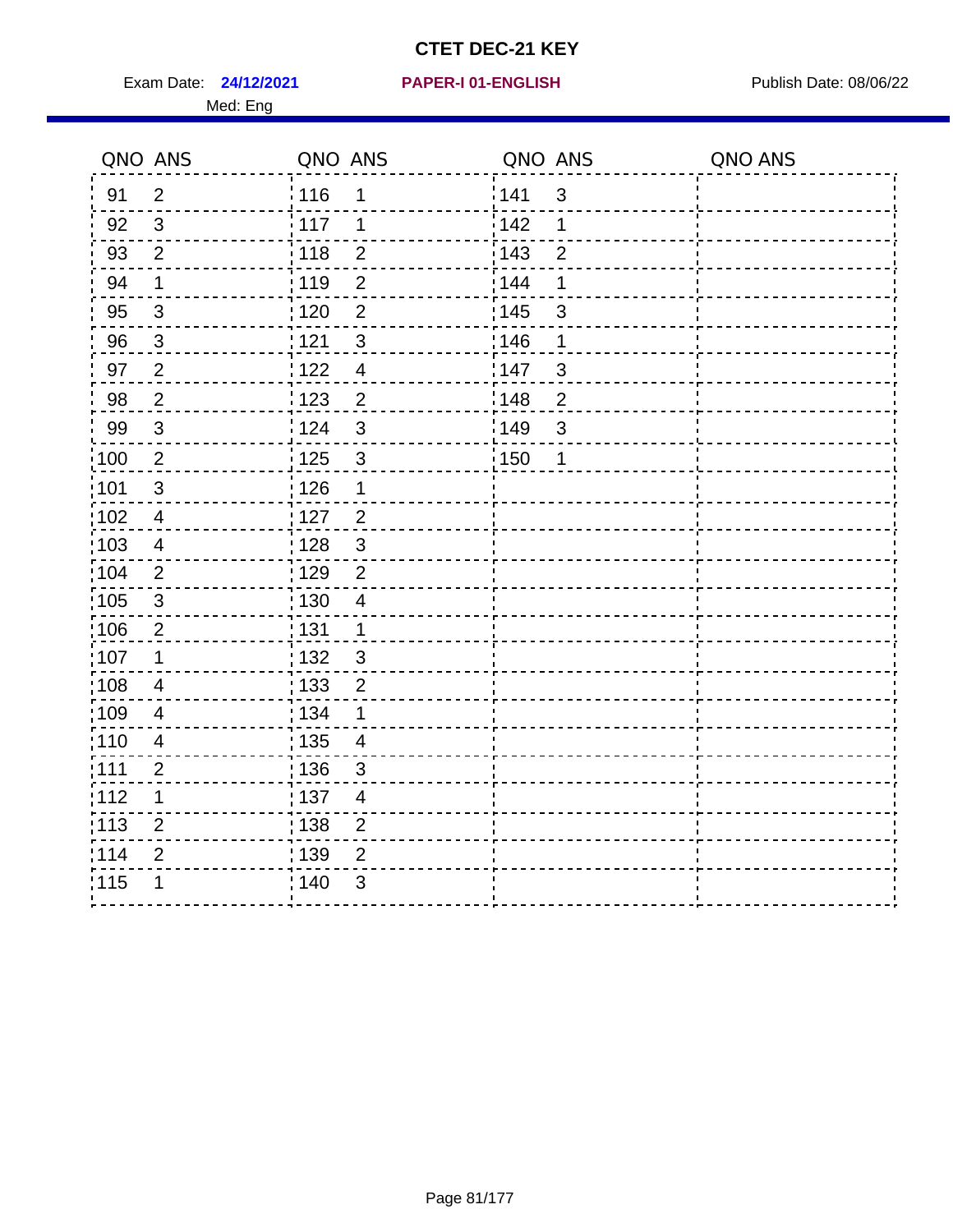Exam Date: **24/12/2021 PAPER-I 02-HINDI Exam Date: 08/06/22** 

Med: Eng

**24/12/2021 PAPER-I 02-HINDI**

|      | QNO ANS        | QNO ANS           |                | QNO ANS |                | QNO ANS |
|------|----------------|-------------------|----------------|---------|----------------|---------|
| 91   | 3              | 116               | 1              | 141     | $\mathbf{3}$   |         |
| 92   | $\overline{4}$ | 117               | 1              | 142     | 1              |         |
| 93   | $\mathfrak{Z}$ | 118               | $\mathbf 2$    | 143     | $\overline{2}$ |         |
| 94   | 2              | : 119             | $\overline{2}$ | : 144   | 1              |         |
| 95   | 1              | $\frac{1}{1}$ 120 | $\overline{2}$ | : 145   | $\mathfrak{S}$ |         |
| 96   | 1              | : 121             | $\overline{2}$ | :146    | 1              |         |
| 97   | $\overline{4}$ | 122               | $\overline{4}$ | 147     | $\sqrt{3}$     |         |
| 98   | $\overline{2}$ | $\frac{1}{2}$ 123 | $\overline{2}$ | 148     | $\overline{2}$ |         |
| 99   | $\sqrt{3}$     | 124               | $\mathbf 1$    | :149    | $\sqrt{3}$     |         |
| 100  | $\sqrt{3}$     | $\frac{1}{1}$ 125 | $\overline{2}$ | : 150   | 1              |         |
| :101 | $\mathbf 2$    | : 126             | $\mathfrak{S}$ |         |                |         |
| 102  | $\overline{4}$ | : 127             | $\mathbf{1}$   |         |                |         |
| :103 | 3              | : 128             | $\mathbf{3}$   |         |                |         |
| 104  | $\mathbf{3}$   | $\frac{1}{1}$ 129 | $\mathbf 1$    |         |                |         |
| 105  | $\overline{2}$ | : 130             | $\mathbf{3}$   |         |                |         |
| :106 | $\overline{2}$ | 131               | $\overline{2}$ |         |                |         |
| ;107 | 1              | 132               | $\overline{2}$ |         |                |         |
| 108  | $\overline{4}$ | : 133             | $\mathbf{3}$   |         |                |         |
| :109 | $\overline{4}$ | : 134             | $\mathfrak{3}$ |         |                |         |
| :110 | $\overline{4}$ | : 135             | $\overline{2}$ |         |                |         |
| :111 | $\overline{2}$ | : 136             | $\sqrt{3}$     |         |                |         |
| 112  | 1              | : 137             | $\overline{4}$ |         |                |         |
| 113  | $\overline{2}$ | : 138             | $\overline{2}$ |         |                |         |
| 114  | 2              | : 139             | 2              |         |                |         |
| 115  | 1              | 140               | $\mathfrak{B}$ |         |                |         |
|      |                |                   |                |         |                |         |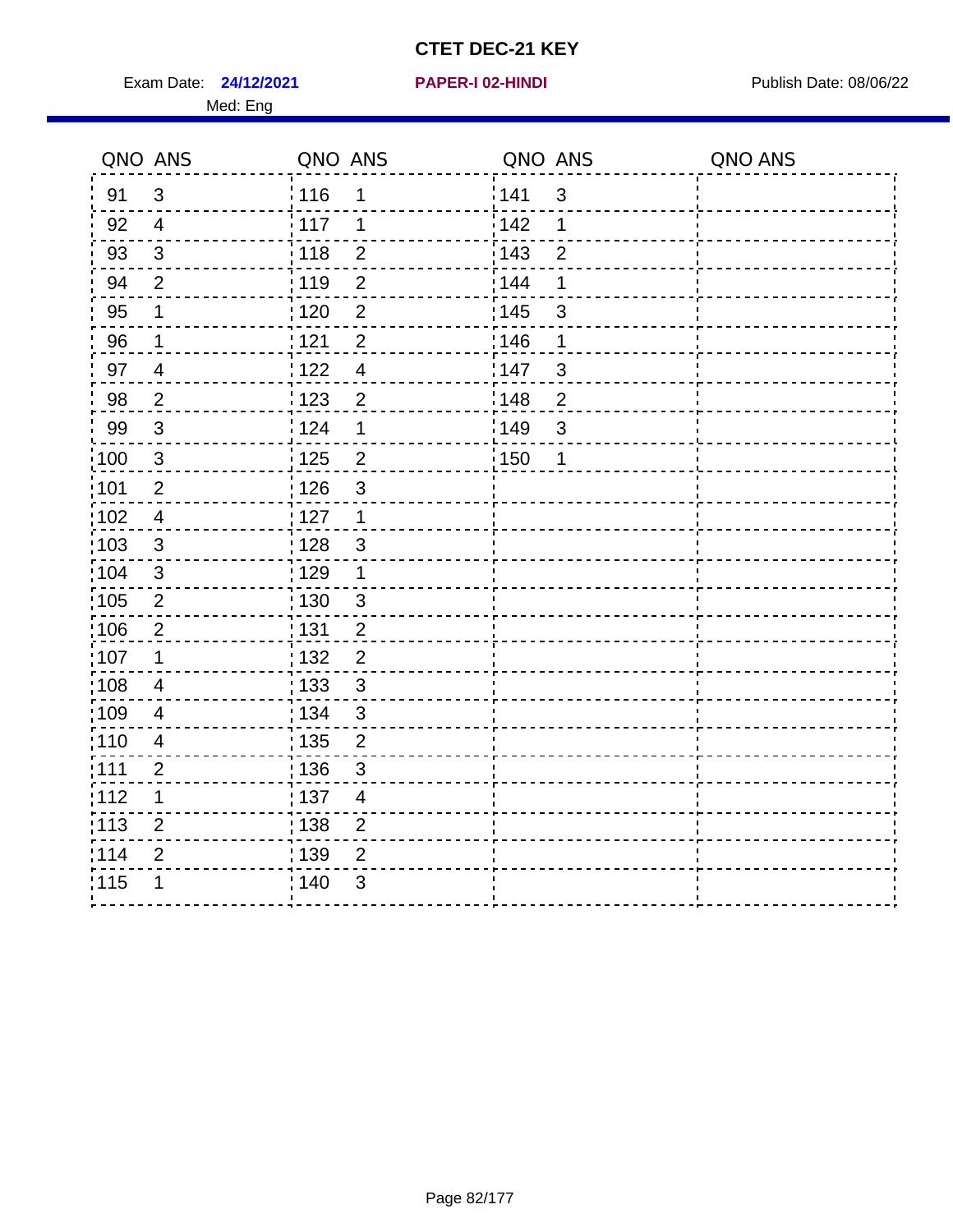Exam Date: 24/12/2021 PAPER-I 16-SANSKRIT Publish Date: 08/06/22 Med: Eng

#### **24/12/2021 PAPER-I 16-SANSKRIT**

|                   | QNO ANS                  | QNO ANS           |                | QNO ANS |                | QNO ANS |
|-------------------|--------------------------|-------------------|----------------|---------|----------------|---------|
| 91                | $\overline{2}$           | : 116             | 1              | 141     | $\mathfrak{3}$ |         |
| 92                | 1                        | : 117             | 1              | 142     | 1              |         |
| 93                | $\overline{2}$           | : 118             | $\overline{2}$ | 143     | $\overline{2}$ |         |
| 94                | 1                        | 119               | $\overline{2}$ | 144     | 1              |         |
| 95                | $\overline{2}$           | : 120             | $\overline{2}$ | : 145   | 3              |         |
| 96                | 3                        | 121               | 1              | 146     | 1              |         |
| 97                | 1                        | 122               | $\mathfrak{S}$ | 147     | $\mathfrak{S}$ |         |
| 98                | $\mathbf{3}$             | : 123             | $\overline{4}$ | 148     | $\overline{2}$ |         |
| 99                | $\overline{4}$           | 124               | $\mathfrak{S}$ | 149     | $\mathfrak{S}$ |         |
| $\frac{1}{1}$ 100 | $\mathfrak{S}$           | $\frac{1}{1}$ 125 | $\overline{4}$ | : 150   | 1              |         |
| :101              | $\mathbf 1$              | : 126             | $\overline{4}$ |         |                |         |
| 102               | $\mathbf 1$              | : 127             | 9              |         |                |         |
| 103               | $\overline{4}$           | : 128             | $\overline{4}$ |         |                |         |
| :104              | 1                        | : 129             | $\overline{2}$ |         |                |         |
| 105               | $\overline{\mathcal{A}}$ | $\frac{1}{1}$ 130 | 1              |         |                |         |
| 106               | $\overline{2}$           | : 131             | $\mathbf{3}$   |         |                |         |
| :107              | 1                        | : 132             | $\overline{2}$ |         |                |         |
| 108               | $\overline{4}$           | : 133             | 1              |         |                |         |
| :109              | $\overline{4}$           | : 134             | 1              |         |                |         |
| :110              | $\overline{\mathbf{4}}$  | : 135             | $\overline{4}$ |         |                |         |
| : 111             | $\overline{2}$           | : 136             | $\mathfrak{S}$ |         |                |         |
| 112               | $\mathbf 1$              | 137               | $\overline{4}$ |         |                |         |
| $\frac{1}{1}$ 113 | $\overline{2}$           | : 138             | $\overline{2}$ |         |                |         |
| 114               | $\overline{2}$           | 139               | $\overline{2}$ |         |                |         |
| 115               | 1                        | 140               | 3              |         |                |         |
|                   |                          |                   |                |         |                |         |

Answer key 9 means marks awarded to all the candidates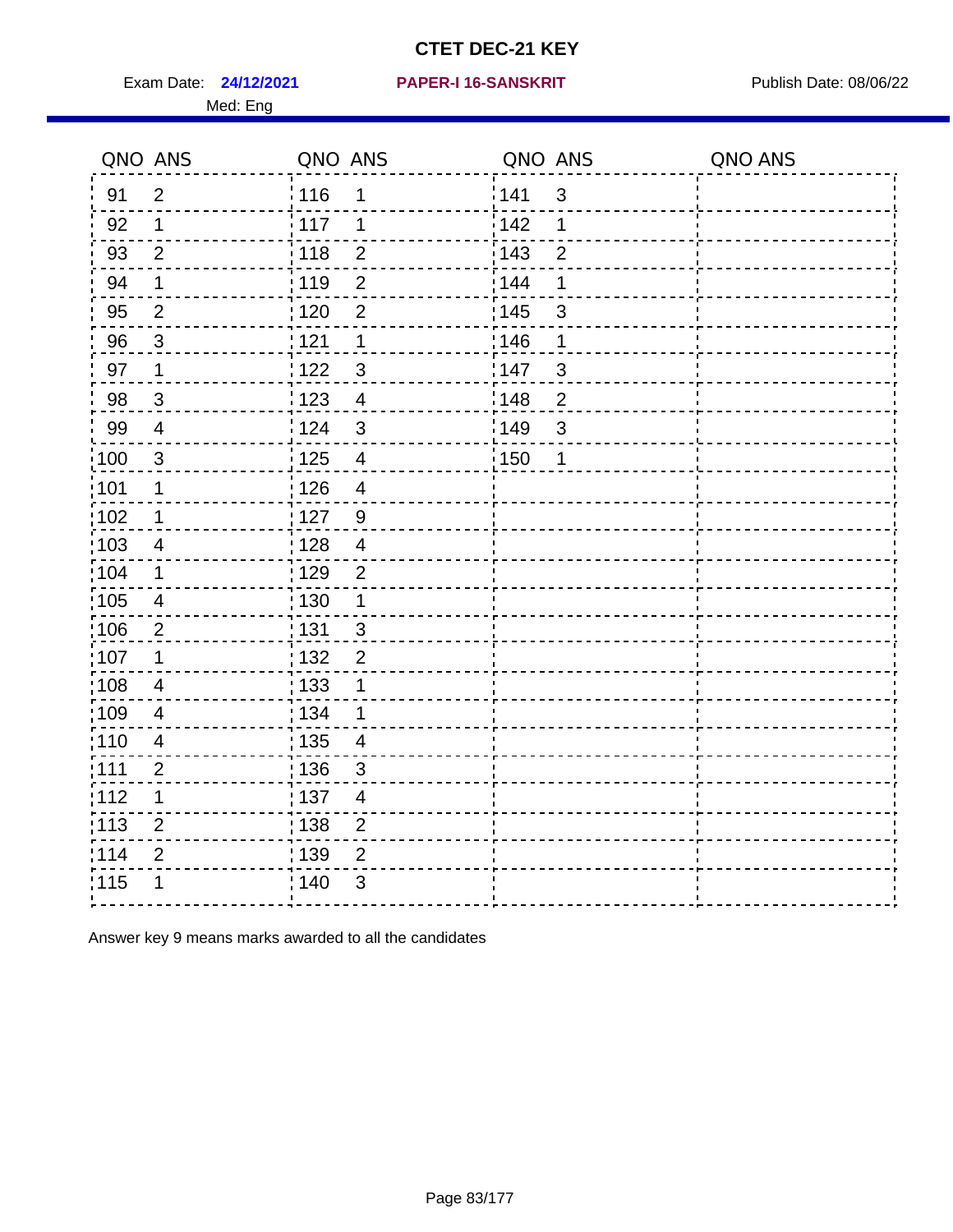Exam Date: 27/12/2021 **PAPER-I-MAIN PROVIDED:** Publish Date: 08/06/22

|                | QNO ANS                  | QNO ANS |                          | QNO ANS |                | QNO ANS |                |
|----------------|--------------------------|---------|--------------------------|---------|----------------|---------|----------------|
| 1.             | 3                        | 26      | $\overline{2}$           | 51      | $\overline{2}$ | 76      | 1              |
| 2              | 1                        | 27      | 2                        | 52      | 4              | 77      | 1              |
| 3              | 1                        | 28      | $\overline{4}$           | 53      | 3              | 78      | $\overline{2}$ |
| 4              | 1                        | 29      | $\mathbf{3}$             | 54      | 1              | 79      | 3              |
| 5              | 4                        | 30      | $\overline{\mathcal{A}}$ | 55      | 4              | 80      | $\overline{2}$ |
| 6              | $\overline{2}$           | 31      | $9\,$                    | 56      | $\overline{2}$ | 81      | 1              |
| $\overline{7}$ | 2                        | 32      | $\overline{4}$           | 57      | 3              | 82      | $\overline{2}$ |
| 8              | $\mathfrak{S}$           | 33      | $\mathbf{3}$             | 58      | $\mathbf 2$    | 83      | 3              |
| 9              | 3                        | 34      | 1                        | 59      | $\overline{2}$ | 84      | 3              |
| 10             | $\overline{2}$           | 35      | 4                        | 60      | 1              | 85      | $\mathbf 1$    |
| 11             | 1                        | 36      | $\overline{2}$           | 61      | $\overline{2}$ | 86      | 3              |
| 12             | 1                        | 37      | $\overline{2}$           | 62      | $\mathbf{2}$   | 87      | 1              |
| 13             | 2                        | 38      | $\overline{2}$           | 63      | $\overline{2}$ | 88      | 3              |
| 14             | 2                        | 39      | 3                        | 64      | $\overline{4}$ | 89      | 1              |
| 15             | 2                        | 40      | $\overline{\mathbf{4}}$  | 65      | $\overline{2}$ | 90      | 3              |
| 16             | $\overline{\mathcal{A}}$ | 41      | $\overline{2}$           | 66      | $\mathfrak{S}$ |         |                |
| 17             | $\overline{4}$           | 42      | 4                        | 67      | $\overline{2}$ |         |                |
| 18             | 1                        | 43      | 1                        | 68      | 1              |         |                |
| 19             | 2                        | 44      | 3                        | 69      | 3              |         |                |
| 20             | $\overline{2}$           | 45      | $\overline{4}$           | 70      | $\overline{2}$ |         |                |
| 21             | 3                        | 46      | 3                        | 71      | $\overline{4}$ |         |                |
| 22             | 3                        | 47      | 1                        | 72      | $\overline{2}$ |         |                |
| 23             | 2                        | 48      | $\overline{2}$           | 73      | 3              |         |                |
| 24             | $\overline{2}$           | 49      | 1                        | 74      | 1              |         |                |
| 25             | $\overline{2}$           | 50      | 3                        | 75      | 4              |         |                |

Answer key 9 means marks awarded to all the candidates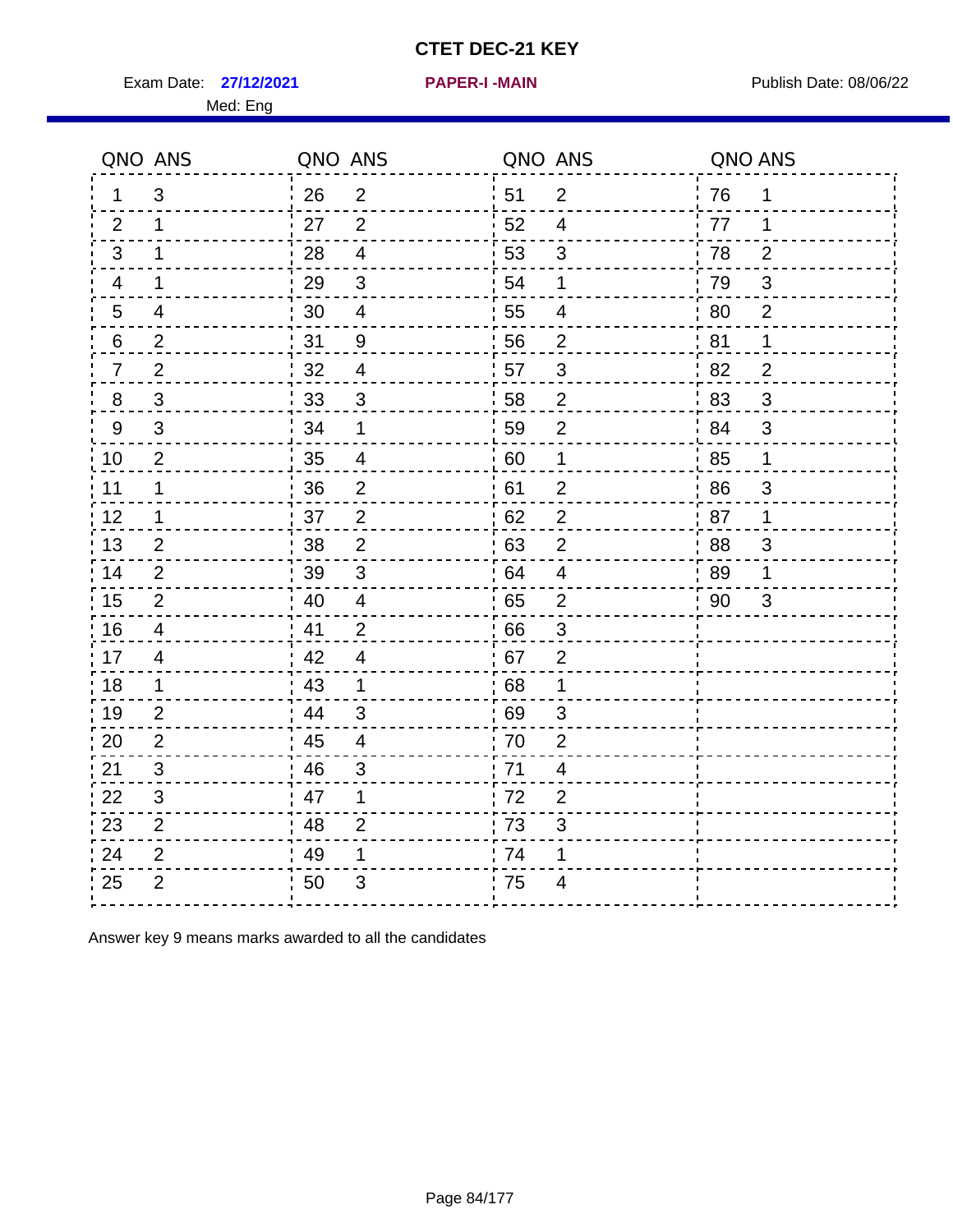Exam Date: 27/12/2021 PAPER-I 01-ENGLISH PARER Publish Date: 08/06/22 Med: Eng

#### **27/12/2021 PAPER-I 01-ENGLISH**

| QNO ANS           |                | QNO ANS           |                          | QNO ANS |                | QNO ANS |
|-------------------|----------------|-------------------|--------------------------|---------|----------------|---------|
| 91                | $\overline{4}$ | 116               | $\overline{4}$           | 141     | $\mathbf 1$    |         |
| 92                | 2              | $\frac{1}{2}$ 117 | $\overline{4}$           | 142     | $\overline{2}$ |         |
| 93                | $\overline{4}$ | : 118             | $\overline{4}$           | : 143   | $\mathbf 1$    |         |
| 94                | $\overline{2}$ | : 119             | $\overline{\mathcal{A}}$ | 144     | $\overline{4}$ |         |
| 95                | $\mathbf{3}$   | : 120             | $\overline{4}$           | : 145   | $\mathfrak{S}$ |         |
| 96                | $\mathbf{3}$   | : 121             | $\overline{4}$           | 146     | 1              |         |
| 97                | $\overline{3}$ | 122               | $\overline{4}$           | 147     | $\overline{2}$ |         |
| 98                | 4              | 123               | $\overline{2}$           | : 148   | $\sqrt{3}$     |         |
| 99                | $\mathbf 1$    | 124               | $\mathfrak{S}$           | 149     | $\mathfrak{S}$ |         |
| $\frac{1}{1}$ 100 | $\overline{2}$ | 125               | $\mathfrak{S}$           | : 150   | $\overline{2}$ |         |
| 101               | $\overline{2}$ | : 126             | $\mathfrak{S}$           |         |                |         |
| 102               | $\sqrt{3}$     | $\frac{1}{2}$ 127 | $\overline{2}$           |         |                |         |
| 103               | $\overline{2}$ | : 128             | $\mathbf{1}$             |         |                |         |
| 104               | 1              | : 129             | $\mathbf{3}$             |         |                |         |
| $\frac{1}{1}$ 105 | $\mathbf{3}$   | : 130             | $\overline{4}$           |         |                |         |
| 106               | $\overline{4}$ | : 131             | $\overline{4}$           |         |                |         |
| 107               | $\overline{2}$ | : 132             | 4                        |         |                |         |
| $\frac{1}{1}$ 108 | $\mathbf{3}$   | : 133             | 1                        |         |                |         |
| 109               | $\mathbf 1$    | : 134             | $\overline{2}$           |         |                |         |
| 110               | $\overline{4}$ | $\frac{1}{1}$ 135 | $\mathbf{3}$             |         |                |         |
| :111              | 1              | : 136             | 4                        |         |                |         |
| 112               | $\overline{4}$ | : 137             | $\mathfrak{B}$           |         |                |         |
| $\frac{1}{1}$ 113 | 1              | $\frac{1}{1}$ 138 | $\mathbf 1$              |         |                |         |
| 114               | 1              | 139               | $\overline{\mathcal{A}}$ |         |                |         |
| 115               | 1              | 140               | $\mathfrak{B}$           |         |                |         |
|                   |                |                   |                          |         |                |         |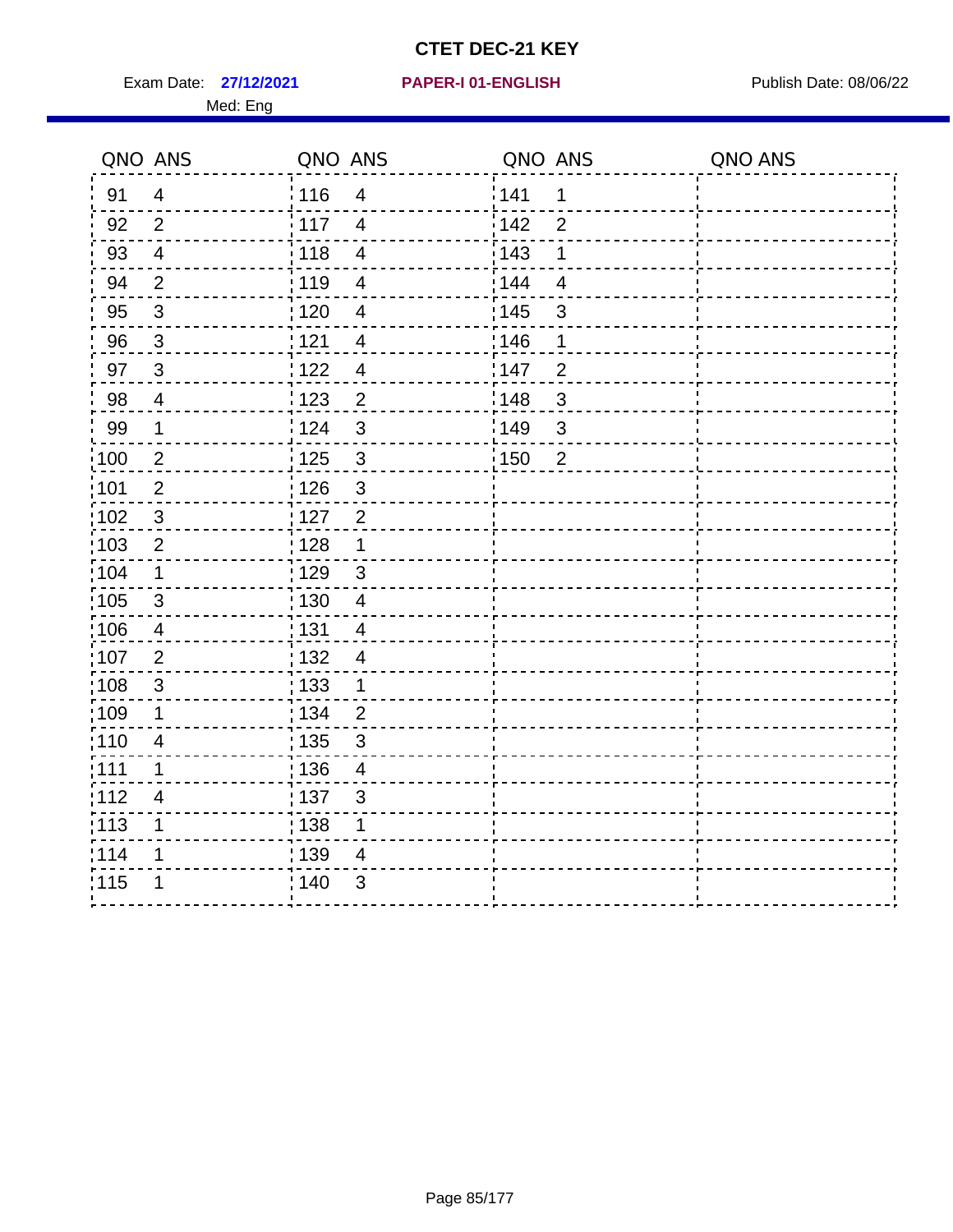Exam Date: 27/12/2021 **PAPER-I 02-HINDI Exam Date: 08/06/22** Med: Eng

#### **27/12/2021 PAPER-I 02-HINDI**

|                   | QNO ANS                 | QNO ANS                             | QNO ANS               | QNO ANS |
|-------------------|-------------------------|-------------------------------------|-----------------------|---------|
| 91                | $\overline{4}$          | :116<br>$\overline{4}$              | 141<br>$\mathbf 1$    |         |
| 92                | $\overline{2}$          | : 117<br>$\overline{4}$             | 142<br>$\overline{2}$ |         |
| 93                | $\mathfrak{S}$          | : 118<br>$\overline{\mathbf{4}}$    | 143<br>$\mathbf 1$    |         |
| 94                | $\mathbf 1$             | 119<br>$\overline{\mathbf{4}}$      | 144<br>$\overline{4}$ |         |
| 95                | $\overline{2}$          | : 120<br>$\overline{4}$             | : 145<br>$\sqrt{3}$   |         |
| 96                | $\mathbf 1$             | 121<br>3                            | 146<br>1              |         |
| 97                | $\overline{2}$          | $\overline{2}$<br>122               | 147<br>$\overline{2}$ |         |
| 98                | $\sqrt{2}$              | 1123<br>1                           | $\mathfrak{S}$<br>148 |         |
| 99                | $\overline{\mathbf{4}}$ | 124<br>3                            | 149<br>3              |         |
| 100               | $\mathbf{3}$            | $\overline{2}$<br>$\frac{1}{1}$ 125 | 150<br>$\overline{2}$ |         |
| :101              | $\overline{\mathbf{4}}$ | : 126<br>1                          |                       |         |
| $\frac{1}{1}$ 102 | $\overline{2}$          | $\overline{2}$<br>$\frac{1}{1}$ 127 |                       |         |
| :103              | 1                       | : 128<br>3                          |                       |         |
| :104              | $\overline{4}$          | :129<br>3                           |                       |         |
| 105               | $\overline{2}$          | 130<br>$\overline{c}$               |                       |         |
| :106              | $\overline{4}$          | : 131<br>$\overline{2}$             |                       |         |
| :107              | $\overline{2}$          | : 132<br>1                          |                       |         |
| 108               | $\sqrt{3}$              | : 133<br>$\mathbf{3}$               |                       |         |
| :109              | $\mathbf 1$             | : 134<br>$\mathsf 3$                |                       |         |
| :110              | $\overline{4}$          | : 135<br>$\overline{2}$             |                       |         |
| :111              | $\mathbf 1$             | : 136<br>$\overline{4}$             |                       |         |
| 112               | $\overline{4}$          | : 137<br>$\mathfrak{B}$             |                       |         |
| : 113             | 1                       | : 138<br>1                          |                       |         |
| 1114              | 1                       | 139<br>$\overline{4}$               |                       |         |
| 115               | 1                       | 140<br>3                            |                       |         |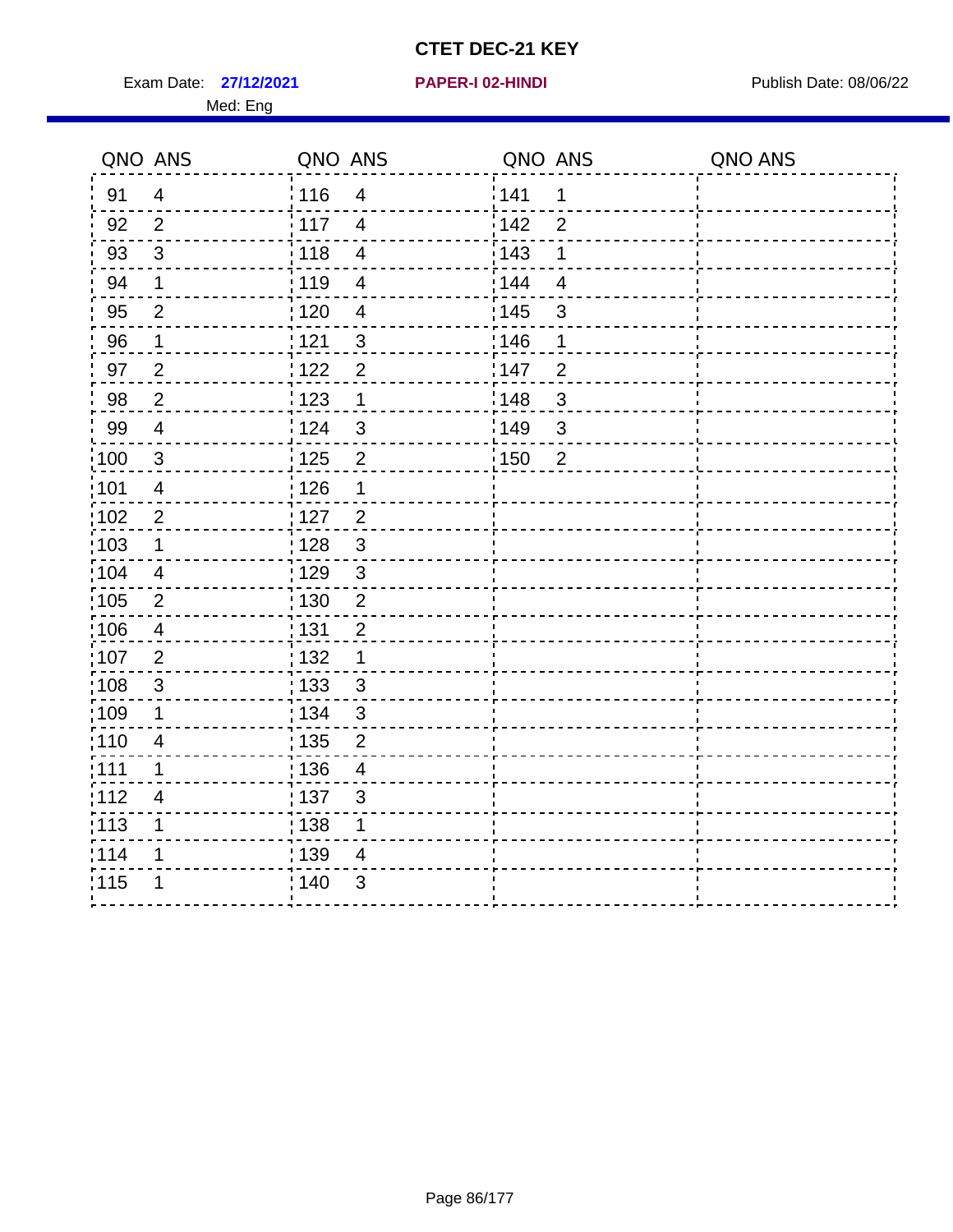Exam Date: 27/12/2021 PAPER-I 16-SANSKRIT Publish Date: 08/06/22 Med: Eng

#### **27/12/2021 PAPER-I 16-SANSKRIT**

|                   | QNO ANS                 | QNO ANS           |                          | QNO ANS           |                | QNO ANS |
|-------------------|-------------------------|-------------------|--------------------------|-------------------|----------------|---------|
| 91                | $\overline{2}$          | : 116             | $\overline{\mathcal{A}}$ | 141               | 1              |         |
| 92                | 2                       | $\frac{1}{117}$   | $\overline{4}$           | 142               | $\overline{2}$ |         |
| 93                | $\mathbf 1$             | 118               | $\overline{\mathbf{4}}$  | 143               | $\mathbf 1$    |         |
| 94                | 3                       | : 119             | $\overline{4}$           | 144               | $\overline{4}$ |         |
| 95                | $\overline{4}$          | : 120             | $\overline{4}$           | : 145             | $\mathbf{3}$   |         |
| 96                | 3                       | 1121              | $\mathfrak{S}$           | 146               | 1              |         |
| 97                | 1                       | 122               | $\mathfrak{S}$           | 147               | $\overline{2}$ |         |
| 98                | $\mathbf{1}$            | 123               | $\mathbf{3}$             | 148               | $\mathbf{3}$   |         |
| 99                | $\sqrt{3}$              | 124               | $\overline{2}$           | 149               | $\mathbf{3}$   |         |
| 100               | $\overline{4}$          | $\frac{1}{1}$ 125 | $\mathfrak{3}$           | $\frac{1}{1}$ 150 | $\overline{2}$ |         |
| 101               | $\mathbf 1$             | $\frac{1}{2}$ 126 | $\overline{2}$           |                   |                |         |
| 102               | $\mathbf{1}$            | :127              | $\mathbf{3}$             |                   |                |         |
| 103               | 4                       | : 128             | $\overline{4}$           |                   |                |         |
| 104               | 3                       | : 129             | $\overline{2}$           |                   |                |         |
| 105               | $\mathbf 1$             | $\frac{1}{1}$ 130 | $\mathbf{1}$             |                   |                |         |
| :106              | 4                       | : 131             | $\mathbf{3}$             |                   |                |         |
| 107               | $\overline{2}$          | : 132             | $\overline{4}$           |                   |                |         |
| 108               | $\sqrt{3}$              | 133               | $\overline{4}$           |                   |                |         |
| :109              | 1                       | : 134             | $\overline{2}$           |                   |                |         |
| : 110             | $\overline{4}$          | 135               | $\overline{4}$           |                   |                |         |
| :111              | 1                       | : 136             | $\overline{4}$           |                   |                |         |
| 112               | $\overline{\mathbf{4}}$ | : 137             | $\mathbf{3}$             |                   |                |         |
| $\frac{1}{1}$ 113 | 1                       | : 138             | 1                        |                   |                |         |
| 114               | 1                       | : 139             | 4                        |                   |                |         |
| 115               | 1                       | 140               | $\mathfrak{S}$           |                   |                |         |
|                   |                         |                   |                          |                   |                |         |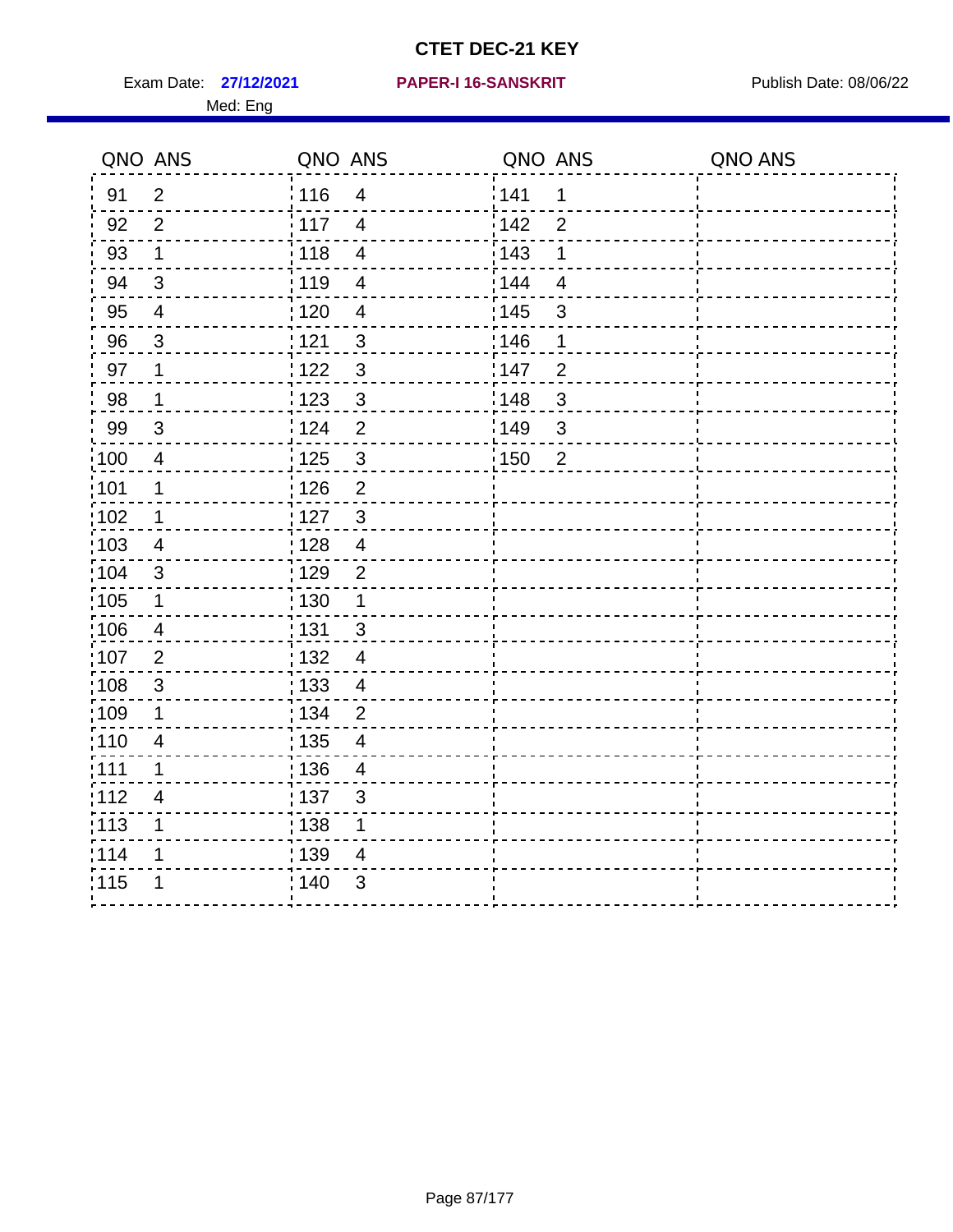Exam Date: **28/12/2021 PAPER-I-MAIN Exam Date: 08/06/22** 

**28/12/2021 PAPER-I -MAIN**

Med: Eng

|                | QNO ANS        | QNO ANS          |                          | QNO ANS          |                          | QNO ANS |                |
|----------------|----------------|------------------|--------------------------|------------------|--------------------------|---------|----------------|
| $\mathbf 1$    | 4              | 26               | $\mathbf{3}$             | 51               | $\overline{4}$           | 76      | $\mathbf 1$    |
| 2              | $\mathbf 1$    | 27               | $\mathbf{3}$             | 52               | 4                        | 77      | 2              |
| 3              | 2              | 28               | $\mathbf{3}$             | 53               | 1                        | 78      | 4              |
| 4              | $\mathbf 1$    | 29               | $\mathbf{3}$             | 54               | 1                        | 79      | $\sqrt{3}$     |
| 5              | 4              | 30               | $\overline{4}$           | 55               | $\overline{2}$           | 80      | 3              |
| 6              | $\mathfrak{S}$ | 31               | $\overline{2}$           | 56               | $\overline{\mathcal{A}}$ | 81      | 3              |
| $\overline{7}$ | $\mathbf 1$    | 32               | $\overline{\mathcal{A}}$ | 57               | $\overline{2}$           | 82      | $\overline{2}$ |
| 8              | $\overline{2}$ | 33               | $\mathbf{3}$             | 58               | $\overline{2}$           | 83      | $\overline{2}$ |
| 9              | $\overline{2}$ | 34               | 3                        | 59               | 3                        | 84      | $\overline{2}$ |
| 10             | 1              | $\frac{1}{2}$ 35 | $\mathbf{1}$             | $\frac{1}{2}$ 60 | $\overline{4}$           | 85      | 3              |
| 11             | 4              | 36               | $\mathbf{3}$             | 61               | $\overline{4}$           | 86      | $\overline{2}$ |
| 12             | $\mathbf 1$    | 37               | $\mathbf 1$              | 62               | 4                        | 87      | $\overline{2}$ |
| 13             | 3              | 38               | 1                        | 63               | $\mathfrak{S}$           | 88      | $\mathfrak{S}$ |
| 14             | 3              | 39               | 1                        | .64              | $\sqrt{3}$               | 89      | $\overline{2}$ |
| 15             | 3              | 40               | $\overline{4}$           | 65               | $\overline{\mathcal{A}}$ | 90      | 3              |
| 16             | 3              | $\frac{1}{2}$ 41 | $\overline{2}$           | 66               | 4                        |         |                |
| 17             | $\overline{2}$ | 42               | $\overline{4}$           | 67               | $\overline{4}$           |         |                |
| 18             | $\mathbf{1}$   | 43               | $\mathbf 1$              | 68               | $\mathfrak{S}$           |         |                |
| 19             | 3              | 44               | $\overline{2}$           | 69               | $\mathfrak{S}$           |         |                |
| 20             | 3              | $\frac{1}{1}$ 45 | $\mathbf 1$              | 70               | 4                        |         |                |
| 21             | 3              | 46               | 2                        | 71               | 3                        |         |                |
| 22             | $\mathbf 1$    | 47               | 4                        | 72               | 4                        |         |                |
| 23             | $\overline{2}$ | 48               | $\mathbf 1$              | 73               | 4                        |         |                |
| 24             | 3              | 49               | 4                        | 74               | 4                        |         |                |
| 25             | $\overline{c}$ | 50               | 3                        | 75               | $\overline{2}$           |         |                |
|                |                |                  |                          |                  |                          |         |                |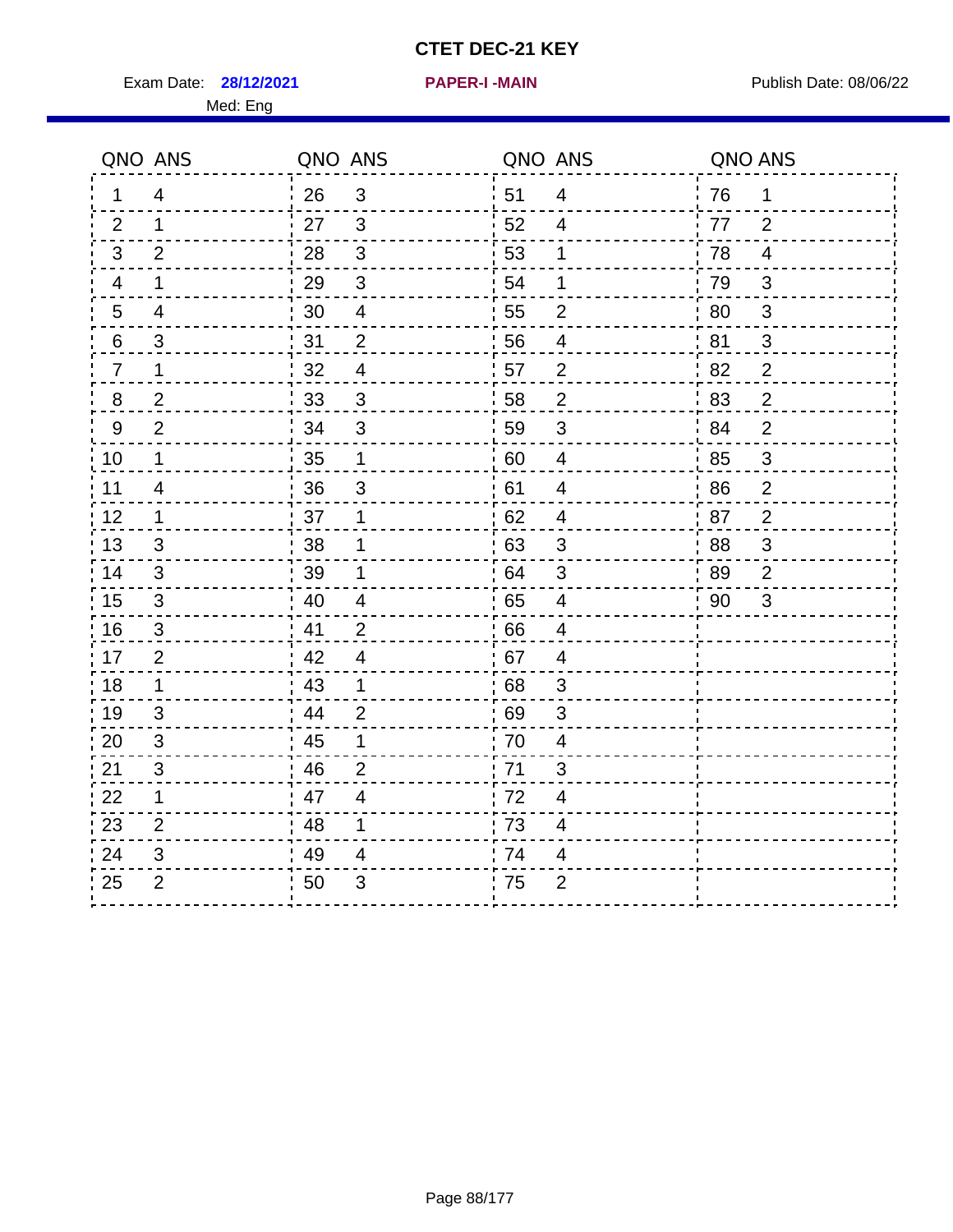Exam Date: **28/12/2021 PAPER-I 01-ENGLISH Propriet Algebra 28/06/22** 

#### **28/12/2021 PAPER-I 01-ENGLISH**

#### Med: Eng

|       | QNO ANS                  | QNO ANS                             | QNO ANS                 | QNO ANS |
|-------|--------------------------|-------------------------------------|-------------------------|---------|
| 91    | $\overline{2}$           | 116<br>$\mathfrak{S}$               | 141<br>1                |         |
| 92    | 2                        | $\frac{1}{2}$ 117<br>$\overline{2}$ | i 142<br>$\mathbf{3}$   |         |
| 93    | $\overline{2}$           | 118<br>$\overline{\mathbf{4}}$      | : 143<br>$\overline{2}$ |         |
| 94    | $\overline{\mathcal{A}}$ | 119<br>$\overline{c}$               | : 144<br>1              |         |
| 95    | 1                        | : 120<br>$\mathfrak{S}$             | : 145<br>3              |         |
| 96    | $\mathfrak{S}$           | 121<br>1                            | 146<br>$\overline{c}$   |         |
| 97    | $\overline{2}$           | 1122<br>$\overline{2}$              | 147<br>$\overline{2}$   |         |
| 98    | 2                        | 123<br>1                            | : 148<br>$\mathbf 1$    |         |
| 99    | 1                        | i 124<br>1                          | 1149<br>1               |         |
| :100  | $\mathbf{3}$             | : 125<br>1                          | 150<br>$\overline{2}$   |         |
| :101  | $\mathbf 1$              | : 126                               |                         |         |
| 102   | $\mathbf{2}$             | $\frac{1}{1}$ 127<br>1              |                         |         |
| 103   | $\mathbf 1$              | : 128<br>$\overline{4}$             |                         |         |
| 104   | $\overline{4}$           | : 129<br>$\mathfrak{S}$             |                         |         |
| 105   | $\overline{2}$           | : 130<br>4                          |                         |         |
| 106   | $\overline{c}$           | : 131<br>1                          |                         |         |
| 107   | $\mathbf 1$              | : 132<br>$\mathfrak{S}$             |                         |         |
| :108  | $\sqrt{2}$               | : 133<br>$\mathfrak{S}$             |                         |         |
| :109  | $\overline{2}$           | : 134<br>$\overline{2}$             |                         |         |
| :110  | $\overline{2}$           | : 135<br>4                          |                         |         |
| : 111 | $\mathbf 1$              | : 136<br>$\overline{\mathcal{A}}$   |                         |         |
| 112   | 1                        | $\frac{1}{1}$ 137<br>1              |                         |         |
| : 113 | $\overline{4}$           | 138 <br>4                           |                         |         |
| 114   | 3                        | : 139<br>$\overline{2}$             |                         |         |
| 115   | $\mathfrak{S}$           | : 140                               |                         |         |
|       |                          |                                     |                         |         |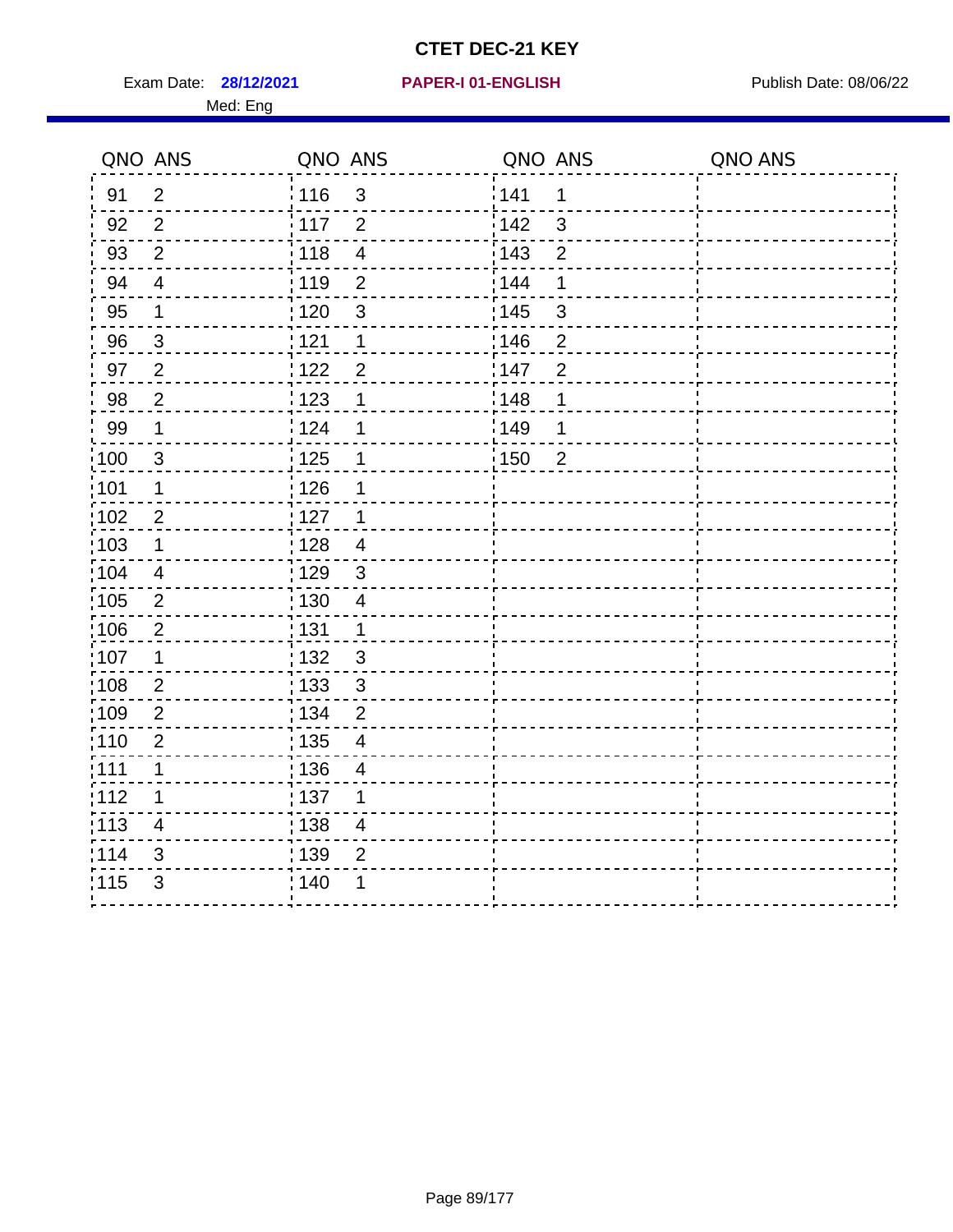Exam Date: **28/12/2021 PAPER-I 02-HINDI Exam Date: 08/06/22** Med: Eng

#### **28/12/2021 PAPER-I 02-HINDI**

|                   | QNO ANS        | QNO ANS           |                          | QNO ANS           |                | QNO ANS |
|-------------------|----------------|-------------------|--------------------------|-------------------|----------------|---------|
| 91                | $\overline{2}$ | 116               | $\mathbf{3}$             | 141               | 1              |         |
| 92                | 2              | 117               | 2                        | 142               | 3              |         |
| 93                | $\overline{4}$ | 118               | $\overline{\mathbf{4}}$  | 143               | $\overline{2}$ |         |
| 94                | $\mathbf{3}$   | :119              | $\overline{2}$           | 144               | 1              |         |
| 95                | $\mathbf 1$    | 120               | $\mathbf{3}$             | 145               | $\mathfrak{S}$ |         |
| 96                | 3              | 121               | $\overline{2}$           | :146              | $\overline{2}$ |         |
| 97                | $\overline{4}$ | 122               | $\mathbf 1$              | 147               | $\overline{2}$ |         |
| 98                | $\sqrt{2}$     | 123               | 1                        | 148               | 1              |         |
| 99                | $\overline{4}$ | 124               | 1                        | 149               | 1              |         |
| $\frac{1}{1}$ 100 | $\mathbf{3}$   | 125               | $\mathbf{3}$             | $\frac{1}{1}$ 150 | $\overline{2}$ |         |
| :101              | $\mathbf 1$    | : 126             | $\overline{4}$           |                   |                |         |
| $\frac{1}{1}$ 102 | $\mathfrak{3}$ | 127               | $\mathbf{1}$             |                   |                |         |
| 103               | 1              | : 128             | $\overline{4}$           |                   |                |         |
| :104              | 4              | :129              | $\overline{2}$           |                   |                |         |
| $\frac{1}{1}$ 105 | $\mathbf 1$    | 130               | $\overline{\mathcal{A}}$ |                   |                |         |
| 106               | $\overline{2}$ | : 131             | $\overline{2}$           |                   |                |         |
| 107               | $\mathbf 1$    | : 132             | $\overline{4}$           |                   |                |         |
| 108               | $\overline{2}$ | : 133             | 1                        |                   |                |         |
| 109               | $\overline{2}$ | : 134             | $\mathbf 1$              |                   |                |         |
| :110              | $\overline{2}$ | $\frac{1}{1}$ 135 | 3                        |                   |                |         |
| : 111             | 1              | : 136             | 4                        |                   |                |         |
| 112               | $\mathbf 1$    | :137              | 1                        |                   |                |         |
| : 113             | 4              | : 138             | $\overline{4}$           |                   |                |         |
| 114               | $\mathfrak{B}$ | : 139             | $\overline{2}$           |                   |                |         |
| 115               | 3              | : 140             | 1                        |                   |                |         |
|                   |                |                   |                          |                   |                |         |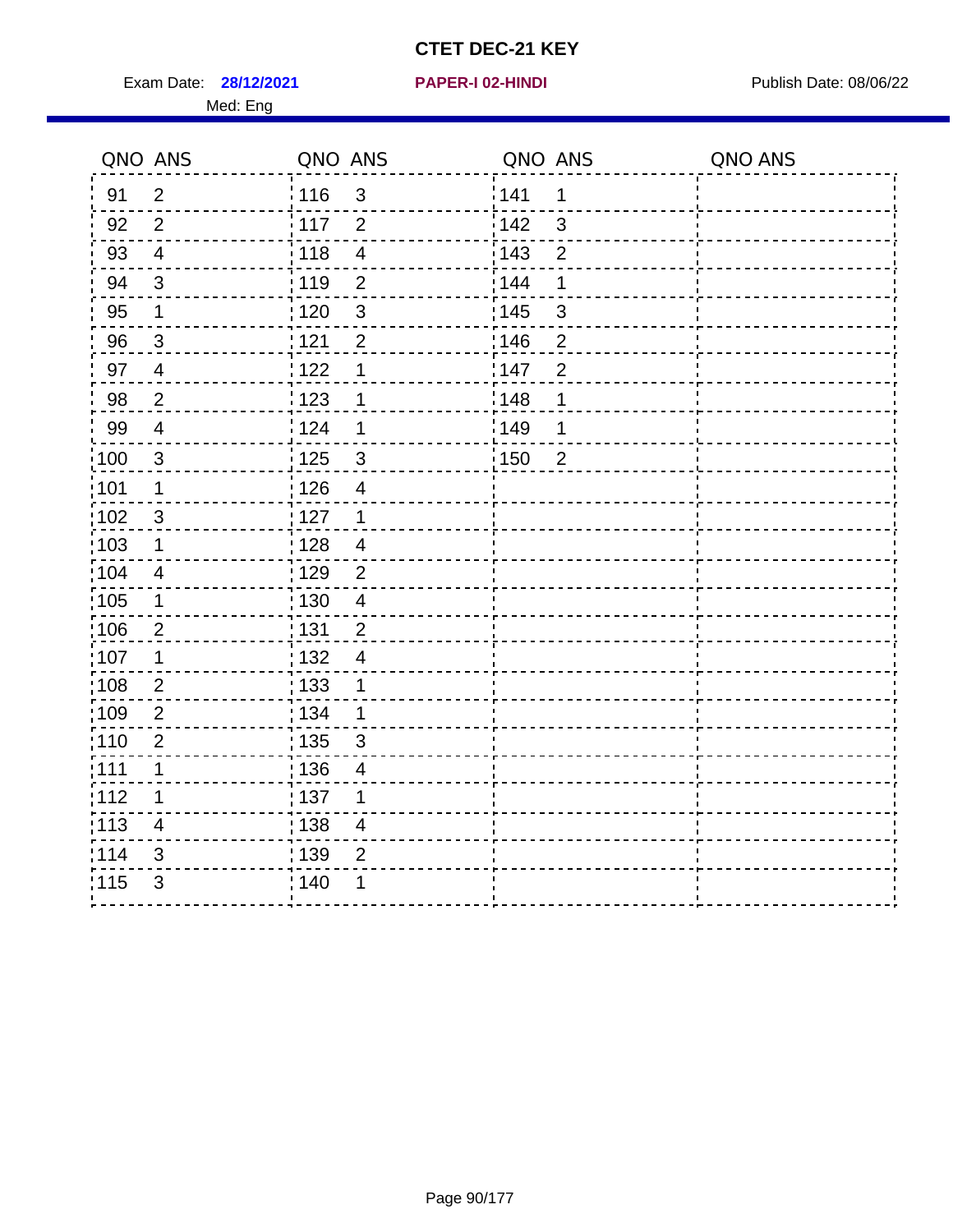Exam Date: **28/12/2021 PAPER-I 16-SANSKRIT** Publish Date: 08/06/22 Med: Eng

#### **28/12/2021 PAPER-I 16-SANSKRIT**

| QNO ANS           |                | QNO ANS                           | QNO ANS |                | QNO ANS |
|-------------------|----------------|-----------------------------------|---------|----------------|---------|
| 91                | $\mathbf{3}$   | 116<br>2                          | 141     | 1              |         |
| 92                | 1              | $\frac{1}{117}$<br>$\overline{2}$ | i 142   | 1              |         |
| 93                | $\overline{4}$ | 118<br>1                          | 143     | $\overline{4}$ |         |
| 94                | $\mathbf 1$    | 119<br>1                          | 144     | 3              |         |
| 95                | $\mathbf{3}$   | : 120<br>$\overline{2}$           | : 145   | $\mathsf 3$    |         |
| 96                | $\mathbf 1$    | 121<br>$\mathfrak{3}$             | 146     | 3              |         |
| 97                | $\overline{4}$ | 122<br>$\overline{\mathcal{A}}$   | 147     | $\overline{2}$ |         |
| 98                | $\overline{2}$ | 123<br>$\mathbf 1$                | 148     | $\overline{4}$ |         |
| 99                | $\mathbf 1$    | ່ 124<br>$\mathfrak{B}$           | ¦149    | $\overline{2}$ |         |
| $\frac{1}{1}$ 100 | $\mathbf{3}$   | 125<br>$\mathbf 1$                | 150     | $\mathfrak{S}$ |         |
| :101              | $\overline{2}$ | : 126<br>$\overline{2}$           |         |                |         |
| 102               | $\overline{4}$ | : 127<br>$\mathbf 1$              |         |                |         |
| 103               | 1,3            | : 128<br>$\overline{4}$           |         |                |         |
| :104              | $\overline{2}$ | : 129<br>$\overline{2}$           |         |                |         |
| 105               | $\mathbf{3}$   | : 130<br>$\mathbf{1}$             |         |                |         |
| :106              | $\overline{4}$ | : 131<br>$\overline{4}$           |         |                |         |
| 107               | 1              | : 132<br>$\mathfrak{B}$           |         |                |         |
| 108               | 4              | : 133<br>1                        |         |                |         |
| :109              | $\overline{2}$ | : 134<br>$\overline{2}$           |         |                |         |
| :110              | 1              | : 135<br>1                        |         |                |         |
| :111              | 1              | :136<br>$\overline{2}$            |         |                |         |
| 112               | 3              | :137<br>1                         |         |                |         |
| : 113             | $\overline{2}$ | 138<br>$\overline{2}$             |         |                |         |
| 114               | 1              | : 139<br>$\overline{2}$           |         |                |         |
| 115               | 3              | ; 140<br>$\overline{2}$           |         |                |         |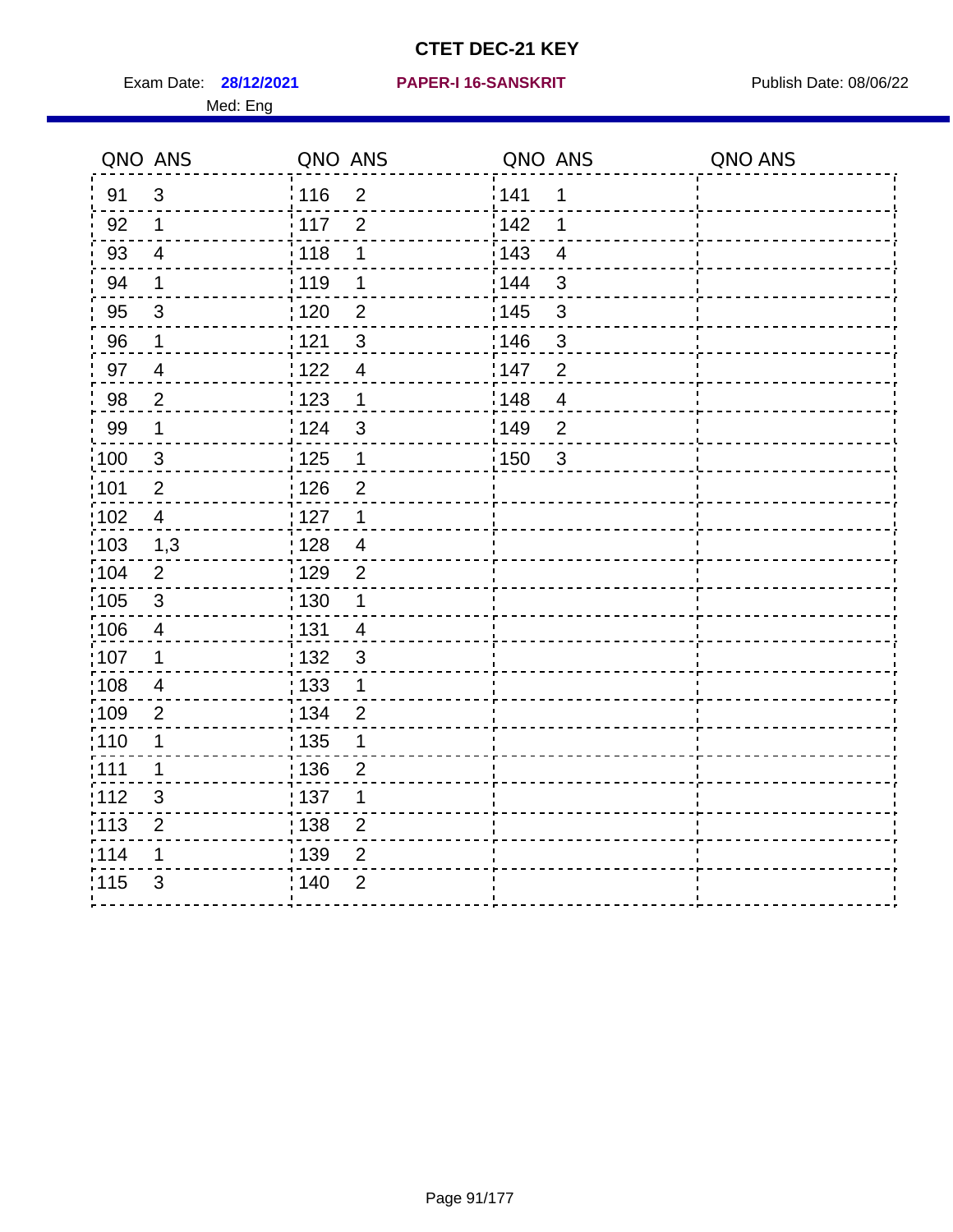**29/12/2021 PAPER-I -MAIN**

Exam Date: 29/12/2021 **PAPER-I-MAIN Exam Date: 08/06/22** Med: Eng

|                  | QNO ANS        | QNO ANS |                          | QNO ANS |                          | QNO ANS |                |
|------------------|----------------|---------|--------------------------|---------|--------------------------|---------|----------------|
| 1                | 3              | 26      | $\mathbf 1$              | 51      | $\mathbf 1$              | 76      | $\overline{2}$ |
| 2                | $\mathbf{1}$   | 27      | $\overline{4}$           | 52      | $\overline{4}$           | 77      | 2              |
| 3                | $\overline{2}$ | 28      | 1                        | 53      | $\overline{\mathcal{A}}$ | 78      | $\overline{2}$ |
| 4                | 1              | 29      | 1                        | 54      | $\overline{4}$           | 79      | $\mathfrak{S}$ |
| $\overline{5}$   | 4              | 30      | $\overline{\mathbf{4}}$  | 55      | 1                        | 80      | $\mathbf{3}$   |
| 6                | 1              | 31      | 4                        | 56      | $\overline{2}$           | 81      | 3              |
| $\overline{7}$   | 1              | 32      | $\overline{2}$           | 57      | $\overline{\mathbf{4}}$  | 82      | $\overline{2}$ |
| $\boldsymbol{8}$ | $\mathsf 3$    | 33      | 4                        | 58      | $\mathbf 1$              | 83      | $\overline{4}$ |
| $\boldsymbol{9}$ | $\overline{2}$ | 34      | $\overline{\mathbf{4}}$  | 59      | $\overline{2}$           | 84      | $\overline{4}$ |
| 10               | $\overline{2}$ | 35      | $\overline{4}$           | 60      | $\overline{4}$           | 85      | $\overline{4}$ |
| 11               | $\overline{2}$ | 36      | $\sqrt{3}$               | 61      | $\sqrt{3}$               | 86      | $\overline{4}$ |
| 12               | $\sqrt{3}$     | 37      | $\overline{2}$           | 62      | $\sqrt{3}$               | 87      | 3              |
| 13               | 3              | 38      | 1                        | 63      | 3                        | .88     | 3              |
| 14               | $\overline{4}$ | 39      | 1                        | 64      | $\overline{4}$           | 89      | 3              |
| 15               | $\mathbf{1}$   | 40      | 1                        | 65      | $\sqrt{3}$               | 90      | $\overline{2}$ |
| 16               | 2              | 41      | $\mathbf 1$              | 66      | $\overline{2}$           |         |                |
| 17               | $\overline{4}$ | 42      | 1                        | 67      | $\overline{2}$           |         |                |
| 18               | 2              | 43      | 1                        | 68      | $\sqrt{3}$               |         |                |
| 19               | 3              | 44      | $\overline{\mathcal{A}}$ | : 69    | 1                        |         |                |
| 20               | 1              | 45      | 3                        | 70      | $\overline{2}$           |         |                |
| 21               | 3              | 46      | $\overline{2}$           | 71      | $\overline{4}$           |         |                |
| 22               | $\overline{2}$ | 47      | $\overline{4}$           | 72      | $\overline{\mathcal{A}}$ |         |                |
| 23               | 4              | 48      | $\overline{\mathbf{4}}$  | 73      | 1                        |         |                |
| 24               | 3              | 49      | $\overline{2}$           | 74      | 3                        |         |                |
| 25               | $\mathfrak{S}$ | 50      | 1                        | 75      | 1                        |         |                |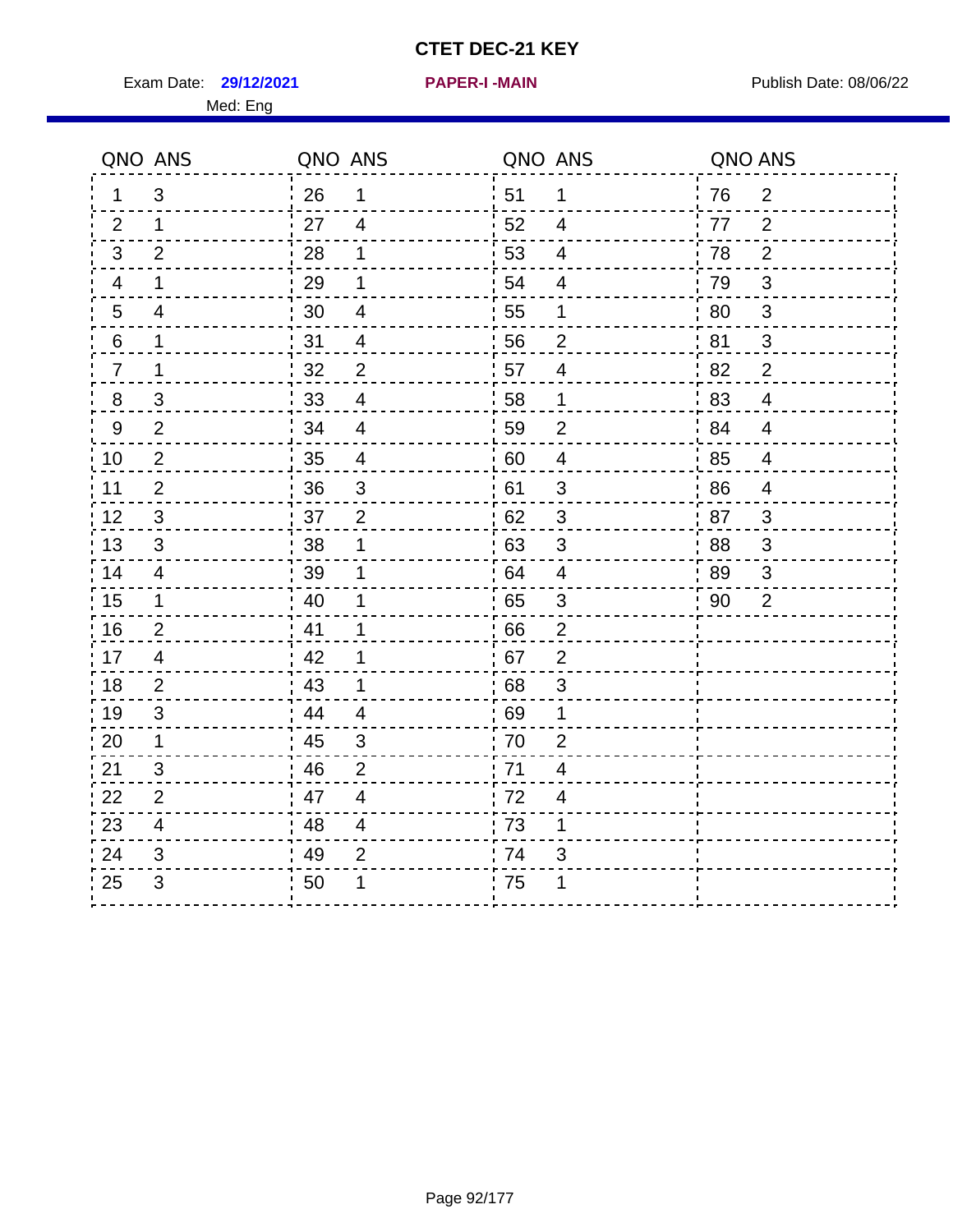Exam Date: 29/12/2021 **PAPER-I 01-ENGLISH Exam Date: 08/06/22** 

#### **29/12/2021 PAPER-I 01-ENGLISH**

#### Med: Eng

| Med: Eng |         |         |                |
|----------|---------|---------|----------------|
| QNO ANS  | QNO ANS | QNO ANS | <b>QNO ANS</b> |
|          |         |         |                |

| 91    | 4                         | 116   | $\mathfrak{S}$ | 141   | $\mathbf 2$             |  |
|-------|---------------------------|-------|----------------|-------|-------------------------|--|
| 92    | $\overline{4}$            | 117   | 1              | 142   | $\overline{2}$          |  |
| 93    | $\overline{2}$            | 118   | 1              | 143   | 1                       |  |
| 94    | $\mathfrak{S}$            | : 119 | 1              | : 144 | $\overline{\mathbf{4}}$ |  |
| 95    | $\overline{2}$            | : 120 | $\overline{2}$ | : 145 | $\overline{\mathbf{4}}$ |  |
| 96    | $\mathbf{3}$              | 121   | 4              | 146   | $\overline{2}$          |  |
| 97    | $\mathbf{3}$              | 1122  | $\mathbf{3}$   | 147   | $\overline{2}$          |  |
| 98    | $\overline{2}$            | 1123  | $\overline{2}$ | 148   | $\overline{2}$          |  |
| '99   | $\mathfrak{3}$            | 124   | $\overline{4}$ | 149   | 1                       |  |
| :100  | $\overline{4}$            | : 125 | $\overline{2}$ | : 150 | $\mathbf 2$             |  |
| :101  | $\overline{4}$            | : 126 | $\overline{2}$ |       |                         |  |
| 102   | $\overline{2}$            | : 127 | 3              |       |                         |  |
| 103   | $\mathfrak{3}$            | : 128 | $\overline{2}$ |       |                         |  |
| 104   | $\sqrt{3}$                | : 129 | $\mathbf{3}$   |       |                         |  |
| 105   | $\overline{2}$            | : 130 | $\mathbf{3}$   |       |                         |  |
| 106   | $\overline{4}$            | : 131 | $\mathbf{3}$   |       |                         |  |
| 107   | $\mathbf 1$               | : 132 | $\overline{4}$ |       |                         |  |
| 108   | $\mathbf 1$               | : 133 | $\overline{4}$ |       |                         |  |
| 109   | $\ensuremath{\mathsf{3}}$ | : 134 | $\mathbf{3}$   |       |                         |  |
| 110   | $\sqrt{3}$                | 135   | $\overline{c}$ |       |                         |  |
| ;111  | $\overline{2}$            | :136  | 1              |       |                         |  |
| 112   | 1                         | : 137 | 1              |       |                         |  |
| : 113 | 1                         | : 138 | $\overline{2}$ |       |                         |  |
| 114   | 1                         | 139   | 3              |       |                         |  |
| 115   | 1                         | : 140 | $\overline{2}$ |       |                         |  |
|       |                           |       |                |       |                         |  |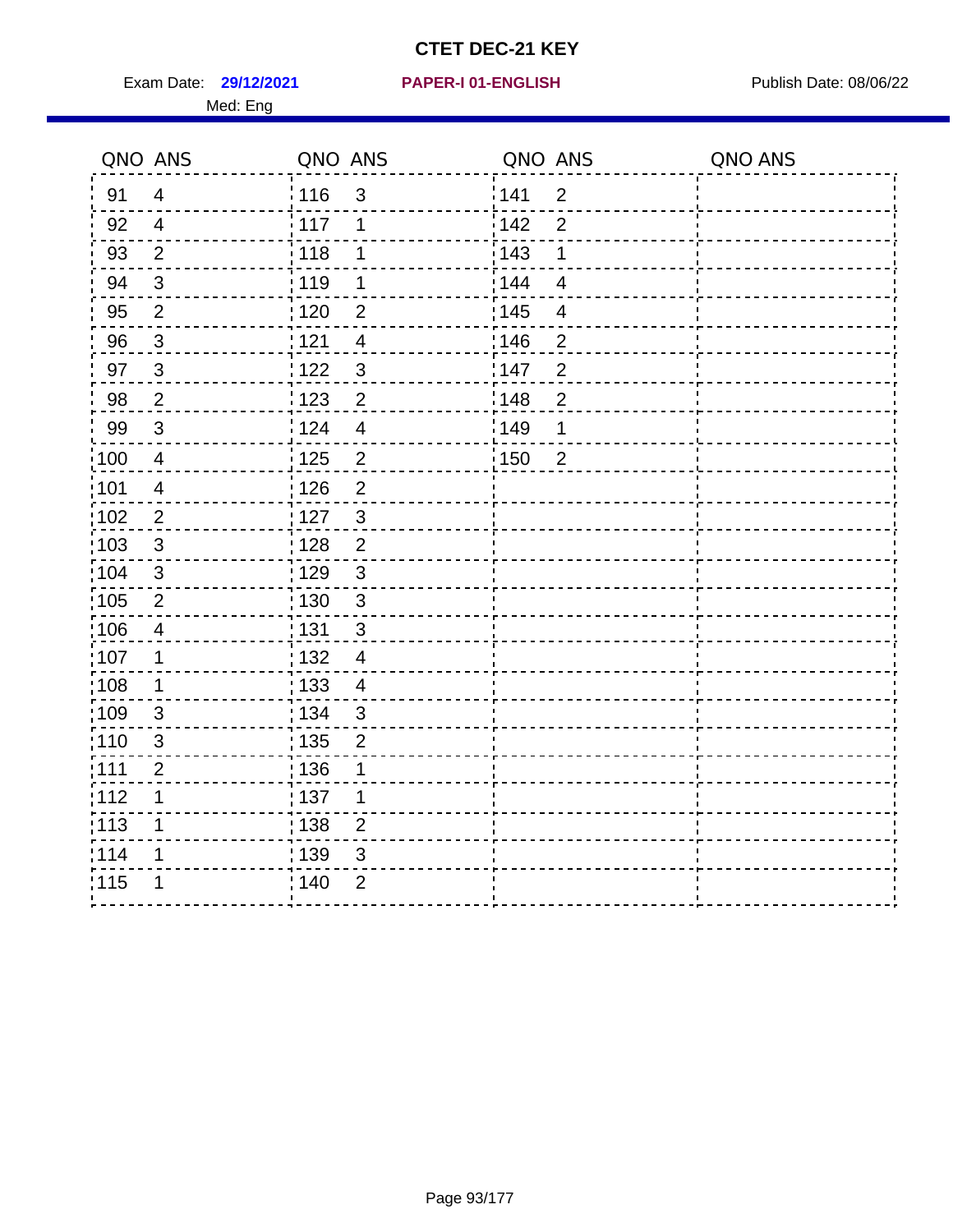Exam Date: 29/12/2021 **PAPER-I 02-HINDI Exam Date: 08/06/22** Med: Eng

# **29/12/2021 PAPER-I 02-HINDI**

|                   | QNO ANS                 | QNO ANS           |                | QNO ANS |                         | QNO ANS |
|-------------------|-------------------------|-------------------|----------------|---------|-------------------------|---------|
| 91                | $\mathbf 1$             | :116              | $\mathbf{3}$   | 141     | $\overline{2}$          |         |
| 92                | $\overline{2}$          | 117               | 1              | 142     | $\overline{2}$          |         |
| 93                | $\mathbf 1$             | 118               | 1              | 143     | 1                       |         |
| 94                | $\overline{2}$          | : 119             | 1              | 144     | $\overline{\mathbf{4}}$ |         |
| 95                | $\sqrt{3}$              | : 120             | $\overline{2}$ | : 145   | $\overline{4}$          |         |
| 96                | $\overline{2}$          | 121               | 1              | 146     | $\overline{2}$          |         |
| 97                | 3                       | 122               | $\overline{2}$ | 147     | $\overline{2}$          |         |
| 98                | $\overline{2}$          | 123               | $\overline{2}$ | 148     | $\overline{c}$          |         |
| 99                | 3                       | 124               | $\overline{2}$ | 149     | 1                       |         |
| $\frac{1}{1}$ 100 | $\mathbf{1}$            | $\frac{1}{2}$ 125 | 1              | 150     | $\overline{2}$          |         |
| :101              | $\mathbf 2$             | 126               | $\mathbf 1$    |         |                         |         |
| 102               | $\mathbf 1$             | : 127             | $\overline{4}$ |         |                         |         |
| 103               | $\overline{2}$          | : 128             | $\overline{2}$ |         |                         |         |
| 104               | $\overline{4}$          | : 129             | $\mathbf{3}$   |         |                         |         |
| $\frac{1}{1}$ 105 | $\mathbf{1}$            | : 130             | $\overline{2}$ |         |                         |         |
| 106               | $\overline{\mathbf{4}}$ | : 131             | 3              |         |                         |         |
| 107               | 1                       | : 132             | $\mathbf 1$    |         |                         |         |
| :108              | $\mathbf 1$             | : 133             | $\overline{2}$ |         |                         |         |
| :109              | $\mathfrak{S}$          | : 134             | $\overline{4}$ |         |                         |         |
| 110               | $\mathfrak{S}$          | : 135             | 1              |         |                         |         |
| 1111              | $\overline{2}$          | :136              | 1              |         |                         |         |
| 112               | 1                       | : 137             | 1              |         |                         |         |
| : 113             | 1                       | : 138             | $\overline{2}$ |         |                         |         |
| 114               | 1                       | : 139             | 3              |         |                         |         |
| 115               | 1                       | : 140             | $\overline{2}$ |         |                         |         |
|                   |                         |                   |                |         |                         |         |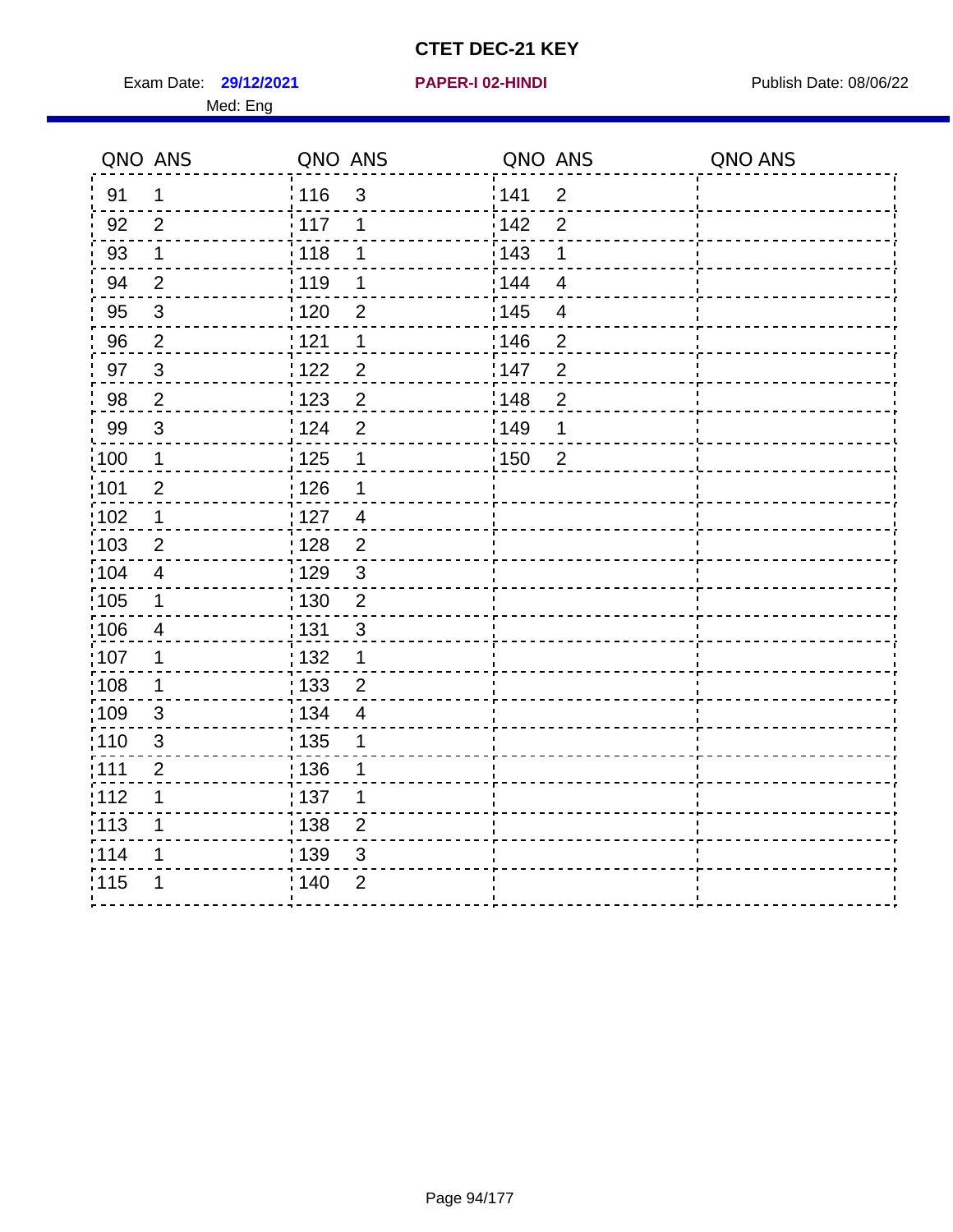Exam Date: 29/12/2021 PAPER-I 16-SANSKRIT Publish Date: 08/06/22

#### **29/12/2021 PAPER-I 16-SANSKRIT**

#### Med: Eng

|                 | QNO ANS                  | QNO ANS           |                | QNO ANS |                | QNO ANS |
|-----------------|--------------------------|-------------------|----------------|---------|----------------|---------|
| 91              | $\mathfrak{S}$           | : 116             | $\mathbf{3}$   | 141     | $\overline{2}$ |         |
| 92              | 1                        | 117               | 1              | 142     | $\overline{2}$ |         |
| 93              | $\overline{2}$           | 118               | 1              | : 143   | 1              |         |
| 94              | $\overline{\mathcal{A}}$ | : 119             | 1              | : 144   | $\overline{4}$ |         |
| 95              | 3                        | :120              | 2              | : 145   | 4              |         |
| 96              | $\mathbf 1$              | 121               | 1              | :146    | $\overline{2}$ |         |
| 97              | $\overline{4}$           | 122               | $\mathfrak{S}$ | 147     | $\overline{c}$ |         |
| 98              | $\overline{2}$           | 123               | $\overline{c}$ | 148     | $\overline{2}$ |         |
| 99              | $\mathbf 1$              | : 124             | $\overline{2}$ | :149    | 1              |         |
| $\frac{1}{100}$ | $\overline{4}$           | 125               | $\mathbf 1$    | 150     | $\overline{2}$ |         |
| :101            | 3                        | 126               | $\overline{c}$ |         |                |         |
| 102             | $\overline{\mathbf{4}}$  | : 127             | $\overline{4}$ |         |                |         |
| 103             | $\mathbf{3}$             | :128              | 1              |         |                |         |
| 104             | $\overline{2}$           | : 129             | 3              |         |                |         |
| 105             | $\overline{\mathbf{4}}$  | : 130             | 3              |         |                |         |
| 106             | $\overline{4}$           | : 131             | 1              |         |                |         |
| 107             | $\mathbf 1$              | : 132             | $\overline{2}$ |         |                |         |
| :108            | $\mathbf 1$              | $\frac{1}{1}$ 133 | $\overline{2}$ |         |                |         |
| 109             | 3                        | : 134             | $\overline{4}$ |         |                |         |
| :110            | 3                        | : 135             | 1              |         |                |         |
| :111            | $\overline{c}$           | : 136             | 1              |         |                |         |
| 112             | 1                        | : 137             | 1              |         |                |         |
| : 113           | 1                        | $\frac{1}{1}$ 138 | $\overline{2}$ |         |                |         |
| 114             | 1                        | : 139             | 3              |         |                |         |
| 115             | 1                        | : 140             | $\overline{2}$ |         |                |         |
|                 |                          |                   |                |         |                |         |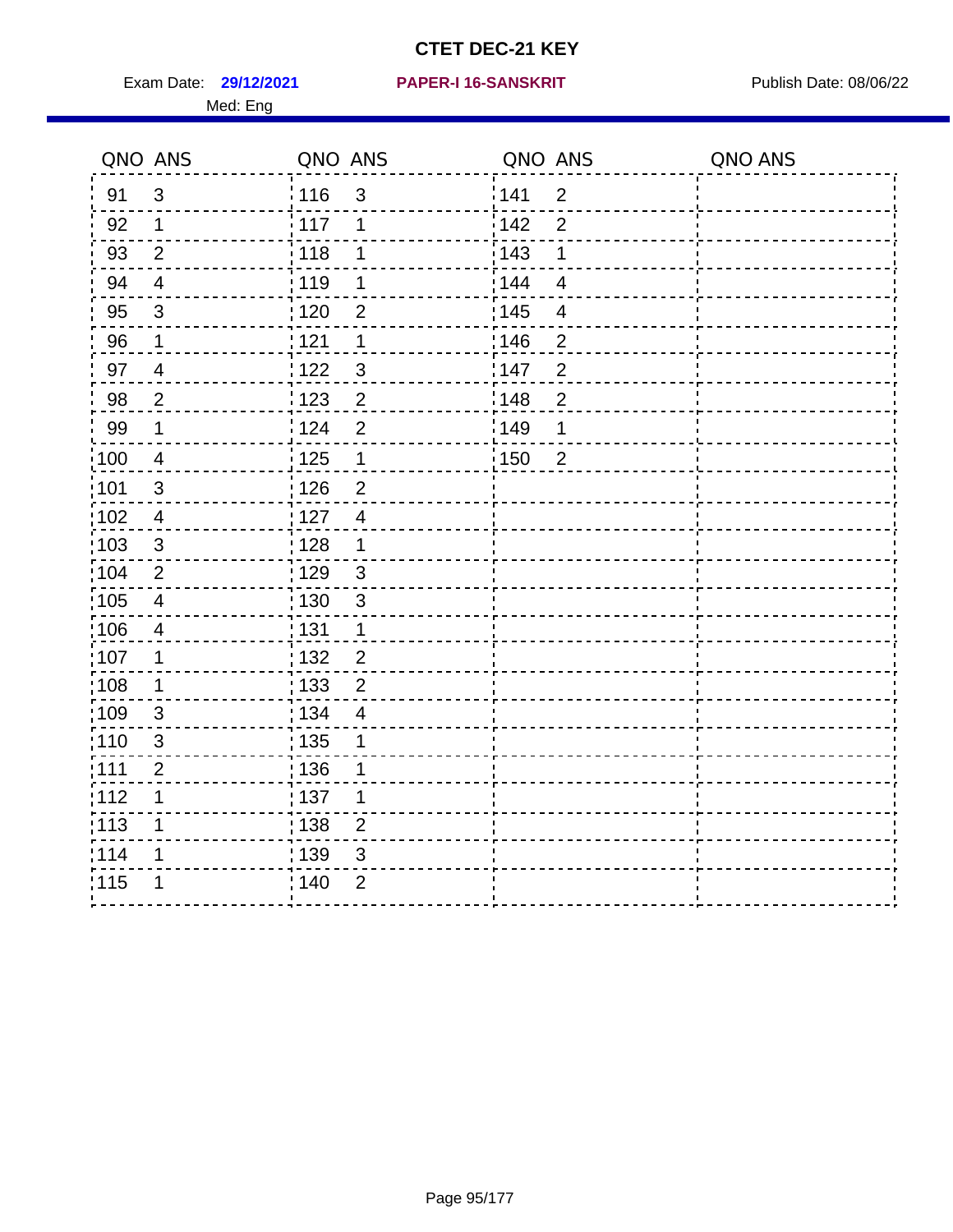Exam Date: **30/12/2021 PAPER-I-MAIN Exam Date: 08/06/22** 

|                | QNO ANS                 | QNO ANS |                | QNO ANS |                          | QNO ANS |                |
|----------------|-------------------------|---------|----------------|---------|--------------------------|---------|----------------|
| 1.             | $\overline{2}$          | 26      | $\mathfrak{3}$ | 51      | $\overline{\mathcal{A}}$ | 76      | $\mathfrak{B}$ |
| 2              | 3                       | 27      | $\overline{2}$ | 52      | 2                        | 77      | 3              |
| 3              | 3                       | 28      | $\overline{2}$ | 53      | 1                        | 78      | $\overline{2}$ |
| 4              | 4                       | 29      | $\overline{4}$ | 54      | $\overline{2}$           | 79      | 2              |
| 5              | $\mathbf 1$             | 30      | 1              | 55      | 3                        | 80      | $\mathfrak{S}$ |
| 6              | 3                       | 31      | 1              | 56      | 1                        | 81      | $\overline{4}$ |
| $\overline{7}$ | 3                       | 32      | 1              | 57      | 4                        | 82      | 1              |
| 8              | $\mathfrak{S}$          | 33      | $\overline{2}$ | 58      | $\sqrt{3}$               | 83      | 1              |
| 9              | $\mathbf{1}$            | 34      | $\overline{2}$ | 59      | 1                        | 84      | 1              |
| 10             | 4                       | 35      | 1              | 60      | $\overline{2}$           | 85      | $\mathbf{1}$   |
| 11             | $\overline{\mathbf{4}}$ | 36      | 1              | 61      | $\boldsymbol{9}$         | 86      | $\mathfrak{S}$ |
| 12             | 2,4                     | 37      | $\overline{4}$ | 62      | 1                        | 87      | 3              |
| 13             | $\overline{2}$          | 38      | 3              | 63      | $\overline{2}$           | 88      | $\overline{2}$ |
| 14             | 1                       | 39      | $\overline{2}$ | 64      | 3                        | 89      | 4              |
| 15             | 4                       | 40      | $\overline{2}$ | 65      | $\overline{4}$           | 90      | 1              |
| 16             | 3                       | 41      | 3              | 66      | $\overline{4}$           |         |                |
| 17             | 3                       | 42      | $\overline{4}$ | 67      | 3                        |         |                |
| 18             | 4                       | 43      | 1              | 68      | $\overline{2}$           |         |                |
| 19             | 4                       | 44      | 1              | 69      | $\overline{2}$           |         |                |
| 20             | 3                       | 45      | 3              | 70      | 3                        |         |                |
| 21             | 1,3                     | 46      | $\mathfrak{S}$ | 71      | 3                        |         |                |
| 22             | $\overline{2}$          | 47      | $\overline{2}$ | 72      | $\overline{4}$           |         |                |
| 23             | $\overline{2}$          | 48      | $\mathfrak{S}$ | 73      | 1                        |         |                |
| 24             | 1                       | 49      | 3              | 74      | $\overline{2}$           |         |                |
| 25             | 4                       | 50      | 4              | 75      | $\overline{2}$           |         |                |

Answer key 9 means marks awarded to all the candidates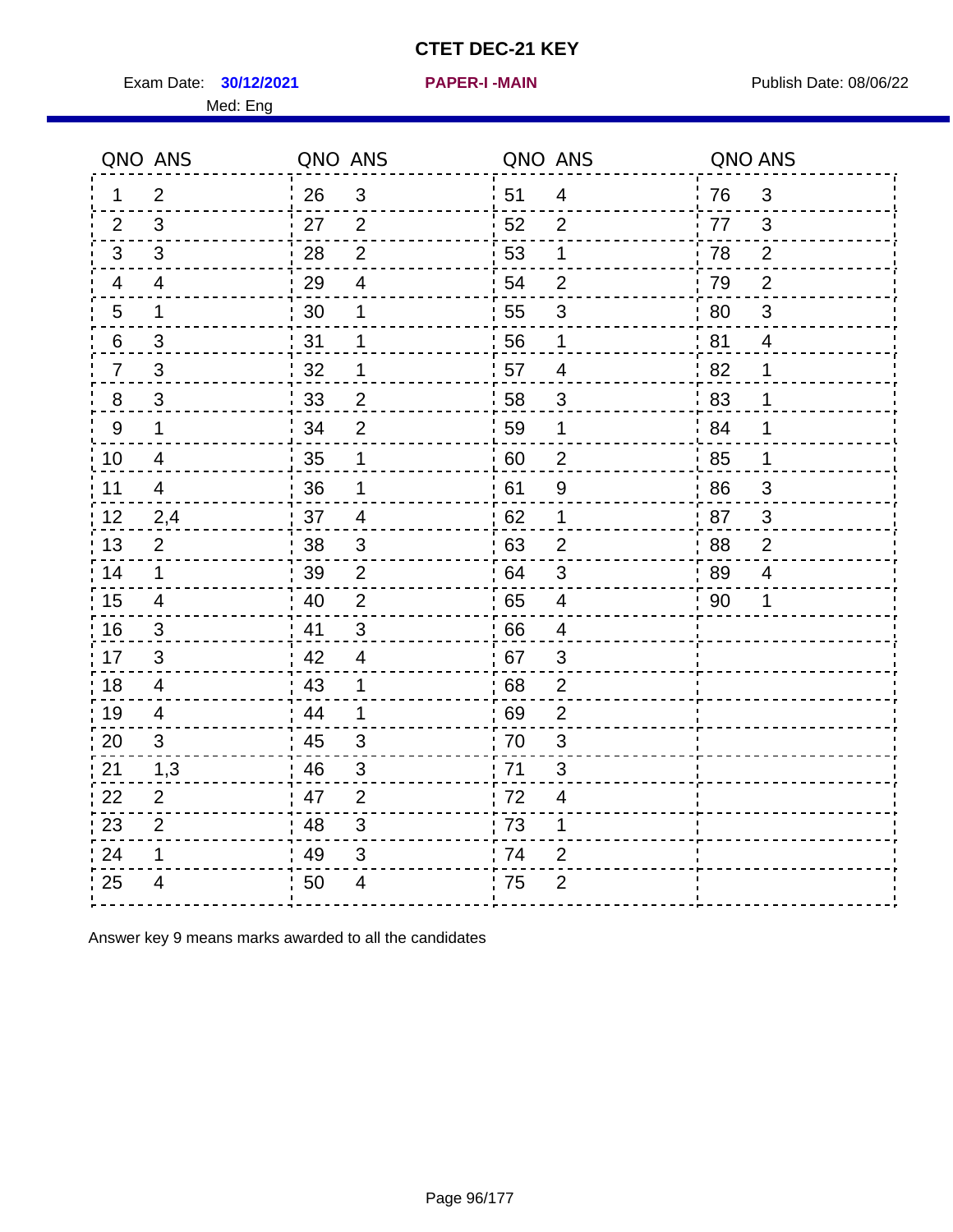Exam Date: **30/12/2021 PAPER-I 01-ENGLISH Propriet Algebra 2014** Publish Date: 08/06/22 Med: Eng

#### **30/12/2021 PAPER-I 01-ENGLISH**

|                   | QNO ANS        | QNO ANS           |                         | QNO ANS |                | QNO ANS |
|-------------------|----------------|-------------------|-------------------------|---------|----------------|---------|
| 91                | $\mathbf 1$    | : 116             | $\mathfrak{3}$          | 141     | 1              |         |
| 92                | $\mathbf{3}$   | 117               | $\overline{2}$          | 142     | $\mathbf{3}$   |         |
| 93                | $\mathfrak{S}$ | 118               | $\sqrt{3}$              | 143     | $\mathbf 1$    |         |
| 94                | $\mathbf 1$    | : 119             | $\overline{2}$          | 144     | $\overline{4}$ |         |
| 95                | $\overline{2}$ | : 120             | $\overline{c}$          | : 145   | $\mathbf 2$    |         |
| 96                | $\overline{2}$ | 121               | $\overline{2}$          | 146     | $\mathfrak{S}$ |         |
| 97                | $\overline{4}$ | 122               | $\mathbf{3}$            | 147     | $\overline{2}$ |         |
| 98                | $\mathbf 1$    | 1123              | $\mathbf 1$             | 148     | $\mathbf 1$    |         |
| 99                | $\overline{2}$ | 124               | $\overline{\mathbf{4}}$ | :149    | $\overline{2}$ |         |
| 100               | $\sqrt{3}$     | $\frac{1}{1}$ 125 | $\overline{2}$          | 150     | $\overline{2}$ |         |
| 101               | $\overline{4}$ | 126               | $\mathbf{3}$            |         |                |         |
| 102               | $\overline{2}$ | : 127             | $\mathbf{3}$            |         |                |         |
| 103               | 2              | : 128             | $\mathbf 1$             |         |                |         |
| 104               | $\overline{2}$ | : 129             | $\overline{4}$          |         |                |         |
| $\frac{1}{1}$ 105 | $\sqrt{2}$     | : 130             | $\sqrt{3}$              |         |                |         |
| 106               | $\mathbf{3}$   | : 131             | $\mathbf{1}$            |         |                |         |
| 107               | 3              | : 132             | $\overline{2}$          |         |                |         |
| $\frac{1}{1}$ 108 | $\overline{4}$ | 133               | $\mathbf{3}$            |         |                |         |
| 109               | $\overline{4}$ | : 134             | $\mathbf 1$             |         |                |         |
| :110              | $\mathbf 1$    | : 135             | $\overline{2}$          |         |                |         |
| : 111             | 3              | : 136             | 1                       |         |                |         |
| 112               | 3              | : 137             | $\overline{2}$          |         |                |         |
| $\frac{1}{1}$ 113 | $\overline{2}$ | : 138             | 1                       |         |                |         |
| 114               | 3              | 139               | 1                       |         |                |         |
| 115               | 3              | 140               | $\overline{4}$          |         |                |         |
|                   |                |                   |                         |         |                |         |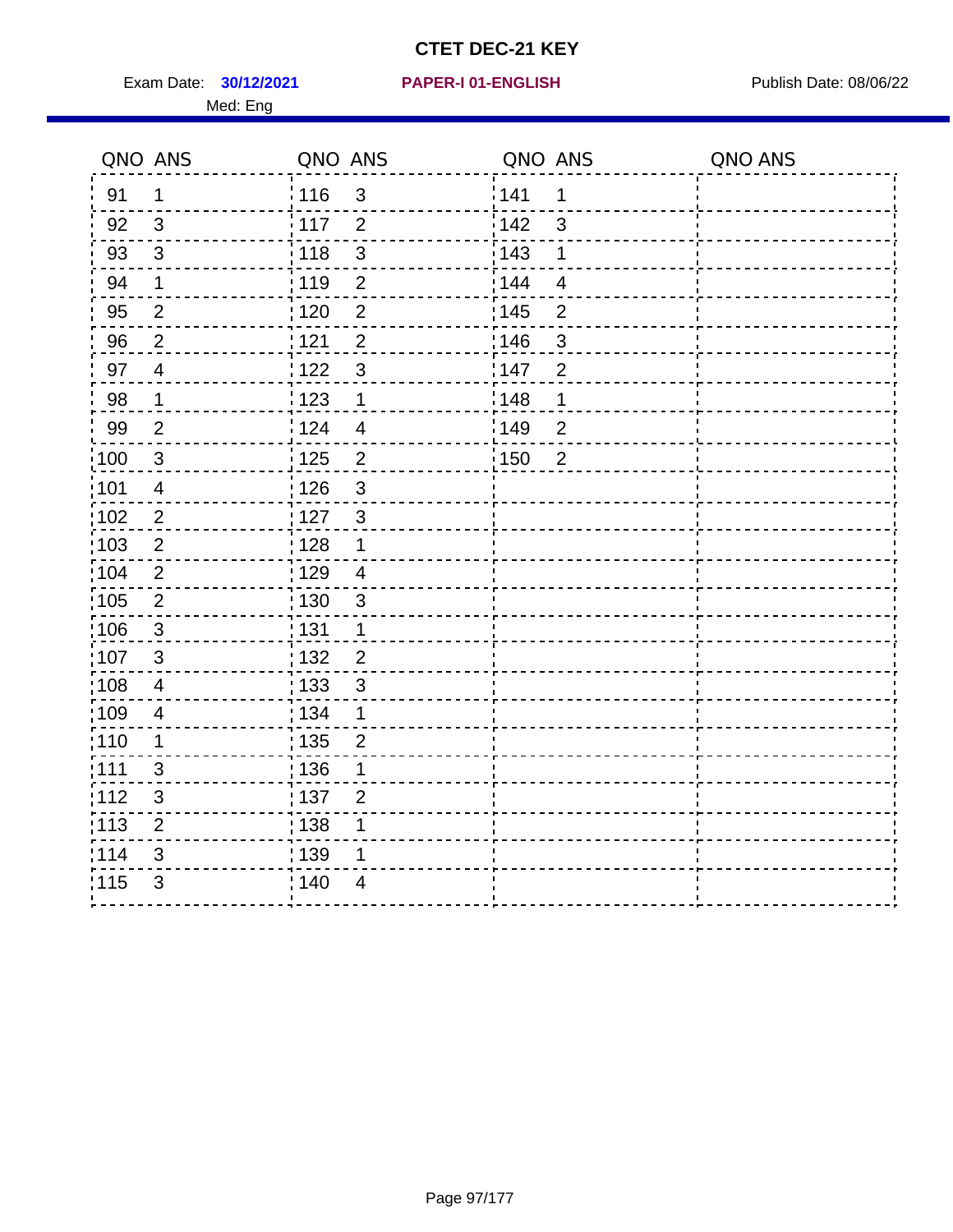Exam Date: **30/12/2021 PAPER-I 02-HINDI Exam Date: 08/06/22** Med: Eng

#### **30/12/2021 PAPER-I 02-HINDI**

|                   | QNO ANS        | QNO ANS                           | QNO ANS                 | QNO ANS |
|-------------------|----------------|-----------------------------------|-------------------------|---------|
| 91                | 3              | : 116<br>$\mathfrak{B}$           | 141<br>1                |         |
| 92                | 3              | $\frac{1}{117}$<br>$\overline{2}$ | 142<br>3                |         |
| 93                | $\mathbf 1$    | $\mathbf{3}$<br>118               | 143<br>1                |         |
| 94                | 1              | 119<br>$\mathbf 1$                | 144<br>$\overline{4}$   |         |
| 95                | $\overline{2}$ | $\overline{2}$<br>:120            | : 145<br>$\overline{2}$ |         |
| 96                | $\overline{2}$ | 121<br>3                          | 146<br>3                |         |
| 97                | $\overline{2}$ | :122<br>$\overline{\mathcal{A}}$  | 147<br>$\overline{2}$   |         |
| 98                | $\overline{2}$ | 123<br>$\mathbf 1$                | 148<br>1                |         |
| 99                | $\overline{4}$ | : 124<br>$\mathbf{3}$             | 149<br>$\overline{2}$   |         |
| $\frac{1}{100}$   | $\overline{2}$ | : 125<br>$\overline{\mathcal{A}}$ | : 150<br>$\overline{2}$ |         |
| 101               | $\overline{2}$ | : 126<br>$\overline{4}$           |                         |         |
| 102               | $\overline{4}$ | $\overline{2}$<br>: 127           |                         |         |
| 103               | 1              | : 128<br>1                        |                         |         |
| :104              | $\overline{4}$ | :129<br>1                         |                         |         |
| $\frac{1}{1}$ 105 | $\mathbf{3}$   | 130<br>$\overline{2}$             |                         |         |
| 106               | $\mathbf{3}$   | : 131<br>1                        |                         |         |
| 107               | 3              | : 132<br>$\overline{4}$           |                         |         |
| 108               | $\overline{4}$ | : 133<br>$\overline{\mathcal{A}}$ |                         |         |
| $\frac{1}{1}$ 109 | 4              | : 134<br>1                        |                         |         |
| : 110             | $\mathbf 1$    | : 135<br>1                        |                         |         |
| :111              | 3              | : 136<br>1                        |                         |         |
| :112              | 3              | :137<br>$\overline{2}$            |                         |         |
| :113              | $\overline{2}$ | : 138<br>1                        |                         |         |
| 114               | $\mathfrak{S}$ | : 139<br>1                        |                         |         |
| 115               | $\mathfrak{S}$ | : 140<br>4                        |                         |         |
|                   |                |                                   |                         |         |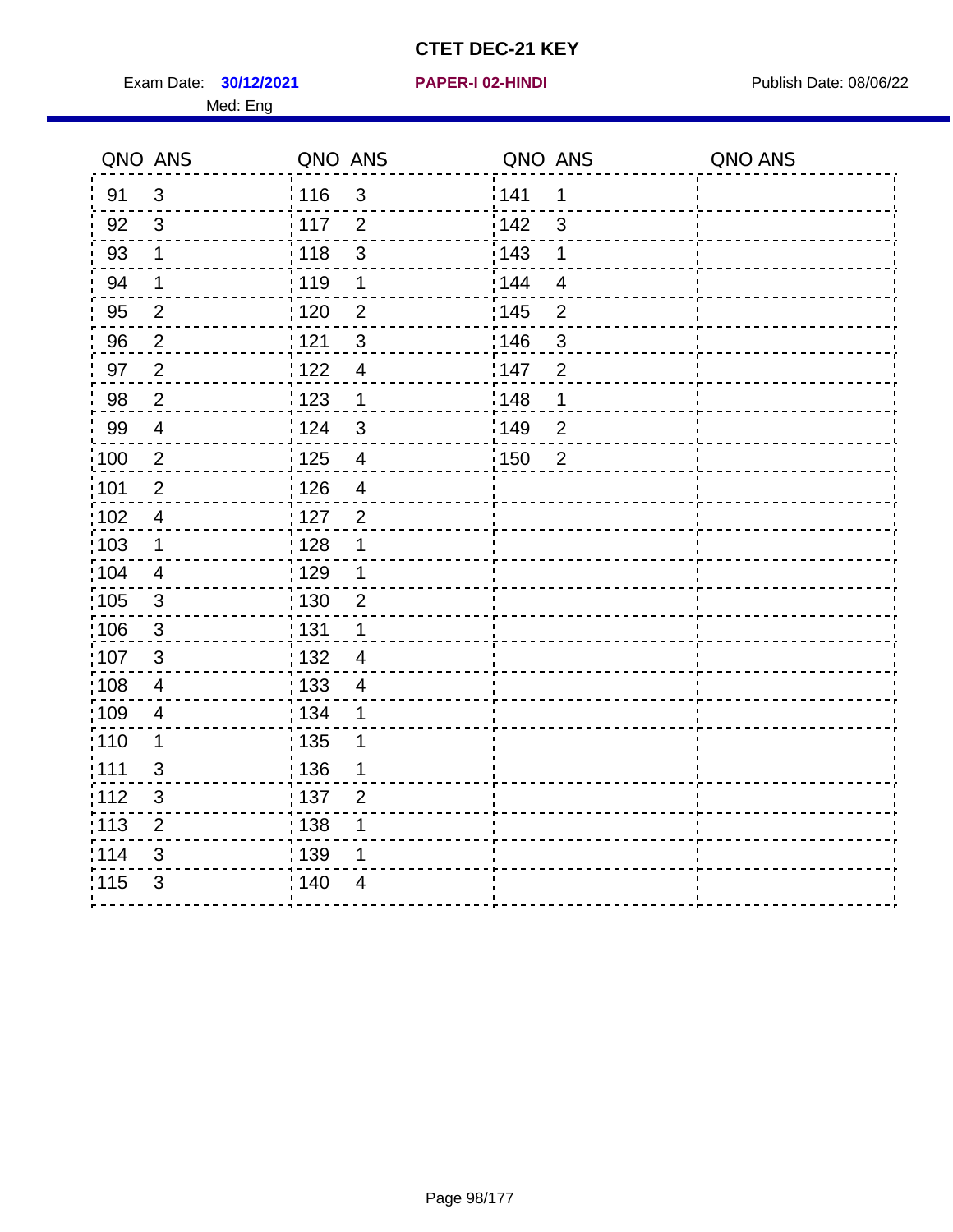Exam Date: **30/12/2021 PAPER-I 16-SANSKRIT** Publish Date: 08/06/22 Med: Eng

#### **30/12/2021 PAPER-I 16-SANSKRIT**

| QNO ANS           |                | QNO ANS |                | QNO ANS           |                | QNO ANS |
|-------------------|----------------|---------|----------------|-------------------|----------------|---------|
| 91                | $\overline{2}$ | : 116   | $\mathbf{3}$   | 141               | $\mathbf 1$    |         |
| 92                | 3              | 117     | $\overline{2}$ | i 142             | 3              |         |
| 93                | $\mathbf 1$    | 118     | $\mathfrak{S}$ | : 143             | 1              |         |
| 94                | $\mathbf{3}$   | : 119   | $\mathbf 1$    | : 144             | $\overline{4}$ |         |
| 95                | $\overline{2}$ | : 120   | $\overline{2}$ | : 145             | $\overline{2}$ |         |
| 96                | 1              | 1121    | 1              | 146               | $\mathfrak{S}$ |         |
| 97                | $\overline{2}$ | 122     | $\overline{2}$ | 147               | $\overline{2}$ |         |
| 98                | $\mathbf{1}$   | 123     | $\mathbf 1$    | 148               | 1              |         |
| 99                | $\mathfrak{S}$ | 124     | 3              | :149              | $\overline{2}$ |         |
| $\frac{1}{1}$ 100 | $\mathbf 1$    | 125     | $\mathfrak{S}$ | $\frac{1}{1}$ 150 | $\overline{2}$ |         |
| :101              | $\overline{4}$ | 126     | $\overline{4}$ |                   |                |         |
| $\frac{1}{1}$ 102 | $\overline{4}$ | 127     | $\mathbf{3}$   |                   |                |         |
| :103              | $\overline{4}$ | ;128    | $\overline{2}$ |                   |                |         |
| 104               | 3              | : 129   | 1              |                   |                |         |
| $\frac{1}{1}$ 105 | $\overline{4}$ | 130     | 1              |                   |                |         |
| $\frac{1}{1}$ 106 | 3              | : 131   | $\mathbf 1$    |                   |                |         |
| 107               | 3              | : 132   | $\overline{2}$ |                   |                |         |
| 108               | $\overline{4}$ | : 133   | $\overline{4}$ |                   |                |         |
| :109              | $\overline{4}$ | : 134   | $\mathbf{1}$   |                   |                |         |
| :110              | 1              | : 135   | $\overline{2}$ |                   |                |         |
| :111              | 3              | : 136   | 1              |                   |                |         |
| 112               | 3              | :137    | $\overline{2}$ |                   |                |         |
| :113              | $\overline{2}$ | : 138   | 1              |                   |                |         |
| 114               | 3              | : 139   | 1              |                   |                |         |
| 115               | 3              | : 140   | 4              |                   |                |         |
|                   |                |         |                |                   |                |         |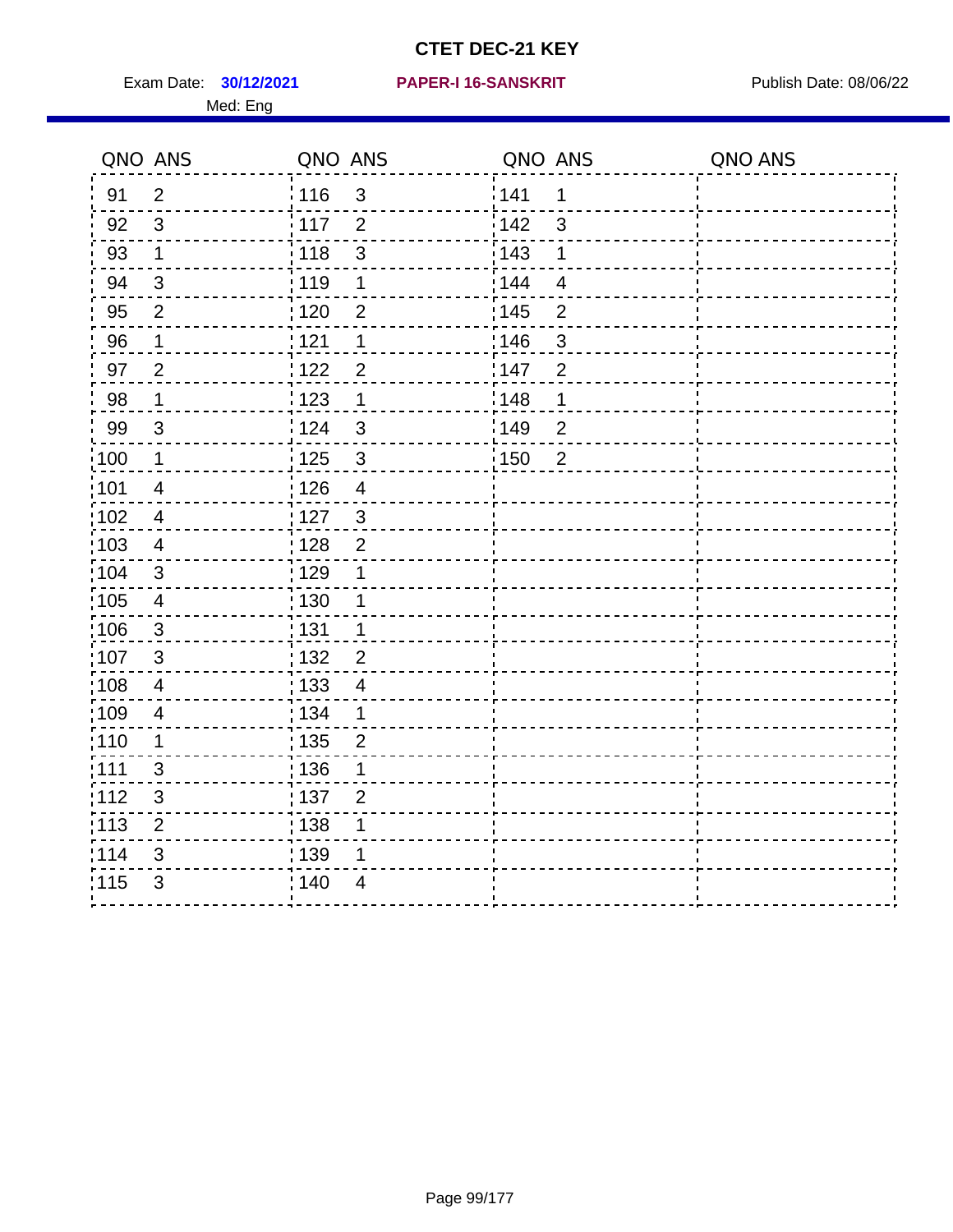Exam Date: 31/12/2021 **PAPER-I-MAIN Exam Date: 08/06/22** 

|                | QNO ANS        | QNO ANS |                          | QNO ANS |                  | QNO ANS |                |
|----------------|----------------|---------|--------------------------|---------|------------------|---------|----------------|
| 1.             | 3              | 26      | 1                        | 51      | $\overline{2}$   | 76      | $\mathbf 1$    |
| 2              | 2              | 27      | 9                        | 52      | 1                | 77      | 2              |
| 3              | 1              | 28      | $\mathfrak{S}$           | 53      | 3                | 78      | 1              |
| 4              | 3              | 29      | 1                        | 54      | $\overline{2}$   | 79      | $\overline{2}$ |
| 5              | $\overline{2}$ | 30      | $\overline{\mathcal{A}}$ | 55      | 1                | 80      | $\mathfrak{S}$ |
| 6              | $\mathfrak{S}$ | 31      | 1                        | 56      | $\overline{2}$   | 81      | 1              |
| $\overline{7}$ | 3              | 32      | $\overline{2}$           | 57      | 3                | 82      | 1              |
| 8              | 1              | 33      | 1                        | 58      | $\overline{2}$   | 83      | $\mathfrak{B}$ |
| 9              | 1              | 34      | $\overline{2}$           | 59      | $\overline{2}$   | 84      | 1              |
| 10             | 3              | 35      | $\mathbf{2}$             | 60      | $\boldsymbol{2}$ | 85      | $\mathbf 1$    |
| 11             | $\mathfrak{B}$ | 36      | $\sqrt{3}$               | 61      | $\mathsf 3$      | 86      | 1              |
| 12             | $\overline{2}$ | 37      | 1                        | 62      | 1                | 87      | 3              |
| 13             | 1              | 38      | $\overline{2}$           | 63      | 3                | 88      | 1              |
| 14             | 3              | 39      | 4                        | 64      | 4                | 89      | 1              |
| 15             | 2              | 40      | $\mathfrak{S}$           | 65      | $\overline{4}$   | 90      | 1              |
| 16             | $\overline{2}$ | 41      | $\overline{2}$           | 66      | $\overline{2}$   |         |                |
| 17             | 3              | 42      | 1                        | 67      | $\overline{4}$   |         |                |
| 18             | 3              | 43      | $\overline{2}$           | 68      | 3                |         |                |
| 19             | 4              | 44      | 1                        | 69      | 3                |         |                |
| 20             | $\overline{2}$ | 45      | 3                        | 70      | $\overline{2}$   |         |                |
| 21             | 4              | 46      | 3                        | 71      | $\overline{2}$   |         |                |
| 22             | 3              | 47      | 1                        | 72      | $\overline{4}$   |         |                |
| 23             | 4              | 48      | 1                        | 73      | 4                |         |                |
| 24             | $\overline{2}$ | 49      | 3                        | 74      | 3                |         |                |
| 25             |                | 50      |                          | 75      | 3                |         |                |

Answer key 9 means marks awarded to all the candidates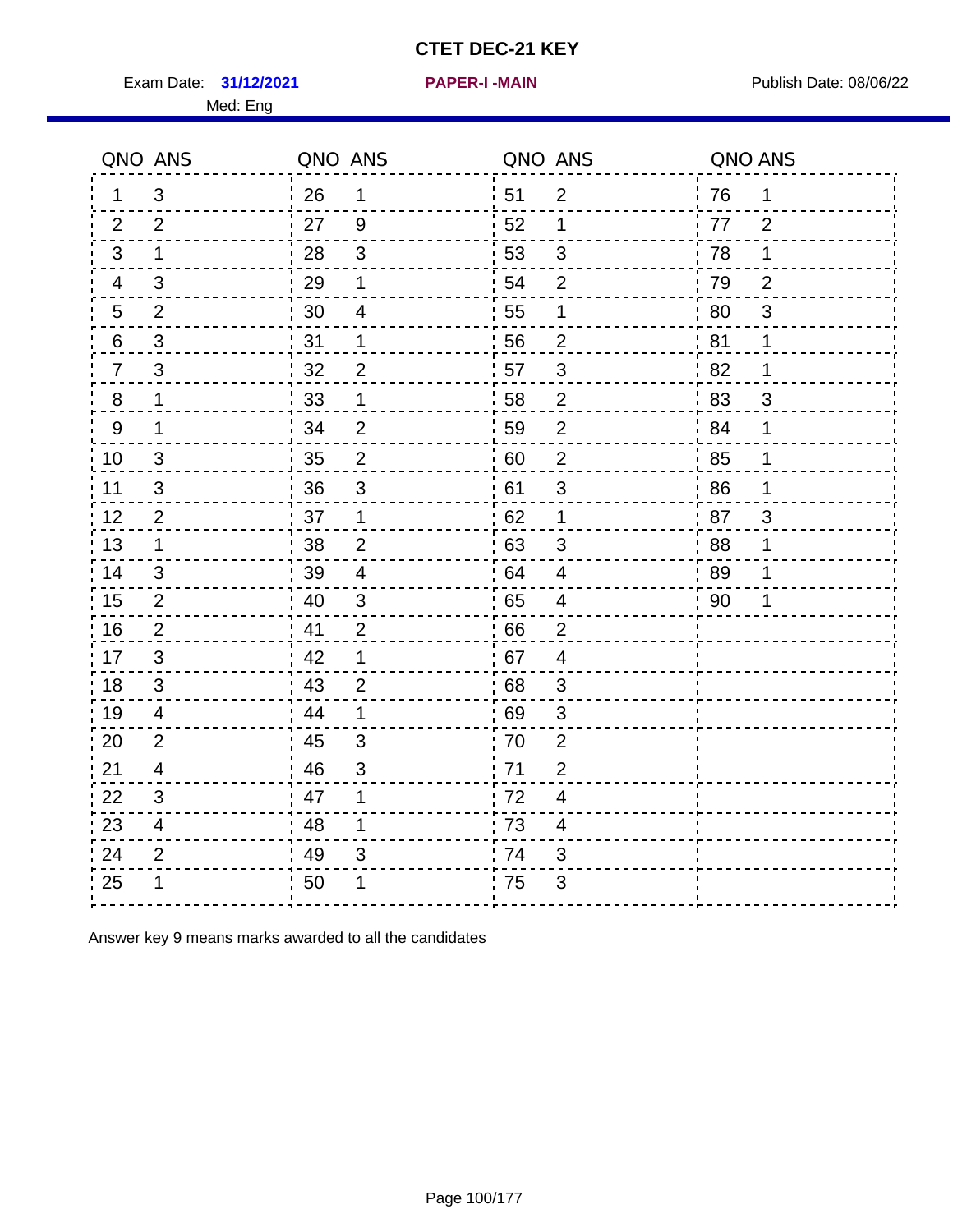Exam Date: 31/12/2021 PAPER-I 01-ENGLISH PREER Publish Date: 08/06/22 Med: Eng

#### **31/12/2021 PAPER-I 01-ENGLISH**

| QNO ANS        |                      |                                                                                                                                                                                                |                                                                                    |                                                                 | QNO ANS |
|----------------|----------------------|------------------------------------------------------------------------------------------------------------------------------------------------------------------------------------------------|------------------------------------------------------------------------------------|-----------------------------------------------------------------|---------|
| $\overline{4}$ |                      |                                                                                                                                                                                                |                                                                                    | $\mathfrak{S}$                                                  |         |
| $\overline{4}$ | $\overline{2}$       |                                                                                                                                                                                                | 142                                                                                | 1                                                               |         |
| $\mathfrak{S}$ | $\mathbf{3}$<br>118  |                                                                                                                                                                                                | 143                                                                                | 1                                                               |         |
| $\sqrt{3}$     | : 119<br>$\mathsf 3$ |                                                                                                                                                                                                | 144                                                                                | 1                                                               |         |
| 1              | 1                    |                                                                                                                                                                                                |                                                                                    | $\mathbf 2$                                                     |         |
| $\overline{2}$ | 1                    |                                                                                                                                                                                                |                                                                                    | $\overline{2}$                                                  |         |
| $\overline{2}$ | $\mathbf{3}$         |                                                                                                                                                                                                |                                                                                    | 1                                                               |         |
| $\mathbf{3}$   | 1                    |                                                                                                                                                                                                |                                                                                    | $\overline{4}$                                                  |         |
| $\overline{4}$ | 1                    |                                                                                                                                                                                                |                                                                                    | $\overline{4}$                                                  |         |
| $\mathbf{3}$   |                      |                                                                                                                                                                                                |                                                                                    | $\overline{2}$                                                  |         |
| $\overline{4}$ | $\overline{2}$       |                                                                                                                                                                                                |                                                                                    |                                                                 |         |
| $\overline{4}$ | $\overline{4}$       |                                                                                                                                                                                                |                                                                                    |                                                                 |         |
| 1              | $\mathfrak{3}$       |                                                                                                                                                                                                |                                                                                    |                                                                 |         |
| $\overline{2}$ |                      |                                                                                                                                                                                                |                                                                                    |                                                                 |         |
| $\overline{2}$ | $\overline{2}$       |                                                                                                                                                                                                |                                                                                    |                                                                 |         |
| $\overline{4}$ | $\overline{4}$       |                                                                                                                                                                                                |                                                                                    |                                                                 |         |
| $\overline{2}$ | $\overline{2}$       |                                                                                                                                                                                                |                                                                                    |                                                                 |         |
| 4              | $\overline{2}$       |                                                                                                                                                                                                |                                                                                    |                                                                 |         |
| 4              | $\overline{2}$       |                                                                                                                                                                                                |                                                                                    |                                                                 |         |
| 1              | $\overline{2}$       |                                                                                                                                                                                                |                                                                                    |                                                                 |         |
| 4              |                      |                                                                                                                                                                                                |                                                                                    |                                                                 |         |
| $\mathbf 1$    | $\overline{2}$       |                                                                                                                                                                                                |                                                                                    |                                                                 |         |
| $\overline{2}$ |                      |                                                                                                                                                                                                |                                                                                    |                                                                 |         |
| 3              | $\overline{4}$       |                                                                                                                                                                                                |                                                                                    |                                                                 |         |
| $\overline{2}$ | $\overline{2}$       |                                                                                                                                                                                                |                                                                                    |                                                                 |         |
|                |                      | : 116<br>: 117<br>:120<br>: 121<br>122<br>1123<br>124<br>125<br>: 126<br>: 127<br>: 128<br>: 129<br>: 130<br>: 131<br>: 132<br>: 133<br>: 134<br>135<br>: 136<br>:137<br>: 138<br>139<br>; 140 | QNO ANS<br>$\mathfrak{B}$<br>$\overline{2}$<br>$\mathbf{3}$<br>3<br>$\overline{2}$ | 141<br>: 145<br>146<br>147<br>¦148<br>:149<br>$\frac{1}{1}$ 150 | QNO ANS |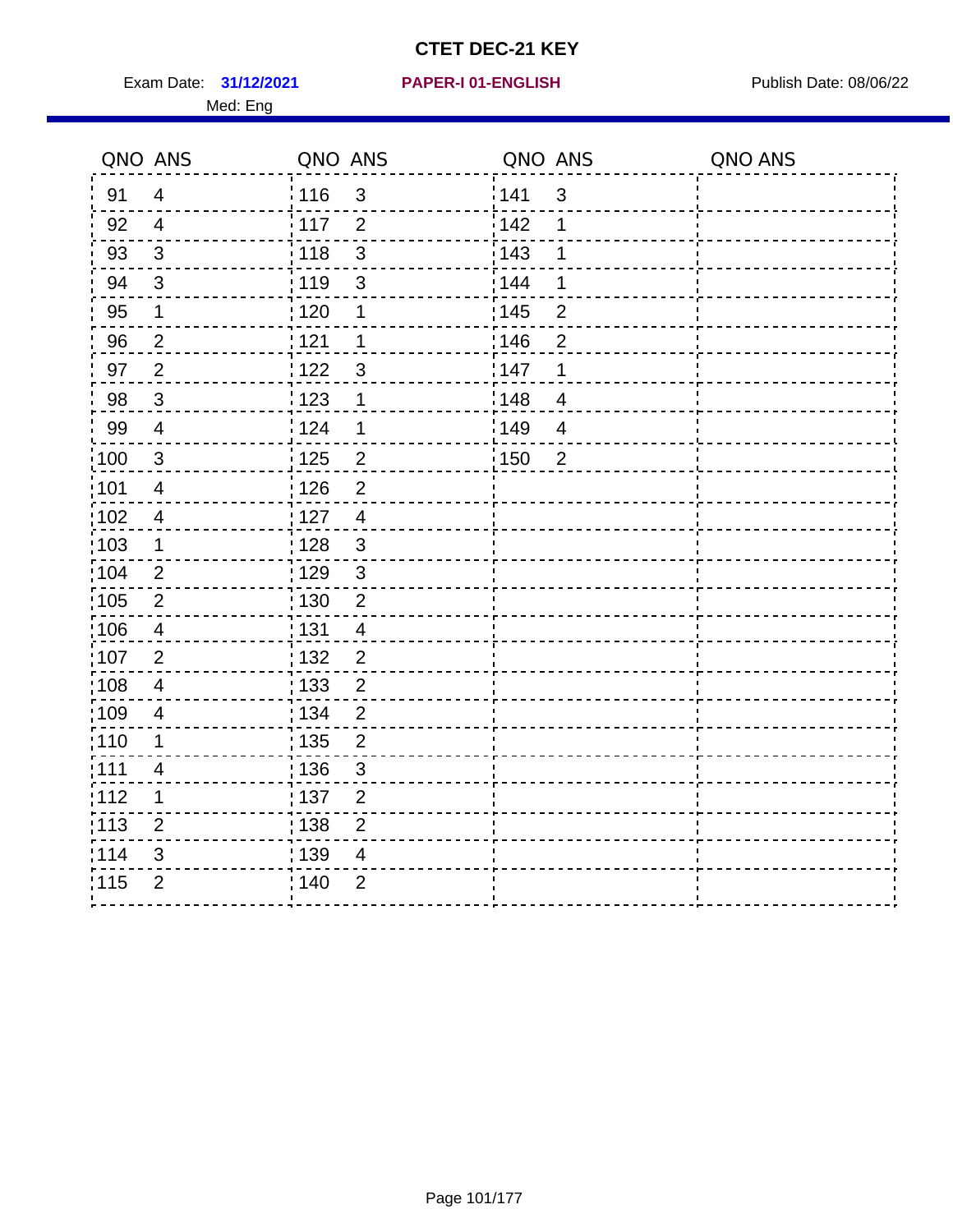Exam Date: 31/12/2021 **PAPER-I 02-HINDI Exam Date: 08/06/22** Med: Eng

# **31/12/2021 PAPER-I 02-HINDI**

|                   | QNO ANS                 | QNO ANS           |                | QNO ANS |                | QNO ANS |
|-------------------|-------------------------|-------------------|----------------|---------|----------------|---------|
| 91                | 1                       | 116               | $\mathfrak{S}$ | 141     | 3              |         |
| 92                | $\overline{2}$          | 117               | $\overline{2}$ | 142     | 1              |         |
| 93                | $\mathbf{3}$            | 118               | $\mathbf{3}$   | 143     | 1              |         |
| 94                | 2                       | 119               | $\mathfrak{3}$ | 144     | 1              |         |
| 95                | $\mathbf{3}$            | : 120             | 1              | 145     | $\overline{2}$ |         |
| 96                | $\mathbf{3}$            | 121               | $\mathfrak{S}$ | 146     | $\overline{2}$ |         |
| 97                | 3                       | 122               | $\overline{4}$ | 147     | 1              |         |
| 98                | $\overline{2}$          | 123               | $\mathbf 1$    | 148     | $\overline{4}$ |         |
| 99                | $\overline{2}$          | 124               | $\overline{2}$ | :149    | $\overline{4}$ |         |
| $\frac{1}{1}$ 100 | $\overline{\mathbf{4}}$ | 125               | $\mathbf 2$    | 150     | $\overline{2}$ |         |
| :101              | $\mathbf 1$             | 126               | $\overline{2}$ |         |                |         |
| $\frac{1}{1}$ 102 | $\mathbf{3}$            | 127               | $\overline{4}$ |         |                |         |
| 103               | 2                       | : 128             | $\overline{2}$ |         |                |         |
| 104               | $\mathbf 1$             | : 129             | $\mathbf{3}$   |         |                |         |
| 105               | $\mathbf 1$             | : 130             | $\overline{2}$ |         |                |         |
| :106              | $\overline{4}$          | : 131             | $\overline{2}$ |         |                |         |
| 107               | $\overline{2}$          | : 132             | 1              |         |                |         |
| 108               | $\overline{4}$          | $\frac{1}{1}$ 133 | $\mathbf 1$    |         |                |         |
| :109              | $\overline{4}$          | : 134             | $\overline{4}$ |         |                |         |
| :110              | 1                       | : 135             | 1              |         |                |         |
| ;111              | 4                       | : 136             | 3              |         |                |         |
| 112               | 1                       | : 137             | $\overline{2}$ |         |                |         |
| 113               | $\overline{2}$          | : 138             | $\overline{2}$ |         |                |         |
| 114               | 3                       | : 139             | 4              |         |                |         |
| 115               | $\overline{2}$          | 140               | $\overline{2}$ |         |                |         |
|                   |                         |                   |                |         |                |         |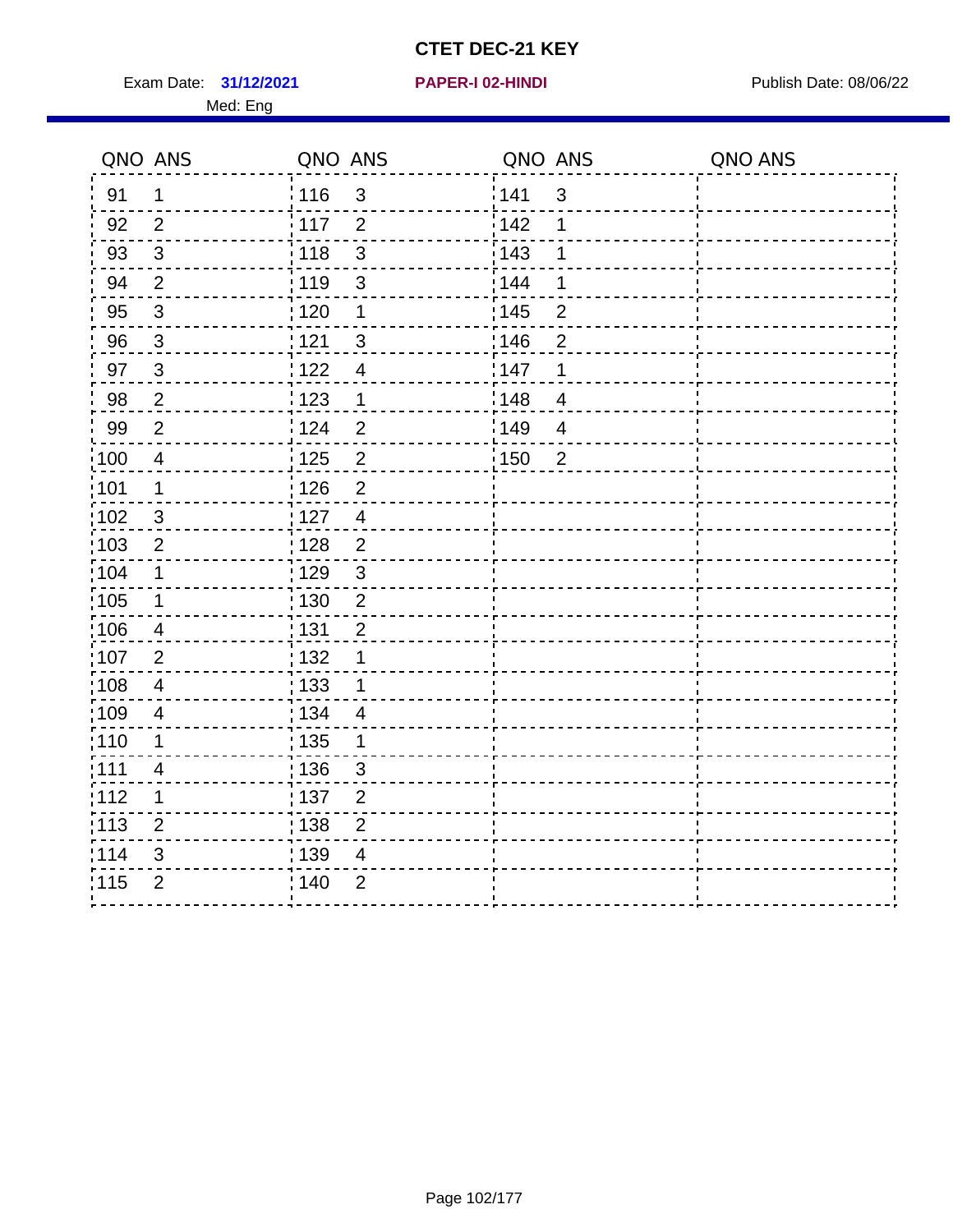Exam Date: 31/12/2021 PAPER-I 16-SANSKRIT Publish Date: 08/06/22 Med: Eng

#### **31/12/2021 PAPER-I 16-SANSKRIT**

| QNO ANS           |                | QNO ANS           |                          | QNO ANS |                         | QNO ANS |
|-------------------|----------------|-------------------|--------------------------|---------|-------------------------|---------|
| 91                | $\mathbf 1$    | 116               | 3                        | 141     | $\sqrt{3}$              |         |
| 92                | $\overline{2}$ | 117               | $\overline{2}$           | 142     | 1                       |         |
| 93                | $\mathbf 1$    | 118               | $\mathfrak{S}$           | 143     | $\mathbf 1$             |         |
| 94                | 1              | :119              | 3                        | : 144   | 1                       |         |
| 95                | 3              | : 120             | 1                        | : 145   | $\overline{2}$          |         |
| 96                | 4              | 121               | 3                        | 146     | $\overline{2}$          |         |
| 97                | $\overline{4}$ | 122               | $\mathbf 1$              | 147     | $\mathbf 1$             |         |
| 98                | $\mathbf 1$    | $\frac{1}{2}$ 123 | $\overline{4}$           | 148     | $\overline{\mathbf{4}}$ |         |
| 99                | $\mathbf{3}$   | 124               | $\overline{2}$           | :149    | $\overline{4}$          |         |
| $\frac{1}{1}$ 100 | $\overline{4}$ | 125               | $\mathbf 1$              | : 150   | $\overline{2}$          |         |
| :101              | $\mathbf 2$    | : 126             | $\overline{2}$           |         |                         |         |
| :102              | $\mathfrak{3}$ | : 127             | $\mathbf{1}$             |         |                         |         |
| 103               | $\overline{4}$ | : 128             | 2                        |         |                         |         |
| 104               | 3              | : 129             | $\mathbf{3}$             |         |                         |         |
| $\frac{1}{1}$ 105 | $\mathbf 1$    | 130               | $\overline{2}$           |         |                         |         |
| 106               | $\overline{4}$ | : 131             | $\mathbf{1}$             |         |                         |         |
| :107              | $\overline{2}$ | : 132             | $\mathbf 1$              |         |                         |         |
| 108               | $\overline{4}$ | 133               | $\mathbf 1$              |         |                         |         |
| :109              | $\overline{4}$ | : 134             | $\mathbf{3}$             |         |                         |         |
| :110              | 1              | : 135             | $\overline{\mathbf{4}}$  |         |                         |         |
| :111              | 4              | : 136             | $\sqrt{3}$               |         |                         |         |
| 112               | 1              | : 137             | $\overline{2}$           |         |                         |         |
| : 113             | $\overline{2}$ | : 138             | $\overline{2}$           |         |                         |         |
| 114               | 3              | 139               | $\overline{\mathcal{A}}$ |         |                         |         |
| 115               | $\overline{2}$ | : 140             | $\overline{2}$           |         |                         |         |
|                   |                |                   |                          |         |                         |         |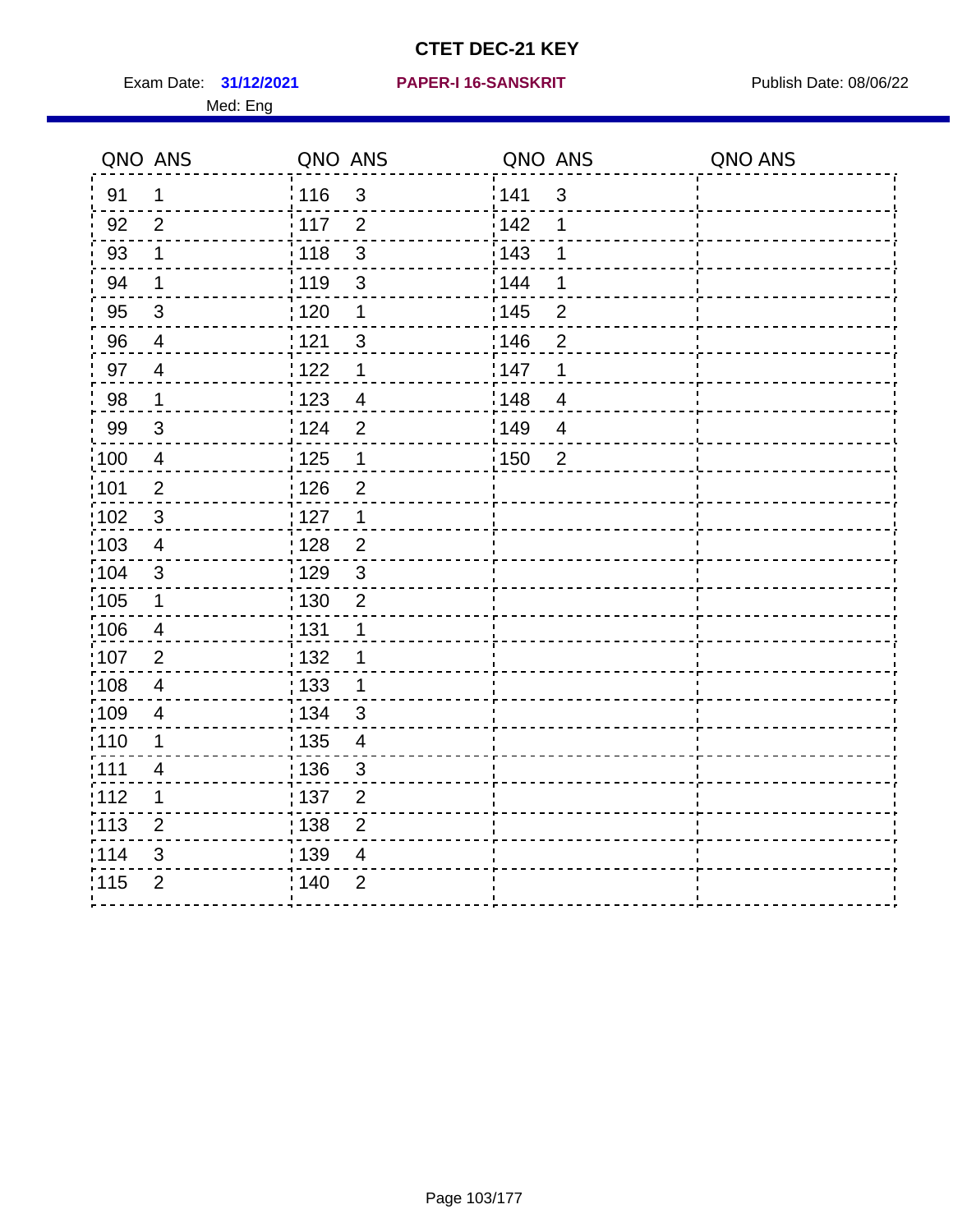Exam Date: 01/01/2022 **PAPER-I-MAIN Exam Date: 08/06/22** 

 $\blacksquare$ 

 $\overline{\phantom{0}}$ 

 $\frac{22}{23}$  1 23 1

24 3

 $- - -$ 

Med: Eng

| QNO ANS        |                           | QNO ANS |                | QNO ANS |                | QNO ANS |                |
|----------------|---------------------------|---------|----------------|---------|----------------|---------|----------------|
| 1              | 4                         | 26      | $\overline{2}$ | 51      | $\overline{2}$ | 76      | $\overline{2}$ |
| 2              | 1                         | 27      | 3              | 52      | 4              | 77      | 4              |
| $\mathbf{3}$   | 4                         | 28      | 1              | 53      | 4              | 78      | 3              |
| 4              | 1                         | 29      | 1              | 54      | 1              | 79      | 4              |
| 5              | $\mathfrak{B}$            | 30      | 2              | 55      | 1              | 80      | 1              |
| 6              | 1                         | 31      | 3              | :56     | 1              | 81      | 1              |
| $\overline{7}$ | $\overline{2}$            | 32      | 4              | ¦ 57    | 3              | 82      | 4              |
| $8\phantom{1}$ | 1                         | 33      | $\mathfrak{B}$ | ' 58    | $\overline{2}$ | 83      | 4              |
| 9              | 1                         | 34      | 2              | 59      | 4              | 84      | 3              |
| 10             | $\ensuremath{\mathsf{3}}$ | 35      | 4              | 60      | 3              | 85      | $\mathbf 1$    |
| 11             | $\overline{2}$            | 36      | 4              | 61      | 4              | 86      | $\sqrt{3}$     |
| 12             | 3                         | 37      | 3              | 62      | 9              | 87      | $\sqrt{3}$     |
| 13             | 1                         | 38      | 2              | 63      | 4              | 88      | $\overline{2}$ |
| 14             | $\overline{2}$            | 39      | $\overline{2}$ | ' 64    | 1              | 89      | $\overline{2}$ |
| 15             | 1                         | 40      | $\mathfrak{S}$ | 65      | $\overline{2}$ | 90      | $\sqrt{3}$     |
| 16             | 4                         | 41      | $\mathbf 1$    | 66      | 3              |         |                |
| 17             | 1                         | 42      | 9              | 67      | $\overline{2}$ |         |                |
| 18             | $\overline{2}$            | 43      | 1              | 68      | $\overline{2}$ |         |                |

Answer key 9 means marks awarded to all the candidates

 $49$  2

25 3 50 3 75 4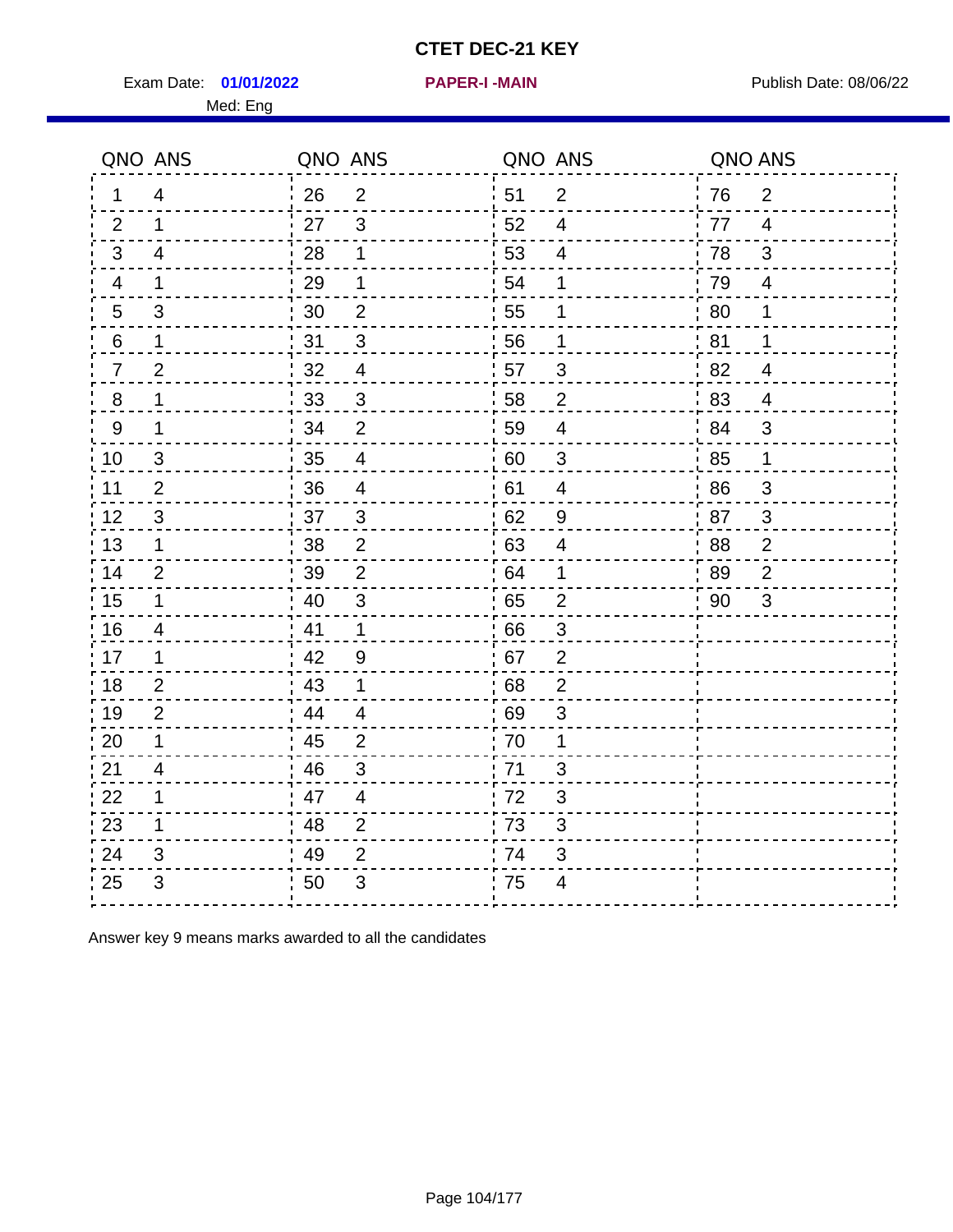Exam Date: 01/01/2022 PAPER-I 01-ENGLISH PREERENT Publish Date: 08/06/22 Med: Eng

#### **01/01/2022 PAPER-I 01-ENGLISH**

|                   | QNO ANS                  | QNO ANS           |                          | QNO ANS |                | QNO ANS |
|-------------------|--------------------------|-------------------|--------------------------|---------|----------------|---------|
| 91                | $\mathbf 1$              | : 116             | 3                        | 141     | $\mathfrak{3}$ |         |
| 92                | $\mathbf{3}$             | 117               | $\overline{2}$           | 142     | $\mathbf{3}$   |         |
| 93                | $\sqrt{3}$               | 118               | $\overline{2}$           | 143     | $\overline{2}$ |         |
| 94                | $\overline{2}$           | : 119             | 3                        | 144     | $\overline{2}$ |         |
| 95                | $\overline{\mathcal{A}}$ | :120              | 1                        | : 145   | $\overline{2}$ |         |
| 96                | $\overline{2}$           | 121               | 1                        | 146     | $\overline{2}$ |         |
| 97                | $\overline{2}$           | 1122              | $\mathfrak{S}$           | 147     | $\mathfrak{S}$ |         |
| 98                | $\overline{2}$           | 1123              | $\overline{4}$           | 148     | 1              |         |
| 99                | $\sqrt{3}$               | 124               | $\overline{4}$           | 149     | $\overline{2}$ |         |
| 100               | $\sqrt{3}$               | $\frac{1}{1}$ 125 | $\overline{\mathbf{4}}$  | 150     | 1              |         |
| 101               | $\overline{\mathbf{4}}$  | : 126             | 1                        |         |                |         |
| :102              | $\overline{\mathbf{4}}$  | : 127             | $\mathbf{3}$             |         |                |         |
| $\frac{1}{1}$ 103 | $\mathfrak{B}$           | 128               | $\mathbf{3}$             |         |                |         |
| 104               | $\mathbf 1$              | : 129             | 9                        |         |                |         |
| :105              | $\mathbf{2}$             | : 130             | $\overline{4}$           |         |                |         |
| 106               | $\mathbf 1$              | : 131             | 3                        |         |                |         |
| 107               | 1                        | : 132             | $\mathbf{3}$             |         |                |         |
| :108              | $\mathbf 1$              | : 133             | $\overline{2}$           |         |                |         |
| :109              | $\overline{2}$           | : 134             | $\overline{\mathcal{A}}$ |         |                |         |
| :110              | $\overline{\mathbf{4}}$  | $\frac{1}{1}$ 135 | $\overline{4}$           |         |                |         |
| :111              | 1                        | : 136             | 1                        |         |                |         |
| 112               | $\overline{2}$           | : 137             | 1                        |         |                |         |
| $\frac{1}{1}$ 113 | 3                        | : 138             | $\mathbf 1$              |         |                |         |
| 114               | 1                        | : 139             | 3                        |         |                |         |
| 115               | 1                        | : 140             | $\overline{2}$           |         |                |         |
|                   |                          |                   |                          |         |                |         |

Answer key 9 means marks awarded to all the candidates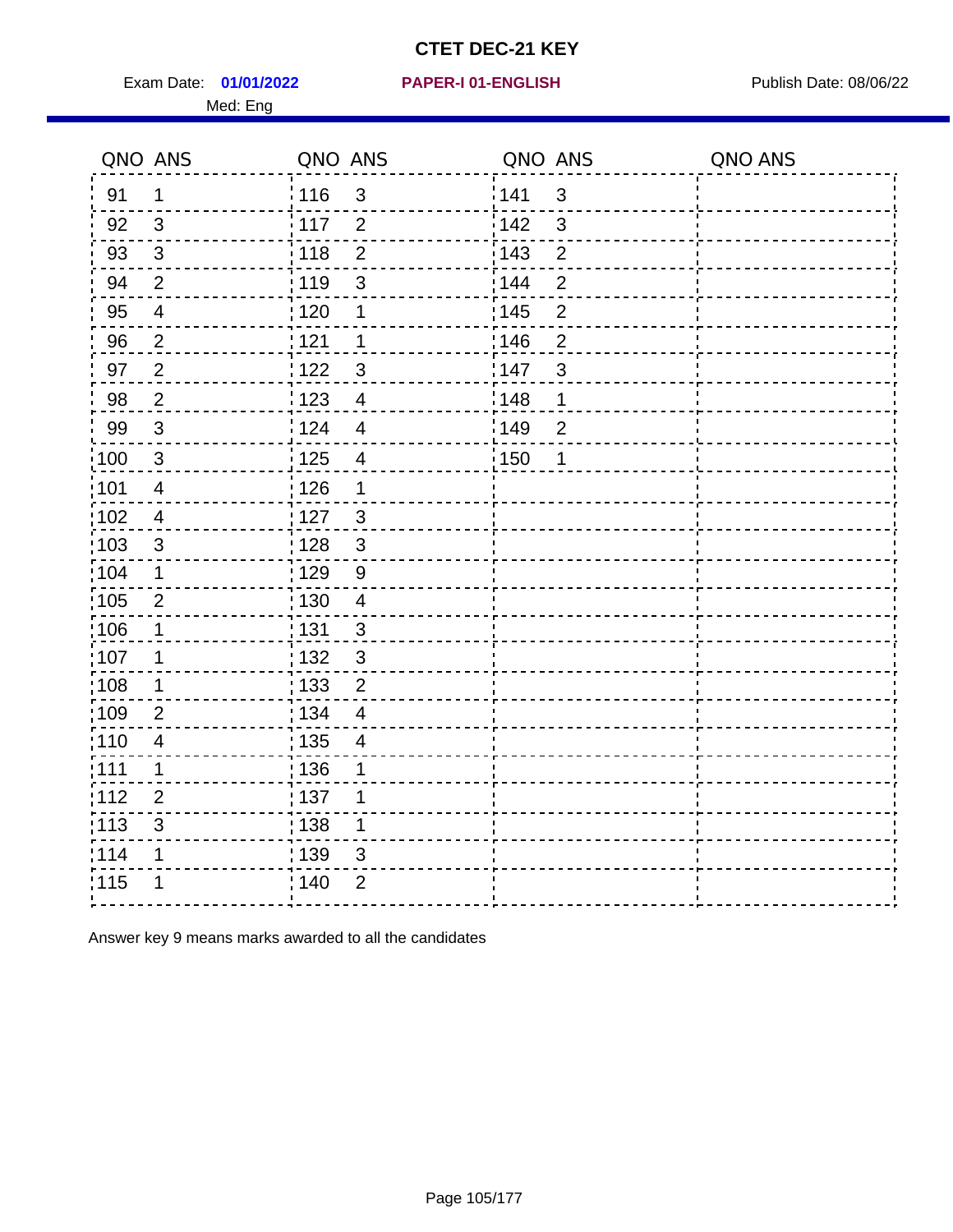Exam Date: 01/01/2022 **PAPER-I 02-HINDI Exam Date: 08/06/22** Med: Eng

#### **01/01/2022 PAPER-I 02-HINDI**

| QNO ANS           |                           | QNO ANS                             | QNO ANS                 | QNO ANS |
|-------------------|---------------------------|-------------------------------------|-------------------------|---------|
| 91                | $\overline{2}$            | : 116<br>$\mathbf{3}$               | 141<br>$\mathbf{3}$     |         |
| 92                | 3                         | 117<br>$\overline{2}$               | 142<br>3                |         |
| 93                | 3                         | $\overline{2}$<br>118               | $\overline{2}$<br>143   |         |
| 94                | $\mathbf 1$               | : 119<br>$\mathfrak{S}$             | 144<br>$\overline{2}$   |         |
| 95                | 1                         | : 120<br>1                          | : 145<br>$\overline{2}$ |         |
| 96                | $\overline{2}$            | 1121<br>1                           | 146<br>$\overline{2}$   |         |
| 97                | $\overline{2}$            | 1122<br>$\mathfrak{S}$              | 147<br>$\mathfrak{S}$   |         |
| 98                | $\mathbf{3}$              | 1123<br>1                           | 148<br>$\mathbf 1$      |         |
| 99                | $\mathbf 1$               | 124<br>$\overline{2}$               | 149<br>$\overline{2}$   |         |
| $\frac{1}{2}100$  | $\mathbf{3}$              | $\overline{2}$<br>$\frac{1}{2}$ 125 | 150<br>$\mathbf 1$      |         |
| :101              | $\overline{\mathbf{4}}$   | : 126<br>$\overline{4}$             |                         |         |
| $\frac{1}{1}$ 102 | $\mathbf 1$               | : 127<br>$\mathbf{1}$               |                         |         |
| 103               | 3                         | : 128<br>3                          |                         |         |
| :104              | $\overline{4}$            | : 129<br>2                          |                         |         |
| 105               | $\overline{2}$            | : 130<br>$\mathbf{3}$               |                         |         |
| $\frac{1}{1}$ 106 | $\mathbf 1$               | : 131<br>$\overline{4}$             |                         |         |
| 107               | 1                         | 132<br>4                            |                         |         |
| 108               | $\mathbf 1$               | : 133<br>1                          |                         |         |
| :109              | 2                         | : 134<br>1                          |                         |         |
| :110              | $\overline{\mathbf{4}}$   | : 135<br>$\overline{4}$             |                         |         |
| :111              | 1                         | : 136<br>1                          |                         |         |
| 112               | $\overline{2}$            | :137<br>1                           |                         |         |
| :113              | $\ensuremath{\mathsf{3}}$ | : 138<br>1                          |                         |         |
| 114               | 1                         | 139<br>3                            |                         |         |
| 115               | 1                         | : 140<br>$\overline{2}$             |                         |         |
|                   |                           |                                     |                         |         |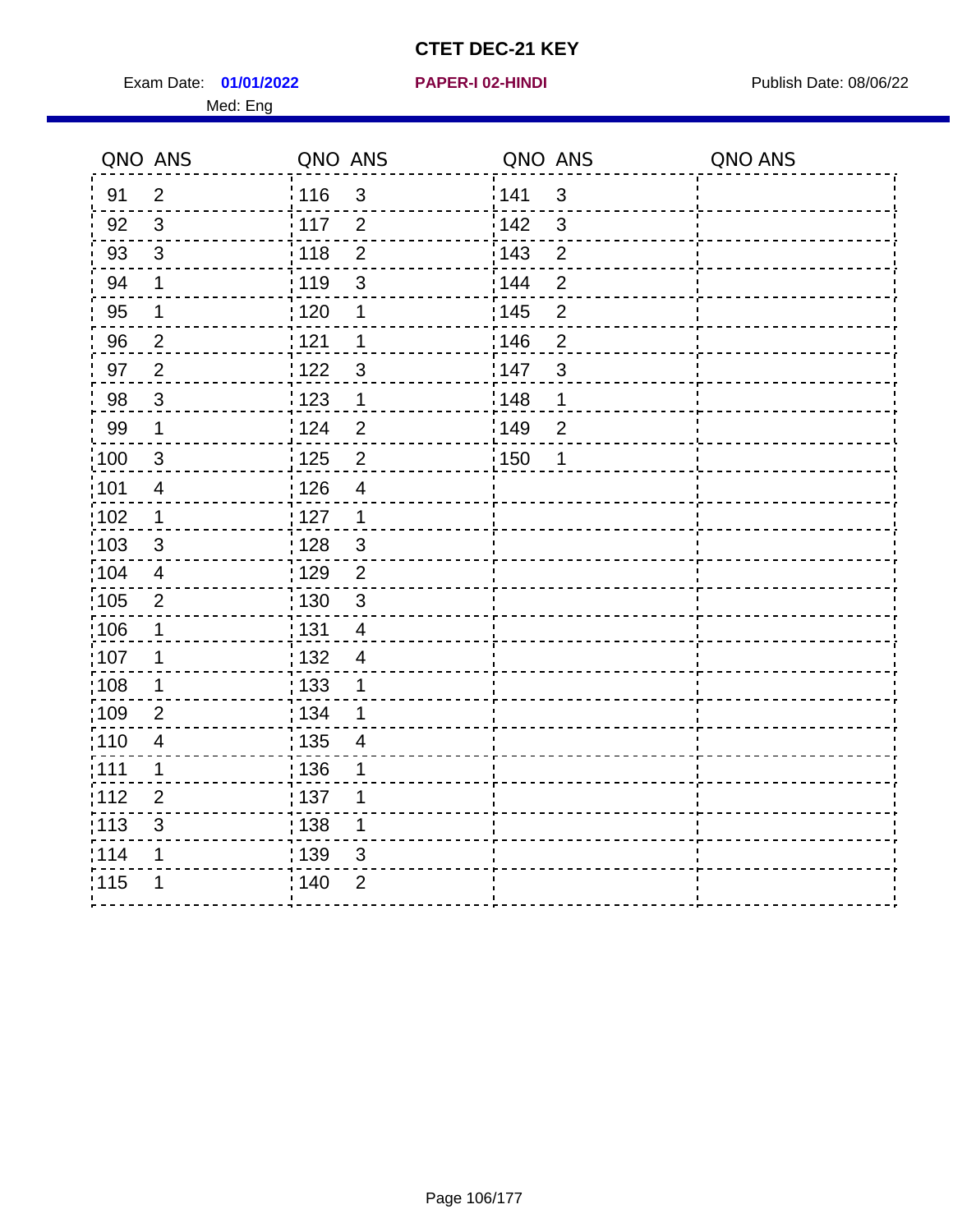Exam Date: 03/01/2022 **PAPER-I-MAIN Exam Date: 08/06/22** Med: Eng

|                | QNO ANS                 | QNO ANS |                         |    | QNO ANS                   | QNO ANS |                |
|----------------|-------------------------|---------|-------------------------|----|---------------------------|---------|----------------|
| 1              | 2                       | 26      | $\overline{4}$          | 51 | 3                         | 76      | 3              |
| 2              | 3                       | 27      | 2                       | 52 | $\overline{2}$            | 77      | 3              |
| 3              | 2                       | 28      | $\overline{2}$          | 53 | 1                         | 78      | $\mathfrak{B}$ |
| 4              | 3                       | 29      | $\overline{2}$          | 54 | 1                         | 79      | 1              |
| $\overline{5}$ | $\sqrt{3}$              | 30      | $\overline{\mathbf{4}}$ | 55 | 1                         | 80      | $\sqrt{3}$     |
| 6              | 9                       | 31      | $\overline{4}$          | 56 | $\overline{2}$            | 81      | $\overline{4}$ |
| $\overline{7}$ | $\overline{2}$          | 32      | $\overline{2}$          | 57 | $\overline{2}$            | 82      | 1              |
| 8              | $\mathfrak{S}$          | 33      | $\overline{2}$          | 58 | 3                         | 83      | $\overline{2}$ |
| $9\,$          | $\mathbf 1$             | 34      | $\mathfrak{3}$          | 59 | 1                         | 84      | 3              |
| 10             | $\mathfrak{S}$          | 35      | $\mathbf 1$             | 60 | $\overline{c}$            | 85      | $\overline{4}$ |
| 11             | $\overline{2}$          | 36      | $\mathbf 2$             | 61 | $\overline{2}$            | 86      | $\mathfrak{S}$ |
| 12             | $\sqrt{3}$              | 37      | $\overline{2}$          | 62 | $\ensuremath{\mathsf{3}}$ | 87      | $\overline{4}$ |
| 13             | 3                       | 38      | 2                       | 63 | 1                         | 88      | 1              |
| 14             | 3                       | 39      | $\overline{4}$          | 64 | $\overline{2}$            | 89      | 1              |
| 15             | $\mathbf{1}$            | 40      | $\mathbf 1$             | 65 | $\mathbf 2$               | 90      | 3              |
| 16             | 3                       | 41      | 3                       | 66 | $\overline{2}$            |         |                |
| 17             | 2                       | 42      | $\mathbf 1$             | 67 | $\overline{2}$            |         |                |
| 18             | 2                       | 43      | 3                       | 68 | 3                         |         |                |
| 19             | $\mathbf 1$             | 44      | $\overline{2}$          | 69 | 3                         |         |                |
| 20             | 3                       | 45      | $\mathfrak{S}$          | 70 | 3                         |         |                |
| 21             | 1                       | 46      | 3                       | 71 | 1                         |         |                |
| 22             | $\overline{2}$          | 47      | 3                       | 72 | $\overline{\mathbf{4}}$   |         |                |
| 23             | $\overline{\mathbf{4}}$ | 48      | $\overline{2}$          | 73 | 4                         |         |                |
| 24             | 3                       | 49      | 3                       | 74 | 4                         |         |                |
| 25             | 4                       | 50      | $\overline{2}$          | 75 | 3                         |         |                |

Answer key 9 means marks awarded to all the candidates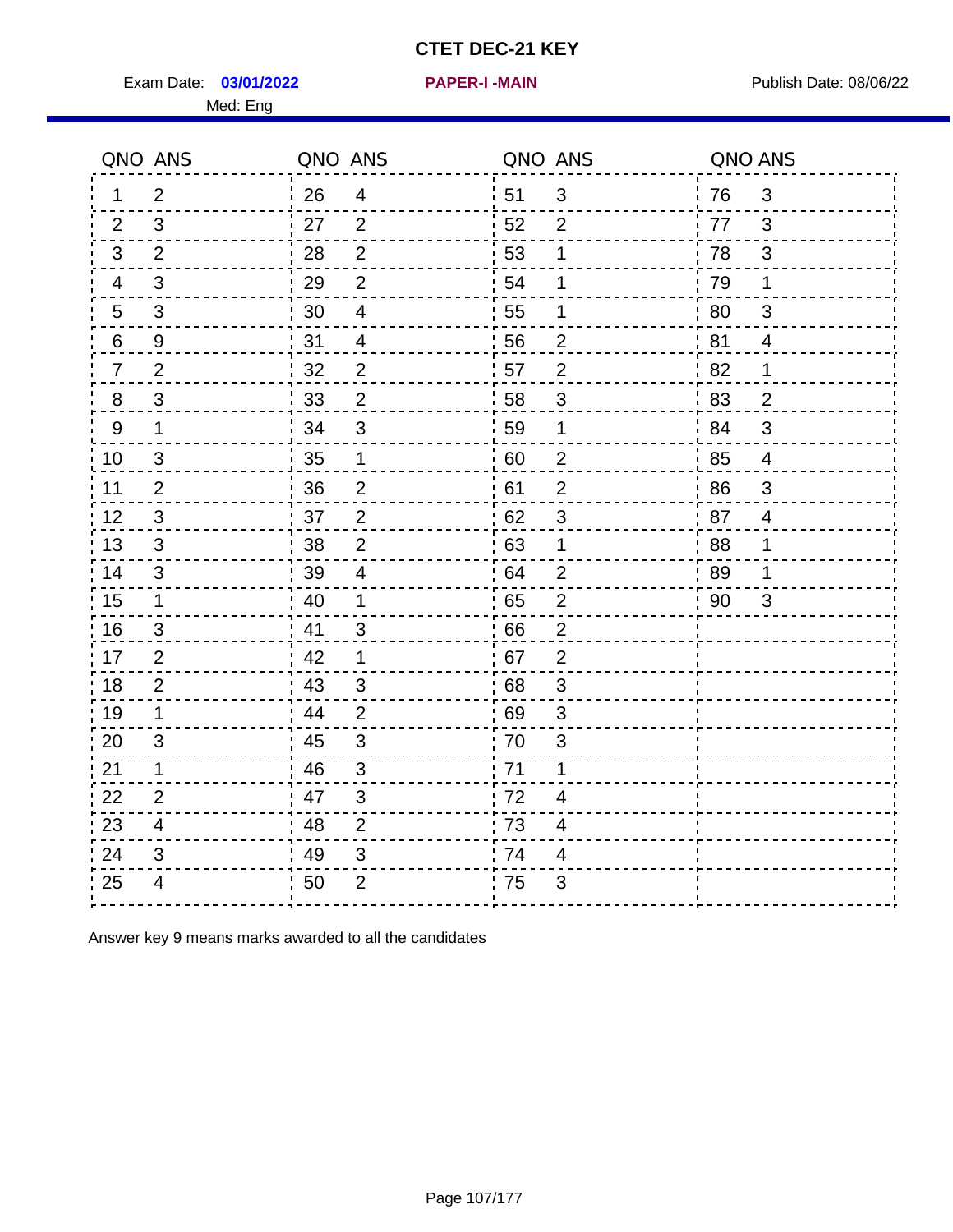Exam Date: 03/01/2022 PAPER-I 01-ENGLISH PREER FOR Publish Date: 08/06/22 Med: Eng

#### **03/01/2022 PAPER-I 01-ENGLISH**

|      | QNO ANS                  | QNO ANS           |                         | QNO ANS |                          | QNO ANS |
|------|--------------------------|-------------------|-------------------------|---------|--------------------------|---------|
| 91   | $\overline{2}$           | 116               | $\overline{2}$          | 141     | $\mathbf{3}$             |         |
| 92   | $\mathfrak{S}$           | 117               | $\overline{2}$          | 142     | 1                        |         |
| 93   | $\mathbf{3}$             | 118               | $\sqrt{3}$              | 143     | 1                        |         |
| 94   | $\overline{2}$           | 119               | $\overline{2}$          | : 144   | $\overline{2}$           |         |
| 95   | $\mathfrak{S}$           | :120              | 1                       | : 145   | $\overline{4}$           |         |
| 96   | $\mathbf 1$              | 121               | $\sqrt{3}$              | 146     | $\overline{\mathcal{A}}$ |         |
| 97   | $\overline{\mathcal{A}}$ | 122               | 4                       | 147     | 1                        |         |
| 98   | $\overline{2}$           | 123               | $\mathbf{1}$            | 148     | $\overline{2}$           |         |
| 99   | $\sqrt{3}$               | 124               | $\overline{2}$          | 149     | $\mathsf 3$              |         |
| 100  | $\sqrt{3}$               | 125               | $\overline{\mathbf{4}}$ | 150     | $\mathbf{3}$             |         |
| :101 | $\mathbf 2$              | : 126             | $\overline{2}$          |         |                          |         |
| 102  | $\overline{4}$           | : 127             | $\mathbf 1$             |         |                          |         |
| 103  | $\overline{4}$           | : 128             | $\overline{4}$          |         |                          |         |
| 104  | $\mathbf 1$              | : 129             | $\mathbf{3}$            |         |                          |         |
| 105  | $\sqrt{3}$               | : 130             | $\mathbf 1$             |         |                          |         |
| ;106 | $\overline{2}$           | : 131             | 4                       |         |                          |         |
| :107 | $\overline{2}$           | : 132             | $\mathbf 1$             |         |                          |         |
| 108  | $\mathbf 1$              | $\frac{1}{1}$ 133 | $\overline{4}$          |         |                          |         |
| :109 | $\overline{2}$           | : 134             | $\overline{2}$          |         |                          |         |
| :110 | $\overline{4}$           | : 135             | $\mathfrak{S}$          |         |                          |         |
| 111  | $\mathbf 2$              | : 136             | $\overline{4}$          |         |                          |         |
| 112  | $\mathbf{2}$             | : 137             | $\overline{4}$          |         |                          |         |
| 113  | 1                        | : 138             | $\overline{2}$          |         |                          |         |
| 1114 | 4                        | : 139             | 3                       |         |                          |         |
| 115  | 1                        | 140               | $\overline{4}$          |         |                          |         |
|      |                          |                   |                         |         |                          |         |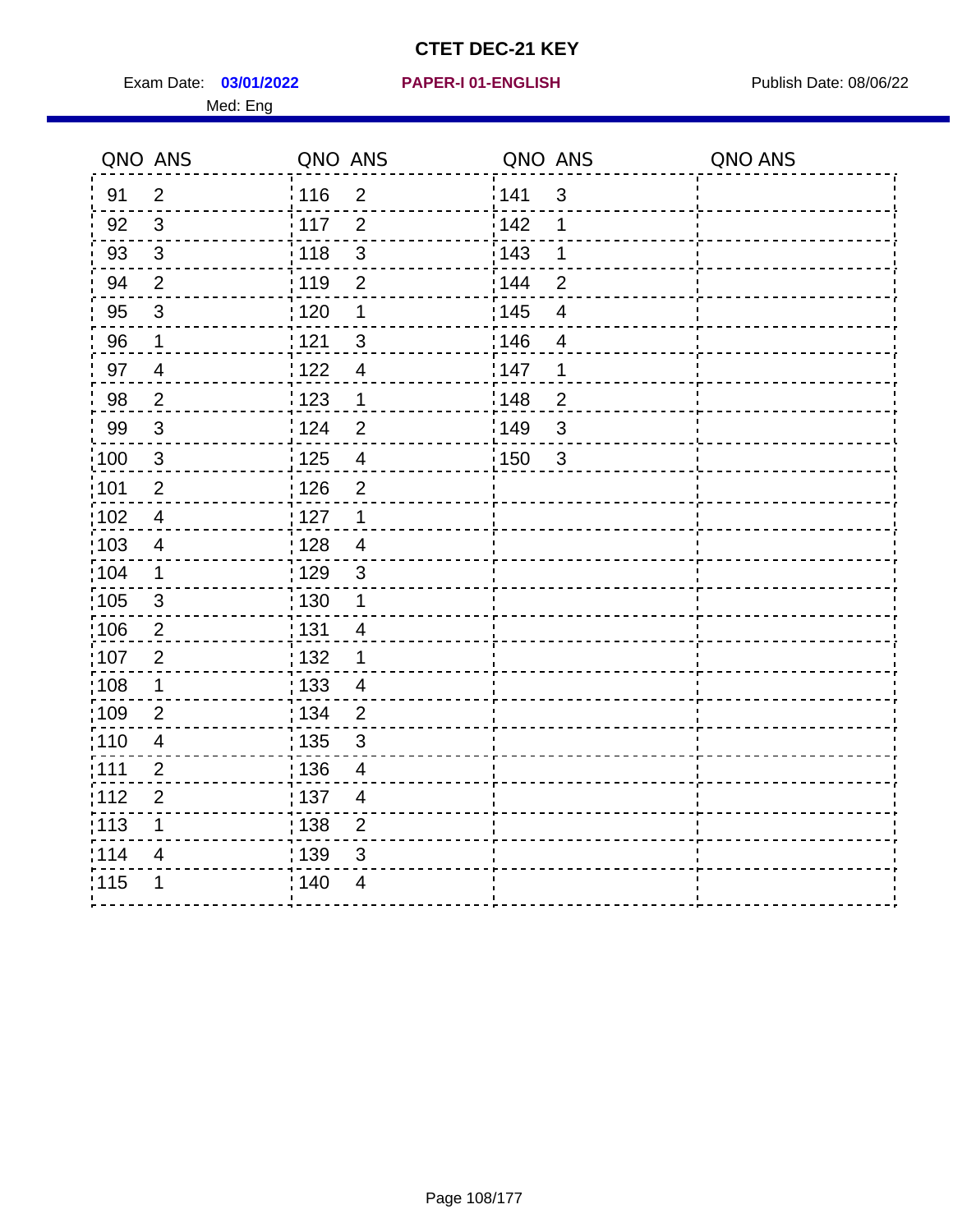Exam Date: 03/01/2022 **PAPER-I 02-HINDI Exam Date: 08/06/22** Publish Date: 08/06/22 Med: Eng

|                   | QNO ANS        | QNO ANS           |                         | QNO ANS           |                          | QNO ANS |
|-------------------|----------------|-------------------|-------------------------|-------------------|--------------------------|---------|
| 91                | $\mathbf{3}$   | : 116             | $\overline{2}$          | 141               | $\mathbf{3}$             |         |
| 92                | $\mathbf{1}$   | 117               | $\overline{2}$          | 142               | 1                        |         |
| 93                | $\mathbf 1$    | 118               | $\mathfrak{S}$          | 143               | 1                        |         |
| 94                | $\overline{4}$ | : 119             | $\overline{2}$          | 144               | $\overline{2}$           |         |
| 95                | $\mathfrak{B}$ | :120              | 1                       | : 145             | $\overline{\mathcal{A}}$ |         |
| 96                | $\overline{2}$ | 121               | $\overline{2}$          | 146               | $\overline{4}$           |         |
| 97                | $\overline{2}$ | 122               | $\overline{2}$          | 147               | 1                        |         |
| 98                | $\overline{2}$ | 123               | $\mathbf 1$             | 148               | $\overline{2}$           |         |
| 99                | $\overline{4}$ | 124               | 3                       | 149               | $\mathsf 3$              |         |
| $\frac{1}{1}$ 100 | $\overline{4}$ | $\frac{1}{1}$ 125 | $\mathbf 1$             | $\frac{1}{2}$ 150 | $\mathbf{3}$             |         |
| :101              | $\sqrt{3}$     | : 126             | $\mathbf{3}$            |                   |                          |         |
| 102               | $\overline{2}$ | 127               | $\overline{2}$          |                   |                          |         |
| 103               | $\overline{2}$ | : 128             | $\mathbf 1$             |                   |                          |         |
| 104               | $\mathbf{3}$   | : 129             | $\overline{2}$          |                   |                          |         |
| 105               | $\overline{2}$ | : 130             | $\mathbf 1$             |                   |                          |         |
| :106              | 2              | : 131             | $\overline{4}$          |                   |                          |         |
| ;107              | $\overline{2}$ | 132               | $\overline{2}$          |                   |                          |         |
| 108               | $\mathbf 1$    | 133               | $\overline{\mathbf{4}}$ |                   |                          |         |
| :109              | $\overline{2}$ | : 134             | $\overline{2}$          |                   |                          |         |
| :110              | $\overline{4}$ | : 135             | 1                       |                   |                          |         |
| 111               | $\overline{2}$ | : 136             | $\overline{4}$          |                   |                          |         |
| 112               | $\overline{2}$ | : 137             | $\overline{4}$          |                   |                          |         |
| 113               | 1              | : 138             | $\overline{c}$          |                   |                          |         |
| 1114              | 4              | 139               | 3                       |                   |                          |         |
| 115               | 1              | 140               | $\overline{4}$          |                   |                          |         |
|                   |                |                   |                         |                   |                          |         |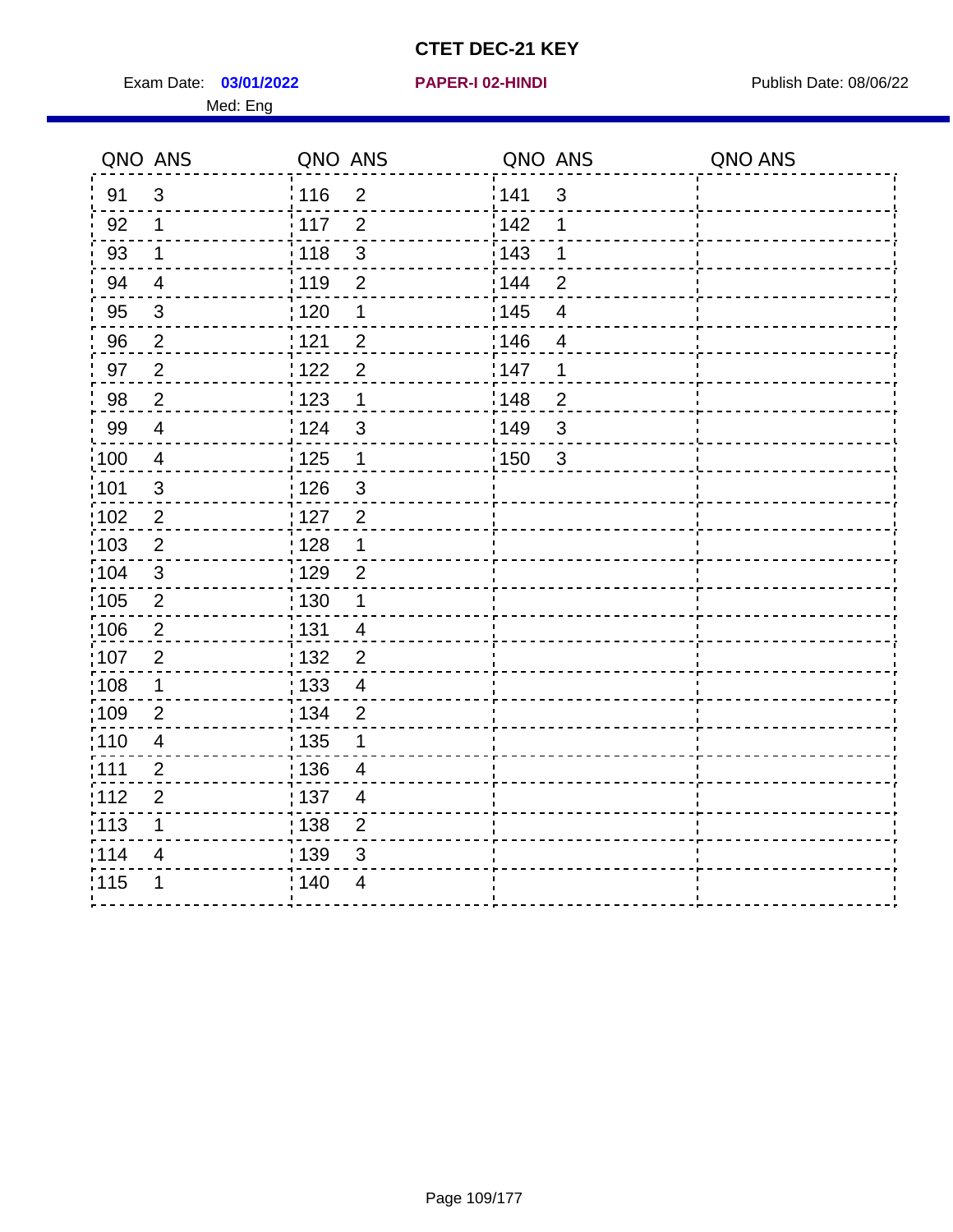Exam Date: 04/01/2022 **PAPER-I-MAIN Exam Date: 08/06/22** 

**04/01/2022 PAPER-I -MAIN**

Med: Eng

|                | QNO ANS                  | QNO ANS |                          | QNO ANS |                | QNO ANS |                          |
|----------------|--------------------------|---------|--------------------------|---------|----------------|---------|--------------------------|
| 1              | 1                        | 26      | 3                        | 51      | $\overline{4}$ | 76      | 3                        |
| 2              | $\mathbf 1$              | 27      | $\mathbf{3}$             | 52      | $\overline{2}$ | 77      | $\mathbf 1$              |
| 3 <sup>1</sup> | 2                        | 28      | $\overline{4}$           | 53      | $\overline{2}$ | 78      | $\mathbf 1$              |
| 4              | $\mathbf 1$              | 29      | 1                        | 54      | $\sqrt{3}$     | 79      | $\overline{4}$           |
| 5              | $\overline{2}$           | 30      | $\overline{4}$           | 55      | 1              | 80      | $\overline{\mathcal{A}}$ |
| 6              | $\overline{c}$           | 31      | $\frac{3}{5}$            | 56      | $\overline{c}$ | 81      | $\mathbf 1$              |
| $\overline{7}$ | $\mathbf 1$              | 32      | $\mathbf{3}$             | 57      | $\sqrt{3}$     | 82      | $\overline{4}$           |
| 8              | $\overline{2}$           | 33      | $\overline{4}$           | 58      | $\overline{2}$ | 83      | 1                        |
| 9              | 2                        | 34      | $\mathbf{3}$             | 59      | $\overline{2}$ | 84      | 1                        |
| 10             | $\overline{2}$           | 35      | $\mathbf{3}$             | 60      | $\mathfrak{S}$ | 85      | 1                        |
| 11             | $\overline{2}$           | 36      | $\overline{2}$           | 61      | $\overline{2}$ | 86      | $\overline{4}$           |
| 12             | $\mathbf 1$              | 37      | $\overline{2}$           | 62      | 1              | 87      | 1                        |
| 13             | $\mathbf 1$              | $38\,$  | $\mathbf 1$              | 63      | $\overline{2}$ | 88      | 1                        |
| 14             | 1                        | 39      | $\overline{2}$           | 64      | 1              | 89      | 1                        |
| 15             | 3                        | 40      | 3                        | 65      | 1              | 90      | 1                        |
| 16             | 1                        | 41      | $\mathfrak{S}$           | 66      | 1              |         |                          |
| 17             | 1                        | 42      | $\overline{\mathcal{A}}$ | 67      | $\overline{2}$ |         |                          |
| 18             | $\mathbf 1$              | 43      | $\overline{2}$           | 68      | $\sqrt{3}$     |         |                          |
| 19             | 4                        | 44      | 3                        | 69      | $\overline{2}$ |         |                          |
| 20             | 1                        | 45      | 2                        | 70      | 1              |         |                          |
| 21             | $\overline{2}$           | 46      | $\overline{2}$           | 71      | $\overline{c}$ |         |                          |
| 22             | 1                        | 47      | $\sqrt{3}$               | 72      | 1              |         |                          |
| 23             | $\overline{\mathcal{A}}$ | 48      | $\overline{4}$           | 73      | $\overline{2}$ |         |                          |
| 24             | 4                        | 49      | 3                        | 74      | 1              |         |                          |
| 25             | 1                        | 50      | 3                        | 75      | $\overline{2}$ |         |                          |
|                |                          |         |                          |         |                |         |                          |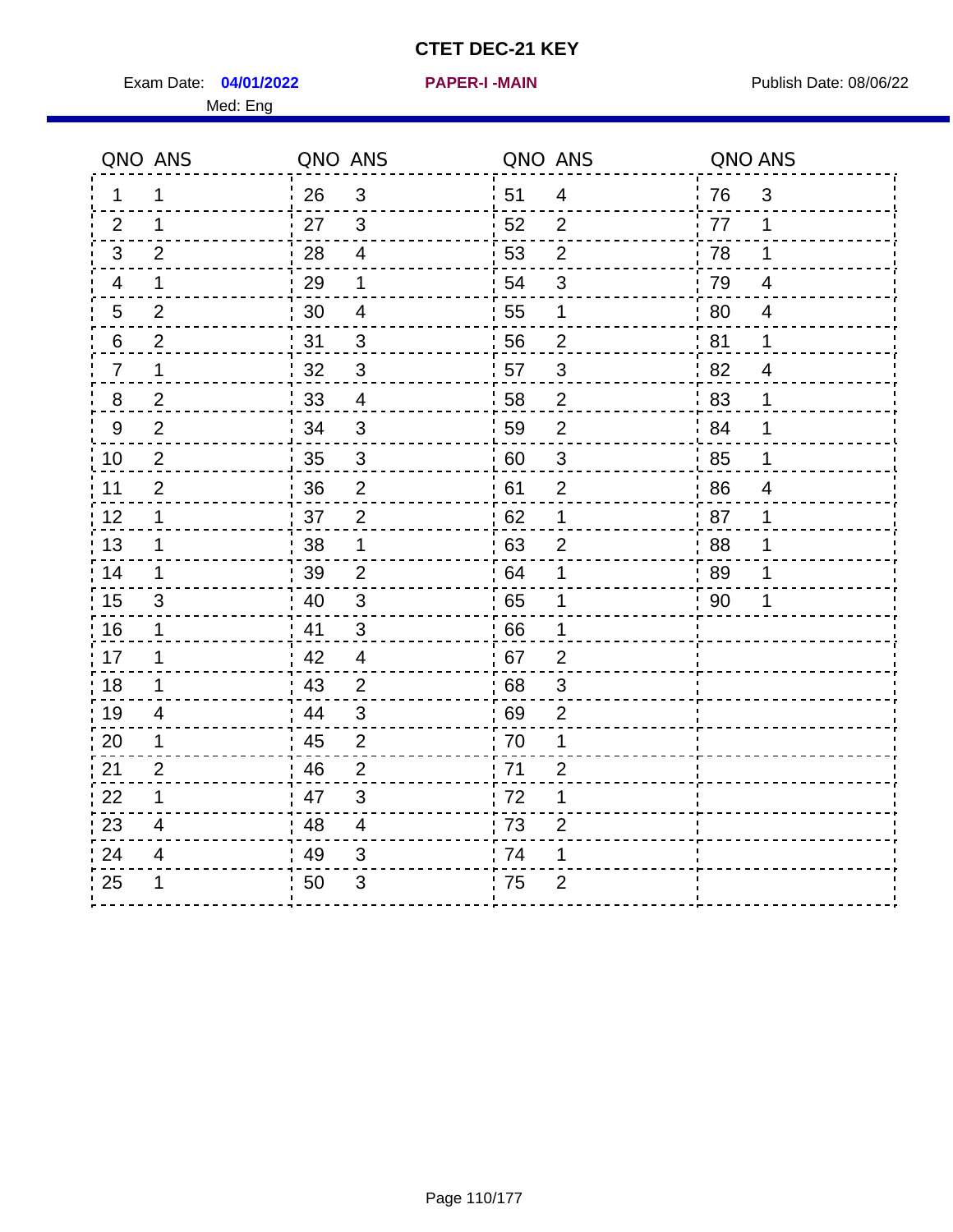Exam Date: 04/01/2022 PAPER-I 01-ENGLISH PREER FOR Publish Date: 08/06/22 Med: Eng

## **04/01/2022 PAPER-I 01-ENGLISH**

|                   | QNO ANS        | QNO ANS           |                          | QNO ANS |                          | QNO ANS |
|-------------------|----------------|-------------------|--------------------------|---------|--------------------------|---------|
| 91                | 3              | 116               | $\overline{2}$           | 141     | $\mathbf{3}$             |         |
| 92                | $\overline{2}$ | 117               | $\mathfrak{S}$           | 142     | 1                        |         |
| 93                | $\mathfrak{S}$ | 118               | $\sqrt{3}$               | 143     | $\overline{4}$           |         |
| 94                | 1              | : 119             | 1                        | : 144   | $\overline{4}$           |         |
| 95                | 1              | $\frac{1}{1}$ 120 | 1                        | : 145   | 1                        |         |
| 96                | 1              | 121               | 4                        | 146     | 2                        |         |
| 97                | $\overline{2}$ | 122               | 4                        | 147     | 1                        |         |
| 98                | $\mathbf{3}$   | $\frac{1}{2}$ 123 | $\mathbf 1$              | : 148   | $\overline{\mathcal{A}}$ |         |
| 99                | $\sqrt{3}$     | 124               | $\overline{2}$           | :149    | 1                        |         |
| $\frac{1}{1}$ 100 | $\mathbf{1}$   | $\frac{1}{1}$ 125 | $\overline{4}$           | 150     | $\overline{2}$           |         |
| :101              | 1              | : 126             | $\overline{2}$           |         |                          |         |
| 102               | $\overline{4}$ | : 127             | $\mathbf{3}$             |         |                          |         |
| :103              | 3              | : 128             | $\overline{4}$           |         |                          |         |
| 104               | $\overline{2}$ | 129               | $\overline{2}$           |         |                          |         |
| 105               | $\overline{2}$ | : 130             | $\mathfrak{S}$           |         |                          |         |
| :106              | $\mathfrak{S}$ | : 131             | $\overline{2}$           |         |                          |         |
| ;107              | $\mathbf{1}$   | 132               | $\mathbf 1$              |         |                          |         |
| 108               | $\sqrt{3}$     | : 133             | $\mathbf{3}$             |         |                          |         |
| :109              | $\overline{2}$ | : 134             | $\mathfrak{3}$           |         |                          |         |
| :110              | $\mathfrak{S}$ | : 135             | $\overline{\mathcal{A}}$ |         |                          |         |
| :111              | $\overline{2}$ | : 136             | $\sqrt{3}$               |         |                          |         |
| 112               | 1              | : 137             | 1                        |         |                          |         |
| 113               | 3              | : 138             | $\overline{\mathcal{A}}$ |         |                          |         |
| 114               | 3              | : 139             | 2                        |         |                          |         |
| 115               | $\overline{4}$ | 140               | $\overline{2}$           |         |                          |         |
|                   |                |                   |                          |         |                          |         |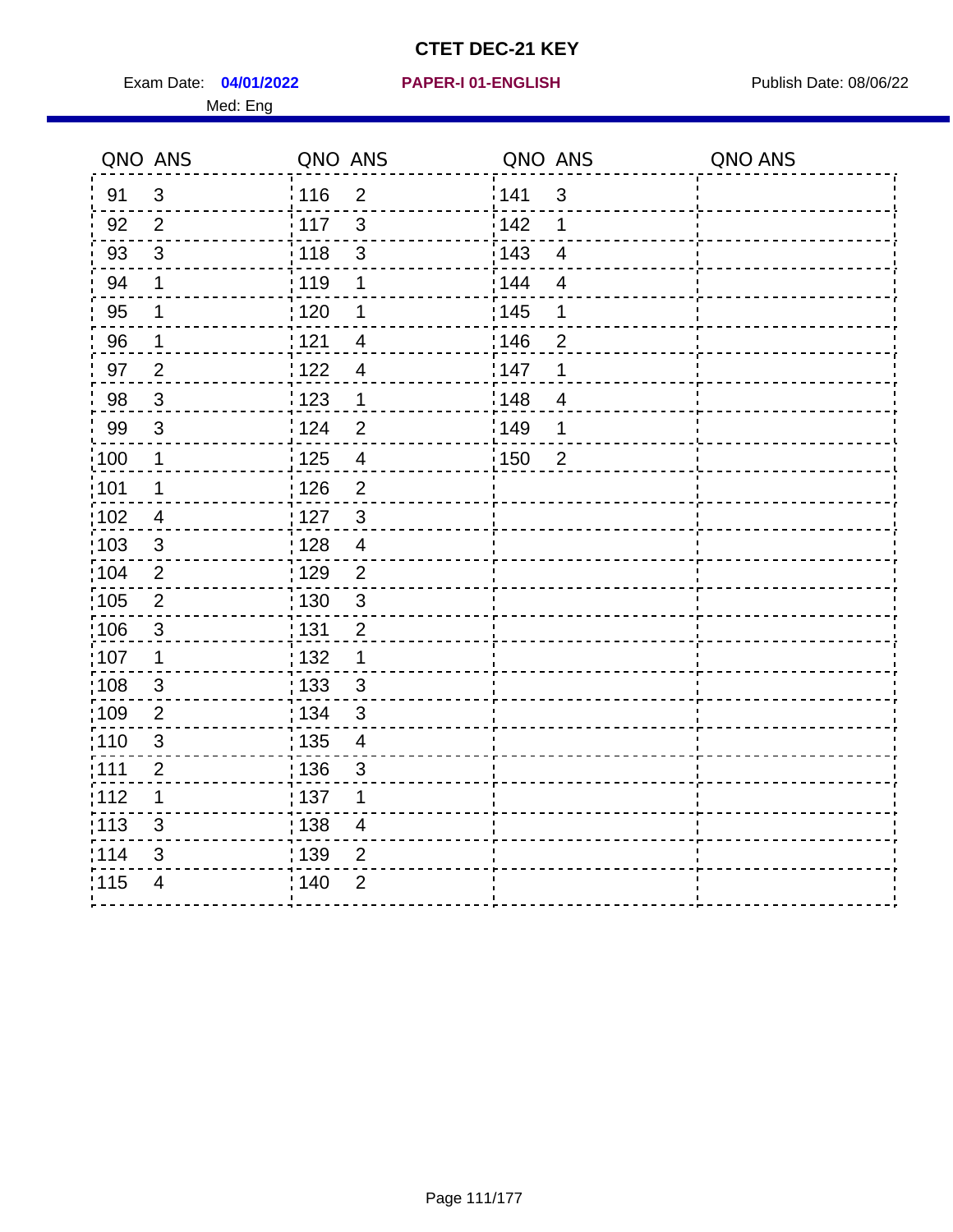Exam Date: 04/01/2022 **PAPER-I 02-HINDI Exam Date: 08/06/22** Med: Eng

| QNO ANS                 |       |                                                                                                                                                                                                          |                           |                                                 | QNO ANS |
|-------------------------|-------|----------------------------------------------------------------------------------------------------------------------------------------------------------------------------------------------------------|---------------------------|-------------------------------------------------|---------|
| $\mathbf 1$             |       | $\overline{2}$                                                                                                                                                                                           |                           | $\mathbf{3}$                                    |         |
| $\overline{2}$          |       | 3                                                                                                                                                                                                        | 142                       | 1                                               |         |
| $\overline{4}$          | 118   | 3                                                                                                                                                                                                        | 143                       | $\overline{4}$                                  |         |
| $\overline{4}$          | : 119 | 1                                                                                                                                                                                                        | 144                       | $\overline{4}$                                  |         |
| $\mathbf 1$             |       | 1                                                                                                                                                                                                        |                           | 1                                               |         |
| $\overline{2}$          |       | $\overline{2}$                                                                                                                                                                                           |                           | $\overline{2}$                                  |         |
| $\mathbf{3}$            |       | 1                                                                                                                                                                                                        |                           | 1                                               |         |
| $\overline{4}$          |       | 3                                                                                                                                                                                                        |                           | $\overline{4}$                                  |         |
| $\overline{2}$          |       | $\overline{4}$                                                                                                                                                                                           |                           | 1                                               |         |
| $\mathbf{3}$            |       | $\overline{2}$                                                                                                                                                                                           |                           | $\overline{2}$                                  |         |
| $\mathbf 1$             |       | $\mathfrak{S}$                                                                                                                                                                                           |                           |                                                 |         |
| $\boldsymbol{2}$        |       | $\mathbf{3}$                                                                                                                                                                                             |                           |                                                 |         |
| 3                       |       | 3                                                                                                                                                                                                        |                           |                                                 |         |
| 1                       |       | $\overline{2}$                                                                                                                                                                                           |                           |                                                 |         |
| $\overline{\mathbf{4}}$ |       | $\overline{2}$                                                                                                                                                                                           |                           |                                                 |         |
| $\sqrt{3}$              |       | $\overline{2}$                                                                                                                                                                                           |                           |                                                 |         |
| 1                       |       | 1                                                                                                                                                                                                        |                           |                                                 |         |
| $\mathfrak{S}$          |       | $\mathbf{3}$                                                                                                                                                                                             |                           |                                                 |         |
| $\overline{2}$          |       | $\mathfrak{S}$                                                                                                                                                                                           |                           |                                                 |         |
| $\sqrt{3}$              |       | $\overline{2}$                                                                                                                                                                                           |                           |                                                 |         |
| 2                       |       | 3                                                                                                                                                                                                        |                           |                                                 |         |
| 1                       |       | 1                                                                                                                                                                                                        |                           |                                                 |         |
| 3                       |       | $\overline{4}$                                                                                                                                                                                           |                           |                                                 |         |
| 3                       |       | $\overline{2}$                                                                                                                                                                                           |                           |                                                 |         |
| $\overline{4}$          |       |                                                                                                                                                                                                          |                           |                                                 |         |
|                         |       | : 116<br>$\frac{1}{117}$<br>: 120<br>121<br>122<br>1123<br>124<br>: 125<br>: 126<br>: 127<br>: 128<br>:129<br>: 130<br>: 131<br>: 132<br>: 133<br>: 134<br>135<br>: 136<br>:137<br>: 138<br>139<br>; 140 | QNO ANS<br>$\overline{2}$ | 141<br>: 145<br>146<br>147<br>148<br>149<br>150 | QNO ANS |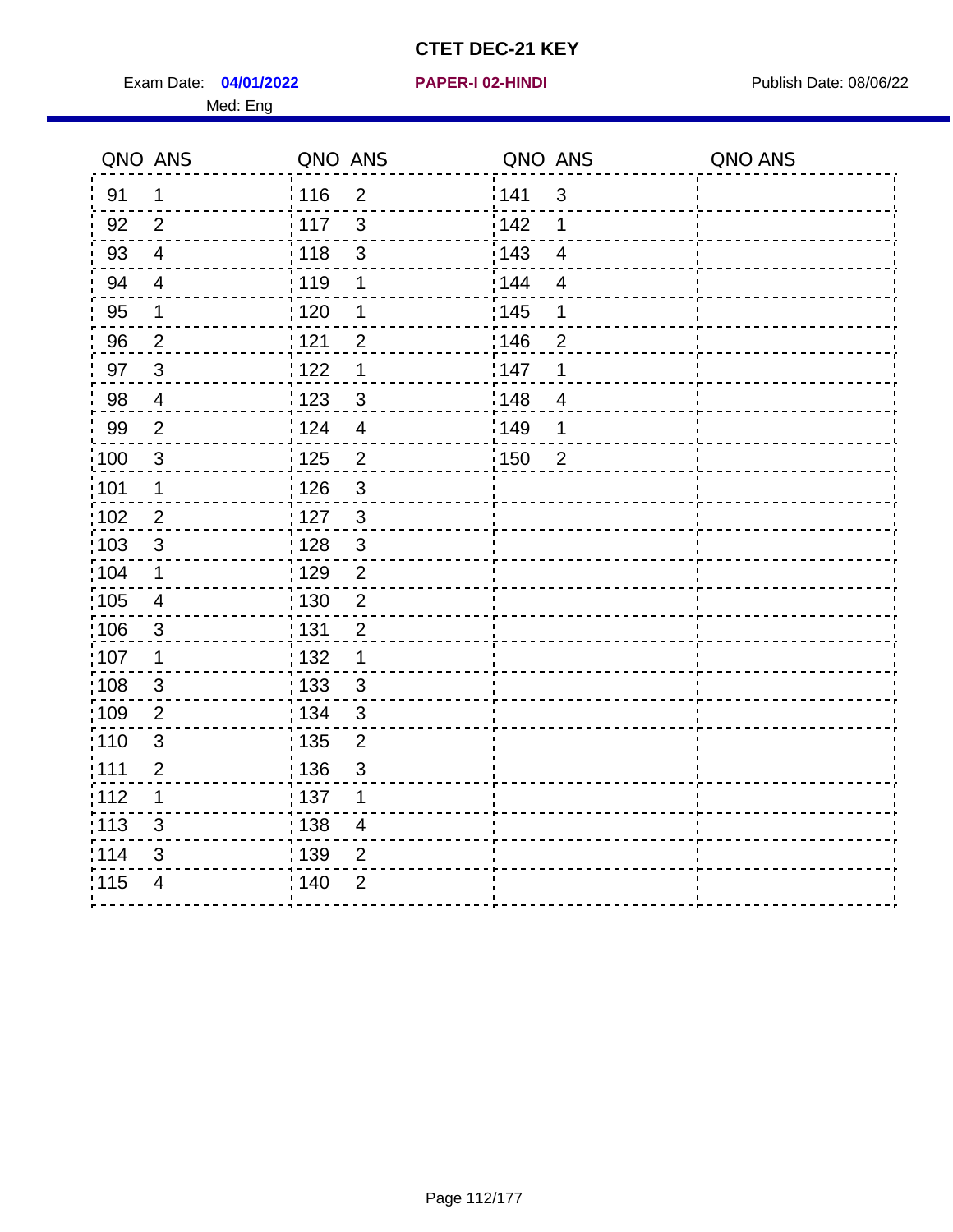Exam Date: 05/01/2022 **PAPER-I-MAIN Proposed Bublish Date: 08/06/22** Med: Eng

**05/01/2022 PAPER-I -MAIN**

|                          | QNO ANS                   | QNO ANS          |                | QNO ANS |                          | QNO ANS |                |
|--------------------------|---------------------------|------------------|----------------|---------|--------------------------|---------|----------------|
| 1                        | $\overline{4}$            | 26               | 1              | 51      | $\mathfrak{S}$           | 76      | $\mathfrak{3}$ |
| 2                        | 3                         | 27               | 2              | 52      | 1                        | 77      | 3              |
| 3                        | $\overline{2}$            | 28               | $\overline{2}$ | 53      | $\mathbf 1$              | 78      | $\mathbf 1$    |
| $\overline{\mathcal{A}}$ | $\overline{2}$            | 29               | 1              | 54      | $\mathfrak{S}$           | 79      | $\overline{2}$ |
| $\overline{5}$           | $\overline{2}$            | 30               | $\overline{4}$ | 55      | $\sqrt{3}$               | 80      | 1              |
| 6                        | $\mathbf 1$               | 31               | $\overline{2}$ | 56      | 3                        | 81      | 3              |
| $\overline{7}$           | $\mathfrak{B}$            | 32               | 1              | 57      | $\overline{\mathcal{A}}$ | 82      | 1              |
| $\bf 8$                  | $\ensuremath{\mathsf{3}}$ | 33               | $\sqrt{3}$     | 58      | $\overline{2}$           | 83      | 1              |
| $\boldsymbol{9}$         | 3                         | 34               | $\overline{2}$ | 59      | 1                        | 84      | $\overline{4}$ |
| 10                       | $\mathbf 1$               | 35               | $\overline{3}$ | 60      | $\mathbf 2$              | 85      | $\sqrt{3}$     |
| 11                       | $\mathbf 1$               | 36               | $\overline{4}$ | 61      | $\sqrt{3}$               | 86      | $\overline{4}$ |
| 12                       | $\overline{4}$            | 37               | $\overline{4}$ | 62      | $\mathfrak{S}$           | 87      | $\overline{4}$ |
| 13                       | 3                         | 38               | 3              | 63      | $\overline{2}$           | 88      | 3              |
| 14                       | $\overline{2}$            | 39               | 3              | 64      | 3                        | 89      | $\overline{2}$ |
| 15                       | $\overline{4}$            | 40               | $\sqrt{3}$     | 65      | $\sqrt{3}$               | 90      | 1              |
| 16                       | $\overline{2}$            | 41               | $\overline{2}$ | 66      | $\overline{4}$           |         |                |
| 17                       | 3                         | 42               | $\overline{4}$ | 67      | $\overline{2}$           |         |                |
| 18                       | $\mathbf 1$               | 43               | $\overline{2}$ | 68      | 1                        |         |                |
| 19                       | $\overline{4}$            | $\frac{1}{2}$ 44 | $\overline{2}$ | 69      | 1                        |         |                |
| 20                       | 3                         | 45               | 1              | 70      | $\overline{2}$           |         |                |
| 21                       | 4                         | 46               | 1              | 71      | 3                        |         |                |
| 22                       | $\mathbf 1$               | 47               | $\mathfrak{S}$ | 72      | $\overline{2}$           |         |                |
| 23                       | $\overline{2}$            | 48               | $\overline{2}$ | 73      | $\overline{\mathcal{A}}$ |         |                |
| 24                       | 3                         | 49               | $\overline{2}$ | 74      | $\overline{2}$           |         |                |
| 25                       | 4                         | 50               | 4              | 75      | 4                        |         |                |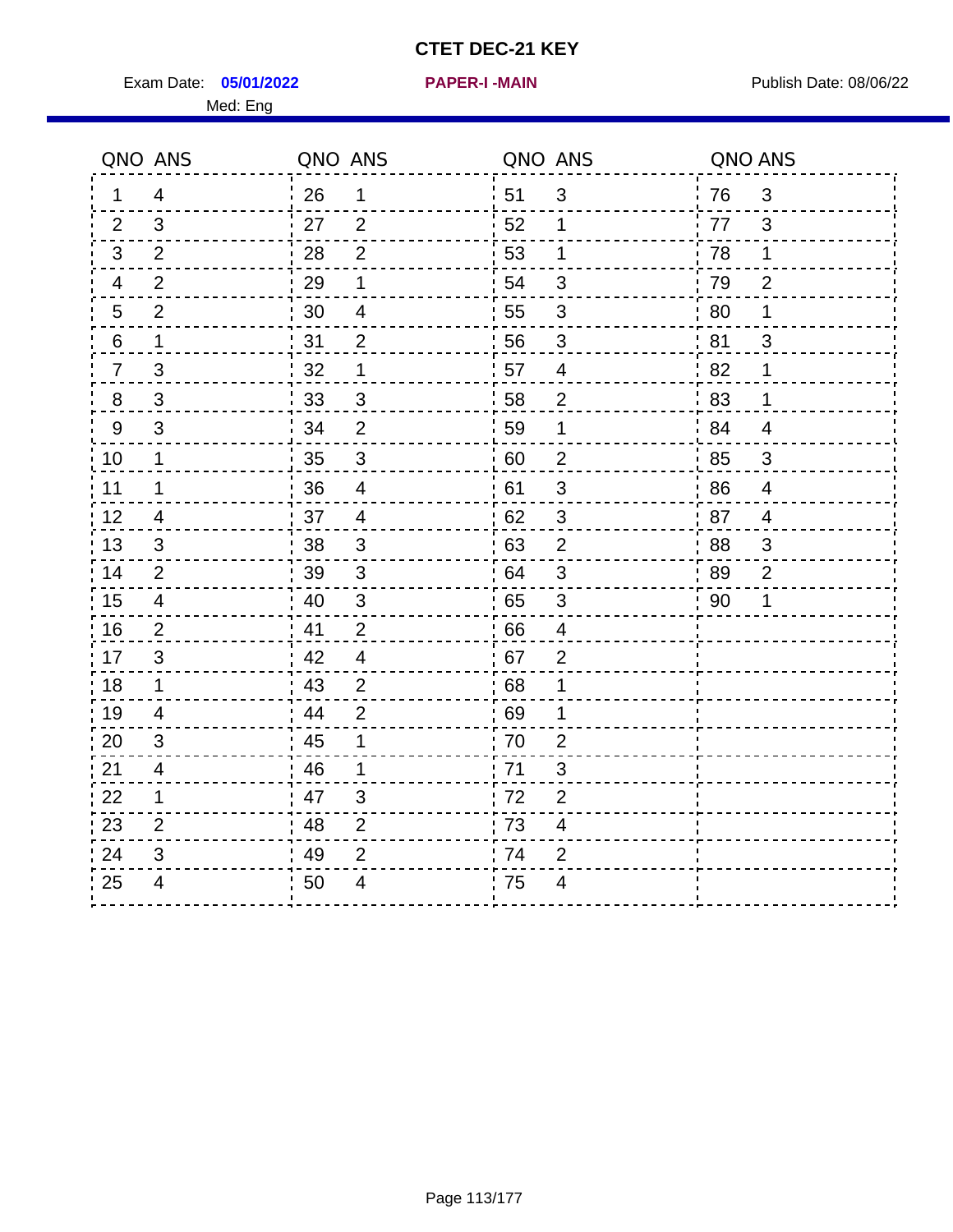Exam Date: 05/01/2022 PAPER-I 01-ENGLISH PREER FOR Publish Date: 08/06/22 Med: Eng

### **05/01/2022 PAPER-I 01-ENGLISH**

|                   | QNO ANS                 | QNO ANS           |                          | QNO ANS |                | QNO ANS |
|-------------------|-------------------------|-------------------|--------------------------|---------|----------------|---------|
| 91                | $\mathfrak{S}$          | : 116             | 1                        | 141     | 1              |         |
| 92                | $\overline{4}$          | : 117             | $\overline{4}$           | 142     | $\overline{4}$ |         |
| 93                | $\overline{4}$          | 118               | $\overline{\mathbf{4}}$  | 143     | 3              |         |
| 94                | $\mathbf 1$             | : 119             | 3                        | 144     | 3              |         |
| 95                | $\overline{\mathbf{4}}$ | $\frac{1}{1}$ 120 | $\mathbf 1$              | : 145   | $\overline{2}$ |         |
| 96                | $\mathbf{3}$            | 121               | $\overline{4}$           | 146     | 1              |         |
| 97                | $\mathbf{3}$            | 1122              | $\mathfrak{S}$           | 147     | $\overline{4}$ |         |
| 98                | $\overline{4}$          | 123               | $\mathfrak{B}$           | 148     | 1              |         |
| 99                | $\overline{2}$          | 124               | $\mathbf 1$              | 149     | 1              |         |
| $\frac{1}{1}$ 100 | $\sqrt{2}$              | $\frac{1}{1}$ 125 | $\overline{\mathbf{c}}$  | 150     | $\overline{2}$ |         |
| 101               | $\sqrt{3}$              | 126               | $\overline{2}$           |         |                |         |
| :102              | $\mathbf{3}$            | : 127             | 9                        |         |                |         |
| 103               | 2                       | : 128             | 9                        |         |                |         |
| 104               | 2                       | : 129             | $\overline{2}$           |         |                |         |
| :105              | $\overline{\mathbf{4}}$ | : 130             | $\overline{\mathcal{A}}$ |         |                |         |
| :106              | $\mathbf{1}$            | : 131             | $\mathbf{1}$             |         |                |         |
| 107               | 3                       | : 132             | $\mathbf{3}$             |         |                |         |
| 108               | $\mathbf{3}$            | $\frac{1}{1}$ 133 | $\mathbf 1$              |         |                |         |
| :109              | 1                       | : 134             | $\overline{4}$           |         |                |         |
| 110               | 3                       | : 135             | 3                        |         |                |         |
| :111              | $\overline{4}$          | : 136             | $\overline{2}$           |         |                |         |
| 112               | $\mathfrak{B}$          | : 137             | 1                        |         |                |         |
| $\frac{1}{1}$ 113 | $\overline{2}$          | $\frac{1}{1}$ 138 | 1                        |         |                |         |
| 114               | $\overline{2}$          | 139               | $\overline{4}$           |         |                |         |
| 115               | $\mathfrak{S}$          | : 140             | 3                        |         |                |         |
|                   |                         |                   |                          |         |                |         |

Answer key 9 means marks awarded to all the candidates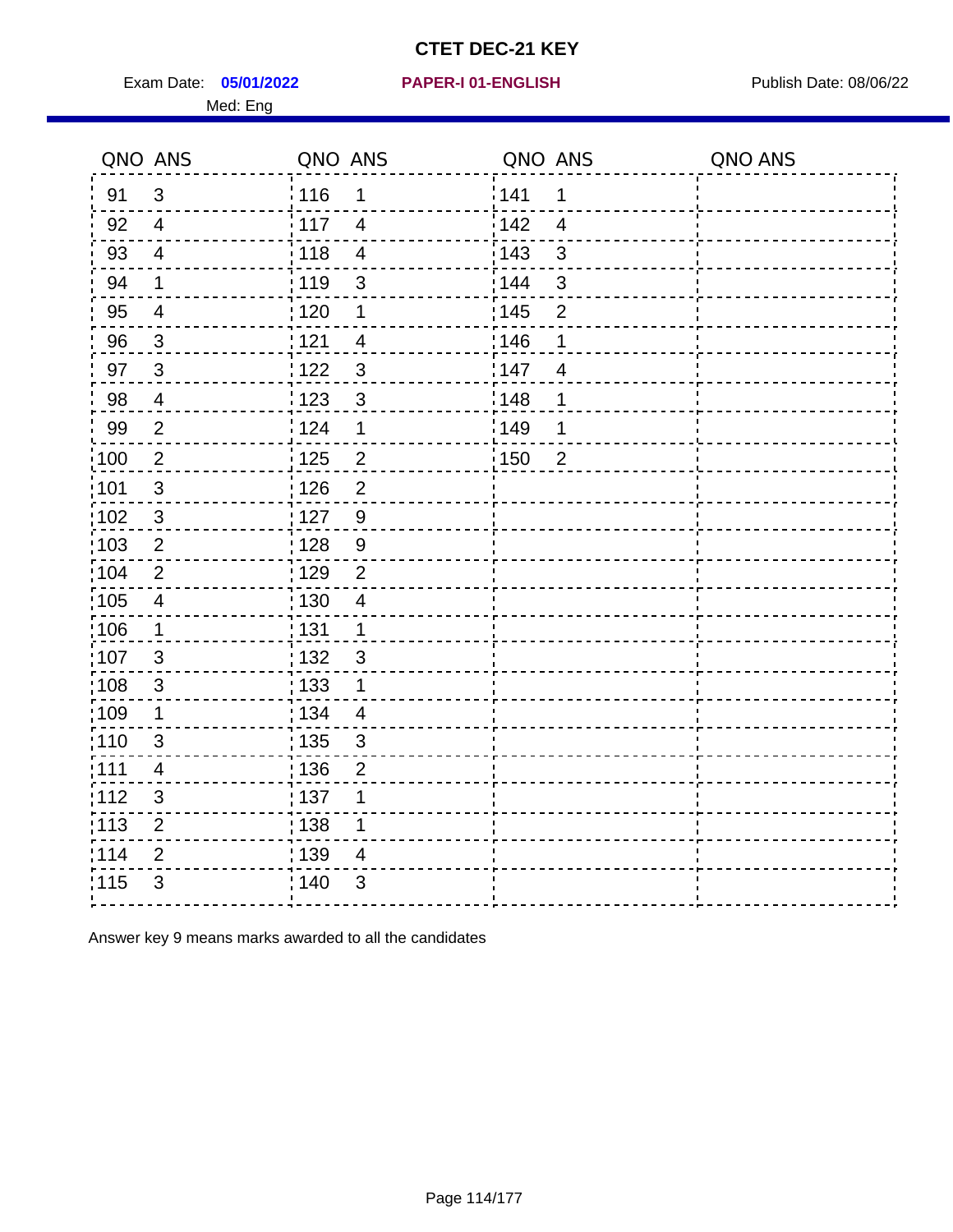Exam Date: 05/01/2022 **PAPER-I 02-HINDI Exam Date: 08/06/22** Med: Eng

|                   | QNO ANS                 | QNO ANS           |                         | QNO ANS |                | QNO ANS |
|-------------------|-------------------------|-------------------|-------------------------|---------|----------------|---------|
| 91                | $\overline{2}$          | <sup>'</sup> 116  | 1                       | 141     | $\mathbf 1$    |         |
| 92                | $\mathbf{3}$            | 117               | $\overline{4}$          | 142     | $\overline{4}$ |         |
| 93                | $\overline{2}$          | 118               | $\overline{\mathbf{4}}$ | 143     | $\mathbf{3}$   |         |
| 94                | $\sqrt{3}$              | : 119             | $\mathfrak{S}$          | 144     | $\mathbf{3}$   |         |
| 95                | 1                       | : 120             | 1                       | : 145   | $\overline{2}$ |         |
| 96                | $\sqrt{3}$              | 121               | 1                       | 146     | 1              |         |
| 97                | $\overline{2}$          | 122               | $\mathbf{3}$            | 147     | $\overline{4}$ |         |
| 98                | $\mathbf 1$             | 123               | $\mathbf 1$             | 148     | 1              |         |
| 99                | $\sqrt{3}$              | 124               | $\overline{4}$          | 149     | 1              |         |
| $\frac{1}{1}$ 100 | $\overline{2}$          | $\frac{1}{1}$ 125 | $\mathfrak{3}$          | 150     | $\overline{2}$ |         |
| :101              | $\sqrt{3}$              | : 126             | $\mathfrak{3}$          |         |                |         |
| $\frac{1}{1}$ 102 | $\overline{4}$          | 127               | $\overline{2}$          |         |                |         |
| 103               | $\mathbf 1$             | : 128             | $\mathbf 1$             |         |                |         |
| 104               | $\mathbf{1}$            | : 129             | 1                       |         |                |         |
| 105               | $\mathbf{3}$            | : 130             | $\mathbf{1}$            |         |                |         |
| :106              | $\mathbf 1$             | : 131             | $\mathbf{3}$            |         |                |         |
| 107               | 3                       | 132               | $\overline{2}$          |         |                |         |
| 108               | $\sqrt{3}$              | 133               | $\overline{2}$          |         |                |         |
| :109              | 1                       | : 134             | $\overline{4}$          |         |                |         |
| :110              | 3                       | : 135             | $\overline{2}$          |         |                |         |
| 111               | $\overline{\mathbf{4}}$ | : 136             | $\overline{c}$          |         |                |         |
| 112               | $\mathfrak{S}$          | : 137             | 1                       |         |                |         |
| 113               | $\mathbf 2$             | : 138             | 1                       |         |                |         |
| 114               | 2                       | :139              | 4                       |         |                |         |
| 115               | 3                       | 140               | $\mathfrak{B}$          |         |                |         |
|                   |                         |                   |                         |         |                |         |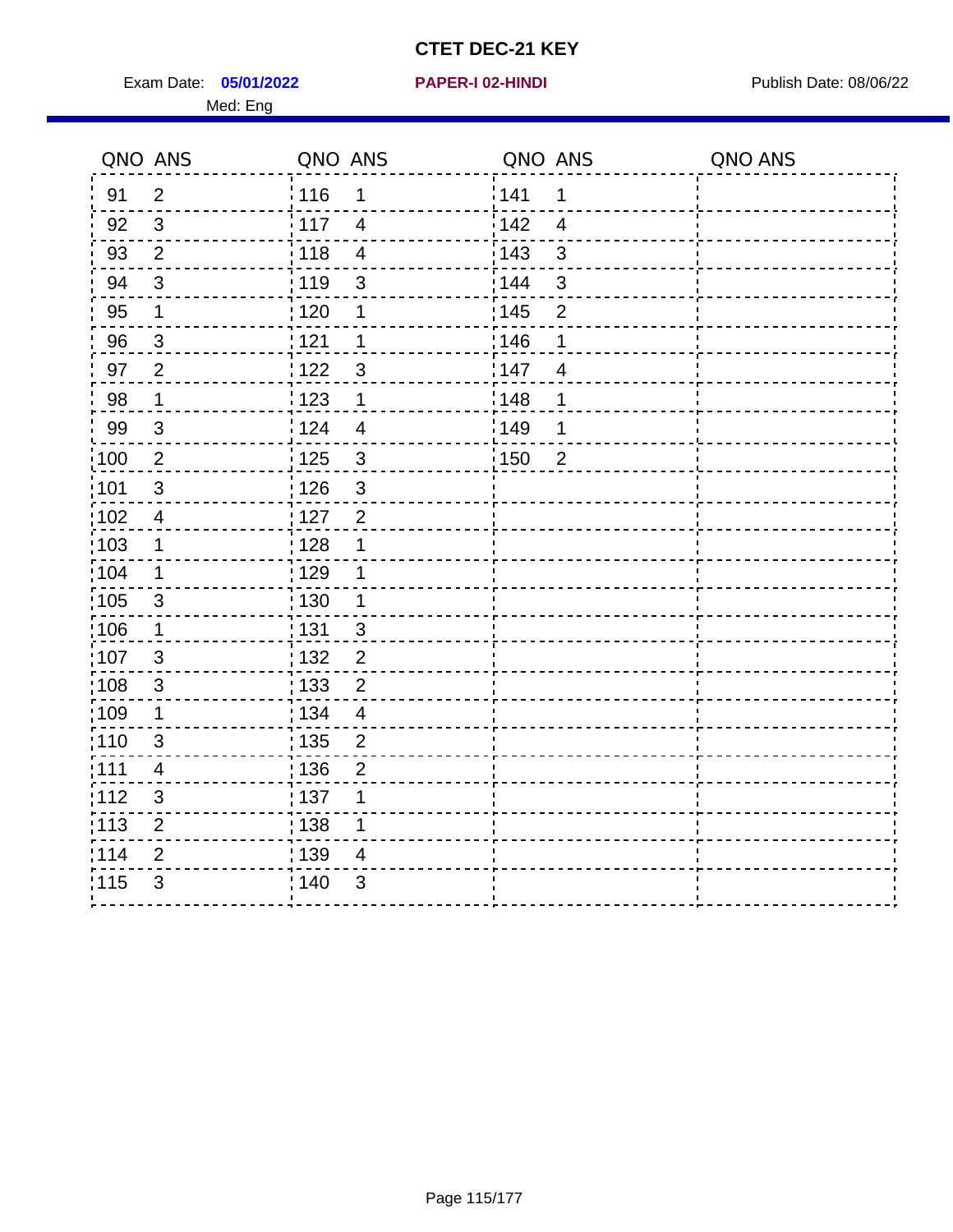Exam Date: 06/01/2022 **PAPER-I-MAIN Proposed Bublish Date: 08/06/22** 

**06/01/2022 PAPER-I -MAIN**

Med: Eng

|                | QNO ANS        | QNO ANS |                          | QNO ANS |                          | QNO ANS |                          |
|----------------|----------------|---------|--------------------------|---------|--------------------------|---------|--------------------------|
| 1.             | $\overline{2}$ | 26      | $\mathbf{3}$             | 51      | $\overline{2}$           | 76      | $\overline{4}$           |
| $\overline{2}$ | $\mathbf 1$    | 27      | $\mathbf{1}$             | 52      | 2                        | 77      | 3                        |
| 3              | $\overline{2}$ | 28      | 3                        | 53      | 1                        | 78      | 3                        |
| 4              | $\overline{4}$ | 29      | $\mathsf 3$              | 54      | 1                        | 79      | $\sqrt{3}$               |
| 5              | 2              | 30      | 1                        | 55      | $\mathfrak{S}$           | 80      | $\overline{\mathcal{A}}$ |
| 6              | $\mathbf{1}$   | 31      | $\overline{2}$           | 56      | $\overline{2}$           | 81      | $\mathbf{3}$             |
| $\overline{7}$ | $\overline{2}$ | 32      | 4                        | 57      | $\overline{4}$           | 82      | 3                        |
| 8              | 4              | 33      | 4                        | 58      | $\mathbf{3}$             | 83      | 4                        |
| 9              | 4              | 34      | $\mathbf 1$              | 59      | $\overline{2}$           | 84      | $\mathfrak{S}$           |
| 10             | $\overline{2}$ | 35      | $\overline{2}$           | 60      | 1                        | 85      | $\mathbf 1$              |
| 11             | $\overline{2}$ | 36      | 3                        | 61      | 1                        | 86      | 3                        |
| 12             | 4              | 37      | $\mathbf{1}$             | 62      | $\mathbf{3}$             | 87      | $\sqrt{3}$               |
| 13             | 2              | 38      | $\overline{2}$           | 63      | 1                        | 88      | $\mathbf 1$              |
| 14             | 4              | 39      | 4                        | 64      | $\overline{2}$           | 89      | $\overline{2}$           |
| 15             | 3              | 40      | 3                        | 65      | $\mathbf{3}$             | 90      | $\overline{2}$           |
| 16             | $\mathbf 1$    | 41      | $\overline{2}$           | 66      | 1                        |         |                          |
| 17             | $\overline{2}$ | 42      | $\overline{4}$           | .67     | $\mathfrak{S}$           |         |                          |
| 18             | $\mathbf{1}$   | 43      | $\mathbf{1}$             | 68      | 1                        |         |                          |
| 19             | 4              | 44      | $\overline{2}$           | 69      | 4                        |         |                          |
| 20             | 1              | 45      | 3                        | 70      | 1                        |         |                          |
| 21             | $\mathbf 1$    | 46      | $\mathbf{1}$             | 71      | 3                        |         |                          |
| 22             | $\overline{4}$ | 47      | $\mathfrak{S}$           | 72      | $\overline{\mathcal{A}}$ |         |                          |
| 23             | $\mathbf 1$    | 48      | $\overline{\mathcal{A}}$ | 73      | 1                        |         |                          |
| 24             | 2              | 49      | 3                        | 74      | 3                        |         |                          |
| 25             | 3              | 50      | 2                        | 75      | 4                        |         |                          |
|                |                |         |                          |         |                          |         |                          |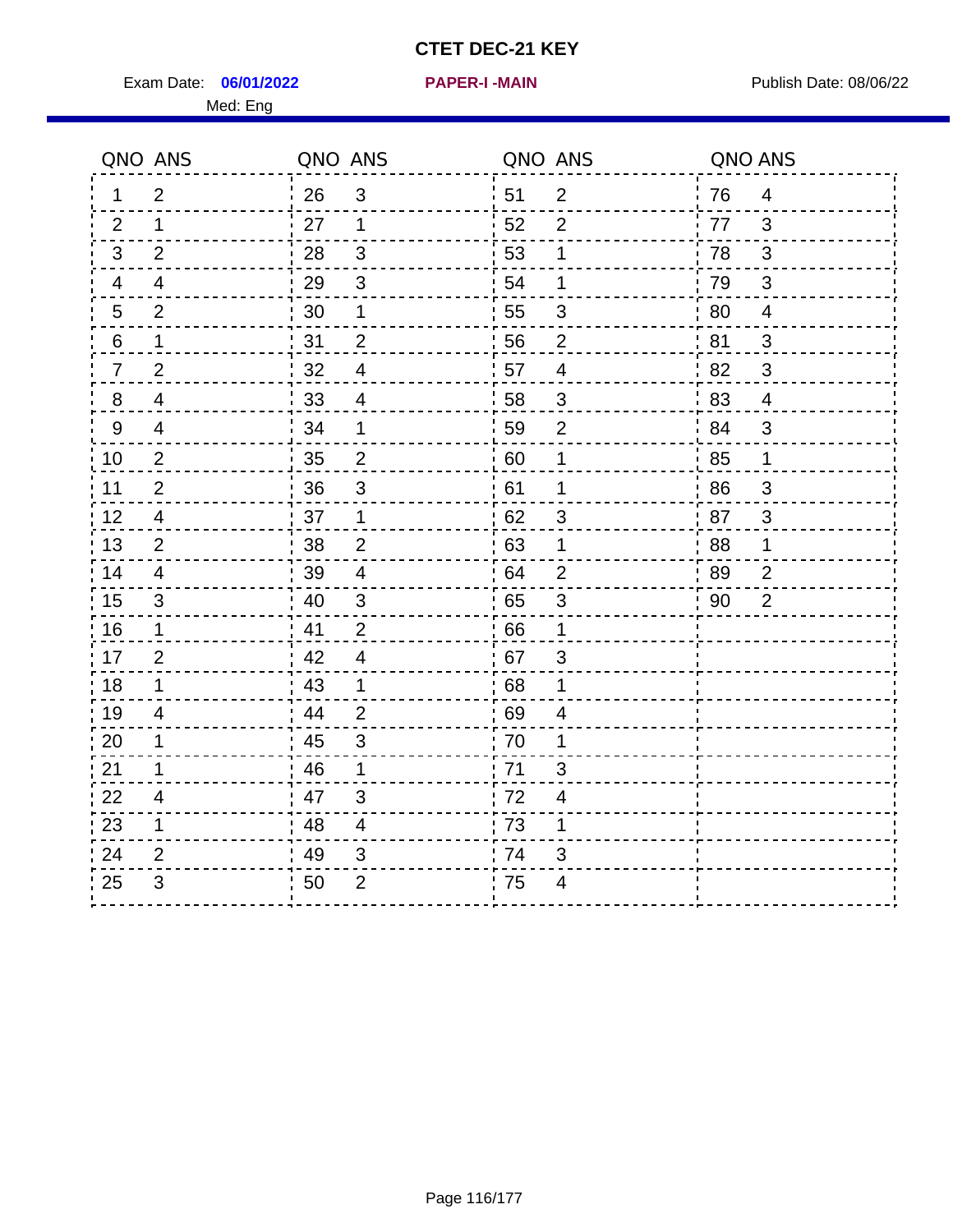Exam Date: 06/01/2022 PAPER-I 01-ENGLISH PREERENT Publish Date: 08/06/22 Med: Eng

## **06/01/2022 PAPER-I 01-ENGLISH**

|       | QNO ANS                  | QNO ANS           |                           | QNO ANS |                          | QNO ANS |
|-------|--------------------------|-------------------|---------------------------|---------|--------------------------|---------|
| 91    | $\mathfrak{S}$           | 116               | 1                         | 1141    | 1                        |         |
| 92    | $\mathbf 1$              | $\frac{1}{2}$ 117 | 1                         | 142     | $\overline{2}$           |         |
| 93    | $\mathbf{3}$             | 118               | $\overline{\mathcal{A}}$  | 143     | 1                        |         |
| 94    | $\overline{\mathbf{4}}$  | : 119             | $\mathbf{3}$              | : 144   | 3                        |         |
| 95    | $\mathfrak{S}$           | : 120             | 3                         | : 145   | 1                        |         |
| 96    | $\mathbf{3}$             | 121               | 1                         | :146    | $\overline{4}$           |         |
| 97    | $\overline{2}$           | 122               | $\overline{4}$            | 147     | $\mathfrak{B}$           |         |
| 98    | $\overline{2}$           | 1123              | $\mathfrak{S}$            | 148     | $\overline{\mathcal{A}}$ |         |
| 99    | $\mathbf 1$              | 124               | $\overline{4}$            | 149     | 1                        |         |
| :100  | $\overline{1}$           | 125               | $\overline{\mathbf{4}}$   | 150     | $\overline{2}$           |         |
| :101  | $\overline{\mathcal{A}}$ | : 126             | $\mathsf 3$               |         |                          |         |
| 102   | $\overline{2}$           | : 127             | $\mathbf 1$               |         |                          |         |
| 103   | 3                        | :128              | $\overline{2}$            |         |                          |         |
| :104  | $\mathbf 1$              | : 129             | $\overline{4}$            |         |                          |         |
| :105  | $\mathbf 1$              | 130               | $\overline{\mathcal{A}}$  |         |                          |         |
| :106  | $\overline{2}$           | : 131             | 3                         |         |                          |         |
| 107   | 3                        | :132              | 3                         |         |                          |         |
| 108   | $\mathbf 3$              | : 133             | $\mathbf{3}$              |         |                          |         |
| :109  | $\overline{2}$           | : 134             | $\overline{2}$            |         |                          |         |
| : 110 | 3                        | : 135             | 1                         |         |                          |         |
| : 111 | $\mathbf 1$              | : 136             | $\mathfrak{S}$            |         |                          |         |
| 112   | 1                        | 137               | $\ensuremath{\mathsf{3}}$ |         |                          |         |
| 113   | $\overline{2}$           | : 138             | 3                         |         |                          |         |
| 114   | 3                        | :139              | 4                         |         |                          |         |
| 115   | $\overline{2}$           | 140               | $\overline{2}$            |         |                          |         |
|       |                          |                   |                           |         |                          |         |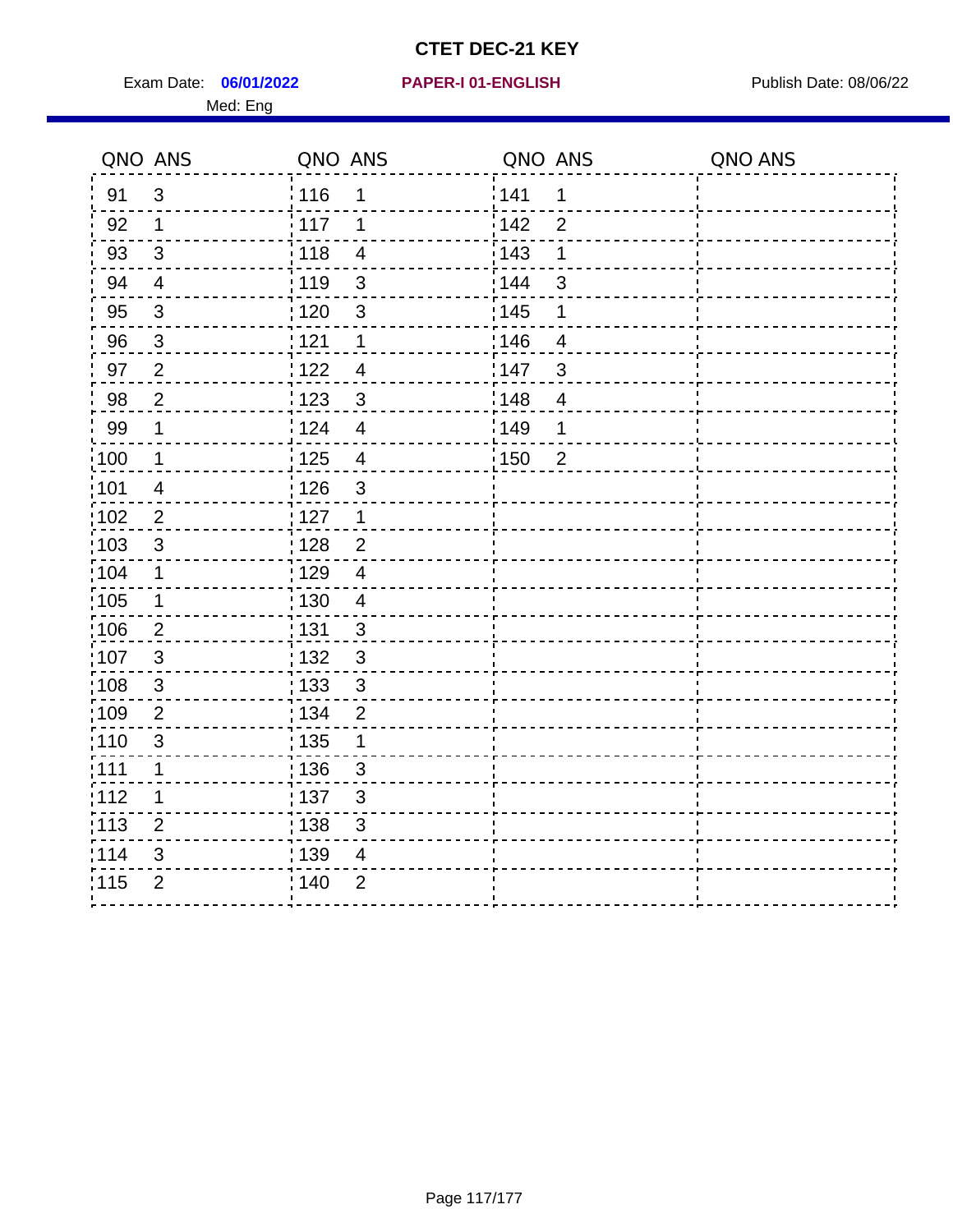Exam Date: 06/01/2022 **PAPER-I 02-HINDI Exam Date: 08/06/22** Publish Date: 08/06/22 Med: Eng

|                   | QNO ANS        | QNO ANS           |                         | QNO ANS |                          | QNO ANS |
|-------------------|----------------|-------------------|-------------------------|---------|--------------------------|---------|
| 91                | $\overline{2}$ | <sup>'</sup> 116  | 1                       | 141     | 1                        |         |
| 92                | $\mathbf{3}$   | 117               | 1                       | 142     | $\overline{2}$           |         |
| 93                | $\overline{2}$ | 118               | $\overline{\mathbf{4}}$ | 143     | 1                        |         |
| 94                | 1              | : 119             | $\mathfrak{S}$          | 144     | $\mathbf{3}$             |         |
| 95                | 1              | 120               | $\overline{4}$          | : 145   | 1                        |         |
| 96                | $\mathbf 1$    | 121               | $\sqrt{3}$              | 146     | $\overline{\mathcal{A}}$ |         |
| 97                | $\overline{2}$ | 122               | $\overline{4}$          | 147     | $\mathfrak{B}$           |         |
| 98                | $\overline{2}$ | 123               | $\mathbf 1$             | 148     | $\overline{4}$           |         |
| 99                | $\overline{2}$ | 124               | $\overline{2}$          | 149     | 1                        |         |
| $\frac{1}{1}$ 100 | $\overline{2}$ | $\frac{1}{1}$ 125 | $\overline{2}$          | 150     | $\overline{2}$           |         |
| :101              | $\mathbf 1$    | : 126             | $\overline{2}$          |         |                          |         |
| 102               | $\overline{4}$ | 127               | $\overline{4}$          |         |                          |         |
| 103               | $\overline{2}$ | : 128             | $\overline{4}$          |         |                          |         |
| 104               | $\mathbf 1$    | : 129             | $\mathbf{3}$            |         |                          |         |
| 105               | $\sqrt{3}$     | : 130             | $\overline{\mathbf{4}}$ |         |                          |         |
| :106              | $\overline{2}$ | : 131             | $\overline{2}$          |         |                          |         |
| 107               | $\mathbf{3}$   | 132               | $\overline{4}$          |         |                          |         |
| 108               | $\sqrt{3}$     | 133               | $\mathbf{1}$            |         |                          |         |
| :109              | $\overline{2}$ | : 134             | $\mathbf{3}$            |         |                          |         |
| :110              | $\mathfrak{S}$ | : 135             | 1                       |         |                          |         |
| 111               | $\mathbf 1$    | : 136             | $\mathbf{3}$            |         |                          |         |
| 112               | 1              | : 137             | $\mathfrak{B}$          |         |                          |         |
| 113               | $\overline{2}$ | : 138             | 3                       |         |                          |         |
| 114               | 3              | :139              | 4                       |         |                          |         |
| 115               | $\overline{2}$ | 140               | $\overline{2}$          |         |                          |         |
|                   |                |                   |                         |         |                          |         |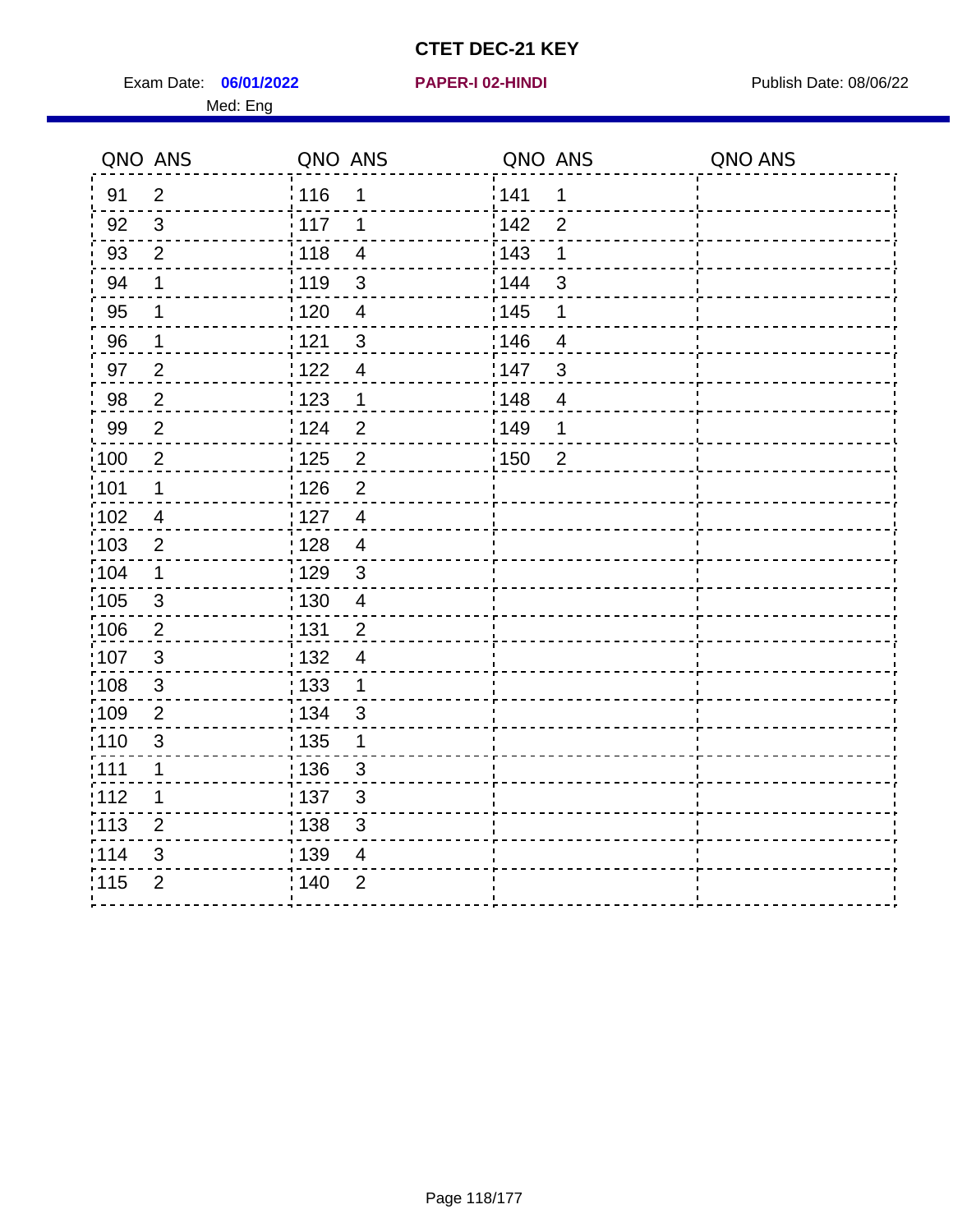Exam Date: 07/01/2022 PAPER-I-MAIN PUblish Date: 08/06/22 Med: Eng

**07/01/2022 PAPER-I -MAIN**

|                | QNO ANS        | QNO ANS |                         | QNO ANS |                         | QNO ANS |                         |
|----------------|----------------|---------|-------------------------|---------|-------------------------|---------|-------------------------|
| 1.             | 1              | 26      | $\mathbf{1}$            | ¦ 51    | $\overline{4}$          | 76      | $\overline{4}$          |
| 2              | $\overline{4}$ | 27      | 3                       | 52      | 2                       | 77      | 1                       |
| 3              | $\overline{2}$ | 28      | 1                       | 53      | $\overline{4}$          | 78      | 1                       |
| 4              | 4              | 29      | 1                       | 54      | 1                       | 79      | $\overline{\mathbf{4}}$ |
| $\overline{5}$ | 1              | 30      | $\mathbf 2$             | 55      | 1                       | 80      | $\mathbf{3}$            |
| 6              | $\overline{2}$ | 31      | 3                       | 56      | 3                       | 81      | 3                       |
| $\overline{7}$ | 1              | 32      | $\overline{4}$          | 57      | $\overline{2}$          | 82      | 4                       |
| $8\phantom{1}$ | 1              | 33      | $\mathbf{3}$            | 58      | 1                       | 83      | $\overline{4}$          |
| $9\,$          | 2              | 34      | $\mathfrak{S}$          | 59      | $\overline{2}$          | 84      | 1                       |
| 10             | $\overline{4}$ | 35      | $\overline{2}$          | 60      | $\sqrt{3}$              | 85      | 1                       |
| 11             | $\overline{2}$ | 36      | $\overline{\mathbf{4}}$ | 61      | $\overline{4}$          | 86      | 1                       |
| 12             | 1              | 37      | $\overline{4}$          | 62      | $\mathbf 1$             | 87      | $\overline{4}$          |
| 13             | 3              | 38      | 3                       | 63      | 3                       | .88     | 1                       |
| 14             | 3              | 39      | 3                       | 64      | 4                       | 89      | 1                       |
| 15             | $\mathbf{1}$   | 40      | $\overline{4}$          | 65      | $\sqrt{3}$              | 90      | $\overline{2}$          |
| 16             | 3              | 41      | 3                       | 66      | $\overline{4}$          |         |                         |
| 17             | $\overline{4}$ | 42      | $\overline{2}$          | 67      | $\overline{2}$          |         |                         |
| 18             | 1              | 43      | $\mathfrak{S}$          | 68      | $\overline{2}$          |         |                         |
| 19             | 4              | 44      | $\mathfrak{S}$          | 69      | $\overline{2}$          |         |                         |
| 20             | $\overline{2}$ | 45      | $\overline{2}$          | 70      | 1                       |         |                         |
| 21             | 3              | 46      | 4                       | 71      | 3                       |         |                         |
| 22             | 1              | 47      | 1                       | 72      | 3                       |         |                         |
| 23             | $\overline{2}$ | 48      | $\overline{4}$          | 73      | $\overline{\mathbf{4}}$ |         |                         |
| 24             | 1              | 49      | 3                       | 74      | 3                       |         |                         |
| 25             |                | 50      | 1                       | 75      | 3                       |         |                         |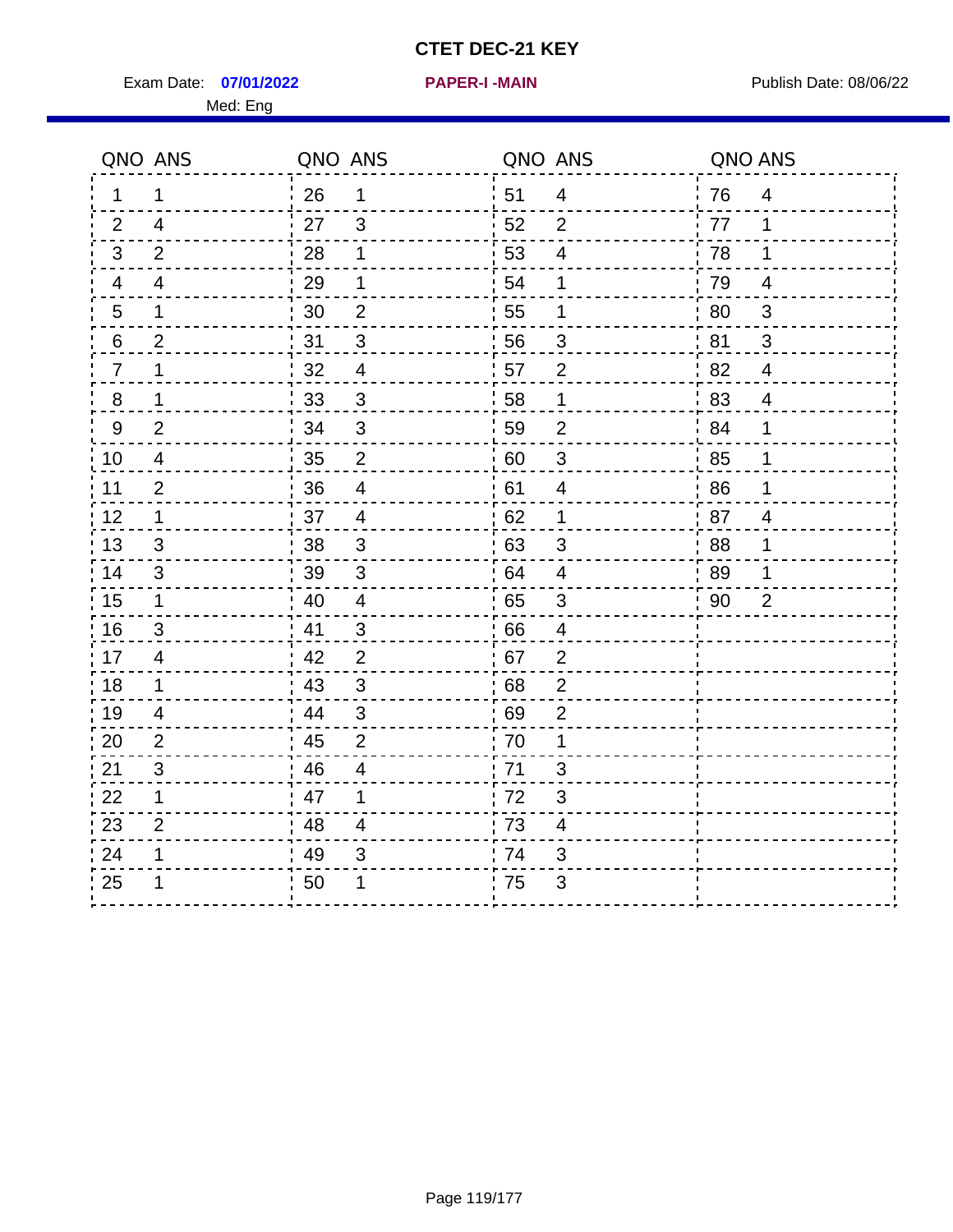Exam Date: 07/01/2022 PAPER-I 01-ENGLISH PREERENT Publish Date: 08/06/22 Med: Eng

## **07/01/2022 PAPER-I 01-ENGLISH**

|                   | QNO ANS                  | QNO ANS           |                          | QNO ANS |                          | QNO ANS |
|-------------------|--------------------------|-------------------|--------------------------|---------|--------------------------|---------|
| 91                | $\overline{4}$           | : 116             | $\overline{2}$           | 141     | $\overline{2}$           |         |
| 92                | $\mathbf{1}$             | 117               | $\overline{4}$           | 142     | $\mathbf{3}$             |         |
| 93                | $\overline{4}$           | 118               | $\overline{2}$           | 143     | $\overline{\mathbf{4}}$  |         |
| 94                | $\overline{2}$           | : 119             | 3                        | : 144   | $\overline{4}$           |         |
| 95                | $\overline{2}$           | : 120             | $\overline{\mathbf{4}}$  | : 145   | 1                        |         |
| 96                | $\overline{2}$           | 121               | $\overline{\mathcal{A}}$ | :146    | $\overline{\mathcal{A}}$ |         |
| 97                | $\overline{\mathcal{A}}$ | 122               | $\mathbf 1$              | 147     | 3                        |         |
| 98                | $\overline{2}$           | : 123             | $\mathfrak{S}$           | 148     | $\mathbf 1$              |         |
| 99                | $\overline{2}$           | 124               | $\overline{2}$           | :149    | $\overline{2}$           |         |
| $\frac{1}{1}$ 100 | $\mathbf 1$              | $\frac{1}{1}$ 125 | $\overline{2}$           | : 150   | $\mathfrak{S}$           |         |
| :101              | $\sqrt{3}$               | : 126             | $\mathfrak{S}$           |         |                          |         |
| 102               | $\overline{2}$           | 127               | $\overline{4}$           |         |                          |         |
| 103               | 3                        | : 128             | $\mathbf{3}$             |         |                          |         |
| 104               | $\overline{4}$           | : 129             | $\overline{2}$           |         |                          |         |
| 105               | $\sqrt{2}$               | : 130             | $\overline{4}$           |         |                          |         |
| :106              | $\mathbf 1$              | : 131             | 3                        |         |                          |         |
| 107               | $\mathfrak{B}$           | 132               | $\overline{2}$           |         |                          |         |
| 108               | $\overline{2}$           | 133               | $\overline{2}$           |         |                          |         |
| :109              | $\overline{2}$           | : 134             | $\mathfrak{S}$           |         |                          |         |
| :110              | $\overline{\mathcal{A}}$ | 135               | 1                        |         |                          |         |
| :111              | 1                        | : 136             | $\overline{2}$           |         |                          |         |
| 112               | $\overline{2}$           | 137               | $\mathfrak{S}$           |         |                          |         |
| 113               | 1                        | : 138             | 3                        |         |                          |         |
| 114               | 1                        | 139               | 4                        |         |                          |         |
| 115               | 1                        | 140               | 1                        |         |                          |         |
|                   |                          |                   |                          |         |                          |         |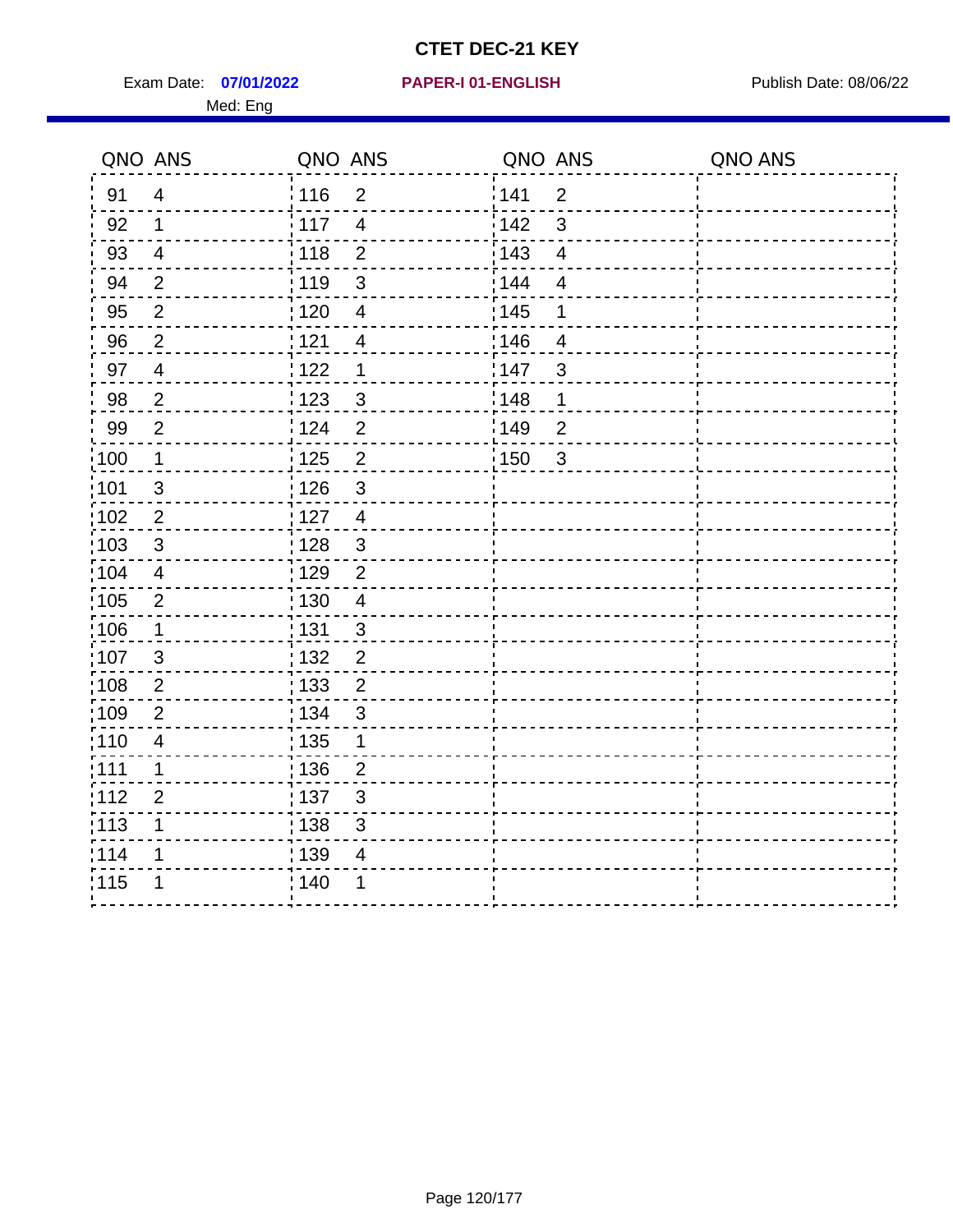Exam Date: 07/01/2022 **PAPER-I 02-HINDI Exam Date: 08/06/22** Med: Eng

|                   | QNO ANS                 | QNO ANS           |                          | QNO ANS |                | QNO ANS |
|-------------------|-------------------------|-------------------|--------------------------|---------|----------------|---------|
| 91                | $\mathbf{3}$            | 116               | $\overline{2}$           | 141     | $\overline{2}$ |         |
| 92                | $\mathfrak{S}$          | 117               | $\overline{4}$           | 142     | 3              |         |
| 93                | $\mathfrak{Z}$          | 118               | $\mathbf{2}$             | 143     | $\overline{4}$ |         |
| 94                | $\mathbf 1$             | : 119             | $\mathfrak{3}$           | : 144   | $\overline{4}$ |         |
| 95                | $\overline{2}$          | : 120             | $\overline{\mathbf{4}}$  | : 145   | 1              |         |
| 96                | 1                       | 121               | $\overline{2}$           | :146    | 4              |         |
| 97                | $\overline{2}$          | 122               | $\overline{4}$           | 147     | $\sqrt{3}$     |         |
| 98                | $\mathbf{1}$            | $\frac{1}{2}$ 123 | $\overline{c}$           | : 148   | 1              |         |
| 99                | $\sqrt{3}$              | 124               | $\overline{2}$           | 149     | $\overline{2}$ |         |
| $\frac{1}{1}$ 100 | $\sqrt{2}$              | $\frac{1}{1}$ 125 | $\mathbf 1$              | 150     | $\mathbf{3}$   |         |
| :101              | $\sqrt{3}$              | : 126             | $\overline{2}$           |         |                |         |
| 102               | $\overline{2}$          | : 127             | $\mathbf{3}$             |         |                |         |
| 103               | $\overline{4}$          | : 128             | $\overline{2}$           |         |                |         |
| :104              | 3                       | 129               | $\overline{2}$           |         |                |         |
| 105               | $\overline{\mathbf{4}}$ | : 130             | $\overline{2}$           |         |                |         |
| :106              | $\mathbf{1}$            | : 131             | $\mathbf 1$              |         |                |         |
| ;107              | $\mathfrak{B}$          | 132               | $\overline{4}$           |         |                |         |
| 108               | $\overline{2}$          | : 133             | $\overline{4}$           |         |                |         |
| :109              | $\overline{2}$          | : 134             | $\overline{4}$           |         |                |         |
| :110              | $\overline{4}$          | : 135             | $\overline{\mathcal{A}}$ |         |                |         |
| :111              | 1                       | 136               | $\overline{2}$           |         |                |         |
| 112               | $\overline{2}$          | : 137             | $\sqrt{3}$               |         |                |         |
| 113               | 1                       | : 138             | 3                        |         |                |         |
| 114               | 1                       | :139              | 4                        |         |                |         |
| 115               | 1                       | 140               | 1                        |         |                |         |
|                   |                         |                   |                          |         |                |         |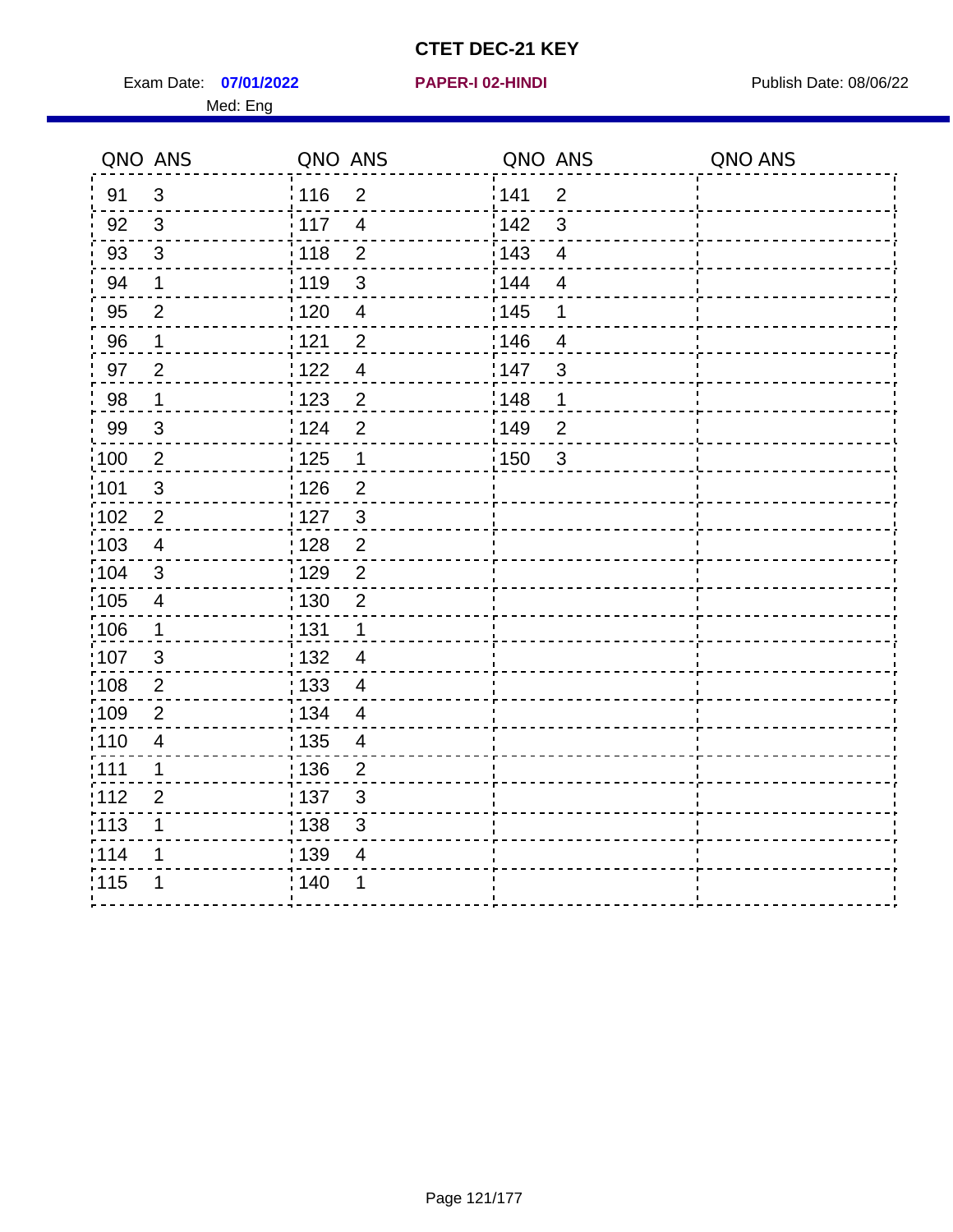Exam Date: 08/01/2022 **PAPER-I-MAIN Exam Date: 08/06/22** Med: Eng

|                 | QNO ANS                  | QNO ANS |                  | QNO ANS |                | QNO ANS |                |
|-----------------|--------------------------|---------|------------------|---------|----------------|---------|----------------|
| 1               | $\overline{4}$           | 26      | $\mathfrak{S}$   | 51      | $\mathfrak{S}$ | 76      | $\overline{2}$ |
| 2               | 1                        | 27      | 2                | 52      | $\overline{2}$ | 77      | $\overline{2}$ |
| 3               | 4                        | 28      | $\boldsymbol{9}$ | 53      | $\overline{4}$ | 78      | $\overline{4}$ |
| 4               | 3                        | 29      | $\overline{2}$   | 54      | $\overline{4}$ | 79      | 1              |
| $5\phantom{.0}$ | $\mathfrak{S}$           | 30      | $\sqrt{3}$       | 55      | $\mathbf 1$    | 80      | 3              |
| 6               | 1                        | 31      | 3                | 56      | 3              | 81      | 1              |
| $\overline{7}$  | 1                        | 32      | 3                | 57      | 4              | 82      | $\overline{2}$ |
| 8               | $\overline{2}$           | 33      | $\mathbf{1}$     | 58      | $\overline{4}$ | 83      | 3              |
| 9               | $\overline{4}$           | 34      | $\overline{4}$   | 59      | $\overline{2}$ | 84      | $\overline{2}$ |
| 10              | $\mathfrak{S}$           | 35      | $\overline{c}$   | 60      | $\mathsf 3$    | 85      | $\mathbf 1$    |
| 11              | $\overline{2}$           | 36      | $\mathbf 2$      | 61      | $\overline{2}$ | 86      | $\overline{2}$ |
| 12              | $\overline{4}$           | 37      | $\overline{2}$   | 62      | $\overline{4}$ | 87      | $\mathbf 1$    |
| 13              | 3                        | 38      | 3                | 63      | 4              | 88      | 3              |
| 14              | $\overline{4}$           | 39      | $\overline{4}$   | 64      | $\overline{2}$ | 89      | 1,2            |
| 15              | 2                        | 40      | $\overline{2}$   | 65      | $\sqrt{3}$     | 90      | 4              |
| 16              | $\overline{2}$           | 41      | 3                | 66      | $\overline{2}$ |         |                |
| 17              | 1                        | 42      | $\mathbf 1$      | 67      | $\overline{2}$ |         |                |
| 18              | 1                        | 43      | $\overline{2}$   | 68      | $\overline{2}$ |         |                |
| 19              | 1                        | 44      | 3                | 69      | 1              |         |                |
| 20              | 2                        | 45      | $\mathfrak{S}$   | 70      | $\overline{2}$ |         |                |
| 21              | 3                        | 46      | 3                | 71      | 9              |         |                |
| 22              | $\overline{4}$           | 47      | $\overline{4}$   | 72      | $\overline{4}$ |         |                |
| 23              | $\overline{\mathcal{A}}$ | 48      | 3                | 73      | 4              |         |                |
| 24              | 1                        | 49      | $\overline{2}$   | 74      | 1              |         |                |
| 25              | 4                        | 50      | $\overline{2}$   | 75      |                |         |                |

Answer key 9 means marks awarded to all the candidates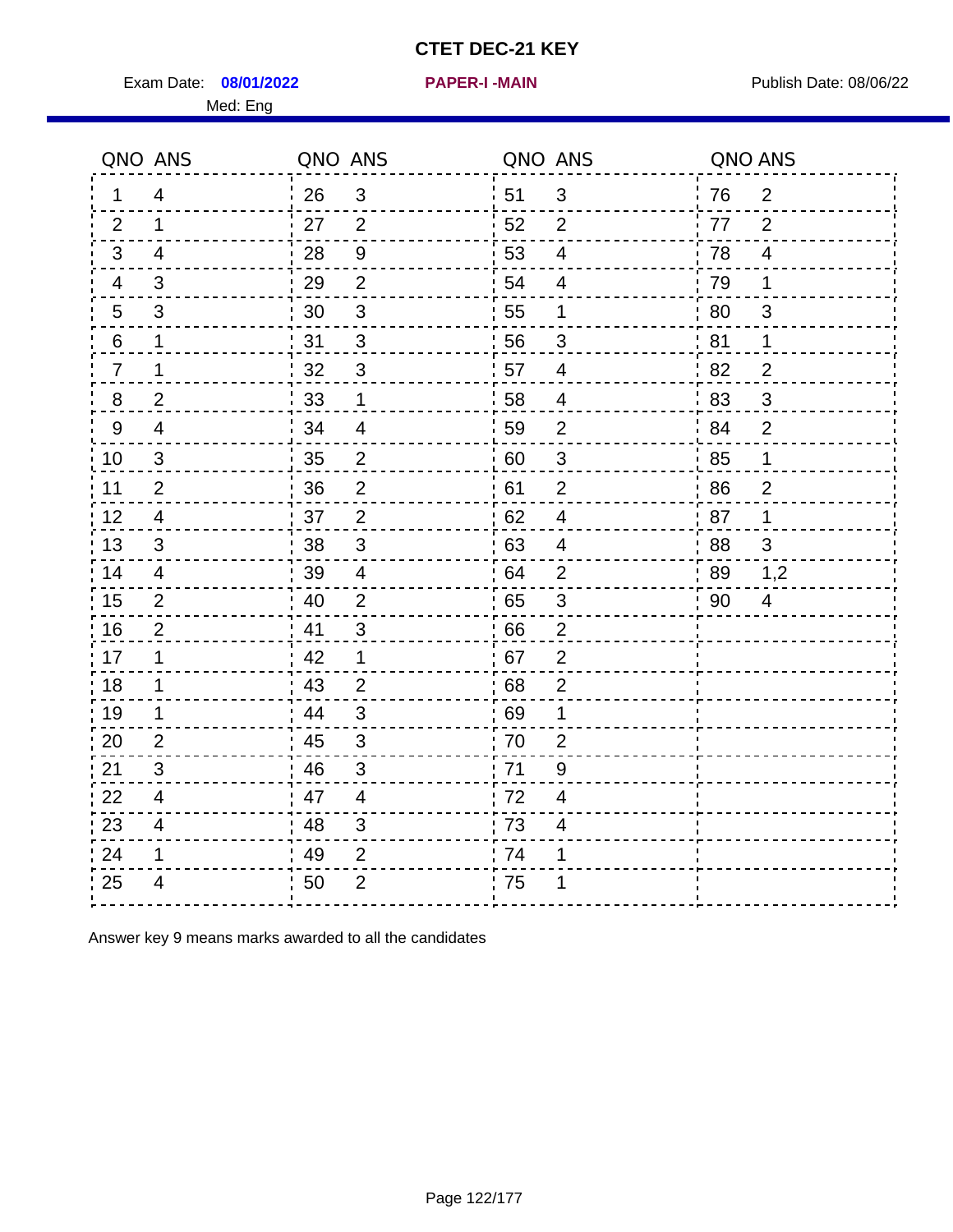Exam Date: 08/01/2022 PAPER-I 01-ENGLISH PREERENT Publish Date: 08/06/22 Med: Eng

|                   | QNO ANS                 | QNO ANS           |                         | QNO ANS |                | QNO ANS |
|-------------------|-------------------------|-------------------|-------------------------|---------|----------------|---------|
| 91                | 3                       | : 116             | $\overline{4}$          | 141     | 1              |         |
| 92                | $\overline{4}$          | 117               | $\mathfrak{S}$          | 142     | $\overline{2}$ |         |
| 93                | $\mathbf 1$             | 118               | 3                       | 143     | $\overline{2}$ |         |
| 94                | $\overline{2}$          | : 119             | 1                       | 144     | $\overline{4}$ |         |
| 95                | 1                       | :120              | 1                       | : 145   | 3              |         |
| 96                | 3                       | 121               | $\overline{2}$          | 146     | 3              |         |
| 97                | $\mathbf 1$             | 122               | 3                       | 147     | $\mathfrak{S}$ |         |
| 98                | $\overline{2}$          | $\frac{1}{2}$ 123 | 2,3                     | 148     | $\overline{4}$ |         |
| 99                | $\mathbf 1$             | 124               | $\mathbf 1$             | 149     | $\overline{4}$ |         |
| 100               | $\mathbf{3}$            | $\frac{1}{1}$ 125 | $\overline{\mathbf{c}}$ | 150     | $\overline{2}$ |         |
| 101               | $\sqrt{3}$              | : 126             | $\overline{2}$          |         |                |         |
| $\frac{1}{1}$ 102 | 9                       | $\frac{1}{1}$ 127 | $\overline{2}$          |         |                |         |
| $\frac{1}{1}$ 103 | $\overline{4}$          | 128               | $\overline{4}$          |         |                |         |
| 104               | $\mathbf{3}$            | : 129             | $\overline{4}$          |         |                |         |
| :105              | $\sqrt{3}$              | : 130             | $\mathfrak{S}$          |         |                |         |
| 106               | $\overline{2}$          | : 131             | $\mathbf{3}$            |         |                |         |
| 107               | $\overline{2}$          | : 132             | $\mathbf{3}$            |         |                |         |
| :108              | $\overline{\mathbf{4}}$ | : 133             | $\overline{4}$          |         |                |         |
| :109              | $\overline{\mathbf{4}}$ | : 134             | $\mathbf 1$             |         |                |         |
| 110               | 1                       | : 135             | 9                       |         |                |         |
| :111              | $\overline{2}$          | : 136             | $\overline{2}$          |         |                |         |
| 112               | 1                       | :137              | 3                       |         |                |         |
| $\frac{1}{1}$ 113 | $\mathsf 3$             | : 138             | 1                       |         |                |         |
| 114               | $\mathbf{2}$            | 139               | 1                       |         |                |         |
| 115               | 4                       | : 140             |                         |         |                |         |
|                   |                         |                   |                         |         |                |         |

Answer key 9 means marks awarded to all the candidates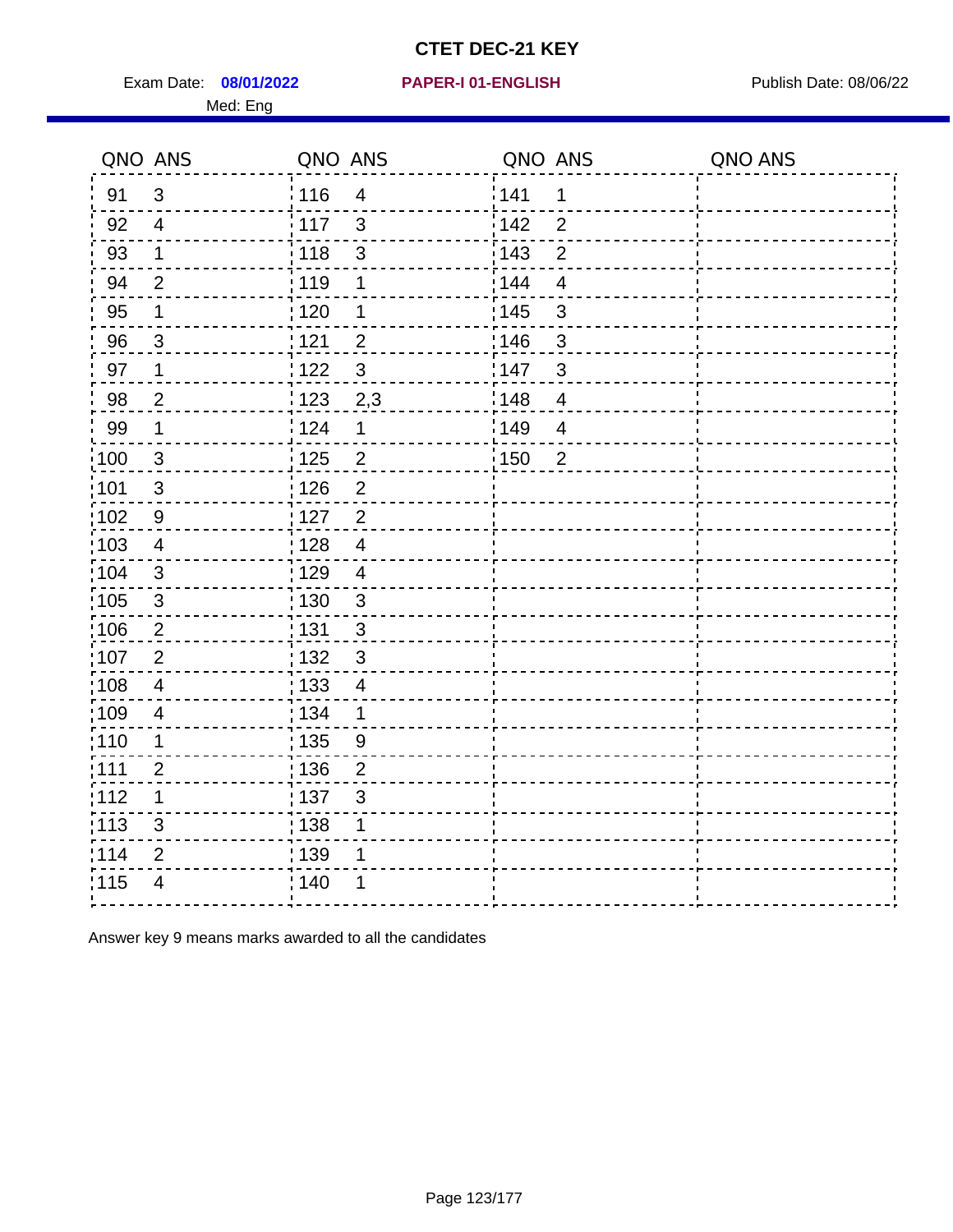Exam Date: 08/01/2022 **PAPER-I 02-HINDI Exam Date: 08/06/22** Publish Date: 08/06/22 Med: Eng

|                   | QNO ANS                 | QNO ANS                             | QNO ANS                             | QNO ANS |
|-------------------|-------------------------|-------------------------------------|-------------------------------------|---------|
| 91                | $\overline{4}$          | 116<br>$\overline{\mathbf{4}}$      | 141<br>$\mathbf 1$                  |         |
| 92                | $\overline{4}$          | 117<br>3                            | 142<br>$\overline{2}$               |         |
| 93                | $\mathbf{3}$            | 118<br>$\mathfrak{S}$               | 143<br>$\overline{2}$               |         |
| 94                | 1                       | : 119<br>1                          | 144<br>$\overline{4}$               |         |
| 95                | $\overline{2}$          | : 120<br>1                          | : 145<br>3                          |         |
| 96                | 1                       | 121<br>1                            | 146<br>3                            |         |
| 97                | 1                       | :122<br>$\overline{2}$              | 147<br>3                            |         |
| 98                | $\overline{\mathbf{4}}$ | 123<br>$\mathbf{1}$                 | $\frac{1}{2}$ 148<br>$\overline{4}$ |         |
| 99                | $\overline{\mathbf{4}}$ | 124<br>$\overline{2}$               | ¦149<br>$\overline{4}$              |         |
| $\frac{1}{1}$ 100 | $\mathbf{3}$            | 125<br>$\overline{2}$               | 150<br>$\overline{2}$               |         |
| :101              | 1                       | 126<br>1                            |                                     |         |
| 102               | $\mathbf{3}$            | : 127<br>$\overline{4}$             |                                     |         |
| 103               | $\overline{4}$          | $\overline{4}$<br>128               |                                     |         |
| :104              | $\mathbf 1$             | : 129<br>1                          |                                     |         |
| 105               | $\mathbf{3}$            | : 130<br>1                          |                                     |         |
| ;106              | $\overline{2}$          | : 131<br>$\mathbf 1$                |                                     |         |
| :107              | $\overline{2}$          | : 132<br>$\mathfrak{B}$             |                                     |         |
| 108               | $\overline{4}$          | : 133<br>$\overline{2}$             |                                     |         |
| :109              | $\overline{4}$          | : 134<br>$\overline{2}$             |                                     |         |
| :110              | 1                       | : 135<br>$\mathfrak{S}$             |                                     |         |
| :111              | $\overline{2}$          | : 136<br>$\mathbf{2}$               |                                     |         |
| 112               | 1                       | $\frac{1}{1}$ 137<br>$\mathfrak{S}$ |                                     |         |
| : 113             | 3                       | 138<br>1                            |                                     |         |
| 114               | 2                       | 139<br>1                            |                                     |         |
| 115               | $\overline{4}$          | 140<br>1                            |                                     |         |
|                   |                         |                                     |                                     |         |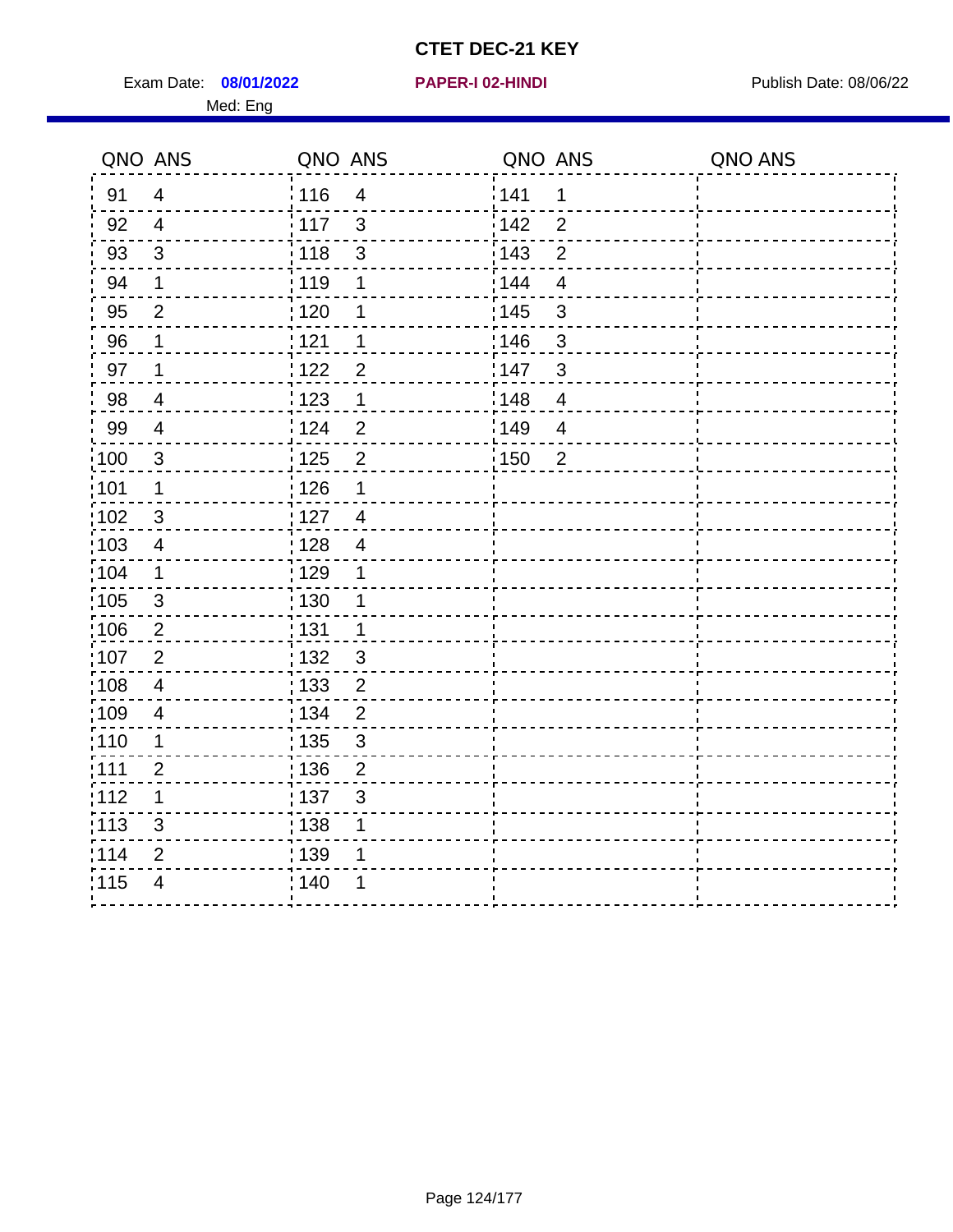Exam Date: 10/01/2022 **PAPER-I-MAIN Exam Date: 08/06/22** Med: Eng

ŕ.

----

**10/01/2022 PAPER-I -MAIN**

| QNO ANS          |                          | QNO ANS |                           | QNO ANS          |                           | QNO ANS |                          |
|------------------|--------------------------|---------|---------------------------|------------------|---------------------------|---------|--------------------------|
| 1                | $\overline{2}$           | 26      | $\overline{2}$            | $\frac{1}{2}$ 51 | $\overline{2}$            | 76      | $\overline{2}$           |
| 2                | 2                        | 27      | 3                         | 52               | $\overline{2}$            | 77      | $\mathbf 1$              |
| 3                | 3                        | 28      | 4                         | 53               | $\overline{4}$            | 78      | $\overline{2}$           |
| $\overline{4}$   | 3                        | 29      | 2                         | 54               | $\overline{4}$            | 79      | 1                        |
| $\overline{5}$   | $\overline{2}$           | 30      | $\overline{2}$            | 55               | $\overline{4}$            | 80      | $\mathfrak{S}$           |
| 6                | $\overline{\mathcal{A}}$ | 31      | $\mathfrak{S}$            | 56               | $\overline{2}$            | 81      | $\mathbf 1$              |
| $\overline{7}$   | 1                        | 32      | $\overline{4}$            | 57               | $\mathbf 1$               | 82      | 3                        |
| $\boldsymbol{8}$ | $\sqrt{3}$               | 33      | $\mathfrak{S}$            | 58               | $\overline{2}$            | 83      | $\overline{\mathcal{A}}$ |
| $9\,$            | $\overline{4}$           | 34      | 3                         | 59               | $\mathfrak{3}$            | 84      | $\overline{\mathcal{A}}$ |
| 10               | $\mathbf 1$              | 35      | 3                         | $\frac{1}{2}$ 60 | $\mathbf{3}$              | 85      | $\mathfrak{S}$           |
| 11               | $\overline{4}$           | 36      | $\overline{2}$            | 61               | 3                         | 86      | 1                        |
| 12               | $\mathbf 1$              | 37      | $\overline{2}$            | 62               | $\overline{\mathcal{A}}$  | 87      | 3                        |
| 13               | $\overline{4}$           | 38      | $\overline{4}$            | 63               | $\mathbf 1$               | 88      | $\overline{\mathbf{4}}$  |
| 14               | 4                        | 39      | 1                         | 64               | $\overline{2}$            | .89     | 4                        |
| 15               | $\overline{c}$           | 40      | $\overline{2}$            | 65               | $\mathbf 2$               | 90      | $\overline{2}$           |
| 16               | $\overline{c}$           | 41      | $\overline{\mathbf{c}}$   | 66               | $\ensuremath{\mathsf{3}}$ |         |                          |
| 17               | $\overline{2}$           | 42      | $\mathfrak{S}$            | 67               | $\boldsymbol{2}$          |         |                          |
| 18               | 1                        | 43      | 3                         | .68              | 1                         |         |                          |
| 19               | $\overline{2}$           | 44      | 3                         | .69              | 4                         |         |                          |
| 20               | 2                        | 45      | 1                         | : 70             | 3                         |         |                          |
| 21               | 4                        | 46      | 2                         | 71               | 4                         |         |                          |
| 22               | $\overline{2}$           | 47      | $\mathfrak{B}$            | 72               | 4                         |         |                          |
| 23               | 4                        | 48      | $\mathbf{3}$              | $\frac{1}{1}$ 73 | $\sqrt{3}$                |         |                          |
| 24               | $\overline{2}$           | 49      | $\ensuremath{\mathsf{3}}$ | 74               | $\sqrt{3}$                |         |                          |

 $\frac{1}{1}$ 

25 2 50 3 75 4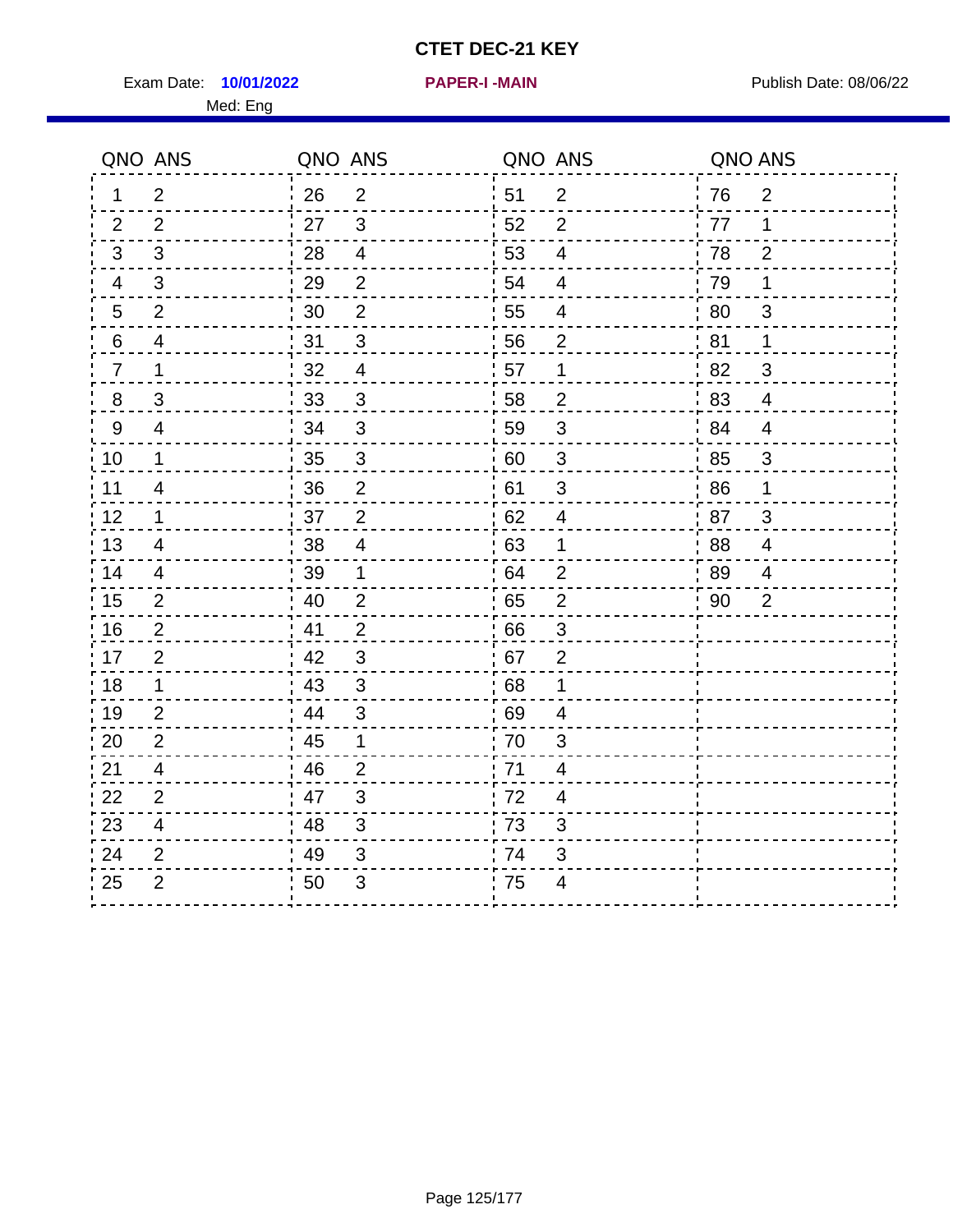Exam Date: 10/01/2022 **PAPER-I 01-ENGLISH Exam Date: 08/06/22** Med: Eng

## **10/01/2022 PAPER-I 01-ENGLISH**

|                   | QNO ANS        | QNO ANS           |                          | QNO ANS |                | QNO ANS |
|-------------------|----------------|-------------------|--------------------------|---------|----------------|---------|
| 91                | $\overline{4}$ | 116               | $\overline{4}$           | 141     | $\mathbf{3}$   |         |
| 92                | $\overline{4}$ | 117               | $\mathfrak{S}$           | 142     | 3              |         |
| 93                | $\mathfrak{Z}$ | 118               | 1                        | 143     | $\overline{2}$ |         |
| 94                | 3              | : 119             | $\overline{4}$           | : 144   | $\mathfrak{S}$ |         |
| 95                | $\mathfrak{S}$ | : 120             | 3                        | : 145   | $\mathfrak{S}$ |         |
| 96                | $\overline{2}$ | 121               | 4                        | :146    | 1              |         |
| 97                | $\mathbf 2$    | 122               | $\overline{2}$           | 147     | $\sqrt{3}$     |         |
| 98                | $\mathbf{3}$   | $\frac{1}{2}$ 123 | $\mathbf 1$              | 148     | $\overline{4}$ |         |
| 99                | $\sqrt{3}$     | 124               | $\overline{2}$           | 149     | $\overline{2}$ |         |
| $\frac{1}{1}$ 100 | $\sqrt{2}$     | $\frac{1}{1}$ 125 | $\overline{4}$           | 150     | $\overline{4}$ |         |
| :101              | $\mathbf 2$    | : 126             | $\overline{4}$           |         |                |         |
| 102               | $\mathbf{3}$   | : 127             | $\overline{2}$           |         |                |         |
| :103              | $\overline{4}$ | : 128             | $\overline{2}$           |         |                |         |
| $\frac{1}{104}$   | $\overline{4}$ | 129               | $\overline{4}$           |         |                |         |
| 105               | $\sqrt{3}$     | : 130             | $\mathbf 1$              |         |                |         |
| :106              | $\mathbf{1}$   | : 131             | 1                        |         |                |         |
| 107               | $\mathfrak{B}$ | : 132             | 1                        |         |                |         |
| 108               | $\overline{4}$ | : 133             | $\overline{4}$           |         |                |         |
| :109              | $\overline{2}$ | : 134             | $\mathbf{3}$             |         |                |         |
| :110              | 1              | : 135             | $\overline{\mathcal{A}}$ |         |                |         |
| : 111             | 1              | : 136             | 1                        |         |                |         |
| 112               | 1              | : 137             | $\overline{4}$           |         |                |         |
| 113               | 1              | : 138             | $\overline{c}$           |         |                |         |
| 114               | 2              | 139               | 3                        |         |                |         |
| 115               | 1              | 140               | $\overline{2}$           |         |                |         |
|                   |                |                   |                          |         |                |         |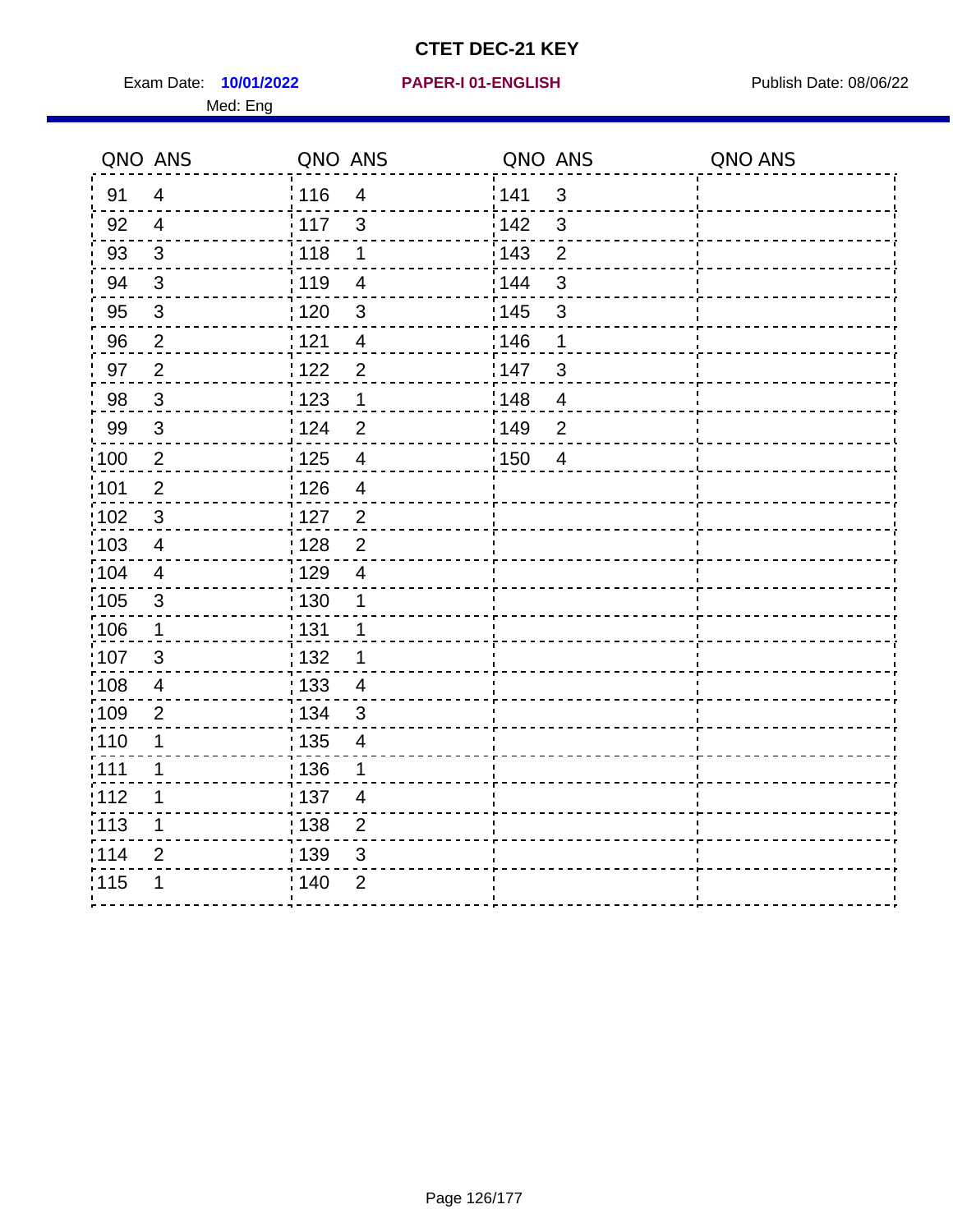Exam Date: 10/01/2022 **PAPER-I 02-HINDI Exam Date: 08/06/22** Med: Eng

|       | QNO ANS        | QNO ANS           |                | QNO ANS           |                | QNO ANS |
|-------|----------------|-------------------|----------------|-------------------|----------------|---------|
| 91    | 1              | : 116             | $\overline{4}$ | 141               | $\mathbf{3}$   |         |
| 92    | $\overline{2}$ | 117               | 3              | 142               | $\mathbf{3}$   |         |
| 93    | $\mathbf 1$    | 118               | 1              | 143               | $\overline{2}$ |         |
| 94    | $\mathfrak{S}$ | : 119             | $\overline{4}$ | 144               | $\mathbf{3}$   |         |
| 95    | $\overline{2}$ | : 120             | $\mathbf{3}$   | : 145             | $\sqrt{3}$     |         |
| 96    | 1              | 121               | 1              | 146               | 1              |         |
| 97    | $\mathbf 1$    | 1122              | $\overline{4}$ | 147               | $\sqrt{3}$     |         |
| 98    | $\mathbf{3}$   | : 123             | $\overline{2}$ | 148               | $\overline{4}$ |         |
| 99    | $\sqrt{3}$     | 124               | $\overline{2}$ | :149              | $\mathbf 2$    |         |
| 100   | $\sqrt{3}$     | $\frac{1}{1}$ 125 | $\mathbf 1$    | $\frac{1}{1}$ 150 | $\overline{4}$ |         |
| 101   | $\mathbf 2$    | 126               | $\mathfrak{S}$ |                   |                |         |
| 102   | $\overline{4}$ | : 127             | $\overline{4}$ |                   |                |         |
| 103   | $\mathbf 1$    | : 128             | $\overline{2}$ |                   |                |         |
| :104  | $\mathfrak{B}$ | : 129             | 1              |                   |                |         |
| 105   | $\sqrt{2}$     | $\frac{1}{1}$ 130 | $\overline{2}$ |                   |                |         |
| 106   | 1              | : 131             | 1              |                   |                |         |
| 107   | 3              | :132              | $\overline{4}$ |                   |                |         |
| :108  | $\overline{4}$ | $\frac{1}{1}$ 133 | $\mathbf{1}$   |                   |                |         |
| :109  | $\overline{2}$ | : 134             | $\mathbf{3}$   |                   |                |         |
| :110  | 1              | : 135             | 3              |                   |                |         |
| 111   | $\mathbf 1$    | : 136             | $\mathbf 1$    |                   |                |         |
| 112   | 1              | $\frac{1}{1}$ 137 | $\overline{4}$ |                   |                |         |
| : 113 | 1              | : 138             | $\overline{2}$ |                   |                |         |
| 114   | $\overline{2}$ | : 139             | 3              |                   |                |         |
| 115   | 1              | 140               | $\overline{2}$ |                   |                |         |
|       |                |                   |                |                   |                |         |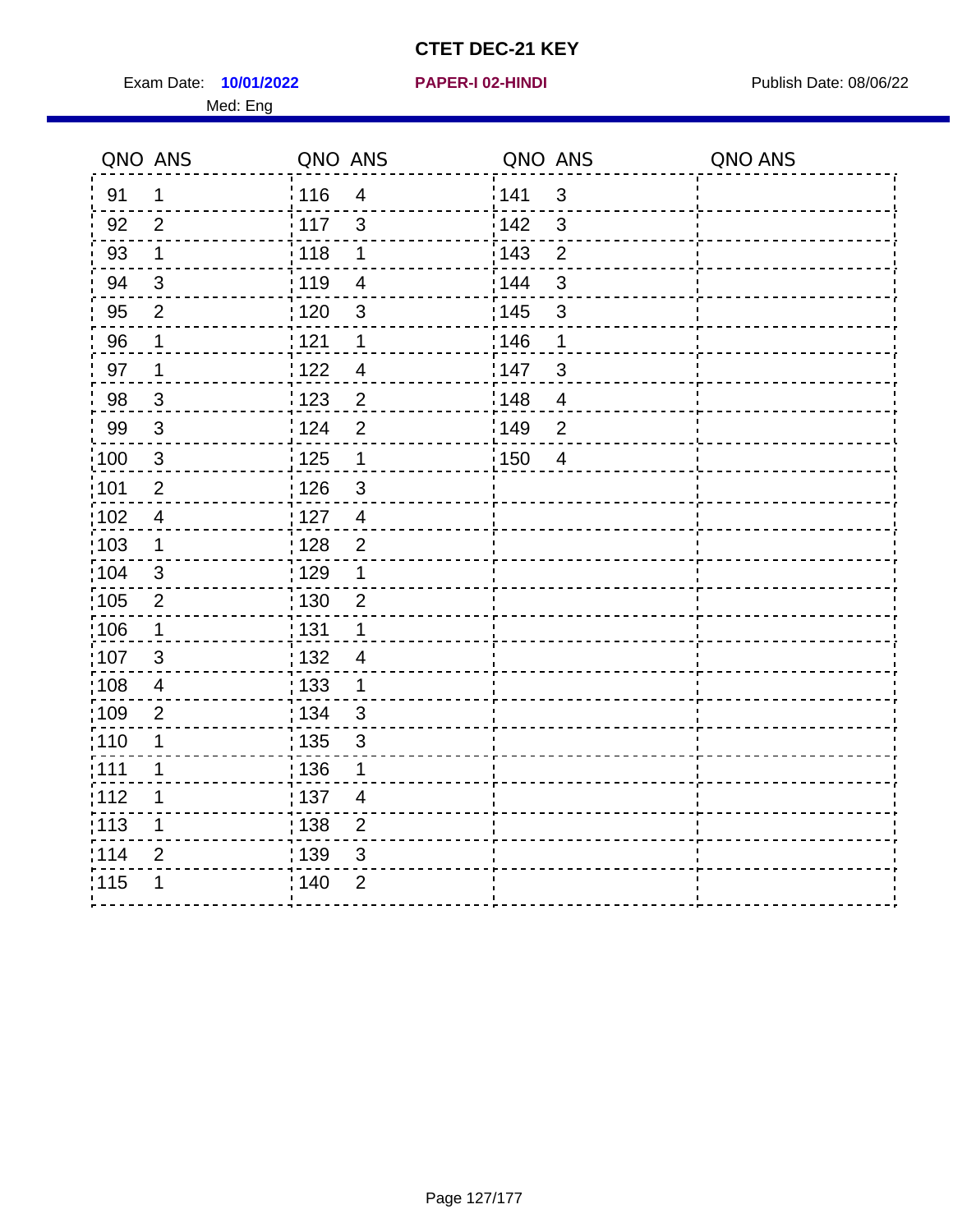Exam Date: 11/01/2022 **PAPER-I-MAIN Exam Date: 08/06/22** Med: Eng

**11/01/2022 PAPER-I -MAIN**

QNO ANS QNO ANS QNO ANS QNO ANS QNO ANS 1 4 2 2 3 3 4 1 5 2 6 2  $7 - 1$  8 1 9 2  $10 - 1$  11 1  $12 - 3$  13 1 14 3  $15 - 1$  16 2 26 1 27 3  $28 - 3$  29 4 30 2  $31 \t 2$  $32 - 2$  33 2 34 3  $35 - 2$  36 2  $37 - 2$  38 2 39 3  $40$  2  $41 \t3$  51 2 52 3 53 3 54 2  $55 - 4$  56 3  $57 - 1$  58 1 59 2 60 4 61 3  $62 - 2$  63 4 64 2 65 3 66 4 76 3 77 2 78 3 79 2 80 2 81 4  $82 - 1$  83 3  $84 \n-- 4$  85 4 86 4  $87 - 2$  88 1 89 1 90 3

25 3 50 4 75 4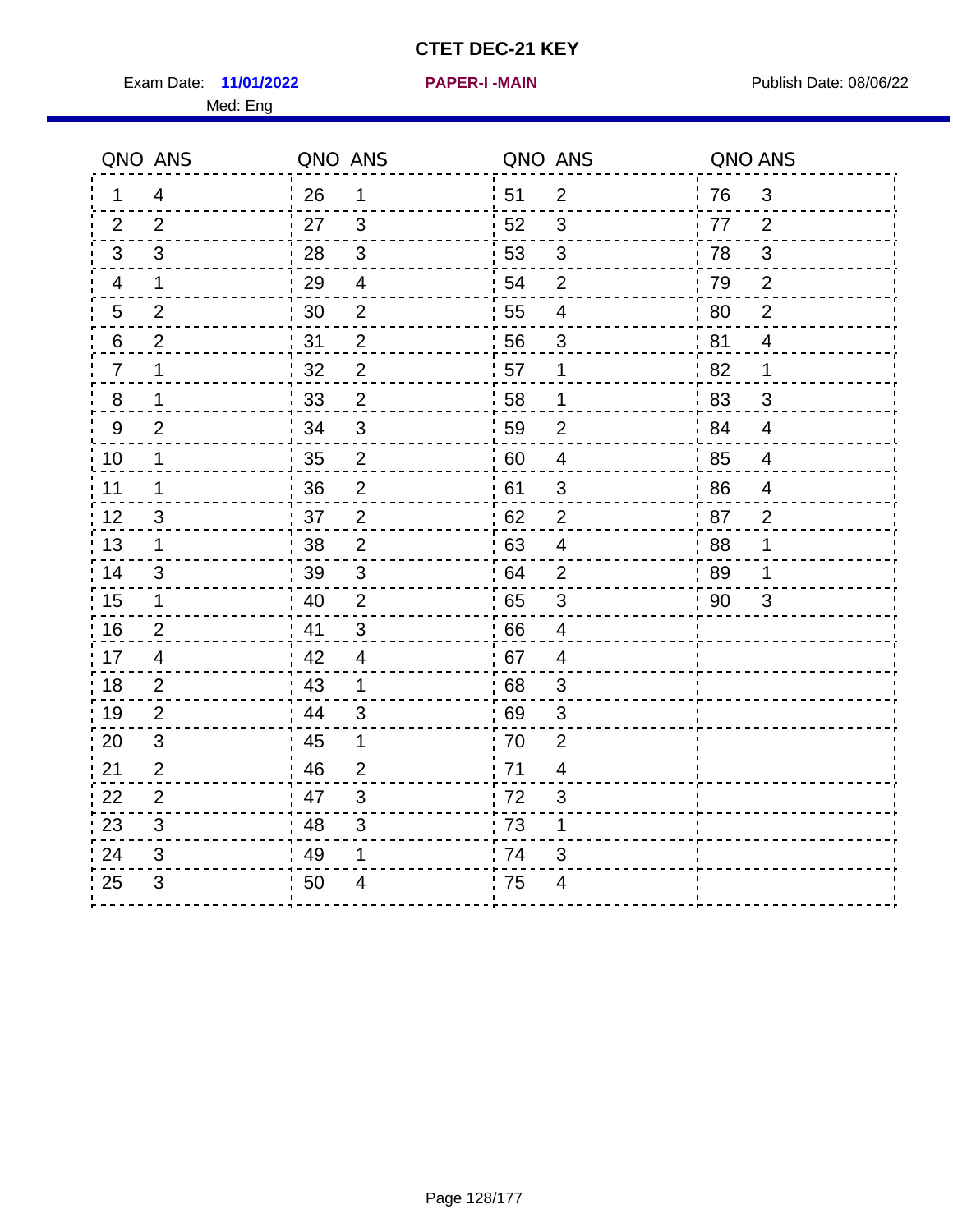Exam Date: 11/01/2022 **PAPER-I 01-ENGLISH Exam Date: 08/06/22** Med: Eng

### **11/01/2022 PAPER-I 01-ENGLISH**

|                   | QNO ANS                  | QNO ANS           |                | QNO ANS |                         | QNO ANS |
|-------------------|--------------------------|-------------------|----------------|---------|-------------------------|---------|
| 91                | $\overline{2}$           | : 116             | 1              | 141     | 1                       |         |
| 92                | $\overline{4}$           | : 117             | $\overline{2}$ | 142     | $\overline{4}$          |         |
| 93                | $\mathfrak{S}$           | : 118             | $\overline{4}$ | 143     | 3                       |         |
| 94                | $\overline{2}$           | : 119             | 1              | 144     | $\overline{2}$          |         |
| 95                | $\overline{\mathbf{4}}$  | : 120             | $\overline{2}$ | : 145   | $\overline{\mathbf{4}}$ |         |
| 96                | $\mathbf{3}$             | 121               | 3              | :146    | $\overline{4}$          |         |
| 97                | $\overline{2}$           | 122               | $\overline{4}$ | 147     | $\mathfrak{B}$          |         |
| 98                | $\mathbf 1$              | 1123              | 1              | 148     | 1                       |         |
| 99                | 2                        | 124               | 3              | 149     | $\overline{2}$          |         |
| $\frac{1}{1}$ 100 | $\overline{2}$           | $\frac{1}{1}$ 125 | $\overline{2}$ | 150     | 1                       |         |
| :101              | $\mathbf 1$              | : 126             | $\overline{4}$ |         |                         |         |
| $\frac{1}{1}$ 102 | $\mathbf{3}$             | : 127             | $\overline{4}$ |         |                         |         |
| 103               | 3                        | 128               | $\overline{2}$ |         |                         |         |
| :104              | 9                        | :129              | $\overline{2}$ |         |                         |         |
| $\frac{1}{1}$ 105 | $\mathbf{3}$             | : 130             | $\mathfrak{3}$ |         |                         |         |
| 106               | $\mathbf 1$              | : 131             | 3              |         |                         |         |
| 107               | $\overline{2}$           | : 132             | 1              |         |                         |         |
| :108              | $\overline{2}$           | : 133             | 1              |         |                         |         |
| :109              | $\overline{2}$           | : 134             | $\mathfrak{S}$ |         |                         |         |
| : 110             | $\overline{4}$           | : 135             | $\overline{2}$ |         |                         |         |
| :111              | 3                        | : 136             | 1              |         |                         |         |
| 112               | 1                        | :137              | 1              |         |                         |         |
| $\frac{1}{1}$ 113 | 1                        | : 138             | $\mathbf 1$    |         |                         |         |
| 114               | $\overline{\mathcal{A}}$ | : 139             | 3              |         |                         |         |
| 115               | $\overline{2}$           | : 140             | $\overline{2}$ |         |                         |         |
|                   |                          |                   |                |         |                         |         |

Answer key 9 means marks awarded to all the candidates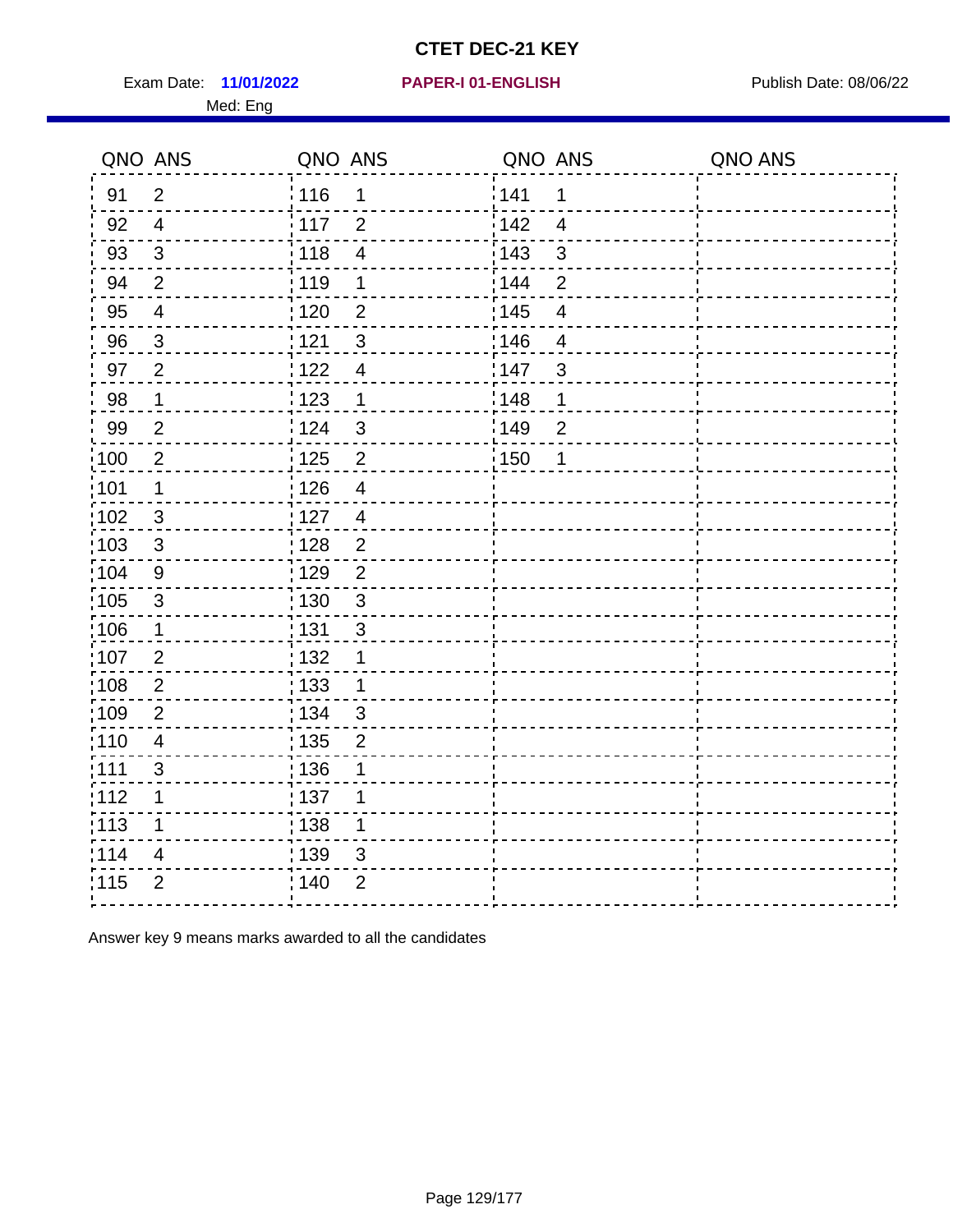Exam Date: 11/01/2022 **PAPER-I 02-HINDI Exam Date: 08/06/22** Med: Eng

#### **11/01/2022 PAPER-I 02-HINDI**

| QNO ANS           |                         | QNO ANS           |                         | QNO ANS |                         | QNO ANS |
|-------------------|-------------------------|-------------------|-------------------------|---------|-------------------------|---------|
| 91                | $\mathbf 1$             | : 116             | 1                       | 141     | 1                       |         |
| 92                | $\mathbf 1$             | 117               | $\overline{2}$          | 142     | $\overline{4}$          |         |
| 93                | $\overline{2}$          | 118               | $\overline{\mathbf{4}}$ | 143     | $\mathbf{3}$            |         |
| 94                | $\mathbf 1$             | : 119             | $\mathbf 1$             | 144     | $\overline{2}$          |         |
| 95                | $\mathbf 1$             | : 120             | $\overline{2}$          | : 145   | $\overline{\mathbf{4}}$ |         |
| 96                | $\overline{4}$          | 121               | $\overline{2}$          | 146     | $\overline{4}$          |         |
| 97                | $\mathbf{3}$            | 1122              | $\overline{4}$          | 147     | $\mathfrak{S}$          |         |
| 98                | $\mathbf{3}$            | 123               | $\overline{2}$          | : 148   | 1                       |         |
| 99                | $\mathbf 1$             | 124               | $\mathbf 1$             | 149     | $\overline{2}$          |         |
| $\frac{1}{2}100$  | $\overline{2}$          | 125               | $\overline{c}$          | 150     | 1                       |         |
| :101              | $\overline{4}$          | : 126             | $\overline{2}$          |         |                         |         |
| 102               | $\overline{4}$          | : 127             | $\overline{2}$          |         |                         |         |
| 103               | 2                       | : 128             | 3                       |         |                         |         |
| :104              | $\overline{2}$          | : 129             | $\mathbf{3}$            |         |                         |         |
| $\frac{1}{1}$ 105 | $\overline{\mathbf{4}}$ | : 130             | $\overline{4}$          |         |                         |         |
| $\frac{1}{1}$ 106 | $\mathbf 1$             | : 131             | $\overline{2}$          |         |                         |         |
| 107               | $\overline{2}$          | : 132             | 1                       |         |                         |         |
| 108               | $\overline{2}$          | 133               | $\overline{2}$          |         |                         |         |
| 109               | $\overline{2}$          | : 134             | $\mathfrak{S}$          |         |                         |         |
| :110              | $\boldsymbol{9}$        | $\frac{1}{1}$ 135 | 3                       |         |                         |         |
| :111              | 3                       | : 136             | 1                       |         |                         |         |
| 112               | $\mathbf 1$             | : 137             | 1                       |         |                         |         |
| :113              | $\mathbf 1$             | , 138             | $\mathbf 1$             |         |                         |         |
| 114               | 4                       | : 139             | 3                       |         |                         |         |
| 115               | $\overline{2}$          | 140               | $\overline{2}$          |         |                         |         |
|                   |                         |                   |                         |         |                         |         |

Answer key 9 means marks awarded to all the candidates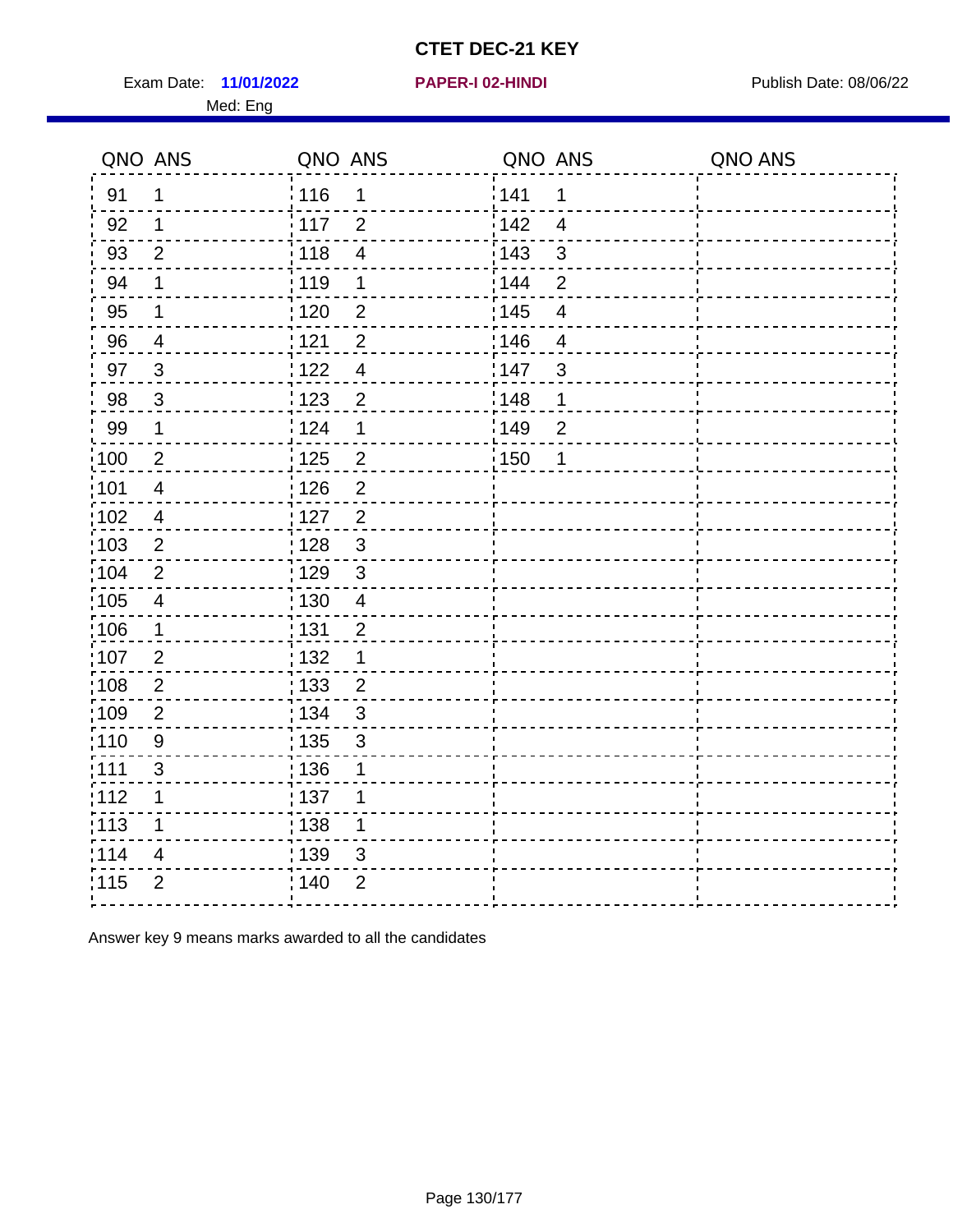Exam Date: 11/01/2022 PAPER-I 16-SANSKRIT Publish Date: 08/06/22 Med: Eng

### **11/01/2022 PAPER-I 16-SANSKRIT**

|                   | QNO ANS                 | QNO ANS |                          | QNO ANS           |                         | QNO ANS |
|-------------------|-------------------------|---------|--------------------------|-------------------|-------------------------|---------|
| 91                | $\overline{2}$          | : 116   | 1                        | 141               | 1                       |         |
| 92                | 3                       | 117     | $\overline{2}$           | 142               | $\overline{4}$          |         |
| 93                | $\mathsf 3$             | 118     | $\overline{\mathcal{A}}$ | 143               | 3                       |         |
| 94                | $\mathbf 1$             | : 119   | 1                        | 144               | $\overline{2}$          |         |
| 95                | $\sqrt{3}$              | : 120   | $\overline{2}$           | : 145             | $\overline{\mathbf{4}}$ |         |
| 96                | 4                       | 1121    | 1                        | 146               | $\overline{4}$          |         |
| 97                | $\overline{4}$          | 122     | $\mathfrak{S}$           | 147               | $\mathfrak{S}$          |         |
| 98                | $\mathbf 1$             | 123     | $\mathbf{3}$             | 148               | 1                       |         |
| 99                | $\mathbf 1$             | 124     | $\mathbf{3}$             | 149               | $\overline{2}$          |         |
| 100               | $\mathbf 1$             | 125     | $\mathbf{1}$             | $\frac{1}{1}$ 150 | 1                       |         |
| 101               | $\overline{2}$          | : 126   | $\overline{2}$           |                   |                         |         |
| :102              | $\sqrt{3}$              | : 127   | $\mathbf{1}$             |                   |                         |         |
| 103               | 2                       | : 128   | $\mathbf{3}$             |                   |                         |         |
| 104               | 3                       | : 129   | $\overline{2}$           |                   |                         |         |
| 105               | $\mathbf 1$             | 130     | $\mathbf{1}$             |                   |                         |         |
| :106              | $\mathbf 1$             | : 131   | $\overline{4}$           |                   |                         |         |
| 107               | $\overline{2}$          | : 132   | 3                        |                   |                         |         |
| 108               | $\overline{c}$          | : 133   | $\mathbf{3}$             |                   |                         |         |
| :109              | $\overline{2}$          | : 134   | $\overline{4}$           |                   |                         |         |
| : 110             | $\overline{\mathbf{4}}$ | 135     | 1                        |                   |                         |         |
| 1111              | $\mathfrak{S}$          | : 136   | 1                        |                   |                         |         |
| 112               | 1                       | : 137   | 1                        |                   |                         |         |
| $\frac{1}{1}$ 113 | $\mathbf 1$             | : 138   | 1                        |                   |                         |         |
| 114               | 4                       | 139     | 3                        |                   |                         |         |
| 115               | $\overline{2}$          | 140     | $\overline{2}$           |                   |                         |         |
|                   |                         |         |                          |                   |                         |         |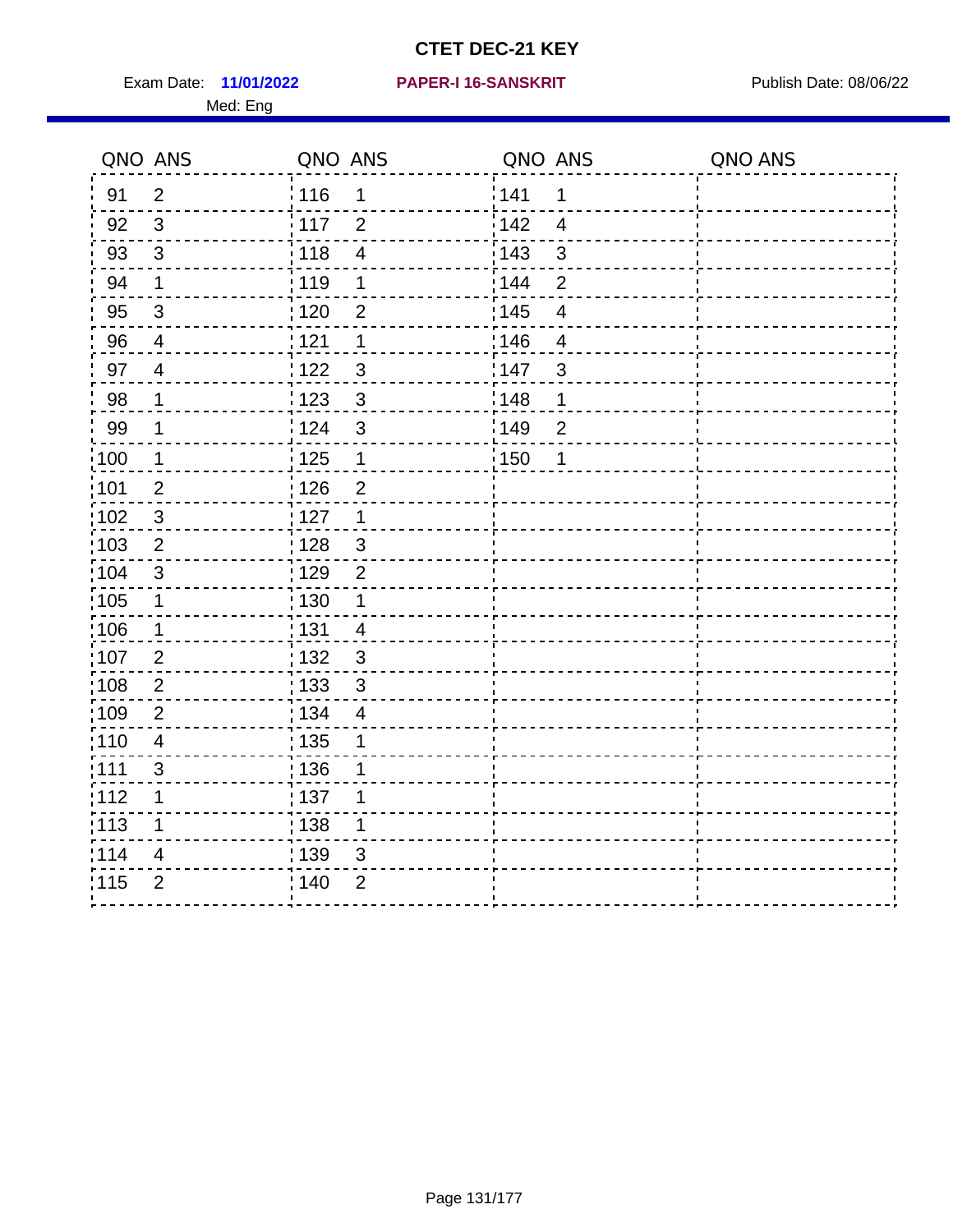Exam Date: 12/01/2022 **PAPER-I-MAIN Exam Date: 08/06/22** Med: Eng

|                | QNO ANS        | QNO ANS |                |    | QNO ANS                   | QNO ANS |                |
|----------------|----------------|---------|----------------|----|---------------------------|---------|----------------|
| 1              | $\overline{4}$ | 26      | 1              | 51 | 3                         | 76      | $\overline{2}$ |
| 2              | 3              | 27      | $\mathbf 1$    | 52 | 3                         | 77      | 3              |
| $\mathbf{3}$   | $\overline{4}$ | 28      | $\mathfrak{B}$ | 53 | $\mathfrak{3}$            | 78      | 1              |
| 4              | 4              | 29      | $\overline{4}$ | 54 | 1                         | 79      | 1              |
| $\overline{5}$ | $\overline{2}$ | 30      | $\mathbf{2}$   | 55 | $\ensuremath{\mathsf{3}}$ | 80      | 1              |
| 6              | $\overline{2}$ | 31      | 3              | 56 | 3                         | 81      | $\overline{2}$ |
| $\overline{7}$ | 1              | 32      | 3              | 57 | $\mathfrak{S}$            | 82      | 1              |
| 8              | $\mathfrak{S}$ | 33      | $\sqrt{3}$     | 58 | $\overline{4}$            | 83      | $\overline{2}$ |
| $9\,$          | 3              | 34      | $\mathfrak{S}$ | 59 | $\mathbf 1$               | 84      | 1              |
| 10             | 3              | 35      | $\mathfrak{S}$ | 60 | $\overline{\mathcal{A}}$  | 85      | $\frac{2}{5}$  |
| 11             | $\mathfrak{S}$ | 36      | $\overline{2}$ | 61 | $\ensuremath{\mathsf{3}}$ | 86      | 1              |
| 12             | 1              | 37      | $\sqrt{3}$     | 62 | 1                         | 87      | $\overline{4}$ |
| 13             | 1              | 38      | $\overline{2}$ | 63 | 3                         | 88      | $\overline{2}$ |
| 14             | 1              | 39      | 4              | 64 | 3                         | 89      | 1              |
| 15             | $\mathbf 1$    | 40      | $\overline{2}$ | 65 | $\overline{\mathbf{4}}$   | 90      | 3              |
| 16             | $\mathbf 1$    | 41      | $\overline{4}$ | 66 | $\overline{2}$            |         |                |
| 17             | $\overline{2}$ | 42      | 3              | 67 | $\overline{2}$            |         |                |
| 18             | $\overline{2}$ | 43      | $\overline{2}$ | 68 | $\mathbf 2$               |         |                |
| 19             | $\overline{4}$ | 44      | $\overline{2}$ | 69 | $\overline{2}$            |         |                |
| 20             | $\overline{4}$ | 45      | $\overline{2}$ | 70 | $\overline{\mathbf{4}}$   |         |                |
| 21             | 4              | 46      | $\overline{2}$ | 71 | $\overline{2}$            |         |                |
| 22             | 3              | 47      | 2              | 72 | $\mathfrak{B}$            |         |                |
| 23             | 1              | 48      | 1              | 73 | $\overline{\mathbf{4}}$   |         |                |
| 24             | 1              | 49      | 4              | 74 | $9\,$                     |         |                |
| 25             | 3              | 50      | 1              | 75 | 4                         |         |                |

Answer key 9 means marks awarded to all the candidates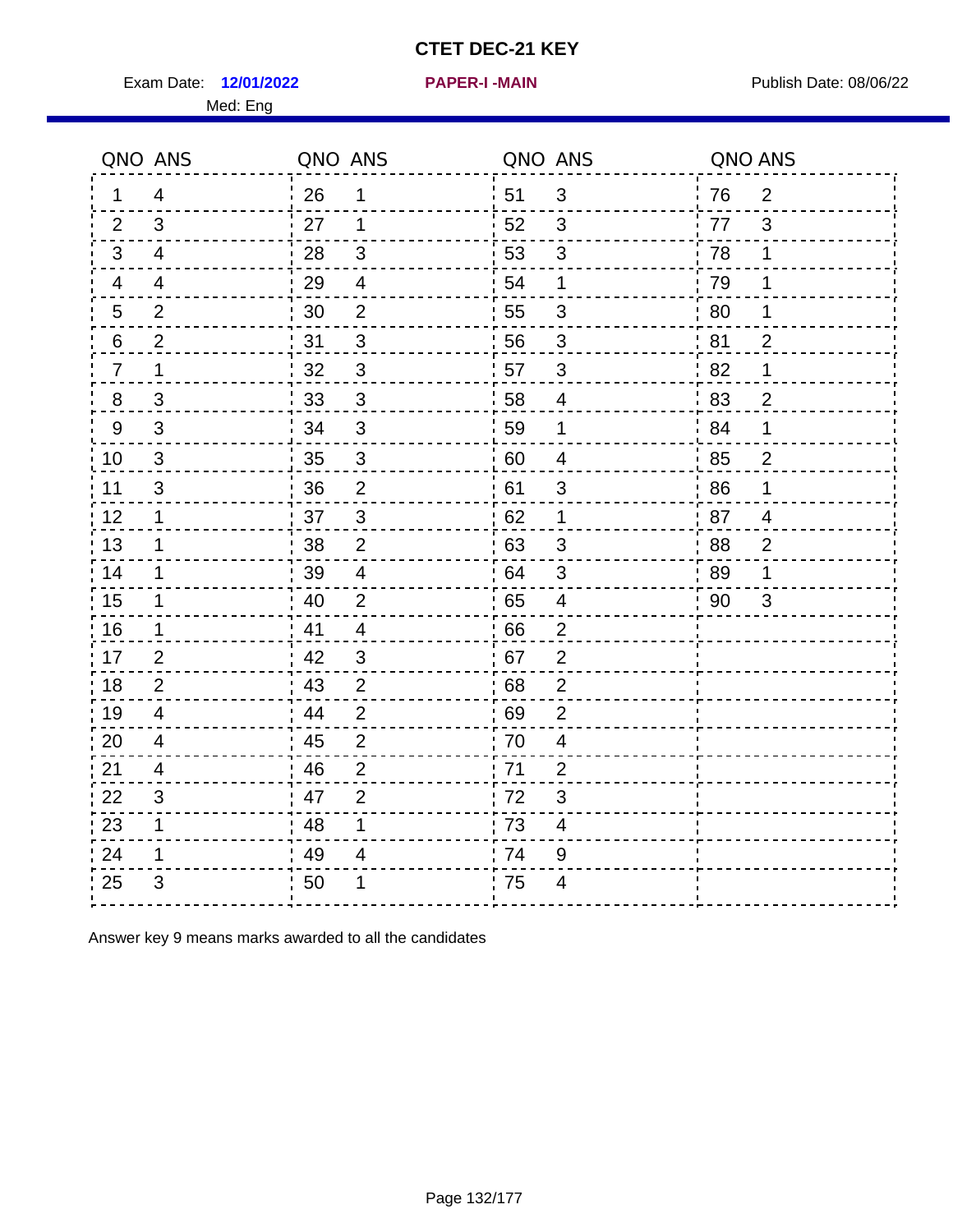Exam Date: 12/01/2022 **PAPER-I 01-ENGLISH Exam Date: 08/06/22** Med: Eng

## **12/01/2022 PAPER-I 01-ENGLISH**

|      | QNO ANS                 | QNO ANS           |                         | QNO ANS |                         | QNO ANS |
|------|-------------------------|-------------------|-------------------------|---------|-------------------------|---------|
| 91   | $\mathbf{3}$            | 116               | $\overline{2}$          | 141     | $\overline{2}$          |         |
| 92   | $\mathbf{3}$            | 117               | $\mathfrak{S}$          | 142     | 1                       |         |
| 93   | $\overline{4}$          | 118               | $\overline{\mathbf{4}}$ | 143     | 1                       |         |
| 94   | $\overline{2}$          | : 119             | $\overline{2}$          | : 144   | 3                       |         |
| 95   | $\overline{\mathbf{4}}$ | : 120             | $\sqrt{3}$              | : 145   | 1                       |         |
| 96   | 3                       | 121               | $\overline{2}$          | 146     | 4                       |         |
| 97   | $\mathbf 1$             | 122               | $\mathbf{3}$            | 147     | $\overline{2}$          |         |
| 98   | $\mathbf{3}$            | $\frac{1}{2}$ 123 | $\overline{2}$          | 148     | $\overline{\mathbf{4}}$ |         |
| 99   | $\mathbf 1$             | 124               | $\mathfrak{S}$          | :149    | $\overline{4}$          |         |
| 100  | $\overline{4}$          | $\frac{1}{1}$ 125 | $\overline{4}$          | 150     | $\mathbf{3}$            |         |
| :101 | $\sqrt{3}$              | : 126             | 1                       |         |                         |         |
| 102  | $\overline{2}$          | : 127             | $\overline{4}$          |         |                         |         |
| 103  | $\overline{2}$          | : 128             | 2                       |         |                         |         |
| :104 | $\mathbf{3}$            | $\frac{1}{1}$ 129 | $\overline{4}$          |         |                         |         |
| 105  | $\sqrt{3}$              | 130               | $\mathbf{1}$            |         |                         |         |
| :106 | $\mathbf{1}$            | : 131             | $\mathbf{3}$            |         |                         |         |
| 107  | $\mathfrak{B}$          | 132               | $\mathbf{3}$            |         |                         |         |
| 108  | $\overline{4}$          | : 133             | $\overline{2}$          |         |                         |         |
| :109 | 1                       | : 134             | $\overline{2}$          |         |                         |         |
| :110 | $\overline{4}$          | : 135             | 3                       |         |                         |         |
| :111 | 4                       | : 136             | 1                       |         |                         |         |
| 112  | 1                       | : 137             | 1                       |         |                         |         |
| 113  | 1                       | : 138             | $\overline{c}$          |         |                         |         |
| 114  | 3                       | 139               | $\overline{2}$          |         |                         |         |
| 115  | $\overline{2}$          | 140               | 1                       |         |                         |         |
|      |                         |                   |                         |         |                         |         |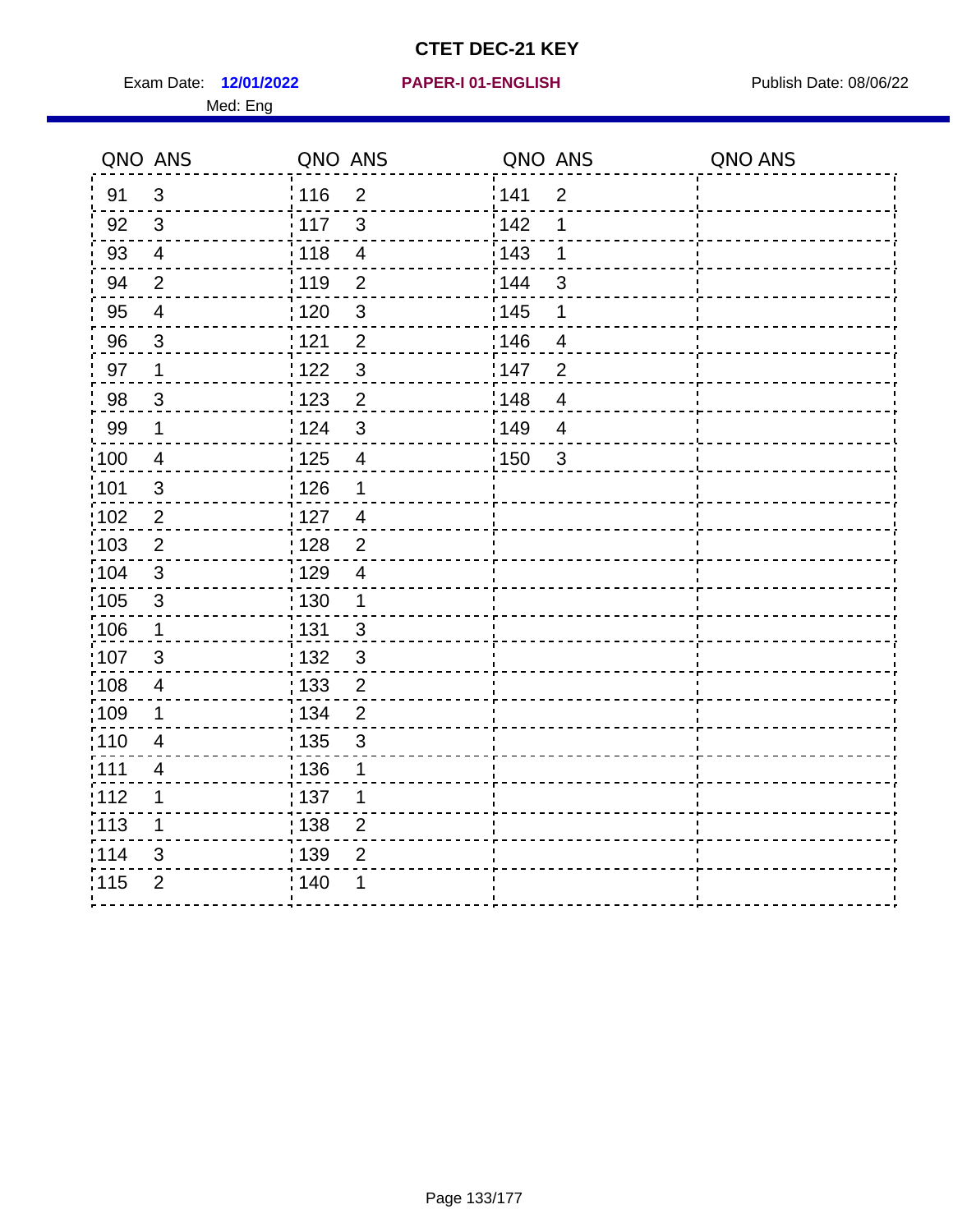Exam Date: 12/01/2022 **PAPER-I 02-HINDI Exam Date: 08/06/22** Med: Eng

| QNO ANS           |                | QNO ANS                             | QNO ANS               | QNO ANS |
|-------------------|----------------|-------------------------------------|-----------------------|---------|
| 91                | 1              | : 116<br>$\overline{2}$             | 141<br>$\overline{2}$ |         |
| 92                | 1              | 117<br>3                            | 142<br>1              |         |
| 93                | $\overline{2}$ | 118<br>$\overline{\mathbf{4}}$      | 143<br>1              |         |
| 94                | $\overline{2}$ | 119<br>$\overline{2}$               | 144<br>$\mathfrak{S}$ |         |
| 95                | $\mathbf 1$    | :120<br>$\mathbf{3}$                | : 145<br>1            |         |
| 96                | $\overline{4}$ | 121<br>$\overline{4}$               | 146<br>4              |         |
| 97                | $\overline{2}$ | 122<br>$\mathbf 1$                  | 147<br>$\overline{2}$ |         |
| 98                | $\mathbf{3}$   | 123<br>$\overline{2}$               | 148<br>$\overline{4}$ |         |
| 99                | $\overline{2}$ | 124<br>$\overline{2}$               | 149<br>$\overline{4}$ |         |
| $\frac{1}{2}100$  | $\overline{2}$ | $\mathbf 2$<br>125                  | 150<br>$\mathbf{3}$   |         |
| 101               | $\sqrt{3}$     | : 126<br>$\overline{2}$             |                       |         |
| 102               | $\overline{4}$ | : 127<br>$\overline{4}$             |                       |         |
| 103               | $\overline{2}$ | : 128<br>$\overline{4}$             |                       |         |
| 104               | 1              | : 129<br>1                          |                       |         |
| 105               | $\overline{2}$ | : 130<br>$\mathbf 1$                |                       |         |
| $\frac{1}{1}$ 106 | $\mathbf 1$    | $\frac{1}{1}$ 131<br>$\mathfrak{S}$ |                       |         |
| 107               | $\mathfrak{S}$ | : 132<br>$\overline{2}$             |                       |         |
| 108               | 4              | : 133<br>3                          |                       |         |
| :109              | $\mathbf 1$    | : 134<br>3                          |                       |         |
| 110               | $\overline{4}$ | : 135<br>$\overline{4}$             |                       |         |
| :111              | $\overline{4}$ | : 136<br>1                          |                       |         |
| :112              | 1              | :137<br>1                           |                       |         |
| :113              | 1              | : 138<br>$\overline{2}$             |                       |         |
| 114               | 3              | : 139<br>$\overline{2}$             |                       |         |
| 115               | $\overline{2}$ | ; 140<br>1                          |                       |         |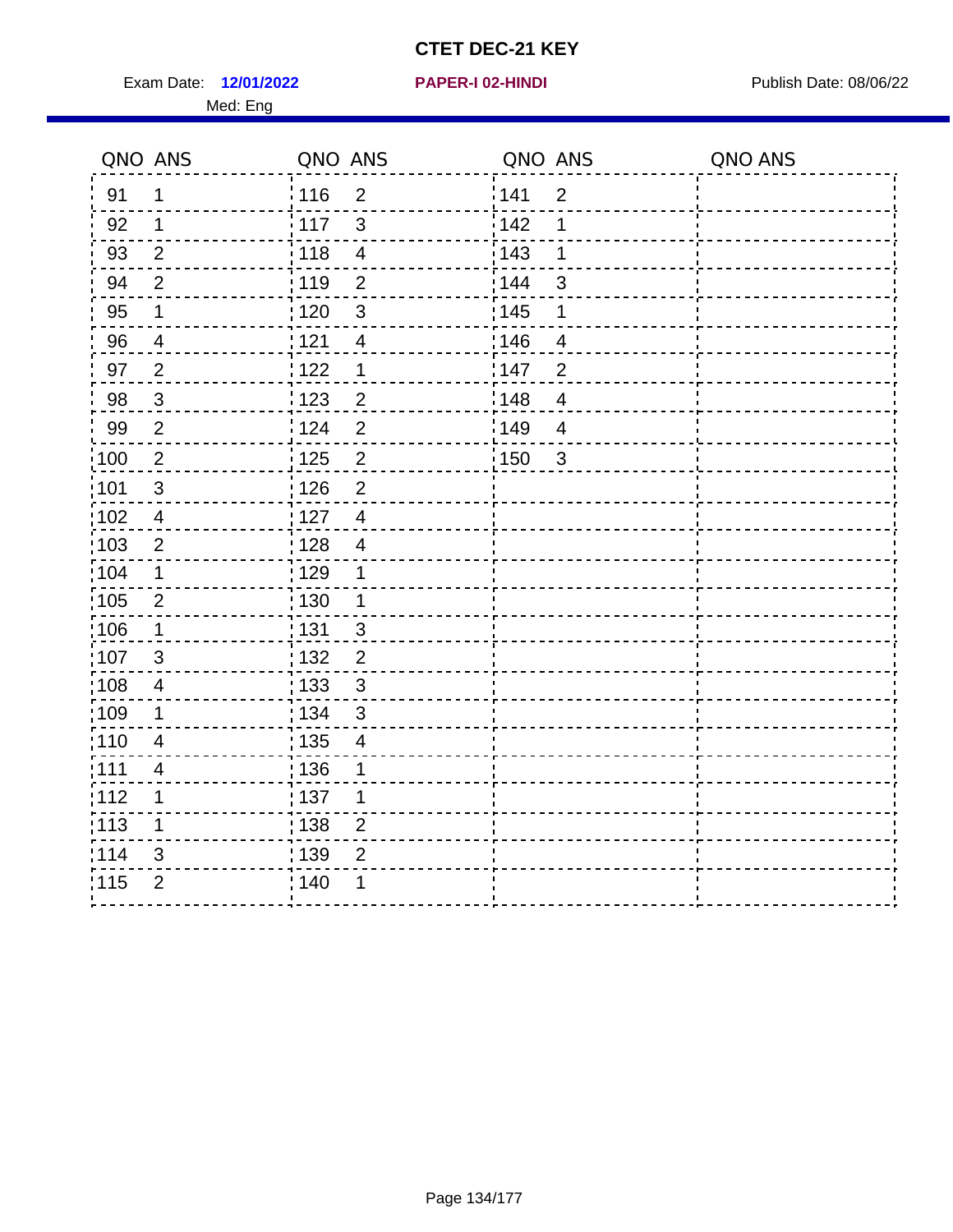Exam Date: 12/01/2022 PAPER-I 16-SANSKRIT Publish Date: 08/06/22 Med: Eng

### **12/01/2022 PAPER-I 16-SANSKRIT**

| QNO ANS           |                | QNO ANS                             | QNO ANS           |                | QNO ANS |
|-------------------|----------------|-------------------------------------|-------------------|----------------|---------|
| 91                | 2              | $\frac{1}{116}$<br>$\overline{2}$   | 141               | $\overline{2}$ |         |
| 92                | $\overline{4}$ | $\mathbf{3}$<br>117                 | 142               | 1              |         |
| 93                | $\mathbf 1$    | 118<br>$\overline{\mathbf{4}}$      | 143               | 1              |         |
| 94                | $\mathbf{3}$   | : 119<br>$\overline{2}$             | : 144             | 3              |         |
| 95                | $\overline{2}$ | : 120<br>$\mathbf{3}$               | : 145             | 1              |         |
| 96                | $\mathfrak{S}$ | 1121<br>$\overline{2}$              | 146               | $\overline{4}$ |         |
| 97                | $\mathbf 1$    | 122<br>$\mathbf 1$                  | 147               | $\overline{2}$ |         |
| 98                | $\mathbf{1}$   | $\frac{1}{2}$ 123<br>$\overline{4}$ | 148               | $\overline{4}$ |         |
| 99                | $\overline{4}$ | 124<br>$\overline{4}$               | 149               | $\overline{4}$ |         |
| $\frac{1}{1}$ 100 | $\sqrt{3}$     | $\frac{1}{1}$ 125<br>$\sqrt{3}$     | $\frac{1}{1}$ 150 | $\mathbf{3}$   |         |
| :101              | $\overline{2}$ | 126<br>$\overline{2}$               |                   |                |         |
| :102              | $\mathbf 1$    | 127<br>$\mathbf{1}$                 |                   |                |         |
| 103               | 4              | $\mathbf{3}$<br>: 128               |                   |                |         |
| 104               | $\overline{2}$ | 129<br>$\overline{4}$               |                   |                |         |
| :105              | $\mathbf{1}$   | $\frac{1}{1}$ 130<br>1              |                   |                |         |
| :106              | $\mathbf{1}$   | : 131<br>$\mathbf 1$                |                   |                |         |
| 107               | $\mathbf{3}$   | :132<br>$\overline{4}$              |                   |                |         |
| 108               | $\overline{4}$ | $\overline{2}$<br>: 133             |                   |                |         |
| :109              | $\mathbf 1$    | : 134<br>$\overline{4}$             |                   |                |         |
| :110              | $\overline{4}$ | 135<br>1                            |                   |                |         |
| 1111              | 4              | 136<br>1                            |                   |                |         |
| 112               | 1              | $\frac{1}{1}$ 137<br>1              |                   |                |         |
| 113               | 1              | $\frac{1}{1}$ 138<br>$\overline{2}$ |                   |                |         |
| 114               | 3              | : 139<br>$\overline{2}$             |                   |                |         |
| 115               | $\overline{2}$ | 140<br>1                            |                   |                |         |
|                   |                |                                     |                   |                |         |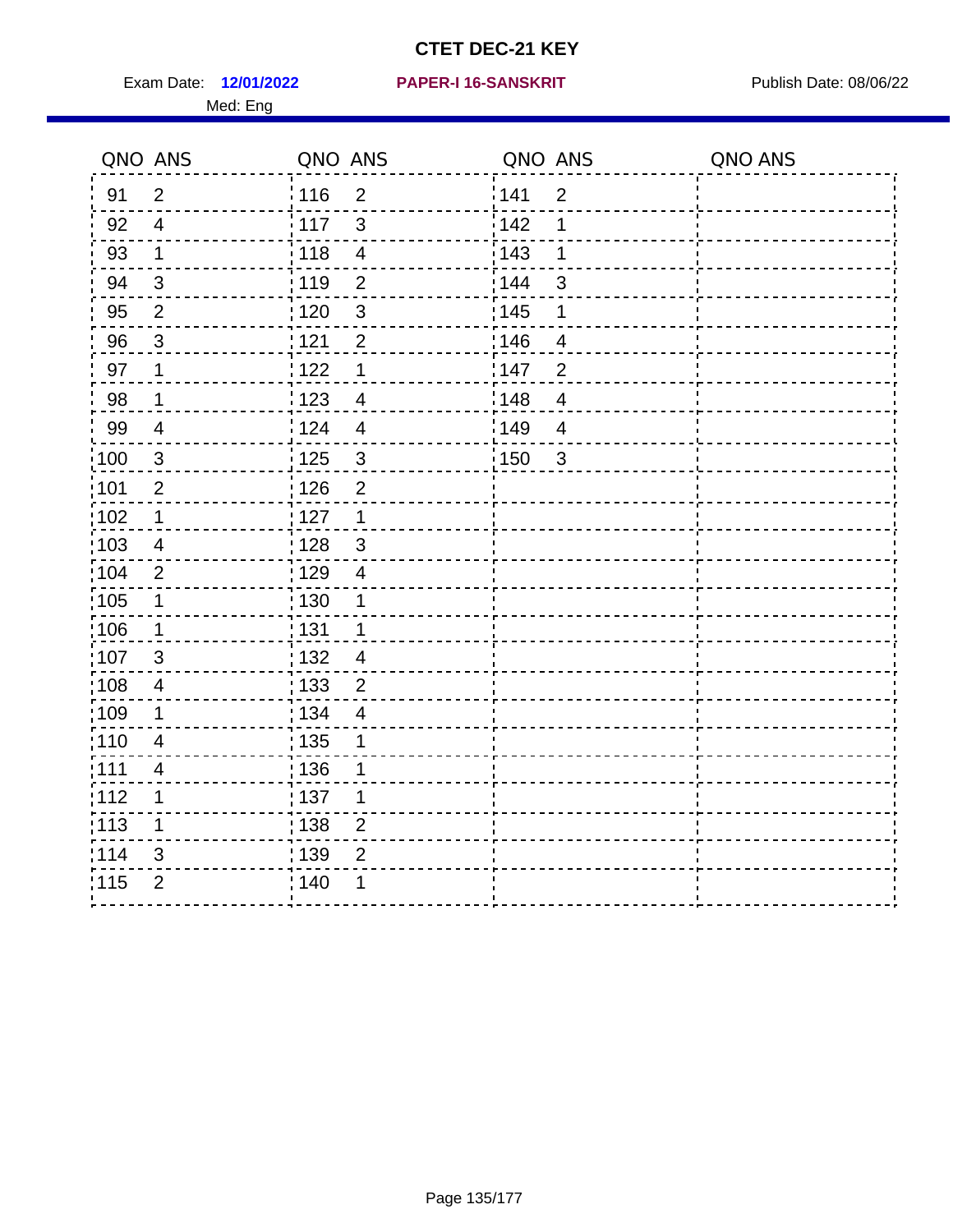Exam Date: 17/01/2022 **PAPER-I-MAIN Exam Date: 08/06/22** Med: Eng

**17/01/2022 PAPER-I -MAIN**

| QNO ANS                           |     | QNO ANS        | QNO ANS |                | QNO ANS |                |
|-----------------------------------|-----|----------------|---------|----------------|---------|----------------|
| 3<br>1                            | 26  | 1              | 51      | $\mathfrak{S}$ | 76      | 3              |
| 3<br>2                            | 27  | 3              | 52      | 4              | 77      | $\overline{4}$ |
| 3<br>$\overline{4}$               | 28  | 1              | 53      | $\mathbf 1$    | 78      | $\overline{2}$ |
| $\mathbf{1}$<br>4                 | 29  | 1              | 54      | 4              | 79      | 1              |
| $\mathfrak{S}$<br>$5\phantom{.0}$ | 30  | 1              | 55      | 1              | 80      | 1              |
| 6<br>$\mathbf 1$                  | 31  | 3              | 56      | 4              | 81      | $\overline{2}$ |
| $\mathfrak{S}$<br>$\overline{7}$  | 32  | $\overline{4}$ | 57      | $\mathbf 1$    | 82      | 1              |
| $\,8\,$<br>$\mathbf 1$            | 33  | $\mathbf{3}$   | 58      | $\mathfrak{S}$ | 83      | 1              |
| $\boldsymbol{9}$<br>1             | 34  | $\overline{2}$ | 59      | 3              | 84      | $\overline{2}$ |
| 10<br>$\overline{\mathcal{A}}$    | 35  | $\overline{4}$ | 60      | $\mathbf 1$    | 85      | $\overline{2}$ |
| 11<br>$\overline{\mathbf{4}}$     | 36  | $\sqrt{3}$     | 61      | $\sqrt{3}$     | 86      | 1              |
| 12<br>$\mathbf 1$                 | 37  | $\overline{2}$ | 62      | 1              | 87      | 1              |
| 13<br>$\overline{4}$              | 38  | $\overline{2}$ | 63      | 2              | 88      | 1              |
| 14<br>4                           | 39  | 1              | 64      | 3              | 89      | 3              |
| 15<br>$\overline{4}$              | 40  | $\overline{4}$ | 65      | $\mathfrak{S}$ | 90      | 1              |
| 16<br>$\mathbf{1}$                | 41  | 3              | 66      | 3              |         |                |
| 17<br>$\overline{2}$              | .42 | $\mathfrak{3}$ | 67      | 4              |         |                |
| 18<br>$\mathfrak{S}$              | 43  | $\overline{2}$ | 68      | 3              |         |                |
| 19<br>$\mathbf 1$                 | 44  | $\overline{2}$ | 69      | $\mathfrak{S}$ |         |                |
| 20<br>$\overline{2}$              | 45  | 3              | 70      | $\overline{2}$ |         |                |
| 3<br>21                           | 46  | 1              | 71      | 1              |         |                |
| $\overline{2}$<br>22              | 47  | $\overline{2}$ | 72      | $\overline{2}$ |         |                |
| 23<br>$\overline{2}$              | 48  | 4              | 73      | 1              |         |                |
| 24<br>$\overline{\mathbf{4}}$     | 49  | 4              | 74      | 4              |         |                |
| $\overline{2}$<br>25              | 50  |                | 75      | $\overline{2}$ |         |                |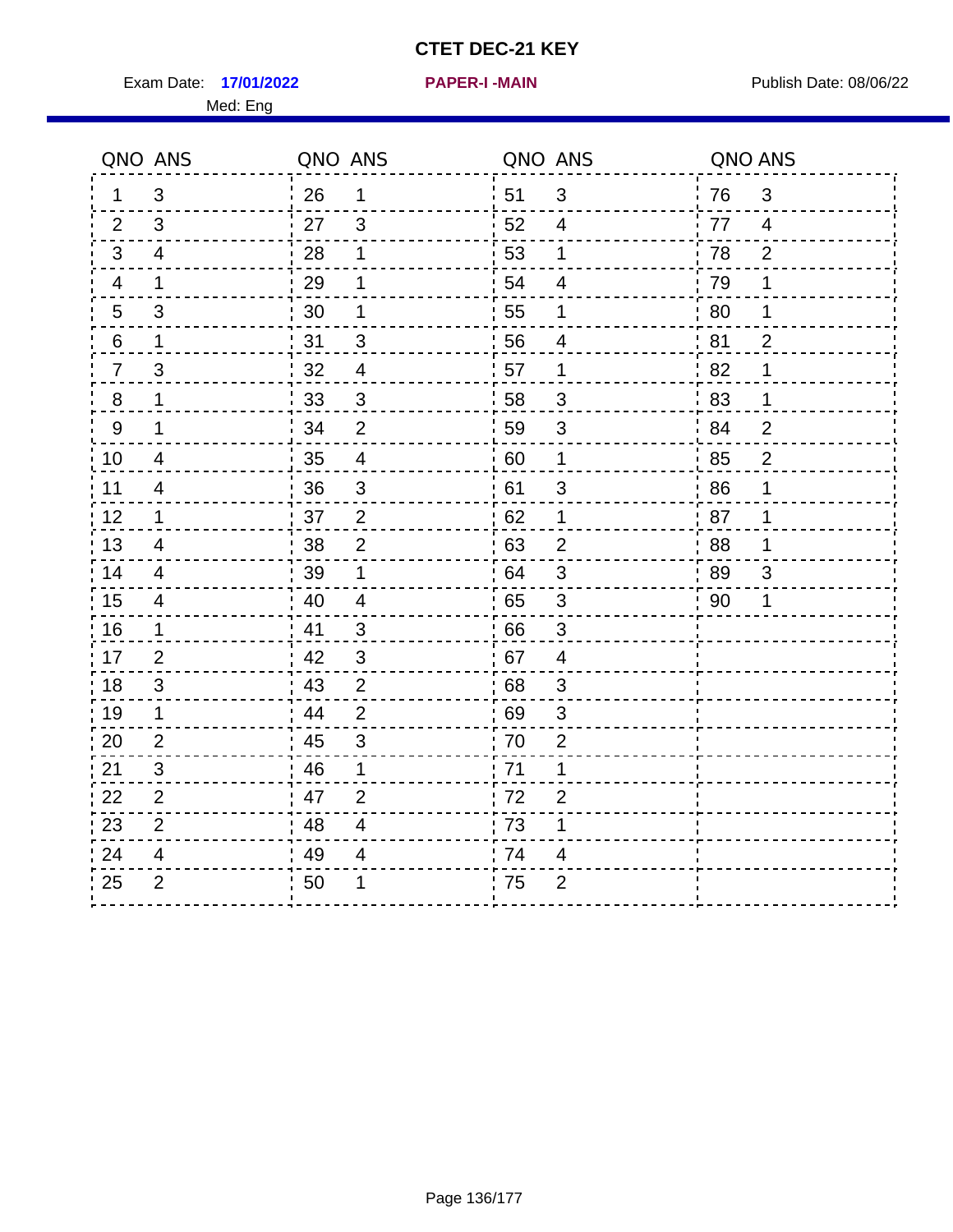Exam Date: 17/01/2022 **PAPER-I 01-ENGLISH Exam Date: 08/06/22** Med: Eng

## **17/01/2022 PAPER-I 01-ENGLISH**

|                   | QNO ANS                  | QNO ANS           |                | QNO ANS |                         | QNO ANS |
|-------------------|--------------------------|-------------------|----------------|---------|-------------------------|---------|
| 91                | $\mathfrak{S}$           | 116               | $\overline{4}$ | 141     | $\mathbf{3}$            |         |
| 92                | $\overline{4}$           | 117               | 3              | 142     | $\overline{2}$          |         |
| 93                | $\overline{2}$           | 118               | $\mathsf 3$    | 143     | 3                       |         |
| 94                | $\mathbf{3}$             | 119               | $\mathbf 1$    | 144     | $\overline{2}$          |         |
| 95                | $\sqrt{3}$               | $\frac{1}{1}$ 120 | 1              | : 145   | $\overline{\mathbf{4}}$ |         |
| 96                | $\mathbf{3}$             | 121               | $\overline{4}$ | : 146   | $\overline{2}$          |         |
| 97                | $\overline{2}$           | 122               | $\overline{4}$ | 147     | $\overline{2}$          |         |
| 98                | $\overline{4}$           | 1123              | $\overline{4}$ | 148     | $\mathbf 1$             |         |
| 99                | $\mathbf 1$              | 124               | $\overline{4}$ | ¦149    | $\mathfrak{S}$          |         |
| $\frac{1}{1}$ 100 | $\overline{4}$           | $\frac{1}{1}$ 125 | $\mathbf 1$    | : 150   | $\mathbf{3}$            |         |
| :101              | $\overline{\mathcal{A}}$ | 126               | $\overline{2}$ |         |                         |         |
| :102              | $\overline{4}$           | 127               | $\overline{2}$ |         |                         |         |
| 103               | $\overline{2}$           | : 128             | $\mathbf{3}$   |         |                         |         |
| 104               | $\mathbf{3}$             | : 129             | $\mathbf{3}$   |         |                         |         |
| :105              | $\overline{4}$           | $\frac{1}{1}$ 130 | $\mathbf{3}$   |         |                         |         |
| 106               | $\mathbf{3}$             | : 131             | $\overline{4}$ |         |                         |         |
| :107              | $\mathbf 1$              | : 132             | $\mathbf{3}$   |         |                         |         |
| 108               | 3                        | $\frac{1}{1}$ 133 | $\mathbf{1}$   |         |                         |         |
| $\frac{1}{1}$ 109 | $\overline{\mathbf{4}}$  | : 134             | $\mathbf{3}$   |         |                         |         |
| : 110             | $\overline{4}$           | : 135             | $\overline{4}$ |         |                         |         |
| :111              | 3                        | : 136             | 4              |         |                         |         |
| 112               | $\overline{4}$           | : 137             | $\overline{4}$ |         |                         |         |
| : 113             | $\mathfrak{S}$           | 138               | $\overline{2}$ |         |                         |         |
| 114               | 3                        | 139               | 3              |         |                         |         |
| 115               | $\overline{2}$           | 140               | 1              |         |                         |         |
|                   |                          |                   |                |         |                         |         |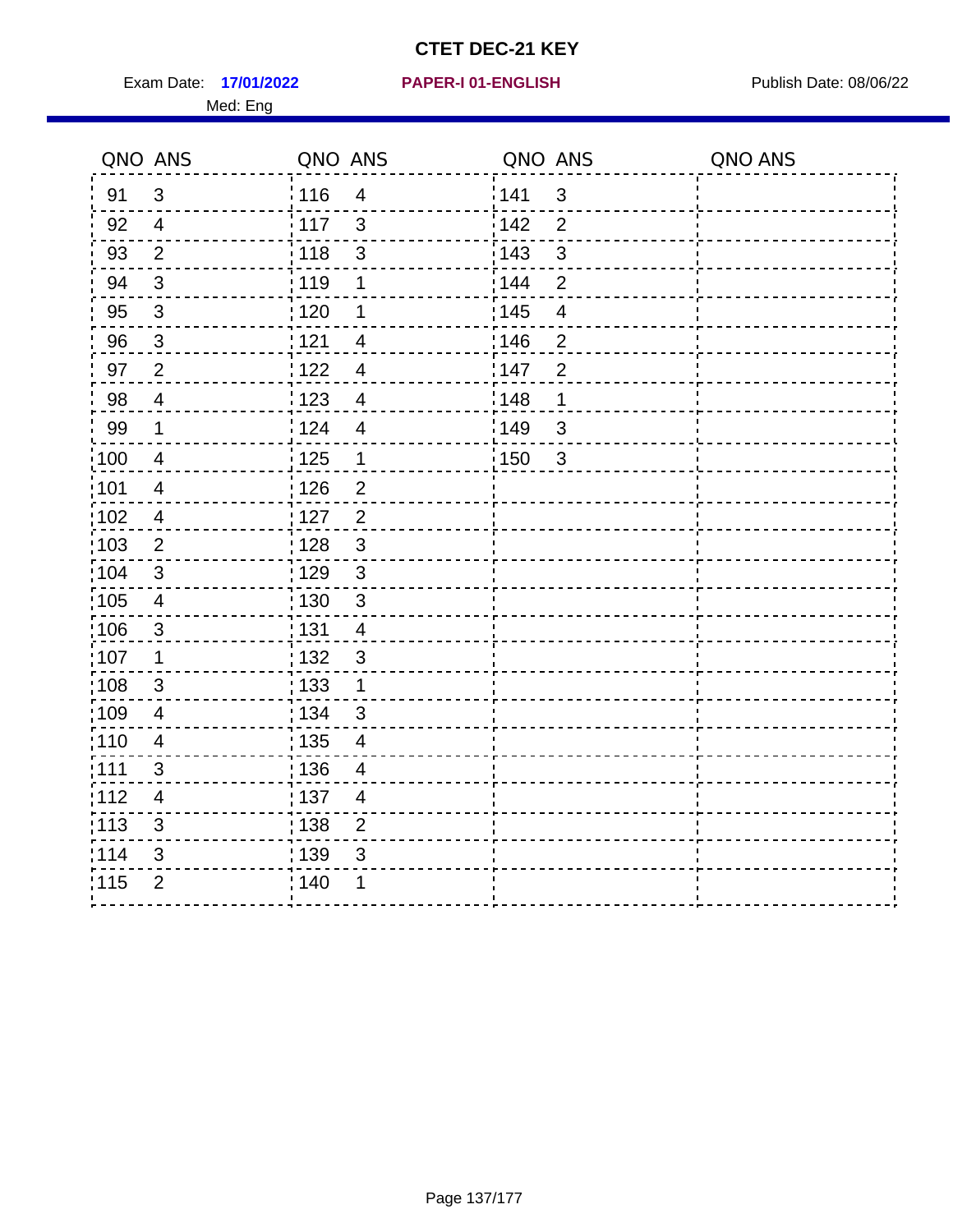Exam Date: 17/01/2022 **PAPER-I 02-HINDI Exam Date: 08/06/22** Med: Eng

|                   | QNO ANS                 | QNO ANS |                         | QNO ANS |                | QNO ANS |
|-------------------|-------------------------|---------|-------------------------|---------|----------------|---------|
| 91                | $\mathbf 1$             | : 116   | $\overline{4}$          | 141     | 3              |         |
| 92                | 2                       | : 117   | $\mathbf{3}$            | 142     | $\overline{2}$ |         |
| 93                | 2                       | 118     | $\mathfrak{S}$          | 143     | $\mathbf{3}$   |         |
| 94                | $\overline{2}$          | 119     | $\mathbf 1$             | 144     | $\overline{2}$ |         |
| 95                | $\overline{\mathbf{4}}$ | :120    | 1                       | : 145   | $\overline{4}$ |         |
| 96                | $\overline{2}$          | 121     | $\overline{4}$          | 146     | $\overline{2}$ |         |
| 97                | $\mathbf{3}$            | 122     | $\overline{2}$          | 147     | $\overline{2}$ |         |
| 98                | $\mathbf{3}$            | 123     | 1                       | 148     | 1              |         |
| 99                | $\overline{2}$          | :124    | $\overline{2}$          | 149     | $\mathbf{3}$   |         |
| $\frac{1}{1}$ 100 | $\mathbf{1}$            | : 125   | $\overline{\mathbf{4}}$ | : 150   | 3              |         |
| :101              | $\mathfrak{S}$          | : 126   | 1                       |         |                |         |
| 102               | $\overline{2}$          | : 127   | $\overline{1}$          |         |                |         |
| 103               | $\overline{4}$          | : 128   | $\overline{4}$          |         |                |         |
| :104              | 4                       | : 129   | 1                       |         |                |         |
| $\frac{1}{1}$ 105 | 2                       | 130     | $\overline{4}$          |         |                |         |
| 106               | $\mathbf{3}$            | : 131   | 1                       |         |                |         |
| 107               | $\mathbf 1$             | : 132   | 1                       |         |                |         |
| 108               | 3                       | : 133   | $\overline{2}$          |         |                |         |
| $\frac{1}{1}$ 109 | 4                       | : 134   | 1                       |         |                |         |
| : 110             | $\overline{\mathbf{4}}$ | : 135   | $\mathfrak{S}$          |         |                |         |
| :111              | 3                       | : 136   | 4                       |         |                |         |
| :112              | $\overline{4}$          | :137    | $\overline{4}$          |         |                |         |
| :113              | 3                       | 138     | $\mathbf 2$             |         |                |         |
| 114               | $\mathfrak{S}$          | : 139   | $\mathsf 3$             |         |                |         |
| 115               | $\overline{2}$          | : 140   |                         |         |                |         |
|                   |                         |         |                         |         |                |         |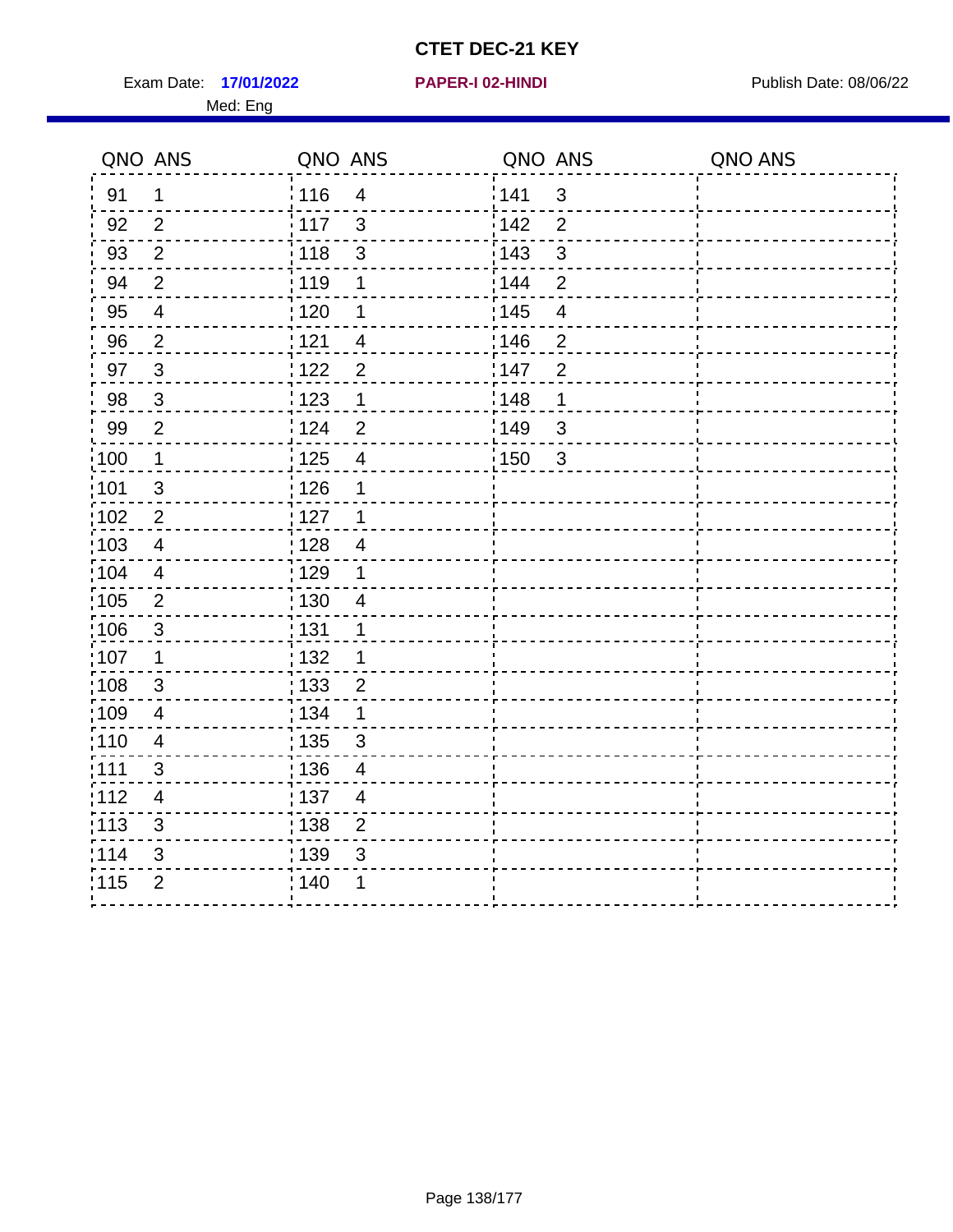Med: Eng

|                   | QNO ANS                  | QNO ANS           |                          | QNO ANS           |                          | QNO ANS |
|-------------------|--------------------------|-------------------|--------------------------|-------------------|--------------------------|---------|
| 91                | $\overline{2}$           | : 116             | $\overline{\mathbf{4}}$  | 141               | $\mathfrak{S}$           |         |
| 92                | $\mathbf 1$              | 117               | $\mathfrak{S}$           | 142               | 2                        |         |
| 93                | $\overline{2}$           | 118               | $\sqrt{3}$               | 143               | $\mathbf{3}$             |         |
| 94                | $\mathbf{3}$             | : 119             | 1                        | 144               | $\overline{2}$           |         |
| 95                | 2                        | : 120             | 1                        | : 145             | $\overline{\mathcal{A}}$ |         |
| 96                | $\mathbf 1$              | : 121             | 3                        | :146              | $\overline{2}$           |         |
| 97                | $\mathbf 1$              | 122               | $\overline{2}$           | 147               | $\overline{2}$           |         |
| 98                | $\overline{\mathcal{A}}$ | $\frac{1}{2}$ 123 | 1                        | 148               | $\mathbf 1$              |         |
| 99                | $\overline{2}$           | 124               | $\overline{2}$           | 149               | $\mathfrak{S}$           |         |
| $\frac{1}{1}$ 100 | $\overline{4}$           | $\frac{1}{1}$ 125 | $\overline{2}$           | $\frac{1}{1}$ 150 | $\mathbf{3}$             |         |
| :101              | $\mathsf 3$              | 126               | 1                        |                   |                          |         |
| 102               | 3                        | $\frac{1}{2}$ 127 | $\mathbf{3}$             |                   |                          |         |
| :103              | $\mathbf 1$              | : 128             | $\mathbf{3}$             |                   |                          |         |
| :104              | $\mathbf{3}$             | : 129             | $\mathfrak{3}$           |                   |                          |         |
| 105               | $\overline{2}$           | $\frac{1}{1}$ 130 | $\mathsf 3$              |                   |                          |         |
| :106              | $\mathbf{3}$             | : 131             | $\mathbf{3}$             |                   |                          |         |
| 107               | $\mathbf 1$              | : 132             | $\mathbf 1$              |                   |                          |         |
| 108               | $\mathbf{3}$             | : 133             | 1                        |                   |                          |         |
| :109              | $\overline{4}$           | : 134             | 1                        |                   |                          |         |
| :110              | $\overline{4}$           | 135               | 1                        |                   |                          |         |
| ;111              | $\mathfrak{S}$           | : 136             | $\overline{4}$           |                   |                          |         |
| 112               | $\overline{\mathcal{A}}$ | : 137             | $\overline{\mathcal{A}}$ |                   |                          |         |
| 113               | $\sqrt{3}$               | : 138             | $\overline{c}$           |                   |                          |         |
| 114               | 3                        | : 139             | 3                        |                   |                          |         |
| 115               | $\overline{2}$           | 140               | 1                        |                   |                          |         |
|                   |                          |                   |                          |                   |                          |         |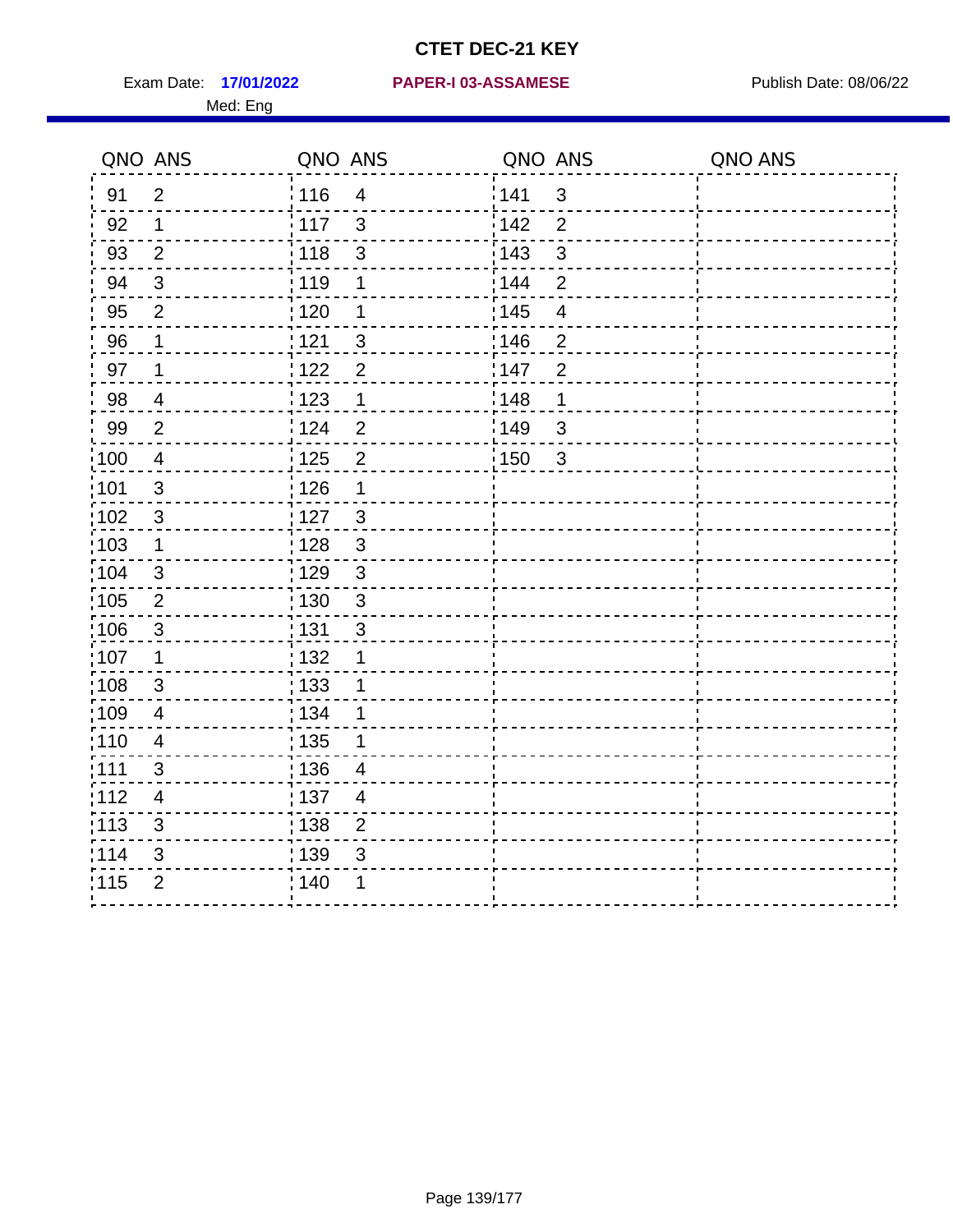Exam Date: 17/01/2022 PAPER-I 04-BENGALI PREREMENTED Publish Date: 08/06/22 Med: Eng

**17/01/2022 PAPER-I 04-BENGALI**

|                   | QNO ANS                  | QNO ANS           |                          | QNO ANS |                          | QNO ANS |
|-------------------|--------------------------|-------------------|--------------------------|---------|--------------------------|---------|
| 91                | $\overline{2}$           | 116               | $\overline{4}$           | 1141    | $\mathbf{3}$             |         |
| 92                | $\overline{4}$           | $\frac{1}{2}$ 117 | $\mathbf{3}$             | 142     | $\overline{2}$           |         |
| 93                | $\mathbf{1}$             | 118               | $\sqrt{3}$               | 143     | $\mathfrak{S}$           |         |
| 94                | $\overline{2}$           | : 119             | 1                        | : 144   | $\overline{2}$           |         |
| 95                | $\mathfrak{B}$           | : 120             | 1                        | : 145   | $\overline{\mathcal{A}}$ |         |
| 96                | 4                        | 121               | 3                        | :146    | $\overline{2}$           |         |
| 97                | 1                        | 122               | $\overline{\mathcal{A}}$ | 147     | $\overline{2}$           |         |
| 98                | $\overline{c}$           | 123               | $\overline{2}$           | 148     | 1                        |         |
| 99                | $\mathbf 1$              | 124               | $\mathbf 1$              | 149     | $\mathfrak{B}$           |         |
| :100              | $\overline{2}$           | $\frac{1}{1}$ 125 | $\overline{4}$           | 150     | $\mathbf{3}$             |         |
| :101              | $\sqrt{3}$               | : 126             | 1                        |         |                          |         |
| 102               | $\overline{4}$           | : 127             | $\overline{2}$           |         |                          |         |
| 103               | $\mathbf{1}$             | : 128             | $\mathbf{3}$             |         |                          |         |
| :104              | $\mathbf 1$              | : 129             | $\overline{2}$           |         |                          |         |
| $\frac{1}{1}$ 105 | $\overline{4}$           | : 130             | $\overline{4}$           |         |                          |         |
| :106              | $\mathbf{3}$             | : 131             | $\mathbf 1$              |         |                          |         |
| ;107              | $\mathbf 1$              | 132               | $\overline{4}$           |         |                          |         |
| 108               | $\mathbf{3}$             | : 133             | $\overline{2}$           |         |                          |         |
| :109              | $\overline{\mathbf{4}}$  | : 134             | $\mathbf 1$              |         |                          |         |
| :110              | $\overline{4}$           | : 135             | 3                        |         |                          |         |
| 1111              | 3                        | : 136             | $\overline{\mathcal{A}}$ |         |                          |         |
| 112               | $\overline{\mathcal{A}}$ | : 137             | $\overline{4}$           |         |                          |         |
| 113               | $\mathfrak{S}$           | $\frac{1}{1}$ 138 | $\overline{2}$           |         |                          |         |
| 114               | 3                        | : 139             | 3                        |         |                          |         |
| 115               | $\overline{2}$           | 140               | 1                        |         |                          |         |
|                   |                          |                   |                          |         |                          |         |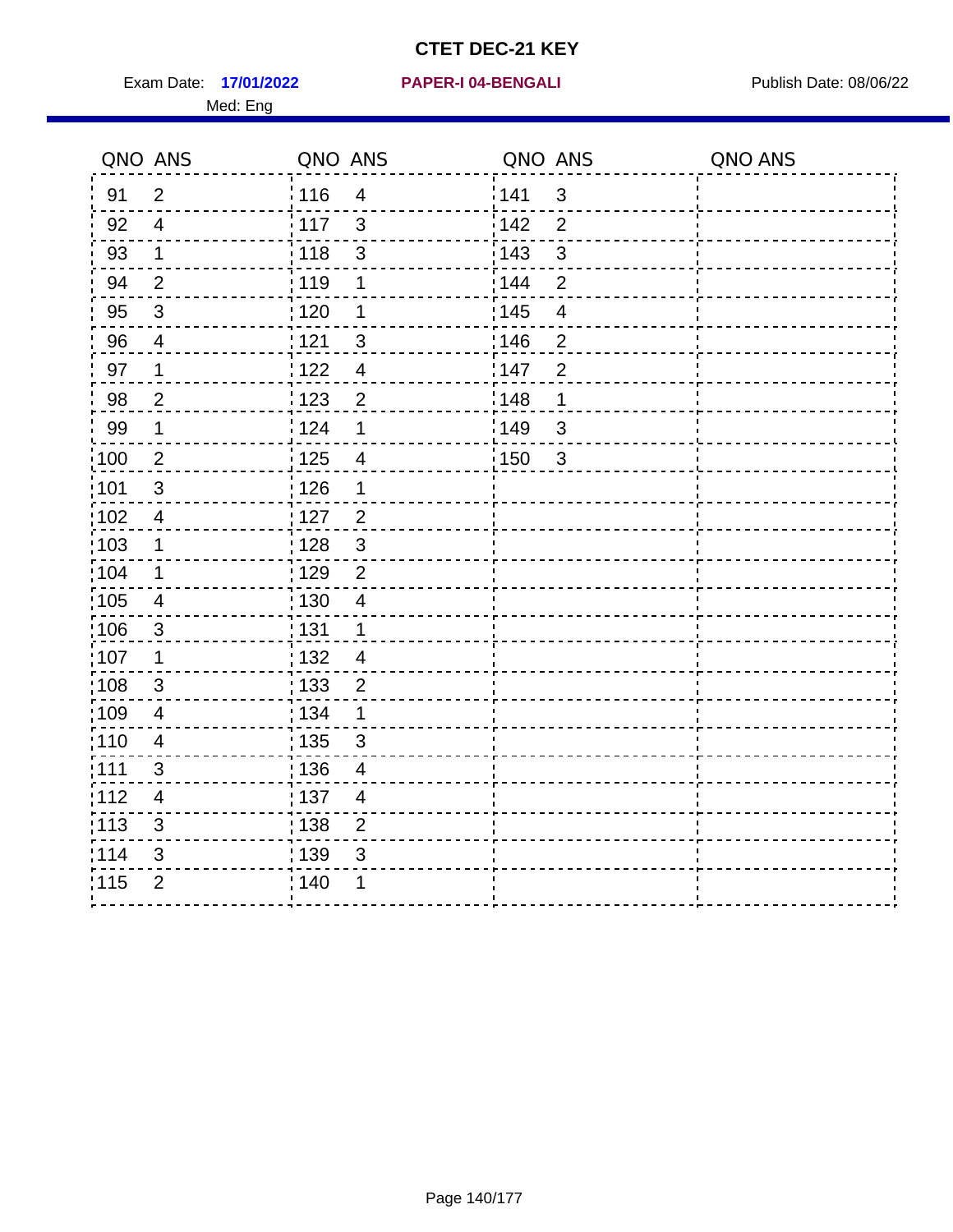Exam Date: 17/01/2022 **PAPER-I 05-GARO** Publish Date: 08/06/22 Med: Eng

#### **17/01/2022 PAPER-I 05-GARO**

|       | QNO ANS                  | QNO ANS           |                | QNO ANS           |                         | QNO ANS |
|-------|--------------------------|-------------------|----------------|-------------------|-------------------------|---------|
| 91    | $\mathbf 1$              | 116               | $\overline{4}$ | <sup>'</sup> 141  | 3                       |         |
| 92    | $\mathbf{3}$             | 117               | $\mathbf{3}$   | 142               | $\overline{2}$          |         |
| 93    | $\mathbf{3}$             | 118               | $\mathfrak{S}$ | 143               | $\mathbf{3}$            |         |
| 94    | $\mathbf 1$              | 119               | 1              | 144               | $\overline{2}$          |         |
| 95    | $\mathbf 1$              | 120               | 1              | $\frac{1}{1}$ 145 | $\overline{\mathbf{4}}$ |         |
| 96    | $\mathbf{3}$             | 1121              | 1              | 146               | $\overline{2}$          |         |
| 97    | $\overline{2}$           | 122               | $\overline{2}$ | 147               | $\overline{2}$          |         |
| 98    | $\mathbf{3}$             | 123               | $\overline{2}$ | 148               | $\mathbf 1$             |         |
| 99    | $\overline{2}$           | 124               | $\mathbf{3}$   | :149              | 3                       |         |
| 100   | $\mathbf 3$              | $125$             | $\mathbf{1}$   | : 150             | $\mathbf{3}$            |         |
| 101   | $\mathbf{2}$             | $\frac{1}{2}$ 126 | $\mathbf{3}$   |                   |                         |         |
| 102   | $\mathbf 1$              | 127               | $\sqrt{2}$     |                   |                         |         |
| 103   | 3                        | : 128             | $\overline{2}$ |                   |                         |         |
| 104   | 2                        | :129              | $\overline{2}$ |                   |                         |         |
| 105   | $\sqrt{3}$               | : 130             | $\mathbf 1$    |                   |                         |         |
| 106   | $\mathbf{3}$             | : 131             | $\overline{2}$ |                   |                         |         |
| :107  | $\mathbf 1$              | 132               | $\mathbf{3}$   |                   |                         |         |
| :108  | $\sqrt{3}$               | 133               | $\mathbf{1}$   |                   |                         |         |
| :109  | $\overline{4}$           | : 134             | $\overline{2}$ |                   |                         |         |
| :110  | 4                        | : 135             | 1              |                   |                         |         |
| 111   | 3                        | : 136             | $\overline{4}$ |                   |                         |         |
| 112   | $\overline{\mathcal{A}}$ | $\frac{1}{1}$ 137 | $\overline{4}$ |                   |                         |         |
| : 113 | 3                        | : 138             | $\overline{2}$ |                   |                         |         |
| 114   | 3                        | : 139             | $\mathfrak{S}$ |                   |                         |         |
| 115   | $\overline{2}$           | 140               | 1              |                   |                         |         |
|       |                          |                   |                |                   |                         |         |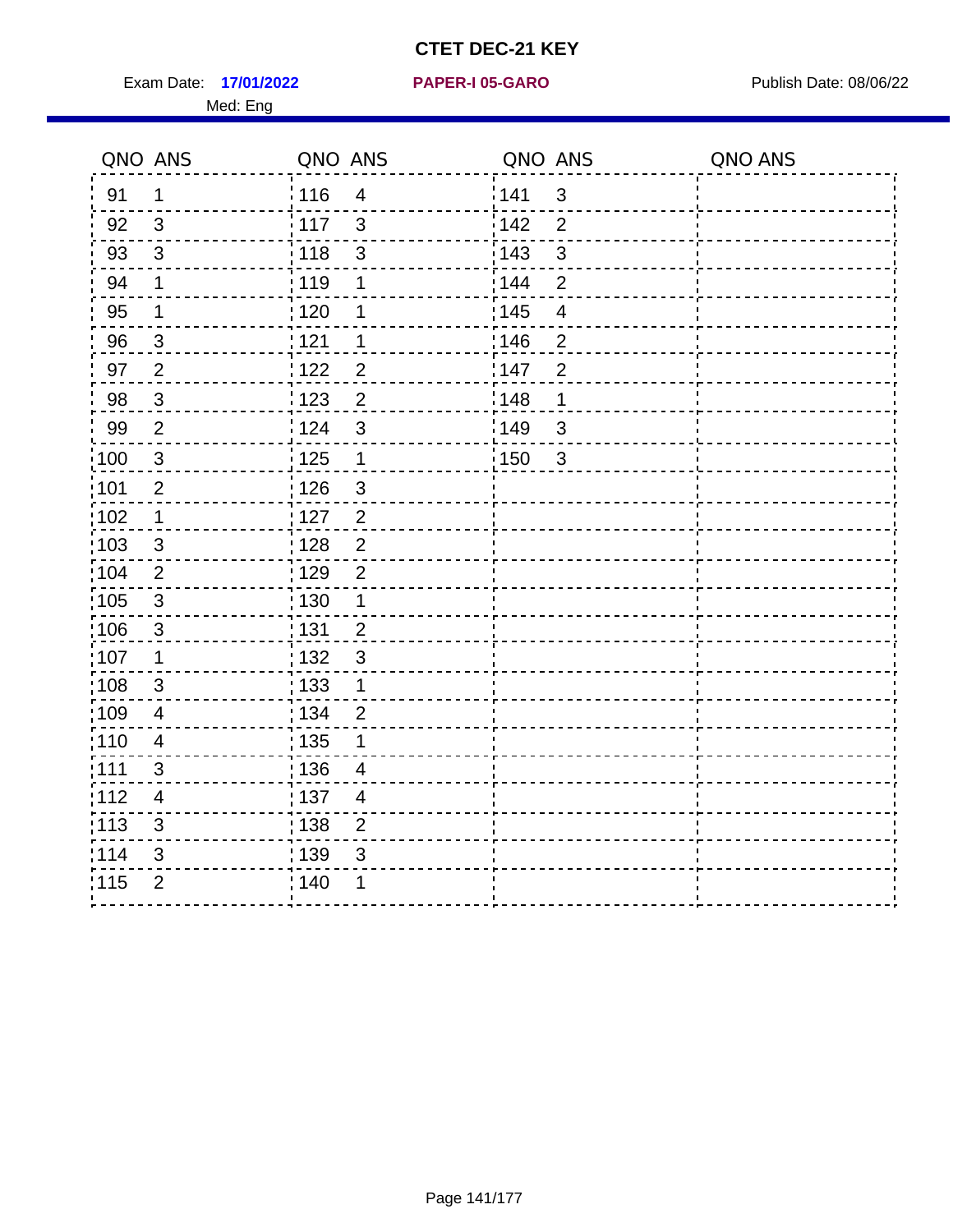Exam Date: 17/01/2022 PAPER-I 06-GUJARATI Publish Date: 08/06/22 Med: Eng

**17/01/2022 PAPER-I 06-GUJARATI**

|                   | QNO ANS                   | QNO ANS           |                          | QNO ANS           |                          | QNO ANS |
|-------------------|---------------------------|-------------------|--------------------------|-------------------|--------------------------|---------|
| 91                | $\overline{2}$            | 116               | $\overline{4}$           | 141               | $\mathfrak{S}$           |         |
| 92                | 1                         | 117               | 3                        | 142               | $\overline{2}$           |         |
| 93                | $\mathbf 1$               | 118               | $\mathsf 3$              | 143               | $\mathfrak{S}$           |         |
| 94                | 1                         | : 119             | 1                        | : 144             | $\overline{2}$           |         |
| 95                | 2                         | : 120             | 1                        | : 145             | $\overline{\mathcal{A}}$ |         |
| 96                | $\mathbf 1$               | 121               | 1                        | 146               | $\overline{2}$           |         |
| 97                | $\mathfrak{B}$            | : 122             | $\overline{\mathcal{A}}$ | 147               | $\overline{2}$           |         |
| 98                | $\mathbf{1}$              | 123               | $\mathbf 1$              | 148               | 1                        |         |
| 99                | $\overline{2}$            | 124               | $\overline{\mathbf{4}}$  | $\frac{1}{2}$ 149 | $\mathfrak{S}$           |         |
| $\frac{1}{1}$ 100 | $\overline{4}$            | 125               | $\overline{\mathbf{4}}$  | 150               | $\mathfrak{S}$           |         |
| :101              | $\overline{\mathbf{4}}$   | $\frac{1}{1}$ 126 | 1                        |                   |                          |         |
| 102               | $\mathbf{1}$              | : 127             | 3                        |                   |                          |         |
| 103               | 2                         | :128              | $\overline{4}$           |                   |                          |         |
| 104               | $\overline{4}$            | : 129             | $\mathfrak{3}$           |                   |                          |         |
| 105               | $\mathbf 2$               | $\frac{1}{1}$ 130 | $\mathbf{3}$             |                   |                          |         |
| :106              | $\mathfrak{S}$            | : 131             | $\mathbf 1$              |                   |                          |         |
| 107               | 1                         | :132              | $\mathfrak{B}$           |                   |                          |         |
| 108               | $\ensuremath{\mathsf{3}}$ | 133               | $\mathbf{3}$             |                   |                          |         |
| :109              | $\overline{\mathbf{4}}$   | : 134             | $\mathfrak{S}$           |                   |                          |         |
| :110              | 4                         | : 135             | $\overline{4}$           |                   |                          |         |
| :111              | 3                         | : 136             | $\overline{4}$           |                   |                          |         |
| 112               | $\overline{4}$            | 137               | $\overline{4}$           |                   |                          |         |
| 113               | $\mathbf{3}$              | : 138             | $\overline{2}$           |                   |                          |         |
| 114               | 3                         | 139               | 3                        |                   |                          |         |
| 115               | $\overline{2}$            | 140               | 1                        |                   |                          |         |
|                   |                           |                   |                          |                   |                          |         |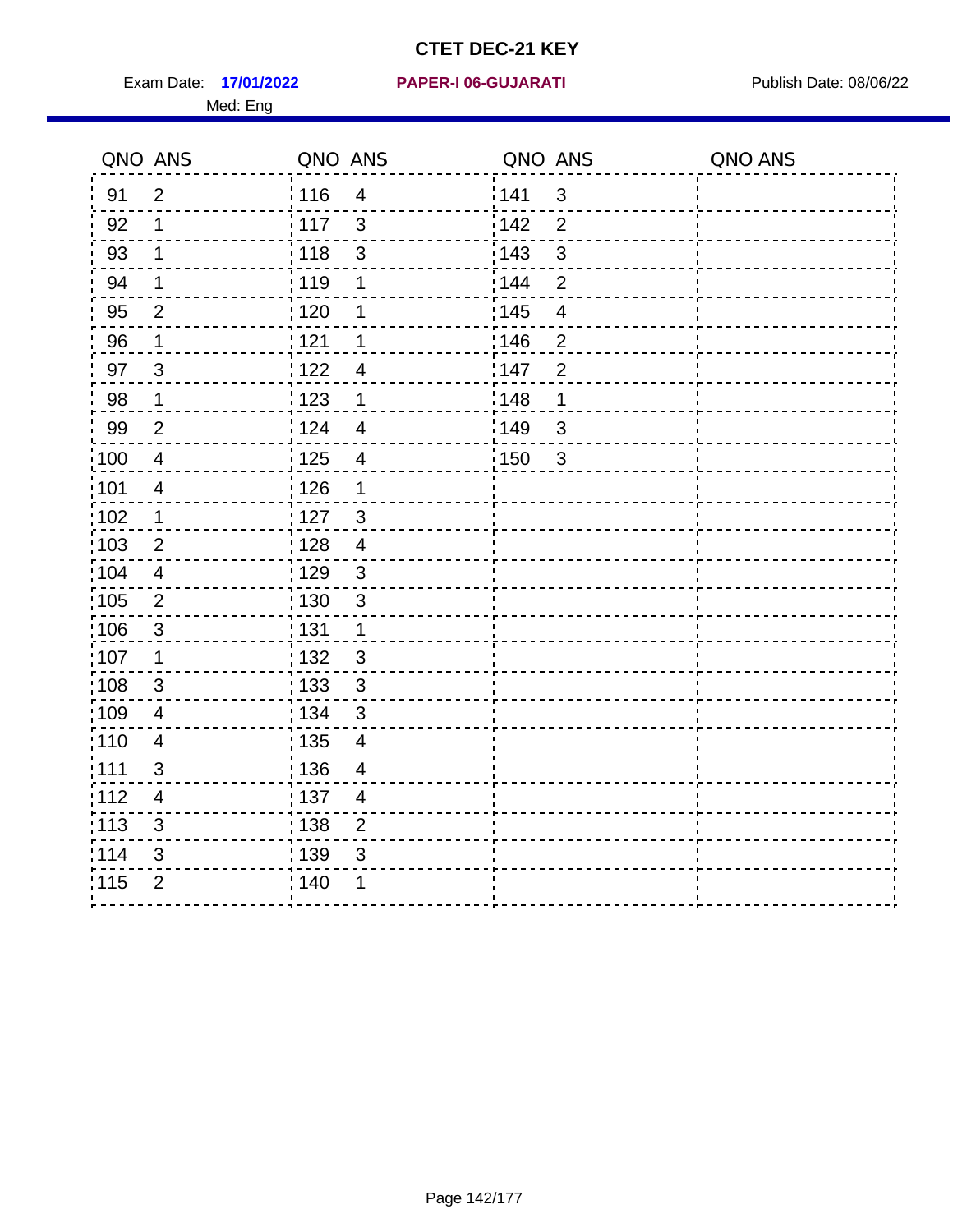Exam Date: 17/01/2022 PAPER-I 07-KANNADA Publish Date: 08/06/22 Med: Eng

|                   | QNO ANS                 | QNO ANS           |                          | QNO ANS           |                | QNO ANS |
|-------------------|-------------------------|-------------------|--------------------------|-------------------|----------------|---------|
| 91                | $\overline{2}$          | : 116             | $\overline{4}$           | 141               | $\mathbf{3}$   |         |
| 92                | $\overline{2}$          | $\frac{1}{117}$   | $\mathfrak{S}$           | 142               | $\overline{2}$ |         |
| 93                | $\mathbf 1$             | 118               | $\sqrt{3}$               | 143               | $\mathfrak{S}$ |         |
| 94                | $\overline{2}$          | : 119             | $\mathbf 1$              | : 144             | $\overline{2}$ |         |
| 95                | $\overline{\mathbf{4}}$ | : 120             | 1                        | : 145             | $\overline{4}$ |         |
| 96                | 3                       | 121               | $\overline{2}$           | 146               | $\overline{2}$ |         |
| 97                | $\overline{2}$          | 122               | $\overline{4}$           | 147               | $\overline{2}$ |         |
| 98                | $\mathbf{3}$            | 1123              | $\overline{2}$           | : 148             | 1              |         |
| 99                | $\sqrt{3}$              | 124               | 1                        | :149              | $\mathsf 3$    |         |
| $\frac{1}{1}$ 100 | $\sqrt{2}$              | $\frac{1}{1}$ 125 | $\overline{2}$           | $\frac{1}{1}$ 150 | $\mathbf{3}$   |         |
| :101              | 1                       | : 126             | $\mathfrak{S}$           |                   |                |         |
| 102               | 3                       | : 127             | $\mathbf 1$              |                   |                |         |
| 103               | $\overline{2}$          | :128              | $\overline{4}$           |                   |                |         |
| 104               | $\mathbf{3}$            | : 129             | 2                        |                   |                |         |
| 105               | $\sqrt{3}$              | 130               | $\mathbf 1$              |                   |                |         |
| 106               | 3                       | : 131             | $\overline{4}$           |                   |                |         |
| :107              | $\mathbf 1$             | : 132             | $\overline{2}$           |                   |                |         |
| $\frac{1}{1}$ 108 | $\sqrt{3}$              | : 133             | $\overline{2}$           |                   |                |         |
| :109              | $\overline{4}$          | : 134             | $\mathbf 1$              |                   |                |         |
| :110              | $\overline{4}$          | : 135             | $\overline{2}$           |                   |                |         |
| 111               | 3                       | : 136             | $\overline{4}$           |                   |                |         |
| 112               | $\overline{4}$          | : 137             | $\overline{\mathcal{A}}$ |                   |                |         |
| $\frac{1}{1}$ 113 | $\mathfrak{S}$          | : 138             | $\overline{2}$           |                   |                |         |
| 114               | 3                       | 139               | 3                        |                   |                |         |
| 115               | $\overline{2}$          | : 140             | 1                        |                   |                |         |
|                   |                         |                   |                          |                   |                |         |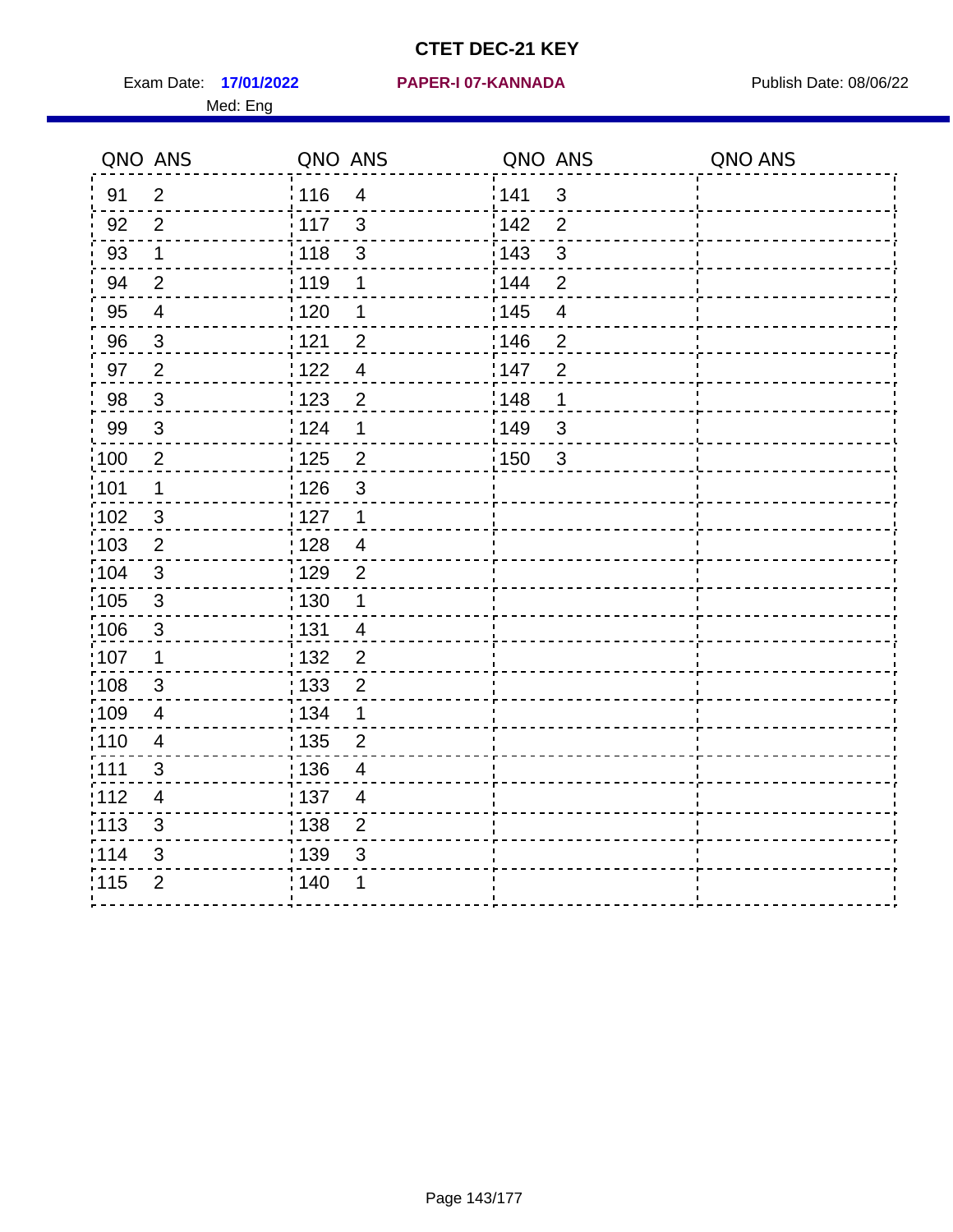Exam Date: 17/01/2022 **PAPER-I 08-KHASI** Publish Date: 08/06/22 Med: Eng

#### **17/01/2022 PAPER-I 08-KHASI**

| QNO ANS           |                          | QNO ANS           |                         | QNO ANS |                          | QNO ANS |
|-------------------|--------------------------|-------------------|-------------------------|---------|--------------------------|---------|
| 91                | 1                        | ່ 116             | $\overline{4}$          | 141     | $\mathbf{3}$             |         |
| 92                | 3                        | : 117             | $\mathbf{3}$            | 142     | $\overline{2}$           |         |
| 93                | $\overline{4}$           | 118               | $\sqrt{3}$              | 143     | $\sqrt{3}$               |         |
| 94                | 1                        | : 119             | 1                       | 144     | $\overline{2}$           |         |
| 95                | $\mathbf 1$              | : 120             | 1                       | : 145   | $\overline{\mathcal{A}}$ |         |
| 96                | $\mathbf{3}$             | 121               | $\overline{2}$          | 146     | $\overline{2}$           |         |
| 97                | 3                        | 122               | $\overline{4}$          | 147     | $\overline{2}$           |         |
| 98                | $\overline{2}$           | 123               | 1                       | 148     | $\mathbf 1$              |         |
| 99                | $\overline{4}$           | 124               | $\overline{2}$          | 149     | $\mathfrak{S}$           |         |
| $\frac{1}{1}$ 100 | $\sqrt{3}$               | $\frac{1}{1}$ 125 | $\mathbf 1$             | : 150   | $\sqrt{3}$               |         |
| :101              | $\overline{\mathcal{A}}$ | : 126             | $\mathsf 3$             |         |                          |         |
| 102               | 2                        | : 127             | $\overline{4}$          |         |                          |         |
| 103               | 3                        | : 128             | $\mathbf 1$             |         |                          |         |
| 104               | $\mathbf 1$              | : 129             | $\overline{4}$          |         |                          |         |
| 105               | $\overline{4}$           | : 130             | $\sqrt{3}$              |         |                          |         |
| 106               | 3                        | : 131             | $\mathbf 1$             |         |                          |         |
| 107               | $\mathbf 1$              | : 132             | $\mathfrak{S}$          |         |                          |         |
| $\frac{1}{1}$ 108 | $\sqrt{3}$               | 133               | $\sqrt{3}$              |         |                          |         |
| :109              | $\overline{\mathbf{4}}$  | : 134             | $\overline{2}$          |         |                          |         |
| :110              | 4                        | : 135             | 3                       |         |                          |         |
| :111              | 3                        | : 136             | $\overline{\mathbf{4}}$ |         |                          |         |
| 112               | 4                        | : 137             | $\overline{4}$          |         |                          |         |
| 113               | 3                        | 138               | $\overline{2}$          |         |                          |         |
| 114               | 3                        | 139               | 3                       |         |                          |         |
| 115               | $\overline{2}$           | 140               | 1                       |         |                          |         |
|                   |                          |                   |                         |         |                          |         |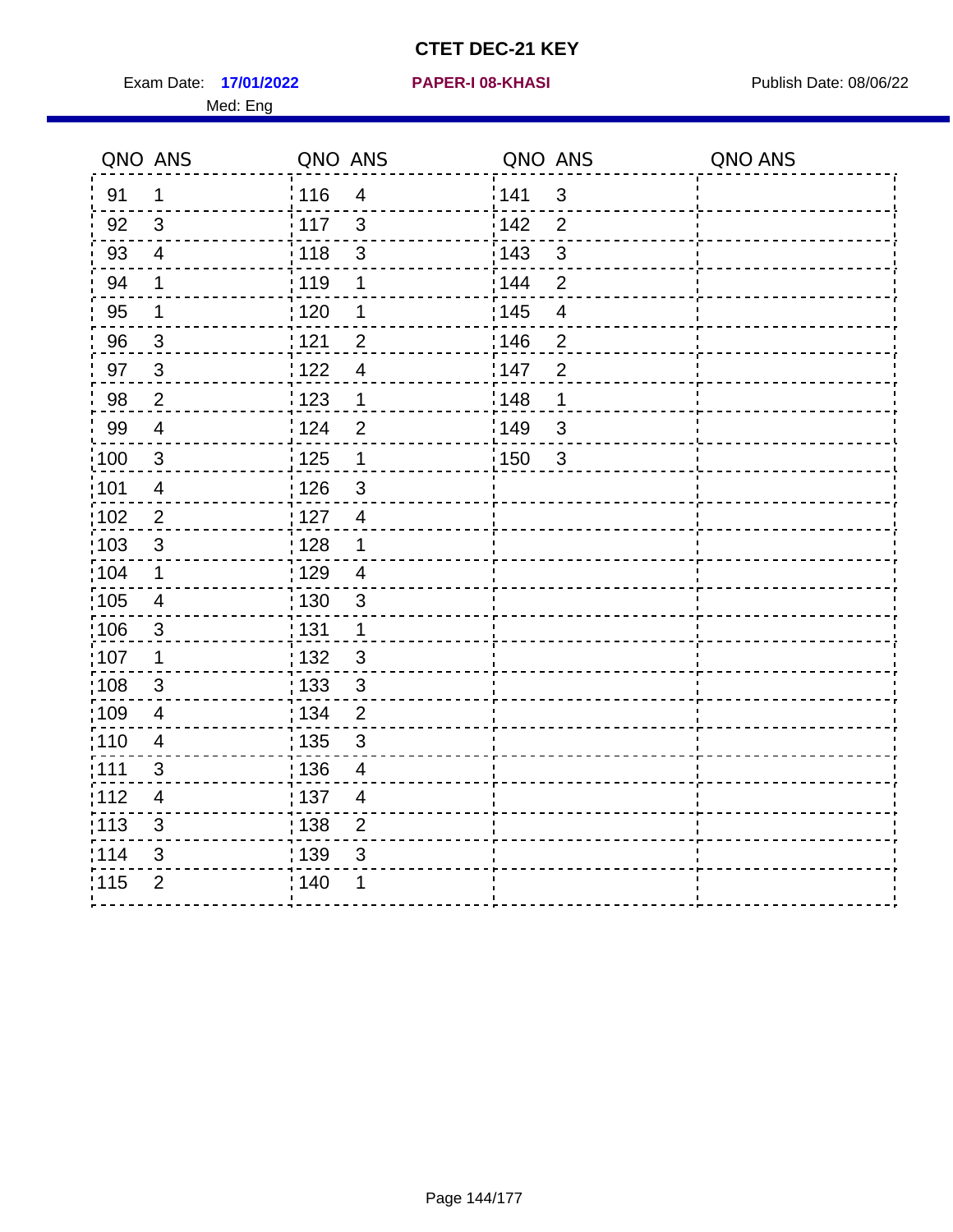Med: Eng

|                   | QNO ANS                 | QNO ANS           |                         | QNO ANS |                | QNO ANS |
|-------------------|-------------------------|-------------------|-------------------------|---------|----------------|---------|
| 91                | $\mathbf{3}$            | : 116             | $\overline{\mathbf{4}}$ | 1141    | $\mathfrak{S}$ |         |
| 92                | 3                       | : 117             | 3                       | 142     | $\overline{2}$ |         |
| 93                | $\mathbf{2}$            | : 118             | $\mathsf 3$             | 143     | $\mathfrak{S}$ |         |
| 94                | 3                       | 119               | 1                       | : 144   | $\overline{2}$ |         |
| 95                | $\mathfrak{B}$          | : 120             | 1                       | : 145   | $\overline{4}$ |         |
| 96                | $\overline{2}$          | : 121             | $\overline{2}$          | 146     | $\overline{2}$ |         |
| 97                | $\mathbf{3}$            | 1122              | $\overline{4}$          | 147     | $\overline{2}$ |         |
| 98                | $\mathbf 1$             | 1123              | $\mathfrak{S}$          | 148     | 1              |         |
| 99                | $\sqrt{3}$              | 124               | $\overline{2}$          | :149    | $\mathsf 3$    |         |
| $\frac{1}{1}$ 100 | $\overline{4}$          | 125               | $\overline{2}$          | 150     | $\mathbf{3}$   |         |
| :101              | $\mathfrak{S}$          | : 126             | $\overline{2}$          |         |                |         |
| 102               | 1                       | : 127             | $\overline{2}$          |         |                |         |
| :103              | 4                       | : 128             | $\mathbf{3}$            |         |                |         |
| 104               | $\overline{2}$          | : 129             | $\overline{4}$          |         |                |         |
| 105               | $\mathbf 2$             | $\frac{1}{1}$ 130 | $\mathbf{3}$            |         |                |         |
| 106               | 3                       | : 131             | 4                       |         |                |         |
| 107               | $\mathbf 1$             | :132              | 3                       |         |                |         |
| $\frac{1}{1}$ 108 | $\sqrt{3}$              | : 133             | $\sqrt{3}$              |         |                |         |
| :109              | $\overline{\mathbf{4}}$ | : 134             | $\overline{4}$          |         |                |         |
| :110              | 4                       | : 135             | 3                       |         |                |         |
| 111               | 3                       | : 136             | $\overline{4}$          |         |                |         |
| 112               | $\overline{4}$          | : 137             | $\overline{4}$          |         |                |         |
| : 113             | $\mathfrak{S}$          | : 138             | $\overline{c}$          |         |                |         |
| 114               | 3                       | 139               | 3                       |         |                |         |
| 115               | $\overline{2}$          | : 140             | 1                       |         |                |         |
|                   |                         |                   |                         |         |                |         |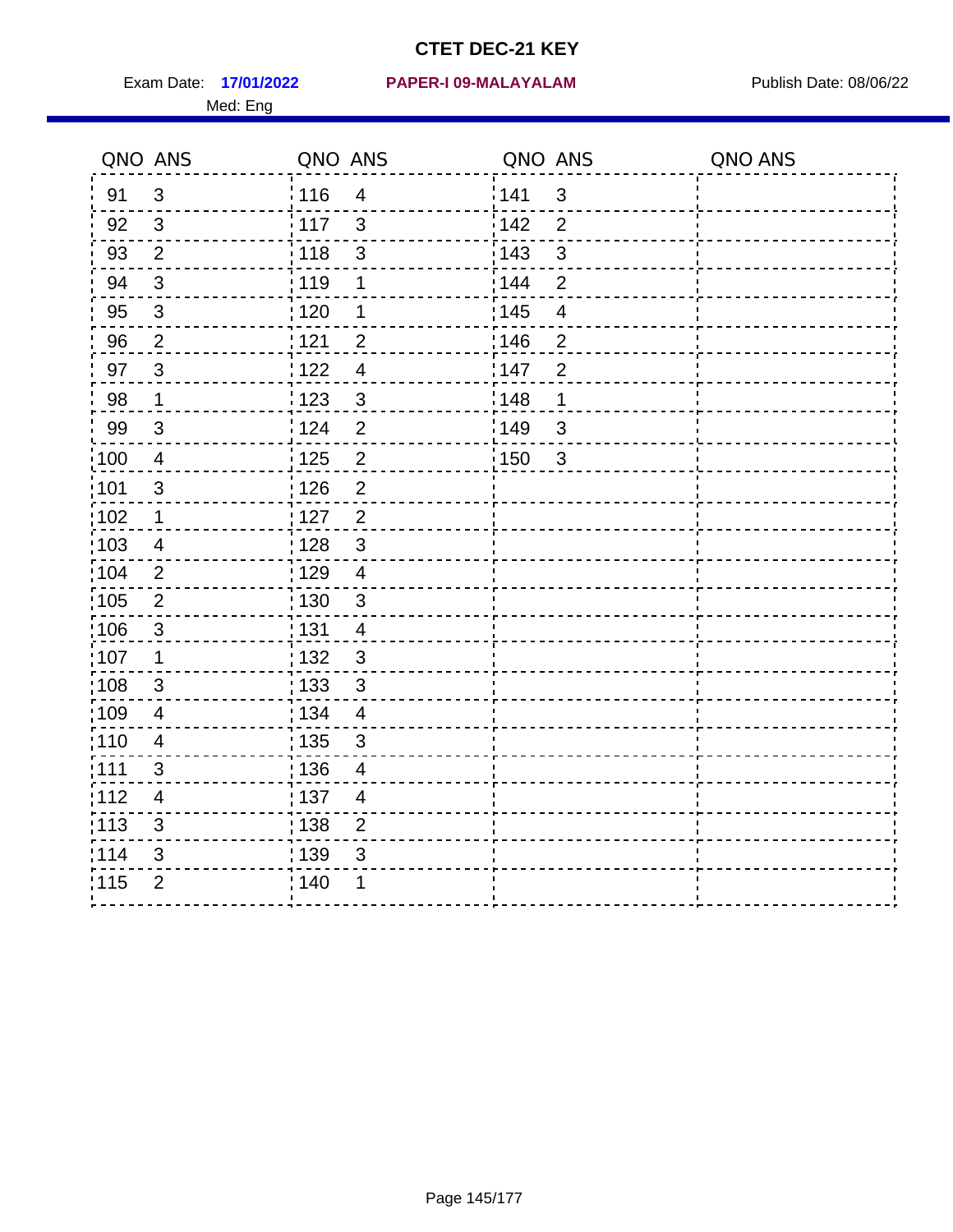Exam Date: 17/01/2022 PAPER-I 10-MANIPURI PUBLISH Date: 08/06/22 Med: Eng

#### **17/01/2022 PAPER-I 10-MANIPURI**

|                   | QNO ANS        | QNO ANS           |                         | QNO ANS           |                | QNO ANS |
|-------------------|----------------|-------------------|-------------------------|-------------------|----------------|---------|
| 91                | 3              | ່ 116             | $\overline{4}$          | 141               | $\mathfrak{S}$ |         |
| 92                | $\overline{2}$ | 117               | $\mathbf{3}$            | 142               | $\overline{2}$ |         |
| 93                | $\mathbf 1$    | 118               | $\mathsf 3$             | 143               | 3              |         |
| 94                | $\mathbf{3}$   | : 119             | $\mathbf 1$             | : 144             | $\overline{2}$ |         |
| 95                | 1              | : 120             | 1                       | : 145             | $\overline{4}$ |         |
| 96                | $\mathfrak{S}$ | 121               | $\mathbf{3}$            | 146               | $\overline{2}$ |         |
| 97                | 2              | :122              | $\mathfrak{3}$          | 147               | $\overline{2}$ |         |
| 98                | $\mathbf{1}$   | 123               | $\overline{2}$          | 148               | $\mathbf 1$    |         |
| 99                | $\sqrt{3}$     | 124               | $\overline{\mathbf{4}}$ | 149               | 3              |         |
| $\frac{1}{1}$ 100 | $\mathbf{3}$   | $\frac{1}{1}$ 125 | $\mathfrak{S}$          | $\frac{1}{1}$ 150 | $\mathbf{3}$   |         |
| :101              | $\mathbf 1$    | : 126             | 1                       |                   |                |         |
| 102               | 3              | :127              | $\overline{4}$          |                   |                |         |
| 103               | $\overline{2}$ | : 128             | $\overline{2}$          |                   |                |         |
| 104               | $\overline{2}$ | : 129             | $\mathbf{3}$            |                   |                |         |
| 105               | $\mathbf{3}$   | : 130             | $\mathbf{1}$            |                   |                |         |
| :106              | $\mathbf{3}$   | : 131             | $\mathbf{3}$            |                   |                |         |
| ;107              | $\mathbf 1$    | 132               | $\overline{2}$          |                   |                |         |
| 108               | $\mathfrak{S}$ | $\frac{1}{1}$ 133 | $\mathbf 1$             |                   |                |         |
| :109              | $\overline{4}$ | : 134             | $\mathbf{1}$            |                   |                |         |
| 110               | $\overline{4}$ | 135               | $\overline{2}$          |                   |                |         |
| 111               | 3              | : 136             | $\overline{4}$          |                   |                |         |
| 112               | $\overline{4}$ | : 137             | $\overline{4}$          |                   |                |         |
| 113               | $\mathbf{3}$   | 138               | $\overline{2}$          |                   |                |         |
| 114               | 3              | 139               | 3                       |                   |                |         |
| 115               | $\overline{2}$ | 140               | 1                       |                   |                |         |
|                   |                |                   |                         |                   |                |         |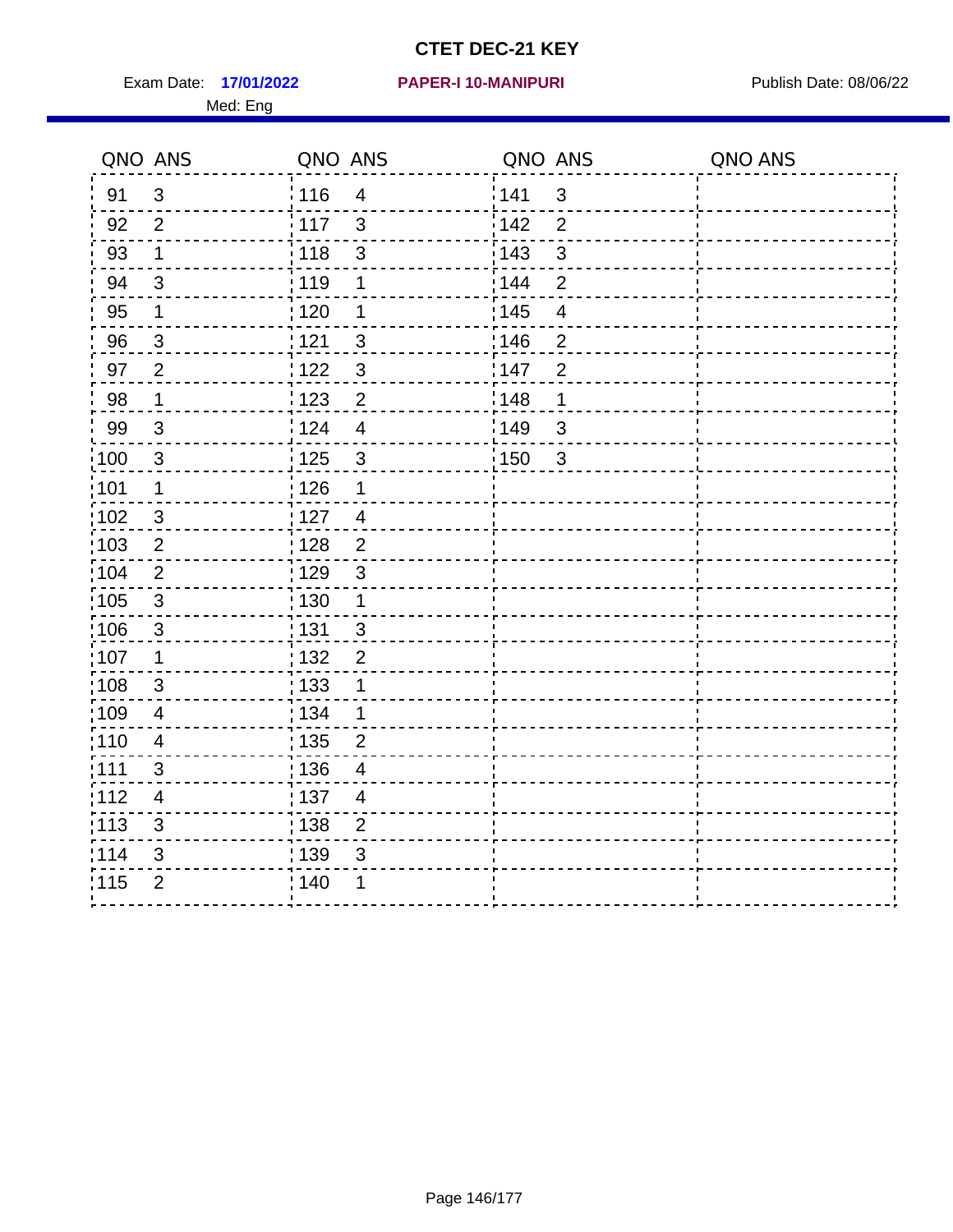Exam Date: 17/01/2022 PAPER-I 11-MARATHI Publish Date: 08/06/22 Med: Eng

#### **17/01/2022 PAPER-I 11-MARATHI**

|                   | QNO ANS        | QNO ANS           |                         | QNO ANS           |                         | QNO ANS |
|-------------------|----------------|-------------------|-------------------------|-------------------|-------------------------|---------|
| 91                | 1              | : 116             | $\overline{4}$          | 141               | $\mathfrak{3}$          |         |
| 92                | $\mathbf{1}$   | 117               | $\mathbf{3}$            | 142               | $\overline{2}$          |         |
| 93                | $\overline{2}$ | 118               | $\mathsf 3$             | 143               | $\mathbf{3}$            |         |
| 94                | $\mathbf 1$    | : 119             | 1                       | : 144             | $\overline{2}$          |         |
| 95                | $\overline{2}$ | : 120             | 1                       | : 145             | $\overline{\mathbf{4}}$ |         |
| 96                | $\overline{4}$ | 121               | 1                       | 146               | $\overline{2}$          |         |
| 97                | $\overline{3}$ | :122              | $\mathbf{3}$            | 147               | $\overline{2}$          |         |
| 98                | $\mathbf{3}$   | $\frac{1}{2}$ 123 | $\overline{c}$          | 148               | $\mathbf 1$             |         |
| 99                | $\sqrt{3}$     | 124               | $\overline{\mathbf{4}}$ | 149               | $\mathfrak{S}$          |         |
| $\frac{1}{1}$ 100 | $\sqrt{2}$     | $\frac{1}{1}$ 125 | $\overline{4}$          | $\frac{1}{1}$ 150 | $\mathbf{3}$            |         |
| :101              | $\sqrt{3}$     | : 126             | $\overline{2}$          |                   |                         |         |
| 102               | $\overline{2}$ | : 127             | $\mathbf{3}$            |                   |                         |         |
| 103               | $\mathbf 1$    | : 128             | $\mathbf{3}$            |                   |                         |         |
| :104              | $\overline{4}$ | $\frac{1}{1}$ 129 | $\mathbf 1$             |                   |                         |         |
| 105               | $\overline{2}$ | 130               | $\overline{4}$          |                   |                         |         |
| :106              | $\mathfrak{S}$ | 131               | $\overline{2}$          |                   |                         |         |
| ;107              | $\mathbf{1}$   | 132               | $\overline{2}$          |                   |                         |         |
| 108               | $\sqrt{3}$     | : 133             | $\overline{2}$          |                   |                         |         |
| :109              | $\overline{4}$ | : 134             | $\overline{2}$          |                   |                         |         |
| :110              | $\overline{4}$ | : 135             | 1                       |                   |                         |         |
| :111              | 3              | 136               | $\overline{4}$          |                   |                         |         |
| 112               | $\overline{4}$ | : 137             | $\overline{4}$          |                   |                         |         |
| 113               | $\mathbf{3}$   | : 138             | $\overline{2}$          |                   |                         |         |
| 114               | 3              | 139               | 3                       |                   |                         |         |
| 115               | $\overline{2}$ | 140               | 1                       |                   |                         |         |
|                   |                |                   |                         |                   |                         |         |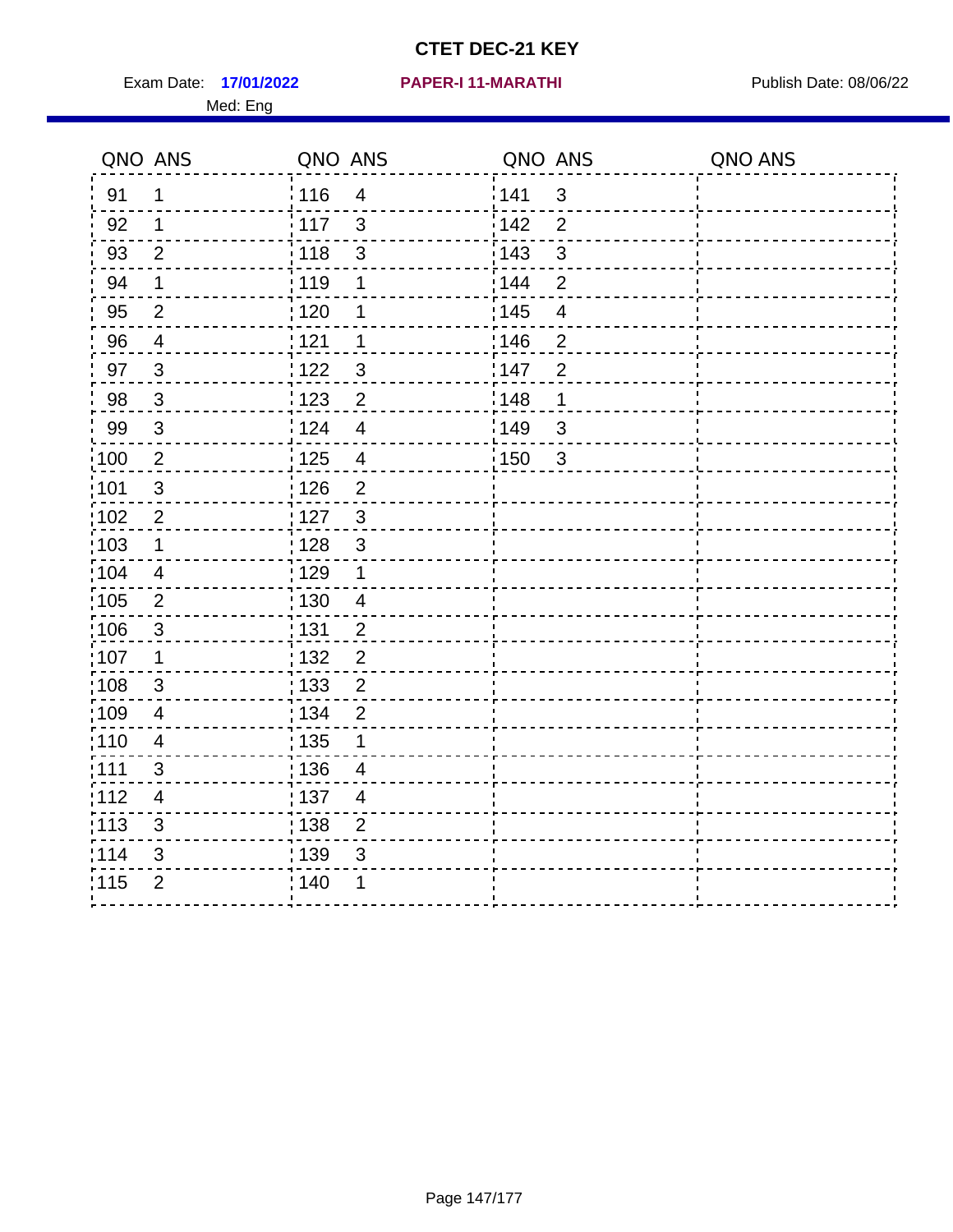Exam Date: 17/01/2022 **PAPER-I 12-MIZO** PAPER Publish Date: 08/06/22 Med: Eng

**17/01/2022 PAPER-I 12-MIZO**

|                   | QNO ANS                 | QNO ANS           |                         | QNO ANS           |                         | QNO ANS |
|-------------------|-------------------------|-------------------|-------------------------|-------------------|-------------------------|---------|
| 91                | $\mathbf 1$             | : 116             | $\overline{\mathbf{4}}$ | 141               | $\mathbf{3}$            |         |
| 92                | 3                       | $\frac{1}{2}$ 117 | 3                       | 142               | $\overline{2}$          |         |
| 93                | $\overline{2}$          | 118               | $\mathbf{3}$            | 143               | 3                       |         |
| 94                | $\overline{4}$          | : 119             | $\mathbf 1$             | 144               | $\overline{2}$          |         |
| 95                | $\mathbf 1$             | : 120             | 1                       | : 145             | $\overline{\mathbf{4}}$ |         |
| 96                | $\mathbf{3}$            | 121               | $\overline{4}$          | 146               | $\overline{2}$          |         |
| 97                | $\overline{2}$          | 122               | $\overline{2}$          | 147               | $\overline{2}$          |         |
| 98                | $\mathbf 1$             | 123               | 1                       | 148               | 1                       |         |
| 99                | 3                       | 124               | 3                       | 149               | $\mathbf{3}$            |         |
| $\frac{1}{1}$ 100 | $\mathfrak{3}$          | $\frac{1}{2}$ 125 | $\overline{2}$          | $\frac{1}{1}$ 150 | $\mathbf{3}$            |         |
| :101              | $\overline{\mathbf{4}}$ | : 126             | $\mathbf 1$             |                   |                         |         |
| $\frac{1}{1}$ 102 | $\sqrt{2}$              | : 127             | $\overline{4}$          |                   |                         |         |
| 103               | 1                       | : 128             | 3                       |                   |                         |         |
| :104              | $\overline{4}$          | :129              | $\overline{4}$          |                   |                         |         |
| $\frac{1}{1}$ 105 | $\mathbf{3}$            | : 130             | $\mathbf{1}$            |                   |                         |         |
| 106               | 3                       | : 131             | 3                       |                   |                         |         |
| 107               | $\mathbf 1$             | : 132             | $\mathbf 1$             |                   |                         |         |
| 108               | $\mathbf{3}$            | : 133             | $\mathbf{3}$            |                   |                         |         |
| :109              | $\overline{\mathbf{4}}$ | : 134             | $\overline{2}$          |                   |                         |         |
| : 110             | $\overline{4}$          | : 135             | 1                       |                   |                         |         |
| :111              | 3                       | : 136             | 4                       |                   |                         |         |
| 112               | $\overline{4}$          | :137              | $\overline{4}$          |                   |                         |         |
| :113              | 3                       | : 138             | $\overline{2}$          |                   |                         |         |
| 114               | $\sqrt{3}$              | : 139             | $\mathfrak{B}$          |                   |                         |         |
| 115               | $\overline{2}$          | ; 140             |                         |                   |                         |         |
|                   |                         |                   |                         |                   |                         |         |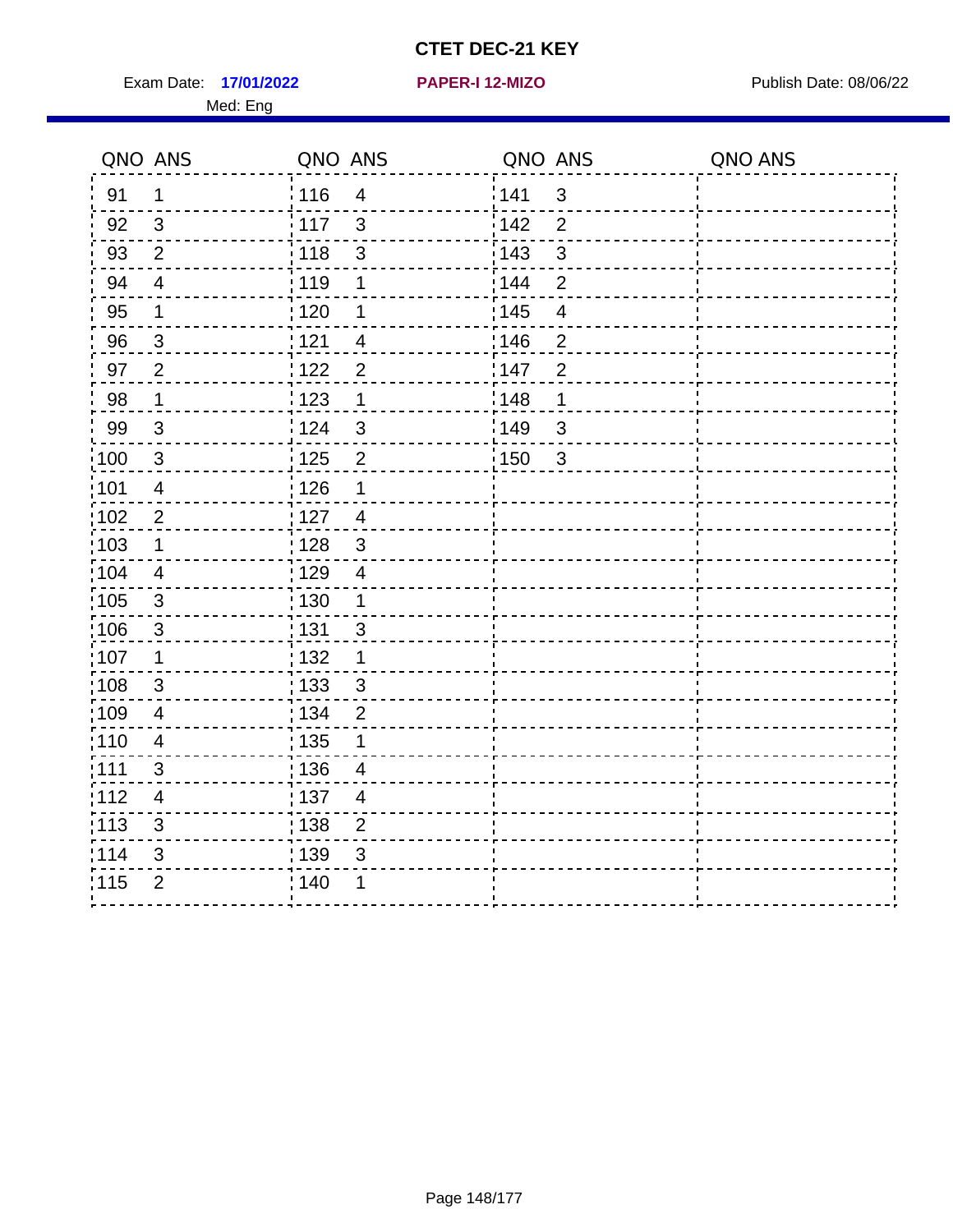Exam Date: 17/01/2022 **PAPER-I 13-NEPALI** Publish Date: 08/06/22 Med: Eng

**17/01/2022 PAPER-I 13-NEPALI**

|                   | QNO ANS                  | QNO ANS           |                         | QNO ANS |                          | QNO ANS |
|-------------------|--------------------------|-------------------|-------------------------|---------|--------------------------|---------|
| 91                | $\overline{2}$           | 116               | $\overline{4}$          | 1141    | $\mathbf{3}$             |         |
| 92                | $\mathfrak{S}$           | 117               | $\mathbf{3}$            | 142     | $\overline{2}$           |         |
| 93                | $\mathbf{3}$             | 118               | $\mathsf 3$             | 143     | $\mathbf{3}$             |         |
| 94                | $\overline{2}$           | : 119             | 1                       | : 144   | $\overline{2}$           |         |
| 95                | 1                        | : 120             | 1                       | : 145   | $\overline{\mathcal{A}}$ |         |
| 96                | $\overline{4}$           | 121               | $\overline{2}$          | :146    | $\overline{2}$           |         |
| 97                | 1                        | 122               | 1                       | 147     | $\overline{2}$           |         |
| 98                | $\overline{2}$           | 123               | $\overline{c}$          | : 148   | 1                        |         |
| 99                | $\overline{4}$           | 124               | $\mathfrak{S}$          | 149     | $\sqrt{3}$               |         |
| $\frac{1}{1}$ 100 | $\sqrt{3}$               | $\frac{1}{1}$ 125 | $\overline{\mathbf{4}}$ | 150     | $\mathbf{3}$             |         |
| :101              | $\overline{4}$           | : 126             | 1                       |         |                          |         |
| 102               | $\overline{2}$           | 127               | $\mathbf{3}$            |         |                          |         |
| 103               | 3                        | : 128             | $\overline{4}$          |         |                          |         |
| 104               | $\mathbf 1$              | : 129             | $\overline{2}$          |         |                          |         |
| 105               | $\sqrt{2}$               | $\frac{1}{1}$ 130 | $\sqrt{3}$              |         |                          |         |
| 106               | $\mathbf{3}$             | : 131             | $\overline{4}$          |         |                          |         |
| 107               | $\mathbf 1$              | :132              | $\overline{4}$          |         |                          |         |
| 108               | $\mathbf{3}$             | : 133             | $\overline{2}$          |         |                          |         |
| :109              | $\overline{4}$           | : 134             | $\mathbf{3}$            |         |                          |         |
| :110              | $\overline{4}$           | : 135             | 1                       |         |                          |         |
| ;111              | $\mathfrak{S}$           | : 136             | 4                       |         |                          |         |
| 112               | $\overline{\mathcal{A}}$ | : 137             | 4                       |         |                          |         |
| :113              | $\sqrt{3}$               | : 138             | $\mathbf 2$             |         |                          |         |
| 114               | 3                        | : 139             | 3                       |         |                          |         |
| 115               | $\overline{2}$           | 140               | 1                       |         |                          |         |
|                   |                          |                   |                         |         |                          |         |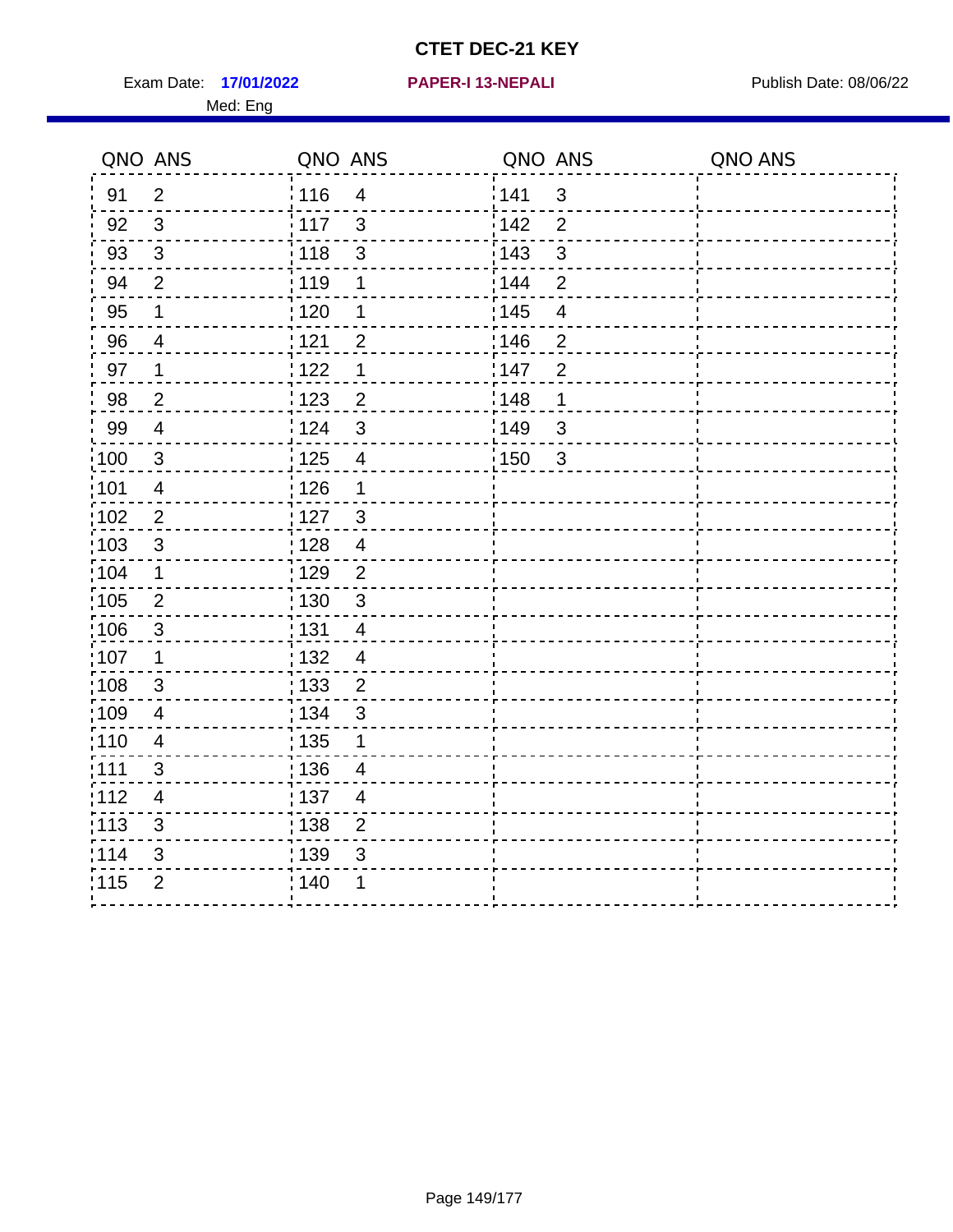Exam Date: 17/01/2022 **PAPER-I 14-ORIYA** Publish Date: 08/06/22 Med: Eng

**17/01/2022 PAPER-I 14-ORIYA**

|                   | QNO ANS                  | QNO ANS           |                         | QNO ANS |                | QNO ANS |
|-------------------|--------------------------|-------------------|-------------------------|---------|----------------|---------|
| 91                | $\mathbf{1}$             | 116               | $\overline{4}$          | 141     | $\mathfrak{B}$ |         |
| 92                | $\mathfrak{B}$           | 117               | 3                       | 142     | $\overline{2}$ |         |
| 93                | $\overline{4}$           | 118               | $\mathfrak{3}$          | 143     | $\mathfrak{S}$ |         |
| 94                | 2                        | : 119             | 1                       | : 144   | $\overline{2}$ |         |
| 95                | $\overline{\mathcal{A}}$ | : 120             | 1                       | : 145   | $\overline{4}$ |         |
| 96                | $\mathbf{3}$             | 121               | 3                       | 146     | $\overline{2}$ |         |
| 97                | $\mathbf{3}$             | 122               | $\overline{2}$          | 147     | $\overline{2}$ |         |
| 98                | $\mathbf{1}$             | $\frac{1}{2}$ 123 | $\mathbf{3}$            | 148     | 1              |         |
| 99                | $\overline{4}$           | 124               | $\overline{\mathbf{4}}$ | 149     | $\mathfrak{S}$ |         |
| $\frac{1}{1}$ 100 | $\sqrt{3}$               | $\frac{1}{1}$ 125 | $\mathbf 2$             | 150     | $\mathbf{3}$   |         |
| :101              | $\sqrt{3}$               | : 126             | $\mathfrak{S}$          |         |                |         |
| 102               | $\mathbf 1$              | : 127             | $\mathbf 1$             |         |                |         |
| 103               | $\overline{4}$           | :128              | $\overline{2}$          |         |                |         |
| 104               | $\overline{2}$           | : 129             | $\overline{4}$          |         |                |         |
| 105               | $\overline{2}$           | 130               | $\sqrt{2}$              |         |                |         |
| 106               | $\mathbf{3}$             | : 131             | $\mathbf{1}$            |         |                |         |
| 107               | 1                        | : 132             | $\mathbf{3}$            |         |                |         |
| 108               | 3                        | $\frac{1}{1}$ 133 | $\overline{4}$          |         |                |         |
| 109               | $\overline{\mathbf{4}}$  | : 134             | $\overline{2}$          |         |                |         |
| :110              | $\overline{\mathcal{A}}$ | : 135             | $\overline{2}$          |         |                |         |
| :111              | $\mathfrak{S}$           | : 136             | 4                       |         |                |         |
| 112               | $\overline{4}$           | : 137             | $\overline{4}$          |         |                |         |
| 113               | $\mathsf 3$              | : 138             | $\mathbf 2$             |         |                |         |
| 114               | 3                        | 139               | 3                       |         |                |         |
| 115               | $\overline{2}$           | 140               |                         |         |                |         |
|                   |                          |                   |                         |         |                |         |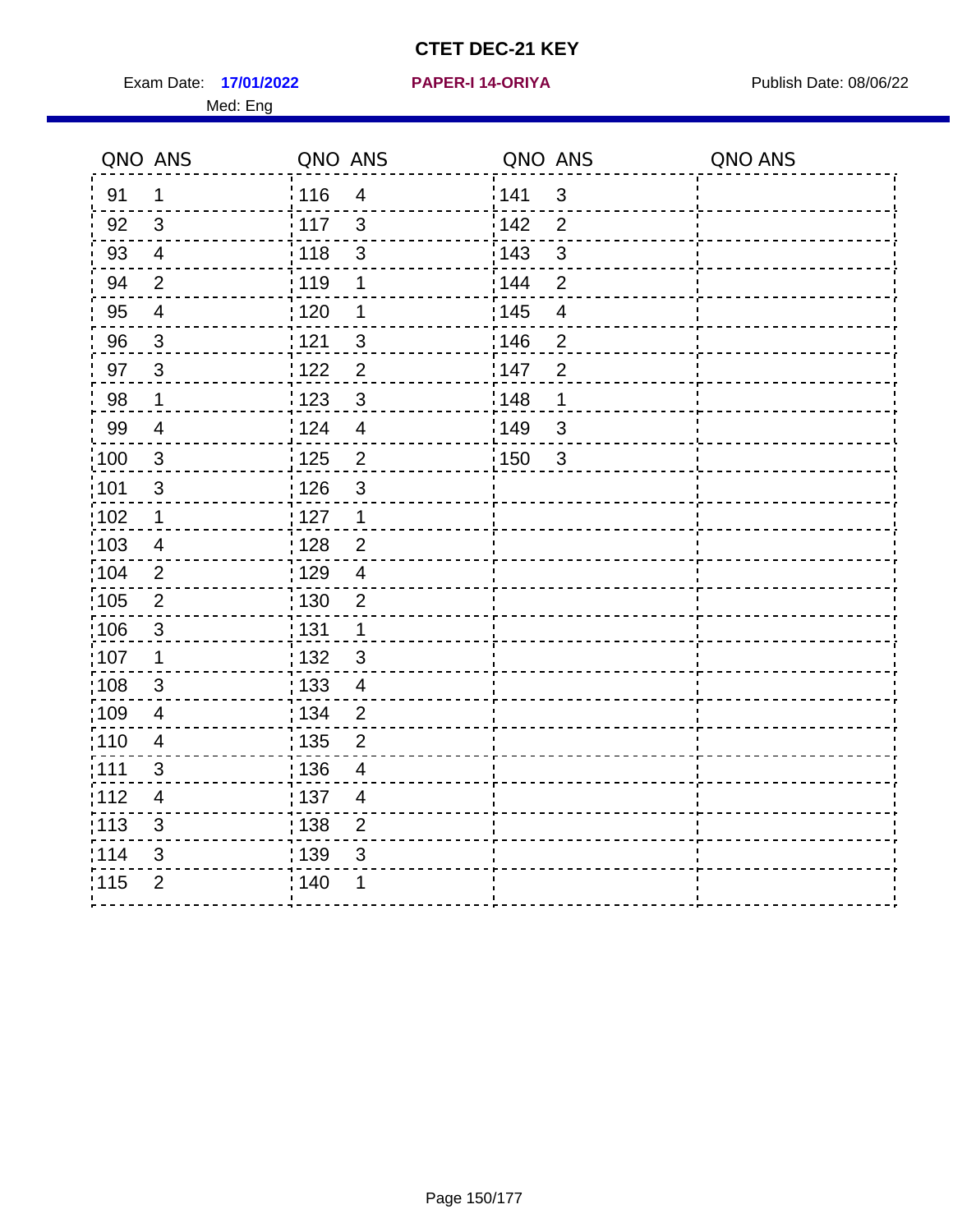Exam Date: 17/01/2022 **PAPER-I 15-PUNJABI** Publish Date: 08/06/22 Med: Eng

**17/01/2022 PAPER-I 15-PUNJABI**

|                   | QNO ANS        | QNO ANS           |                          | QNO ANS |                          | QNO ANS |
|-------------------|----------------|-------------------|--------------------------|---------|--------------------------|---------|
| 91                | $\mathfrak{3}$ | 116               | $\overline{4}$           | 1141    | $\mathfrak{B}$           |         |
| 92                | $\mathbf 1$    | 117               | $\mathbf{3}$             | 142     | $\overline{2}$           |         |
| 93                | $\overline{2}$ | $\frac{1}{118}$   | $\mathsf 3$              | 143     | $\mathbf{3}$             |         |
| 94                | $\overline{4}$ | : 119             | 1                        | : 144   | $\overline{2}$           |         |
| 95                | 1              | : 120             | 1                        | : 145   | $\overline{\mathcal{A}}$ |         |
| 96                | $\mathbf{3}$   | 121               | $\overline{4}$           | :146    | $\overline{2}$           |         |
| 97                | $\overline{4}$ | 122               | 3                        | 147     | $\overline{2}$           |         |
| 98                | $\mathbf{3}$   | $\frac{1}{2}$ 123 | $\mathbf 1$              | : 148   | 1                        |         |
| 99                | $\mathbf 1$    | 124               | $\overline{\mathcal{A}}$ | 149     | $\sqrt{3}$               |         |
| $\frac{1}{1}$ 100 | $\overline{2}$ | $\frac{1}{1}$ 125 | $\overline{2}$           | 150     | $\overline{3}$           |         |
| :101              | $\sqrt{3}$     | : 126             | $\mathfrak{S}$           |         |                          |         |
| 102               | $\overline{2}$ | 127               | $\mathbf{3}$             |         |                          |         |
| 103               | $\overline{4}$ | : 128             | 2                        |         |                          |         |
| 104               | 2              | : 129             | $\overline{2}$           |         |                          |         |
| 105               | $\mathbf{3}$   | $\frac{1}{1}$ 130 | $\mathbf{1}$             |         |                          |         |
| :106              | $\mathbf{3}$   | : 131             | $\overline{4}$           |         |                          |         |
| 107               | $\mathbf 1$    | :132              | $\mathbf{3}$             |         |                          |         |
| 108               | $\mathbf{3}$   | : 133             | $\overline{2}$           |         |                          |         |
| :109              | $\overline{4}$ | : 134             | $\mathbf{3}$             |         |                          |         |
| :110              | $\overline{4}$ | : 135             | $\overline{2}$           |         |                          |         |
| ;111              | $\mathfrak{S}$ | : 136             | $\overline{4}$           |         |                          |         |
| 112               | 4              | : 137             | 4                        |         |                          |         |
| :113              | $\sqrt{3}$     | 138               | $\overline{2}$           |         |                          |         |
| 114               | 3              | : 139             | 3                        |         |                          |         |
| 115               | $\overline{2}$ | 140               | 1                        |         |                          |         |
|                   |                |                   |                          |         |                          |         |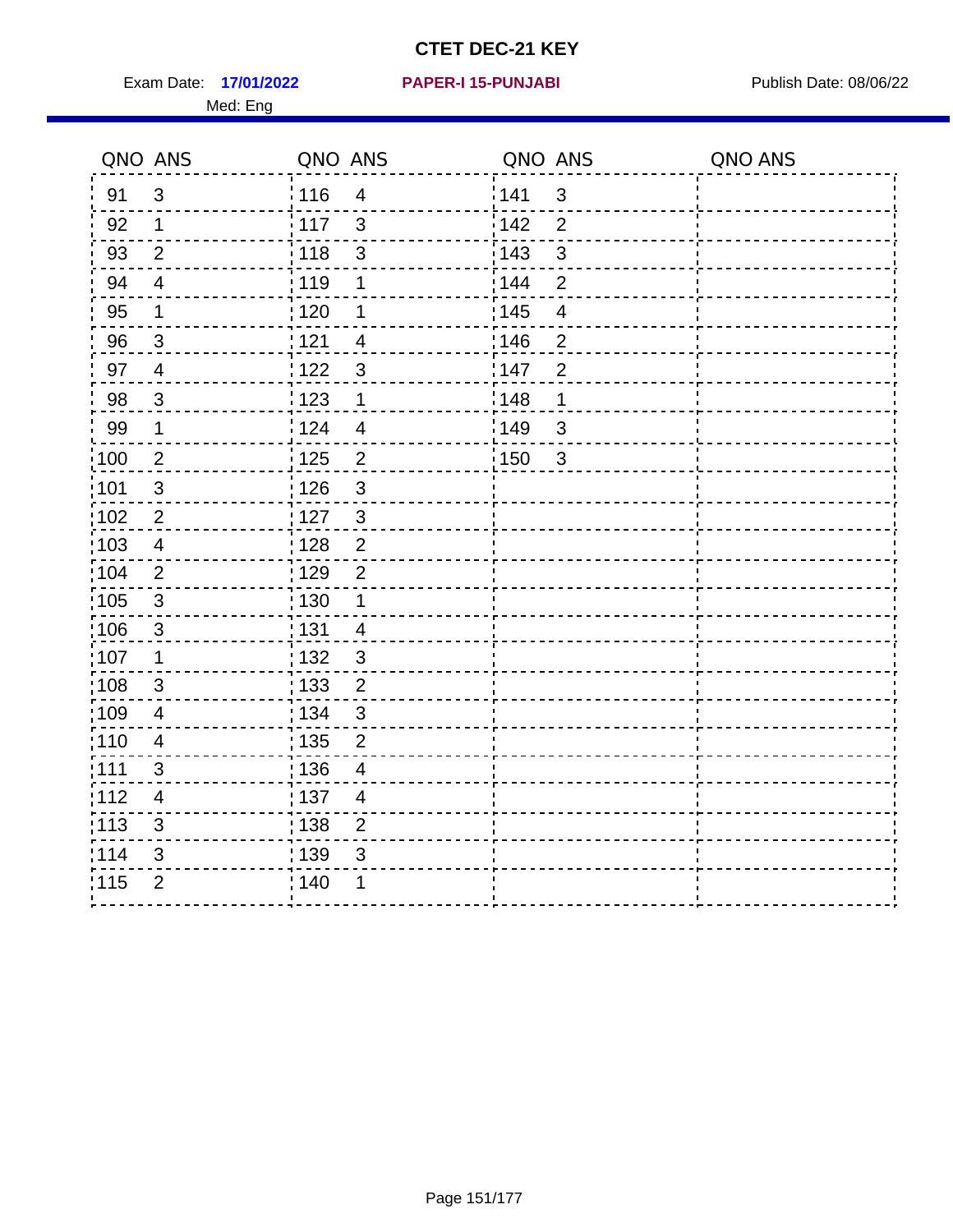Exam Date: 17/01/2022 PAPER-I 16-SANSKRIT Publish Date: 08/06/22 Med: Eng

#### **17/01/2022 PAPER-I 16-SANSKRIT**

|                   | QNO ANS                  | QNO ANS           |                | QNO ANS           |                | QNO ANS |
|-------------------|--------------------------|-------------------|----------------|-------------------|----------------|---------|
| 91                | $\mathbf{3}$             | 116               | $\overline{4}$ | 141               | $\mathbf{3}$   |         |
| 92                | 2                        | $\frac{1}{117}$   | $\mathbf{3}$   | 142               | $\overline{2}$ |         |
| 93                | $\overline{4}$           | 118               | $\mathsf 3$    | 143               | $\mathfrak{S}$ |         |
| 94                | $\overline{2}$           | : 119             | 1              | 144               | $\overline{2}$ |         |
| 95                | 1                        | : 120             | 1              | : 145             | $\overline{4}$ |         |
| 96                | 4                        | 121               | $\mathfrak{B}$ | 146               | $\overline{2}$ |         |
| 97                | $\overline{2}$           | 122               | $\overline{2}$ | 147               | $\overline{2}$ |         |
| 98                | $\mathbf{3}$             | 123               | $\overline{4}$ | $\frac{1}{2}$ 148 | 1              |         |
| 99                | $\overline{2}$           | 1124              | 1              | 149               | $\mathbf{3}$   |         |
| 100               | $\mathbf{3}$             | $\frac{1}{1}$ 125 | $\mathbf 1$    | 150               | $\mathbf{3}$   |         |
| 101               | $\overline{\mathcal{A}}$ | 126               | $\overline{4}$ |                   |                |         |
| 102               | $\overline{2}$           | : 127             | $\overline{2}$ |                   |                |         |
| 103               | 4                        | : 128             | $\mathbf{3}$   |                   |                |         |
| $\frac{1}{104}$   | $\mathbf 1$              | 129               | $\overline{4}$ |                   |                |         |
| 105               | $\sqrt{2}$               | 130               | $\mathsf 3$    |                   |                |         |
| 106               | $\mathbf{3}$             | : 131             | $\overline{2}$ |                   |                |         |
| 107               | $\mathbf 1$              | : 132             | $\overline{4}$ |                   |                |         |
| $\frac{1}{1}$ 108 | $\mathfrak{S}$           | : 133             | $\mathbf 1$    |                   |                |         |
| :109              | $\overline{4}$           | : 134             | $\mathfrak{S}$ |                   |                |         |
| :110              | 4                        | 135               | 1              |                   |                |         |
| : 111             | 3                        | : 136             | 4              |                   |                |         |
| 112               | $\overline{\mathbf{4}}$  | : 137             | $\overline{4}$ |                   |                |         |
| $\frac{1}{1}$ 113 | $\mathfrak{S}$           | : 138             | $\overline{c}$ |                   |                |         |
| 114               | 3                        | : 139             | 3              |                   |                |         |
| 115               | $\overline{2}$           | 140               | 1              |                   |                |         |
|                   |                          |                   |                |                   |                |         |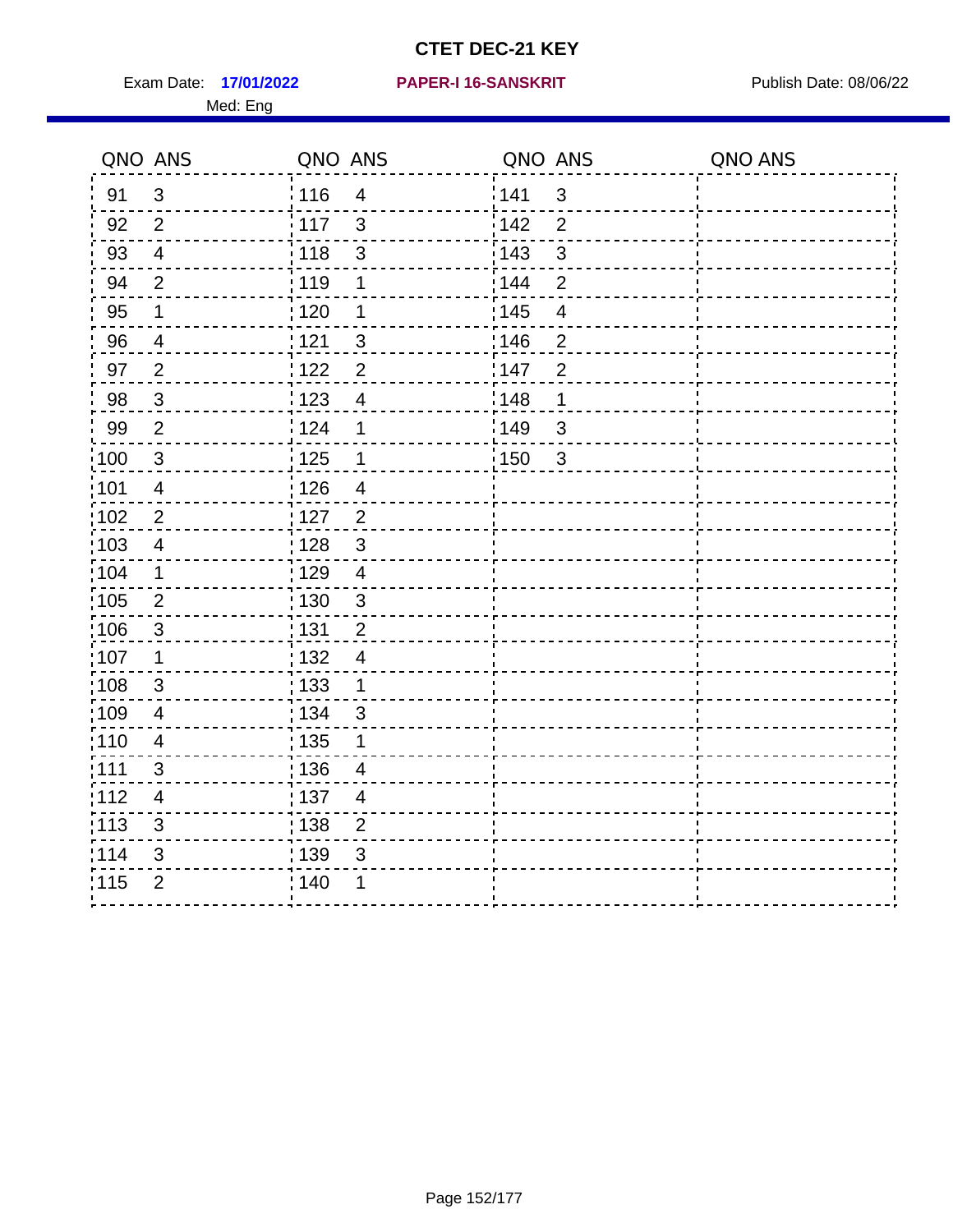Exam Date: 17/01/2022 **PAPER-I 17-TAMIL Exam Date: 08/06/22** Med: Eng

**17/01/2022 PAPER-I 17-TAMIL**

|                   | QNO ANS                  | QNO ANS           |                | QNO ANS |                         | QNO ANS |
|-------------------|--------------------------|-------------------|----------------|---------|-------------------------|---------|
| 91                | $\overline{2}$           | : 116             | $\overline{4}$ | 141     | $\mathbf{3}$            |         |
| 92                | $\mathbf{1}$             | 117               | 3              | 142     | $\overline{2}$          |         |
| 93                | $\mathfrak{3}$           | : 118             | $\mathfrak{S}$ | 143     | 3                       |         |
| 94                | $\overline{4}$           | : 119             | 1              | 144     | $\overline{2}$          |         |
| 95                | $\overline{2}$           | : 120             | 1              | : 145   | $\overline{\mathbf{4}}$ |         |
| 96                | $\mathbf{3}$             | 121               | $\overline{2}$ | 146     | $\overline{2}$          |         |
| 97                | $\overline{2}$           | 122               | 1              | 147     | $\overline{2}$          |         |
| 98                | $\overline{2}$           | 123               | $\mathfrak{S}$ | 148     | 1                       |         |
| 99                | 3                        | 124               | $\overline{4}$ | 149     | 3                       |         |
| :100              | $\mathbf 1$              | $\frac{1}{1}$ 125 | $\overline{2}$ | 150     | $\mathbf{3}$            |         |
| :101              | $\overline{2}$           | : 126             | 3              |         |                         |         |
| $\frac{1}{1}$ 102 | $\overline{4}$           | : 127             | $\overline{c}$ |         |                         |         |
| 103               | 3                        | 128               | $\overline{2}$ |         |                         |         |
| :104              | $\mathbf 1$              | :129              | 3              |         |                         |         |
| $\frac{1}{1}$ 105 | $\overline{2}$           | : 130             | $\mathbf{1}$   |         |                         |         |
| 106               | $\mathbf{3}$             | : 131             | $\overline{2}$ |         |                         |         |
| 107               | 1                        | : 132             | $\overline{4}$ |         |                         |         |
| :108              | $\mathbf{3}$             | : 133             | 3              |         |                         |         |
| 109               | $\overline{\mathcal{A}}$ | : 134             | 1              |         |                         |         |
| : 110             | $\overline{4}$           | : 135             | $\overline{2}$ |         |                         |         |
| :111              | 3                        | : 136             | $\overline{4}$ |         |                         |         |
| 112               | $\overline{\mathbf{4}}$  | :137              | $\overline{4}$ |         |                         |         |
| $\frac{1}{1}$ 113 | 3                        | 138               | $\overline{2}$ |         |                         |         |
| 114               | 3                        | 139               | $\mathfrak{S}$ |         |                         |         |
| 115               | $\overline{2}$           | ; 140             | 1              |         |                         |         |
|                   |                          |                   |                |         |                         |         |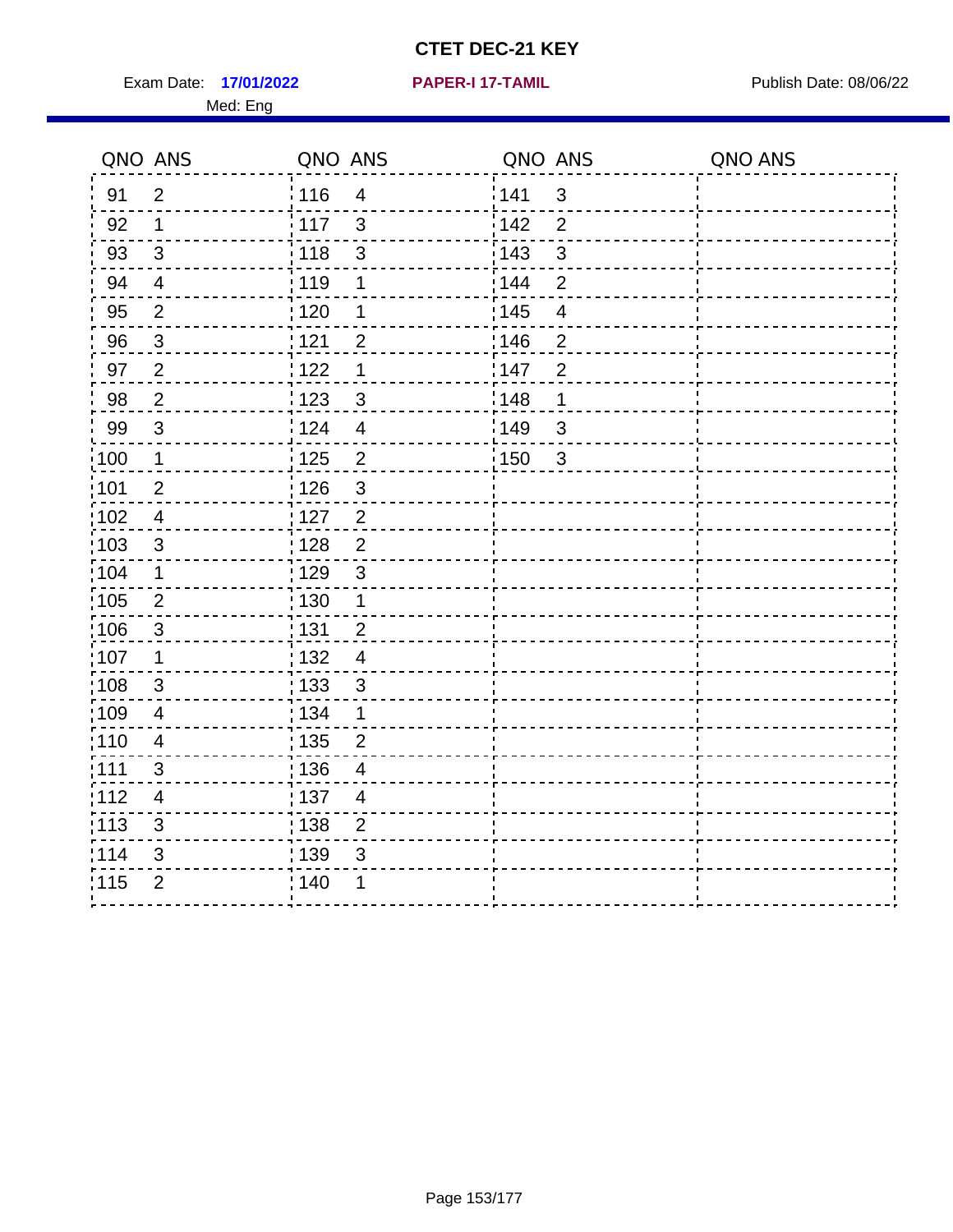Exam Date: 17/01/2022 **PAPER-I 18-TELUGU** PUBLISH Date: 08/06/22 Med: Eng

**17/01/2022 PAPER-I 18-TELUGU**

|                   | QNO ANS                 | QNO ANS                          | QNO ANS                 | QNO ANS |
|-------------------|-------------------------|----------------------------------|-------------------------|---------|
| 91                | $\overline{4}$          | 116<br>$\overline{\mathbf{4}}$   | 141<br>$\mathfrak{S}$   |         |
| 92                | $\overline{4}$          | 117<br>3                         | 142<br>$\overline{2}$   |         |
| 93                | 1                       | 118<br>$\mathbf{3}$              | 143<br>$\mathbf{3}$     |         |
| 94                | 3                       | : 119<br>1                       | 144<br>2                |         |
| 95                | $\overline{2}$          | :120<br>1                        | : 145<br>$\overline{4}$ |         |
| 96                | 1                       | 121<br>$\mathfrak{S}$            | :146<br>$\overline{2}$  |         |
| 97                | $\mathbf 1$             | : 122<br>$\mathbf{3}$            | 147<br>$\overline{2}$   |         |
| 98                | $\overline{2}$          | 123<br>$\mathbf{1}$              | 1148<br>1               |         |
| 99                | $\mathbf 1$             | 124<br>$\overline{2}$            | 149<br>$\sqrt{3}$       |         |
| $\frac{1}{1}$ 100 | $\overline{1}$          | $\overline{2}$<br>125            | 150<br>$\mathbf{3}$     |         |
| 101               | $\sqrt{3}$              | : 126<br>$\mathbf 2$             |                         |         |
| 102               | $\overline{4}$          | : 127<br>$\mathbf{1}$            |                         |         |
| :103              | 2                       | $\overline{2}$<br>: 128          |                         |         |
| 104               | $\mathbf 1$             | : 129<br>$\overline{4}$          |                         |         |
| 105               | $\overline{2}$          | : 130<br>$\mathbf{1}$            |                         |         |
| :106              | $\mathbf{3}$            | : 131<br>$\mathbf{3}$            |                         |         |
| :107              | $\mathbf 1$             | : 132<br>$\mathbf{3}$            |                         |         |
| 108               | $\mathbf{3}$            | : 133<br>$\mathbf{1}$            |                         |         |
| :109              | $\overline{\mathbf{4}}$ | : 134<br>$\overline{2}$          |                         |         |
| :110              | $\overline{4}$          | : 135<br>1                       |                         |         |
| :111              | $\mathfrak{S}$          | : 136<br>4                       |                         |         |
| 112               | $\overline{4}$          | : 137<br>$\overline{4}$          |                         |         |
| :113              | $\mathsf 3$             | $\frac{1}{1}$ 138<br>$\mathbf 2$ |                         |         |
| 114               | 3                       | 139<br>3                         |                         |         |
| 115               | $\overline{2}$          | 140                              |                         |         |
|                   |                         |                                  |                         |         |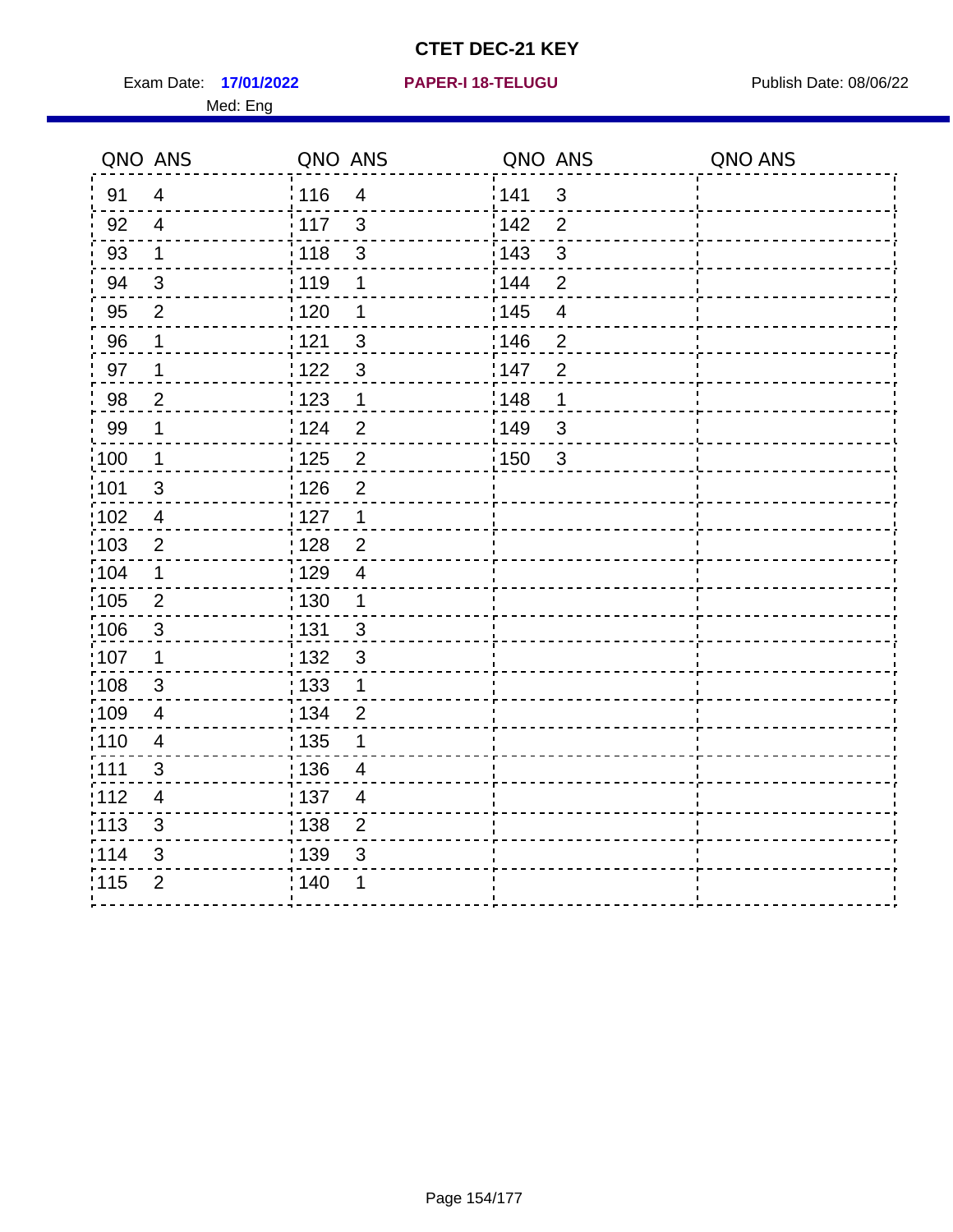Exam Date: 17/01/2022 **PAPER-I 19-TIBETAN** Publish Date: 08/06/22 Med: Eng

**17/01/2022 PAPER-I 19-TIBETAN**

|                   | QNO ANS                  | QNO ANS           |                          | QNO ANS |                          | QNO ANS |
|-------------------|--------------------------|-------------------|--------------------------|---------|--------------------------|---------|
| 91                | $\overline{4}$           | 116               | $\overline{\mathbf{4}}$  | 1141    | $\mathbf{3}$             |         |
| 92                | $\overline{2}$           | 117               | $\mathbf{3}$             | 142     | $\overline{2}$           |         |
| 93                | $\overline{2}$           | $\frac{1}{118}$   | $\sqrt{3}$               | 143     | $\mathfrak{S}$           |         |
| 94                | 1                        | : 119             | 1                        | : 144   | $\overline{2}$           |         |
| 95                | 1                        | : 120             | 1                        | : 145   | $\overline{\mathcal{A}}$ |         |
| 96                | $\overline{2}$           | 121               | 1                        | :146    | $\overline{2}$           |         |
| 97                | $\overline{3}$           | 122               | $\overline{2}$           | 147     | $\overline{2}$           |         |
| 98                | $\overline{4}$           | 123               | $\overline{4}$           | 148     | 1                        |         |
| 99                | $\sqrt{3}$               | 124               | $\mathfrak{3}$           | 149     | $\mathfrak{B}$           |         |
| $\frac{1}{1}$ 100 | $\overline{4}$           | 125               | $\overline{2}$           | 150     | $\mathbf{3}$             |         |
| :101              | $\overline{2}$           | : 126             | 1                        |         |                          |         |
| 102               | 3                        | : 127             | $\mathbf{3}$             |         |                          |         |
| 103               | 3                        | : 128             | $\overline{4}$           |         |                          |         |
| 104               | $\overline{2}$           | : 129             | $\overline{2}$           |         |                          |         |
| $\frac{1}{1}$ 105 | $\sqrt{3}$               | : 130             | $\mathfrak{3}$           |         |                          |         |
| :106              | 3                        | : 131             | $\overline{4}$           |         |                          |         |
| ;107              | $\mathbf{1}$             | 132               | $\mathbf 1$              |         |                          |         |
| 108               | $\sqrt{3}$               | 133               | $\overline{2}$           |         |                          |         |
| :109              | $\overline{\mathbf{4}}$  | : 134             | $\mathbf{3}$             |         |                          |         |
| :110              | $\overline{4}$           | : 135             | 2                        |         |                          |         |
| 1111              | 3                        | : 136             | $\overline{\mathcal{A}}$ |         |                          |         |
| 112               | $\overline{\mathcal{A}}$ | : 137             | $\overline{4}$           |         |                          |         |
| 113               | $\mathfrak{S}$           | $\frac{1}{1}$ 138 | $\overline{2}$           |         |                          |         |
| 114               | 3                        | 139               | 3                        |         |                          |         |
| 115               | $\overline{2}$           | 140               | 1                        |         |                          |         |
|                   |                          |                   |                          |         |                          |         |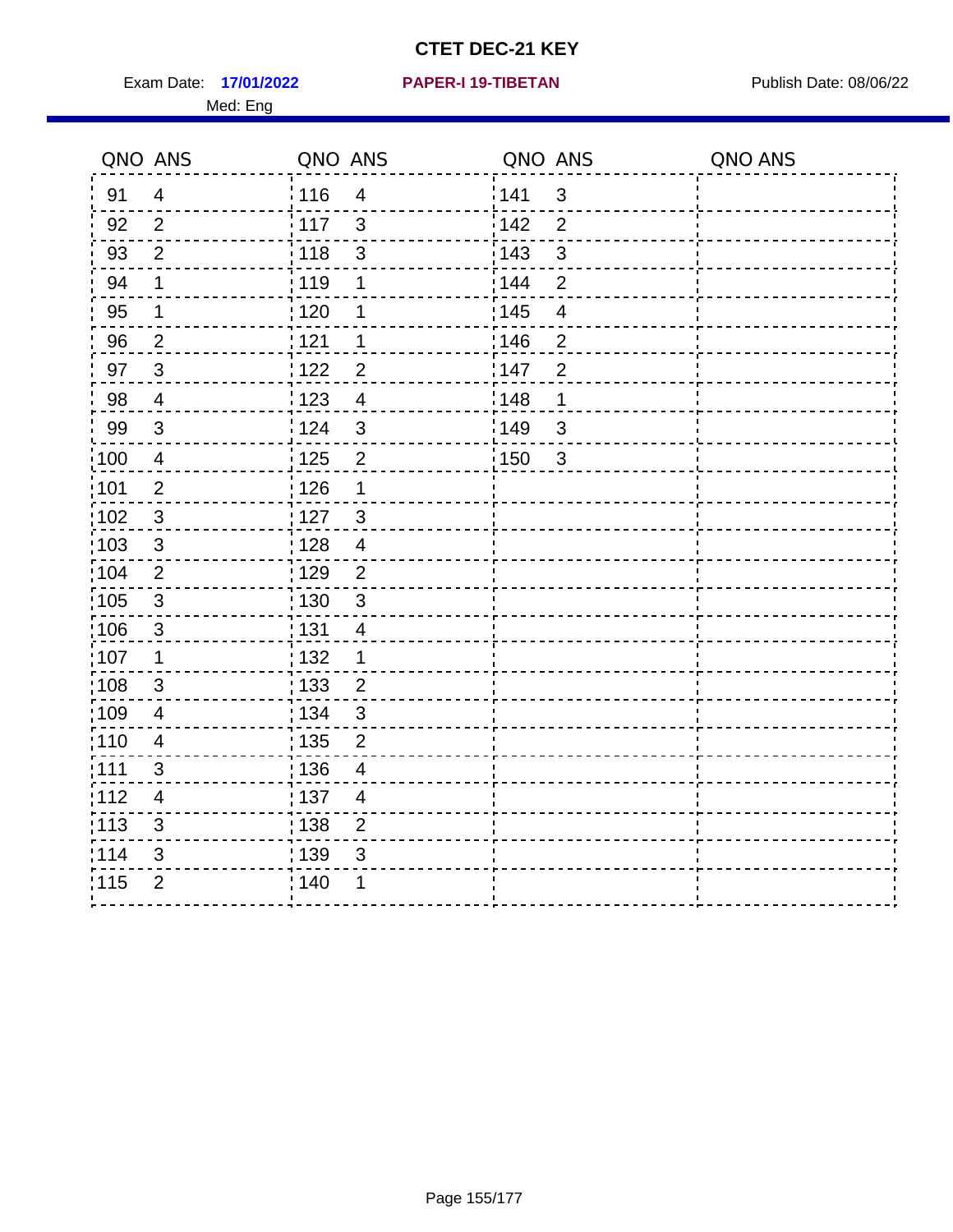Exam Date: 17/01/2022 **PAPER-I 20-URDU** PAPER 120-VERSITY Publish Date: 08/06/22 Med: Eng

**17/01/2022 PAPER-I 20-URDU**

|       | QNO ANS                  | QNO ANS                          | QNO ANS           |                | QNO ANS |
|-------|--------------------------|----------------------------------|-------------------|----------------|---------|
| 91    | $\mathbf 1$              | 116<br>$\overline{4}$            | 1141              | $\mathfrak{S}$ |         |
| 92    | $\overline{2}$           | 117<br>3                         | 142               | $\overline{2}$ |         |
| 93    | $\mathbf 1$              | : 118<br>$\mathsf 3$             | 143               | $\mathfrak{S}$ |         |
| 94    | 3                        | 119<br>1                         | : 144             | $\overline{2}$ |         |
| 95    | 1                        | : 120<br>1                       | : 145             | 4              |         |
| 96    | $\overline{\mathcal{A}}$ | 121<br>1                         | :146              | $\overline{2}$ |         |
| 97    | $\mathbf 1$              | 3<br>1122                        | 147               | $\overline{2}$ |         |
| 98    | $\overline{c}$           | 123<br>$\overline{2}$            | 148               | 1              |         |
| 99    | $\mathbf 1$              | 124<br>1                         | 149               | $\mathsf 3$    |         |
| 100   | $\mathbf 1$              | 125<br>1                         | $\frac{1}{1}$ 150 | $\sqrt{3}$     |         |
| 101   | $\mathbf 2$              | : 126<br>1                       |                   |                |         |
| :102  | $\mathbf{3}$             | : 127<br>$\overline{1}$          |                   |                |         |
| 103   | 1                        | 128<br>1                         |                   |                |         |
| 104   | $\mathfrak{B}$           | : 129<br>1                       |                   |                |         |
| :105  | $\mathbf 1$              | 130<br>$\overline{2}$            |                   |                |         |
| 106   | $\mathbf{3}$             | : 131<br>1                       |                   |                |         |
| 107   | 1                        | : 132<br>1                       |                   |                |         |
| :108  | $\sqrt{3}$               | 133<br>$\overline{2}$            |                   |                |         |
| :109  | $\overline{\mathcal{A}}$ | : 134<br>1                       |                   |                |         |
| : 110 | $\overline{\mathbf{4}}$  | : 135<br>$\overline{c}$          |                   |                |         |
| : 111 | 3                        | : 136<br>4                       |                   |                |         |
| 112   | $\overline{4}$           | :137<br>$\overline{\mathcal{A}}$ |                   |                |         |
| : 113 | $\mathfrak{S}$           | $\overline{2}$<br>: 138          |                   |                |         |
| 114   | $\sqrt{3}$               | 139<br>$\mathfrak{S}$            |                   |                |         |
| 115   | $\overline{2}$           | ; 140                            |                   |                |         |
|       |                          |                                  |                   |                |         |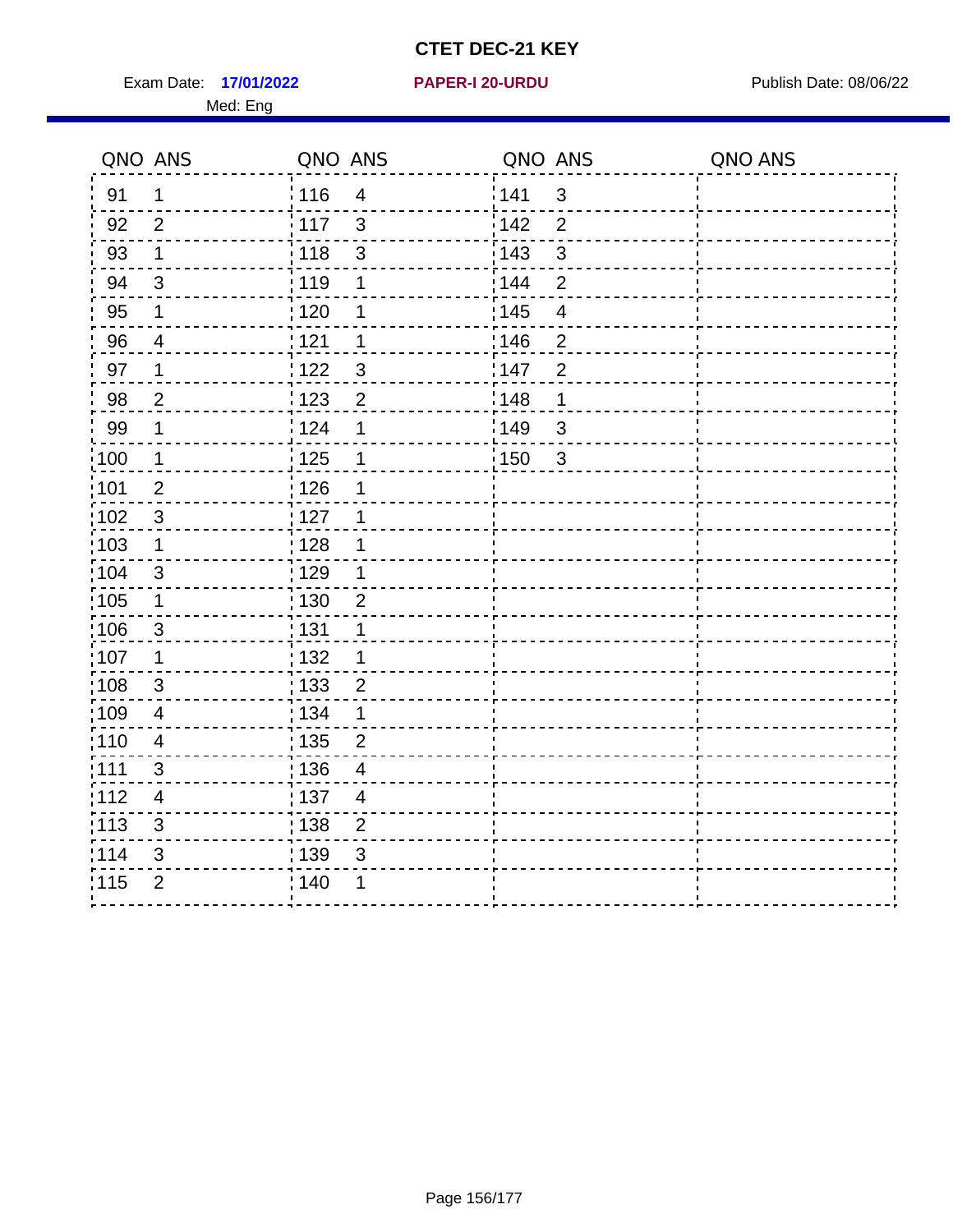Exam Date: 21/01/2022 **PAPER-I-MAIN Exam Date: 08/06/22** Med: Eng

|                | QNO ANS                 | QNO ANS |                         | QNO ANS |                | QNO ANS |                |
|----------------|-------------------------|---------|-------------------------|---------|----------------|---------|----------------|
| 1.             | 1                       | 26      | $\overline{4}$          | 51      | $\overline{2}$ | 76      | $\overline{2}$ |
| 2              | 3                       | 27      | 1                       | 52      | 1              | 77      | 3              |
| 3              | 2                       | 28      | $\overline{2}$          | 53      | 3              | 78      | 3              |
| 4              | 1                       | 29      | 3                       | 54      | $\overline{2}$ | 79      | $\overline{4}$ |
| $\overline{5}$ | 3                       | 30      | $\overline{\mathbf{4}}$ | 55      | 1              | 80      | $\overline{2}$ |
| 6              | $\overline{2}$          | 31      | $\overline{2}$          | 56      | $\overline{2}$ | 81      | 1              |
| $\overline{7}$ | $\overline{2}$          | 32      | $\mathbf{3}$            | 57      | 3              | 82      | 1              |
| 8              | $\overline{2}$          | 33      | $\overline{2}$          | 58      | 4              | 83      | 1              |
| 9              | $\overline{2}$          | 34      | $\overline{2}$          | 59      | $\mathfrak{S}$ | ' 84    | 3              |
| 10             | 3                       | 35      | $\mathbf{3}$            | 60      | $\overline{2}$ | 85      | 1              |
| 11             | $\overline{\mathbf{4}}$ | 36      | $\mathfrak{S}$          | 61      | 1              | 86      | 1              |
| 12             | 3                       | 37      | $\sqrt{3}$              | 62      | 4              | 87      | $\overline{4}$ |
| 13             | 4                       | 38      | $\overline{\mathbf{4}}$ | 63      | 1              | 88      | 1              |
| 14             | 1                       | 39      | 2                       | 64      | 1              | -89     | $\overline{4}$ |
| 15             | 1                       | 40      | $\overline{2}$          | 65      | $\overline{2}$ | 90      | $\overline{2}$ |
| 16             | 1                       | 41      | $\overline{2}$          | 66      | $\overline{4}$ |         |                |
| 17             | 4                       | 42      | $\overline{2}$          | 67      | $\overline{2}$ |         |                |
| 18             | 3                       | 43      | 3                       | 68      | 1              |         |                |
| 19             | $\overline{\mathbf{4}}$ | 44      | $\overline{4}$          | 69      | $\mathfrak{S}$ |         |                |
| 20             | $\overline{2}$          | 45      | $\mathbf{3}$            | 70      | $\overline{2}$ |         |                |
| 21             | $\overline{2}$          | 46      | $\overline{4}$          | .71     | $\overline{2}$ |         |                |
| 22             | $\mathbf{1}$            | 47      | $\overline{2}$          | 72      | $\overline{4}$ |         |                |
| 23             | 3                       | 48      | 1                       | 73      | 4              |         |                |
| 24             | 4                       | 49      | 1                       | 74      | 3              |         |                |
| 25             | 4                       | 50      | 3                       | 75      | $\overline{2}$ |         |                |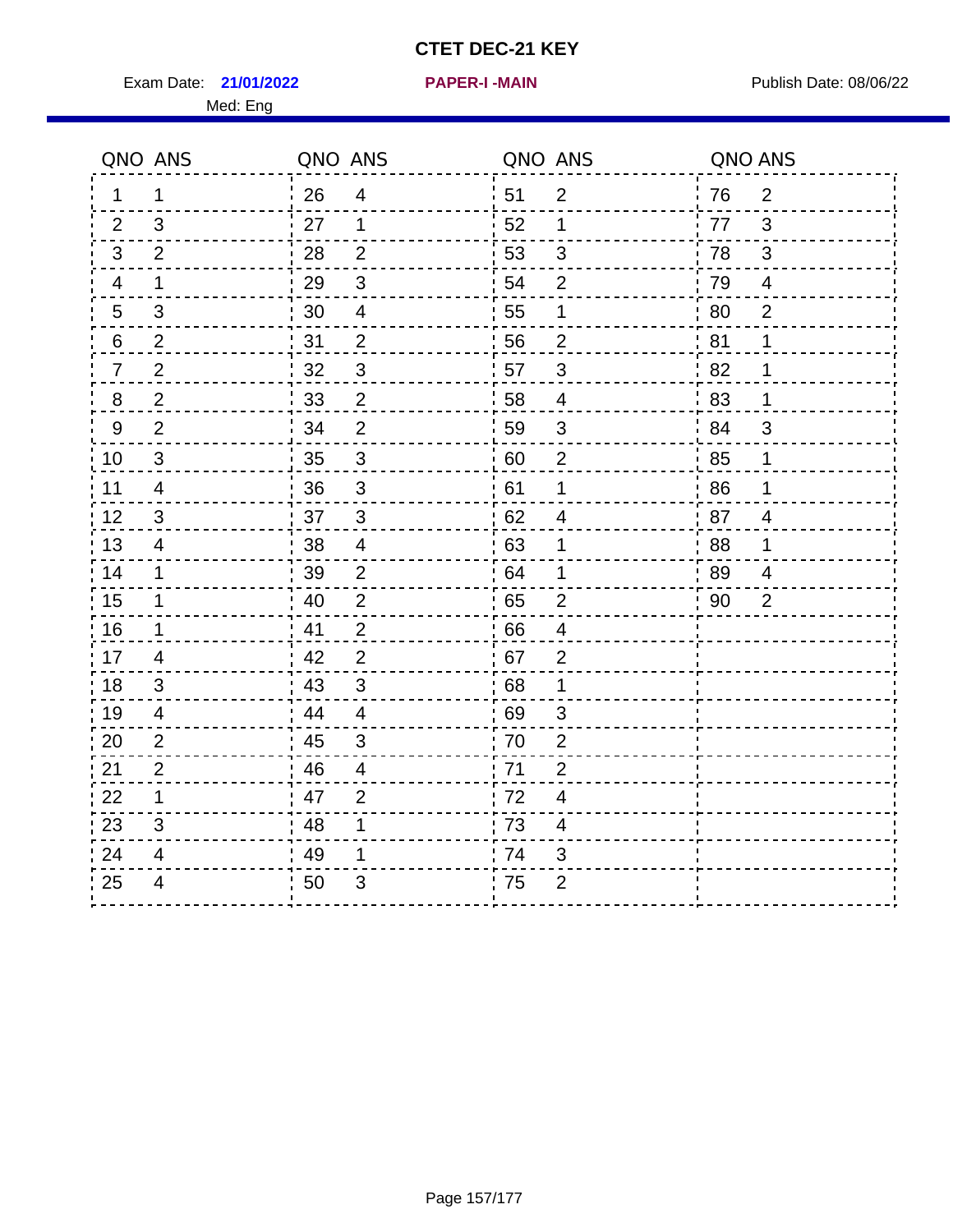Exam Date: 21/01/2022 PAPER-I 01-ENGLISH PREER FOR Publish Date: 08/06/22 Med: Eng

#### **21/01/2022 PAPER-I 01-ENGLISH**

|                 | QNO ANS                  | QNO ANS           |                | QNO ANS |                         | QNO ANS |
|-----------------|--------------------------|-------------------|----------------|---------|-------------------------|---------|
| 91              | $\overline{4}$           | 116               | $\overline{4}$ | 141     | $\mathbf{3}$            |         |
| 92              | $\overline{2}$           | 117               | $\mathbf{3}$   | 142     | 1                       |         |
| 93              | $\mathbf{2}$             | 118               | $\overline{2}$ | 143     | $\overline{4}$          |         |
| 94              | $\overline{4}$           | : 119             | 1              | 144     | $\overline{4}$          |         |
| 95              | $\mathfrak{S}$           | : 120             | 1              | : 145   | $\overline{\mathbf{4}}$ |         |
| 96              | 1                        | 121               | 1              | 146     | $\overline{2}$          |         |
| 97              | $\overline{4}$           | 122               | 3              | 147     | 1                       |         |
| 98              | $\mathbf{3}$             | $\frac{1}{2}$ 123 | $\overline{4}$ | 148     | $\mathbf{3}$            |         |
| 99              | $\overline{4}$           | 124               | $\overline{4}$ | :149    | $\sqrt{3}$              |         |
| 100             | $\overline{4}$           | $\frac{1}{1}$ 125 | $\overline{4}$ | 150     | $\mathbf{3}$            |         |
| :101            | $\overline{\mathcal{A}}$ | : 126             | $\overline{4}$ |         |                         |         |
| 102             | $\overline{4}$           | : 127             | $\mathbf{3}$   |         |                         |         |
| 103             | $\overline{4}$           | : 128             | $\mathbf{3}$   |         |                         |         |
| $\frac{1}{104}$ | $\overline{4}$           | $\frac{1}{1}$ 129 | $\mathfrak{3}$ |         |                         |         |
| 105             | $\overline{\mathbf{4}}$  | : 130             | $\overline{4}$ |         |                         |         |
| :106            | $\mathfrak{S}$           | : 131             | $\overline{2}$ |         |                         |         |
| ;107            | $\mathbf{1}$             | : 132             | $\overline{2}$ |         |                         |         |
| 108             | $\mathbf{3}$             | $\frac{1}{1}$ 133 | $\mathbf{1}$   |         |                         |         |
| :109            | $\mathfrak{3}$           | : 134             | $\overline{2}$ |         |                         |         |
| :110            | 1                        | : 135             | 3              |         |                         |         |
| : 111           | $\overline{2}$           | 136               | 1              |         |                         |         |
| 112             | $\overline{\mathbf{4}}$  | : 137             | $\overline{2}$ |         |                         |         |
| 113             | 1                        | : 138             | 1              |         |                         |         |
| 114             | 1                        | :139              | 2              |         |                         |         |
| 115             | $\overline{2}$           | 140               | $\overline{2}$ |         |                         |         |
|                 |                          |                   |                |         |                         |         |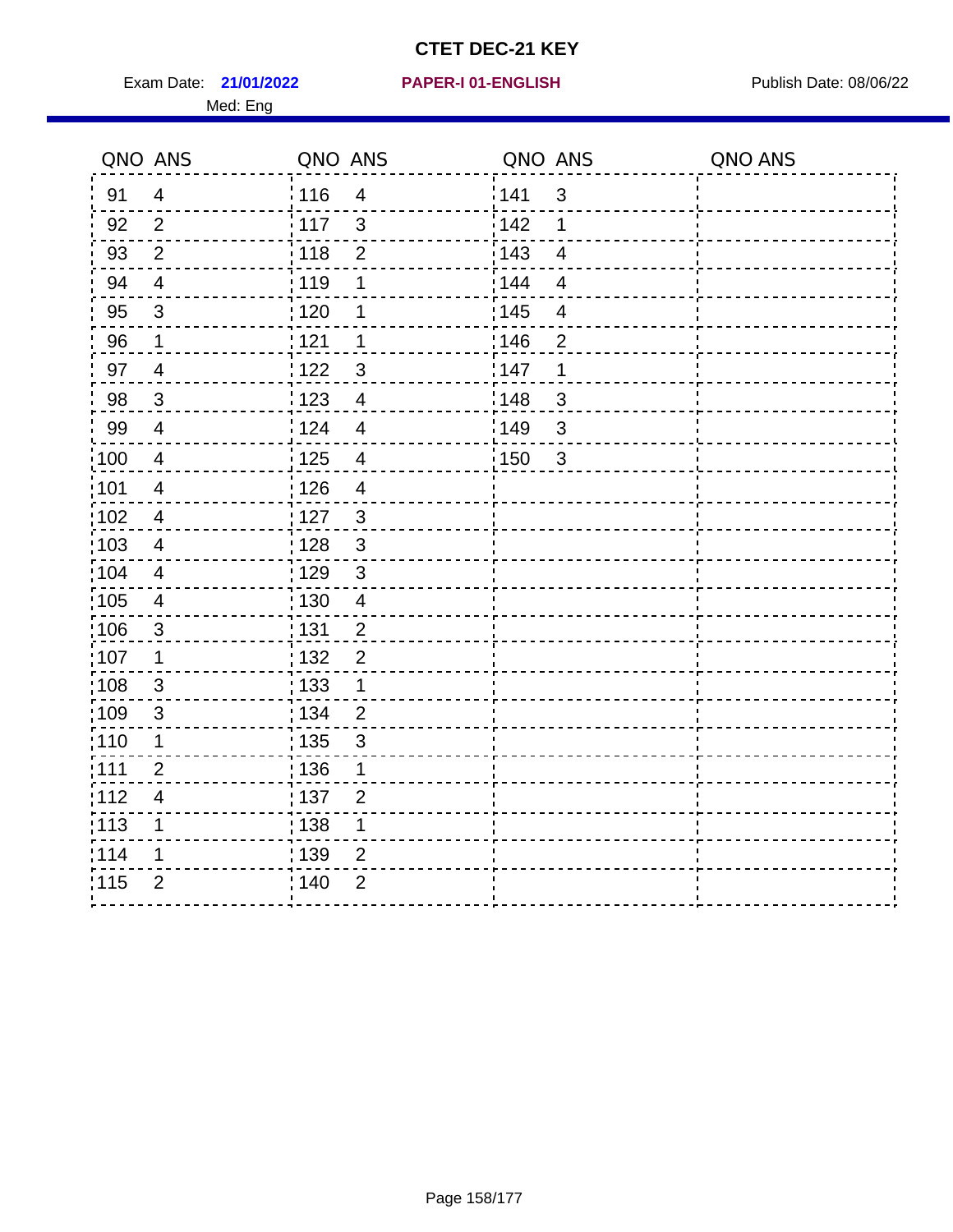Exam Date: 21/01/2022 **PAPER-I 02-HINDI Exam Date: 08/06/22** Med: Eng

#### **21/01/2022 PAPER-I 02-HINDI**

|                   | QNO ANS        | QNO ANS           |                | QNO ANS |                | QNO ANS |
|-------------------|----------------|-------------------|----------------|---------|----------------|---------|
| 91                | 9              | : 116             | $\overline{4}$ | 141     | $\mathfrak{S}$ |         |
| 92                | 9              | $\frac{1}{117}$   | 3              | 142     | 1              |         |
| 93                | 9              | : 118             | $\overline{2}$ | 143     | $\overline{4}$ |         |
| 94                | 9              | : 119             | 1              | : 144   | $\overline{4}$ |         |
| 95                | $9\,$          | ;120              | 1              | : 145   | $\overline{4}$ |         |
| 96                | 9              | 121               | $\overline{2}$ | 146     | $\overline{2}$ |         |
| 97                | 9              | 1122              | $\overline{4}$ | 147     | 1              |         |
| 98                | 9              | : 123             | $\overline{4}$ | 148     | 3              |         |
| 99                | $9\,$          | 124               | $\overline{4}$ | 149     | 3              |         |
| $\frac{1}{100}$   | $\mathbf 1$    | 125               | $\mathbf 1$    | 150     | $\mathbf{3}$   |         |
| 101               | $\mathfrak{S}$ | 126               | 1              |         |                |         |
| $\frac{1}{1}$ 102 | $\overline{2}$ | : 127             | $\mathbf{3}$   |         |                |         |
| 103               | 4              | : 128             | 3              |         |                |         |
| :104              | 4              | :129              | $\mathbf 1$    |         |                |         |
| 105               | $\mathbf{3}$   | : 130             | $\mathbf{1}$   |         |                |         |
| 106               | $\sqrt{3}$     | : 131             | $\overline{2}$ |         |                |         |
| 107               | $\mathbf 1$    | : 132             | 3              |         |                |         |
| :108              | 3              | : 133             | $\overline{4}$ |         |                |         |
| 109               | $\mathfrak{S}$ | : 134             | 1              |         |                |         |
| 110               | $\mathbf 1$    | $\frac{1}{1}$ 135 | $\mathbf{3}$   |         |                |         |
| : 111             | $\overline{2}$ | :136              | 1              |         |                |         |
| 112               | $\overline{4}$ | :137              | $\overline{2}$ |         |                |         |
| :113              | 1              | : 138             | $\mathbf 1$    |         |                |         |
| 114               | 1              | : 139             | $\overline{2}$ |         |                |         |
| 115               | $\overline{2}$ | ; 140             | $\overline{2}$ |         |                |         |

Answer key 9 means marks awarded to all the candidates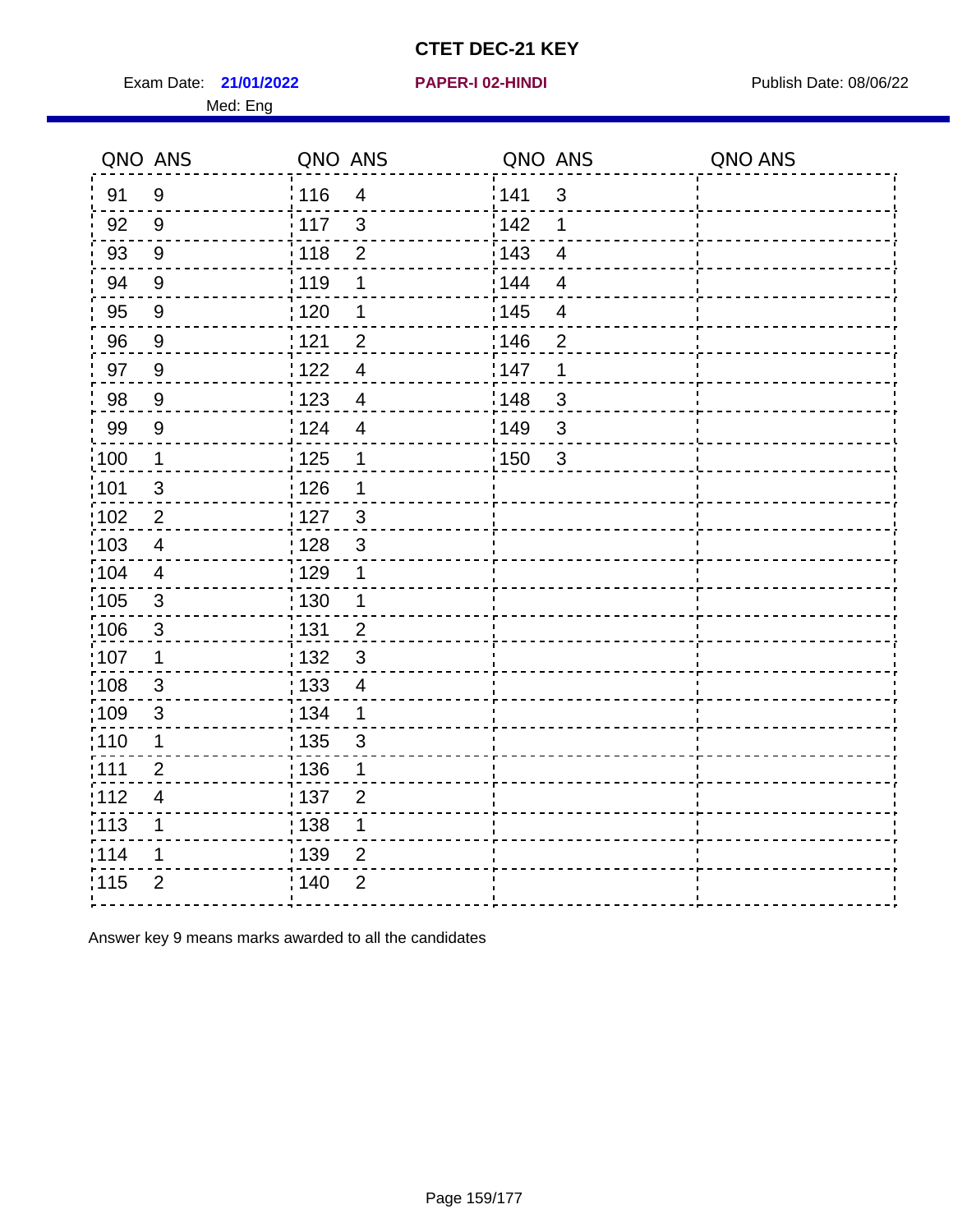Med: Eng

|                   | QNO ANS                  | QNO ANS           |                         | QNO ANS           |                          | QNO ANS |
|-------------------|--------------------------|-------------------|-------------------------|-------------------|--------------------------|---------|
| 91                | $\mathfrak{S}$           | 116               | $\overline{4}$          | 141               | $\mathfrak{S}$           |         |
| 92                | $\mathbf 1$              | 117               | $\mathbf{3}$            | 142               | 1                        |         |
| 93                | $\overline{2}$           | 118               | $\mathbf 2$             | 143               | $\overline{\mathbf{4}}$  |         |
| 94                | $\overline{4}$           | : 119             | 1                       | : 144             | $\overline{4}$           |         |
| 95                | $\overline{2}$           | : 120             | 1                       | : 145             | $\overline{\mathcal{A}}$ |         |
| 96                | 4                        | 121               | $\overline{4}$          | 146               | $\overline{2}$           |         |
| 97                | $\mathfrak{B}$           | : 122             | $\overline{2}$          | 147               | 1                        |         |
| 98                | $\mathbf{1}$             | 123               | $\mathbf{1}$            | 148               | $\mathbf{3}$             |         |
| 99                | $\sqrt{3}$               | 124               | $\overline{\mathbf{4}}$ | $\frac{1}{2}$ 149 | $\mathfrak{S}$           |         |
| $\frac{1}{1}$ 100 | $\mathbf{3}$             | $\frac{1}{1}$ 125 | $\mathfrak{3}$          | 150               | $\mathfrak{S}$           |         |
| :101              | $\sqrt{3}$               | : 126             | $\mathfrak{S}$          |                   |                          |         |
| 102               | $\overline{4}$           | : 127             | $\overline{2}$          |                   |                          |         |
| ;103              | $\mathbf 1$              | :128              | $\overline{4}$          |                   |                          |         |
| 104               | $\overline{4}$           | : 129             | $\overline{\mathbf{4}}$ |                   |                          |         |
| 105               | $\sqrt{3}$               | 130               | $\mathbf{3}$            |                   |                          |         |
| :106              | $\mathfrak{S}$           | : 131             | $\overline{2}$          |                   |                          |         |
| 107               | 1                        | :132              | $\overline{4}$          |                   |                          |         |
| 108               | $\sqrt{3}$               | 133               | $\mathbf{1}$            |                   |                          |         |
| :109              | $\sqrt{3}$               | : 134             | 3                       |                   |                          |         |
| :110              | 1                        | : 135             | 2                       |                   |                          |         |
| :111              | $\overline{2}$           | : 136             | 1                       |                   |                          |         |
| 112               | $\overline{\mathcal{A}}$ | 137               | $\overline{2}$          |                   |                          |         |
| 113               | 1                        | 138               | 1                       |                   |                          |         |
| 114               | 1                        | 139               | 2                       |                   |                          |         |
| 115               | $\overline{2}$           | 140               | $\overline{2}$          |                   |                          |         |
|                   |                          |                   |                         |                   |                          |         |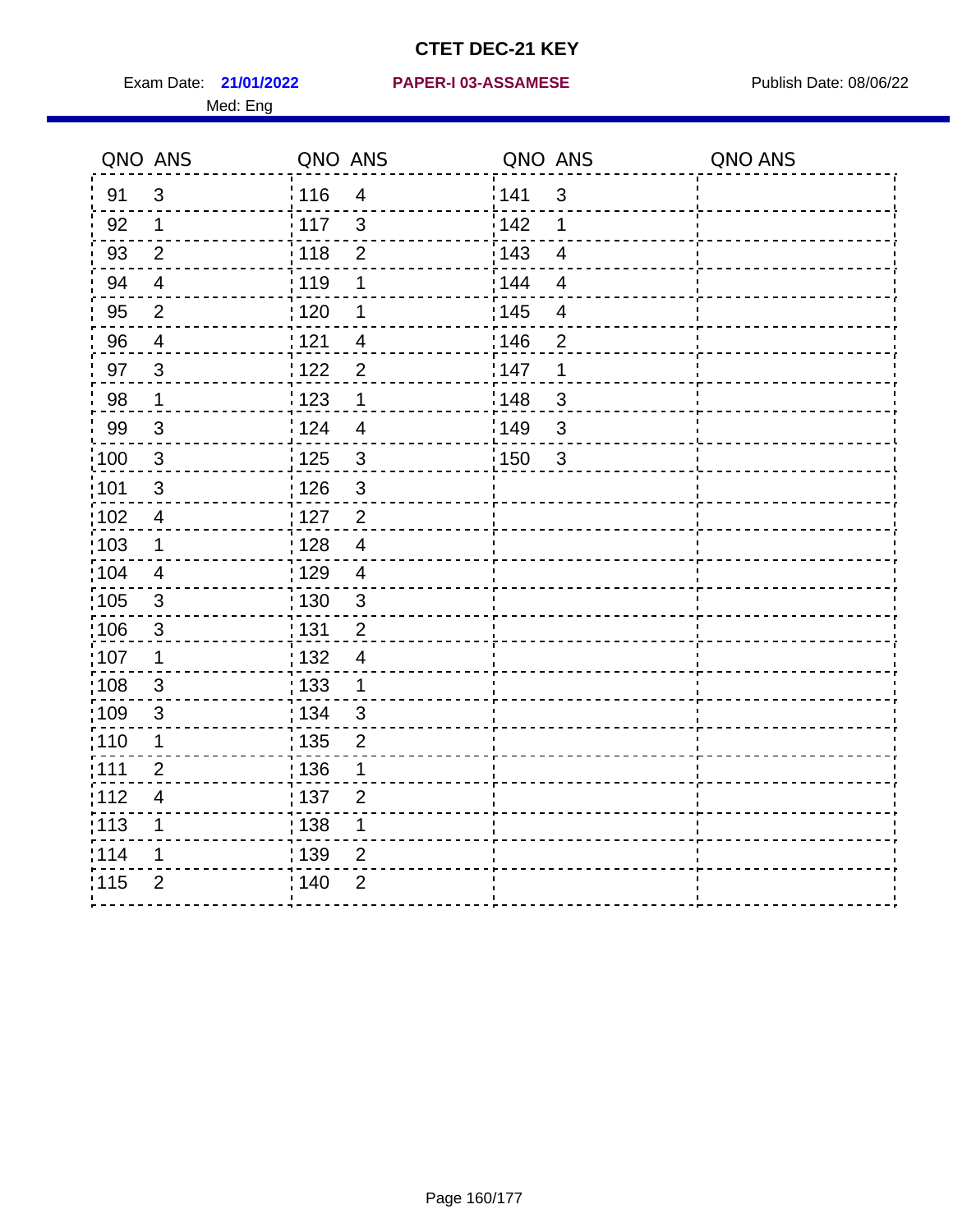Exam Date: 21/01/2022 PAPER-I 04-BENGALI PREREMENTED Publish Date: 08/06/22 Med: Eng

**21/01/2022 PAPER-I 04-BENGALI**

|                   | QNO ANS                   | QNO ANS |                           | QNO ANS |                          | QNO ANS |
|-------------------|---------------------------|---------|---------------------------|---------|--------------------------|---------|
| 91                | $\mathbf{3}$              | 116     | $\overline{\mathbf{4}}$   | 1141    | $\sqrt{3}$               |         |
| 92                | $\mathbf 1$               | 117     | $\mathfrak{3}$            | 142     | 1                        |         |
| 93                | $\overline{4}$            | 118     | $\mathbf{2}$              | 143     | $\overline{\mathbf{4}}$  |         |
| 94                | 2                         | : 119   | 1                         | 144     | $\overline{4}$           |         |
| 95                | $\mathfrak{B}$            | : 120   | 1                         | : 145   | $\overline{\mathcal{A}}$ |         |
| 96                | 4                         | 121     | $\overline{2}$            | 146     | $\overline{2}$           |         |
| 97                | $\overline{2}$            | 122     | $\overline{4}$            | 147     | 1                        |         |
| 98                | $\overline{1}$            | 1123    | $\mathbf{3}$              | 148     | $\sqrt{3}$               |         |
| 99                | $\ensuremath{\mathsf{3}}$ | 124     | $\overline{2}$            | :149    | $\mathsf 3$              |         |
| $\frac{1}{1}$ 100 | $\overline{2}$            | 125     | $\mathbf{1}$              | 150     | $\mathbf{3}$             |         |
| :101              | $\sqrt{3}$                | : 126   | $\ensuremath{\mathsf{3}}$ |         |                          |         |
| 102               | $\mathfrak{3}$            | : 127   | 2                         |         |                          |         |
| 103               | $\mathbf 1$               | :128    | $\overline{4}$            |         |                          |         |
| 104               | $\overline{4}$            | : 129   | $\overline{\mathcal{A}}$  |         |                          |         |
| 105               | $\sqrt{2}$                | 130     | $\mathbf 1$               |         |                          |         |
| :106              | $\mathfrak{S}$            | : 131   | $\mathbf 1$               |         |                          |         |
| 107               | 1                         | :132    | $\overline{2}$            |         |                          |         |
| 108               | $\sqrt{3}$                | : 133   | $\mathbf{3}$              |         |                          |         |
| :109              | $\mathfrak{S}$            | : 134   | $\mathbf 1$               |         |                          |         |
| : 110             | 1                         | : 135   | $\overline{2}$            |         |                          |         |
| 111               | $\overline{2}$            | : 136   | 1                         |         |                          |         |
| 112               | $\overline{\mathcal{A}}$  | : 137   | $\overline{2}$            |         |                          |         |
| 113               | 1                         | 138     | 1                         |         |                          |         |
| 114               | 1                         | :139    | 2                         |         |                          |         |
| 115               | $\overline{2}$            | 140     | $\overline{2}$            |         |                          |         |
|                   |                           |         |                           |         |                          |         |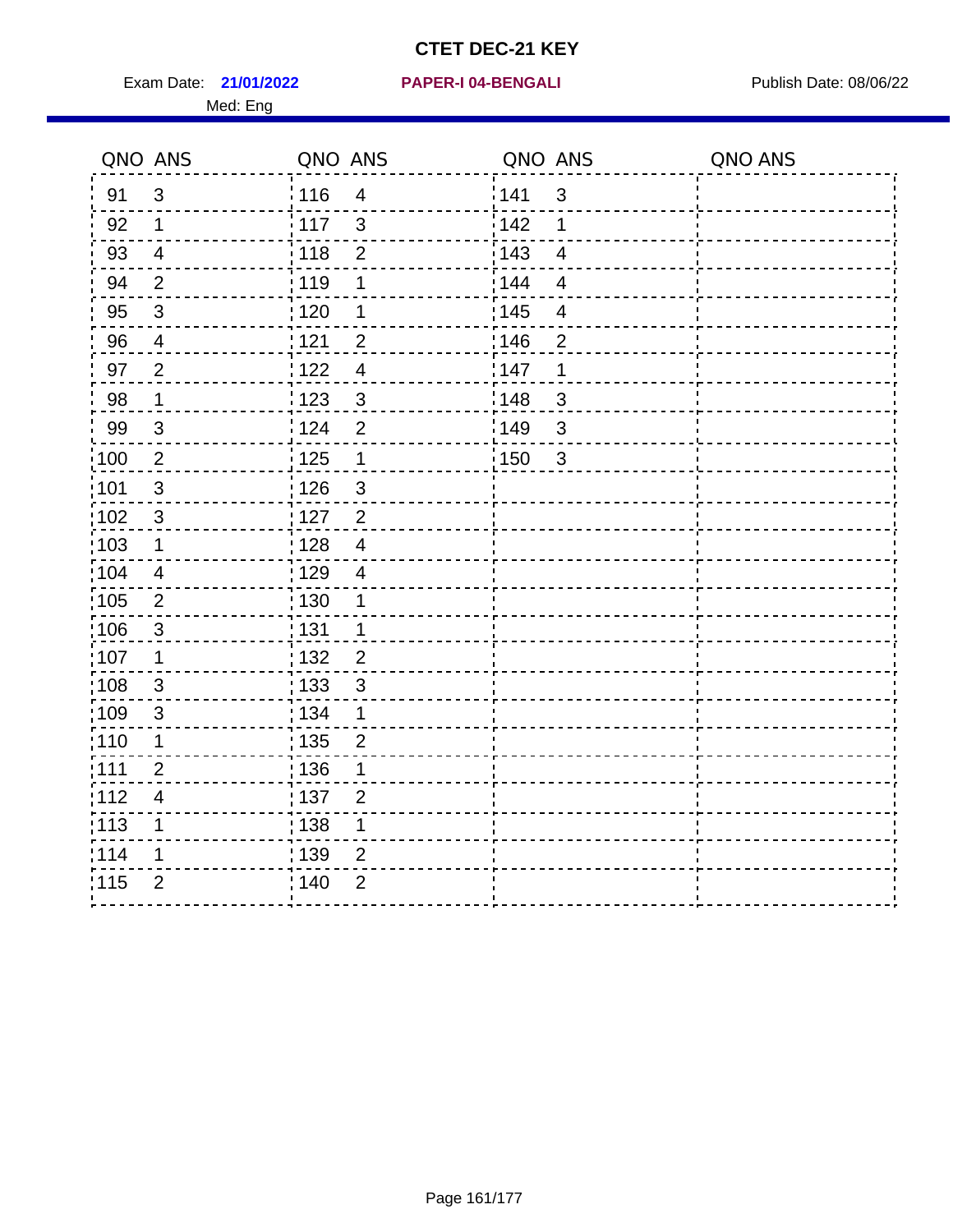Exam Date: 21/01/2022 PAPER-I 05-GARO Publish Date: 08/06/22 Med: Eng

#### **21/01/2022 PAPER-I 05-GARO**

|                   | QNO ANS                 | QNO ANS |                      | QNO ANS          |                         | QNO ANS |
|-------------------|-------------------------|---------|----------------------|------------------|-------------------------|---------|
| 91                | $\overline{4}$          | 116     | $\overline{4}$       | 141              | $\mathbf{3}$            |         |
| 92                | $\overline{2}$          | 117     | $\mathbf{3}$         | <sup>'</sup> 142 | $\mathbf 1$             |         |
| 93                | $\mathbf{1}$            | 118     | $\overline{2}$       | 143              | $\overline{4}$          |         |
| 94                | $\overline{2}$          | : 119   | 1                    | 144              | $\overline{\mathbf{4}}$ |         |
| 95                | $\overline{2}$          | :120    | 1                    | : 145            | $\overline{\mathbf{4}}$ |         |
| 96                | $\mathbf{3}$            | 121     | $\mathbf 1$          | 146              | $\overline{2}$          |         |
| 97                | $\overline{2}$          | 1122    | $\overline{2}$       | 147              | $\mathbf 1$             |         |
| 98                | $\mathbf{3}$            | 123     | $\mathbf{3}$         | 148              | 3                       |         |
| 99                | $\overline{2}$          | 124     | $\overline{2}$       | 149              | $\mathbf{3}$            |         |
| $\frac{1}{1}$ 100 | $\mathbf{3}$            | 125     | $\mathbf 1$          | : 150            | $\mathbf{3}$            |         |
| :101              | $\overline{2}$          | : 126   | $\mathbf 1$          |                  |                         |         |
| $\frac{1}{1}$ 102 | $\mathbf 1$             | :127    | $\frac{2}{\sqrt{2}}$ |                  |                         |         |
| 103               | 2                       | : 128   | 2                    |                  |                         |         |
| :104              | 1                       | :129    | $\overline{4}$       |                  |                         |         |
| $\frac{1}{1}$ 105 | $\mathbf 1$             | : 130   | $\overline{2}$       |                  |                         |         |
| 106               | 3                       | : 131   | $\mathbf 1$          |                  |                         |         |
| :107              | 1                       | : 132   | 1                    |                  |                         |         |
| 108               | $\mathbf{3}$            | : 133   | $\overline{2}$       |                  |                         |         |
| :109              | $\sqrt{3}$              | : 134   | $\overline{4}$       |                  |                         |         |
| :110              | 1                       | ; 135   | $\mathfrak{B}$       |                  |                         |         |
| :111              | $\overline{2}$          | :136    | 1                    |                  |                         |         |
| 112               | $\overline{\mathbf{4}}$ | : 137   | $\overline{2}$       |                  |                         |         |
| : 113             | 1                       | 138     | $\mathbf 1$          |                  |                         |         |
| 114               | 1                       | : 139   | $\overline{2}$       |                  |                         |         |
| 115               | $\overline{2}$          | : 140   | $\overline{2}$       |                  |                         |         |
|                   |                         |         |                      |                  |                         |         |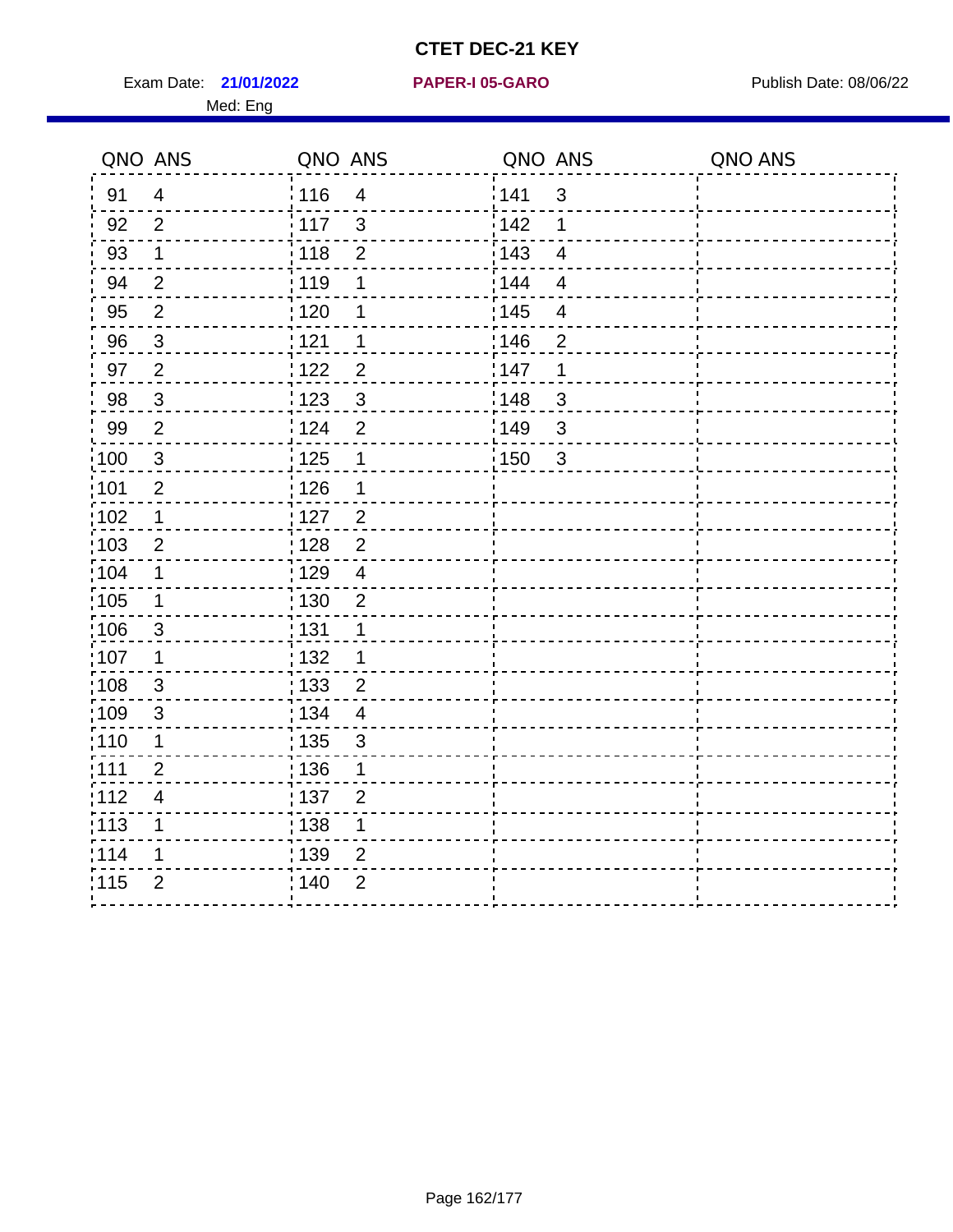Exam Date: 21/01/2022 PAPER-I 06-GUJARATI Publish Date: 08/06/22 Med: Eng

**21/01/2022 PAPER-I 06-GUJARATI**

|                   | QNO ANS                 | QNO ANS           |                         | QNO ANS           |                | QNO ANS |
|-------------------|-------------------------|-------------------|-------------------------|-------------------|----------------|---------|
| 91                | $\overline{4}$          | : 116             | $\overline{4}$          | 141               | $\mathbf{3}$   |         |
| 92                | $\overline{2}$          | 117               | $\mathbf{3}$            | 142               | 1              |         |
| 93                | $\mathbf 1$             | 118               | $\mathbf 2$             | 143               | $\overline{4}$ |         |
| 94                | $\mathbf 1$             | : 119             | 1                       | : 144             | $\overline{4}$ |         |
| 95                | $\overline{4}$          | : 120             | 1                       | : 145             | 4              |         |
| 96                | 3                       | 121               | 1                       | 146               | $\overline{2}$ |         |
| 97                | $\overline{3}$          | 122               | 3                       | 147               | 1              |         |
| 98                | $\mathbf{3}$            | 123               | $\overline{c}$          | 148               | $\mathfrak{S}$ |         |
| 99                | $\mathbf 1$             | 124               | $\overline{\mathbf{4}}$ | 149               | 3              |         |
| $\frac{1}{1}$ 100 | $\mathbf 1$             | $\frac{1}{1}$ 125 | $\mathbf{1}$            | $\frac{1}{1}$ 150 | $\mathbf{3}$   |         |
| :101              | 1                       | 126               | 3                       |                   |                |         |
| 102               | $\overline{2}$          | : 127             | $\mathbf 1$             |                   |                |         |
| 103               | $\mathbf 1$             | : 128             | $\mathbf 1$             |                   |                |         |
| 104               | $\overline{2}$          | $\frac{1}{1}$ 129 | 1                       |                   |                |         |
| 105               | $\sqrt{2}$              | 130               | $\mathbf 1$             |                   |                |         |
| 106               | $\mathfrak{S}$          | 131               | $\overline{2}$          |                   |                |         |
| ;107              | $\mathbf{1}$            | 132               | $\overline{2}$          |                   |                |         |
| 108               | $\mathbf{3}$            | : 133             | $\mathbf{1}$            |                   |                |         |
| :109              | $\mathfrak{S}$          | : 134             | $\overline{4}$          |                   |                |         |
| :110              | 1                       | : 135             | 3                       |                   |                |         |
| :111              | $\overline{2}$          | : 136             | 1                       |                   |                |         |
| 112               | $\overline{\mathbf{4}}$ | 137               | $\overline{2}$          |                   |                |         |
| 113               | 1                       | 138               | 1                       |                   |                |         |
| 114               | 1                       | 139               | 2                       |                   |                |         |
| 115               | $\overline{2}$          | 140               | $\overline{2}$          |                   |                |         |
|                   |                         |                   |                         |                   |                |         |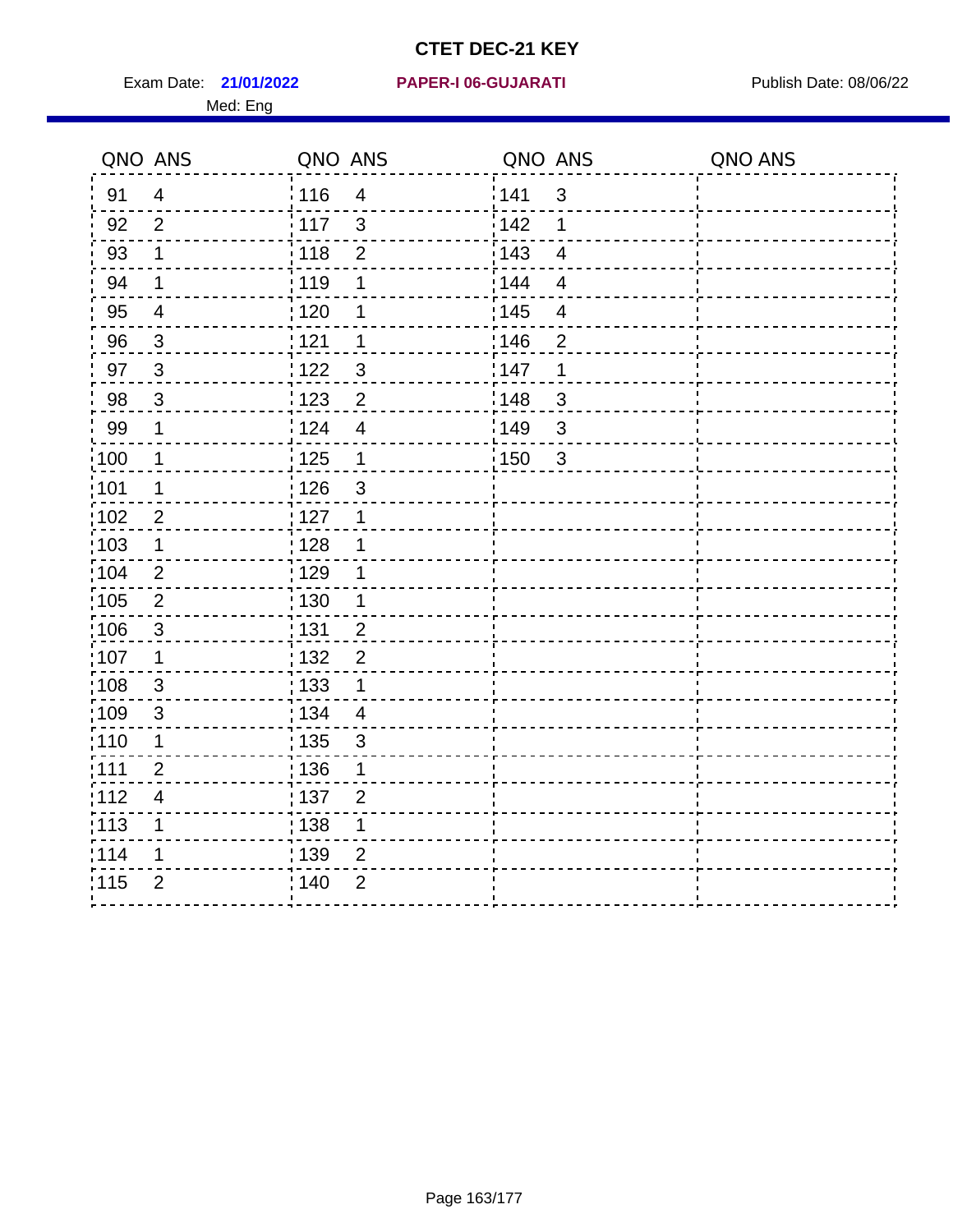Exam Date: 21/01/2022 PAPER-I 07-KANNADA Publish Date: 08/06/22 Med: Eng

|                   | QNO ANS                  | QNO ANS           |                         | QNO ANS           |                          | QNO ANS |
|-------------------|--------------------------|-------------------|-------------------------|-------------------|--------------------------|---------|
| 91                | 3                        | : 116             | $\overline{4}$          | 141               | $\mathfrak{S}$           |         |
| 92                | $\mathbf{3}$             | 117               | $\mathbf{3}$            | 142               | 1                        |         |
| 93                | $\mathbf{1}$             | 118               | $\overline{2}$          | 143               | $\overline{4}$           |         |
| 94                | $\overline{2}$           | : 119             | 1                       | : 144             | $\overline{4}$           |         |
| 95                | $\overline{2}$           | : 120             | 1                       | : 145             | $\overline{\mathcal{A}}$ |         |
| 96                | $\mathfrak{S}$           | 121               | $\overline{2}$          | 146               | $\overline{2}$           |         |
| 97                | $\overline{3}$           | 122               | 1                       | 147               | $\mathbf 1$              |         |
| 98                | $\mathbf{1}$             | 123               | $\mathfrak{S}$          | 148               | $\mathbf{3}$             |         |
| 99                | $\sqrt{3}$               | 124               | $\overline{\mathbf{4}}$ | 149               | $\mathfrak{S}$           |         |
| $\frac{1}{1}$ 100 | $\overline{2}$           | $\frac{1}{1}$ 125 | $\mathbf 1$             | $\frac{1}{1}$ 150 | $\mathbf{3}$             |         |
| :101              | $\boldsymbol{2}$         | : 126             | $\mathbf{3}$            |                   |                          |         |
| 102               | $\overline{4}$           | :127              | $\mathbf{3}$            |                   |                          |         |
| 103               | 3                        | : 128             | $\mathbf{3}$            |                   |                          |         |
| 104               | $\overline{2}$           | : 129             | $\overline{4}$          |                   |                          |         |
| 105               | $\mathbf 1$              | : 130             | $\overline{2}$          |                   |                          |         |
| :106              | $\mathbf{3}$             | : 131             | 3                       |                   |                          |         |
| ;107              | $\mathbf 1$              | 132               | $\mathbf 1$             |                   |                          |         |
| 108               | $\mathbf{3}$             | 133               | $\mathfrak{S}$          |                   |                          |         |
| :109              | $\sqrt{3}$               | : 134             | $\mathbf{1}$            |                   |                          |         |
| :110              | 1                        | 135               | $\overline{2}$          |                   |                          |         |
| 111               | $\overline{2}$           | : 136             | 1                       |                   |                          |         |
| 112               | $\overline{\mathcal{A}}$ | 137               | $\overline{2}$          |                   |                          |         |
| 113               | 1                        | 138               | 1                       |                   |                          |         |
| 114               | 1                        | 139               | 2                       |                   |                          |         |
| 115               | $\overline{2}$           | 140               | $\overline{2}$          |                   |                          |         |
|                   |                          |                   |                         |                   |                          |         |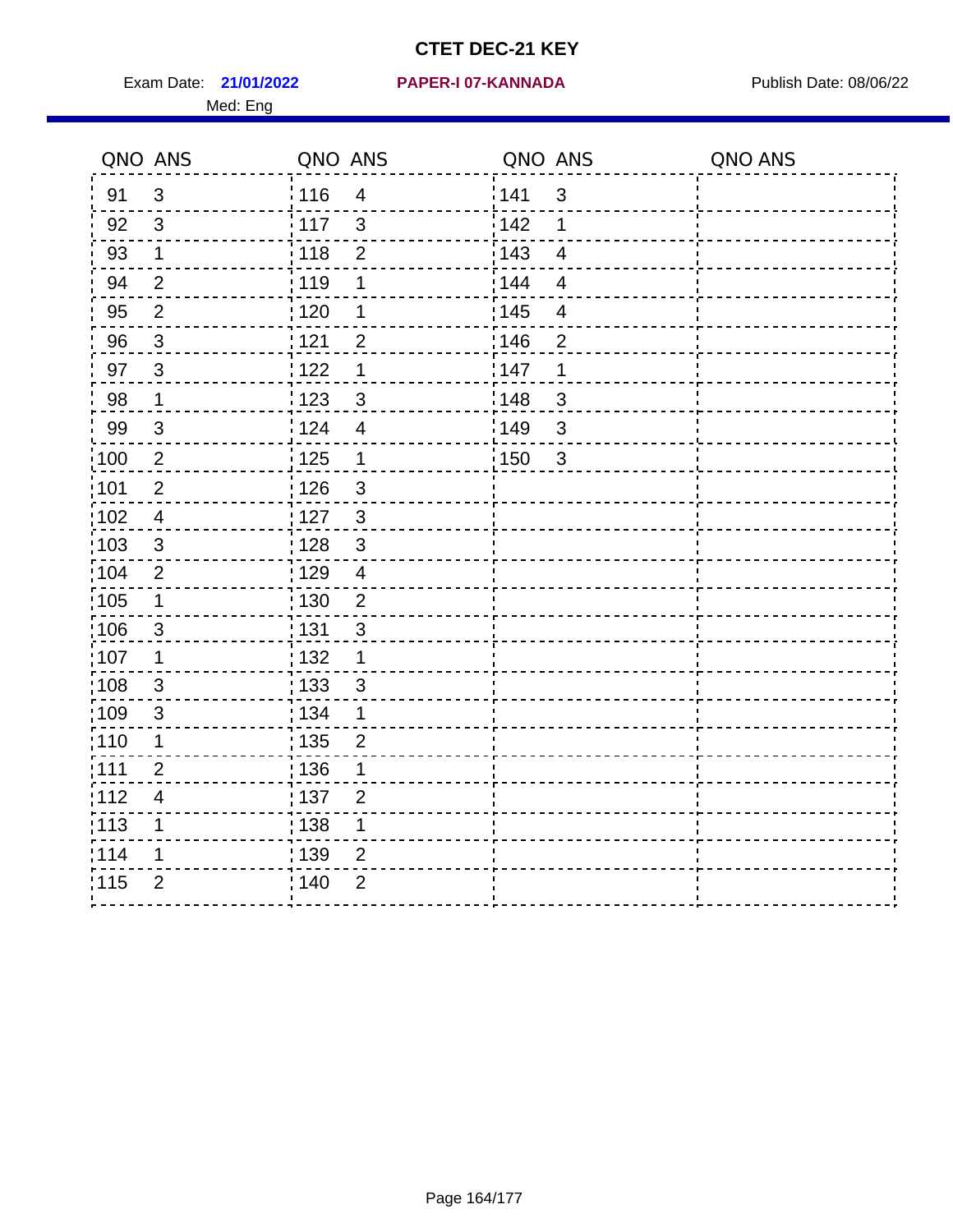Exam Date: 21/01/2022 **PAPER-I 08-KHASI** PUBLISH Date: 08/06/22 Med: Eng

#### **21/01/2022 PAPER-I 08-KHASI**

| QNO ANS           |                         | QNO ANS           |                | QNO ANS           |                         | QNO ANS |
|-------------------|-------------------------|-------------------|----------------|-------------------|-------------------------|---------|
| 91                | $\overline{2}$          | 116               | $\overline{4}$ | <sup>'</sup> 141  | 3                       |         |
| 92                | 1                       | 117               | $\mathbf{3}$   | <sup>'</sup> 142  | 1                       |         |
| 93                | $\overline{4}$          | 118               | $\overline{2}$ | : 143             | $\overline{\mathbf{4}}$ |         |
| 94                | 3                       | 119               | 1              | : 144             | $\overline{4}$          |         |
| 95                | 1                       | 120               | 1              | : 145             | $\overline{\mathbf{4}}$ |         |
| 96                | 1                       | 121               | $\mathfrak{B}$ | :146              | $\overline{2}$          |         |
| 97                | 1                       | 122               | $\overline{2}$ | 147               | 1                       |         |
| 98                | $\mathbf{3}$            | 123               | 1              | 148               | $\mathsf 3$             |         |
| 99                | $\overline{2}$          | 124               | 1              | $\frac{1}{2}$ 149 | $\sqrt{3}$              |         |
| $\frac{1}{1}$ 100 | $\sqrt{3}$              | $\frac{1}{1}$ 125 | $\overline{c}$ | 150               | $\sqrt{3}$              |         |
| :101              | $\overline{2}$          | 126               | 1              |                   |                         |         |
| 102               | $\mathfrak{3}$          | 127               | $\overline{c}$ |                   |                         |         |
| :103              | $\overline{2}$          | : 128             | $\overline{2}$ |                   |                         |         |
| 104               | 3                       | $\frac{1}{1}$ 129 | 1              |                   |                         |         |
| 105               | $\sqrt{2}$              | : 130             | $\mathfrak{S}$ |                   |                         |         |
| :106              | 3                       | : 131             | 1              |                   |                         |         |
| :107              | 1                       | 132               | 1              |                   |                         |         |
| 108               | $\sqrt{3}$              | 133               | $\overline{2}$ |                   |                         |         |
| :109              | $\mathfrak{B}$          | : 134             | $\mathbf{3}$   |                   |                         |         |
| :110              | 1                       | : 135             | $\overline{2}$ |                   |                         |         |
| 111               | $\overline{2}$          | : 136             | 1              |                   |                         |         |
| 112               | $\overline{\mathbf{4}}$ | $\frac{1}{1}$ 137 | $\overline{2}$ |                   |                         |         |
| : 113             | 1                       | : 138             | 1              |                   |                         |         |
| 114               | 1                       | : 139             | $\overline{2}$ |                   |                         |         |
| 115               | $\overline{2}$          | : 140             | $\overline{2}$ |                   |                         |         |
|                   |                         |                   |                |                   |                         |         |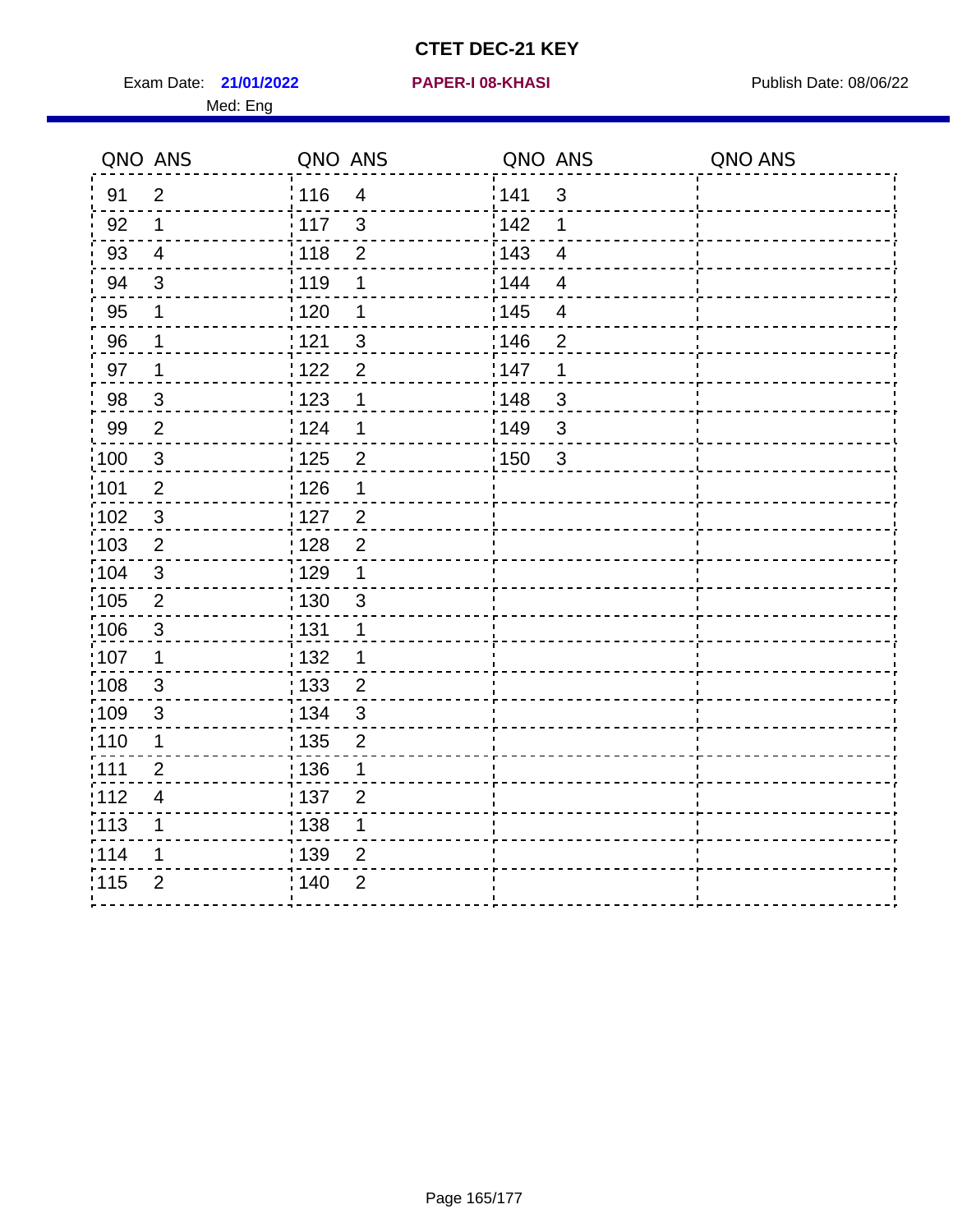Med: Eng

|                   | QNO ANS                  | QNO ANS           |                         | QNO ANS           |                           | QNO ANS |
|-------------------|--------------------------|-------------------|-------------------------|-------------------|---------------------------|---------|
| 91                | $\overline{2}$           | 116               | $\overline{\mathbf{4}}$ | 1141              | $\sqrt{3}$                |         |
| 92                | 1                        | 117               | $\mathfrak{B}$          | 142               | 1                         |         |
| 93                | $\overline{4}$           | $\frac{1}{118}$   | $\mathbf 2$             | 143               | $\overline{4}$            |         |
| 94                | $\mathbf{3}$             | 119               | 1                       | : 144             | $\overline{4}$            |         |
| 95                | 3                        | : 120             | 1                       | : 145             | $\overline{4}$            |         |
| 96                | $\mathfrak{S}$           | 121               | 4                       | :146              | $\overline{2}$            |         |
| 97                | 1                        | 1122              | 1                       | 147               | 1                         |         |
| 98                | $\overline{\mathcal{A}}$ | 1123              | $\overline{c}$          | :148              | $\sqrt{3}$                |         |
| 99                | $\sqrt{3}$               | 124               | $\overline{\mathbf{4}}$ | :149              | $\ensuremath{\mathsf{3}}$ |         |
| 100               | $\mathbf 1$              | 125               | $\mathbf{2}$            | $\frac{1}{1}$ 150 | 3                         |         |
| 101               | $\mathbf 2$              | 126               | 1                       |                   |                           |         |
| 102               | $\mathbf 1$              | : 127             | 1                       |                   |                           |         |
| 103               | $\mathbf{3}$             | :128              | $\overline{2}$          |                   |                           |         |
| 104               | $\overline{2}$           | : 129             | $\overline{2}$          |                   |                           |         |
| $\frac{1}{1}$ 105 | $\overline{\mathbf{4}}$  | $\frac{1}{1}$ 130 | $\overline{4}$          |                   |                           |         |
| 106               | $\mathbf{3}$             | : 131             | $\overline{2}$          |                   |                           |         |
| 107               | $\mathbf 1$              | : 132             | $\overline{4}$          |                   |                           |         |
| 108               | $\mathbf{3}$             | : 133             | $\overline{2}$          |                   |                           |         |
| :109              | $\sqrt{3}$               | : 134             | $\mathbf{3}$            |                   |                           |         |
| : 110             | 1                        | : 135             | 1                       |                   |                           |         |
| : 111             | $\overline{2}$           | : 136             | 1                       |                   |                           |         |
| 112               | $\overline{\mathbf{4}}$  | 137               | $\overline{2}$          |                   |                           |         |
| : 113             | $\mathbf 1$              | : 138             | $\mathbf 1$             |                   |                           |         |
| 114               | 1                        | : 139             | $\overline{2}$          |                   |                           |         |
| 115               | $\overline{2}$           | 140               | $\overline{2}$          |                   |                           |         |
|                   |                          |                   |                         |                   |                           |         |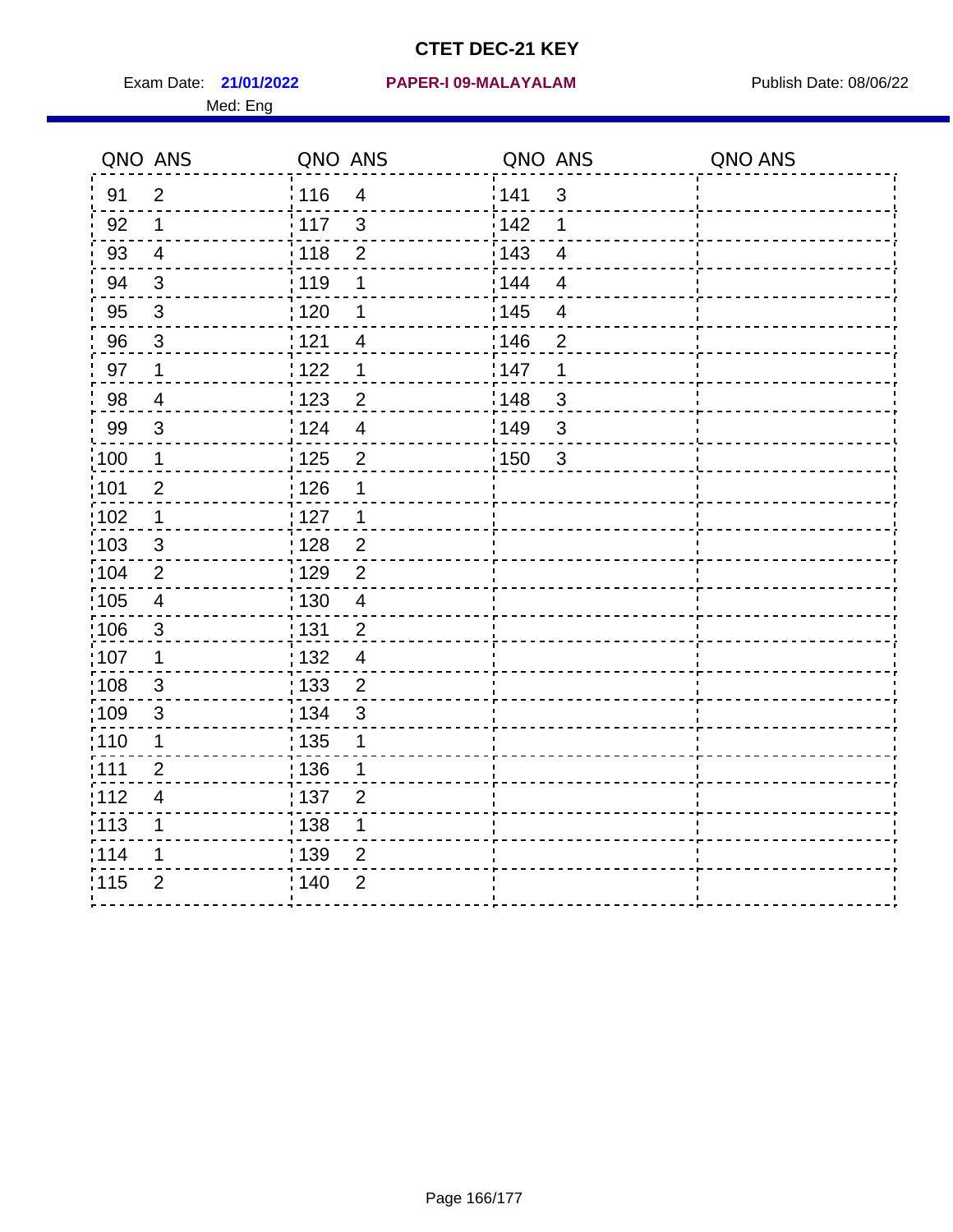Exam Date: 21/01/2022 PAPER-I 10-MANIPURI<br>
Publish Date: 08/06/22 Med: Eng

#### **21/01/2022 PAPER-I 10-MANIPURI**

|                   | QNO ANS                 | QNO ANS           |                | QNO ANS |                          | QNO ANS |
|-------------------|-------------------------|-------------------|----------------|---------|--------------------------|---------|
| 91                | $\mathfrak{B}$          | :116              | $\overline{4}$ | 141     | 3                        |         |
| 92                | $\overline{4}$          | 117               | $\mathbf{3}$   | 142     | 1                        |         |
| 93                | $\overline{2}$          | 118               | $\overline{2}$ | 143     | $\overline{4}$           |         |
| 94                | $\sqrt{3}$              | : 119             | $\mathbf 1$    | 144     | $\overline{4}$           |         |
| 95                | $\overline{2}$          | : 120             | 1              | : 145   | $\overline{\mathcal{A}}$ |         |
| 96                | $\overline{4}$          | 121               | $\overline{2}$ | 146     | $\overline{2}$           |         |
| 97                | $\mathbf{3}$            | :122              | $\mathfrak{S}$ | 147     | 1                        |         |
| 98                | $\mathbf 1$             | $\frac{1}{2}$ 123 | $\overline{2}$ | 148     | $\sqrt{3}$               |         |
| 99                | $\mathbf{3}$            | 124               | $\mathfrak{S}$ | 149     | $\mathbf{3}$             |         |
| 100               | $\sqrt{3}$              | 125               | $\mathbf 1$    | 150     | $\sqrt{3}$               |         |
| 101               | $\overline{2}$          | 126               | $\overline{2}$ |         |                          |         |
| 102               | $\mathbf 1$             | : 127             | $\mathbf{3}$   |         |                          |         |
| 103               | 3                       | : 128             | $\overline{2}$ |         |                          |         |
| $\frac{1}{1}$ 104 | $\mathbf 1$             | : 129             | $\overline{2}$ |         |                          |         |
| $\frac{1}{1}$ 105 | $\overline{4}$          | : 130             | $\overline{4}$ |         |                          |         |
| 106               | $\mathbf{3}$            | : 131             | $\overline{1}$ |         |                          |         |
| 107               | 1                       | : 132             | $\overline{4}$ |         |                          |         |
| $\frac{1}{1}$ 108 | $\mathfrak{S}$          | 133               | $\mathbf{1}$   |         |                          |         |
| 109               | $\sqrt{3}$              | : 134             | $\mathfrak{S}$ |         |                          |         |
| : 110             | 1                       | : 135             | 1              |         |                          |         |
| : 111             | $\overline{2}$          | : 136             | 1              |         |                          |         |
| 112               | $\overline{\mathbf{4}}$ | : 137             | $\overline{2}$ |         |                          |         |
| $\frac{1}{1}$ 113 | 1                       | 138               | 1              |         |                          |         |
| 114               | 1                       | : 139             | $\overline{2}$ |         |                          |         |
| 115               | $\overline{2}$          | 140               | $\overline{2}$ |         |                          |         |
|                   |                         |                   |                |         |                          |         |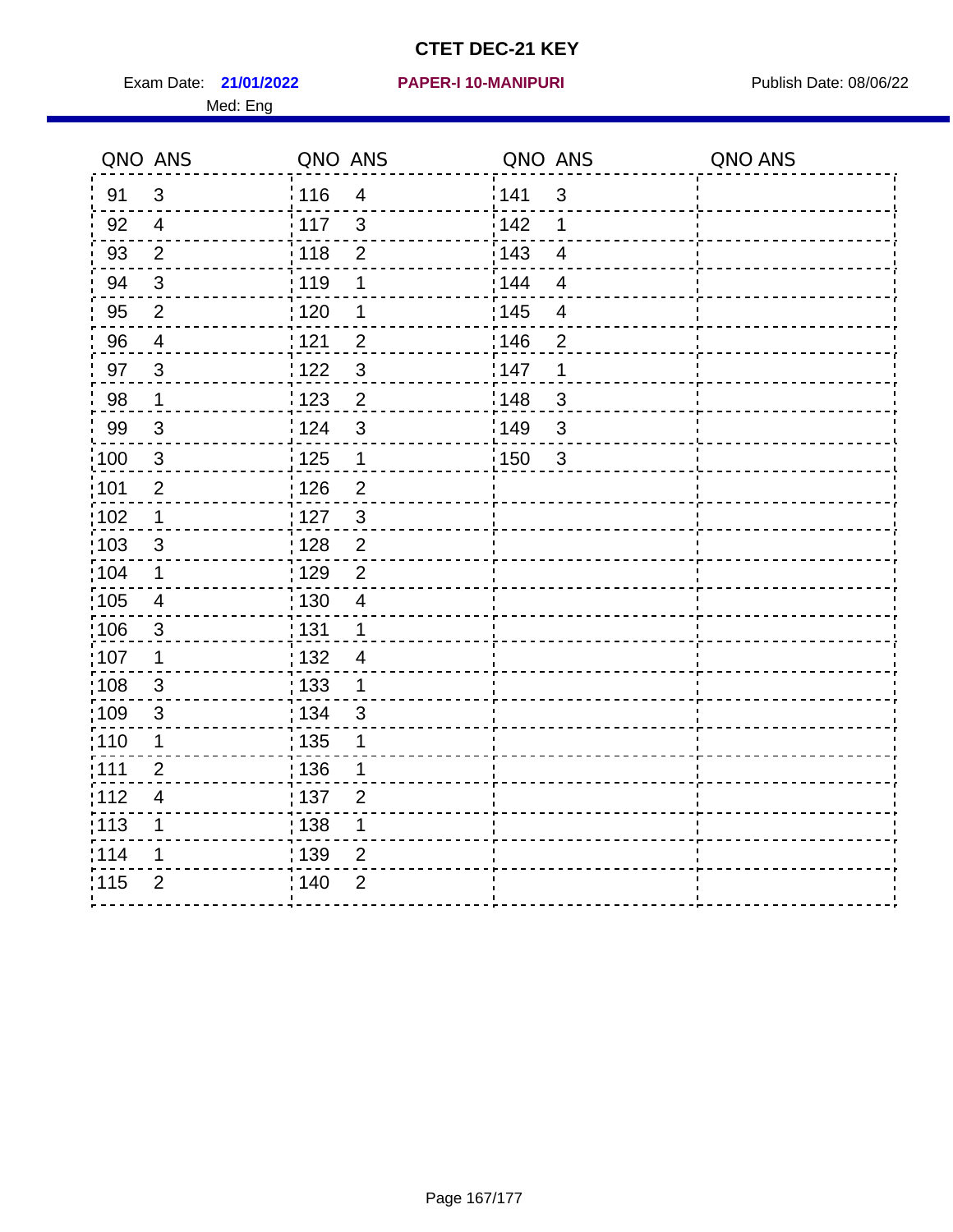Exam Date: 21/01/2022 PAPER-I 11-MARATHI Publish Date: 08/06/22 Med: Eng

#### **21/01/2022 PAPER-I 11-MARATHI**

|                   | QNO ANS                 | QNO ANS           |                | QNO ANS           |                | QNO ANS |
|-------------------|-------------------------|-------------------|----------------|-------------------|----------------|---------|
| 91                | $\overline{2}$          | : 116             | $\overline{4}$ | 141               | $\mathfrak{3}$ |         |
| 92                | $\mathbf{1}$            | 117               | $\mathbf{3}$   | 142               | 1              |         |
| 93                | $\sqrt{3}$              | 118               | $\mathbf 2$    | 143               | $\overline{4}$ |         |
| 94                | $\overline{4}$          | : 119             | 1              | : 144             | $\overline{4}$ |         |
| 95                | $\overline{2}$          | $\frac{1}{1}$ 120 | 1              | : 145             | 4              |         |
| 96                | 1                       | 121               | 3              | 146               | $\overline{2}$ |         |
| 97                | $\overline{4}$          | 122               | $\overline{2}$ | 147               | 1              |         |
| 98                | $\overline{4}$          | 123               | $\mathfrak{S}$ | 148               | $\mathfrak{S}$ |         |
| 99                | $\mathbf 1$             | 124               | $\overline{2}$ | 149               | 3              |         |
| $\frac{1}{1}$ 100 | $\mathbf{1}$            | $\frac{1}{1}$ 125 | $\overline{4}$ | $\frac{1}{1}$ 150 | $\mathbf{3}$   |         |
| :101              | $\overline{2}$          | 126               | 1              |                   |                |         |
| 102               | 1                       | : 127             | $\mathbf{3}$   |                   |                |         |
| :103              | $\mathbf 1$             | : 128             | $\mathbf 1$    |                   |                |         |
| :104              | $\mathbf 1$             | $\frac{1}{1}$ 129 | $\overline{2}$ |                   |                |         |
| 105               | $\overline{2}$          | : 130             | $\mathfrak{S}$ |                   |                |         |
| 106               | $\mathfrak{S}$          | : 131             | 1              |                   |                |         |
| ;107              | $\mathbf{1}$            | 132               | 1              |                   |                |         |
| 108               | $\mathbf{3}$            | $\frac{1}{1}$ 133 | 1              |                   |                |         |
| :109              | $\mathfrak{3}$          | : 134             | 1              |                   |                |         |
| :110              | 1                       | : 135             | 1              |                   |                |         |
| :111              | $\overline{2}$          | 136               | 1              |                   |                |         |
| 112               | $\overline{\mathbf{4}}$ | 137               | $\overline{2}$ |                   |                |         |
| 113               | 1                       | 138               | 1              |                   |                |         |
| 114               | 1                       | 139               | 2              |                   |                |         |
| 115               | $\overline{2}$          | 140               | $\overline{2}$ |                   |                |         |
|                   |                         |                   |                |                   |                |         |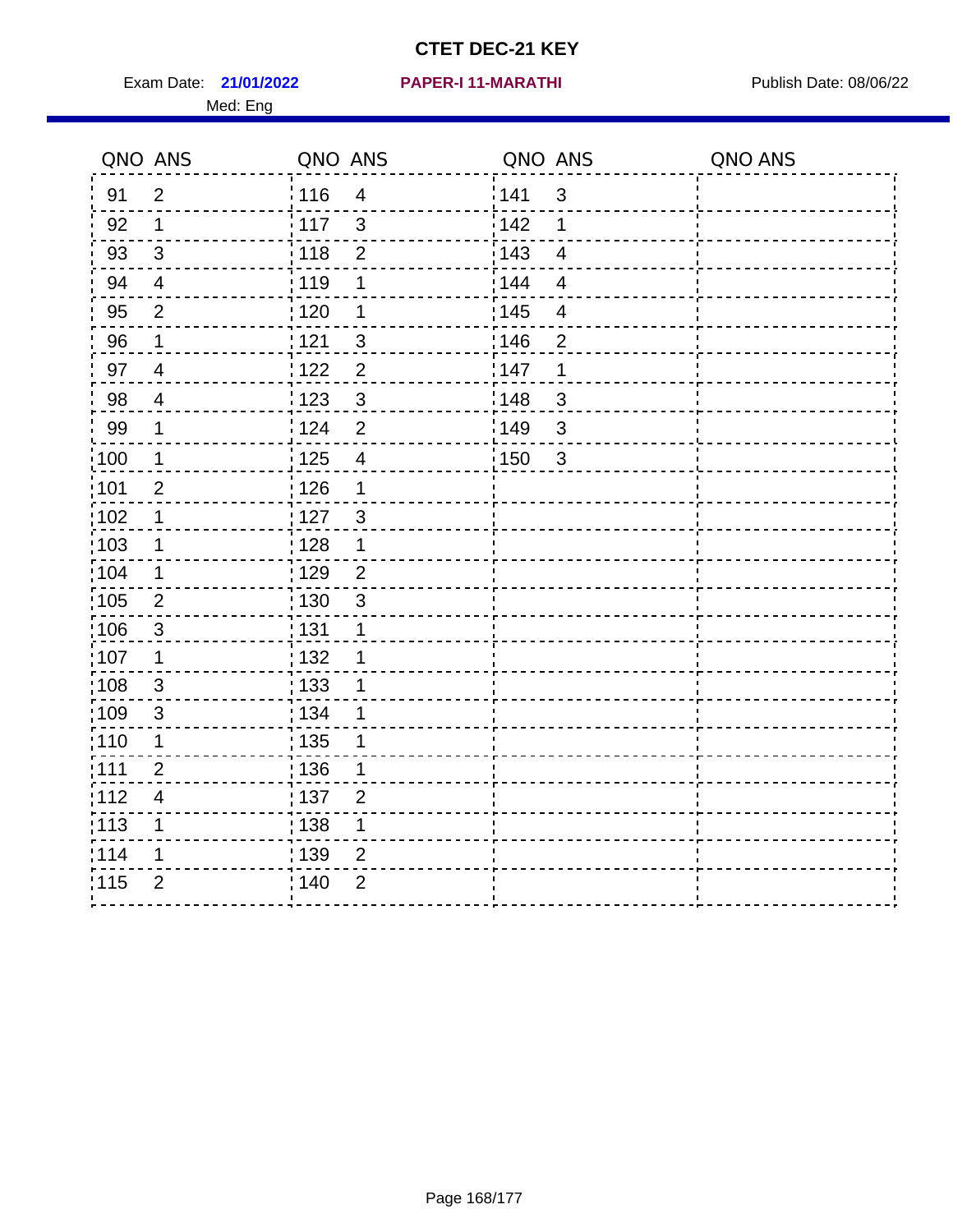Exam Date: 21/01/2022 **PAPER-I 12-MIZO** PAPER Publish Date: 08/06/22 Med: Eng

|       | QNO ANS                  | QNO ANS |                         | QNO ANS           |                         | QNO ANS |
|-------|--------------------------|---------|-------------------------|-------------------|-------------------------|---------|
| 91    | $\mathbf{3}$             | 116     | $\overline{4}$          | 141               | $\sqrt{3}$              |         |
| 92    | 1                        | 117     | $\mathbf{3}$            | 142               | 1                       |         |
| 93    | $\overline{2}$           | 118     | $\overline{2}$          | 143               | $\overline{\mathbf{4}}$ |         |
| 94    | $\overline{\mathcal{A}}$ | : 119   | 1                       | 144               | $\overline{4}$          |         |
| 95    | $\overline{\mathcal{A}}$ | : 120   | 1                       | : 145             | 4                       |         |
| 96    | 3                        | : 121   | 3                       | 146               | $\overline{2}$          |         |
| 97    | 1                        | 122     | $\overline{2}$          | 147               | 1                       |         |
| 98    | $\overline{2}$           | 123     | $\mathbf{1}$            | 148               | $\mathbf{3}$            |         |
| 99    | $\sqrt{3}$               | :124    | $\overline{\mathbf{4}}$ | :149              | $\mathfrak{S}$          |         |
| 100   | $\overline{2}$           | 125     | $\overline{2}$          | $\frac{1}{2}$ 150 | $\sqrt{3}$              |         |
| :101  | $\overline{4}$           | : 126   | $\mathsf 3$             |                   |                         |         |
| :102  | 1                        | : 127   | $\overline{4}$          |                   |                         |         |
| 103   | $\overline{4}$           | :128    | $\mathbf 1$             |                   |                         |         |
| :104  | $\mathbf 1$              | : 129   | $\mathfrak{S}$          |                   |                         |         |
| 105   | $\overline{2}$           | : 130   | $\overline{2}$          |                   |                         |         |
| :106  | $\mathfrak{S}$           | : 131   | 1                       |                   |                         |         |
| 107   | 1                        | : 132   | $\overline{4}$          |                   |                         |         |
| 108   | $\mathbf{3}$             | 133     | $\overline{2}$          |                   |                         |         |
| :109  | $\mathfrak{S}$           | : 134   | $\mathfrak{S}$          |                   |                         |         |
| :110  | 1                        | : 135   | 1                       |                   |                         |         |
| : 111 | $\overline{2}$           | : 136   | 1                       |                   |                         |         |
| 112   | $\overline{4}$           | 137     | $\overline{2}$          |                   |                         |         |
| : 113 | 1                        | 138     | 1                       |                   |                         |         |
| 1114  | 1                        | : 139   | $\overline{2}$          |                   |                         |         |
| 115   | $\overline{2}$           | 140     | $\overline{2}$          |                   |                         |         |
|       |                          |         |                         |                   |                         |         |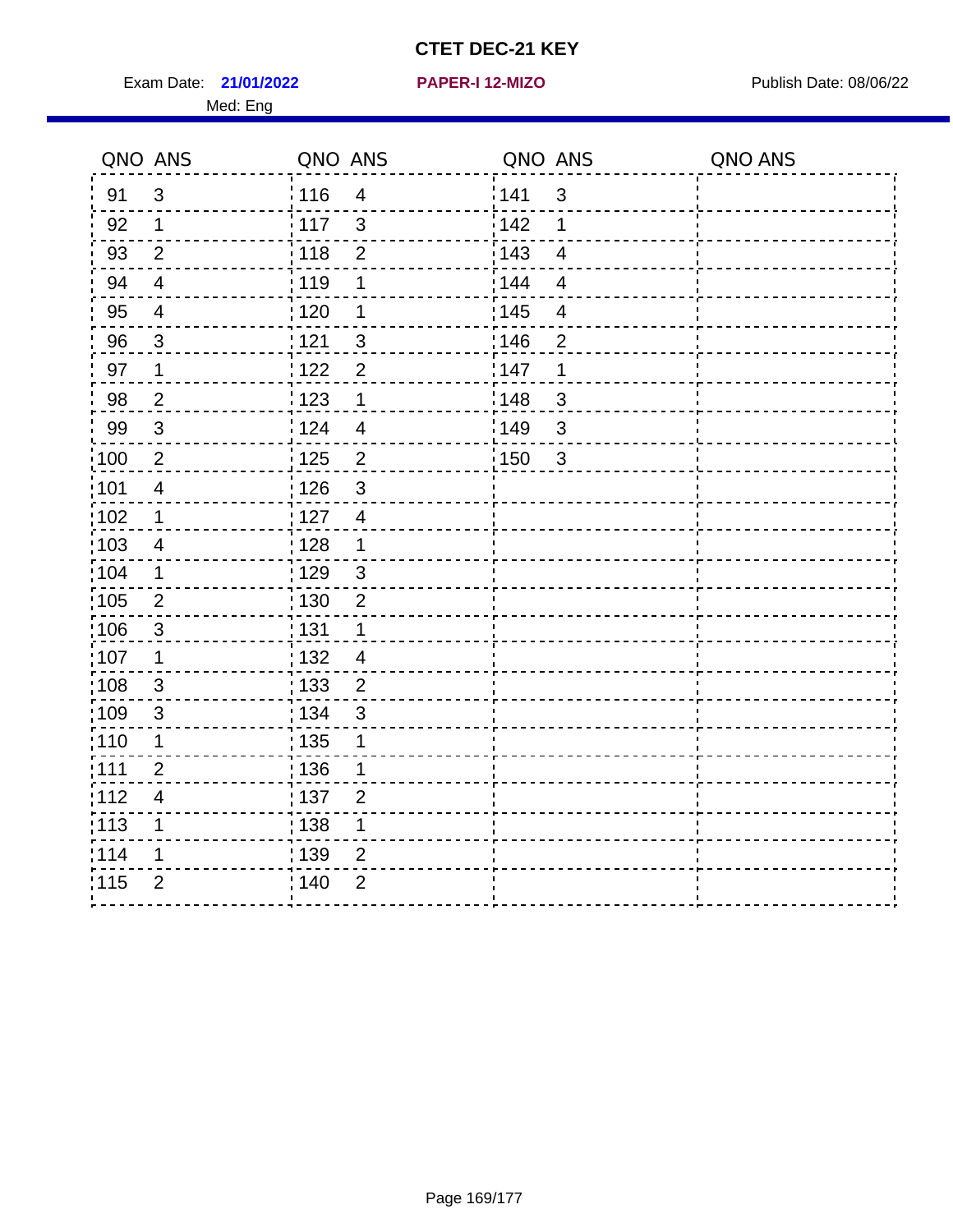Exam Date: 21/01/2022 **PAPER-I 13-NEPALI** Publish Date: 08/06/22 Med: Eng

**21/01/2022 PAPER-I 13-NEPALI**

|                   | QNO ANS                  | QNO ANS           |                         | QNO ANS |                | QNO ANS |
|-------------------|--------------------------|-------------------|-------------------------|---------|----------------|---------|
| 91                | $\overline{4}$           | 116               | $\overline{4}$          | 1141    | $\sqrt{3}$     |         |
| 92                | $\mathfrak{S}$           | 117               | $\mathfrak{3}$          | 142     | 1              |         |
| 93                | $\overline{2}$           | 118               | $\overline{2}$          | 143     | $\overline{4}$ |         |
| 94                | 1                        | : 119             | 1                       | : 144   | $\overline{4}$ |         |
| 95                | 3                        | :120              | 1                       | : 145   | 4              |         |
| 96                | $\overline{2}$           | 121               | $\overline{2}$          | :146    | $\overline{2}$ |         |
| 97                | $\overline{4}$           | 122               | $\mathbf{3}$            | 147     | 1              |         |
| 98                | $\mathbf{3}$             | : 123             | $\overline{4}$          | 148     | $\sqrt{3}$     |         |
| 99                | $\mathbf 1$              | 124               | 1                       | :149    | $\sqrt{3}$     |         |
| $\frac{1}{1}$ 100 | $\mathbf{3}$             | $\frac{1}{2}$ 125 | $\overline{\mathbf{4}}$ | 150     | 3              |         |
| :101              | $\boldsymbol{2}$         | : 126             | $\mathbf{3}$            |         |                |         |
| 102               | $\overline{2}$           | 127               | $\overline{2}$          |         |                |         |
| 103               | $\mathbf 1$              | : 128             | $\overline{4}$          |         |                |         |
| :104              | $\mathbf{3}$             | : 129             | $\mathbf{3}$            |         |                |         |
| 105               | $\overline{4}$           | $\frac{1}{1}$ 130 | $\sqrt{2}$              |         |                |         |
| :106              | $\mathbf{3}$             | : 131             | $\overline{4}$          |         |                |         |
| 107               | 1                        | :132              | $\mathbf{3}$            |         |                |         |
| 108               | $\mathbf{3}$             | : 133             | $\overline{2}$          |         |                |         |
| :109              | $\sqrt{3}$               | : 134             | $\mathfrak{S}$          |         |                |         |
| :110              | 1                        | : 135             | $\overline{4}$          |         |                |         |
| ;111              | $\overline{2}$           | : 136             | 1                       |         |                |         |
| 112               | $\overline{\mathcal{A}}$ | : 137             | $\overline{2}$          |         |                |         |
| :113              | 1                        | : 138             | 1                       |         |                |         |
| 114               | 1                        | : 139             | $\overline{2}$          |         |                |         |
| 115               | $\overline{2}$           | 140               | $\overline{2}$          |         |                |         |
|                   |                          |                   |                         |         |                |         |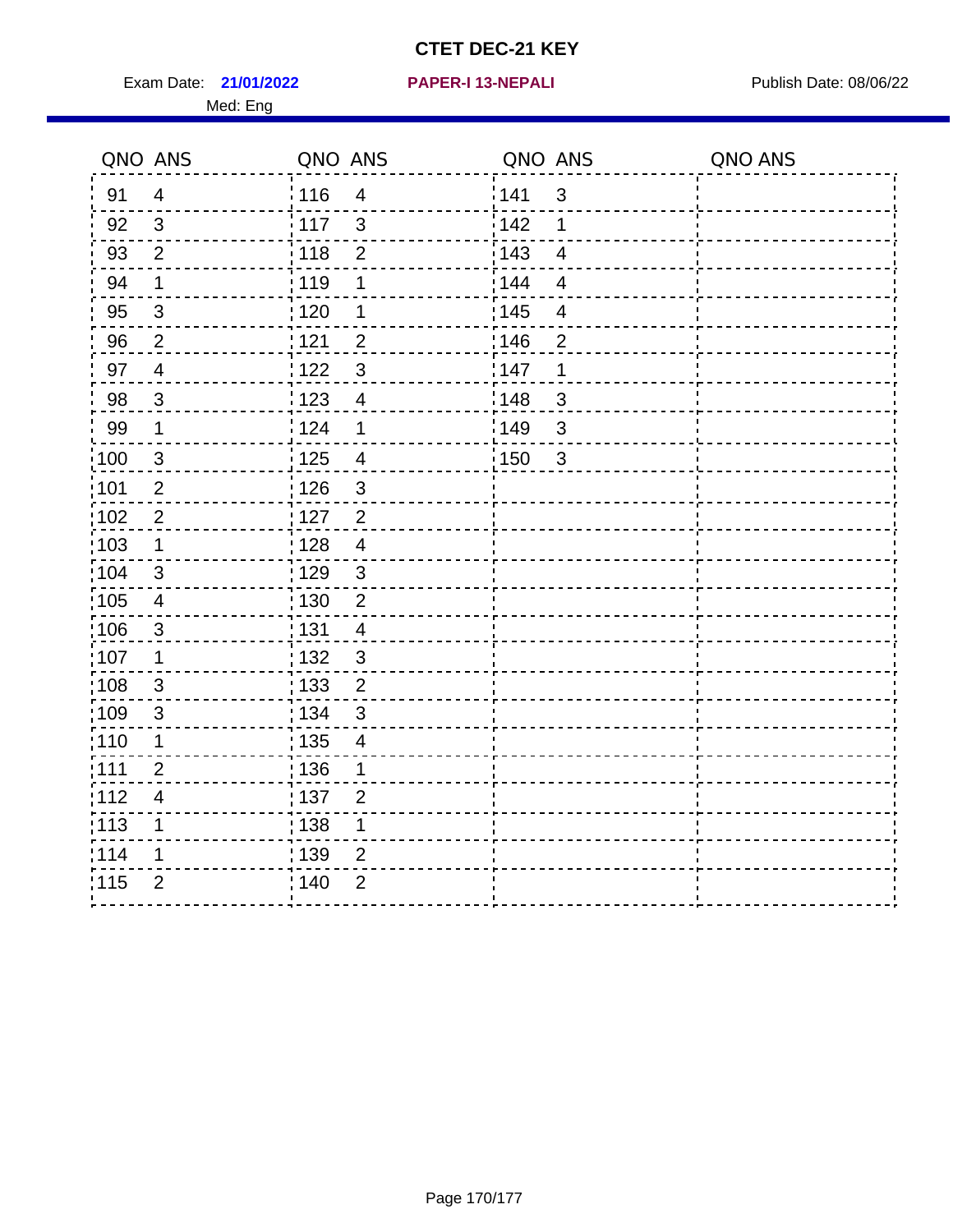Exam Date: 21/01/2022 PAPER-I 14-ORIYA Publish Date: 08/06/22 Med: Eng

#### **21/01/2022 PAPER-I 14-ORIYA**

|                   | QNO ANS                 | QNO ANS           |                          | QNO ANS |                         | QNO ANS |
|-------------------|-------------------------|-------------------|--------------------------|---------|-------------------------|---------|
| 91                | $\overline{4}$          | 116               | $\overline{4}$           | 141     | $\mathbf{3}$            |         |
| 92                | $\mathbf 1$             | 117               | 3                        | 142     | 1                       |         |
| 93                | 3                       | : 118             | $\overline{2}$           | 143     | $\overline{4}$          |         |
| 94                | 1                       | : 119             | 1                        | 144     | $\overline{4}$          |         |
| 95                | $\overline{2}$          | : 120             | 1                        | : 145   | $\overline{\mathbf{4}}$ |         |
| 96                | $\overline{2}$          | 121               | $\overline{2}$           | 146     | $\overline{2}$          |         |
| 97                | 3                       | 122               | $\overline{\mathcal{A}}$ | 147     | 1                       |         |
| 98                | $\overline{4}$          | 123               | $\overline{2}$           | 148     | $\mathfrak{S}$          |         |
| 99                | $\overline{\mathbf{4}}$ | 124               | $\overline{2}$           | ¦149    | 3                       |         |
| $\frac{1}{1}$ 100 | $\overline{2}$          | $\frac{1}{1}$ 125 | $\boldsymbol{2}$         | : 150   | $\mathbf{3}$            |         |
| :101              | 3                       | : 126             | $\mathfrak{S}$           |         |                         |         |
| $\frac{1}{1}$ 102 | $\mathbf 1$             | : 127             | $\mathbf{1}$             |         |                         |         |
| 103               | $\overline{2}$          | : 128             | $\mathfrak{S}$           |         |                         |         |
| :104              | 3                       | : 129             | $\overline{2}$           |         |                         |         |
| 105               | $\sqrt{2}$              | : 130             | $\overline{\mathbf{4}}$  |         |                         |         |
| 106               | $\mathbf{3}$            | : 131             | $\mathfrak{S}$           |         |                         |         |
| 107               | $\mathbf 1$             | : 132             | $\overline{4}$           |         |                         |         |
| 108               | 3                       | : 133             | 3                        |         |                         |         |
| :109              | $\mathfrak{S}$          | : 134             | $\overline{2}$           |         |                         |         |
| : 110             | $\mathbf 1$             | $\frac{1}{1}$ 135 | $\overline{\mathcal{A}}$ |         |                         |         |
| :111              | $\overline{2}$          | : 136             | 1                        |         |                         |         |
| 112               | $\overline{4}$          | :137              | $\overline{2}$           |         |                         |         |
| :113              | 1                       | : 138             | $\mathbf 1$              |         |                         |         |
| 114               | 1                       | 139               | $\overline{2}$           |         |                         |         |
| 115               | $\overline{2}$          | : 140             | $\overline{2}$           |         |                         |         |
|                   |                         |                   |                          |         |                         |         |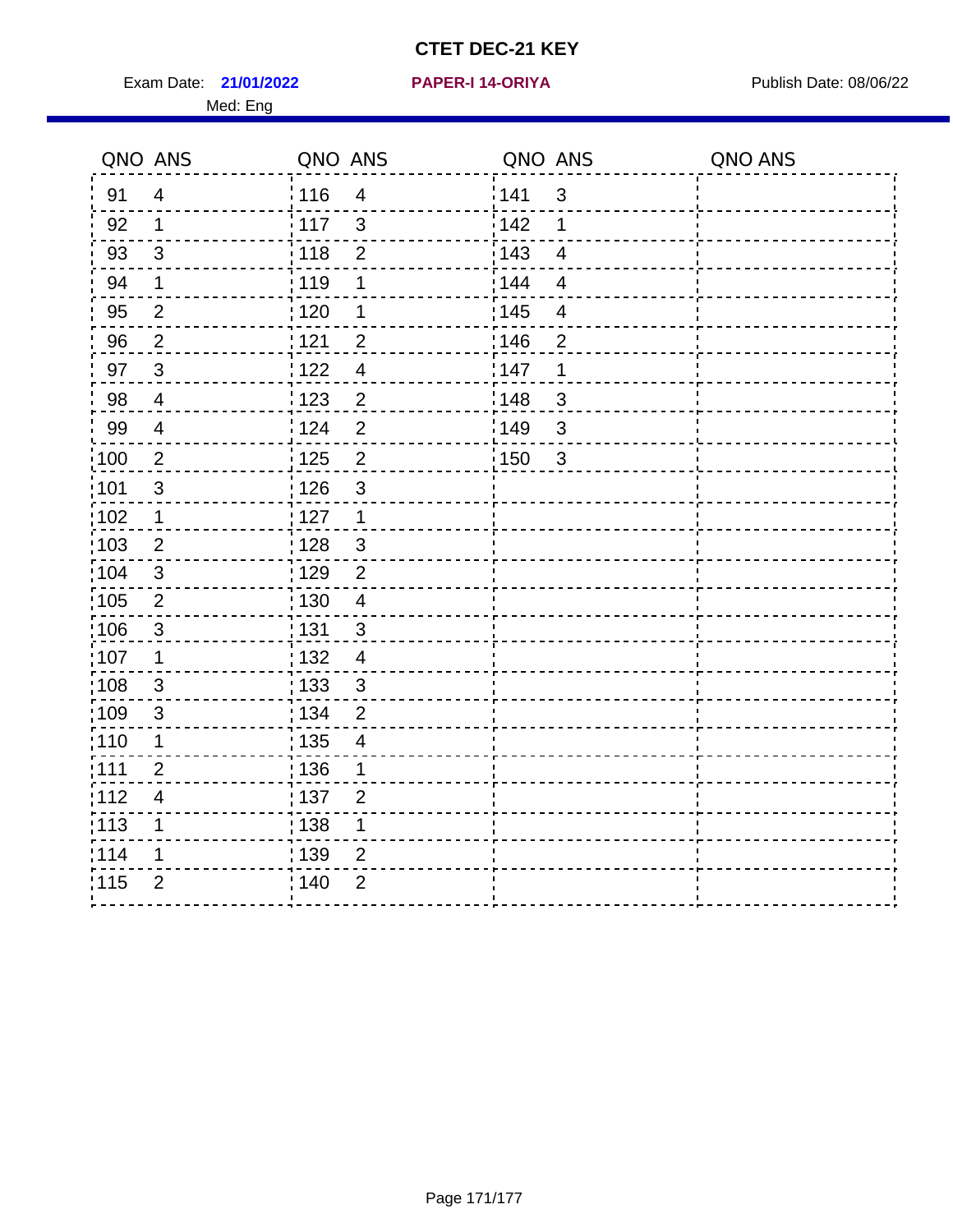Exam Date: 21/01/2022 PAPER-I 15-PUNJABI PUBLISH Date: 08/06/22 Med: Eng

**21/01/2022 PAPER-I 15-PUNJABI**

|                   | QNO ANS                  | QNO ANS           |                | QNO ANS |                          | QNO ANS |
|-------------------|--------------------------|-------------------|----------------|---------|--------------------------|---------|
| 91                | $\mathbf 1$              | : 116             | $\overline{4}$ | 141     | $\mathbf{3}$             |         |
| 92                | $\overline{2}$           | 117               | $\mathbf{3}$   | 142     | 1                        |         |
| 93                | $\overline{4}$           | 118               | $\overline{2}$ | 143     | $\overline{\mathbf{4}}$  |         |
| 94                | $\mathbf 1$              | : 119             | 1              | : 144   | $\overline{4}$           |         |
| 95                | $\overline{\mathbf{4}}$  | : 120             | 1              | : 145   | $\overline{\mathcal{A}}$ |         |
| 96                | 3                        | : 121             | $\mathfrak{S}$ | 146     | $\overline{2}$           |         |
| 97                | $\mathbf{1}$             | 122               | $\overline{2}$ | 147     | 1                        |         |
| 98                | $\overline{2}$           | 123               | $\overline{4}$ | 148     | $\mathfrak{B}$           |         |
| 99                | $\sqrt{3}$               | 124               | $\mathbf{3}$   | 149     | $\sqrt{3}$               |         |
| $\frac{1}{1}$ 100 | $\sqrt{3}$               | $\frac{1}{1}$ 125 | $\mathbf 1$    | 150     | 3                        |         |
| :101              | $\overline{4}$           | : 126             | $\mathbf 2$    |         |                          |         |
| 102               | $\overline{2}$           | 127               | $\mathbf 1$    |         |                          |         |
| 103               | 3                        | : 128             | $\overline{4}$ |         |                          |         |
| 104               | $\mathbf 1$              | : 129             | $\overline{4}$ |         |                          |         |
| 105               | $\overline{4}$           | $\frac{1}{1}$ 130 | $\overline{2}$ |         |                          |         |
| :106              | $\mathbf{3}$             | : 131             | 3              |         |                          |         |
| :107              | $\mathbf 1$              | : 132             | $\mathbf 1$    |         |                          |         |
| 108               | $\mathbf{3}$             | $\frac{1}{1}$ 133 | $\overline{2}$ |         |                          |         |
| :109              | $\sqrt{3}$               | : 134             | $\mathfrak{3}$ |         |                          |         |
| :110              | 1                        | : 135             | $\overline{2}$ |         |                          |         |
| : 111             | $\overline{2}$           | 136               | 1              |         |                          |         |
| 112               | $\overline{\mathcal{A}}$ | : 137             | $\mathbf{2}$   |         |                          |         |
| : 113             | 1                        | : 138             | 1              |         |                          |         |
| 114               | 1                        | :139              | 2              |         |                          |         |
| 115               | $\overline{2}$           | 140               | $\overline{2}$ |         |                          |         |
|                   |                          |                   |                |         |                          |         |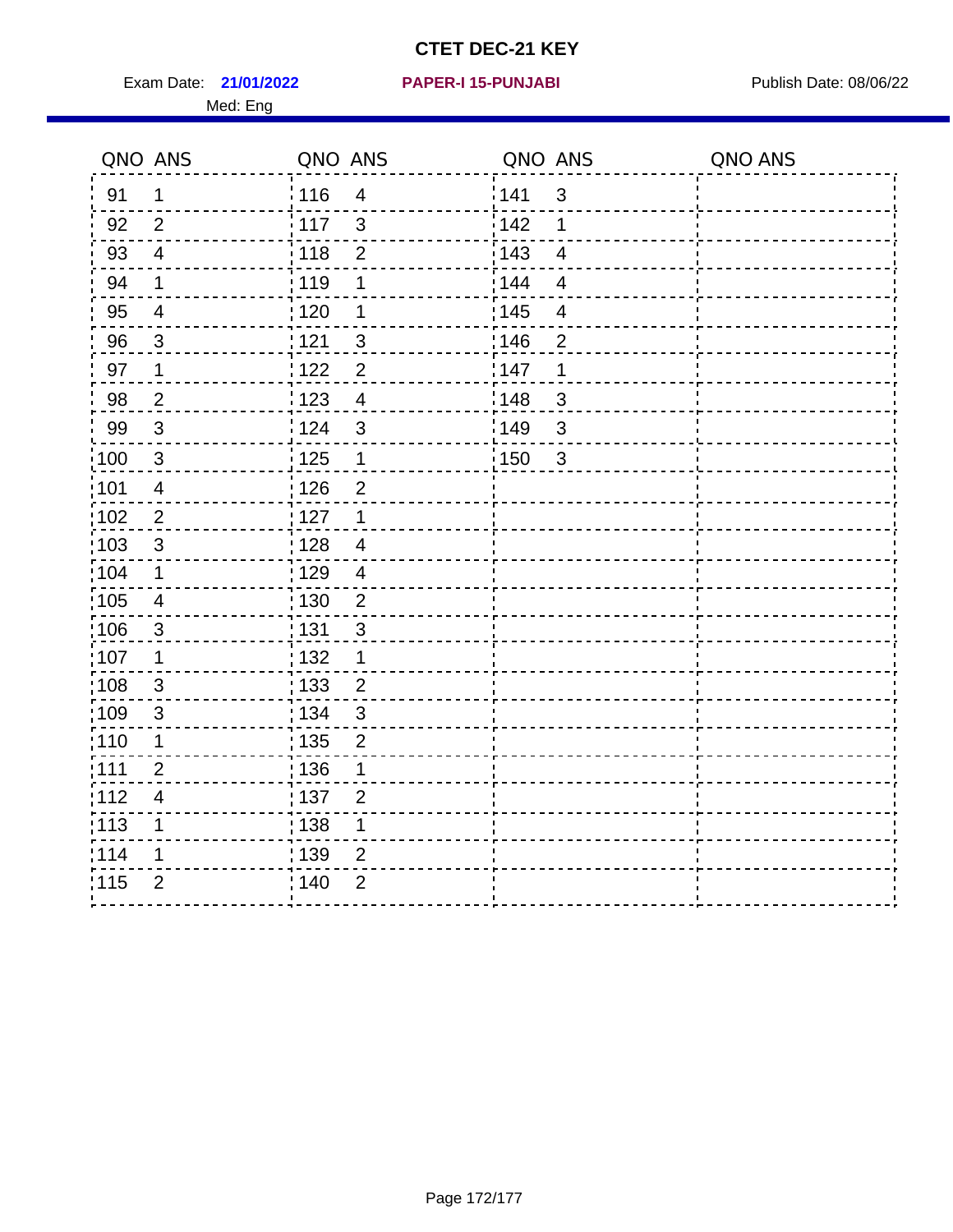Exam Date: 21/01/2022 PAPER-I 16-SANSKRIT Publish Date: 08/06/22 Med: Eng

#### **21/01/2022 PAPER-I 16-SANSKRIT**

|                   | QNO ANS                 | QNO ANS           |                | QNO ANS |                          | QNO ANS |
|-------------------|-------------------------|-------------------|----------------|---------|--------------------------|---------|
| 91                | $\overline{4}$          | : 116             | $\overline{4}$ | 141     | $\mathbf{3}$             |         |
| 92                | $\mathbf{3}$            | 117               | 3              | 142     | 1                        |         |
| 93                | $\overline{2}$          | 118               | $\overline{2}$ | 143     | $\overline{4}$           |         |
| 94                | $\overline{4}$          | :119              | 1              | 144     | $\overline{4}$           |         |
| 95                | 1                       | : 120             | 1              | : 145   | $\overline{\mathcal{A}}$ |         |
| 96                | $\overline{2}$          | 121               | 1              | 146     | $\overline{2}$           |         |
| 97                | $\mathbf{3}$            | 122               | $\overline{2}$ | 147     | $\mathbf 1$              |         |
| 98                | $\mathbf{3}$            | 123               | $\overline{4}$ | 148     | $\sqrt{3}$               |         |
| 99                | $\overline{2}$          | 124               | $\mathfrak{3}$ | 149     | $\mathbf{3}$             |         |
| 100               | $\mathbf 1$             | $\frac{1}{1}$ 125 | $\overline{2}$ | : 150   | $\mathbf{3}$             |         |
| 101               | $\sqrt{3}$              | 126               | $\overline{2}$ |         |                          |         |
| $\frac{1}{1}$ 102 | $\overline{\mathbf{4}}$ | : 127             | $\mathbf{1}$   |         |                          |         |
| 103               | 1                       | : 128             | $\overline{2}$ |         |                          |         |
| 104               | $\overline{4}$          | : 129             | $\mathbf 1$    |         |                          |         |
| $\frac{1}{1}$ 105 | $\mathbf 1$             | $\frac{1}{1}$ 130 | $\mathbf 2$    |         |                          |         |
| 106               | $\mathbf{3}$            | : 131             | $\overline{4}$ |         |                          |         |
| :107              | $\mathbf 1$             | : 132             | $\overline{4}$ |         |                          |         |
| 108               | $\mathbf{3}$            | 133               | $\mathbf{3}$   |         |                          |         |
| :109              | $\sqrt{3}$              | : 134             | $\overline{4}$ |         |                          |         |
| : 110             | 1                       | : 135             | $\overline{2}$ |         |                          |         |
| :111              | $\overline{2}$          | : 136             | 1              |         |                          |         |
| 112               | $\overline{\mathbf{4}}$ | : 137             | $\overline{2}$ |         |                          |         |
| 113               | $\mathbf 1$             | : 138             | $\mathbf 1$    |         |                          |         |
| 114               | 1                       | 139               | 2              |         |                          |         |
| 115               | $\overline{2}$          | : 140             | $\overline{2}$ |         |                          |         |
|                   |                         |                   |                |         |                          |         |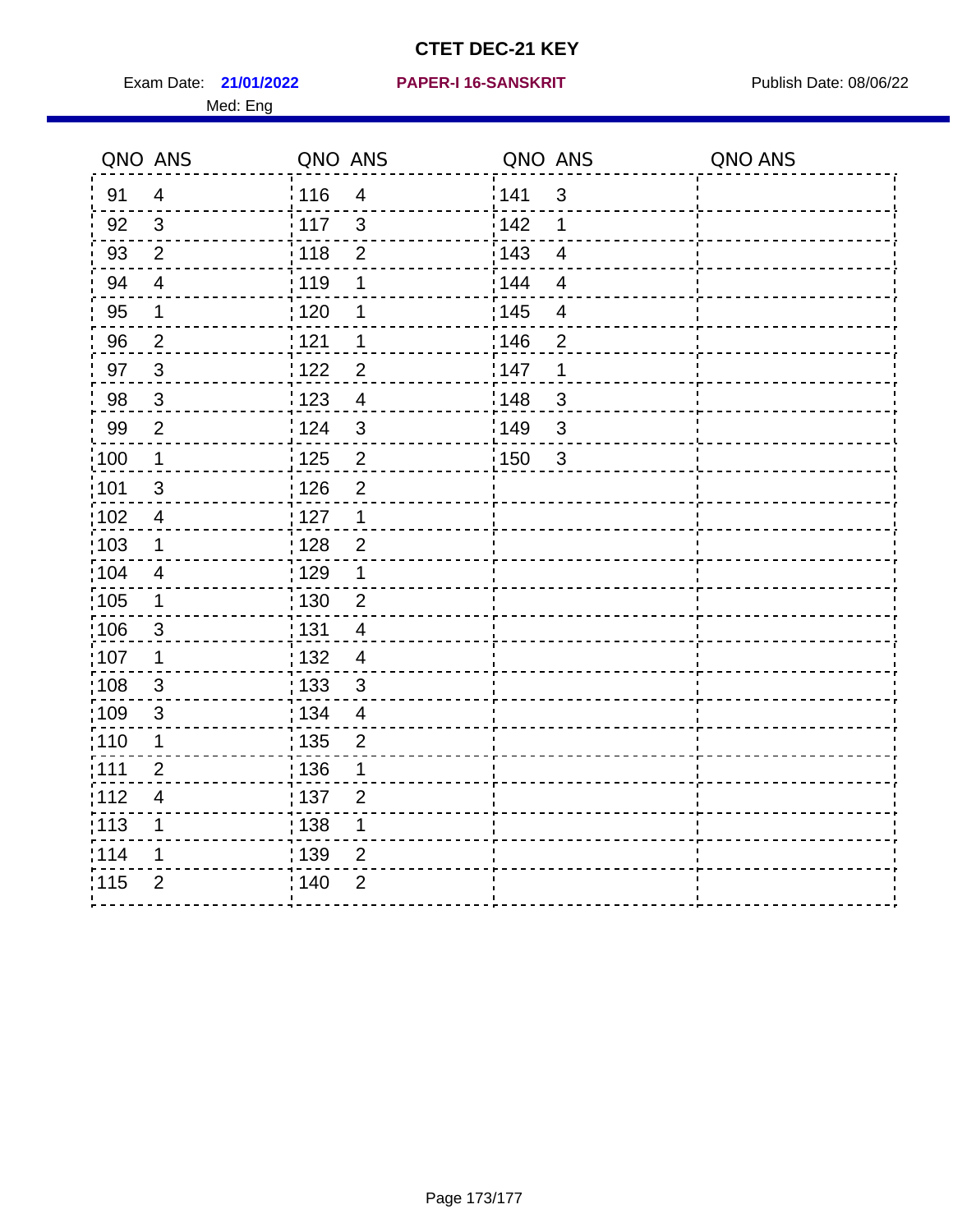Exam Date: 21/01/2022 **PAPER-I 17-TAMIL Exam Date: 08/06/22** Med: Eng

**21/01/2022 PAPER-I 17-TAMIL**

| QNO ANS           |                         | QNO ANS           |                          | QNO ANS           |                         | QNO ANS |
|-------------------|-------------------------|-------------------|--------------------------|-------------------|-------------------------|---------|
| 91                | $\overline{2}$          | 116               | $\overline{4}$           | 141               | $\mathbf{3}$            |         |
| 92                | 3                       | 117               | 3                        | 142               | 1                       |         |
| 93                | $\mathbf 1$             | 118               | $\overline{2}$           | 143               | $\overline{\mathbf{4}}$ |         |
| 94                | $\overline{4}$          | : 119             | 1                        | 144               | $\overline{4}$          |         |
| 95                | $\overline{2}$          | : 120             | 1                        | : 145             | $\overline{\mathbf{4}}$ |         |
| 96                | 3                       | 121               | 1                        | 146               | $\overline{2}$          |         |
| 97                | $\mathbf 1$             | 122               | $\overline{2}$           | 147               | 1                       |         |
| 98                | $\overline{4}$          | ¦ 123             | $\mathbf{3}$             | :148              | $\mathfrak{S}$          |         |
| 99                | $\overline{2}$          | 124               | $\overline{4}$           | 149               | $\mathfrak{S}$          |         |
| $\frac{1}{1}$ 100 | $\overline{2}$          | $\frac{1}{2}$ 125 | $\mathbf 1$              | $\frac{1}{1}$ 150 | $\mathbf{3}$            |         |
| :101              | $\mathbf 1$             | 126               | $\overline{2}$           |                   |                         |         |
| 102               | $\sqrt{3}$              | : 127             | $\mathbf{3}$             |                   |                         |         |
| 103               | 2                       | : 128             | $\overline{4}$           |                   |                         |         |
| :104              | $\mathbf 1$             | : 129             | $\overline{2}$           |                   |                         |         |
| $\frac{1}{1}$ 105 | $\overline{\mathbf{4}}$ | : 130             | $\mathbf{3}$             |                   |                         |         |
| :106              | $\mathbf{3}$            | : 131             | $\overline{4}$           |                   |                         |         |
| 107               | 1                       | : 132             | 1                        |                   |                         |         |
| 108               | 3                       | : 133             | 3                        |                   |                         |         |
| $\frac{1}{1}$ 109 | $\mathsf 3$             | : 134             | $\overline{2}$           |                   |                         |         |
| : 110             | $\mathbf 1$             | : 135             | $\overline{\mathcal{A}}$ |                   |                         |         |
| :111              | $\overline{2}$          | :136              | 1                        |                   |                         |         |
| 112               | $\overline{4}$          | :137              | $\overline{2}$           |                   |                         |         |
| :113              | $\mathbf 1$             | : 138             | $\mathbf 1$              |                   |                         |         |
| 114               | 1                       | : 139             | $\overline{2}$           |                   |                         |         |
| 115               | $\overline{2}$          | 140               | $\overline{2}$           |                   |                         |         |
|                   |                         |                   |                          |                   |                         |         |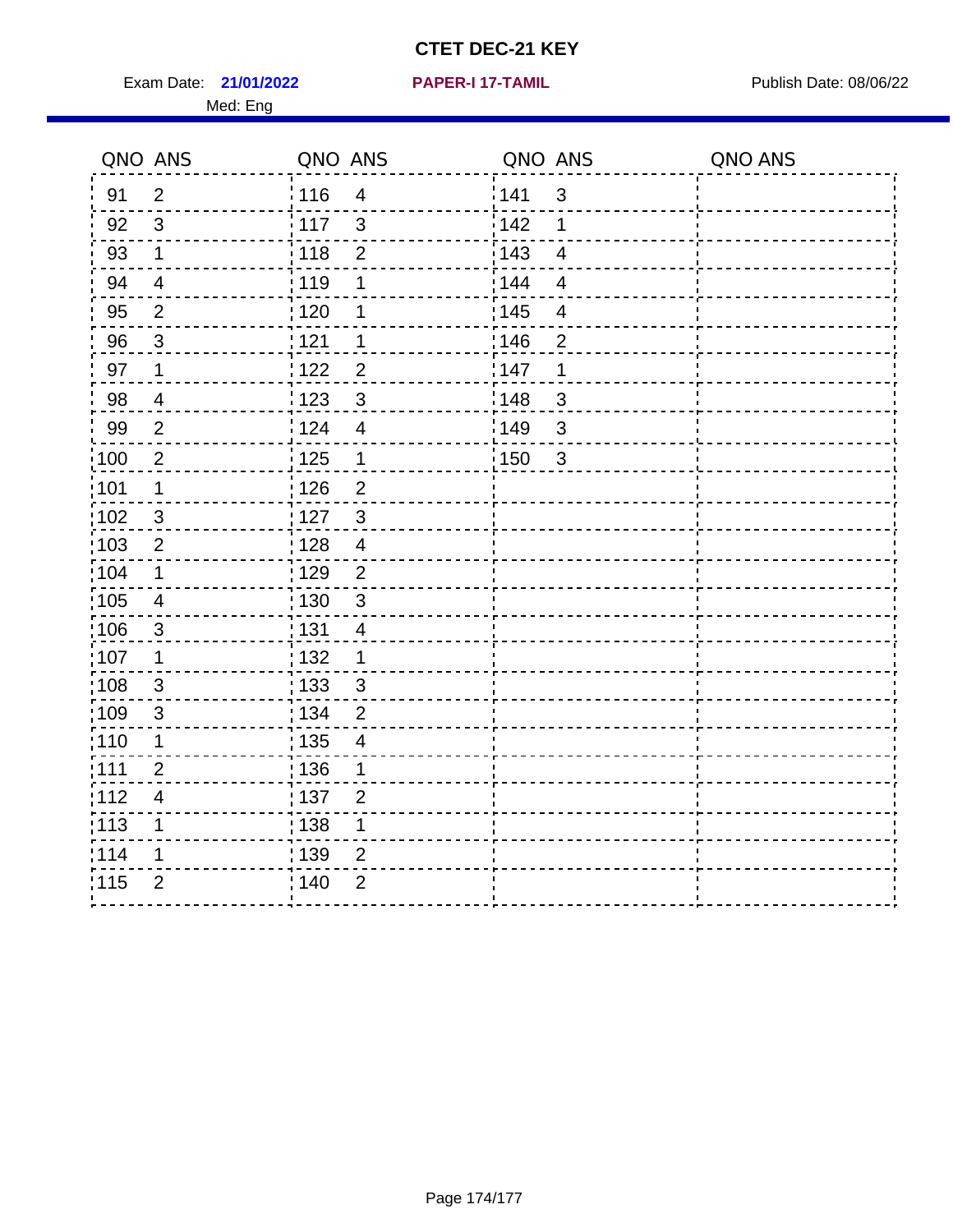Exam Date: 21/01/2022 PAPER-I 18-TELUGU PREER PUblish Date: 08/06/22 Med: Eng

**21/01/2022 PAPER-I 18-TELUGU**

|                   | QNO ANS                 | QNO ANS           |                |       | QNO ANS                  | QNO ANS |
|-------------------|-------------------------|-------------------|----------------|-------|--------------------------|---------|
| 91                | $\overline{2}$          | 116               | $\overline{4}$ | 141   | $\mathfrak{S}$           |         |
| 92                | $\mathbf 1$             | 117               | $\mathfrak{S}$ | 142   | 1                        |         |
| 93                | $\overline{4}$          | 118               | $\overline{2}$ | 143   | $\overline{\mathbf{4}}$  |         |
| 94                | $\overline{\mathbf{4}}$ | 119               | 1              | : 144 | $\overline{4}$           |         |
| 95                | $\overline{2}$          | : 120             | 1              | : 145 | $\overline{\mathcal{A}}$ |         |
| 96                | $\mathbf{3}$            | 121               | 1              | 146   | $\overline{2}$           |         |
| 97                | 1                       | 122               | 4              | 147   | 1                        |         |
| 98                | $\overline{c}$          | 123               | $\overline{4}$ | 148   | $\sqrt{3}$               |         |
| 99                | $\mathbf 1$             | 124               | 1              | :149  | $\mathfrak{S}$           |         |
| $\frac{1}{1}$ 100 | $\boldsymbol{2}$        | $\frac{1}{1}$ 125 | $\sqrt{3}$     | 150   | 3                        |         |
| :101              | 1                       | : 126             | $\overline{2}$ |       |                          |         |
| 102               | $\overline{2}$          | 127               | $\mathbf{3}$   |       |                          |         |
| 103               | 3                       | : 128             | $\mathbf 1$    |       |                          |         |
| 104               | $\mathbf 1$             | : 129             | $\overline{4}$ |       |                          |         |
| :105              | $\sqrt{2}$              | $\frac{1}{1}$ 130 | $\mathbf{1}$   |       |                          |         |
| 106               | $\mathbf{3}$            | : 131             | $\overline{2}$ |       |                          |         |
| 107               | 1                       | : 132             | $\mathbf 1$    |       |                          |         |
| 108               | $\mathbf{3}$            | $\frac{1}{1}$ 133 | $\overline{4}$ |       |                          |         |
| :109              | $\sqrt{3}$              | : 134             | $\mathbf 1$    |       |                          |         |
| :110              | 1                       | : 135             | $\overline{2}$ |       |                          |         |
| :111              | $\overline{2}$          | : 136             | 1              |       |                          |         |
| 112               | $\overline{4}$          | : 137             | $\overline{2}$ |       |                          |         |
| 113               | 1                       | : 138             | 1              |       |                          |         |
| 114               | 1                       | 139               | $\overline{2}$ |       |                          |         |
| 115               | $\overline{2}$          | 140               | $\overline{2}$ |       |                          |         |
|                   |                         |                   |                |       |                          |         |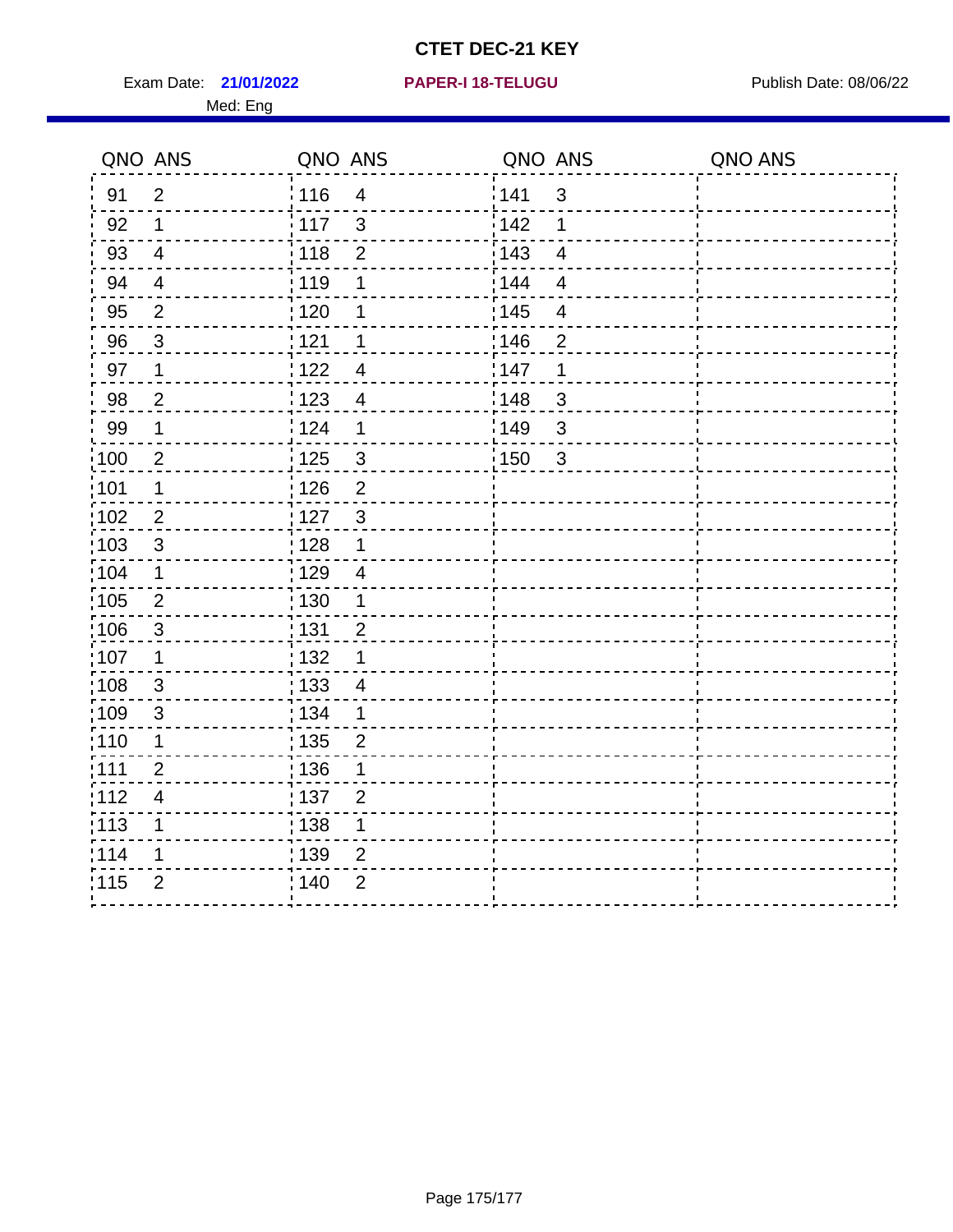Exam Date: 21/01/2022 PAPER-I 19-TIBETAN Publish Date: 08/06/22 Med: Eng

**21/01/2022 PAPER-I 19-TIBETAN**

|                   | QNO ANS                  | QNO ANS           |                         | QNO ANS |                          | QNO ANS |
|-------------------|--------------------------|-------------------|-------------------------|---------|--------------------------|---------|
| 91                | $\overline{2}$           | 116               | $\overline{4}$          | 141     | $\mathbf{3}$             |         |
| 92                | $\mathfrak{S}$           | 117               | $\mathbf{3}$            | 142     | 1                        |         |
| 93                | $\overline{4}$           | 118               | $\mathbf 2$             | 143     | $\overline{4}$           |         |
| 94                | $\mathbf{1}$             | : 119             | 1                       | : 144   | $\overline{4}$           |         |
| 95                | $\overline{2}$           | : 120             | 1                       | : 145   | $\overline{\mathcal{A}}$ |         |
| 96                | $\overline{4}$           | : 121             | 1                       | 146     | $\overline{2}$           |         |
| 97                | $\mathbf{3}$             | 122               | $\mathbf{3}$            | 147     | 1                        |         |
| 98                | $\mathbf 1$              | 123               | $\mathbf 1$             | 148     | $\mathbf{3}$             |         |
| 99                | $\overline{2}$           | 124               | $\overline{\mathbf{4}}$ | 149     | $\sqrt{3}$               |         |
| $\frac{1}{1}$ 100 | $\mathbf{1}$             | $\frac{1}{1}$ 125 | $\overline{2}$          | 150     | 3                        |         |
| :101              | $\boldsymbol{2}$         | : 126             | $\mathfrak{S}$          |         |                          |         |
| $\frac{1}{1}$ 102 | $\overline{4}$           | 127               | $\mathbf 1$             |         |                          |         |
| 103               | 3                        | : 128             | $\mathbf 1$             |         |                          |         |
| 104               | $\mathbf 1$              | : 129             | $\mathbf{3}$            |         |                          |         |
| 105               | $\overline{\mathbf{4}}$  | $\frac{1}{1}$ 130 | $\mathbf{1}$            |         |                          |         |
| :106              | $\mathbf{3}$             | : 131             | $\mathbf{3}$            |         |                          |         |
| :107              | $\mathbf 1$              | : 132             | $\overline{4}$          |         |                          |         |
| 108               | $\mathbf{3}$             | : 133             | $\overline{2}$          |         |                          |         |
| :109              | $\sqrt{3}$               | : 134             | $\mathbf 1$             |         |                          |         |
| :110              | 1                        | : 135             | $\overline{2}$          |         |                          |         |
| :111              | $\overline{2}$           | 136               | 1                       |         |                          |         |
| 112               | $\overline{\mathcal{A}}$ | 137               | $\overline{2}$          |         |                          |         |
| 113               | 1                        | : 138             | 1                       |         |                          |         |
| 114               | 1                        | :139              | 2                       |         |                          |         |
| 115               | $\overline{2}$           | 140               | $\overline{2}$          |         |                          |         |
|                   |                          |                   |                         |         |                          |         |